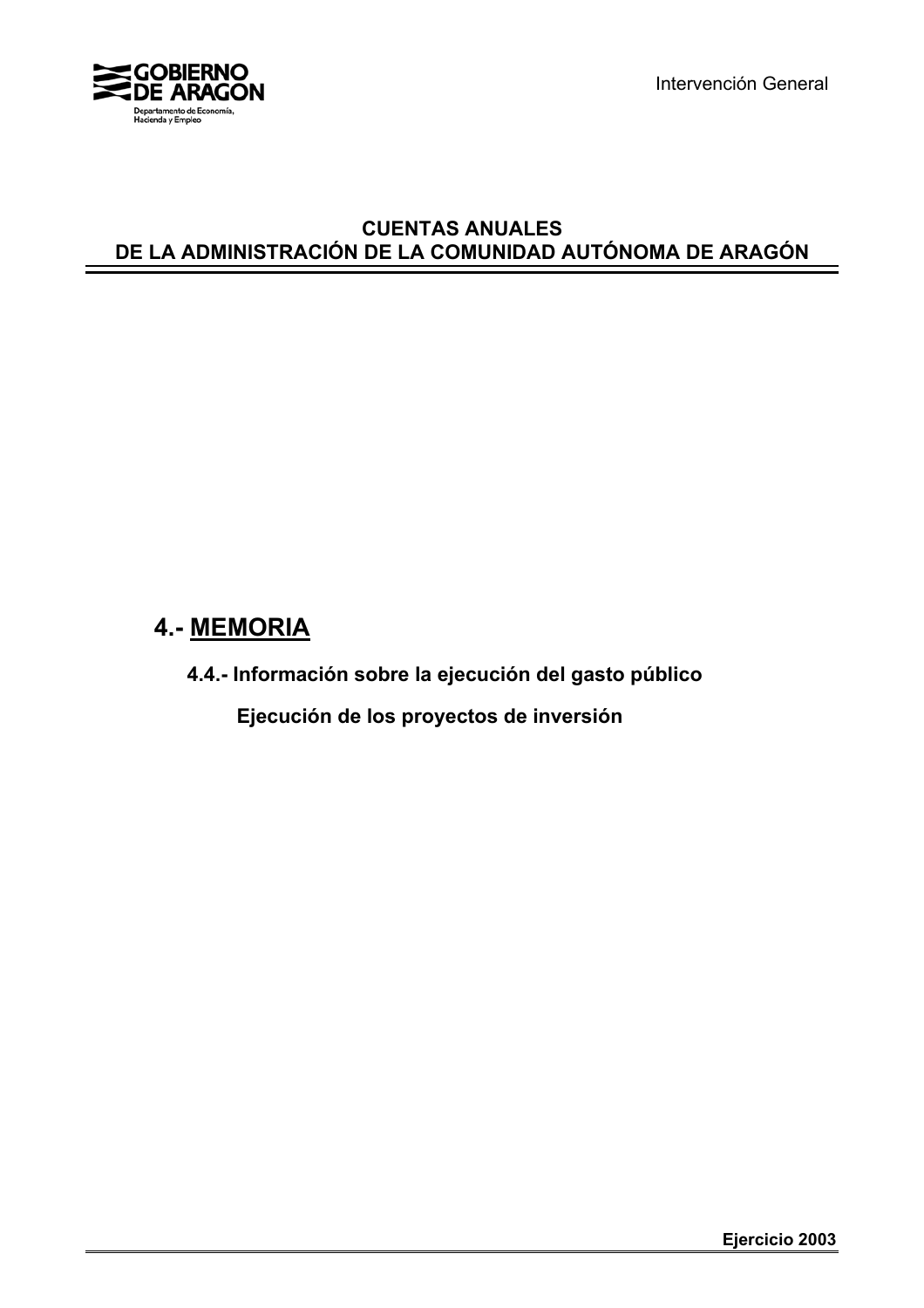# EJECUCICION PROYECTOS DE INVERSION

|  | ----------------------------------- |  |
|--|-------------------------------------|--|

| APLICACION PRESUP. | PROYECTO DE INVERSION | DENOMINACION         |                                      |                  |                  |                    |  |
|--------------------|-----------------------|----------------------|--------------------------------------|------------------|------------------|--------------------|--|
|                    | PRESU. INICIAL        | MODIFICACIONES       | PRESUP. ANUALIDAD                    | CREDITO RETENIDO | CREDITO NO DISP. | SALDO CRED. PRESU. |  |
|                    | <b>AUTORIZACIONES</b> | DISPOSICIONES        | OBLIGACIONES                         | PAGOS ORDENADOS  | PAGOS REALIZADOS | REINTEGROS         |  |
| 0101 1111 678      | 2002 2 1111001        |                      | OTRO INMOVILIZADO MATERIAL           |                  |                  |                    |  |
|                    | 90.151,82             | 0,00                 | 90.151,82                            | 0,00             | 0,00             | 0,00               |  |
|                    | 90.151,82             | 90.151,82            | 90.151,82                            | 0,00             | 0,00             | 0,00               |  |
| TOTAL APLICACION   | 90.151,82             | 0,00                 | 90.151,82                            | 0,00             | 0,00             | 0,00               |  |
|                    | 90.151,82             | 90.151,82            | 90.151,82                            | 0,00             | 0,00             | 0,00               |  |
| 0101 1111 692      | 2002 2 1111002        |                      | EDIFICIOS Y OTRAS CONSTRUCCIONES     |                  |                  |                    |  |
|                    | 469.635,82            | 0,00                 | 469.635,82                           | 0,00             | 0,00             | 0,00               |  |
|                    | 469.635,82            | 469.635,82           | 469.635,82                           | 469.635,82       | 469.635,82       | 0,00               |  |
| TOTAL APLICACION   | 469.635,82            | 0,00                 | 469.635,82                           | 0,00             | 0,00             | 0,00               |  |
|                    | 469.635,82            | 469.635,82           | 469.635,82                           | 469.635,82       | 469.635,82       | 0,00               |  |
| 0101 1111 693      | 2002 2 1111003        |                      | MAQUINARIA, INSTALACIONES Y UTILLAJE |                  |                  |                    |  |
|                    | 1.049.737,99          | $-4.694, 44$         | 1.045.043,55                         | 0,00             | 0,00             | 0,00               |  |
|                    | 1.045.043,55          | 1.045.043,55         | 1.045.043,55                         | 1.045.043,55     | 1.045.043,55     | 0,00               |  |
| TOTAL APLICACION   | 1.049.737,99          | $-4.694, 44$         | 1.045.043,55                         | 0,00             | 0,00             | 0,00               |  |
|                    | 1.045.043,55          | 1.045.043,55         | 1.045.043,55                         | 1.045.043,55     | 1.045.043,55     | 0,00               |  |
| 0101 1111 695      | 2002 2 1111004        | MOBILIARIO Y ENSERES |                                      |                  |                  |                    |  |
|                    | 60.101,21             | 0,00                 | 60.101,21                            | 0,00             | 0,00             | 0,00               |  |
|                    | 60.101,21             | 60.101,21            | 60.101,21                            | 60.101,21        | 60.101,21        | 0,00               |  |
| TOTAL APLICACION   | 60.101,21             | 0,00                 | 60.101,21                            | 0,00             | 0,00             | 0,00               |  |
|                    | 60.101,21             | 60.101,21            | 60.101,21                            | 60.101,21        | 60.101,21        | 0,00               |  |
| 0101 1111 696      | 2002 2 1111005        |                      | EQUIPOS PROCESOS INFORMACIÓN         |                  |                  |                    |  |
|                    | 206.000,00            | 0,00                 | 206.000,00                           | 0,00             | 0,00             | 0,00               |  |
|                    | 206.000,00            | 206.000,00           | 206.000,00                           | 206.000,00       | 206.000,00       | 0,00               |  |
| TOTAL APLICACION   | 206.000,00            | 0,00                 | 206.000,00                           | 0,00             | 0,00             | 0,00               |  |
|                    | 206.000,00            | 206.000,00           | 206.000,00                           | 206.000,00       | 206.000,00       | 0,00               |  |
| 0101 1111 697      | 2002 2 1111006        |                      | BIENES PARA USO GENERAL              |                  |                  |                    |  |
|                    | 6.010, 12             | 0,00                 | 6.010, 12                            | 0,00             | 0,00             | 0,00               |  |
|                    | 6.010, 12             | 6.010, 12            | 6.010, 12                            | 6.010, 12        | 6.010, 12        | 0,00               |  |
| TOTAL APLICACION   | 6.010, 12             | 0,00                 | 6.010, 12                            | 0,00             | 0,00             | 0,00               |  |
|                    | 6.010, 12             | 6.010, 12            | 6.010, 12                            | 6.010, 12        | 6.010, 12        | 0,00               |  |
| 0101 1111 699      | 2002 2 1111007        |                      | OTRO INMOVILIZADO INMATERIAL         |                  |                  |                    |  |
|                    | 55.000,00             | 0,00                 | 55.000,00                            | 0,00             | 0,00             | 0,00               |  |
|                    | 55.000,00             | 55.000,00            | 55.000,00                            | 55.000,00        | 55.000,00        | 0,00               |  |
| TOTAL APLICACION   | 55.000,00             | 0,00                 | 55.000,00                            | 0,00             | 0,00             | 0,00               |  |
|                    | 55.000,00             | 55.000,00            | 55.000,00                            | 55.000,00        | 55.000,00        | 0,00               |  |
| TOTAL PROGRAMA     | 1.936.636,96          | $-4.694, 44$         | 1.931.942,52                         | 0,00             | 0,00             | 0,00               |  |
|                    | 1.931.942,52          | 1.931.942,52         | 1.931.942,52                         | 1.841.790,70     | 1.841.790,70     | 0.00               |  |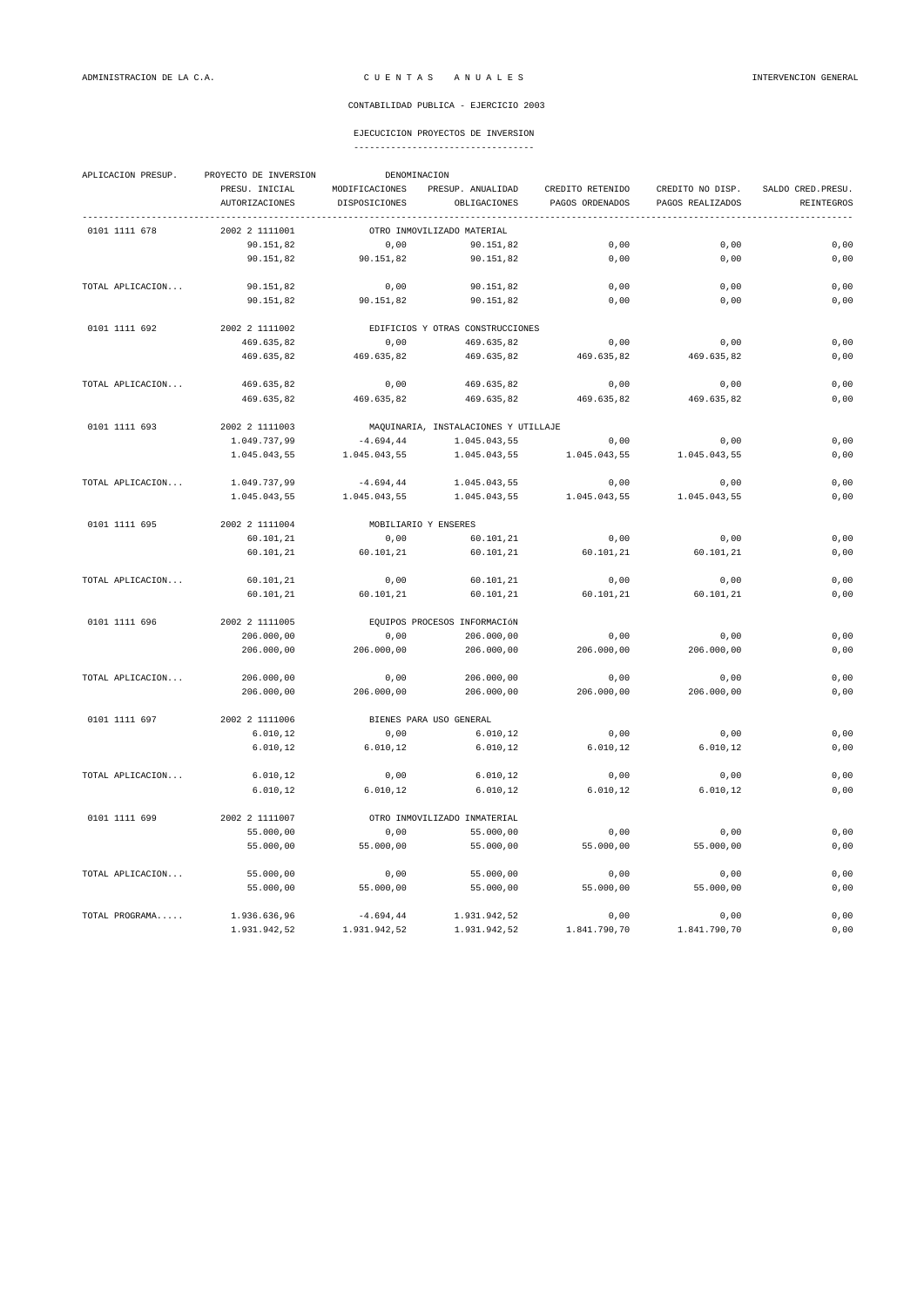| APLICACION PRESUP. | PROYECTO DE INVERSION |                | DENOMINACION            |                  |                  |                    |
|--------------------|-----------------------|----------------|-------------------------|------------------|------------------|--------------------|
|                    | PRESU. INICIAL        | MODIFICACIONES | PRESUP. ANUALIDAD       | CREDITO RETENIDO | CREDITO NO DISP. | SALDO CRED. PRESU. |
|                    | <b>AUTORIZACIONES</b> | DISPOSICIONES  | OBLIGACIONES            | PAGOS ORDENADOS  | PAGOS REALIZADOS | REINTEGROS         |
| 0101 1113 699      | 2002 2 1113001        |                | INMOVILIZADO INMATERIAL |                  |                  |                    |
|                    | 30.050,61             | 0.00           | 30.050,61               | 0,00             | 0,00             | 0,00               |
|                    | 30.050,61             | 30.050,61      | 30.050,61               | 30.050,61        | 30.050,61        | 0,00               |
| TOTAL APLICACION   | 30.050,61             | 0.00           | 30.050,61               | 0.00             | 0,00             | 0,00               |
|                    | 30.050,61             | 30.050,61      | 30.050,61               | 30.050,61        | 30.050,61        | 0,00               |
| TOTAL PROGRAMA     | 30.050.61             | 0.00           | 30.050,61               | 0,00             | 0,00             | 0,00               |
|                    | 30.050.61             | 30.050.61      | 30.050.61               | 30.050.61        | 30.050,61        | 0,00               |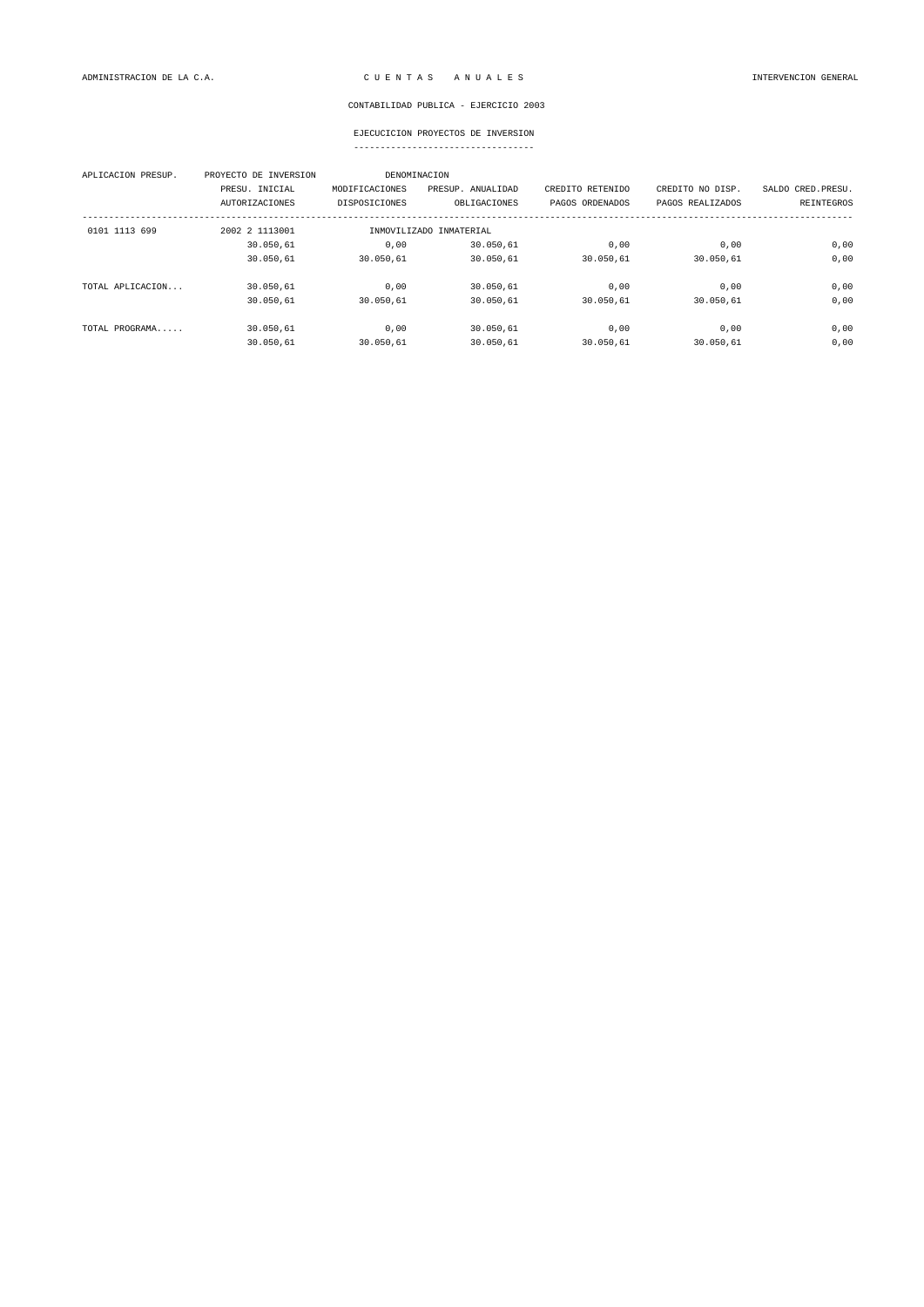| APLICACION PRESUP. | PROYECTO DE INVERSION |                | DENOMINACION                             |                  |                  |                    |
|--------------------|-----------------------|----------------|------------------------------------------|------------------|------------------|--------------------|
|                    | PRESU. INICIAL        | MODIFICACIONES | PRESUP. ANUALIDAD                        | CREDITO RETENIDO | CREDITO NO DISP. | SALDO CRED. PRESU. |
|                    | AUTORIZACIONES        | DISPOSICIONES  | OBLIGACIONES                             | PAGOS ORDENADOS  | PAGOS REALIZADOS | REINTEGROS         |
| 0102 1112 693      | 2002 2 1112001        |                | MAQUINARIA E INSTALACIONES SEDE JUSTICIA |                  |                  |                    |
|                    | 9.015, 18             | 0,00           | 9.015, 18                                | 0,00             | 0,00             | 0,00               |
|                    | 9.015, 18             | 9.015, 18      | 9.015, 18                                | 6.761, 40        | 6.761,40         | 0,00               |
| TOTAL APLICACION   | 9.015,18              | 0,00           | 9.015, 18                                | 0,00             | 0,00             | 0,00               |
|                    | 9.015, 18             | 9.015, 18      | 9.015, 18                                | 6.761, 40        | 6.761,40         | 0,00               |
| 0102 1112 695      | 2002 2 1112002        |                | MOBILIARIO SEDE JUSTICIA                 |                  |                  |                    |
|                    | 27.045,54             | $-210.08$      | 26.835,46                                | 0,00             | 0,00             | 0,00               |
|                    | 26.835,46             | 26.835,46      | 26.835,46                                | 20.284,17        | 20.284,17        | 0,00               |
| TOTAL APLICACION   | 27.045,54             | $-210,08$      | 26.835,46                                | 0,00             | 0,00             | 0,00               |
|                    | 26.835,46             | 26.835,46      | 26.835,46                                | 20.284,17        | 20.284.17        | 0,00               |
| 0102 1112 696      | 2002 2 1112003        |                | EQUIP. INFORMATICOS SEDE JUSTICIA        |                  |                  |                    |
|                    | 10.818,22             | 0,00           | 10.818,22                                | 0,00             | 0,00             | 0,00               |
|                    | 10.818,22             | 10.818,22      | 10.818,22                                | 8.113,68         | 8.113,68         | 0,00               |
| TOTAL APLICACION   | 10.818,22             | 0,00           | 10.818,22                                | 0,00             | 0,00             | 0,00               |
|                    | 10.818,22             | 10.818,22      | 10.818.22                                | 8.113,68         | 8.113,68         | 0,00               |
| 0102 1112 699      | 2002 2 1112004        |                | PROGRAMAS INFORMATICOS SEDE JUSTICIA     |                  |                  |                    |
|                    | 1.803,04              | 0,00           | 1.803,04                                 | 0,00             | 0,00             | 0,00               |
|                    | 1.803.04              | 1.803.04       | 1.803,04                                 | 1.352.28         | 1.352.28         | 0,00               |
| TOTAL APLICACION   | 1.803,04              | 0,00           | 1.803,04                                 | 0,00             | 0,00             | 0,00               |
|                    | 1.803,04              | 1.803,04       | 1.803,04                                 | 1.352, 28        | 1.352,28         | 0,00               |
| TOTAL PROGRAMA     | 48.681,98             | $-210,08$      | 48.471,90                                | 0,00             | 0,00             | 0,00               |
|                    | 48.471.90             | 48.471,90      | 48.471,90                                | 36.511,53        | 36.511,53        | 0,00               |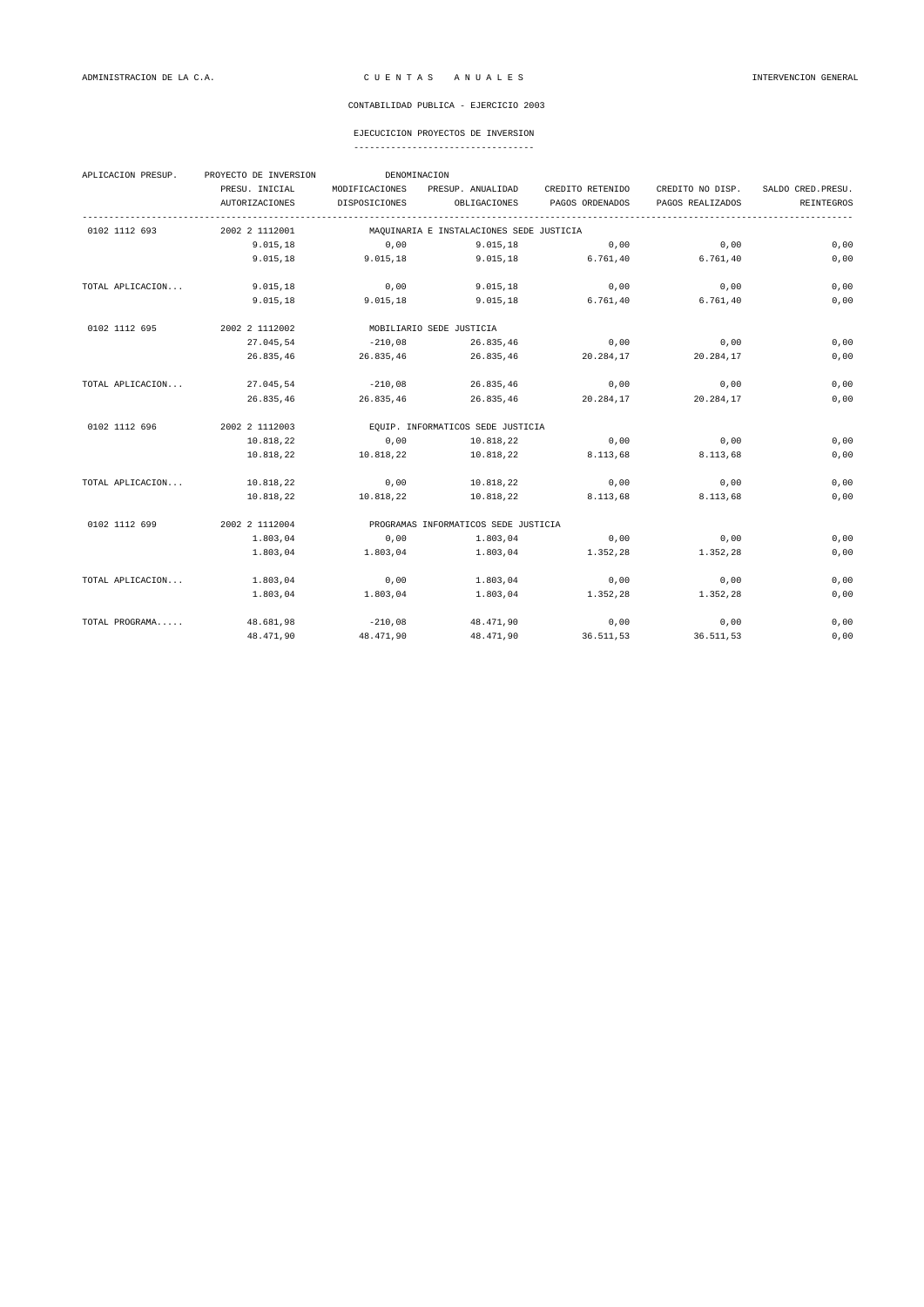| APLICACION PRESUP. | PROYECTO DE INVERSION | DENOMINACION   |                              |                  |                  |                    |
|--------------------|-----------------------|----------------|------------------------------|------------------|------------------|--------------------|
|                    | PRESU. INICIAL        | MODIFICACIONES | PRESUP. ANUALIDAD            | CREDITO RETENIDO | CREDITO NO DISP. | SALDO CRED. PRESU. |
|                    | <b>AUTORIZACIONES</b> | DISPOSICIONES  | OBLIGACIONES                 | PAGOS ORDENADOS  | PAGOS REALIZADOS | REINTEGROS         |
| 0103 1114 695      | 2002 2 1114001        |                | MOBILIARIO Y ENSERES         |                  |                  |                    |
|                    | 601,01                | $-363, 11$     | 237.90                       | 0,00             | 0,00             | 0,00               |
|                    | 237,90                | 237,90         | 237,90                       | 237.90           | 237,90           | 0,00               |
| TOTAL APLICACION   | 601,01                | $-363, 11$     | 237,90                       | 0,00             | 0,00             | 0,00               |
|                    | 237,90                | 237,90         | 237,90                       | 237,90           | 237,90           | 0,00               |
| 0103 1114 696      | 2002 2 1114002        |                | EQUIPOS PROCESOS INFORMACIÓN |                  |                  |                    |
|                    | 601,01                | 0,00           | 601,01                       | 0,00             | 0,00             | 0,00               |
|                    | 601,01                | 601.01         | 601.01                       | 601.01           | 601.01           | 0,00               |
| TOTAL APLICACION   | 601,01                | 0,00           | 601,01                       | 0,00             | 0,00             | 0,00               |
|                    | 601,01                | 601,01         | 601,01                       | 601,01           | 601,01           | 0,00               |
| TOTAL PROGRAMA     | 1.202,02              | $-363, 11$     | 838,91                       | 0,00             | 0,00             | 0,00               |
|                    | 838,91                | 838,91         | 838,91                       | 838,91           | 838,91           | 0,00               |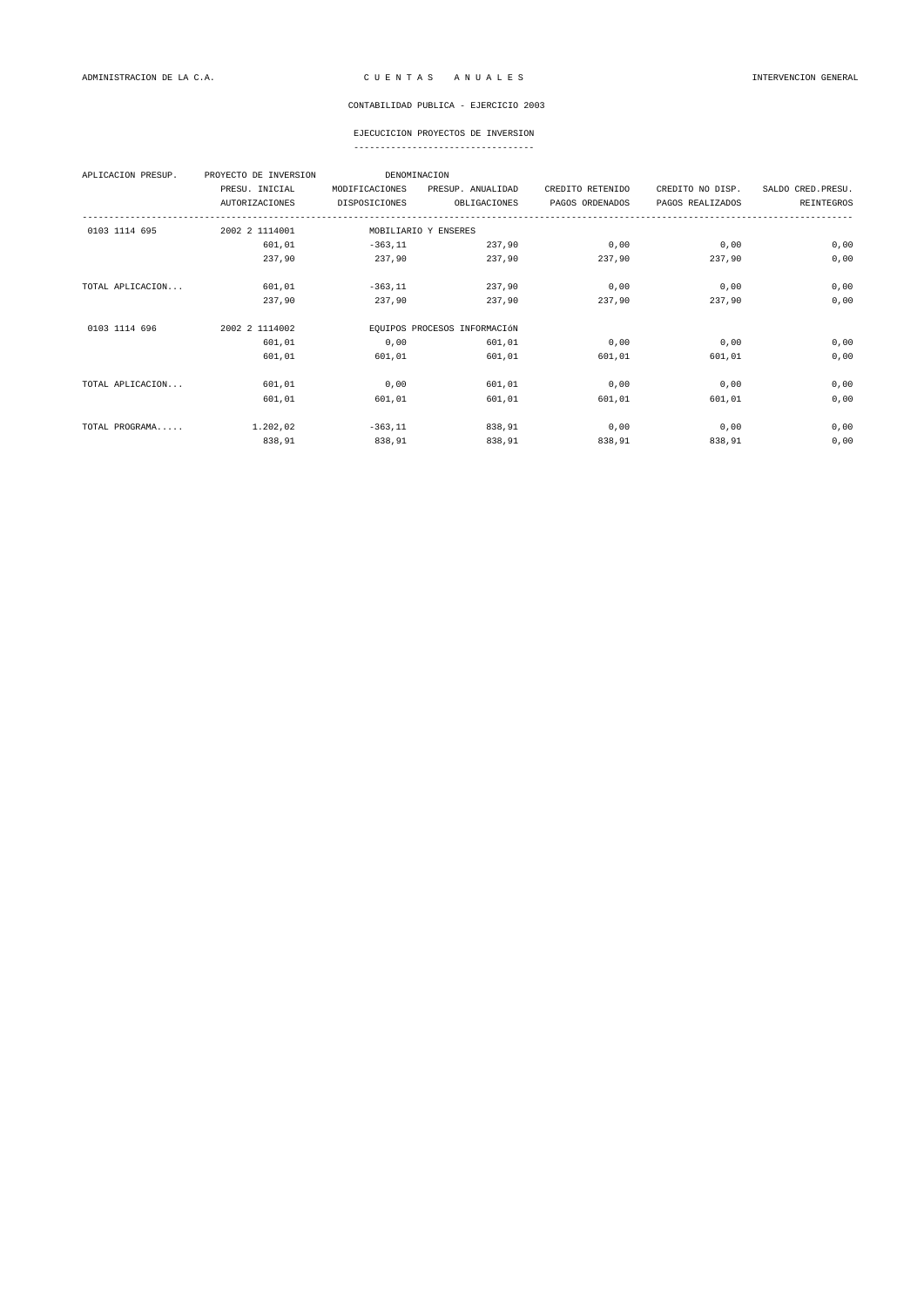| APLICACION PRESUP.  | PROYECTO DE INVERSION |                | DENOMINACION      |                  |                  |                    |
|---------------------|-----------------------|----------------|-------------------|------------------|------------------|--------------------|
|                     | PRESU. INICIAL        | MODIFICACIONES | PRESUP. ANUALIDAD | CREDITO RETENIDO | CREDITO NO DISP. | SALDO CRED. PRESU. |
|                     | AUTORIZACIONES        | DISPOSICIONES  | OBLIGACIONES      | PAGOS ORDENADOS  | PAGOS REALIZADOS | <b>REINTEGROS</b>  |
| TOTAL DEPARTAMENTO. | 2.016.571.57          | $-5.267.63$    | 2.011.303.94      | 0.00             | 0.00             | 0.00               |
|                     | 2.011.303.94          | 2.011.303.94   | 2.011.303.94      | 1.909.191.75     | 1.909.191.75     | 0,00               |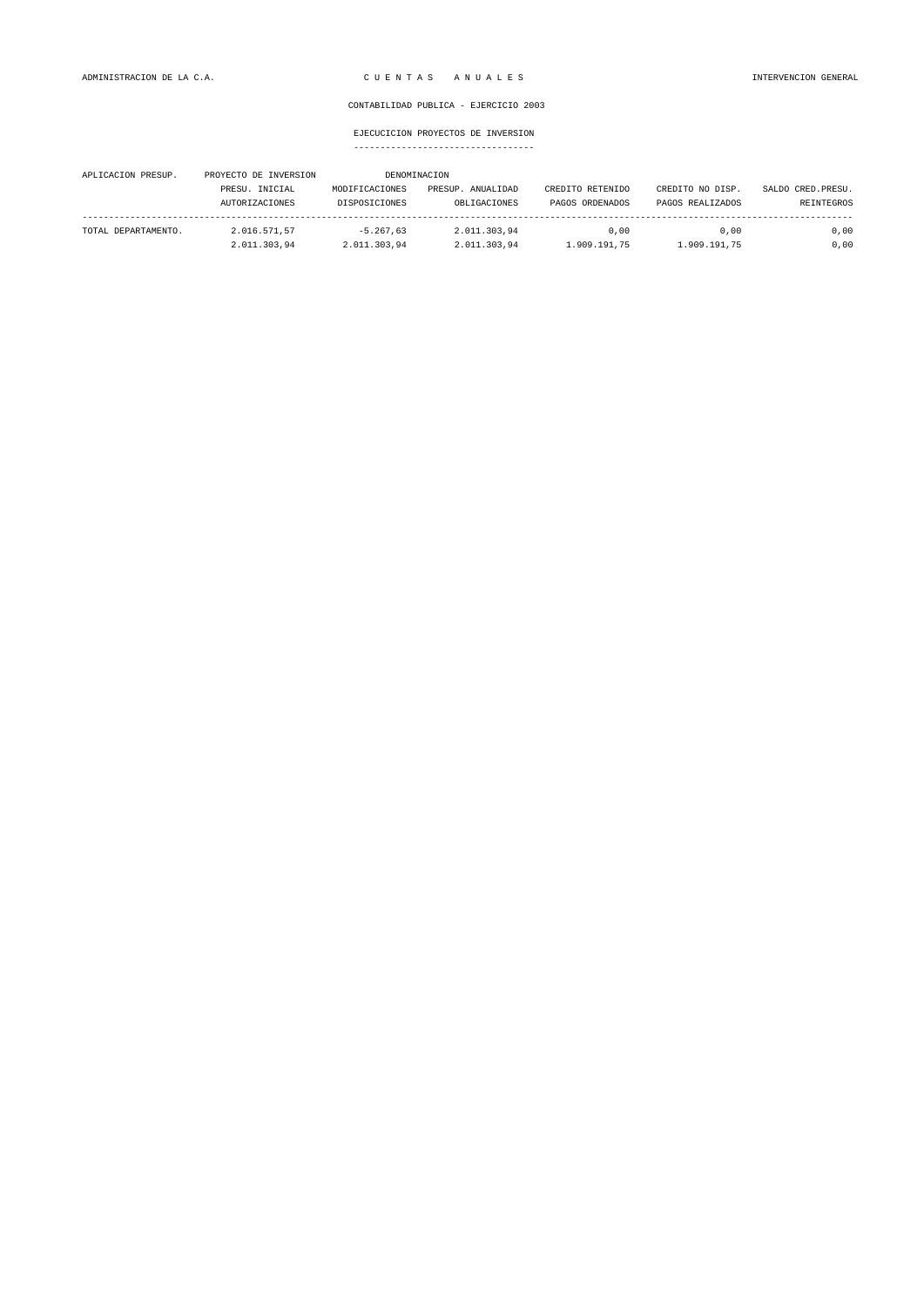| APLICACION PRESUP. | PROYECTO DE INVERSION |                | DENOMINACION            |                  |                  |                    |
|--------------------|-----------------------|----------------|-------------------------|------------------|------------------|--------------------|
|                    | PRESU. INICIAL        | MODIFICACIONES | PRESUP. ANUALIDAD       | CREDITO RETENIDO | CREDITO NO DISP. | SALDO CRED. PRESU. |
|                    | <b>AUTORIZACIONES</b> | DISPOSICIONES  | OBLIGACIONES            | PAGOS ORDENADOS  | PAGOS REALIZADOS | REINTEGROS         |
| 0201 1121 694      | 2002 2 1121002        |                | RENOVACION PARQUE MOVIL |                  |                  |                    |
|                    | 216.364,36            | $-1.960.31$    | 214.404.05              | 0.00             | 0,00             | 214.404,05         |
|                    | 0,00                  | 0.00           | 0,00                    | 0,00             | 0,00             | 0,00               |
| TOTAL APLICACION   | 216.364,36            | $-1.960.31$    | 214.404,05              | 0.00             | 0.00             | 214.404,05         |
|                    | 0,00                  | 0,00           | 0,00                    | 0,00             | 0,00             | 0,00               |
| TOTAL PROGRAMA     | 216.364,36            | $-1.960.31$    | 214.404,05              | 0,00             | 0,00             | 214.404,05         |
|                    | 0,00                  | 0,00           | 0,00                    | 0,00             | 0,00             | 0,00               |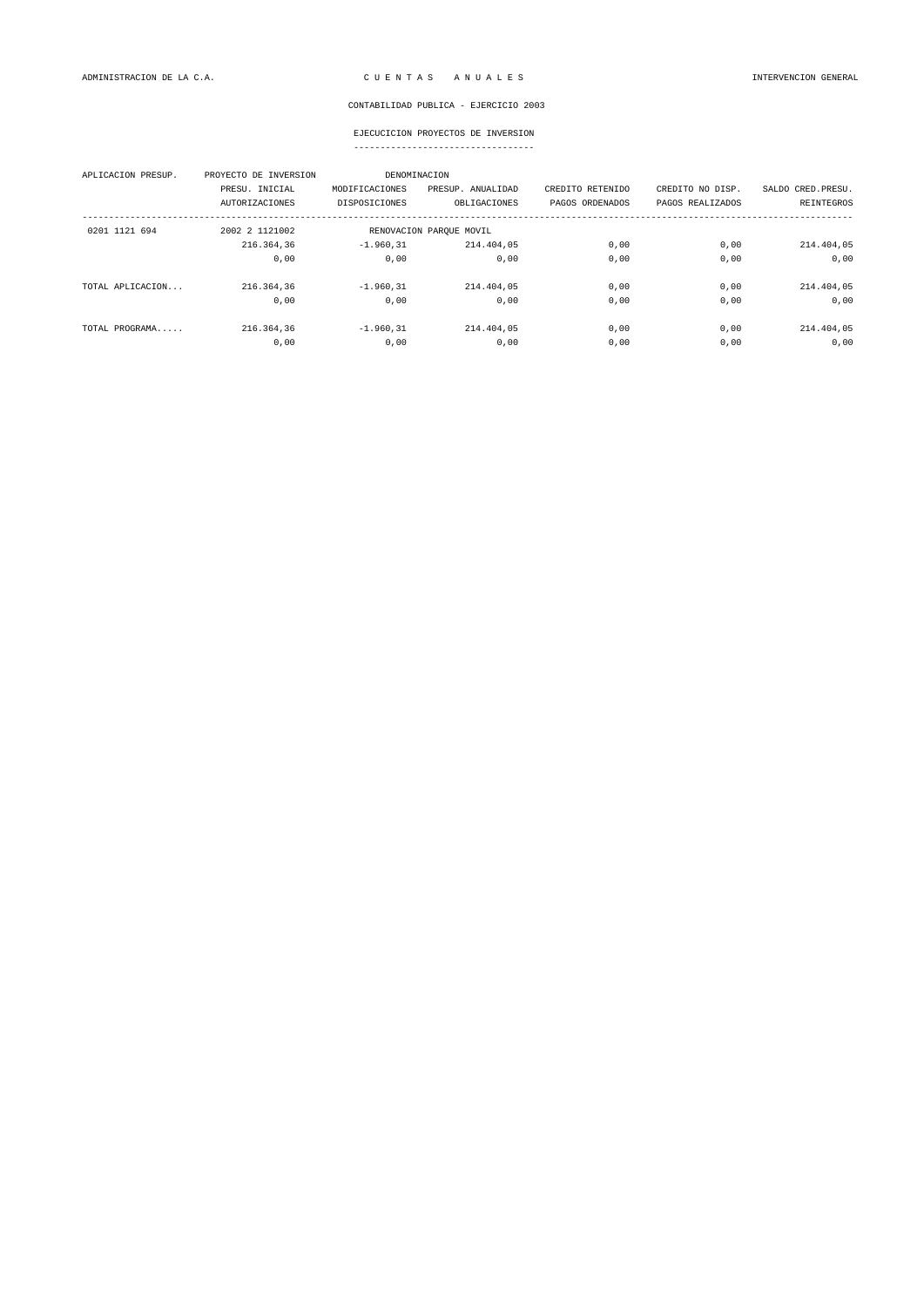| APLICACION PRESUP.  | PROYECTO DE INVERSION |                | DENOMINACION      |                  |                  |                    |
|---------------------|-----------------------|----------------|-------------------|------------------|------------------|--------------------|
|                     | PRESU. INICIAL        | MODIFICACIONES | PRESUP. ANUALIDAD | CREDITO RETENIDO | CREDITO NO DISP. | SALDO CRED. PRESU. |
|                     | AUTORIZACIONES        | DISPOSICIONES  | OBLIGACIONES      | PAGOS ORDENADOS  | PAGOS REALIZADOS | REINTEGROS         |
| TOTAL DEPARTAMENTO. | 216.364.36            | $-1.960.31$    | 214.404.05        | 0.00             | 0.00             | 214.404.05         |
|                     | 0.00                  | 0.00           | 0.00              | 0.00             | 0.00             | 0,00               |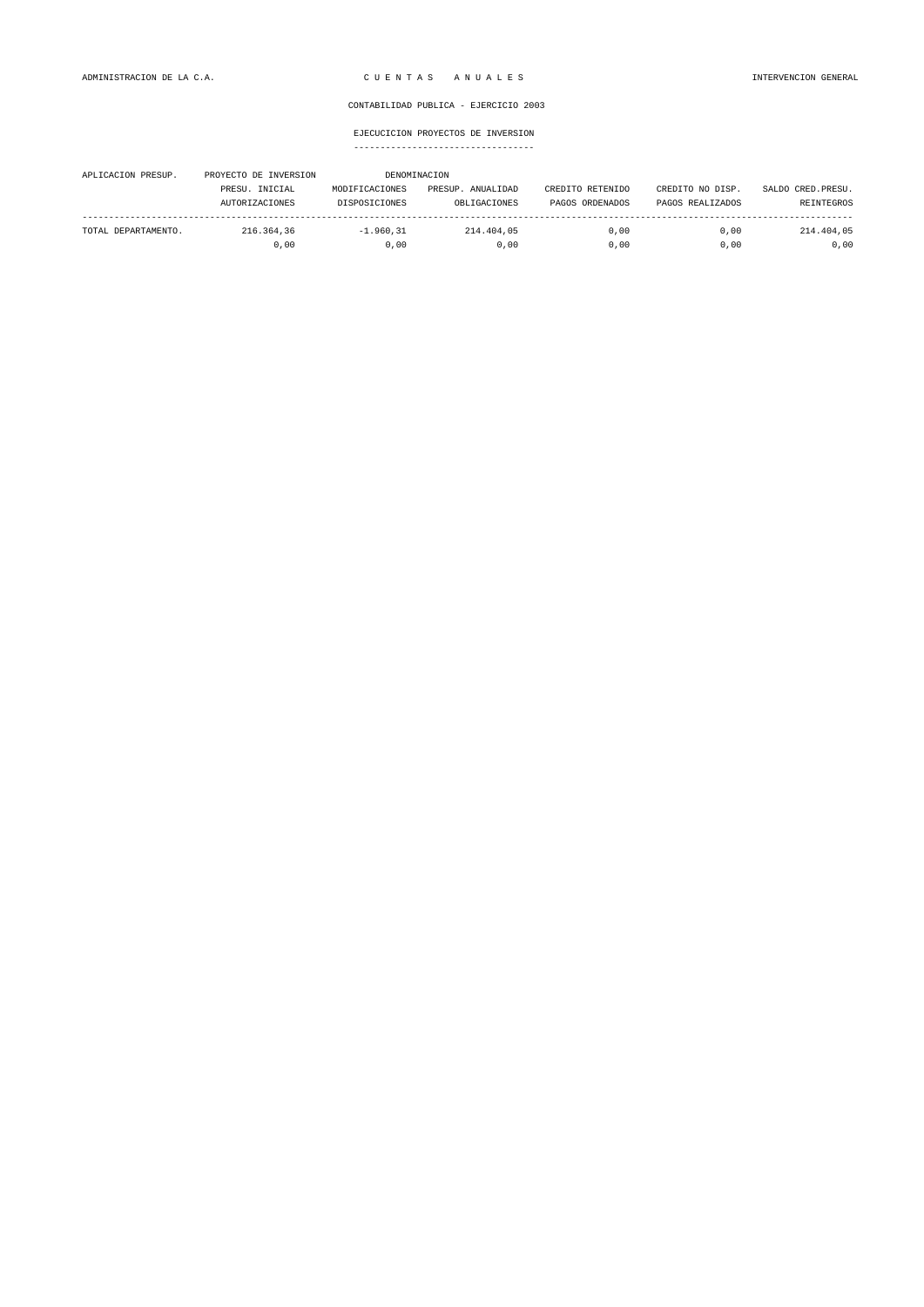| APLICACION PRESUP. | PROYECTO DE INVERSION<br>PRESU. INICIAL<br><b>AUTORIZACIONES</b> | MODIFICACIONES<br>DISPOSICIONES | DENOMINACION<br>PRESUP. ANUALIDAD<br>OBLIGACIONES | CREDITO RETENIDO<br>PAGOS ORDENADOS | CREDITO NO DISP.<br>PAGOS REALIZADOS | SALDO CRED. PRESU.<br>REINTEGROS |
|--------------------|------------------------------------------------------------------|---------------------------------|---------------------------------------------------|-------------------------------------|--------------------------------------|----------------------------------|
| 1101 1266 693      | 2002 2 1266001                                                   |                                 | MODELO AUDIOVISUAL ARAGONES                       |                                     |                                      |                                  |
|                    | 601.012,10                                                       | $-601.012,00$                   | 0, 10                                             | 0,00                                | 0,00                                 | 0,10                             |
|                    | 0,00                                                             | 0.00                            | 0.00                                              | 0,00                                | 0.00                                 | 0,00                             |
| TOTAL APLICACION   | 601.012.10                                                       | $-601.012.00$                   | 0.10                                              | 0.00                                | 0.00                                 | 0,10                             |
|                    | 0,00                                                             | 0,00                            | 0,00                                              | 0,00                                | 0,00                                 | 0,00                             |
| TOTAL PROGRAMA     | 601.012,10                                                       | $-601.012.00$                   | 0,10                                              | 0,00                                | 0,00                                 | 0,10                             |
|                    | 0,00                                                             | 0,00                            | 0,00                                              | 0,00                                | 0,00                                 | 0,00                             |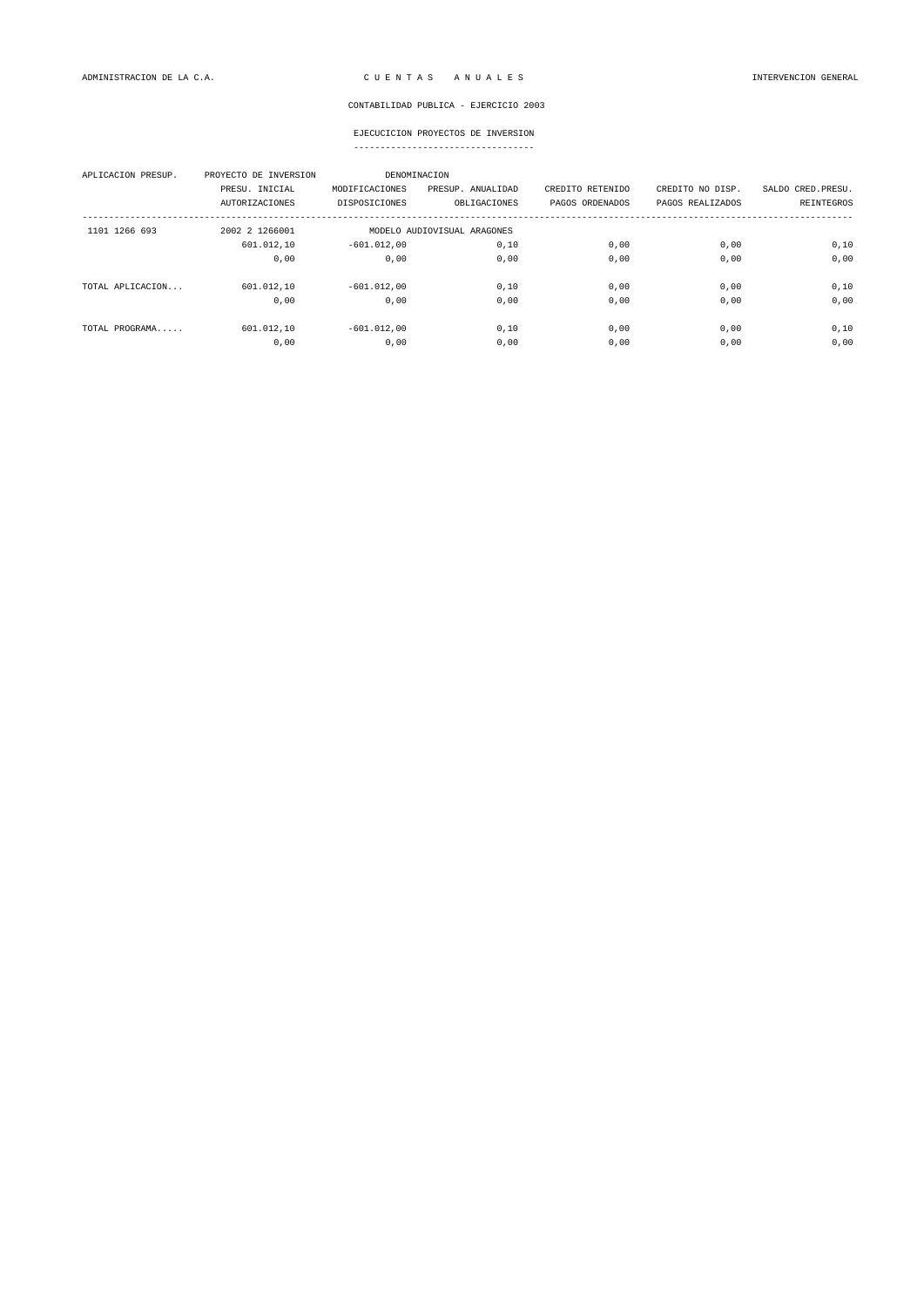| APLICACION PRESUP. | PROYECTO DE INVERSION                   | DENOMINACION                    |                                       |                                     |                                      |                                  |
|--------------------|-----------------------------------------|---------------------------------|---------------------------------------|-------------------------------------|--------------------------------------|----------------------------------|
|                    | PRESU. INICIAL<br><b>AUTORIZACIONES</b> | MODIFICACIONES<br>DISPOSICIONES | PRESUP. ANUALIDAD<br>OBLIGACIONES     | CREDITO RETENIDO<br>PAGOS ORDENADOS | CREDITO NO DISP.<br>PAGOS REALIZADOS | SALDO CRED. PRESU.<br>REINTEGROS |
| 1103 1212 622      | 1999 2 1216001                          |                                 | CENTRO DE SERVICIOS INTEGRADOS        |                                     |                                      |                                  |
|                    | 0,00                                    | 0,00                            | 0,00                                  | 0,00                                | 0,00                                 | 0,00                             |
|                    | 0,00                                    | 0,00                            | 0,00                                  | 0,00                                | 0,00                                 | 0,00                             |
| TOTAL APLICACION   | 0,00                                    | 0,00                            | 0,00                                  | 0,00                                | 0,00                                 | 0,00                             |
|                    | 0,00                                    | 0,00                            | 0,00                                  | 0,00                                | 0,00                                 | 0,00                             |
| 1103 1212 692      | 1997 2 1214001                          | RED OFICINAS DELEGADAS          |                                       |                                     |                                      |                                  |
|                    | 480.809,68                              | 392.716,03                      | 873.525,71                            | 0,00                                | 0,00                                 | 12.424,67                        |
|                    | 861.101,04                              | 861.101,04                      | 861.086,55                            | 861.086,55                          | 861.086,55                           | 0,00                             |
|                    | 1999 2 1212005                          |                                 | PREVENCION RIESGOS LABORALES          |                                     |                                      |                                  |
|                    | 100.050,36                              | $-100.050, 36$                  | 0,00                                  | 0,00                                | 0,00                                 | 0,00                             |
|                    | 0,00                                    | 0,00                            | 0,00                                  | 0,00                                | 0,00                                 | 0,00                             |
|                    | 1999 2 1216001                          |                                 | CENTRO DE SERVICIOS INTEGRADOS        |                                     |                                      |                                  |
|                    | 4.985.919,69                            | 123.482,11                      | 5.109.401,80                          | 0,00                                | 0,00                                 | 1.890.696,05                     |
|                    | 3.218.705,75                            | 3.218.705,75                    | 3.040.129,38                          | 1.411.128,71                        | 1.411.128,71                         | 0,00                             |
|                    | 2000 2 1212001                          |                                 | ACTUACIONES EN EDIFICIOS              |                                     |                                      |                                  |
|                    | 43.755,78                               | $-43.755,78$                    | 0,00                                  | 0,00                                | 0,00                                 | 0,00                             |
|                    | 0,00                                    | 0,00                            | 0,00                                  | 0,00                                | 0,00                                 | 0,00                             |
|                    | 2002 2 1212001                          |                                 | ACT.MAT. PREVENCION RIESGOS LABORALES |                                     |                                      |                                  |
|                    | 322.743,50                              | $-229.206, 42$                  | 93.537,08                             | 0,00                                | 0,00                                 | 0,00                             |
|                    | 93.537,08                               | 93.537,08                       | 91.275,08                             | 91.275,08                           | 91.275,08                            | 0,00                             |
|                    | 2002 2 1212002                          |                                 | ACTUACIONES EN EDIFICIOS              |                                     |                                      |                                  |
|                    | 274.780,63                              | $-232.861, 21$                  | 41.919,42                             | 0,00                                | 0,00                                 | 0,00                             |
|                    | 41.919,42                               | 41.919,42                       | 41.919,42                             | 41.919,42                           | 41.919,42                            | 0,00                             |
|                    | 2003 2 1212001                          |                                 | PREVENCION RIESGOS LABORALES          |                                     |                                      |                                  |
|                    | 0,00                                    | 187.756,12                      | 187.756,12                            | 0,00                                | 0,00                                 | 0,00                             |
|                    | 187.756,12                              | 187.756,12                      | 151.189,86                            | 151.189,86                          | 151.189,86                           | 0,00                             |
|                    | 2003 2 1212002                          |                                 | ACTUACIONES EN EDIFICIOS              |                                     |                                      |                                  |
|                    | 0,00                                    | 246.818,97                      | 246.818,97                            | 0,00                                | 0,00                                 | 22.669,47                        |
|                    | 224.149,50                              | 224.149,50                      | 185.826,39                            | 183.326,39                          | 183.326,39                           | 0,00                             |
|                    | 2003 2 1212003                          |                                 | RED DE OFICINAS DELEGADAS             |                                     |                                      |                                  |
|                    | 0,00                                    | 13.488,16                       | 13.488,16                             | 0,00                                | 0,00                                 | 0,00                             |
|                    | 13.488,16                               | 13.488,16                       | 13.142,13                             | 13.142,13                           | 13.142,13                            | 0,00                             |
| TOTAL APLICACION   | 6.208.059,64                            | 358.387,62                      | 6.566.447,26                          | 0,00                                | 0,00                                 | 1.925.790.19                     |
|                    | 4.640.657,07                            | 4.640.657,07                    | 4.384.568,81                          | 2.753.068,14                        | 2.753.068,14                         | 0,00                             |
| 1103 1212 693      | 2002 2 1212003                          |                                 | MAQUINARIA, INSTALACIONES Y UTILLAJE  |                                     |                                      |                                  |
|                    | 60.101,21                               | 0,00                            | 60.101,21                             | 0,00                                | 0,00                                 | 3.903,67                         |
|                    | 56.197,54                               | 56.197,54                       | 56.197,54                             | 56.197,54                           | 56.197,54                            | 0,00                             |
| TOTAL APLICACION   | 60.101,21                               | 0,00                            | 60.101,21                             | 0,00                                | 0,00                                 | 3.903,67                         |
|                    | 56.197,54                               | 56.197,54                       | 56.197,54                             | 56.197,54                           | 56.197,54                            | 0,00                             |
| 1103 1212 694      | 2002 2 1212004                          |                                 | MATERIAL DE TRANSPORTE                |                                     |                                      |                                  |
|                    | 48.080,97                               | $-24.080,97$                    | 24.000,00                             | 0,00                                | 0,00                                 | 0,00                             |
|                    | 24.000,00                               | 23.900,00                       | 23.900,00                             | 0,00                                | 0,00                                 | 0,00                             |
| TOTAL APLICACION   | 48.080,97                               | $-24.080,97$                    | 24.000,00                             | 0,00                                | 0,00                                 | 0,00                             |
|                    | 24.000,00                               | 23.900,00                       | 23.900,00                             | 0,00                                | 0,00                                 | 0,00                             |
| 1103 1212 695      | 2002 2 1212005                          | MOBILIARIO Y ENSERES            |                                       |                                     |                                      |                                  |
|                    | 72.121,45                               | 0,00                            | 72.121,45                             | 0,00                                | 0,00                                 | 5.793,83                         |
|                    | 66.327,62                               | 66.327,62                       | 66.327,61                             | 63.003,14                           | 63.003,14                            | 0,00                             |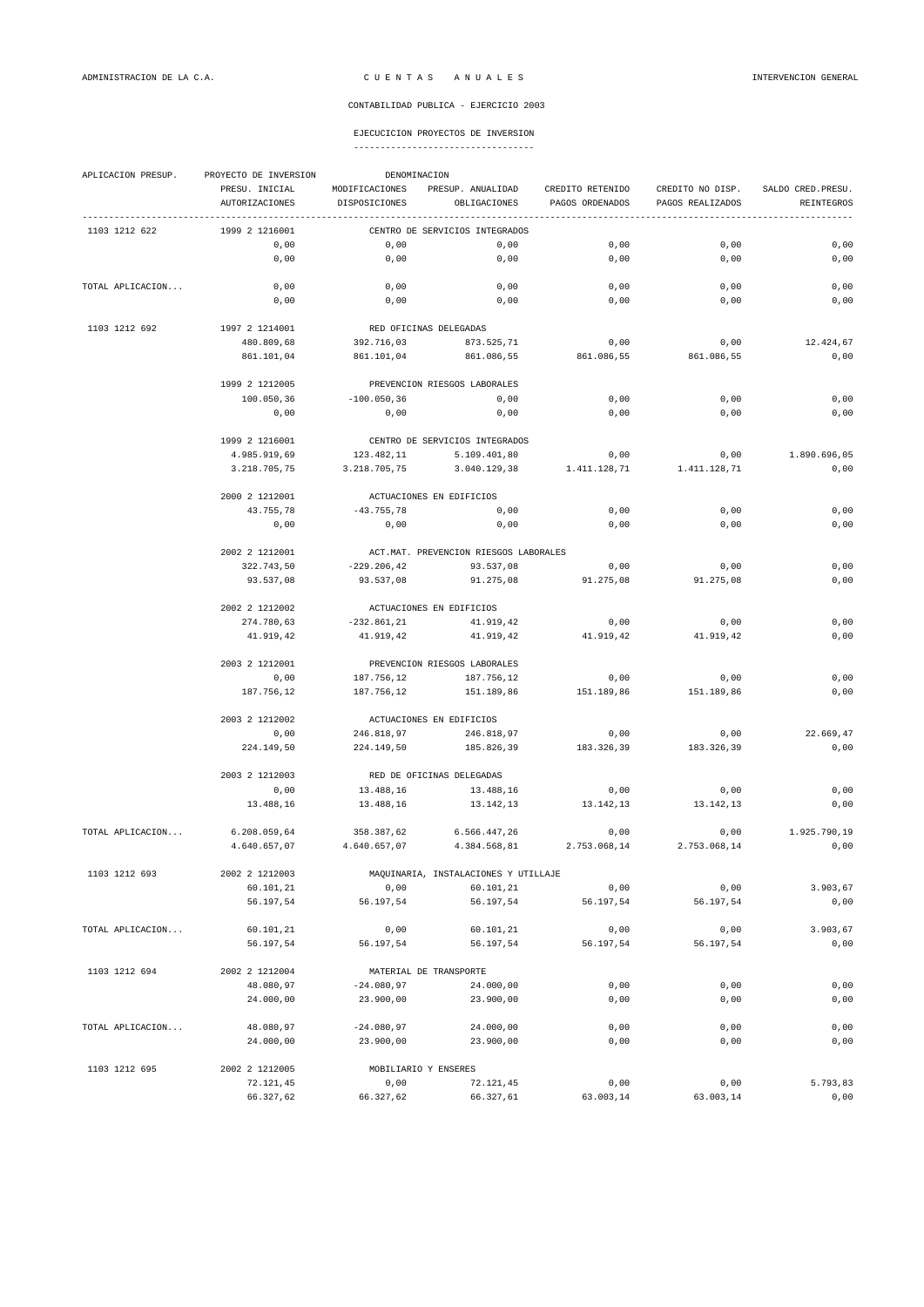# EJECUCICION PROYECTOS DE INVERSION

|  | ----------------------------------- |  |
|--|-------------------------------------|--|

| APLICACION PRESUP. | PROYECTO DE INVERSION | DENOMINACION   |                                        |                  |                  |                    |
|--------------------|-----------------------|----------------|----------------------------------------|------------------|------------------|--------------------|
|                    | PRESU. INICIAL        | MODIFICACIONES | PRESUP. ANUALIDAD                      | CREDITO RETENIDO | CREDITO NO DISP. | SALDO CRED. PRESU. |
|                    | <b>AUTORIZACIONES</b> | DISPOSICIONES  | OBLIGACIONES                           | PAGOS ORDENADOS  | PAGOS REALIZADOS | <b>REINTEGROS</b>  |
| TOTAL APLICACION   | 72.121,45             | 0,00           | 72.121,45                              | 0,00             | 0,00             | 5.793,83           |
|                    | 66.327,62             | 66.327,62      | 66.327,61                              | 63.003,14        | 63.003.14        | 0,00               |
| 1103 1212 696      | 2003 2 1212001        |                | PREVENCION RIESGOS LABORALES           |                  |                  |                    |
|                    | 0,00                  | 249.099,97     | 249.099,97                             | 0,00             | 0,00             | 0,00               |
|                    | 249.099,97            | 249.099,97     | 249.099,92                             | 249.099,92       | 249.099,92       | 0,00               |
|                    | 2003 2 1212006        |                | SUMINISTROS INFORMATICOS CENTRALIZADOS |                  |                  |                    |
|                    | 0,00                  | 650.900,03     | 650.900,03                             | 0,00             | 0,00             | 22.219,02          |
|                    | 628.681,01            | 628.681.01     | 128.680,98                             | 125.571.98       | 125.571.98       | 0,00               |
| TOTAL APLICACION   | 0,00                  | 900.000,00     | 900,000,00                             | 0,00             | 0,00             | 22.219,02          |
|                    | 877.780,98            | 877.780,98     | 377.780,90                             | 374.671,90       | 374.671,90       | 0,00               |
| TOTAL PROGRAMA     | 6.388.363,27          | 1.234.306,65   | 7.622.669,92                           | 0,00             | 0,00             | 1.957.706,71       |
|                    | 5.664.963,21          | 5.664.863,21   | 4.908.774,86                           | 3.246.940,72     | 3.246.940,72     | 0,00               |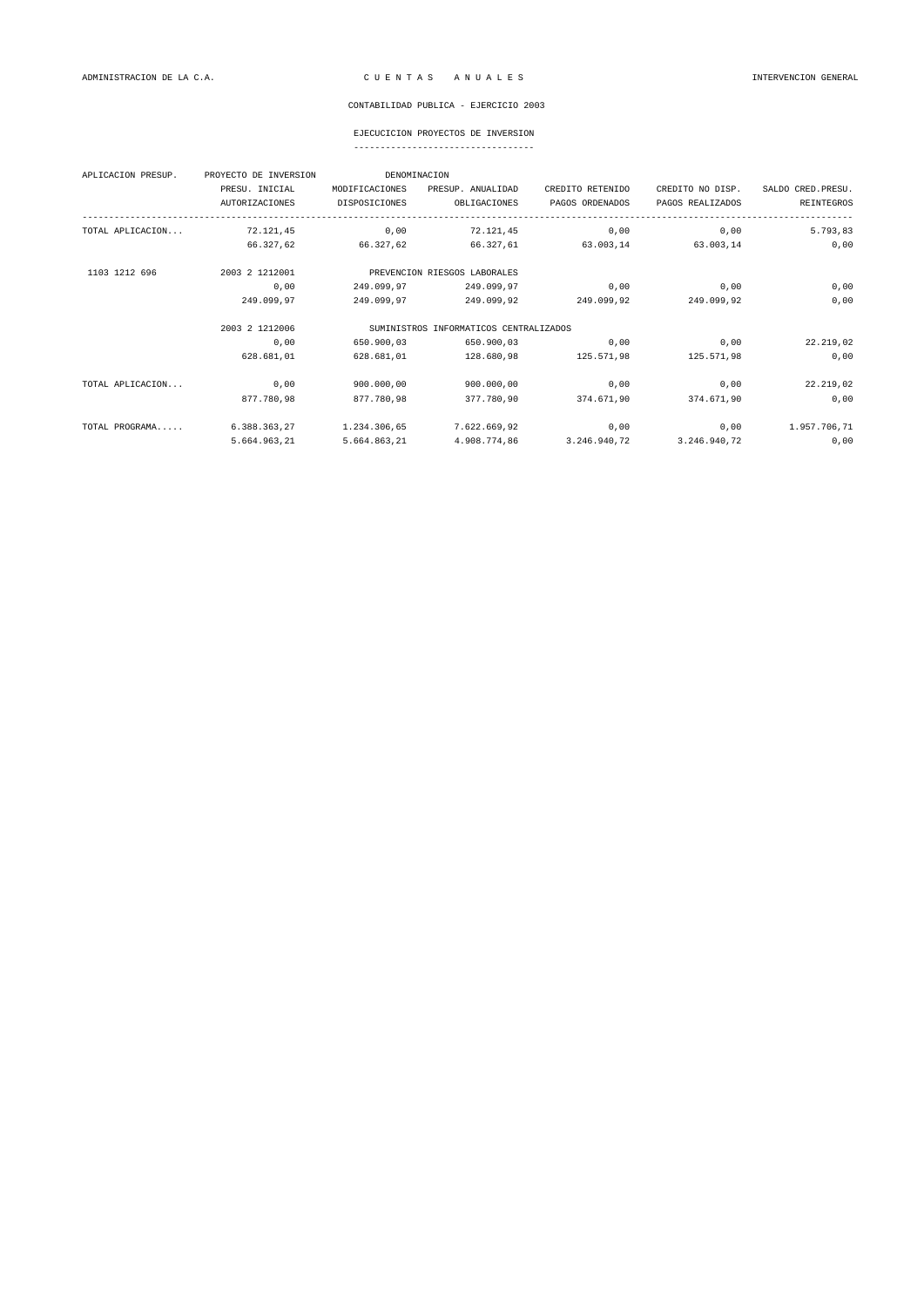# EJECUCICION PROYECTOS DE INVERSION

| APLICACION PRESUP. | PROYECTO DE INVERSION |                | DENOMINACION                      |                  |                  |                    |
|--------------------|-----------------------|----------------|-----------------------------------|------------------|------------------|--------------------|
|                    | PRESU. INICIAL        | MODIFICACIONES | PRESUP. ANUALIDAD                 | CREDITO RETENIDO | CREDITO NO DISP. | SALDO CRED. PRESU. |
|                    | <b>AUTORIZACIONES</b> | DISPOSICIONES  | OBLIGACIONES                      | PAGOS ORDENADOS  | PAGOS REALIZADOS | <b>REINTEGROS</b>  |
| 1103 1214 695      | 2002 2 1214001        |                | MOBILIARIO RED OFICINAS DELEGADAS |                  |                  |                    |
|                    | 30.050,61             | 24.080,97      | 54.131,58                         | 0,00             | 0,00             | 2.522,17           |
|                    | 51.609,41             | 51.609,41      | 51.608,73                         | 47.032,23        | 47.032,23        | 0,00               |
| TOTAL APLICACION   | 30.050,61             | 24.080,97      | 54.131,58                         | 0,00             | 0,00             | 2.522,17           |
|                    | 51.609,41             | 51.609,41      | 51.608,73                         | 47.032,23        | 47.032,23        | 0,00               |
| 1103 1214 699      | 2002 2 1214002        |                | INMOVILIZADO INMATERIAL           |                  |                  |                    |
|                    | 72.121,45             | 561.967,00     | 634.088,45                        | 23.485,11        | 0,00             | 211.950,34         |
|                    | 398.653,00            | 384.593,00     | 384.592,91                        | 81.059.91        | 81.059.91        | 0,00               |
| TOTAL APLICACION   | 72.121,45             | 561.967,00     | 634.088,45                        | 23.485,11        | 0,00             | 211.950,34         |
|                    | 398.653,00            | 384.593,00     | 384.592,91                        | 81.059,91        | 81.059,91        | 0,00               |
| TOTAL PROGRAMA     | 102.172,06            | 586.047,97     | 688.220,03                        | 23.485,11        | 0,00             | 214.472,51         |
|                    | 450.262,41            | 436.202,41     | 436.201,64                        | 128.092,14       | 128.092,14       | 0,00               |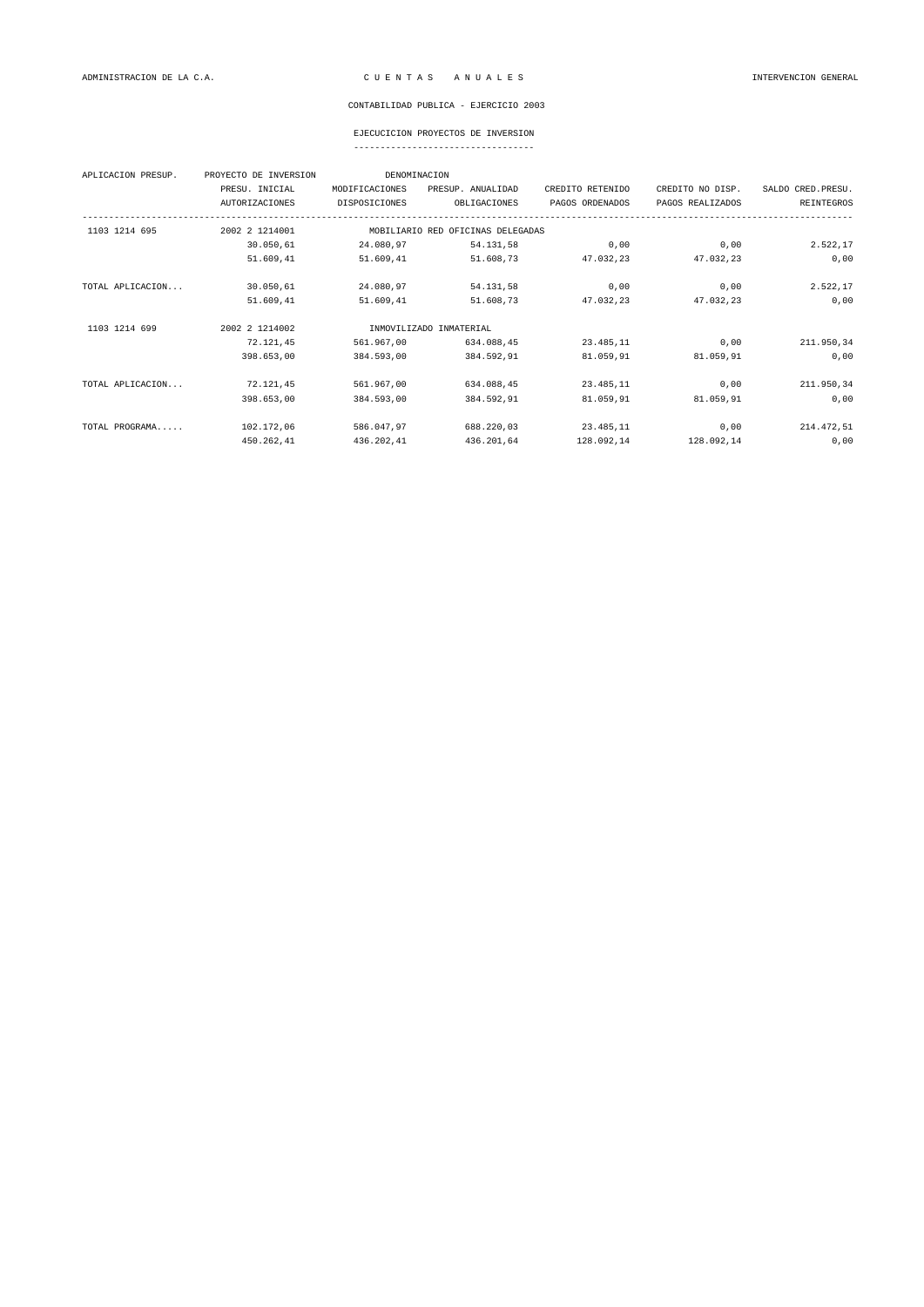| APLICACION PRESUP. | PROYECTO DE INVERSION<br>PRESU. INICIAL<br><b>AUTORIZACIONES</b> | DENOMINACION<br>MODIFICACIONES<br>DISPOSICIONES | PRESUP. ANUALIDAD<br>OBLIGACIONES | CREDITO RETENIDO<br>PAGOS ORDENADOS | CREDITO NO DISP.<br>PAGOS REALIZADOS | SALDO CRED. PRESU.<br>REINTEGROS |
|--------------------|------------------------------------------------------------------|-------------------------------------------------|-----------------------------------|-------------------------------------|--------------------------------------|----------------------------------|
| 1103 1265 699      | 2000 2 1265002                                                   | LICENCIAS Y DESARROLLO SOFTWARE                 |                                   |                                     |                                      |                                  |
|                    | 0,00                                                             | 0,00                                            | 0,00                              | 0,00                                | 0.00                                 | 0,00                             |
|                    | 0,00                                                             | 0,00                                            | 0,00                              | 0,00                                | 0,00                                 | 0,00                             |
| TOTAL APLICACION   | 0,00                                                             | 0,00                                            | 0,00                              | 0,00                                | 0,00                                 | 0,00                             |
|                    | 0,00                                                             | 0,00                                            | 0,00                              | 0,00                                | 0,00                                 | 0,00                             |
| TOTAL PROGRAMA     | 0,00                                                             | 0,00                                            | 0,00                              | 0,00                                | 0,00                                 | 0,00                             |
|                    | 0,00                                                             | 0,00                                            | 0,00                              | 0,00                                | 0,00                                 | 0,00                             |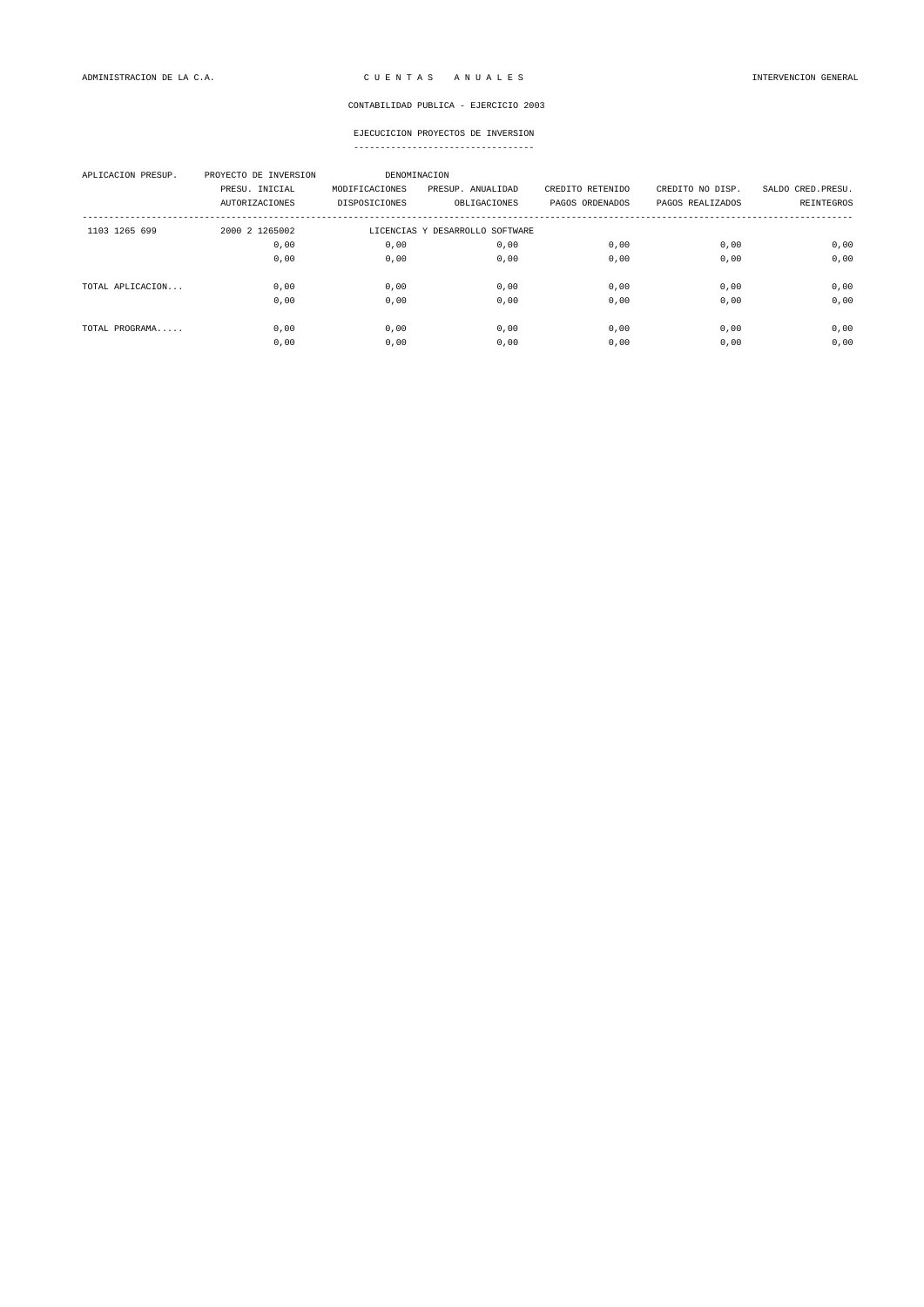| APLICACION PRESUP. | DENOMINACION<br>PROYECTO DE INVERSION |                      |                                          |                  |                  |                    |  |  |
|--------------------|---------------------------------------|----------------------|------------------------------------------|------------------|------------------|--------------------|--|--|
|                    | PRESU. INICIAL                        | MODIFICACIONES       | PRESUP. ANUALIDAD                        | CREDITO RETENIDO | CREDITO NO DISP. | SALDO CRED. PRESU. |  |  |
|                    | <b>AUTORIZACIONES</b>                 | DISPOSICIONES        | OBLIGACIONES                             | PAGOS ORDENADOS  | PAGOS REALIZADOS | REINTEGROS         |  |  |
| 1104 1252 627      | 2001 2 1252001                        |                      | PROGRAMA POLÍTICA TERRITORIAL            |                  |                  |                    |  |  |
|                    | 0,00                                  | 0,00                 | 0,00                                     | 0,00             | 0,00             | 0,00               |  |  |
|                    | 0,00                                  | 0,00                 | 0,00                                     | 0,00             | 0,00             | 0,00               |  |  |
|                    | 2002 2 1252001                        |                      | PROGRAMA DE POLITICA TERRITORIAL         |                  |                  |                    |  |  |
|                    | 0,00                                  | 0,00                 | 0,00                                     | 0,00             | 0,00             | 0,00               |  |  |
|                    | 0,00                                  | 0,00                 | 0,00                                     | 0,00             | 0,00             | 0,00               |  |  |
|                    |                                       |                      |                                          |                  |                  |                    |  |  |
| TOTAL APLICACION   | 0,00                                  | 0,00                 | 0,00                                     | 0,00             | 0,00             | 0,00               |  |  |
|                    | 0,00                                  | 0,00                 | 0,00                                     | 0,00             | 0,00             | 0,00               |  |  |
| 1104 1252 692      | 2002 2 1252001                        |                      | PROGRAMA DE POLITICA TERRITORIAL         |                  |                  |                    |  |  |
|                    | 314.411,61                            | $-314.411,61$        | 0,00                                     | 0,00             | 0,00             | 0,00               |  |  |
|                    | 0,00                                  | 0,00                 | 0,00                                     | 0,00             | 0,00             | 0,00               |  |  |
|                    | 2003 2 1252001                        |                      | PROGRAMA DE POLITICA TERRITORIAL         |                  |                  |                    |  |  |
|                    | 0,00                                  | 167.858,57           | 167.858,57                               | 0,00             | 0,00             | 1.449,03           |  |  |
|                    | 166.409,54                            | 166.409,54           | 141.163,36                               | 4.496,22         | 4.496,22         | 0,00               |  |  |
| TOTAL APLICACION   | 314.411,61                            | $-146.553,04$        | 167.858,57                               | 0,00             | 0,00             | 1.449,03           |  |  |
|                    | 166.409,54                            | 166.409,54           | 141.163,36                               | 4.496,22         | 4.496,22         | 0,00               |  |  |
|                    |                                       |                      |                                          |                  |                  |                    |  |  |
| 1104 1252 697      | 2001 2 1252001<br>0,00                | 0,00                 | PROGRAMA POLÍTICA TERRITORIAL<br>0,00    | 0,00             | 0,00             | 0,00               |  |  |
|                    | 0,00                                  | 0,00                 | 0,00                                     | 0,00             | 0,00             | 0,00               |  |  |
|                    | 2002 2 1252001                        |                      | PROGRAMA DE POLITICA TERRITORIAL         |                  |                  |                    |  |  |
|                    | 7.813.157,36                          | $-4.529.797,48$      | 3.283.359,88                             | 0,00             | 0,00             | 0,00               |  |  |
|                    | 3.283.359,88                          | 3.220.861,99         | 3.220.698,19                             | 3.154.584,70     | 3.154.584,70     | 0,00               |  |  |
|                    |                                       |                      |                                          |                  |                  |                    |  |  |
|                    | 2003 2 1252001                        |                      | PROGRAMA DE POLITICA TERRITORIAL         |                  |                  |                    |  |  |
|                    | 0,00                                  | 1.116.114,99         | 1.116.114,99                             | 0,00             | 0,00             | 480.581,13         |  |  |
|                    | 635.533,86                            | 614.846,49           | 614.187,13                               | 229.221,65       | 229.221,65       | 0,00               |  |  |
| TOTAL APLICACION   | 7.813.157,36                          | $-3.413.682,49$      | 4.399.474,87                             | 0,00             | 0,00             | 480.581,13         |  |  |
|                    | 3.918.893,74                          | 3.835.708,48         | 3.834.885,32                             | 3.383.806,35     | 3.383.806,35     | 0,00               |  |  |
| 1104 1252 698      | 2000 2 1252002                        | POLITICA TERRITORIAL |                                          |                  |                  |                    |  |  |
|                    | 45.075,91                             | $-45.075, 91$        | 0,00                                     | 0,00             | 0,00             | 0,00               |  |  |
|                    | 0,00                                  | 0,00                 | 0,00                                     | 0,00             | 0,00             | 0,00               |  |  |
|                    | 2002 2 1252001                        |                      | PROGRAMA DE POLITICA TERRITORIAL         |                  |                  |                    |  |  |
|                    | 646.088,01                            | $-248.028, 20$       | 398.059,81                               | 0,00             | 0,00             | 0,00               |  |  |
|                    | 398.059,81                            | 398.059,81           | 398.059,81                               | 398.059,81       | 398.059,81       | 0,00               |  |  |
|                    | 2002 2 1252003                        |                      | DOCUM. E INFRAEST. TERRITORIAL           |                  |                  |                    |  |  |
|                    | 376.752,31                            | $-376.752, 31$       | 0,00                                     | 0,00             | 0,00             | 0,00               |  |  |
|                    | 0,00                                  | 0,00                 | 0,00                                     | 0,00             | 0,00             | 0,00               |  |  |
|                    |                                       |                      |                                          |                  |                  |                    |  |  |
|                    | 2003 2 1252001                        |                      | PROGRAMA DE POLITICA TERRITORIAL         |                  |                  |                    |  |  |
|                    | 0,00                                  | 122.881,25           | 122.881,25                               | 0,48             | 0,00             | 43,50              |  |  |
|                    | 122.837,27                            | 122.837,27           | 122.837,26                               | 122.837,26       | 122.837,26       | 0,00               |  |  |
|                    | 2003 2 1252003                        |                      | DOCUMENTACION INFRAESTRUCTURA TERRITORIA |                  |                  |                    |  |  |
|                    | 0,00                                  | 573.299,64           | 573.299,64                               | 0,00             | 0,00             | 12,32              |  |  |
|                    | 573.287,32                            | 573.287,32           | 573.287,32                               | 573.287,32       | 573.287,32       | 0,00               |  |  |
| TOTAL APLICACION   | 1.067.916,23                          | 26.324,47            | 1.094.240,70                             | 0,48             | 0,00             | 55,82              |  |  |
|                    | 1.094.184,40                          | 1.094.184,40         | 1.094.184,39                             | 1.094.184,39     | 1.094.184,39     | 0,00               |  |  |
| 1104 1252 699      | 2000 2 1252002                        | POLITICA TERRITORIAL |                                          |                  |                  |                    |  |  |
|                    | 60.101,21                             | $-60.101, 21$        | 0,00                                     | 0,00             | 0,00             | 0,00               |  |  |
|                    | 0,00                                  | 0,00                 | 0,00                                     | 0,00             | 0,00             | 0,00               |  |  |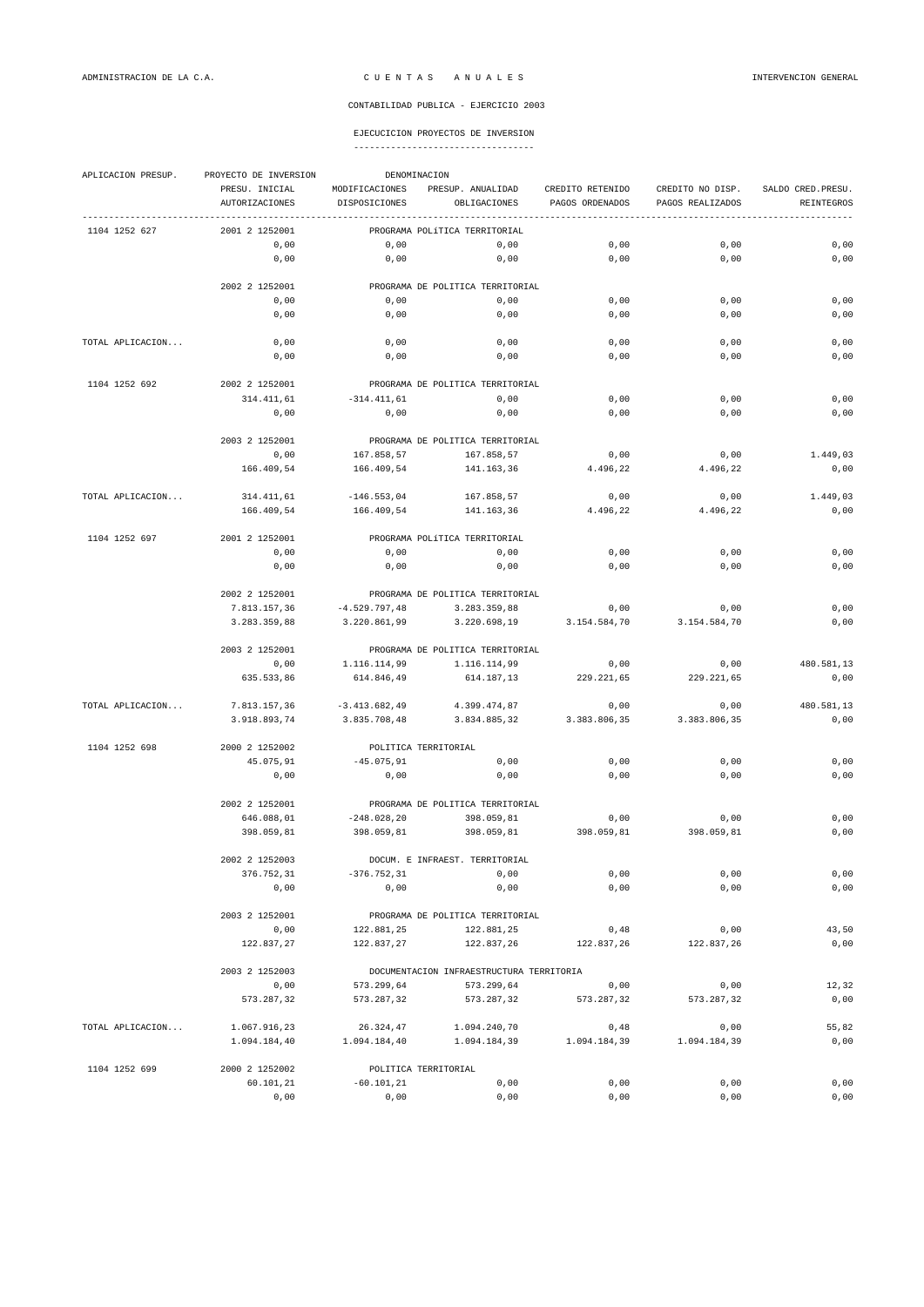# EJECUCICION PROYECTOS DE INVERSION

|               | APLICACION PRESUP. PROYECTO DE INVERSION        |                                                       | DENOMINACION                                  |                  |                  |                   |  |  |  |
|---------------|-------------------------------------------------|-------------------------------------------------------|-----------------------------------------------|------------------|------------------|-------------------|--|--|--|
|               | PRESU. INICIAL                                  | MODIFICACIONES                                        | PRESUP. ANUALIDAD                             | CREDITO RETENIDO | CREDITO NO DISP. | SALDO CRED.PRESU. |  |  |  |
|               | <b>AUTORIZACIONES</b>                           | DISPOSICIONES                                         | OBLIGACIONES                                  | PAGOS ORDENADOS  | PAGOS REALIZADOS | <b>REINTEGROS</b> |  |  |  |
| 1104 1252 699 |                                                 | 2000 2 1252003 DOCUMENTACION E INFRAESTR. TERRITORIAL |                                               |                  |                  |                   |  |  |  |
|               |                                                 | 45.681,24 -45.681,24                                  | $0,00$ $0,00$                                 |                  | 0,00             | 0,00              |  |  |  |
|               | 0.00                                            | 0.00                                                  | $0,00$ 0,00                                   |                  | 0,00             | 0,00              |  |  |  |
|               | 2002 2 1252001 PROGRAMA DE POLITICA TERRITORIAL |                                                       |                                               |                  |                  |                   |  |  |  |
|               | 631.062,71                                      | $-367.062,71$                                         | 264.000,00                                    | $0,00$ 0,00      |                  | 0,00              |  |  |  |
|               | 264,000,00                                      | 264.000,00                                            | $264.000,00$ $264.000,00$ $264.000,00$        |                  |                  | 0,00              |  |  |  |
|               |                                                 |                                                       | 2002 2 1252003 DOCUM. E INFRAEST. TERRITORIAL |                  |                  |                   |  |  |  |
|               | 645.482,68                                      |                                                       | $-353.827.68$ $291.655.00$ 0.00 0.00 0.00     |                  |                  | 0,00              |  |  |  |
|               | 291.655,00                                      | 291.655,00                                            | 291.654,95 291.654,95 291.654,95              |                  |                  | 0,00              |  |  |  |
|               | 2003 2 1252001                                  |                                                       | PROGRAMA DE POLITICA TERRITORIAL              |                  |                  |                   |  |  |  |
|               | 0,00                                            |                                                       | $164.732.13$ $164.732.13$ $0.00$ 0.00         |                  |                  | 0,00              |  |  |  |
|               | 164.732,13                                      |                                                       | 164.732,13 164.722,12 156.917,06 156.917,06   |                  |                  | 0,00              |  |  |  |
|               | 2003 2 1252003                                  |                                                       | DOCUMENTACION INFRAESTRUCTURA TERRITORIA      |                  |                  |                   |  |  |  |
|               | 0,00                                            | 618.597,85                                            | $618.597.85$ $0.00$ $0.00$ $0.00$             |                  |                  | 2.697,14          |  |  |  |
|               | 615.900,71                                      | 468.900,71                                            | 467.700,71 415.566,20 415.566,20              |                  |                  | 0,00              |  |  |  |
|               |                                                 |                                                       |                                               |                  |                  |                   |  |  |  |

TOTAL APLICACION... 1.382.327,84 -43.342,86 1.338.984,98 0,00 0,00 2.697,14

TOTAL PROGRAMA..... 10.577.813,04 -3.577.253,92 7.000.559,12 0,48 0,00 484.783,12

1.336.287,84 1.189.287,84 1.188.077,78 1.128.138,21 1.128.138,21 0,00

6.515.775,52 6.285.590,26 6.258.310,85 5.610.625,17 5.610.625,17 0,00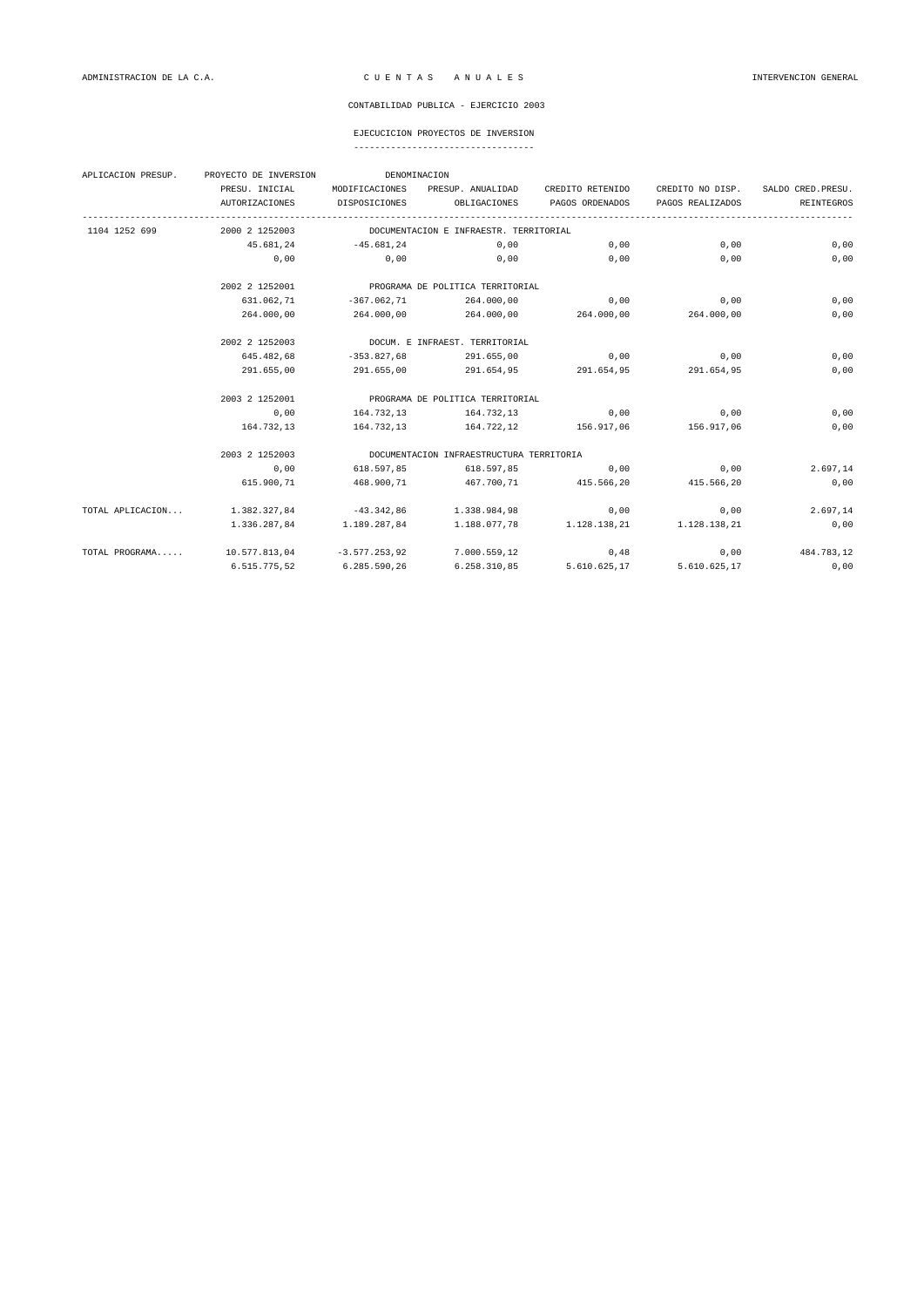| APLICACION PRESUP. | PROYECTO DE INVERSION<br>DENOMINACION |                        |                                       |                  |                  |                    |  |  |  |
|--------------------|---------------------------------------|------------------------|---------------------------------------|------------------|------------------|--------------------|--|--|--|
|                    | PRESU. INICIAL                        | MODIFICACIONES         | PRESUP. ANUALIDAD                     | CREDITO RETENIDO | CREDITO NO DISP. | SALDO CRED. PRESU. |  |  |  |
|                    | AUTORIZACIONES                        | DISPOSICIONES          | OBLIGACIONES                          | PAGOS ORDENADOS  | PAGOS REALIZADOS | REINTEGROS         |  |  |  |
| 1105 1213 693      | 1994 4 0000020                        |                        | EQUIPAMIENTO CECOP                    |                  |                  |                    |  |  |  |
|                    | 33.055,67                             | $-33.055,67$           | 0,00                                  | 0,00             | 0,00             | 0,00               |  |  |  |
|                    | 0,00                                  | 0,00                   | 0,00                                  | 0,00             | 0,00             | 0,00               |  |  |  |
|                    | 2002 2 1213001                        |                        | EQUIPAMIENTO CECOP                    |                  |                  |                    |  |  |  |
|                    | 228.399,78                            | $-228.399,78$          | 0,00                                  | 0,00             | 0,00             | 0,00               |  |  |  |
|                    | 0,00                                  | 0,00                   | 0,00                                  | 0,00             | 0,00             | 0,00               |  |  |  |
|                    |                                       | EQUIPAMIENTO SEGURIDAD |                                       |                  |                  |                    |  |  |  |
|                    | 2002 2 1213002                        |                        |                                       |                  |                  |                    |  |  |  |
|                    | 165.278,33                            | $-165.278,33$          | 0,00                                  | 0,00             | 0,00             | 0,00               |  |  |  |
|                    | 0,00                                  | 0,00                   | 0,00                                  | 0,00             | 0,00             | 0,00               |  |  |  |
|                    | 2002 2 1213003                        |                        | ACTUACIONES RED RADIO                 |                  |                  |                    |  |  |  |
|                    | 165.278,33                            | $-165.278,33$          | 0,00                                  | 0,00             | 0,00             | 0,00               |  |  |  |
|                    | 0,00                                  | 0,00                   | 0,00                                  | 0,00             | 0,00             | 0,00               |  |  |  |
|                    | 2003 2 1213001                        | EQUIPAMIENTO CECOP     |                                       |                  |                  |                    |  |  |  |
|                    | 0,00                                  | 0,00                   | 0,00                                  | 0,00             | 0,00             | 0,00               |  |  |  |
|                    | 0,00                                  | 0,00                   | 0,00                                  | 0,00             | 0,00             | 0,00               |  |  |  |
|                    | 2003 2 1213002                        |                        |                                       |                  |                  |                    |  |  |  |
|                    | 0,00                                  | 51.334,29              | EQUIPAMIENTO SEGURIDAD<br>51.334,29   | 0,00             | 0,00             | 0,00               |  |  |  |
|                    | 51.334,29                             | 51.334,29              | 51.334,28                             | 19.276,52        | 19.276,52        | 0,00               |  |  |  |
|                    |                                       |                        |                                       |                  |                  |                    |  |  |  |
|                    | 2003 2 1213003                        |                        | ACTUACIÓN RED RADIO                   |                  |                  |                    |  |  |  |
|                    | 0,00                                  | 7.231,86               | 7.231,86                              | 0,00             | 0,00             | 40,70              |  |  |  |
|                    | 7.191,16                              | 7.191,16               | 7.191,16                              | 5.885,47         | 5.885,47         | 0,00               |  |  |  |
| TOTAL APLICACION   | 592.012,11                            | $-533.445,96$          | 58.566,15                             | 0,00             | 0,00             | 40,70              |  |  |  |
|                    | 58.525,45                             | 58.525,45              | 58.525,44                             | 25.161,99        | 25.161,99        | 0,00               |  |  |  |
| 1105 1213 694      | 2000 2 1213002                        |                        | TRANSPORTE SANITARIO Y DE EMERGENCIAS |                  |                  |                    |  |  |  |
|                    | 579.201,98                            | $-579.201,98$          | 0,00                                  | 0,00             | 0,00             | 0,00               |  |  |  |
|                    | 0,00                                  | 0,00                   | 0,00                                  | 0,00             | 0,00             | 0,00               |  |  |  |
|                    |                                       |                        |                                       |                  |                  |                    |  |  |  |
|                    | 2002 2 1213004                        |                        | TRANSPORTE SANITARIO Y DE EMERGENCIA  |                  |                  |                    |  |  |  |
|                    | 256.204,85                            | 333.301,91             | 589.506,76                            | 0,00             | 0,00             | 0,00               |  |  |  |
|                    | 589.506,76                            | 589.506,76             | 589.506,76                            | 589.506,76       | 589.506,76       | 0,00               |  |  |  |
|                    | 2003 2 1213004                        |                        | TRANSPORTE SANITARIO Y DE EMERGENCIA  |                  |                  |                    |  |  |  |
|                    | 0,00                                  | 245.900,07             | 245.900,07                            | 0,00             | 0,00             | 1.249,40           |  |  |  |
|                    | 244.650,67                            | 244.650,67             | 244.650,66                            | 244.650,66       | 244.650,66       | 0,00               |  |  |  |
| TOTAL APLICACION   | 835.406,83                            | 0,00                   | 835.406,83                            | 0,00             | 0,00             | 1.249,40           |  |  |  |
|                    | 834.157,43                            | 834.157,43             | 834.157,42                            | 834.157,42       | 834.157,42       | 0,00               |  |  |  |
|                    |                                       |                        |                                       |                  |                  |                    |  |  |  |
| TOTAL PROGRAMA     | 1.427.418,94                          | $-533.445,96$          | 893.972,98                            | 0,00             | 0.00             | 1.290,10           |  |  |  |
|                    | 892.682,88                            | 892.682,88             | 892.682,86                            | 859.319,41       | 859.319,41       | 0,00               |  |  |  |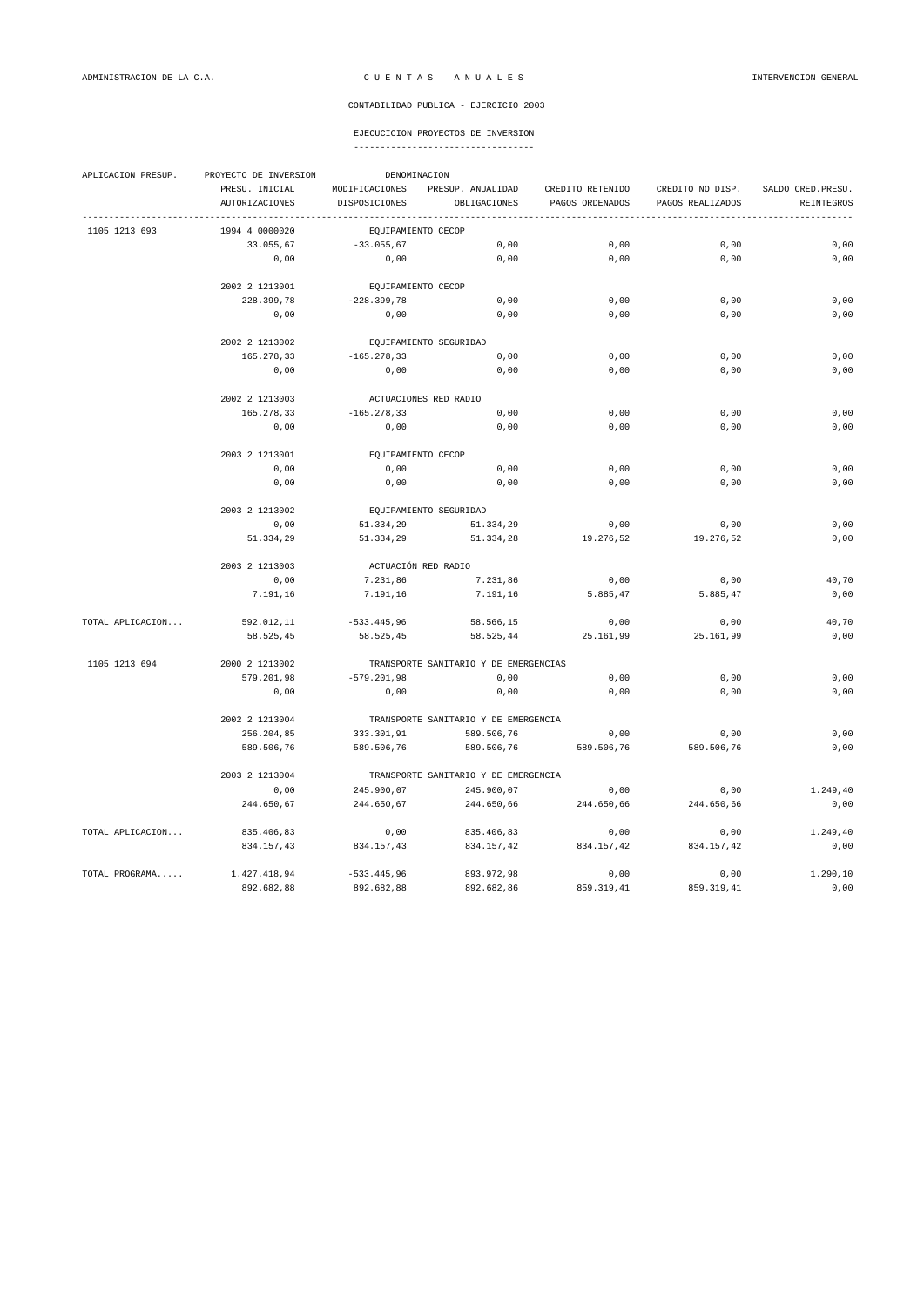| APLICACION PRESUP. | PROYECTO DE INVERSION |                | DENOMINACION                         |                  |                  |                    |
|--------------------|-----------------------|----------------|--------------------------------------|------------------|------------------|--------------------|
|                    | PRESU. INICIAL        | MODIFICACIONES | PRESUP. ANUALIDAD                    | CREDITO RETENIDO | CREDITO NO DISP. | SALDO CRED. PRESU. |
|                    | <b>AUTORIZACIONES</b> | DISPOSICIONES  | OBLIGACIONES                         | PAGOS ORDENADOS  | PAGOS REALIZADOS | <b>REINTEGROS</b>  |
| 1110 3232 695      | 2002 2 3232001        |                | MOBILIARIO, INSTALACIONES Y UTILLAJE |                  |                  |                    |
|                    | 20.434,41             | 31.180,00      | 51.614,41                            | 0,00             | 0,00             | 1.240, 48          |
|                    | 50.373.93             | 50.373.93      | 47.373,93                            | 6.927,83         | 6.927,83         | 0,00               |
| TOTAL APLICACION   | 20.434,41             | 31.180,00      | 51.614,41                            | 0,00             | 0,00             | 1.240, 48          |
|                    | 50.373.93             | 50.373.93      | 47.373,93                            | 6.927,83         | 6.927,83         | 0,00               |
| 1110 3232 699      | 2002 2 3232002        |                | INMOVILIZADO INMATERIAL              |                  |                  |                    |
|                    | 36.060,73             | 0,00           | 36.060,73                            | 0,00             | 0,00             | 0,73               |
|                    | 36.060,00             | 35.884.04      | 35.884,04                            | 35.884,04        | 35.884,04        | 0,00               |
| TOTAL APLICACION   | 36.060,73             | 0,00           | 36.060,73                            | 0,00             | 0,00             | 0,73               |
|                    | 36,060,00             | 35.884.04      | 35.884.04                            | 35.884,04        | 35.884.04        | 0,00               |
| TOTAL PROGRAMA     | 56.495,14             | 31.180,00      | 87.675,14                            | 0,00             | 0,00             | 1.241,21           |
|                    | 86.433,93             | 86.257,97      | 83.257,97                            | 42.811,87        | 42.811,87        | 0,00               |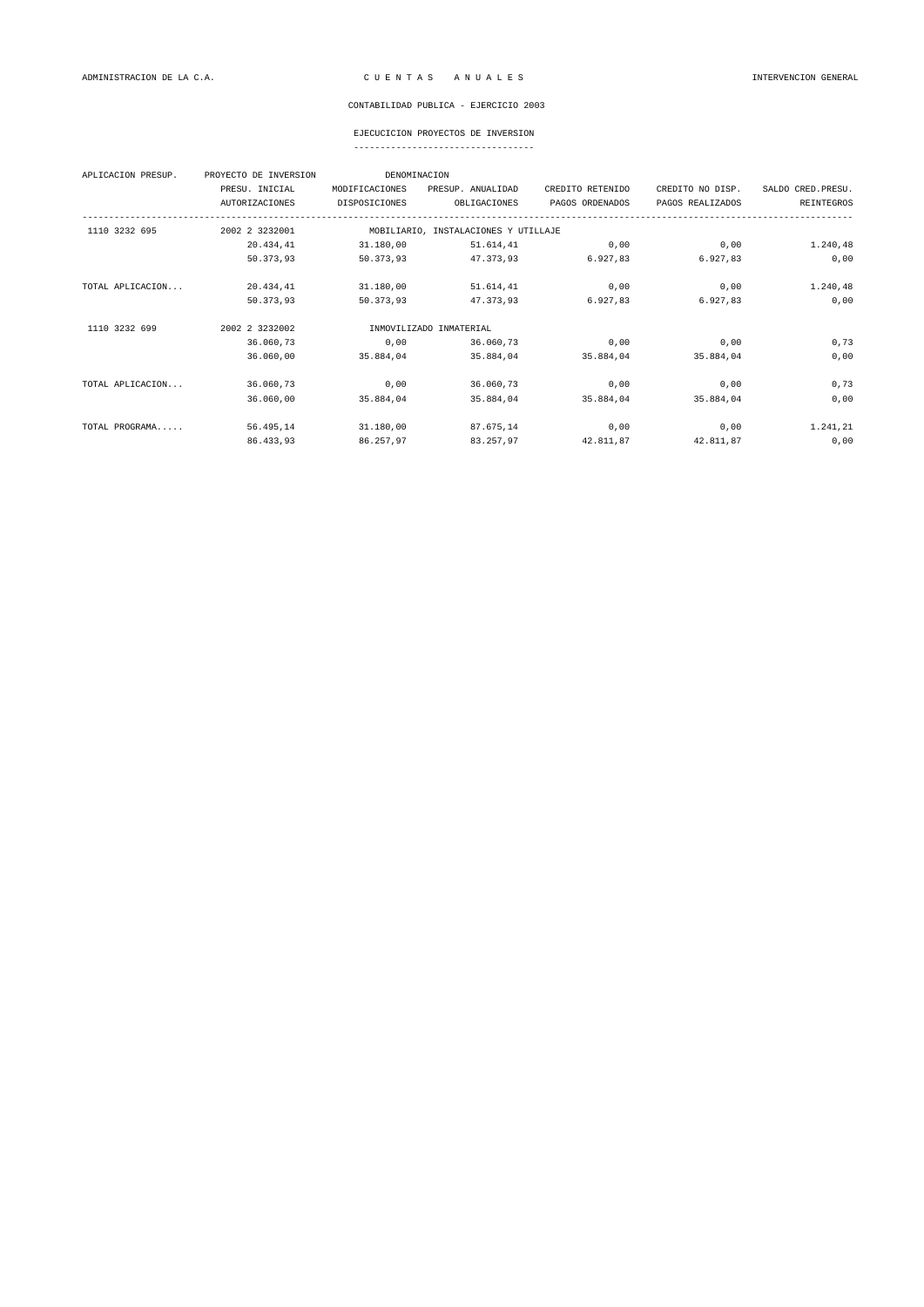|                  | APLICACION PRESUP. PROYECTO DE INVERSION<br>DENOMINACION |                                            |                                                  |                                     |                                      |                                         |  |  |  |  |
|------------------|----------------------------------------------------------|--------------------------------------------|--------------------------------------------------|-------------------------------------|--------------------------------------|-----------------------------------------|--|--|--|--|
|                  | PRESU. INICIAL<br>AUTORIZACIONES                         | DISPOSICIONES                              | MODIFICACIONES PRESUP. ANUALIDAD<br>OBLIGACIONES | CREDITO RETENIDO<br>PAGOS ORDENADOS | CREDITO NO DISP.<br>PAGOS REALIZADOS | SALDO CRED. PRESU.<br><b>REINTEGROS</b> |  |  |  |  |
| 1111 3231 692    | 2002 2 3231001                                           |                                            | 2ª FASE OBRAS INST. ARAGONÉS JUVENTUD AT         |                                     |                                      |                                         |  |  |  |  |
|                  | 264.445,33                                               | $-202.810,69$                              | 61.634,64                                        | 0,00                                | 0,00                                 | 0,00                                    |  |  |  |  |
|                  | 61.634,64                                                | 61.634,64                                  | 61.634,64                                        | 61.634,64                           | 61.634,64                            | 0,00                                    |  |  |  |  |
|                  | 2002 2 3231002                                           | OBRAS ADEC. CONTRA INCEN. BALTASAR GRACIAN |                                                  |                                     |                                      |                                         |  |  |  |  |
|                  | 17.910,16                                                | $-17.910,16$                               | 0,00                                             | 0,00                                | 0,00                                 | 0,00                                    |  |  |  |  |
|                  | 0,00                                                     | 0,00                                       | 0,00                                             | 0,00                                | 0,00                                 | 0,00                                    |  |  |  |  |
|                  | 2002 2 3231003                                           |                                            | REMODELACION RESIDENCIA LUIS BUñUEL (TE)         |                                     |                                      |                                         |  |  |  |  |
|                  | 80.046,12                                                | -52.387,80                                 | 27.658,32                                        | 0,00                                | 0,00                                 | 0,00                                    |  |  |  |  |
|                  | 27.658,32                                                | 27.629,88                                  | 24.429,88                                        | 24.429,88                           | 24.429,88                            | 0,00                                    |  |  |  |  |
|                  | 2002 2 3231004                                           |                                            | REM.ALB.JUVENIL DE CANFRANC-ESTACION             |                                     |                                      |                                         |  |  |  |  |
|                  | 162.273,27                                               | -97.523,60                                 | 64.749,67                                        | 0,00                                | 0,00                                 | 0,00                                    |  |  |  |  |
|                  | 64.749,67                                                | 64.749,67                                  | 63.951,88                                        | 0,00                                | 0,00                                 | 0,00                                    |  |  |  |  |
|                  | 2002 2 3231005                                           |                                            | OBRA ACT. ALBERGUE ROSA BRIOS-ALBARRACÍN         |                                     |                                      |                                         |  |  |  |  |
|                  | 12.020,24                                                | $-12.020, 24$                              | 0,00                                             | 0,00                                | 0,00                                 | 0,00                                    |  |  |  |  |
|                  | 0.00                                                     | 0,00                                       | 0,00                                             | 0,00                                | 0,00                                 | 0,00                                    |  |  |  |  |
|                  | 2002 2 3231006                                           | VARIOS E IMPREVISTOS                       |                                                  |                                     |                                      |                                         |  |  |  |  |
|                  | 12.020,24                                                | 14.148,50                                  | 26.168,74                                        | 0,00                                | 0,00                                 | 3.000,77                                |  |  |  |  |
|                  | 23.167,97                                                | 23.167,97                                  | 23.167,97                                        | 23.167,97                           | 23.167,97                            | 0,00                                    |  |  |  |  |
|                  | 2002 2 3231007                                           |                                            | REMODELACIÓN A.J. SANTA MARÍA DEL PILAR          |                                     |                                      |                                         |  |  |  |  |
|                  | 0,00                                                     | 5.684,32                                   | 5.684,32                                         | 0,00                                | 0,00                                 | 0,00                                    |  |  |  |  |
|                  | 5.684,32                                                 | 5.684,32                                   | 5.684,32                                         | 5.684,32                            | 5.684,32                             | 0,00                                    |  |  |  |  |
|                  | 2002 2 3231011                                           |                                            | VIALES Y VALLADO ALB. EL PUEYO JACA              |                                     |                                      |                                         |  |  |  |  |
|                  | 45.075,91                                                | $-4.484,34$                                | 40.591,57                                        | 0,00                                | 0,00                                 | 0,00                                    |  |  |  |  |
|                  | 40.591,57                                                | 40.591,57                                  | 37.734,85                                        | 37.734,85                           | 37.734,85                            | 0,00                                    |  |  |  |  |
| TOTAL APLICACION | 593.791,27                                               | $-367.304,01$                              | 226.487,26                                       | 0,00                                | 0,00                                 | 3.000,77                                |  |  |  |  |
|                  | 223.486,49                                               | 223.458,05                                 | 216.603,54                                       | 152.651,66                          | 152.651,66                           | 0,00                                    |  |  |  |  |
| 1111 3231 693    | 2002 2 3231002                                           |                                            | OBRAS ADEC. CONTRA INCEN. BALTASAR GRACIAN       |                                     |                                      |                                         |  |  |  |  |
|                  | 18.030,36                                                | $-18.030,36$                               | 0,00                                             | 0,00                                | 0,00                                 | 0,00                                    |  |  |  |  |
|                  | 0,00                                                     | 0,00                                       | 0,00                                             | 0,00                                | 0,00                                 | 0,00                                    |  |  |  |  |
|                  | 2002 2 3231006                                           |                                            | VARIOS E IMPREVISTOS                             |                                     |                                      |                                         |  |  |  |  |
|                  | 60,10                                                    | $-60,10$                                   | 0,00                                             | 0,00                                | 0,00                                 | 0,00                                    |  |  |  |  |
|                  | 0,00                                                     | 0,00                                       | 0,00                                             | 0,00                                | 0,00                                 | 0,00                                    |  |  |  |  |
| TOTAL APLICACION | 18.090,46                                                | $-18.090, 46$                              | 0,00                                             | 0,00                                | 0,00                                 | 0,00                                    |  |  |  |  |
|                  | 0,00                                                     | 0,00                                       | 0,00                                             | 0,00                                | 0,00                                 | 0,00                                    |  |  |  |  |
| 1111 3231 695    | 2002 2 3231006                                           |                                            | VARIOS E IMPREVISTOS                             |                                     |                                      |                                         |  |  |  |  |
|                  | 60,10                                                    | 0,00                                       | 60,10                                            | 0,00                                | 0,00                                 | 60,10                                   |  |  |  |  |
|                  | 0,00                                                     | 0,00                                       | 0,00                                             | 0,00                                | 0,00                                 | 0,00                                    |  |  |  |  |
|                  | 2002 2 3231010                                           |                                            | EQUIP. SEDE INST. ARAGONES JUVENTUD              |                                     |                                      |                                         |  |  |  |  |
|                  | 60.101,21                                                | $-60.101, 21$                              | 0,00                                             | 0,00                                | 0,00                                 | 0,00                                    |  |  |  |  |
|                  | 0,00                                                     | 0,00                                       | 0,00                                             | 0,00                                | 0,00                                 | 0,00                                    |  |  |  |  |
| TOTAL APLICACION | 60.161,31                                                | $-60.101, 21$                              | 60,10                                            | 0,00                                | 0,00                                 | 60,10                                   |  |  |  |  |
|                  | 0,00                                                     | 0,00                                       | 0,00                                             | 0,00                                | 0,00                                 | 0,00                                    |  |  |  |  |
| TOTAL PROGRAMA   | 672.043,04                                               | $-445.495,68$                              | 226.547,36                                       | 0,00                                | 0,00                                 | 3.060,87                                |  |  |  |  |
|                  | 223.486,49                                               | 223.458,05                                 | 216.603,54                                       | 152.651,66                          | 152.651,66                           | 0,00                                    |  |  |  |  |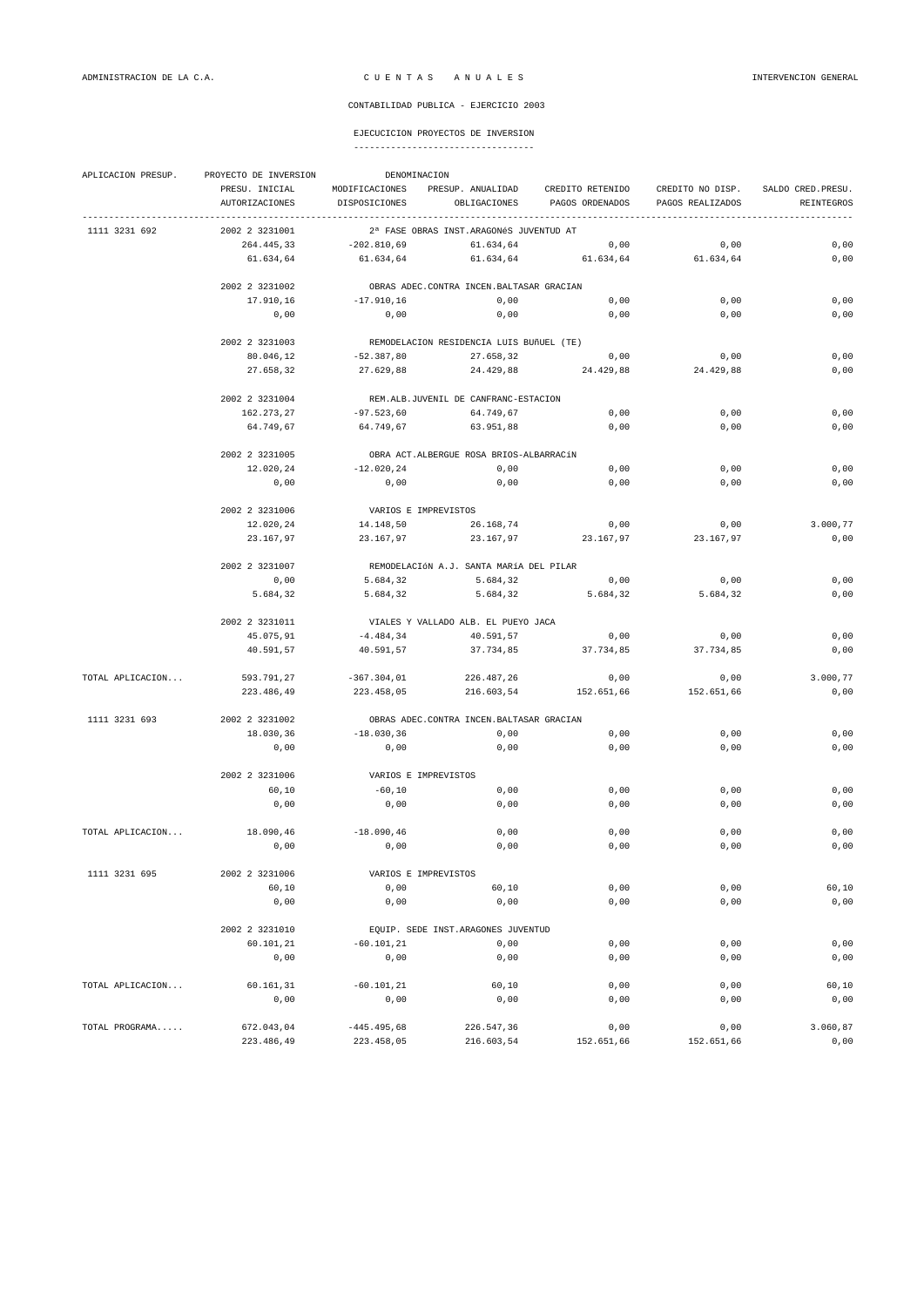| APLICACION PRESUP.  | PROYECTO DE INVERSION |                 | DENOMINACION      |                  |                  |                    |
|---------------------|-----------------------|-----------------|-------------------|------------------|------------------|--------------------|
|                     | PRESU. INICIAL        | MODIFICACIONES  | PRESUP. ANUALIDAD | CREDITO RETENIDO | CREDITO NO DISP. | SALDO CRED. PRESU. |
|                     | AUTORIZACIONES        | DISPOSICIONES   | OBLIGACIONES      | PAGOS ORDENADOS  | PAGOS REALIZADOS | REINTEGROS         |
| TOTAL DEPARTAMENTO. | 19.825.317.59         | $-3.305.672.94$ | 16.519.644.65     | 23.485.59        | 0.00             | 2.662.554.62       |
|                     | 13.833.604.44         | 13.589.054.78   | 12.795.831.72     | 10.040.440.97    | 10.040.440,97    | 0,00               |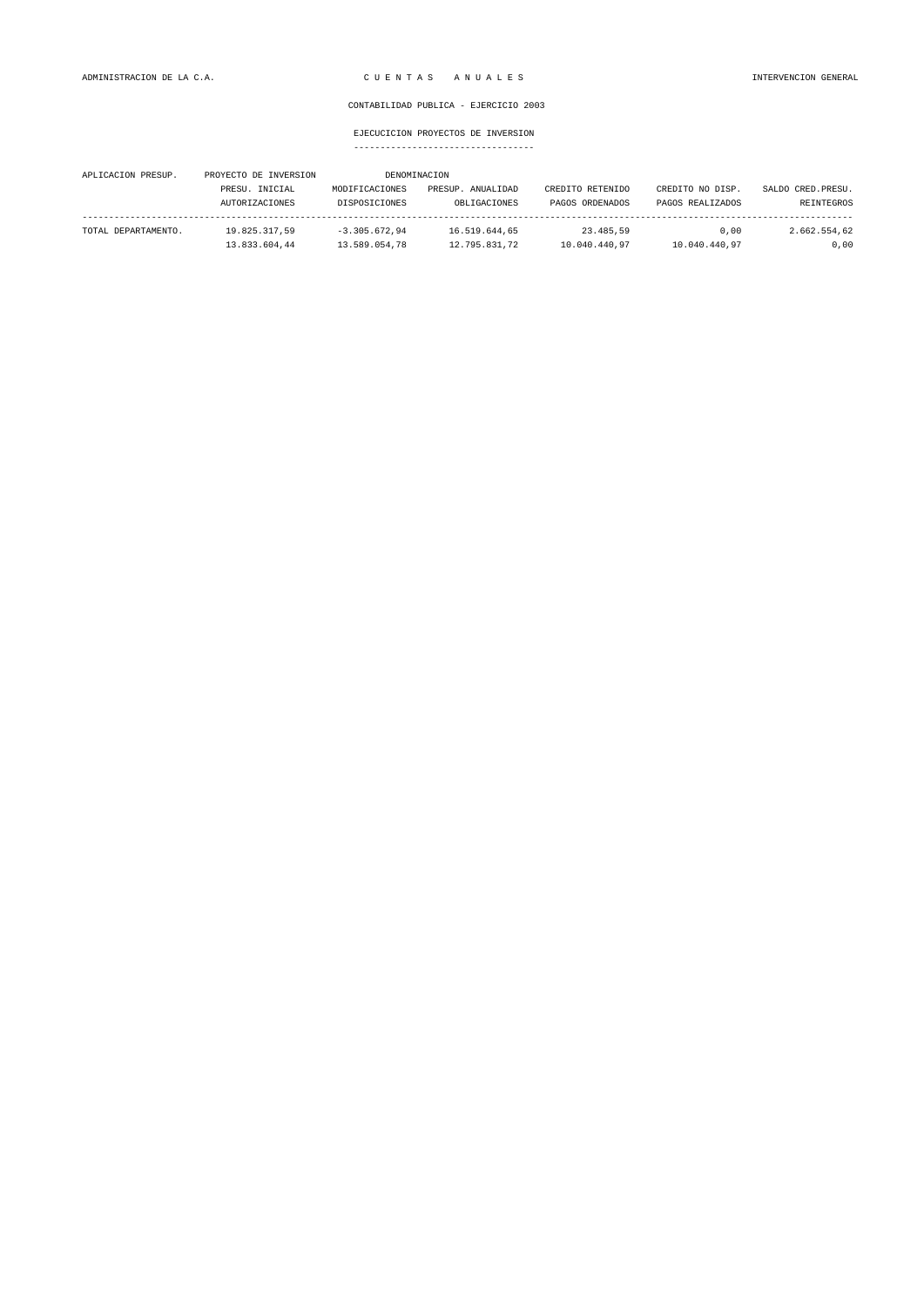| APLICACION PRESUP. | PROYECTO DE INVERSION<br>DENOMINACION |                |                                          |                  |                  |                    |  |  |  |
|--------------------|---------------------------------------|----------------|------------------------------------------|------------------|------------------|--------------------|--|--|--|
|                    | PRESU. INICIAL                        | MODIFICACIONES | PRESUP. ANUALIDAD                        | CREDITO RETENIDO | CREDITO NO DISP. | SALDO CRED. PRESU. |  |  |  |
|                    | <b>AUTORIZACIONES</b>                 | DISPOSICIONES  | OBLIGACIONES                             | PAGOS ORDENADOS  | PAGOS REALIZADOS | <b>REINTEGROS</b>  |  |  |  |
| 1201 6111 692      | 2002 2 6111001                        |                | REHABILITACION EDIFICIO COSTA, 18 ZA     |                  |                  |                    |  |  |  |
|                    | 318.536,43                            | $-127.393,81$  | 191.142,62                               | 0,00             | 0,00             | 158.845,59         |  |  |  |
|                    | 32.297,03                             | 32.297,03      | 32.297,03                                | 32.297,03        | 32.297,03        | 0,00               |  |  |  |
|                    |                                       |                |                                          |                  |                  |                    |  |  |  |
|                    | 2002 2 6111007                        |                | REF. NUEVAS INST. P° INDEPENCIA-32 ZA    |                  |                  |                    |  |  |  |
|                    | 0,00                                  | 4.869,75       | 4.869,75                                 | 0,00             | 0,00             | 0,00               |  |  |  |
|                    | 4.869,75                              | 4.869,75       | 4.869,75                                 | 4.869,75         | 4.869,75         | 0,00               |  |  |  |
|                    | 2002 2 6111008                        |                | REFORMA EDIFICIO PLAZA SITIOS 7          |                  |                  |                    |  |  |  |
|                    | 0,00                                  | 19.383,23      | 19.383,23                                | 0,00             | 0,00             | 0,00               |  |  |  |
|                    | 19.383,23                             | 19.383,23      | 19.383,23                                | 19.383,23        | 19.383,23        | 0,00               |  |  |  |
|                    | 2003 2 6111001                        |                | REHABILITACION LOCAL CNO.LAS TORRES 47   |                  |                  |                    |  |  |  |
|                    | 0,00                                  | 26.184,36      | 26.184,36                                | 0,00             | 0,00             | 1.523,96           |  |  |  |
|                    | 24.660,40                             | 24.660,40      | 24.660,40                                | 13.381,72        | 13.381,72        | 0,00               |  |  |  |
|                    |                                       |                |                                          |                  |                  |                    |  |  |  |
|                    | 2003 2 6111002                        |                | REFORMA INTERVENCIONES DELEGADAS PIGNATE |                  |                  |                    |  |  |  |
|                    | 0,00                                  | 6.000,00       | 6.000,00                                 | 0,00             | 0,00             | 12,49              |  |  |  |
|                    | 5.987,51                              | 5.987,51       | 5.987,51                                 | 5.987,51         | 5.987,51         | 0,00               |  |  |  |
| TOTAL APLICACION   | 318.536,43                            | $-70.956, 47$  | 247.579,96                               | 0,00             | 0,00             | 160.382,04         |  |  |  |
|                    | 87.197,92                             | 87.197,92      | 87.197,92                                | 75.919,24        | 75.919,24        | 0,00               |  |  |  |
| 1201 6111 694      | 2002 2 6111002                        |                | ADQUISICION DE VEHICULO                  |                  |                  |                    |  |  |  |
|                    | 27.045,55                             | 0,00           | 27.045,55                                | 0,00             | 0,00             | 27.045,55          |  |  |  |
|                    | 0,00                                  | 0,00           | 0,00                                     | 0,00             | 0,00             | 0,00               |  |  |  |
|                    |                                       |                |                                          |                  |                  |                    |  |  |  |
| TOTAL APLICACION   | 27.045,55                             | 0,00           | 27.045,55                                | 0,00             | 0,00             | 27.045,55          |  |  |  |
|                    | 0,00                                  | 0,00           | 0,00                                     | 0,00             | 0,00             | 0,00               |  |  |  |
| 1201 6111 695      | 2002 2 6111003                        |                | MOBILIARIO Y ENSERES                     |                  |                  |                    |  |  |  |
|                    | 78.131,59                             | 0,00           | 78.131,59                                | 0,00             | 0,00             | 35.563,46          |  |  |  |
|                    | 42.568,13                             | 42.568,13      | 42.549,96                                | 42.549,96        | 42.549,96        | 0,00               |  |  |  |
| TOTAL APLICACION   | 78.131,59                             | 0,00           | 78.131,59                                | 0,00             | 0,00             | 35.563,46          |  |  |  |
|                    | 42.568,13                             | 42.568,13      | 42.549,96                                | 42.549,96        | 42.549,96        | 0,00               |  |  |  |
|                    |                                       |                |                                          |                  |                  |                    |  |  |  |
| 1201 6111 696      | 2002 2 6111004                        |                | EQUIPOS PROCESO INFORMACION              |                  |                  |                    |  |  |  |
|                    | 36.060,73                             | 0,00           | 36.060,73                                | 0,00             | 0,00             | 21.444,64          |  |  |  |
|                    | 14.616,09                             | 14.616,09      | 14.616,09                                | 14.616,09        | 14.616,09        | 0,00               |  |  |  |
| TOTAL APLICACION   | 36.060,73                             | 0,00           | 36.060,73                                | 0,00             | 0,00             | 21.444,64          |  |  |  |
|                    | 14.616,09                             | 14.616,09      | 14.616,09                                | 14.616,09        | 14.616,09        | 0,00               |  |  |  |
| 1201 6111 698      | 2002 2 6111006                        |                | OTRO INMOVILIZADO MATERIAL               |                  |                  |                    |  |  |  |
|                    | 21.035,42                             | $-21.035, 42$  | 0,00                                     | 0,00             | 0,00             | 0,00               |  |  |  |
|                    | 0,00                                  | 0,00           | $0$ , $00$                               | 0,00             | 0,00             | 0,00               |  |  |  |
|                    |                                       |                |                                          |                  |                  |                    |  |  |  |
| TOTAL APLICACION   | 21.035,42                             | $-21.035, 42$  | 0,00                                     | 0,00             | 0,00             | 0,00               |  |  |  |
|                    | 0,00                                  | 0,00           | 0,00                                     | 0,00             | 0,00             | 0,00               |  |  |  |
| 1201 6111 699      | 2002 2 6111005                        |                | PROGRAMAS INFORMATICOS Y ESTUDIOS        |                  |                  |                    |  |  |  |
|                    | 246.414,97                            | 0,00           | 246.414,97                               | 0,00             | 0,00             | 209.502,57         |  |  |  |
|                    | 36.912,40                             | 36.912,40      | 36.912,40                                | 29.500,00        | 29.500,00        | 0,00               |  |  |  |
|                    |                                       |                |                                          |                  |                  |                    |  |  |  |
| TOTAL APLICACION   | 246.414,97                            | 0,00           | 246.414,97                               | 0,00             | 0,00             | 209.502,57         |  |  |  |
|                    | 36.912,40                             | 36.912,40      | 36.912,40                                | 29.500,00        | 29.500,00        | 0,00               |  |  |  |
| TOTAL PROGRAMA     | 727.224,69                            | $-91.991,89$   | 635.232,80                               | 0,00             | 0,00             | 453.938,26         |  |  |  |
|                    | 181.294,54                            | 181.294,54     | 181.276,37                               | 162.585,29       | 162.585,29       | 0,00               |  |  |  |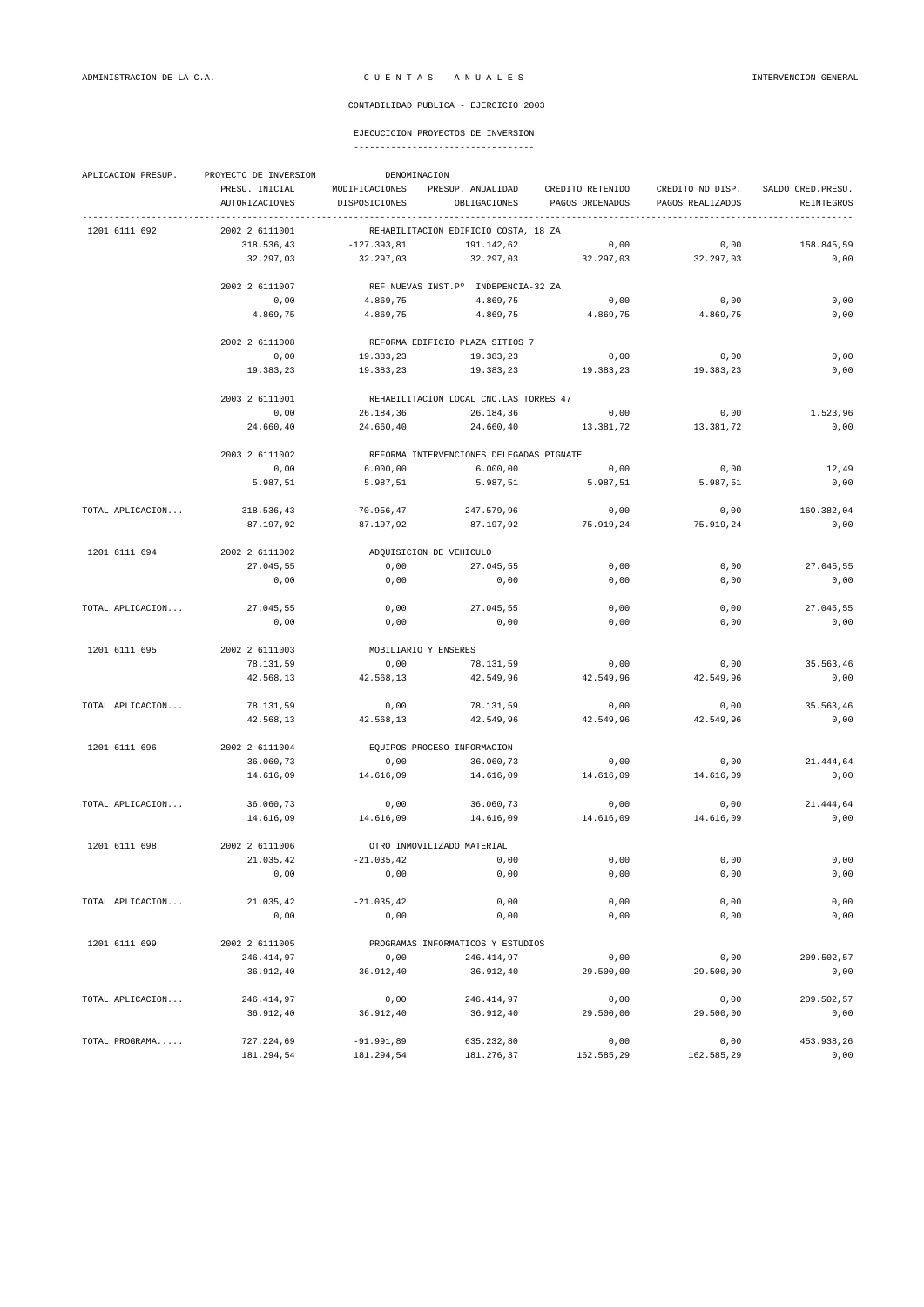# EJECUCICION PROYECTOS DE INVERSION

| APLICACION PRESUP. | PROYECTO DE INVERSION |                | DENOMINACION                 |                  |                  |                    |
|--------------------|-----------------------|----------------|------------------------------|------------------|------------------|--------------------|
|                    | PRESU. INICIAL        | MODIFICACIONES | PRESUP. ANUALIDAD            | CREDITO RETENIDO | CREDITO NO DISP. | SALDO CRED. PRESU. |
|                    | <b>AUTORIZACIONES</b> | DISPOSICIONES  | OBLIGACIONES                 | PAGOS ORDENADOS  | PAGOS REALIZADOS | REINTEGROS         |
| 1202 6313 696      | 2002 2 6313001        |                | EOUIPOS PROCESOS INFORMACION |                  |                  |                    |
|                    | 24.040.49             | 0,00           | 24.040.49                    | 0,00             | 0,00             | 16.026,50          |
|                    | 8.013,99              | 8.013,99       | 8.013.99                     | 8.013.99         | 8.013.99         | 0,00               |
| TOTAL APLICACION   | 24.040.49             | 0.00           | 24.040.49                    | 0.00             | 0.00             | 16.026,50          |
|                    | 8.013,99              | 8.013.99       | 8.013.99                     | 8.013.99         | 8.013,99         | 0,00               |
| TOTAL PROGRAMA     | 24.040,49             | 0.00           | 24.040,49                    | 0,00             | 0.00             | 16.026,50          |
|                    | 8.013,99              | 8.013,99       | 8.013.99                     | 8.013.99         | 8.013,99         | 0,00               |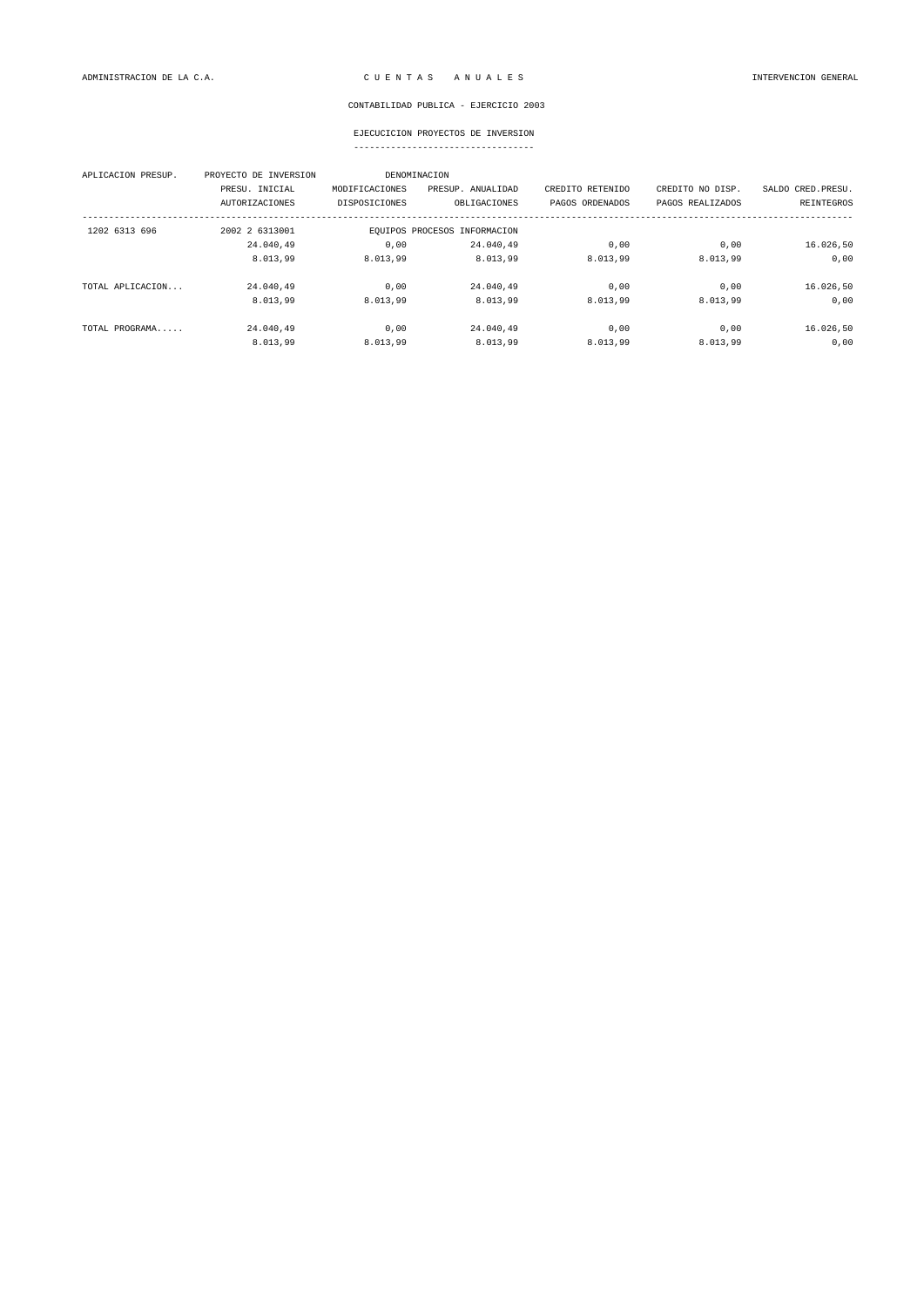# EJECUCICION PROYECTOS DE INVERSION

| APLICACION PRESUP. | PROYECTO DE INVERSION<br>DENOMINACION |                         |                                         |                  |                  |                    |  |  |  |
|--------------------|---------------------------------------|-------------------------|-----------------------------------------|------------------|------------------|--------------------|--|--|--|
|                    | PRESU. INICIAL                        | MODIFICACIONES          | PRESUP. ANUALIDAD                       | CREDITO RETENIDO | CREDITO NO DISP. | SALDO CRED. PRESU. |  |  |  |
|                    | AUTORIZACIONES                        | DISPOSICIONES           | OBLIGACIONES                            | PAGOS ORDENADOS  | PAGOS REALIZADOS | REINTEGROS         |  |  |  |
| 1203 5511 695      | 2002 2 5511002                        |                         | MOBILIARIO Y ENSERES                    |                  |                  |                    |  |  |  |
|                    | 30.050,61                             | 0,00                    | 30.050,61                               | 0,00             | 0,00             | 12.814,39          |  |  |  |
|                    | 17.236,22                             | 17.236,22               | 17.236,22                               | 16.705,04        | 16.705,04        | 0,00               |  |  |  |
| TOTAL APLICACION   | 30.050,61                             | 0,00                    | 30.050,61                               | 0,00             | 0,00             | 12.814,39          |  |  |  |
|                    | 17.236,22                             | 17.236,22               | 17.236,22                               | 16.705,04        | 16.705,04        | 0,00               |  |  |  |
| 1203 5511 696      | 2002 2 5511003                        |                         | EQUIPOS PARA PROCESOS INFORMACION       |                  |                  |                    |  |  |  |
|                    | 150.253,03                            | 0,00                    | 150.253,03                              | 0,00             | 0,00             | 141.498,35         |  |  |  |
|                    | 8.754,68                              | 8.754,68                | 8.754,68                                | 6.733,68         | 6.733,68         | 0,00               |  |  |  |
| TOTAL APLICACION   | 150.253,03                            | 0,00                    | 150.253,03                              | 0,00             | 0,00             | 141.498,35         |  |  |  |
|                    | 8.754,68                              | 8.754,68                | 8.754,68                                | 6.733,68         | 6.733,68         | 0,00               |  |  |  |
| 1203 5511 699      | 2002 2 5511001                        | CONVENIO OTRI           |                                         |                  |                  |                    |  |  |  |
|                    | 488.021,83                            | 32.807,26               | 520.829,09                              | 0,00             | 0,00             | 21,61              |  |  |  |
|                    | 520.807,48                            | 520.807,48              | 520.807,48                              | 34.022,24        | 34.022,24        | 0,00               |  |  |  |
|                    | 2002 2 5511004                        | INMOVILIZADO INMATERIAL |                                         |                  |                  |                    |  |  |  |
|                    | 72.121,45                             | $-32.807, 26$           | 39.314,19                               | 0,00             | 0,00             | 23.066,48          |  |  |  |
|                    | 16.247,71                             | 16.247,71               | 6.239,71                                | 6.239.71         | 6.239,71         | 0,00               |  |  |  |
|                    | 2002 2 5511005                        |                         | SISTEMA INFORMACION ESTADÍSTICO PIRINEO |                  |                  |                    |  |  |  |
|                    | 18.030,37                             | 0,00                    | 18.030,37                               | 0,00             | 0,00             | 18.030,37          |  |  |  |
|                    | 0,00                                  | 0,00                    | 0,00                                    | 0,00             | 0,00             | 0,00               |  |  |  |
| TOTAL APLICACION   | 578.173,65                            | 0,00                    | 578.173,65                              | 0,00             | 0,00             | 41.118,46          |  |  |  |
|                    | 537.055,19                            | 537.055,19              | 527.047,19                              | 40.261,95        | 40.261,95        | 0,00               |  |  |  |
| TOTAL PROGRAMA     | 758.477,29                            | 0,00                    | 758.477,29                              | 0,00             | 0,00             | 195.431,20         |  |  |  |
|                    | 563.046.09                            | 563.046,09              | 553.038.09                              | 63.700,67        | 63.700,67        | 0,00               |  |  |  |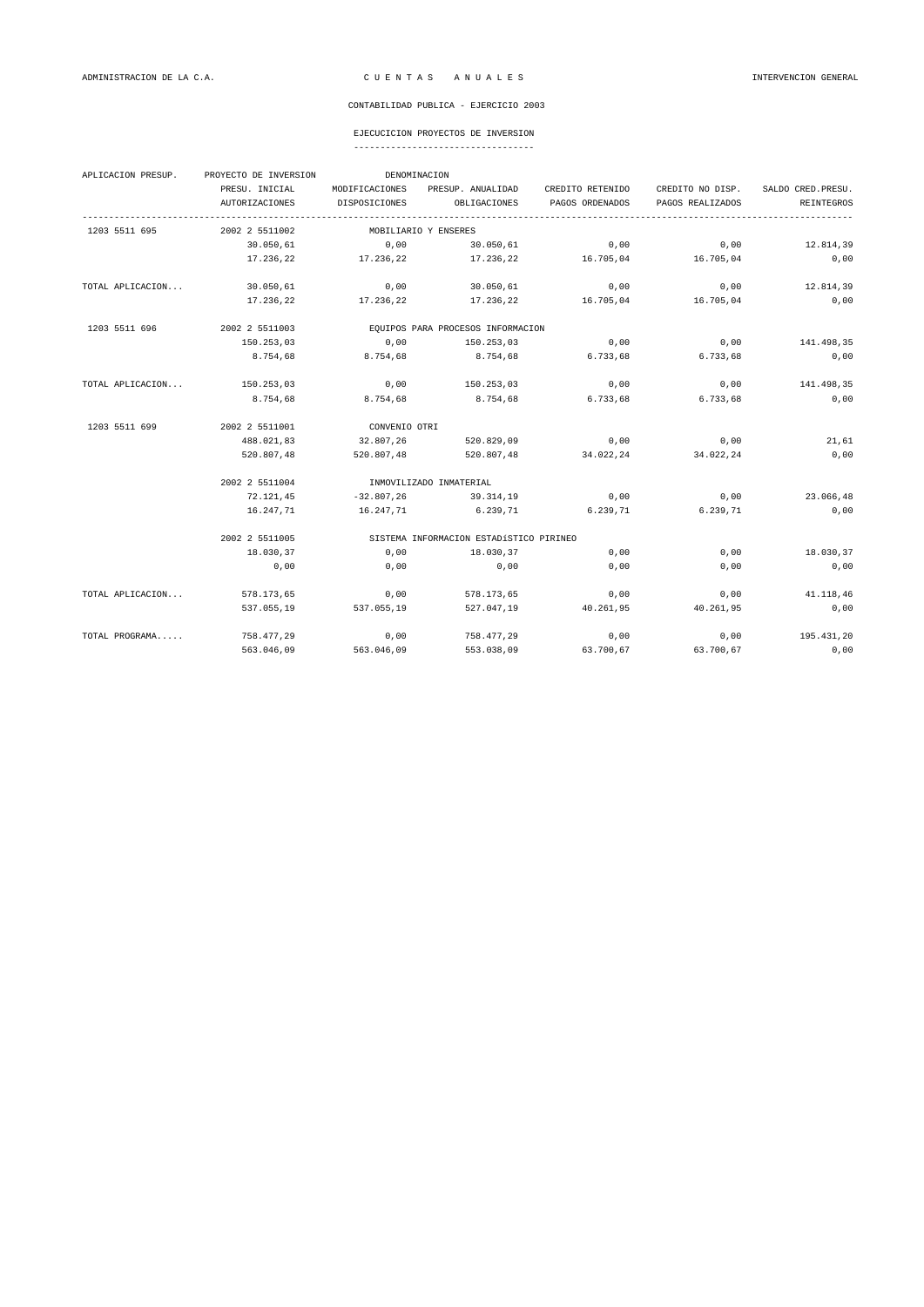# EJECUCICION PROYECTOS DE INVERSION

| APLICACION PRESUP. | PROYECTO DE INVERSION |                | DENOMINACION           |                  |                  |                    |  |  |
|--------------------|-----------------------|----------------|------------------------|------------------|------------------|--------------------|--|--|
|                    | PRESU. INICIAL        | MODIFICACIONES | PRESUP. ANUALIDAD      | CREDITO RETENIDO | CREDITO NO DISP. | SALDO CRED. PRESU. |  |  |
|                    | <b>AUTORIZACIONES</b> | DISPOSICIONES  | OBLIGACIONES           | PAGOS ORDENADOS  | PAGOS REALIZADOS | REINTEGROS         |  |  |
| 1203 6152 695      | 2002 2 6152001        |                | MOBILIARIO Y ENSERES   |                  |                  |                    |  |  |
|                    | 9.015, 18             | 0.00           | 9.015,18               | 0.00             | 0.00             | 1.556,90           |  |  |
|                    | 7.458,28              | 7.458.28       | 7.458.26               | 7.458,26         | 7.458.26         | 0,00               |  |  |
| TOTAL APLICACION   | 9.015, 18             | 0,00           | 9.015, 18              | 0,00             | 0,00             | 1.556,90           |  |  |
|                    | 7.458,28              | 7.458,28       | 7.458,26               | 7.458,26         | 7.458,26         | 0,00               |  |  |
| 1203 6152 696      | 2002 2 6152002        |                | EQUIPAMIENTO OFIMATICO |                  |                  |                    |  |  |
|                    | 24.040.48             | 0.00           | 24.040.48              | 0.00             | 0.00             | 19.332,51          |  |  |
|                    | 4.707.97              | 4.707.97       | 4.707,97               | 4.707,97         | 4.707.97         | 0,00               |  |  |
| TOTAL APLICACION   | 24.040,48             | 0,00           | 24.040,48              | 0,00             | 0,00             | 19.332,51          |  |  |
|                    | 4.707.97              | 4.707.97       | 4.707.97               | 4.707.97         | 4.707.97         | 0,00               |  |  |
| TOTAL PROGRAMA     | 33.055,66             | 0,00           | 33.055,66              | 0,00             | 0,00             | 20.889,41          |  |  |
|                    | 12.166,25             | 12.166.25      | 12.166,23              | 12.166,23        | 12.166.23        | 0,00               |  |  |
|                    |                       |                |                        |                  |                  |                    |  |  |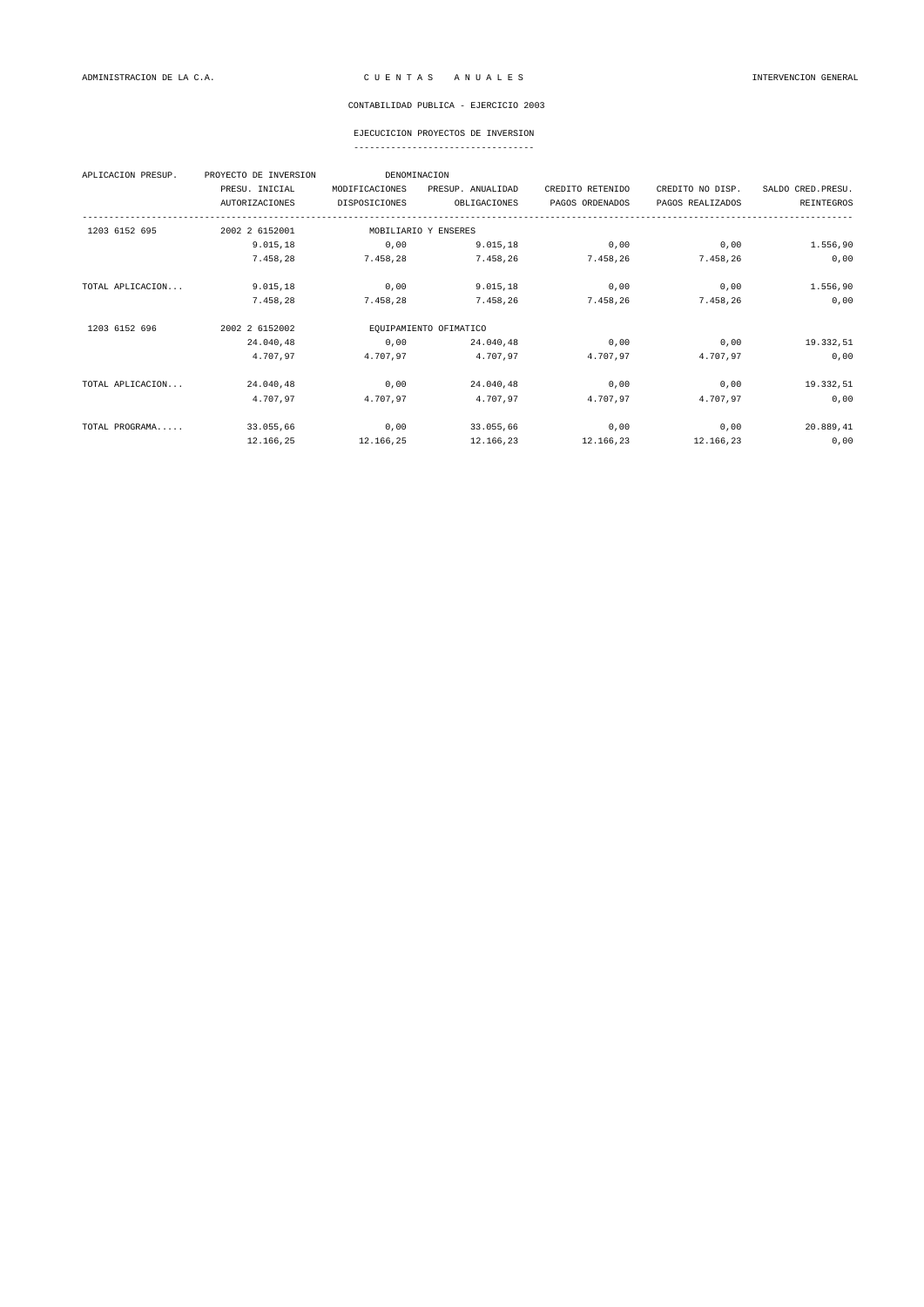| APLICACION PRESUP. | PROYECTO DE INVERSION |                                      | DENOMINACION      |                  |                  |                    |  |
|--------------------|-----------------------|--------------------------------------|-------------------|------------------|------------------|--------------------|--|
|                    | PRESU. INICIAL        | MODIFICACIONES                       | PRESUP. ANUALIDAD | CREDITO RETENIDO | CREDITO NO DISP. | SALDO CRED. PRESU. |  |
|                    | <b>AUTORIZACIONES</b> | DISPOSICIONES                        | OBLIGACIONES      | PAGOS ORDENADOS  | PAGOS REALIZADOS | <b>REINTEGROS</b>  |  |
| 1204 6312 696      | 2002 2 6312001        | EQUIPOS PARA PROCESOS DE INFORMACIÓN |                   |                  |                  |                    |  |
|                    | 25.525,44             | 0,00                                 | 25.525,44         | 0,00             | 0,00             | 20.055,60          |  |
|                    | 5.469,84              | 5.469,84                             | 5.469,84          | 5.469,84         | 5.469,84         | 0,00               |  |
| TOTAL APLICACION   | 25.525,44             | 0,00                                 | 25.525,44         | 0.00             | 0,00             | 20.055,60          |  |
|                    | 5.469.84              | 5.469,84                             | 5.469,84          | 5.469,84         | 5.469,84         | 0,00               |  |
| TOTAL PROGRAMA     | 25.525,44             | 0,00                                 | 25.525,44         | 0,00             | 0,00             | 20.055,60          |  |
|                    | 5.469.84              | 5.469.84                             | 5.469.84          | 5.469.84         | 5.469.84         | 0,00               |  |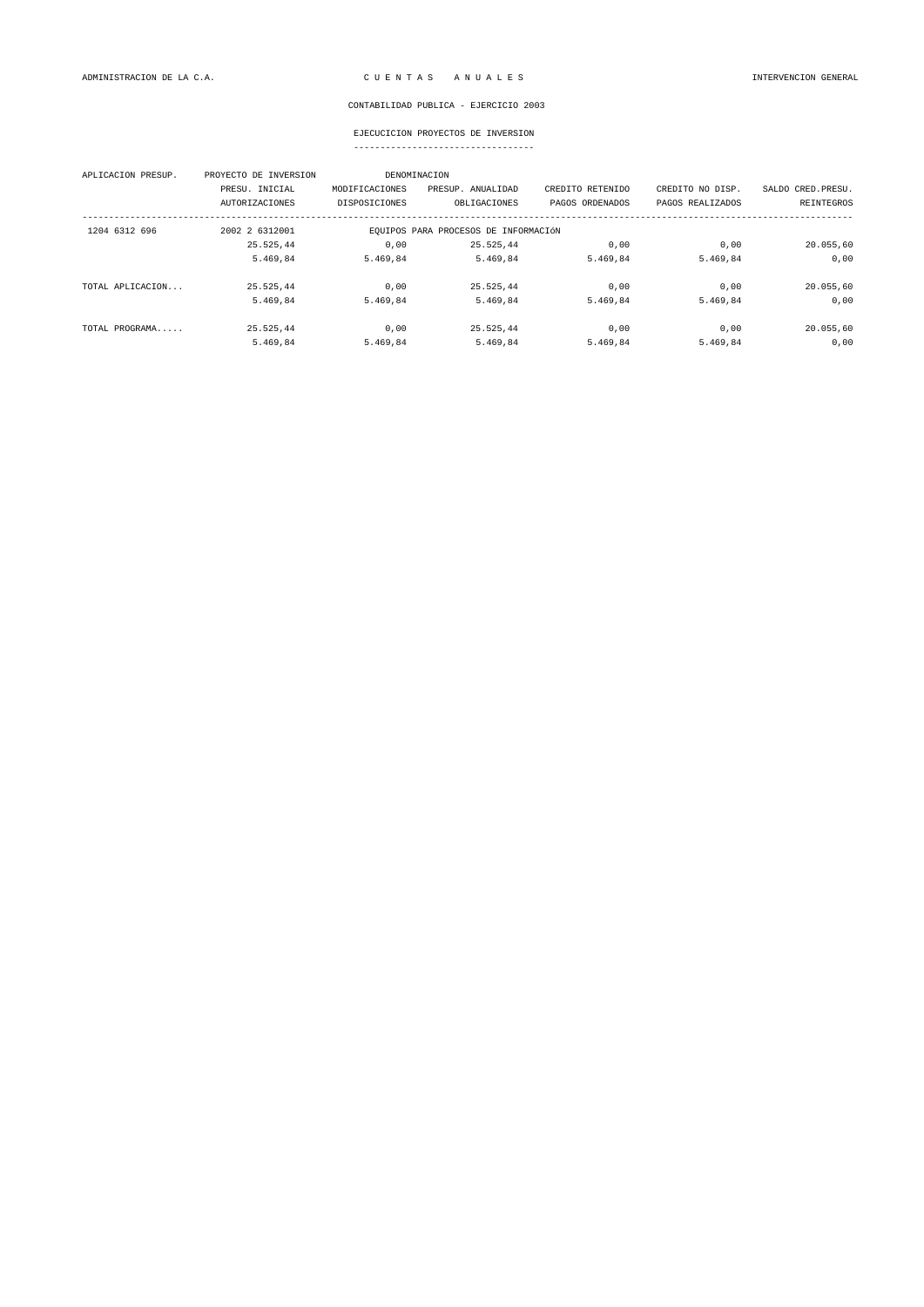# EJECUCICION PROYECTOS DE INVERSION

| APLICACION PRESUP. | PROYECTO DE INVERSION |                              | DENOMINACION            |                  |                  |                    |
|--------------------|-----------------------|------------------------------|-------------------------|------------------|------------------|--------------------|
|                    | PRESU. INICIAL        | MODIFICACIONES               | PRESUP. ANUALIDAD       | CREDITO RETENIDO | CREDITO NO DISP. | SALDO CRED. PRESU. |
|                    | <b>AUTORIZACIONES</b> | DISPOSICIONES                | OBLIGACIONES            | PAGOS ORDENADOS  | PAGOS REALIZADOS | REINTEGROS         |
| 1205 6311 695      | 2002 2 6311003        |                              | MOBILIARIO Y ENSERES    |                  |                  |                    |
|                    | 18.030,37             | 0,00                         | 18.030,37               | 0,00             | 0,00             | 193,66             |
|                    | 17.836,71             | 17.836,71                    | 17.836,71               | 17.836,71        | 17.836,71        | 0,00               |
| TOTAL APLICACION   | 18.030,37             | 0,00                         | 18.030,37               | 0,00             | 0,00             | 193,66             |
|                    | 17.836,71             | 17.836,71                    | 17.836,71               | 17.836,71        | 17.836,71        | 0,00               |
| 1205 6311 696      | 2002 2 6311001        | EOUIPOS PROCESOS INFORMACIÓN |                         |                  |                  |                    |
|                    | 75.000,00             | 0,00                         | 75.000,00               | 0,00             | 0,00             | 35.131,13          |
|                    | 39.868,87             | 39.868,87                    | 39.868,87               | 39.868,87        | 39.868,87        | 0,00               |
| TOTAL APLICACION   | 75.000,00             | 0,00                         | 75.000,00               | 0,00             | 0,00             | 35.131,13          |
|                    | 39.868,87             | 39.868,87                    | 39.868,87               | 39.868,87        | 39.868,87        | 0,00               |
| 1205 6311 699      | 2002 2 6311002        |                              | INMOVILIZADO INMATERIAL |                  |                  |                    |
|                    | 75.000,00             | 0,00                         | 75.000,00               | 0,00             | 0,00             | 23.684,95          |
|                    | 51.315,05             | 51.315,05                    | 51.315,05               | 45.102,05        | 45.102,05        | 0,00               |
| TOTAL APLICACION   | 75.000,00             | 0,00                         | 75.000,00               | 0,00             | 0,00             | 23.684,95          |
|                    | 51.315,05             | 51.315,05                    | 51.315,05               | 45.102,05        | 45.102,05        | 0,00               |
| TOTAL PROGRAMA     | 168.030,37            | 0,00                         | 168.030.37              | 0,00             | 0,00             | 59.009,74          |
|                    | 109.020,63            | 109.020,63                   | 109.020,63              | 102.807,63       | 102.807,63       | 0,00               |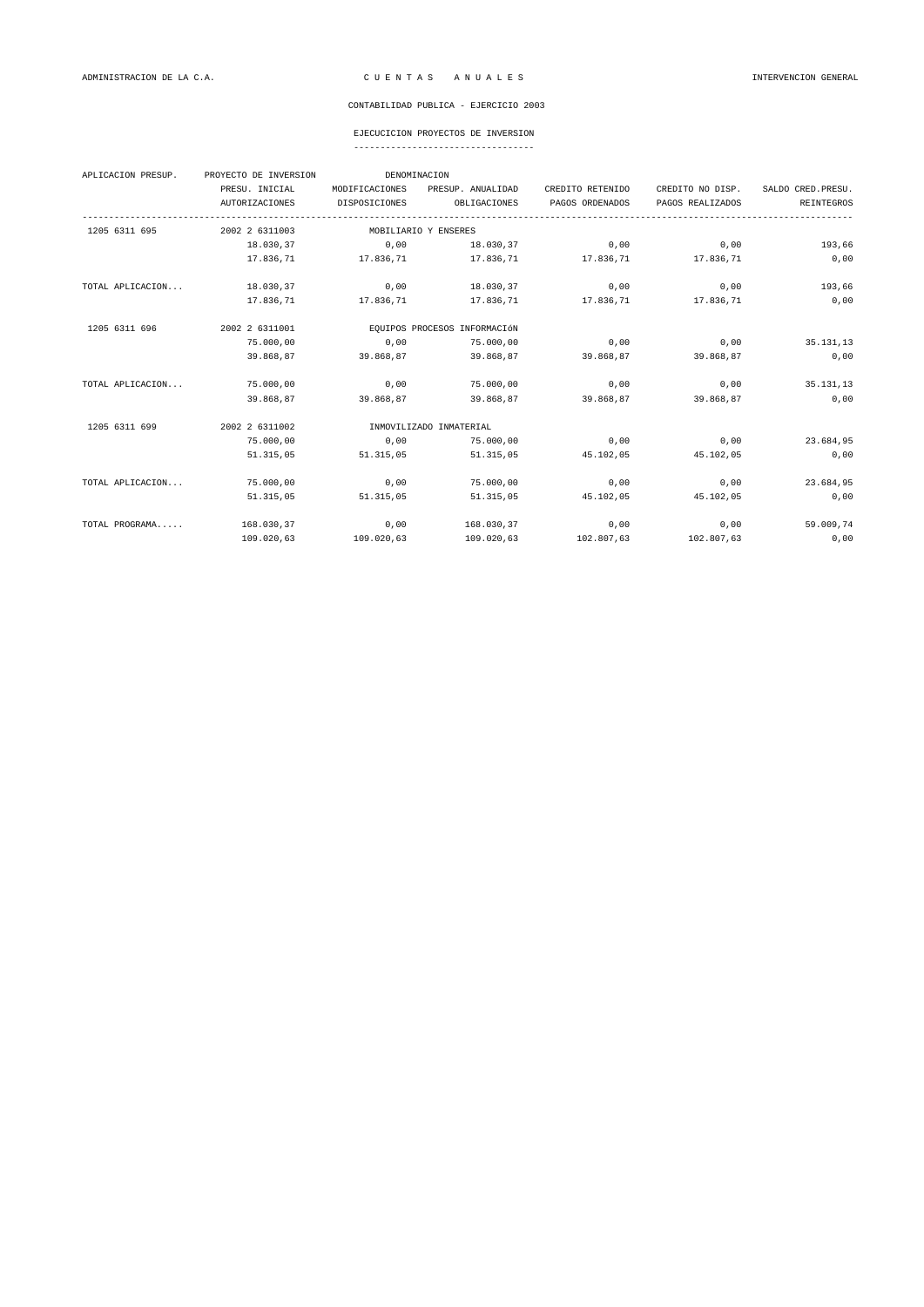#### EJECUCICION PROYECTOS DE INVERSION

| APLICACION PRESUP. | PROYECTO DE INVERSION | DENOMINACION           |                                          |                  |                  |                    |  |  |
|--------------------|-----------------------|------------------------|------------------------------------------|------------------|------------------|--------------------|--|--|
|                    | PRESU. INICIAL        | MODIFICACIONES         | PRESUP. ANUALIDAD                        | CREDITO RETENIDO | CREDITO NO DISP. | SALDO CRED. PRESU. |  |  |
|                    | <b>AUTORIZACIONES</b> | DISPOSICIONES          | OBLIGACIONES                             | PAGOS ORDENADOS  | PAGOS REALIZADOS | <b>REINTEGROS</b>  |  |  |
| 1207 3151 692      | 2002 2 3151001        |                        | OBRAS REMODELACION EDIFICIOS D.G.TRABAJO |                  |                  |                    |  |  |
|                    | 210.354,24            | $-31.393,00$           | 178.961,24                               | 0,00             | 0,00             | 69.887,27          |  |  |
|                    | 109.073,97            | 109.073,97             | 109.073,97                               | 25.128,35        | 25.128,35        | 0,00               |  |  |
| TOTAL APLICACION   | 210.354,24            | $-31.393,00$           | 178.961,24                               | 0,00             | 0,00             | 69.887,27          |  |  |
|                    | 109.073,97            | 109.073,97             | 109.073,97                               | 25.128,35        | 25.128,35        | 0,00               |  |  |
| 1207 3151 693      | 2002 2 3151           |                        | MAQUINARIA, INSTALACIONES Y UTILLAJE     |                  |                  |                    |  |  |
|                    | 0,00                  | 0,00                   | 0,00                                     | 0,00             | 0,00             | 0,00               |  |  |
|                    | 0,00                  | 0,00                   | 0,00                                     | 0,00             | 0,00             | 0,00               |  |  |
|                    | 2002 2 3151002        |                        | AIRE ACONDICIONADO GAB.SEG.E HIGIENE     |                  |                  |                    |  |  |
|                    | 60.101, 22            | $-60.101, 22$          | 0,00                                     | 0,00             | 0,00             | 0,00               |  |  |
|                    | 0,00                  | 0,00                   | 0,00                                     | 0,00             | 0,00             | 0,00               |  |  |
|                    | 2002 2 3151006        |                        | MAQUINARIA, INSTALACIONES Y UTILLAJE     |                  |                  |                    |  |  |
|                    | 0,00                  | 85.101,22              | 85.101,22                                | 0,00             | 0,00             | 101,22             |  |  |
|                    | 85.000,00             | 82.000,00              | 82.000,00                                | 0,00             | 0,00             | 0,00               |  |  |
| TOTAL APLICACION   | 60.101,22             | 25.000,00              | 85.101,22                                | 0,00             | 0,00             | 101,22             |  |  |
|                    | 85.000,00             | 82.000,00              | 82.000,00                                | 0,00             | 0,00             | 0,00               |  |  |
| 1207 3151 694      | 2002 2 3151003        | MATERIAL DE TRANSPORTE |                                          |                  |                  |                    |  |  |
|                    | 15.025,30             | 0,00                   | 15.025,30                                | 0,00             | 0,00             | 15.025,30          |  |  |
|                    | 0,00                  | 0,00                   | 0,00                                     | 0,00             | 0,00             | 0,00               |  |  |
| TOTAL APLICACION   | 15.025,30             | 0,00                   | 15.025,30                                | 0,00             | 0,00             | 15.025,30          |  |  |
|                    | 0,00                  | 0,00                   | 0,00                                     | 0,00             | 0,00             | 0,00               |  |  |
| 1207 3151 695      | 2002 2 3151004        | MOBILIARIO Y ENSERES   |                                          |                  |                  |                    |  |  |
|                    | 30.050,61             | 0,00                   | 30.050,61                                | 0,00             | 0,00             | 7.482,49           |  |  |
|                    | 22.568,12             | 22.568,12              | 22.567,92                                | 22.567,92        | 22.567,92        | 0,00               |  |  |
| TOTAL APLICACION   | 30.050,61             | 0,00                   | 30.050,61                                | 0,00             | 0,00             | 7.482,49           |  |  |
|                    | 22.568,12             | 22.568,12              | 22.567,92                                | 22.567,92        | 22.567,92        | 0,00               |  |  |
| 1207 3151 696      | 2002 2 3151005        | EQUIPOS INFORMATICOS   |                                          |                  |                  |                    |  |  |
|                    | 15.025,30             | 0,00                   | 15.025,30                                | 0,00             | 0,00             | 5.554,66           |  |  |
|                    | 9.470,64              | 9.470,64               | 9.470,61                                 | 9.470, 61        | 9.470,61         | 0,00               |  |  |
| TOTAL APLICACION   | 15.025,30             | 0,00                   | 15.025,30                                | 0,00             | 0,00             | 5.554.66           |  |  |
|                    | 9.470,64              | 9.470,64               | 9.470,61                                 | 9.470,61         | 9.470,61         | 0,00               |  |  |
| 1207 3151 699      | 2003 2 3151007        |                        | RED ORDENADORES ISSLA ZARAGOZA           |                  |                  |                    |  |  |
|                    | 0,00                  | 6.393,00               | 6.393,00                                 | 0,00             | 0,00             | 6.393,00           |  |  |
|                    | 0,00                  | 0,00                   | 0,00                                     | 0,00             | 0,00             | 0,00               |  |  |

TOTAL APLICACION... 0,00 6.393,00 6.393,00 0,00 0,00 6.393,00

TOTAL PROGRAMA..... 330.556,67 0,00 330.556,67 0,00 0,00 0,00 104.443,94<br>221.112,73 223.112,73 223.112,50 57.166,88 57.166,88 0,00

 $223.112,50$ 

0,00 0,00 0,00 0,00 0,00 0,00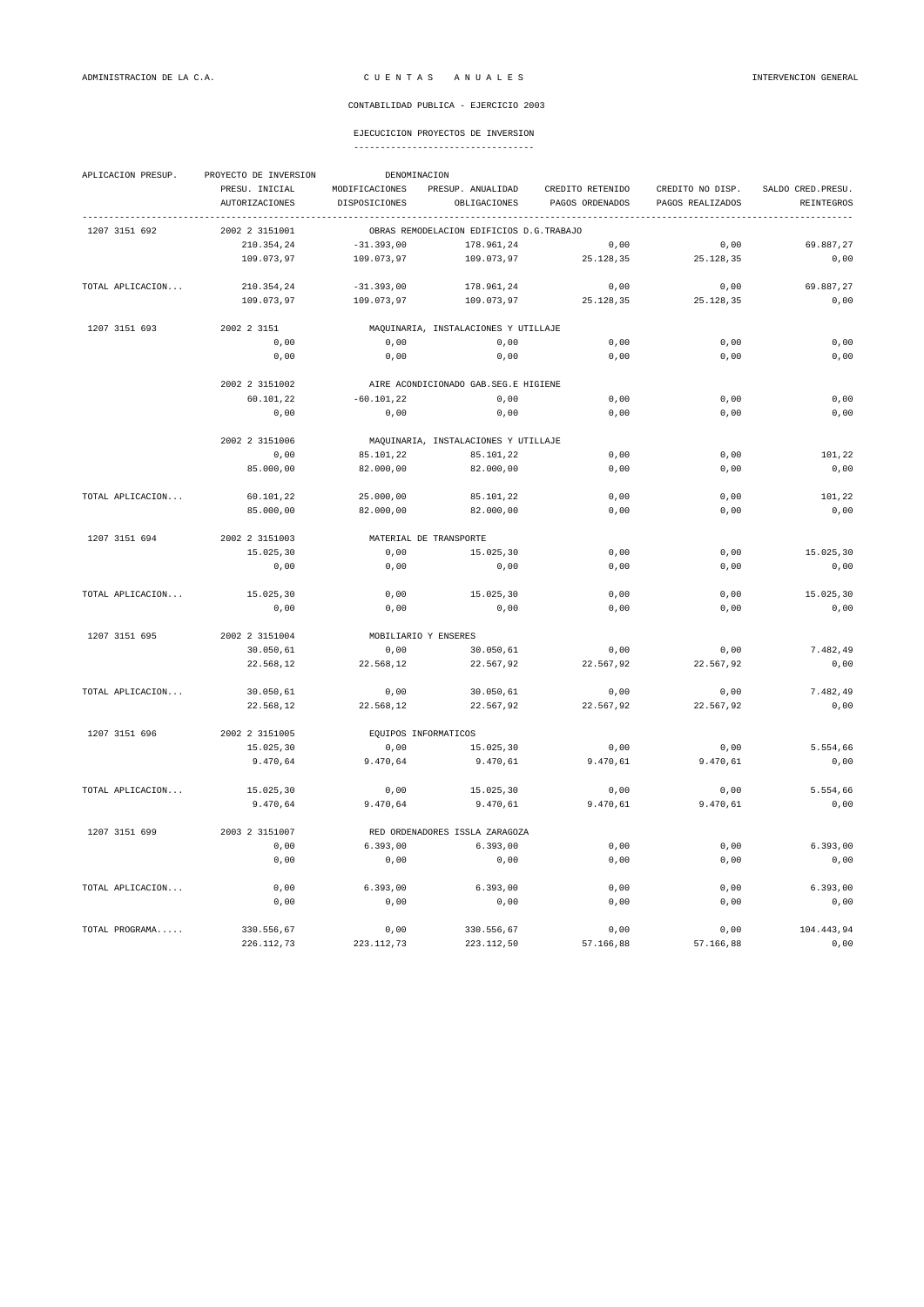| APLICACION PRESUP.  | PROYECTO DE INVERSION | DENOMINACION   |                   |                  |                  |                    |
|---------------------|-----------------------|----------------|-------------------|------------------|------------------|--------------------|
|                     | PRESU. INICIAL        | MODIFICACIONES | PRESUP. ANUALIDAD | CREDITO RETENIDO | CREDITO NO DISP. | SALDO CRED. PRESU. |
|                     | AUTORIZACIONES        | DISPOSICIONES  | OBLIGACIONES      | PAGOS ORDENADOS  | PAGOS REALIZADOS | <b>REINTEGROS</b>  |
| TOTAL DEPARTAMENTO. | 2.066.910.61          | $-91.991.89$   | 1.974.918.72      | 0.00             | 0.00             | 869.794.65         |
|                     | 1.105.124.07          | 1.102.124,07   | 1.092.097.65      | 411.910.53       | 411.910.53       | 0.00               |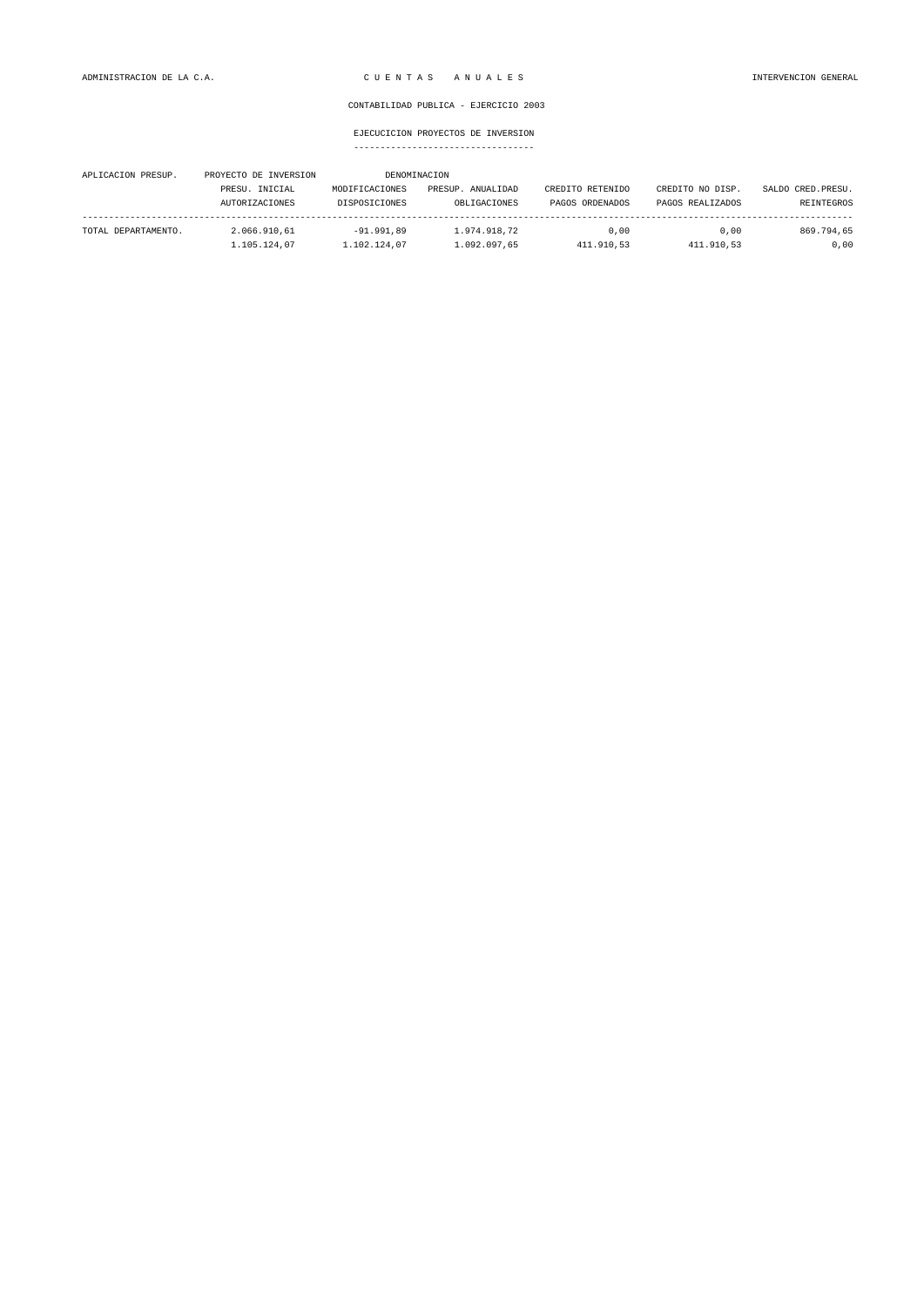| APLICACION PRESUP. | PROYECTO DE INVERSION  | DENOMINACION             |                                                            |                  |                  |                    |  |  |  |  |
|--------------------|------------------------|--------------------------|------------------------------------------------------------|------------------|------------------|--------------------|--|--|--|--|
|                    | PRESU. INICIAL         | MODIFICACIONES           | PRESUP. ANUALIDAD                                          | CREDITO RETENIDO | CREDITO NO DISP. | SALDO CRED. PRESU. |  |  |  |  |
|                    | <b>AUTORIZACIONES</b>  | DISPOSICIONES            | OBLIGACIONES                                               | PAGOS ORDENADOS  | PAGOS REALIZADOS | REINTEGROS         |  |  |  |  |
| 1302 5131 627      | 2000 2 5131009         |                          | ---------------------<br>ACOND. A-133 CTRA. BINEFAR-ESTADA |                  |                  |                    |  |  |  |  |
|                    | 0,00                   | 0,00                     | 0,00                                                       | 0,00             | 0,00             | 0,00               |  |  |  |  |
|                    | 0,00                   | 0,00                     | 0,00                                                       | 0,00             | 0,00             | 0,00               |  |  |  |  |
|                    | 2002 2 5131004         |                          | PROGRAMA EJECUCION OBRAS                                   |                  |                  |                    |  |  |  |  |
|                    | 0,00                   | 0,00                     | 0,00                                                       | 0,00             | 0,00             | 0,00               |  |  |  |  |
|                    | 0,00                   | 0,00                     | 0,00                                                       | 0,00             | 0,00             | 0,00               |  |  |  |  |
|                    |                        |                          |                                                            |                  |                  |                    |  |  |  |  |
|                    | 2002 2 5131009         |                          | ACTUACIONES EN A-122                                       |                  |                  |                    |  |  |  |  |
|                    | 0,00                   | 0,00                     | 0,00                                                       | 0,00             | 0,00             | 0,00               |  |  |  |  |
|                    | 0,00                   | 0,00                     | 0,00                                                       | 0,00             | 0,00             | 0,00               |  |  |  |  |
|                    | 2002 2 5131015         |                          | ACONDICION. POZAN DEL VERO-PUENTE BUERA                    |                  |                  |                    |  |  |  |  |
|                    | 0,00                   | 0,00                     | 0,00                                                       | 0,00             | 0,00             | 0,00               |  |  |  |  |
|                    | 0,00                   | 0,00                     | 0,00                                                       | 0,00             | 0,00             | 0,00               |  |  |  |  |
|                    | 2002 2 5131016         |                          | ACONDICIONAMIENTO SERRADUY-OBARRA                          |                  |                  |                    |  |  |  |  |
|                    | 0,00                   | 0,00                     | 0,00                                                       | 0,00             | 0,00             | 0,00               |  |  |  |  |
|                    | 0,00                   | 0,00                     | 0,00                                                       | 0,00             | 0,00             | 0,00               |  |  |  |  |
|                    | 2002 2 5131017         |                          | ACONDICIONAMIENTO ALHAMA-NUEVALOS                          |                  |                  |                    |  |  |  |  |
|                    |                        |                          | 0,00                                                       | 0,00             | 0,00             | 0,00               |  |  |  |  |
|                    | 0,00<br>0,00           | 0,00<br>0,00             | 0,00                                                       | 0,00             | 0,00             | 0,00               |  |  |  |  |
|                    |                        |                          |                                                            |                  |                  |                    |  |  |  |  |
|                    | 2002 2 5131018         |                          | ACONDICIONAMIENTO ESCATRON-AZAILA                          |                  |                  |                    |  |  |  |  |
|                    | 0,00                   | 0,00                     | 0,00                                                       | 0,00             | 0,00             | 0,00               |  |  |  |  |
|                    | 0,00                   | 0,00                     | 0,00                                                       | 0,00             | 0,00             | 0,00               |  |  |  |  |
|                    | 2002 2 5131019         |                          | ACONDIC. N-330 GURREA DE GALLEGO                           |                  |                  |                    |  |  |  |  |
|                    | 0,00                   | 0,00                     | 0,00                                                       | 0,00             | 0,00             | 0,00               |  |  |  |  |
|                    | 0,00                   | 0,00                     | 0,00                                                       | 0,00             | 0,00             | 0,00               |  |  |  |  |
|                    | 2002 2 5131020         |                          | ACOND. AVENIDA DANZANTES EN HUESCA                         |                  |                  |                    |  |  |  |  |
|                    | 0,00                   | 0,00                     | 0,00                                                       | 0,00             | 0,00             | 0,00               |  |  |  |  |
|                    | 0,00                   | 0,00                     | 0,00                                                       | 0,00             | 0,00             | 0,00               |  |  |  |  |
|                    |                        | ACOND. ACCESO A AREN     |                                                            |                  |                  |                    |  |  |  |  |
|                    | 2002 2 5131021         |                          |                                                            |                  |                  |                    |  |  |  |  |
|                    | 0,00                   | 0,00                     | 0,00                                                       | 0,00             | 0,00             | 0,00               |  |  |  |  |
|                    | 0,00                   | 0,00                     | 0,00                                                       | 0,00             | 0,00             | 0,00               |  |  |  |  |
|                    | 2002 2 5131022         |                          | ACOND. CASPE-EMBALSE                                       |                  |                  |                    |  |  |  |  |
|                    | 0,00                   | 0,00                     | 0,00                                                       | 0,00             | 0,00             | 0,00               |  |  |  |  |
|                    | 0,00                   | 0,00                     | 0,00                                                       | 0,00             | 0,00             | 0,00               |  |  |  |  |
|                    | 2002 2 5131023         |                          | ACOND. ALMUDEVAR-TARDIENTA                                 |                  |                  |                    |  |  |  |  |
|                    | 0,00                   | 0,00                     | 0,00                                                       | 0,00             | 0,00             | 0,00               |  |  |  |  |
|                    | 0,00                   | 0,00                     | 0,00                                                       | 0,00             | 0,00             | $0,00$             |  |  |  |  |
|                    |                        |                          |                                                            |                  |                  |                    |  |  |  |  |
|                    | 2002 2 5131024<br>0,00 | ACOND. EJEA-ERLA<br>0,00 |                                                            | 0,00             | 0,00             |                    |  |  |  |  |
|                    | 0,00                   | 0,00                     | 0,00<br>0,00                                               | 0,00             | 0,00             | 0,00<br>$0$ , $00$ |  |  |  |  |
|                    |                        |                          |                                                            |                  |                  |                    |  |  |  |  |
|                    | 2002 2 5131025         |                          | ACCESO DE ORRIT A N-230                                    |                  |                  |                    |  |  |  |  |
|                    | 0,00                   | 0,00                     | 0,00                                                       | 0,00             | 0,00             | 0,00               |  |  |  |  |
|                    | 0,00                   | 0,00                     | 0,00                                                       | 0,00             | 0,00             | 0,00               |  |  |  |  |
|                    | 2002 2 5131026         |                          | PASO SOBRE FF.CC. PARACUELLOS                              |                  |                  |                    |  |  |  |  |
|                    | 0,00                   | 0,00                     | 0,00                                                       | 0,00             | 0,00             | 0,00               |  |  |  |  |
|                    | 0,00                   | 0,00                     | 0,00                                                       | 0,00             | 0,00             | 0,00               |  |  |  |  |
|                    | 2002 2 5131027         |                          | NUEVO PUENTE PEÑARROYA DE TASTAVINS                        |                  |                  |                    |  |  |  |  |
|                    | 0,00                   | 0,00                     | 0,00                                                       | 0,00             | 0,00             | 0,00               |  |  |  |  |
|                    | 0,00                   | $0$ , $00$               | 0,00                                                       | 0,00             | 0,00             | $0,00$             |  |  |  |  |
|                    |                        |                          |                                                            |                  |                  |                    |  |  |  |  |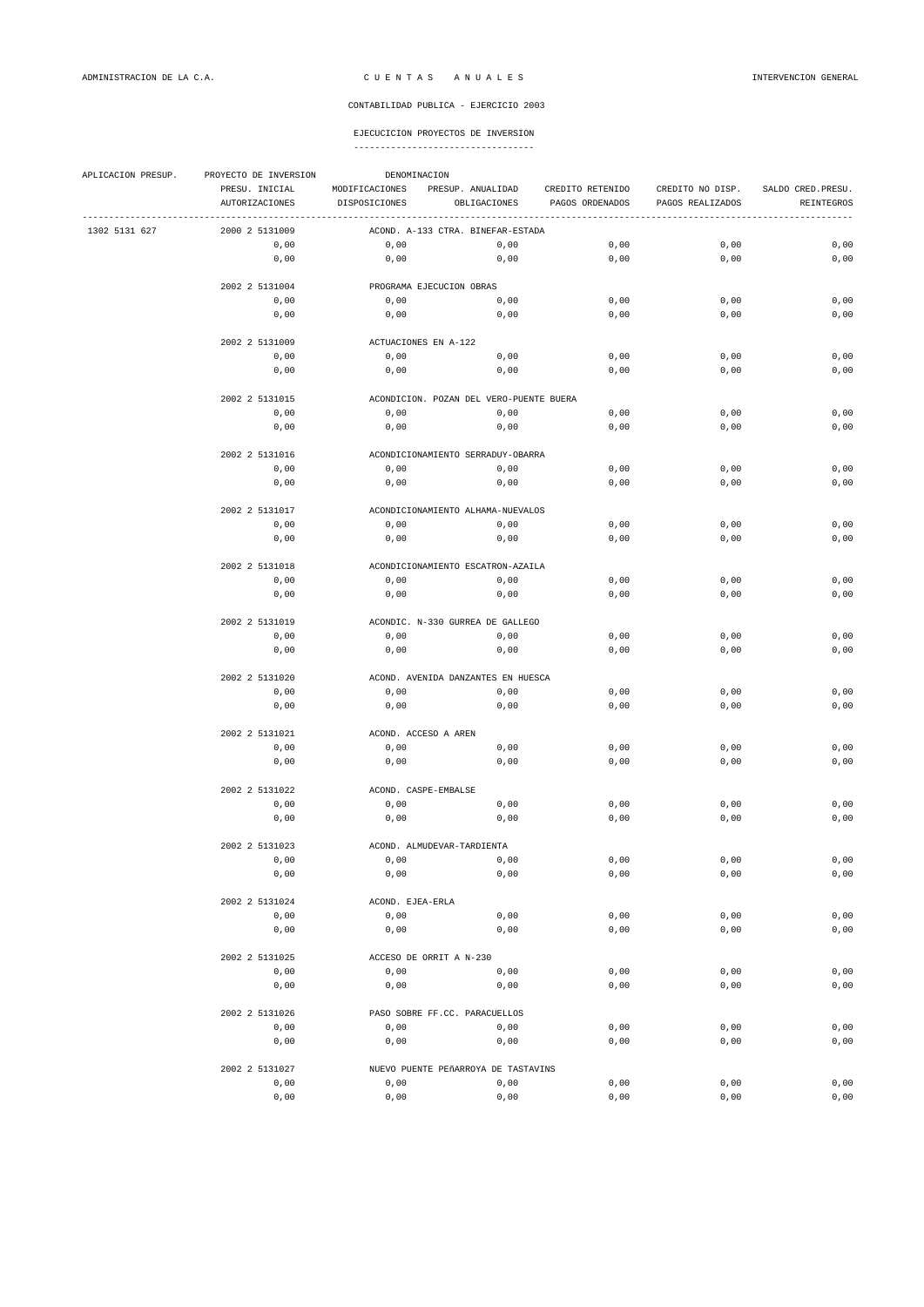| APLICACION PRESUP. | PROYECTO DE INVERSION<br>DENOMINACION   |                                       |                                            |                                     |                                      |                                  |  |  |
|--------------------|-----------------------------------------|---------------------------------------|--------------------------------------------|-------------------------------------|--------------------------------------|----------------------------------|--|--|
|                    | PRESU. INICIAL<br><b>AUTORIZACIONES</b> | MODIFICACIONES<br>DISPOSICIONES       | PRESUP. ANUALIDAD<br>OBLIGACIONES          | CREDITO RETENIDO<br>PAGOS ORDENADOS | CREDITO NO DISP.<br>PAGOS REALIZADOS | SALDO CRED. PRESU.<br>REINTEGROS |  |  |
| 1302 5131 627      | 2002 2 5131029                          |                                       | REFUERZO FIRME EN A-226                    |                                     |                                      |                                  |  |  |
|                    | 0,00                                    | 0,00                                  | 0,00                                       | 0,00                                | 0,00                                 | 0,00                             |  |  |
|                    | 0,00                                    | 0,00                                  | 0,00                                       | 0,00                                | 0,00                                 | 0,00                             |  |  |
|                    | 2002 2 5131031                          |                                       | ACOND. ALCALA DE LA SELVA-ALLEPUZ          |                                     |                                      |                                  |  |  |
|                    | 0,00                                    | 0,00                                  | 0,00                                       | 0,00                                | 0,00                                 | 0,00                             |  |  |
|                    | 0,00                                    | 0,00                                  | 0,00                                       | 0,00                                | 0,00                                 | 0,00                             |  |  |
|                    | 2002 2 5131032                          |                                       | FINALIZACION TRAMO FRAGA-ALBALATE          |                                     |                                      |                                  |  |  |
|                    | 0,00                                    | 0,00                                  | 0,00                                       | 0,00                                | 0,00                                 | 0,00                             |  |  |
|                    | 0,00                                    | 0,00                                  | 0,00                                       | 0,00                                | 0,00                                 | 0,00                             |  |  |
|                    | 2002 2 5136004                          |                                       | ACOND. LINARES-MOSQUERUELA                 |                                     |                                      |                                  |  |  |
|                    | 0,00                                    | 0,00                                  | 0,00                                       | 0,00                                | 0,00                                 | 0,00                             |  |  |
|                    | 0,00                                    | 0,00                                  | 0,00                                       | 0,00                                | 0,00                                 | 0,00                             |  |  |
| TOTAL APLICACION   | 0,00                                    | 0,00                                  | 0,00                                       | 0,00                                | 0,00                                 | 0,00                             |  |  |
|                    | 0,00                                    | 0,00                                  | 0,00                                       | 0,00                                | 0,00                                 | 0,00                             |  |  |
| 1302 5131 690      | 2002 2 5131001                          |                                       | PROGRAMA EXPROPIACIONES                    |                                     |                                      |                                  |  |  |
|                    | 1.202.024,00                            | 700.000,00                            | 1.902.024,00                               | 5.251,09                            | 0,00                                 | 33.414,70                        |  |  |
|                    | 1.863.358,21                            | 1.863.358,21                          | 1.863.358,21                               | 1.172.493,26                        | 1.172.493,26                         | 0,00                             |  |  |
| TOTAL APLICACION   | 1.202.024,00                            | 700.000,00                            | 1.902.024,00                               | 5.251,09                            | 0,00                                 | 33.414,70                        |  |  |
|                    | 1.863.358,21                            | 1.863.358,21                          | 1.863.358,21                               | 1.172.493,26                        | 1.172.493,26                         | 0,00                             |  |  |
| 1302 5131 692      | 2001 2 5131002                          |                                       | PROGRAMA MANTENIMIENTO EDIFICIOS           |                                     |                                      |                                  |  |  |
|                    | 0,00                                    | 0,00                                  | 0,00                                       | 0,00                                | 0,00                                 | 0,00                             |  |  |
|                    | 0,00                                    | 0,00                                  | 0,00                                       | 0,00                                | 0,00                                 | 0,00                             |  |  |
|                    | 2002 2 5131002                          |                                       | PROG. MANTEN. EDIFICIOS_PARQUES Y ALMACEN. |                                     |                                      |                                  |  |  |
|                    | 396.668,00                              | 0,00                                  | 396.668,00                                 | 0,00                                | 0,00                                 | 192.451,44                       |  |  |
|                    | 204.216,56                              | 204.216,56                            | 204.216,56                                 | 147.715,29                          | 147.715,29                           | 0,00                             |  |  |
|                    | 2003 2 5131080                          |                                       | DAÑOS POR INUNDACIONES Y OTROS FENOM. MET  |                                     |                                      |                                  |  |  |
|                    | 0,00                                    | 80.000,00                             | 80.000,00                                  | 0,00                                | 0,00                                 | 80.000,00                        |  |  |
|                    | 0,00                                    | 0,00                                  | 0,00                                       | 0,00                                | 0,00                                 | 0,00                             |  |  |
| TOTAL APLICACION   | 396.668,00                              | 80.000,00                             | 476.668,00                                 | 0,00                                | 0,00                                 | 272.451,44                       |  |  |
|                    | 204.216,56                              | 204.216,56                            | 204.216,56                                 | 147.715,29                          | 147.715,29                           | 0,00                             |  |  |
| 1302 5131 693      | 2002 2 5131003                          | PROGRAMA MAQUINARIA, INST. Y UTILLAJE |                                            |                                     |                                      |                                  |  |  |
|                    | 1.502.530,00                            | 180.000,00                            | 1.682.530,00                               | 266,12                              | 0,00                                 | 21.258,99                        |  |  |
|                    | 1.661.004,89                            | 1.661.004,89                          | 1.661.004,89                               | 1.639.303,85                        | 1.639.303,85                         | 0,00                             |  |  |
| TOTAL APLICACION   | 1.502.530,00                            | 180.000,00                            | 1.682.530,00                               | 266,12                              | 0,00                                 | 21.258,99                        |  |  |
|                    | 1.661.004,89                            | 1.661.004,89                          | 1.661.004,89                               | 1.639.303,85                        | 1.639.303,85                         | 0,00                             |  |  |
| 1302 5131 695      | 2002 2 5131005                          |                                       | PROGRAMA MOBILIARIO Y ENSERES              |                                     |                                      |                                  |  |  |
|                    | 12.020,00                               | 0,00                                  | 12.020,00                                  | 0,00                                | 0,00                                 | 10.529,00                        |  |  |
|                    | 1.491,00                                | 1.491,00                              | 1.491,00                                   | 1.307,49                            | 1.307,49                             | 0,00                             |  |  |
| TOTAL APLICACION   | 12.020,00                               | 0,00                                  | 12.020,00                                  | 0,00                                | 0,00                                 | 10.529,00                        |  |  |
|                    | 1.491,00                                | 1.491,00                              | 1.491,00                                   | 1.307,49                            | 1.307,49                             | 0,00                             |  |  |
| 1302 5131 696      | 2002 2 5131006                          |                                       | EQUIPOS INFORMATICOS                       |                                     |                                      |                                  |  |  |
|                    | 60.101,00                               | 0,00                                  | 60.101,00                                  | 0,00                                | 0,00                                 | 50.305,60                        |  |  |
|                    | 9.795,40                                | 9.795,40                              | 9.795,40                                   | 9.795,40                            | 9.795,40                             | 0,00                             |  |  |
| TOTAL APLICACION   | 60.101,00                               | 0,00                                  | 60.101,00                                  | 0,00                                | 0,00                                 | 50.305,60                        |  |  |
|                    | 9.795,40                                | 9.795,40                              | 9.795,40                                   | 9.795,40                            | 9.795,40                             | 0,00                             |  |  |
| 1302 5131 697      | 1997 2 5131007                          |                                       | PROGRAMA OBRAS NUEVA EJECUCION             |                                     |                                      |                                  |  |  |
|                    | 2.172.966,00                            | $-2.172.966,00$                       | 0,00                                       | 0,00                                | 0,00                                 | 0,00                             |  |  |
|                    | 0,00                                    | 0,00                                  | 0,00                                       | 0,00                                | 0,00                                 | 0,00                             |  |  |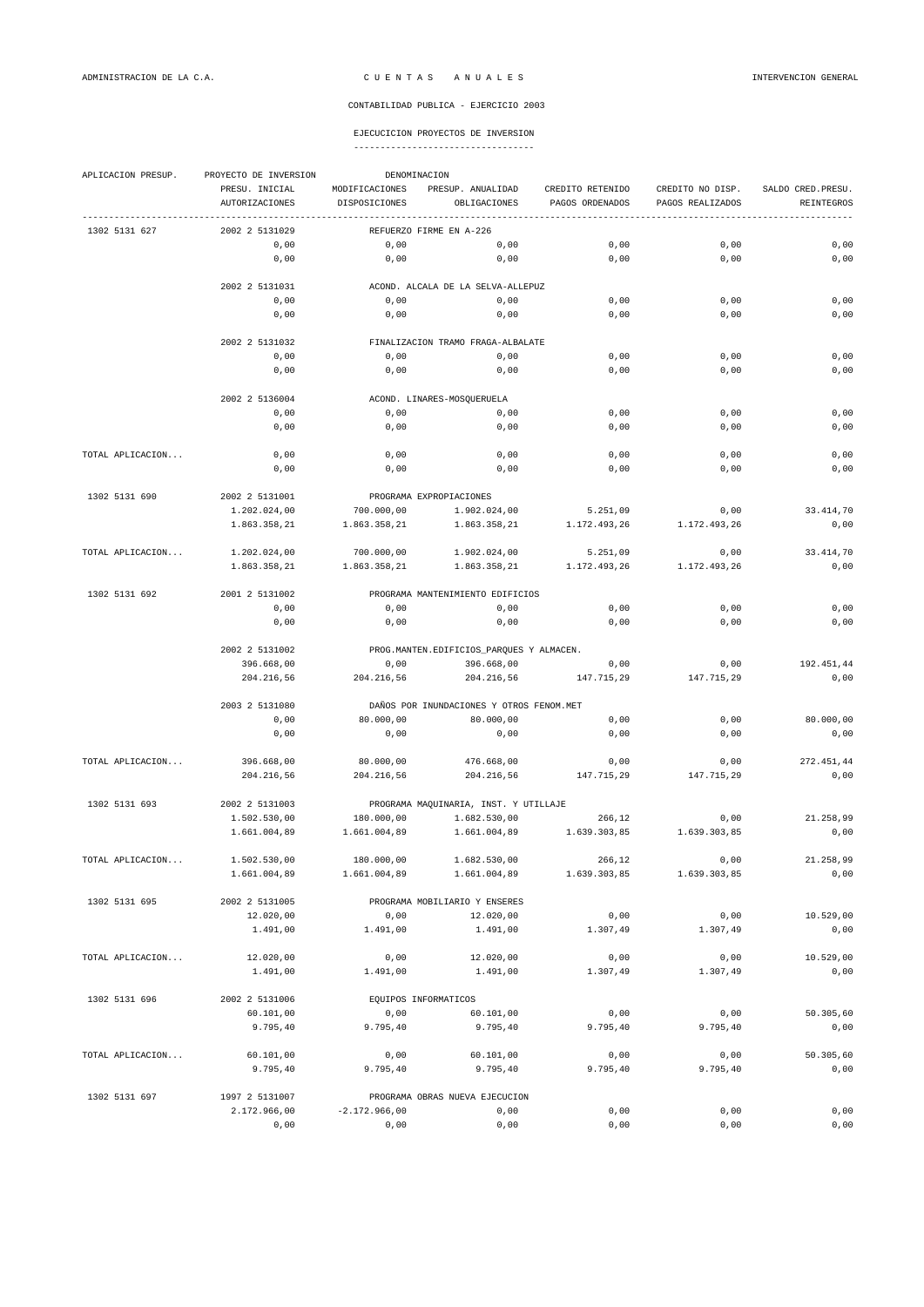| APLICACION PRESUP. | DENOMINACION<br>PROYECTO DE INVERSION |                       |                                           |                           |                  |                    |  |
|--------------------|---------------------------------------|-----------------------|-------------------------------------------|---------------------------|------------------|--------------------|--|
|                    | PRESU. INICIAL                        | MODIFICACIONES        | PRESUP. ANUALIDAD                         | CREDITO RETENIDO          | CREDITO NO DISP. | SALDO CRED. PRESU. |  |
|                    | AUTORIZACIONES                        | DISPOSICIONES         | OBLIGACIONES                              | PAGOS ORDENADOS           | PAGOS REALIZADOS | REINTEGROS         |  |
| 1302 5131 697      | 1999 2 5131004                        | EJECUCION DE OBRAS    |                                           |                           |                  |                    |  |
|                    | 874.008,00                            | $-874.008,00$         | 0,00                                      | 0,00                      | 0,00             | 0,00               |  |
|                    | 0,00                                  | 0,00                  | 0,00                                      | 0,00                      | 0,00             | 0,00               |  |
|                    | 2000 2 5131010                        |                       | ACOND. CTRA. A-131 HUESCA-SARI¤ENA-FRAGA  |                           |                  |                    |  |
|                    | 3.442.117,78                          | $-3.442.117,78$       | 0,00                                      | 0,00                      | 0,00             | 0,00               |  |
|                    | 0,00                                  | 0,00                  | 0,00                                      | 0,00                      | 0,00             | 0,00               |  |
|                    |                                       |                       |                                           |                           |                  |                    |  |
|                    | 2001 2 5131004                        |                       | PROGRAMA EJECUCION DE OBRAS               |                           |                  |                    |  |
|                    | 428.422,00                            | $-428.422,00$         | 0,00                                      | 0,00                      | 0,00             | 0,00               |  |
|                    | 0,00                                  | 0,00                  | 0,00                                      | 0,00                      | 0,00             | 0,00               |  |
|                    | 2001 2 5136001                        |                       | CTRA.A-226 PTO.CUARTO PELADO-CANTAVIEJA   |                           |                  |                    |  |
|                    | 0,00                                  | 139.314,61            | 139.314,61                                | 1.328,87                  | 0,00             | 0,00               |  |
|                    | 137.985,74                            | 137.985,74            | 137.985,74                                | 137.985,74                | 137.985,74       | 0,00               |  |
|                    | 2002 2 5131004                        |                       | PROGRAMA EJECUCION OBRAS                  |                           |                  |                    |  |
|                    | 447.253,00                            | 7.291.648,39          | 7.738.901,39                              | 0,00                      | 0,00             | 826.142,77         |  |
|                    | 6.912.758,62                          | 6.912.758,62          |                                           | 6.912.758,62 1.865.375,42 | 1.865.375,42     | 0,00               |  |
|                    |                                       |                       |                                           |                           |                  |                    |  |
|                    | 2002 2 5131007                        |                       | PROGRAMA CONSERVACION Y MANTENIMIENTO     |                           |                  |                    |  |
|                    | 2.944.959,00                          | 1.445.938,59          | 4.390.897,59                              | 2.323,81                  | 0,00             | 148.131,66         |  |
|                    | 4.240.442,12                          | 4.240.442,12          | 4.240.442,12                              | 3.503.401,14              | 3.503.401,14     | 0,00               |  |
|                    | 2002 2 5131009                        | ACTUACIONES EN A-122  |                                           |                           |                  |                    |  |
|                    | 1.202.024,00                          | $-767.351,00$         | 434.673,00                                | 0,00                      | 0,00             | 0,00               |  |
|                    | 434.673,00                            | 434.673,00            | 434.673,00                                | 346.903,29                | 346.903,29       | 0,00               |  |
|                    | 2002 2 5131010                        | ACTUACIONES EN A-127  |                                           |                           |                  |                    |  |
|                    | 480.810,00                            | $-480.810,00$         | 0,00                                      | 0,00                      | 0,00             | 0,00               |  |
|                    | 0,00                                  | 0,00                  | 0,00                                      | 0,00                      | 0,00             | 0,00               |  |
|                    |                                       |                       |                                           |                           |                  |                    |  |
|                    | 2002 2 5131011                        |                       | ACONDICIONAMIENTO A-136                   |                           |                  |                    |  |
|                    | 360.607,00                            | $-360.607,00$         | 0,00                                      | 0,00                      | 0,00             | 0,00               |  |
|                    | 0,00                                  | 0,00                  | 0,00                                      | 0,00                      | 0,00             | 0,00               |  |
|                    | 2002 2 5131012                        | SEGURIDAD VIAL        |                                           |                           |                  |                    |  |
|                    | 2.404.048,00                          | 0,00                  | 2.404.048,00                              | 274.380,42                | 0,00             | 0,00               |  |
|                    | 2.129.667,58                          | 2.028.991,35          | 1.664.138,50                              | 1.520.440,34              | 1.520.440,34     | 0,00               |  |
|                    | 2002 2 5131013                        | REGENERADOR DE FIRMES |                                           |                           |                  |                    |  |
|                    | 3.005.061,00                          | -885.375,61           | 2.119.685,39                              | 7.297,06                  | 0,00             | 4.385.25           |  |
|                    | 2.108.003,08                          | 2.104.376,34          | 1.854.138,10                              | 1.683.054,92              | 1.683.054,92     | 0,00               |  |
|                    | 2002 2 5131014                        |                       | ACT. EN DAROCA, BELCHITE, CALAT. Y ARANDA |                           |                  |                    |  |
|                    | 901.518,00                            | $-901.518,00$         | 0,00                                      | 0,00                      | 0,00             | 0,00               |  |
|                    | 0,00                                  | 0,00                  | 0,00                                      | 0,00                      | 0,00             | 0,00               |  |
|                    |                                       |                       |                                           |                           |                  |                    |  |
|                    | 2002 2 5131015                        |                       | ACONDICION. POZAN DEL VERO-PUENTE BUERA   |                           |                  |                    |  |
|                    | 601.012,00                            | 0,00                  | 601.012,00                                | 0,00                      | 0,00             | 0,00               |  |
|                    | 601.012,00                            | 601.012,00            | 601.012,00                                | 601.012,00                | 601.012,00       | 0,00               |  |
|                    | 2002 2 5131016                        |                       | ACONDICIONAMIENTO SERRADUY-OBARRA         |                           |                  |                    |  |
|                    | 601.012,00                            | 0,00                  | 601.012,00                                | 0,00                      | 0,00             | 0,00               |  |
|                    | 601.012,00                            | 601.012,00            | 601.012,00                                | 601.012,00                | 601.012,00       | 0,00               |  |
|                    | 2002 2 5131017                        |                       | ACONDICIONAMIENTO ALHAMA-NUEVALOS         |                           |                  |                    |  |
|                    | 601.012,00                            | 0,00                  | 601.012,00                                | 0,00                      | 0,00             | 0,00               |  |
|                    | 601.012,00                            | 601.012,00            | 601.012,00                                | 601.012,00                | 601.012,00       | 0,00               |  |
|                    |                                       |                       |                                           |                           |                  |                    |  |
|                    | 2002 2 5131018                        |                       | ACONDICIONAMIENTO ESCATRON-AZAILA         |                           |                  |                    |  |
|                    | 300.506,00                            | 74.037,72             | 374.543,72                                | 0,00                      | 0,00             | 0,00               |  |
|                    | 374.543,72                            | 374.543,72            | 374.543,72                                | 374.543,72                | 374.543,72       | 0,00               |  |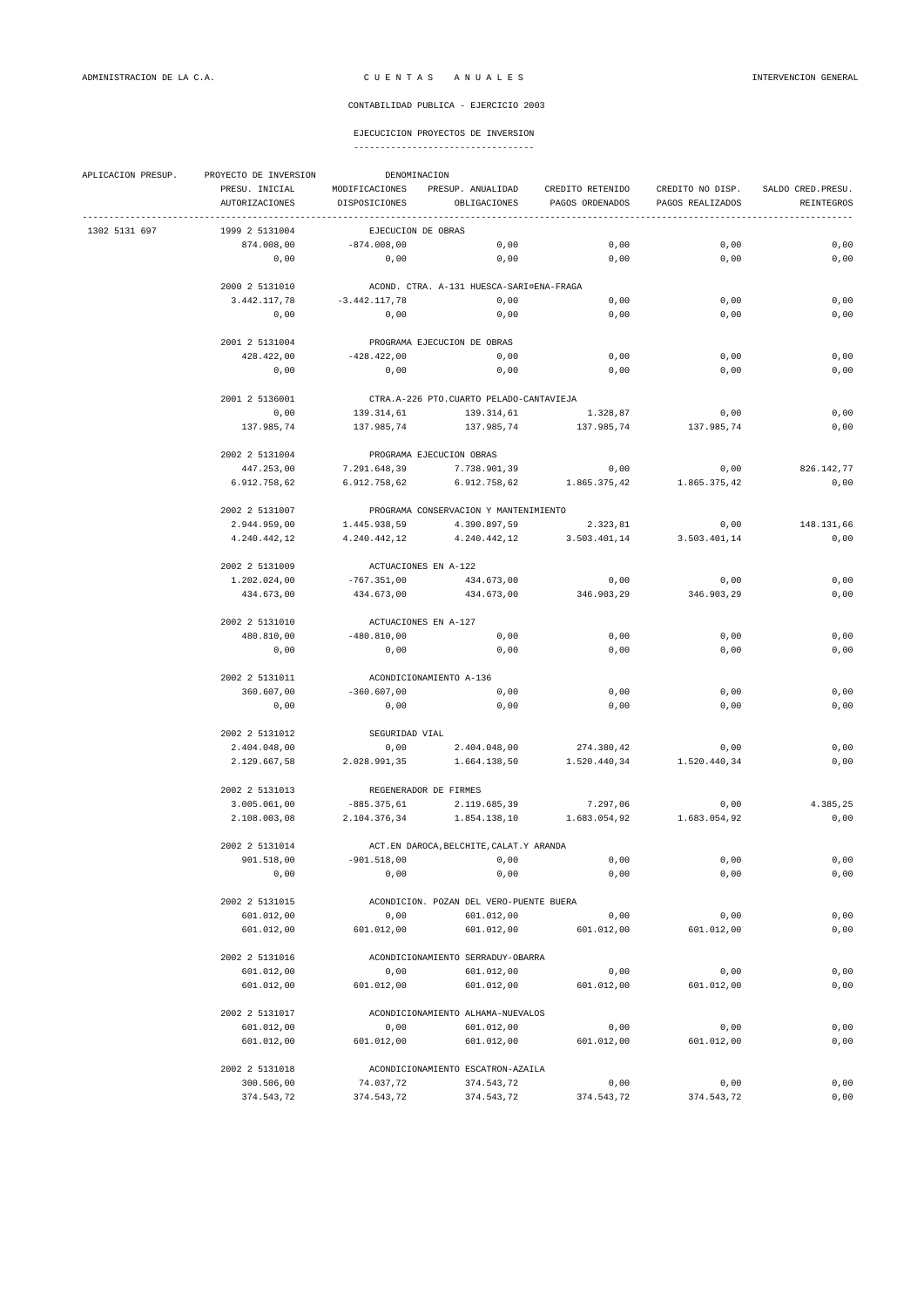| APLICACION PRESUP. | PROYECTO DE INVERSION<br>DENOMINACION                   |                                  |                                          |                                                                                       |                  |                                  |  |
|--------------------|---------------------------------------------------------|----------------------------------|------------------------------------------|---------------------------------------------------------------------------------------|------------------|----------------------------------|--|
|                    | PRESU. INICIAL<br>AUTORIZACIONES<br>------------------- | DISPOSICIONES                    | OBLIGACIONES                             | MODIFICACIONES PRESUP. ANUALIDAD CREDITO RETENIDO CREDITO NO DISP.<br>PAGOS ORDENADOS | PAGOS REALIZADOS | SALDO CRED. PRESU.<br>REINTEGROS |  |
| 1302 5131 697      | 2002 2 5131019                                          |                                  | ACONDIC. N-330 GURREA DE GALLEGO         |                                                                                       |                  |                                  |  |
|                    | 601.012,00                                              | 0,00                             | 601.012,00                               | 0,00                                                                                  | 0,00             | 0,00                             |  |
|                    | 601.012,00                                              | 601.012,00                       |                                          | 601.012,00 601.012,00                                                                 | 601.012,00       | 0,00                             |  |
|                    | 2002 2 5131020                                          |                                  | ACOND. AVENIDA DANZANTES EN HUESCA       |                                                                                       |                  |                                  |  |
|                    | 601.012,00                                              | $-78.863,88$                     | 522.148,12                               | 0,00                                                                                  | 0,00             | 0,00                             |  |
|                    | 522.148,12                                              | 522.148,12                       |                                          | 522.148,12 522.148,12                                                                 | 522.148,12       | 0,00                             |  |
|                    | 2002 2 5131021                                          | ACOND. ACCESO A AREN             |                                          |                                                                                       |                  |                                  |  |
|                    | 367.198,00                                              | $-367.198,00$                    | 0,00                                     | 0,00                                                                                  | 0,00             | 0,00                             |  |
|                    | 0,00                                                    | 0,00                             | 0,00                                     | 0,00                                                                                  | 0,00             | 0,00                             |  |
|                    | 2002 2 5131022                                          | ACOND. CASPE-EMBALSE             |                                          |                                                                                       |                  |                                  |  |
|                    | 601.012,00                                              |                                  | 0,00 601.012,00                          | 0,00                                                                                  | 0,00             | 0,00                             |  |
|                    | 601.012,00                                              | 601.012,00                       | 601.012,00                               | 601.012,00                                                                            | 601.012,00       | 0,00                             |  |
|                    | 2002 2 5131023                                          |                                  | ACOND. ALMUDEVAR-TARDIENTA               |                                                                                       |                  |                                  |  |
|                    | 601.012,00                                              | 180.303,00                       | 781.315,00                               | 0,00                                                                                  | 0,00             | 0,00                             |  |
|                    | 781.315,00                                              | 781.315,00                       | 781.315,00                               | 781.315,00                                                                            | 781.315,00       | 0,00                             |  |
|                    | 2002 2 5131024                                          |                                  |                                          |                                                                                       |                  |                                  |  |
|                    | 601.012,00                                              | ACOND. EJEA-ERLA                 | 601.012,00  1.202.024,00                 | 0,00                                                                                  | 0,00             | 0,00                             |  |
|                    | 1.202.024,00                                            | 1.202.024,00                     | 1.202.024,00                             | 1.202.024,00                                                                          | 1.202.024,00     | 0,00                             |  |
|                    |                                                         |                                  |                                          |                                                                                       |                  |                                  |  |
|                    | 2002 2 5131025                                          |                                  | ACCESO DE ORRIT A N-230                  |                                                                                       |                  |                                  |  |
|                    | 63.136,00                                               | $-63.136,00$                     | 0,00                                     | 0,00                                                                                  | 0,00             | 0,00                             |  |
|                    | 0,00                                                    | 0,00                             | 0,00                                     | 0,00                                                                                  | 0,00             | 0,00                             |  |
|                    | 2002 2 5131026                                          |                                  | PASO SOBRE FF.CC. PARACUELLOS            |                                                                                       |                  |                                  |  |
|                    | 601.012,00                                              |                                  | $-327.172,75$ 273.839,25                 | 0,00                                                                                  | 0,00             | 0,00                             |  |
|                    | 273.839,25                                              | 273.839,25                       | 232.617,82                               | 232.617,82                                                                            | 232.617,82       | 0,00                             |  |
|                    | 2002 2 5131027                                          |                                  | NUEVO PUENTE PEÑARROYA DE TASTAVINS      |                                                                                       |                  |                                  |  |
|                    | 601.012,00                                              | 30.022,89                        | 631.034,89                               | 0,00                                                                                  | 0,00             | 0,89                             |  |
|                    | 631.034,00                                              | 631.034,00                       |                                          | 428.329,95 428.329,95                                                                 | 428.329,95       | 0,00                             |  |
|                    | 2002 2 5131028                                          | ACOND. FUENTESPALDA-VALDERROBRES |                                          |                                                                                       |                  |                                  |  |
|                    | 601.012,00                                              | $-601.012,00$                    | 0,00                                     | 0,00                                                                                  | 0,00             | 0,00                             |  |
|                    | 0,00                                                    | 0,00                             | 0,00                                     | 0,00                                                                                  | 0,00             | 0,00                             |  |
|                    | 2002 2 5131029                                          | REFUERZO FIRME EN A-226          |                                          |                                                                                       |                  |                                  |  |
|                    | 601.012,00                                              | $-338.839,72$                    | 262.172,28                               | 0,00                                                                                  | 0,00             | 0,00                             |  |
|                    | 262.172,28                                              | 262.172,28                       | 262.172,28                               | 262.172,28                                                                            | 262.172,28       | 0,00                             |  |
|                    |                                                         |                                  |                                          |                                                                                       |                  |                                  |  |
|                    | 2002 2 5131030                                          |                                  | ACOND. ARCOS DE LAS SALINAS-LIMITE PROV. |                                                                                       |                  |                                  |  |
|                    | 601.012,00<br>0,00                                      | $-601.012,00$<br>0,00            | 0,00<br>0,00                             | 0,00<br>0,00                                                                          | 0,00<br>0,00     | 0,00<br>0,00                     |  |
|                    |                                                         |                                  |                                          |                                                                                       |                  |                                  |  |
|                    | 2002 2 5131031                                          |                                  | ACOND. ALCALA DE LA SELVA-ALLEPUZ        |                                                                                       |                  |                                  |  |
|                    | 601.012,00                                              | $-601.012,00$                    | 0,00                                     | 0,00                                                                                  | 0,00             | $0,00$                           |  |
|                    | 0,00                                                    | 0,00                             | 0,00                                     | 0,00                                                                                  | 0,00             | $0,00$                           |  |
|                    | 2002 2 5131032                                          |                                  | FINALIZACION TRAMO FRAGA-ALBALATE        |                                                                                       |                  |                                  |  |
|                    | 2.103.542,00                                            | $-1.720.411,70$                  | 383.130,30                               | 0,00                                                                                  | 0,00             | 0,00                             |  |
|                    | 383.130,30                                              | 383.130,30                       | 383.130,30                               | 383.130,30                                                                            | 383.130,30       | 0,00                             |  |
|                    | 2003 2 5131070                                          |                                  | BIENES PARA USO GENERAL                  |                                                                                       |                  |                                  |  |
|                    | 0,00                                                    | 1.460.000,00                     | 1.460.000,00                             | 0,00                                                                                  | 0,00             | 0,00                             |  |
|                    | 1.460.000,00                                            | 1.460.000,00                     | 1.072.933,87                             | 638.300,27                                                                            | 638.300,27       | 0,00                             |  |
|                    | 2003 2 5131071                                          |                                  | BIENES PARA USO GENERAL                  |                                                                                       |                  |                                  |  |
|                    | 0,00                                                    | 60.000,00                        | 60.000,00                                | 60.000,00                                                                             | 0,00             | 0,00                             |  |
|                    | 0,00                                                    | 0,00                             | 0,00                                     | 0,00                                                                                  | 0,00             | 0,00                             |  |
|                    |                                                         |                                  |                                          |                                                                                       |                  |                                  |  |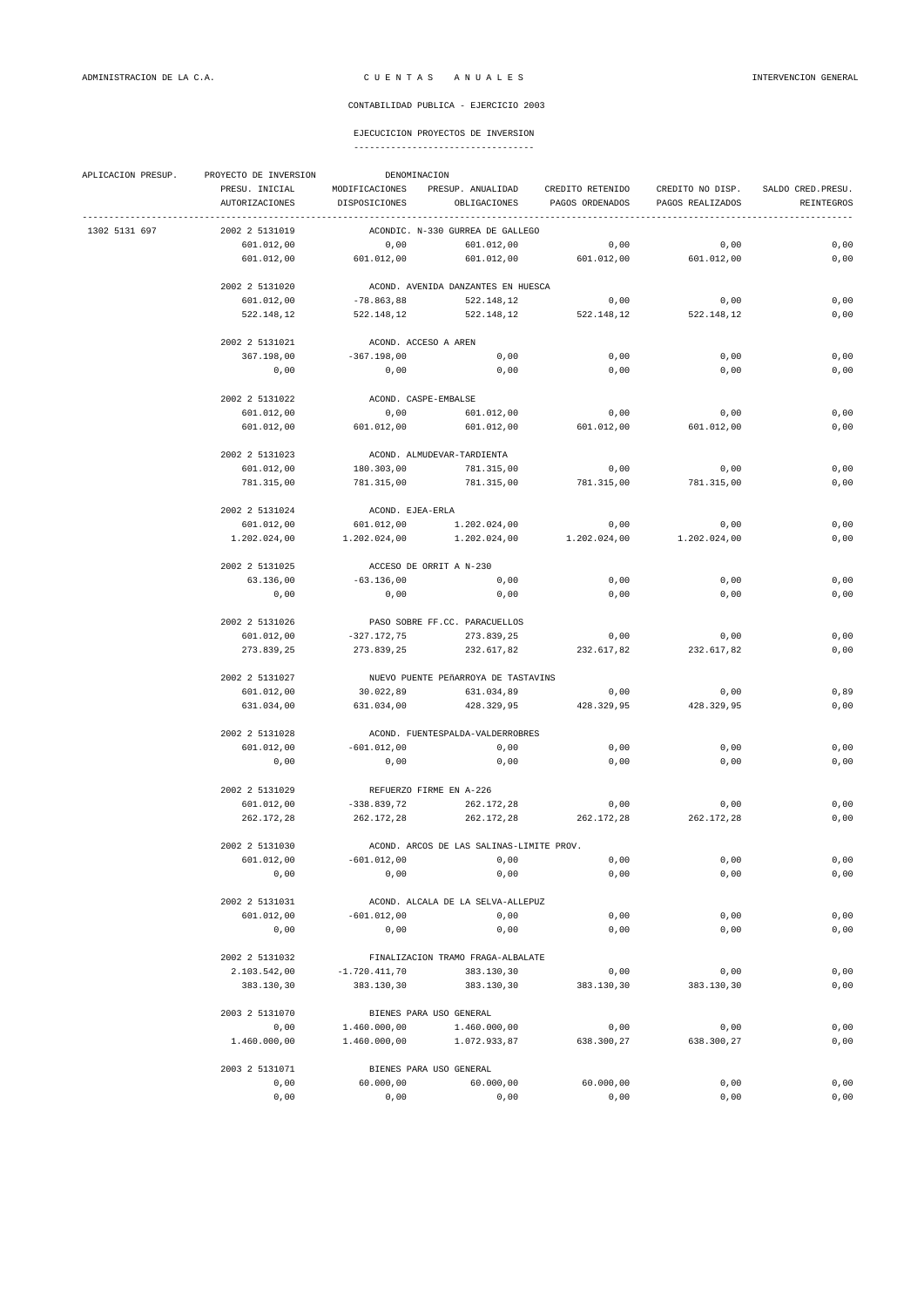# EJECUCICION PROYECTOS DE INVERSION

| APLICACION PRESUP. | PROYECTO DE INVERSION | DENOMINACION    |                                    |                                           |                  |                    |  |  |
|--------------------|-----------------------|-----------------|------------------------------------|-------------------------------------------|------------------|--------------------|--|--|
|                    | PRESU. INICIAL        | MODIFICACIONES  | PRESUP. ANUALIDAD                  | CREDITO RETENIDO                          | CREDITO NO DISP. | SALDO CRED. PRESU. |  |  |
|                    | <b>AUTORIZACIONES</b> | DISPOSICIONES   | OBLIGACIONES                       | PAGOS ORDENADOS                           | PAGOS REALIZADOS | REINTEGROS         |  |  |
| 1302 5131 697      | 2003 2 5131072        |                 | BIENES DE USO GENERAL              |                                           |                  |                    |  |  |
|                    | 0,00                  | 130.000,00      | 130.000,00                         | 14.591,02                                 | 0,00             | 0,00               |  |  |
|                    | 115.408,98            | 115.408,98      | 115.408,98                         | 115.408,98                                | 115.408,98       | 0,00               |  |  |
|                    | 2003 2 5131073        |                 | REPARACION DAÑOS ZONA RIO MANUBLES |                                           |                  |                    |  |  |
|                    | 0,00                  | 2.450.000,00    | 2.450.000,00                       | 0, 92                                     | 0,00             | 0,01               |  |  |
|                    | 2.449.999,07          | 2.449.999,07    | 2.449.972,31                       | 1.387.844,09                              | 1.387.844,09     | 0,00               |  |  |
| TOTAL APLICACION   | 29.912.343,78         | $-1.149.556,24$ | 28.762.787,54                      | 359.922,10                                | 0,00             | 978.660,58         |  |  |
|                    | 27.424.204,86         | 27.319.901,89   |                                    | 26.073.792.43 18.390.055.38 18.390.055.38 |                  | 0,00               |  |  |
| 1302 5131 698      | 2001 2 5131006        |                 | OTRO INMOVILIZADO MATERIAL         |                                           |                  |                    |  |  |
|                    | 0,00                  | 57.697,16       | 57.697,16                          | 0,00                                      | 0,00             | 0,00               |  |  |
|                    | 57.697,16             |                 | 57.697,16 57.697,16                | 57.697,16                                 | 57.697,16        | 0,00               |  |  |
|                    | 2002 2 5131008        |                 | OTRO INMOVILIZADO MATERIAL         |                                           |                  |                    |  |  |
|                    | 43.403,00             | 9.097,00        | 52.500,00                          | 0,00                                      | 0.00             | 0,00               |  |  |
|                    | 52.500,00             | 13.125,00       | 13.125,00                          | 13.125,00                                 | 13.125,00        | 0,00               |  |  |
|                    | 2002 2 5131020        |                 | ACOND. AVENIDA DANZANTES EN HUESCA |                                           |                  |                    |  |  |
|                    | 0,00                  | 86.898,00       | 86.898,00                          | 0,00                                      | 0,00             | 0,00               |  |  |
|                    | 86.898,00             | 86.898,00       | 79.106,50                          | 79.106,50                                 | 79.106,50        | 0,00               |  |  |
|                    | 2002 2 5131033        |                 | ASISTENCIAS TECNICAS EN EJECUCIÓN  |                                           |                  |                    |  |  |
|                    | 557.609,00            | $-153.692,16$   | 403.916,84                         | 0,00                                      | 0,00             | 226.660,33         |  |  |
|                    | 177.256,51            | 177.256,51      | 174.643,90                         | 142.824,43                                | 142.824,43       | 0,00               |  |  |
| TOTAL APLICACION   | 601.012,00            | 0,00            | 601.012,00                         | 0,00                                      | 0,00             | 226.660,33         |  |  |
|                    | 374.351,67            | 334.976,67      | 324.572,56                         | 292.753,09                                | 292.753,09       | 0,00               |  |  |
| TOTAL PROGRAMA     | 33.686.698,78         | $-189.556, 24$  | 33.497.142,54                      | 365.439,31                                | 0,00             | 1.593.280,64       |  |  |
|                    | 31.538.422,59         | 31.394.744,62   | 30.138.231,05                      | 21.653.423,76                             | 21.653.423,76    | 0,00               |  |  |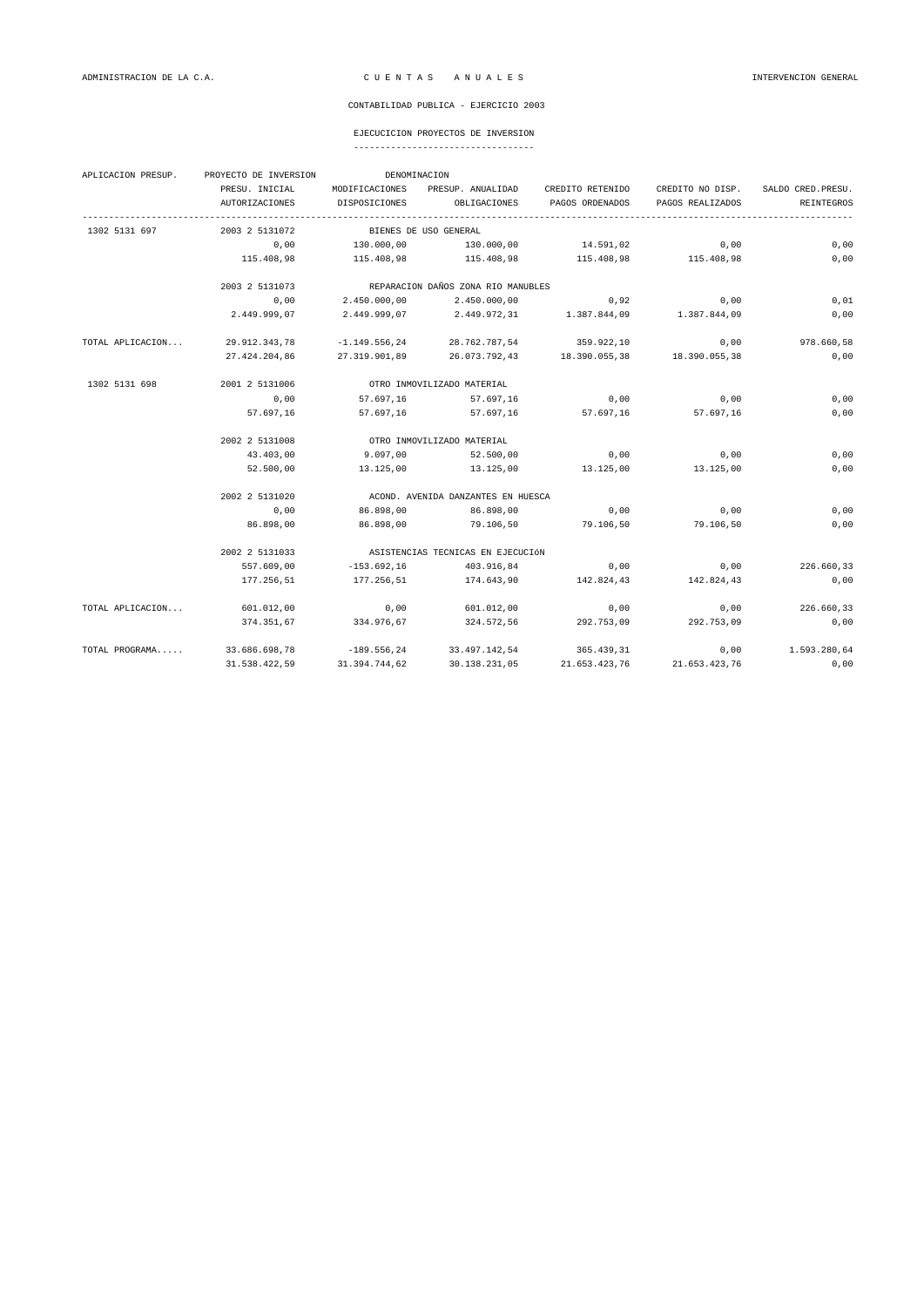# EJECUCICION PROYECTOS DE INVERSION

| APLICACION PRESUP. | DENOMINACION<br>PROYECTO DE INVERSION |                                         |                                         |                  |                  |                    |  |  |  |
|--------------------|---------------------------------------|-----------------------------------------|-----------------------------------------|------------------|------------------|--------------------|--|--|--|
|                    | PRESU. INICIAL                        | MODIFICACIONES                          | PRESUP. ANUALIDAD                       | CREDITO RETENIDO | CREDITO NO DISP. | SALDO CRED. PRESU. |  |  |  |
|                    | <b>AUTORIZACIONES</b>                 | DISPOSICIONES                           | OBLIGACIONES                            | PAGOS ORDENADOS  | PAGOS REALIZADOS | <b>REINTEGROS</b>  |  |  |  |
| 1303 4321 695      | 2000 2 4321001                        |                                         | MOBILIARIO SERVICIOS URBANISMO          |                  |                  |                    |  |  |  |
|                    | 90.151,82                             | 0,00                                    | 90.151,82                               | 0,00             | 0,00             | 90.151,82          |  |  |  |
|                    | 0,00                                  | 0,00                                    | 0,00                                    | 0,00             | 0,00             | 0,00               |  |  |  |
| TOTAL APLICACION   | 90.151,82                             | 0,00                                    | 90.151.82                               | 0.00             | 0.00             | 90.151.82          |  |  |  |
|                    | 0,00                                  | 0,00                                    | 0,00                                    | 0,00             | 0,00             | 0,00               |  |  |  |
| 1303 4321 697      | 1999 2 4321001                        |                                         | PLAN ACTUACION TERRITORIAL PIRINEO      |                  |                  |                    |  |  |  |
|                    | 60.101,21                             | 0.00                                    | 60.101,21                               | 0,00             | 0.00             | 47.434,65          |  |  |  |
|                    | 12.666,56                             | 12.666,56                               | 12.666,56                               | 12.666,56        | 12.666,56        | 0,00               |  |  |  |
|                    | 2001 2 4321002                        | PROYECTOS E INTERVENCIONES URBANISTICAS |                                         |                  |                  |                    |  |  |  |
|                    | 102.172,06                            | 0,00                                    | 102.172,06                              | 0,00             | 0,00             | 102.172,06         |  |  |  |
|                    | 0,00                                  | 0,00                                    | 0,00                                    | 0,00             | 0,00             | 0,00               |  |  |  |
| TOTAL APLICACION   | 162.273,27                            | 0,00                                    | 162.273,27                              | 0,00             | 0,00             | 149.606,71         |  |  |  |
|                    | 12.666,56                             | 12.666,56                               | 12.666,56                               | 12.666,56        | 12.666,56        | 0,00               |  |  |  |
| 1303 4321 698      | 1999 2 4321003                        |                                         | PROYECTOS FERROVIARIOS TRANSPIRENAICOS  |                  |                  |                    |  |  |  |
|                    | 108.182,18                            | $-13.120.08$                            | 95.062,10                               | 0,00             | 0,00             | 95.062,10          |  |  |  |
|                    | 0,00                                  | 0,00                                    | 0,00                                    | 0,00             | 0,00             | 0,00               |  |  |  |
|                    | 2001 2 4321001                        | APOYO GESTIÓN SERVICIOS URBANISMO       |                                         |                  |                  |                    |  |  |  |
|                    | 664.118,38                            | $-33.055,00$                            | 631.063,38                              | 0,00             | 0.00             | 573.849,48         |  |  |  |
|                    | 57.213,90                             | 57.213,90                               | 57.213,90                               | 57.213,90        | 57.213,90        | 0,00               |  |  |  |
|                    | 2001 2 4321002                        |                                         | PROYECTOS E INTERVENCIONES URBANISTICAS |                  |                  |                    |  |  |  |
|                    | 528.890,65                            | 0,00                                    | 528.890,65                              | 0,00             | 0,00             | 528.890,65         |  |  |  |
|                    | 0,00                                  | 0,00                                    | 0,00                                    | 0,00             | 0,00             | 0,00               |  |  |  |
|                    | 2001 2 4321003                        |                                         | ASESORAMIENTO Y DICTÁMENES URBANISMO    |                  |                  |                    |  |  |  |
|                    | 0,00                                  | 33.055,00                               | 33.055,00                               | 0,00             | 0,00             | 33.055,00          |  |  |  |
|                    | 0,00                                  | 0,00                                    | 0,00                                    | 0,00             | 0,00             | 0,00               |  |  |  |
|                    | 2002 2 4321001                        |                                         | PLAN GRAL, ORD. URBANA MARCO ARAGON     |                  |                  |                    |  |  |  |
|                    | 120.202,42                            | 0,00                                    | 120.202,42                              | 0,00             | 0,00             | 120.202,42         |  |  |  |
|                    | 0,00                                  | 0,00                                    | 0,00                                    | 0,00             | 0,00             | 0,00               |  |  |  |
| TOTAL APLICACION   | 1.421.393,63                          | $-13.120.08$                            | 1.408.273,55                            | 0,00             | 0,00             | 1.351.059,65       |  |  |  |
|                    | 57.213,90                             | 57.213,90                               | 57.213,90                               | 57.213,90        | 57.213,90        | 0,00               |  |  |  |
| TOTAL PROGRAMA     | 1.673.818.72                          | $-13.120.08$                            | 1.660.698.64                            | 0.00             | 0.00             | 1.590.818.18       |  |  |  |
|                    | 69.880,46                             | 69.880,46                               | 69.880,46                               | 69.880,46        | 69.880,46        | 0,00               |  |  |  |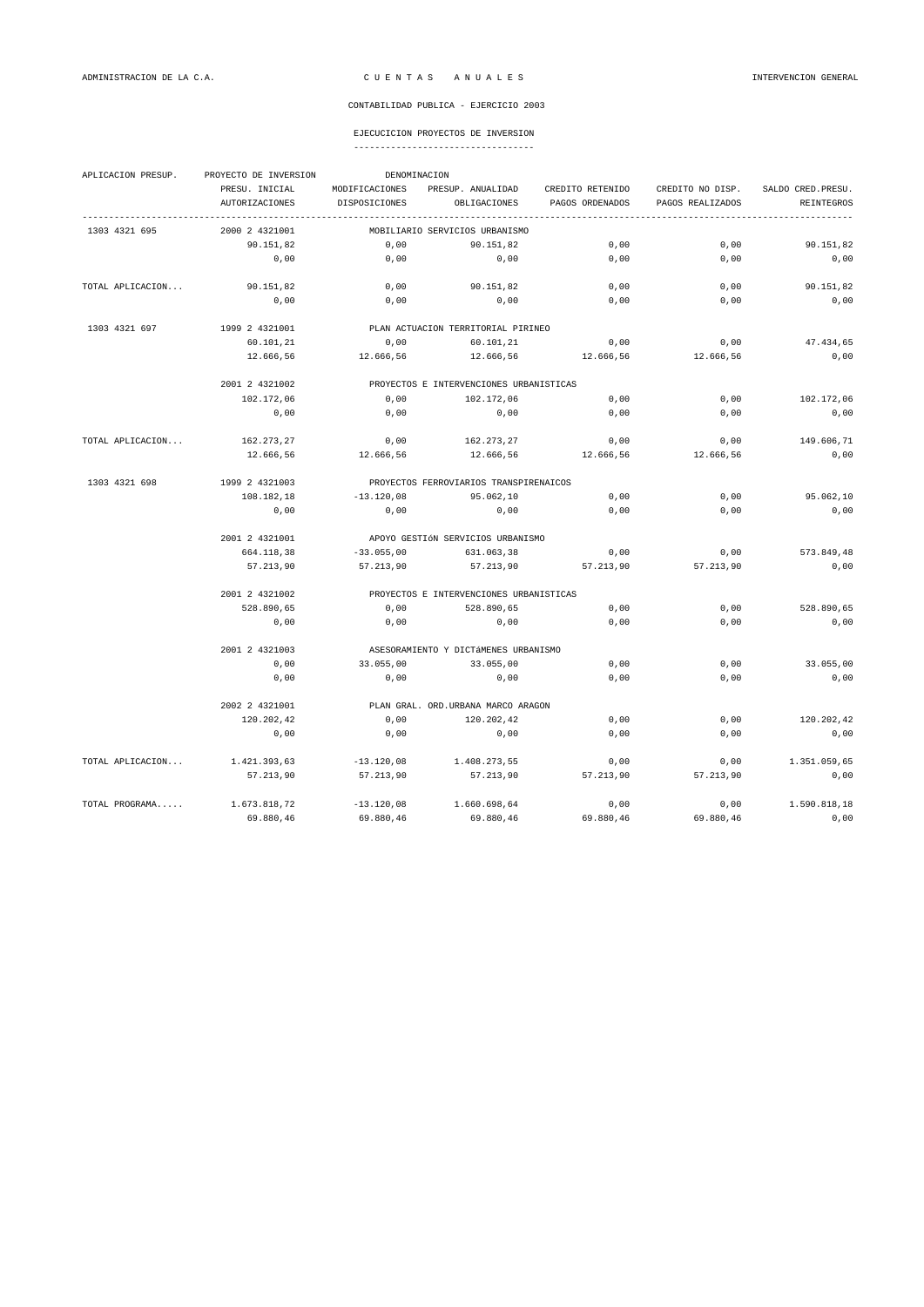# EJECUCICION PROYECTOS DE INVERSION

| APLICACION PRESUP. | PROYECTO DE INVERSION<br>DENOMINACION |                                          |                                      |                  |                  |                    |  |  |  |
|--------------------|---------------------------------------|------------------------------------------|--------------------------------------|------------------|------------------|--------------------|--|--|--|
|                    | PRESU. INICIAL                        | MODIFICACIONES                           | PRESUP. ANUALIDAD                    | CREDITO RETENIDO | CREDITO NO DISP. | SALDO CRED. PRESU. |  |  |  |
|                    | <b>AUTORIZACIONES</b>                 | DISPOSICIONES                            | OBLIGACIONES<br>--------------       | PAGOS ORDENADOS  | PAGOS REALIZADOS | REINTEGROS         |  |  |  |
| 1304 5132 690      | 2002 2 5132001                        |                                          | TERRENOS Y BIENES NATURALES          |                  |                  |                    |  |  |  |
|                    | 147.247,97                            | $-129.000,00$                            | 18.247,97                            | 4.437,65         | 0,00             | 0,00               |  |  |  |
|                    | 13.810,32                             | 13.810,32                                | 13.810,32                            | 13.810,32        | 13.810,32        | 0,00               |  |  |  |
| TOTAL APLICACION   | 147.247,97                            | $-129.000,00$                            | 18.247,97                            | 4.437,65         | 0,00             | 0,00               |  |  |  |
|                    | 13.810,32                             | 13.810,32                                | 13.810,32                            | 13.810,32        | 13.810,32        | 0,00               |  |  |  |
| 1304 5132 693      | 2002 2 5132002                        |                                          | MAQUINARIA, INSTALACIONES Y UTILLAJE |                  |                  |                    |  |  |  |
|                    | 30.050,61                             | 0,00                                     | 30.050,61                            | 0,46             | 0,00             | 0,00               |  |  |  |
|                    | 30.050,15                             | 3.068,15                                 | 3.068,15                             | 3.068,15         | 3.068,15         | 0,00               |  |  |  |
| TOTAL APLICACION   | 30.050,61                             | 0,00                                     | 30.050,61                            | 0,46             | 0,00             | 0,00               |  |  |  |
|                    | 30.050,15                             | 3.068,15                                 | 3.068,15                             | 3.068,15         | 3.068,15         | 0,00               |  |  |  |
| 1304 5132 697      | 2002 2 5132003                        |                                          | BIENES DESTINADOS USO GENERAL        |                  |                  |                    |  |  |  |
|                    | 1.111.872,40                          | 105.000,00                               | 1.216.872,40                         | 0,00             | 0,00             | 32.513,91          |  |  |  |
|                    | 1.184.358,49                          | 1.184.358,49                             | 1.183.496,42                         | 591.027,35       | 591.027,35       | 0,00               |  |  |  |
|                    | 2003 2 5132001                        | ACTUACIONES CONVENIO SDAD ALTA VELOCIDAD |                                      |                  |                  |                    |  |  |  |
|                    | 0,00                                  | 15.000,00                                | 15.000,00                            | 0,00             | 0,00             | 0,00               |  |  |  |
|                    | 15.000,00                             | 15.000,00                                | 15.000,00                            | 0,00             | 0,00             | 0,00               |  |  |  |
| TOTAL APLICACION   | 1.111.872,40                          | 120.000,00                               | 1.231.872,40                         | 0,00             | 0,00             | 32.513,91          |  |  |  |
|                    | 1.199.358,49                          | 1.199.358,49                             | 1.198.496,42                         | 591.027,35       | 591.027,35       | 0,00               |  |  |  |
| 1304 5132 699      | 2003 2 5132004                        |                                          | INMOVILIZADO INMATERIAL              |                  |                  |                    |  |  |  |
|                    | 0,00                                  | 9.000,00                                 | 9.000,00                             | 0,00             | 0,00             | 0,00               |  |  |  |
|                    | 9.000,00                              | 9.000,00                                 | 9.000,00                             | 0,00             | 0,00             | 0,00               |  |  |  |
| TOTAL APLICACION   | 0,00                                  | 9.000,00                                 | 9.000,00                             | 0,00             | 0,00             | 0,00               |  |  |  |
|                    | 9.000,00                              | 9.000,00                                 | 9.000,00                             | 0,00             | 0,00             | 0,00               |  |  |  |
| TOTAL PROGRAMA     | 1.289.170,98                          | 0,00                                     | 1.289.170,98                         | 4.438,11         | 0,00             | 32.513,91          |  |  |  |
|                    | 1.252.218,96                          | 1.225.236,96                             | 1.224.374,89                         | 607.905,82       | 607.905,82       | 0,00               |  |  |  |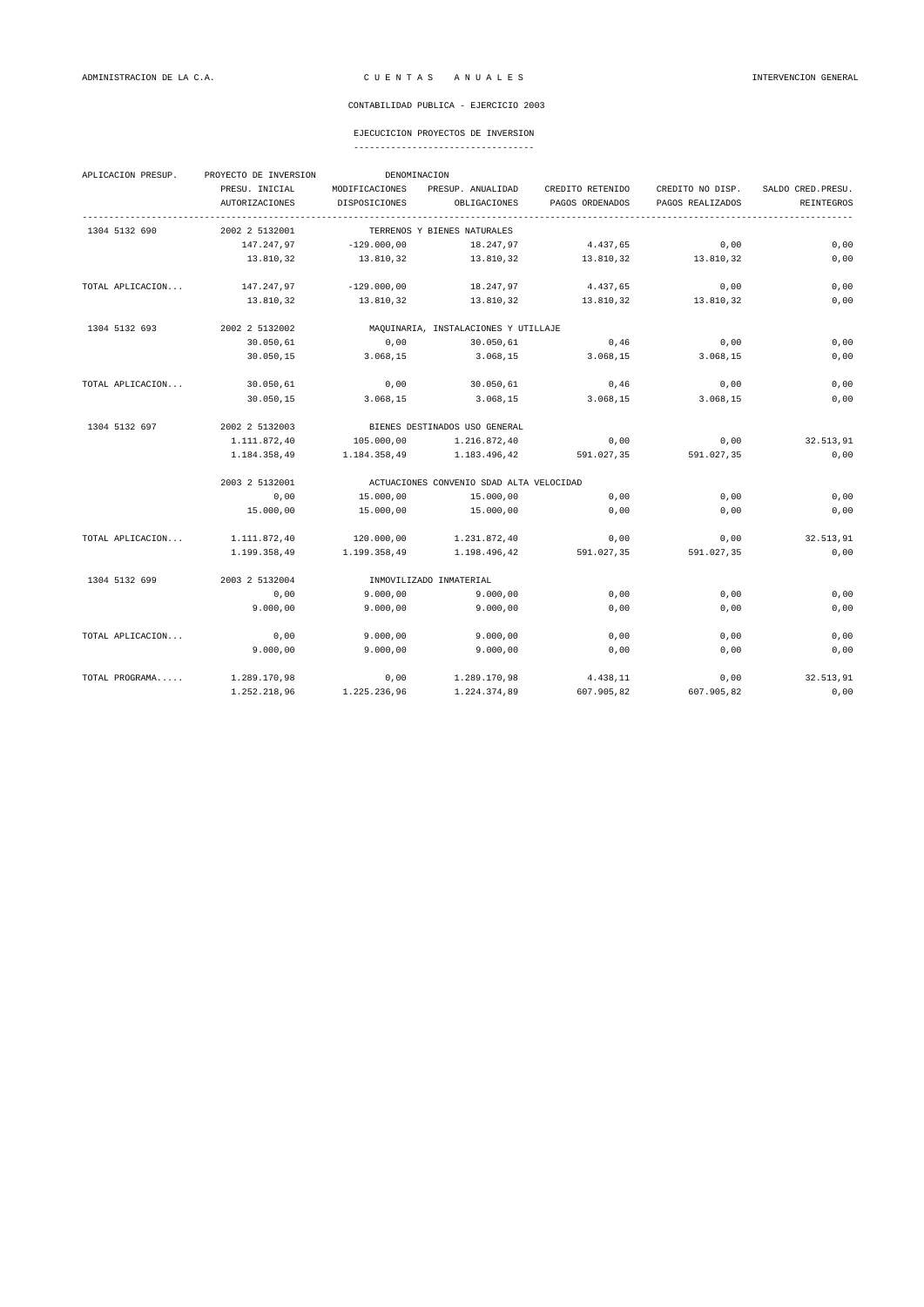# EJECUCICION PROYECTOS DE INVERSION

| APLICACION PRESUP. | PROYECTO DE INVERSION                        |                                 | DENOMINACION                           |                                     |                                      |                                 |  |  |  |
|--------------------|----------------------------------------------|---------------------------------|----------------------------------------|-------------------------------------|--------------------------------------|---------------------------------|--|--|--|
|                    | PRESU. INICIAL<br><b>AUTORIZACIONES</b>      | MODIFICACIONES<br>DISPOSICIONES | PRESUP. ANUALIDAD<br>OBLIGACIONES      | CREDITO RETENIDO<br>PAGOS ORDENADOS | CREDITO NO DISP.<br>PAGOS REALIZADOS | SALDO CRED. PRESU<br>REINTEGROS |  |  |  |
| 1305 4311 622      | 2001 2 4311001                               |                                 | CONSTRUCCION Y REPAR. VIVIENDAS ARAGON |                                     |                                      |                                 |  |  |  |
|                    | 0,00                                         | 0,00                            | 0,00                                   | 0,00                                | 0,00                                 | 0,00                            |  |  |  |
|                    | 0,00                                         | 0,00                            | 0,00                                   | 0,00                                | 0,00                                 | 0,00                            |  |  |  |
|                    | 2002 2 4311001                               |                                 | PROYECTOS Y REPARACIONES DE VIVIENDAS  |                                     |                                      |                                 |  |  |  |
|                    | 0,00                                         | 0,00                            | 0,00                                   | 0,00                                | 0,00                                 | 0,00                            |  |  |  |
|                    | 0,00                                         | 0,00                            | 0,00                                   | 0,00                                | 0,00                                 | 0,00                            |  |  |  |
| TOTAL APLICACION   | 0,00                                         | 0,00                            | 0,00                                   | 0,00                                | 0,00                                 | 0,00                            |  |  |  |
|                    | 0,00                                         | 0,00                            | 0,00                                   | 0,00                                | 0,00                                 | 0,00                            |  |  |  |
| 1305 4311 626      | 2002 2 4311007                               | MATERIAL INFORMATICO            |                                        |                                     |                                      |                                 |  |  |  |
|                    | 0,00                                         | 0,00                            | 0,00                                   | 0,00                                | 0,00                                 | 0,00                            |  |  |  |
|                    | 0,00                                         | 0,00                            | 0,00                                   | 0,00                                | 0,00                                 | 0,00                            |  |  |  |
| TOTAL APLICACION   | 0,00                                         | 0,00                            | 0,00                                   | 0,00                                | 0,00                                 | 0,00                            |  |  |  |
|                    | 0,00                                         | 0,00                            | 0,00                                   | 0,00                                | 0,00                                 | 0,00                            |  |  |  |
| 1305 4311 627      | 2002 2 4311002                               |                                 | URB. SUELO RESIDENCIAL E IND. ARAGÓN   |                                     |                                      |                                 |  |  |  |
|                    | 0,00                                         | 0,00                            | 0,00                                   | 0,00                                | 0,00                                 | 0,00                            |  |  |  |
|                    | 0,00                                         | 0,00                            | 0,00                                   | 0,00                                | 0,00                                 | 0,00                            |  |  |  |
| TOTAL APLICACION   | 0,00                                         | 0,00                            | 0,00                                   | 0,00                                | 0,00                                 | 0,00                            |  |  |  |
|                    | 0,00                                         | 0,00                            | 0,00                                   | 0,00                                | 0,00                                 | 0,00                            |  |  |  |
| 1305 4311 628      | 2000 2 4311003<br>OTRO INMOVILIZADO MATERIAL |                                 |                                        |                                     |                                      |                                 |  |  |  |
|                    | 0,00                                         | 0,00                            | 0,00                                   | 0,00                                | 0,00                                 | 0,00                            |  |  |  |
|                    | 0,00                                         | 0,00                            | 0,00                                   | 0,00                                | 0,00                                 | 0,00                            |  |  |  |
|                    | 2002 2 4311003                               |                                 | OTRO INMOVILIZADO MATERIAL             |                                     |                                      |                                 |  |  |  |
|                    | 0,00                                         | 0,00                            | 0,00                                   | 0,00                                | 0,00                                 | 0,00                            |  |  |  |
|                    | 0,00                                         | 0,00                            | 0,00                                   | 0,00                                | 0,00                                 | 0,00                            |  |  |  |
| TOTAL APLICACION   | 0,00                                         | 0,00                            | 0,00                                   | 0,00                                | 0,00                                 | 0,00                            |  |  |  |
|                    | 0,00                                         | 0,00                            | 0,00                                   | 0,00                                | 0,00                                 | 0,00                            |  |  |  |
| 1305 4311 629      | 2002 2 4311008                               | INMOVILIZADO INMATERIAL         |                                        |                                     |                                      |                                 |  |  |  |
|                    | 0,00                                         | 0,00                            | 0,00                                   | 0,00                                | 0,00                                 | 0,00                            |  |  |  |
|                    | 0,00                                         | 0,00                            | 0,00                                   | 0,00                                | 0,00                                 | 0,00                            |  |  |  |
| TOTAL APLICACION   | 0,00                                         | 0,00                            | 0,00                                   | 0,00                                | 0,00                                 | 0,00                            |  |  |  |
|                    | 0,00                                         | 0,00                            | 0,00                                   | 0,00                                | 0,00                                 | 0,00                            |  |  |  |
| 1305 4311 649      | 2001 2 4311006                               |                                 | OFICINAS PLANES DE VIVIENDAS           |                                     |                                      |                                 |  |  |  |
|                    | 48.636,29                                    | $-684,03$                       | 47.952,26                              | 0,00                                | 0,00                                 | 0,00                            |  |  |  |
|                    | 47.952,26                                    | 47.952,26                       | 46.361,57                              | 42.184,83                           | 42.184,83                            | 0,00                            |  |  |  |
|                    | 2002 2 4311005                               |                                 | OFICINAS PLANES DE VIVIENDA            |                                     |                                      |                                 |  |  |  |
|                    | 167.728,07                                   | 684,03                          | 168.412,10                             | 0,00                                | 0,00                                 | 172,64                          |  |  |  |
|                    | 168.239,46                                   | 168.239,46                      | 165.788,03                             | 151.737,80                          | 151.737,80                           | 0,00                            |  |  |  |
| TOTAL APLICACION   | 216.364,36                                   | 0,00                            | 216.364,36                             | 0,00                                | 0,00                                 | 172,64                          |  |  |  |
|                    | 216.191,72                                   | 216.191,72                      | 212.149,60                             | 193.922,63                          | 193.922,63                           | 0,00                            |  |  |  |
| 1305 4311 692      | 2001 2 4311001                               |                                 | CONSTRUCCION Y REPAR. VIVIENDAS ARAGON |                                     |                                      |                                 |  |  |  |
|                    | 60.101,21                                    | 411.287,00                      | 471.388,21                             | 0,00                                | 0,00                                 | 159.337,02                      |  |  |  |
|                    | 312.051,19                                   | 306.881,44                      | 225.592,21                             | 225.592,21                          | 225.592,21                           | 0,00                            |  |  |  |
| TOTAL APLICACION   | 60.101,21                                    | 411.287,00                      | 471.388,21                             | 0,00                                | 0,00                                 | 159.337,02                      |  |  |  |
|                    | 312.051,19                                   | 306.881,44                      | 225.592,21                             | 225.592,21                          | 225.592,21                           | 0,00                            |  |  |  |
| 1305 4311 694      | 2003 2 4311009                               | MATERIAL DE TRANSPORTE          |                                        |                                     |                                      |                                 |  |  |  |
|                    | 0,00                                         | 60.000,00                       | 60.000,00                              | 0,00                                | 0,00                                 | 11.100,00                       |  |  |  |
|                    | 48.900,00                                    | 44.265,20                       | 44.265,20                              | 44.265,20                           | 44.265,20                            | 0,00                            |  |  |  |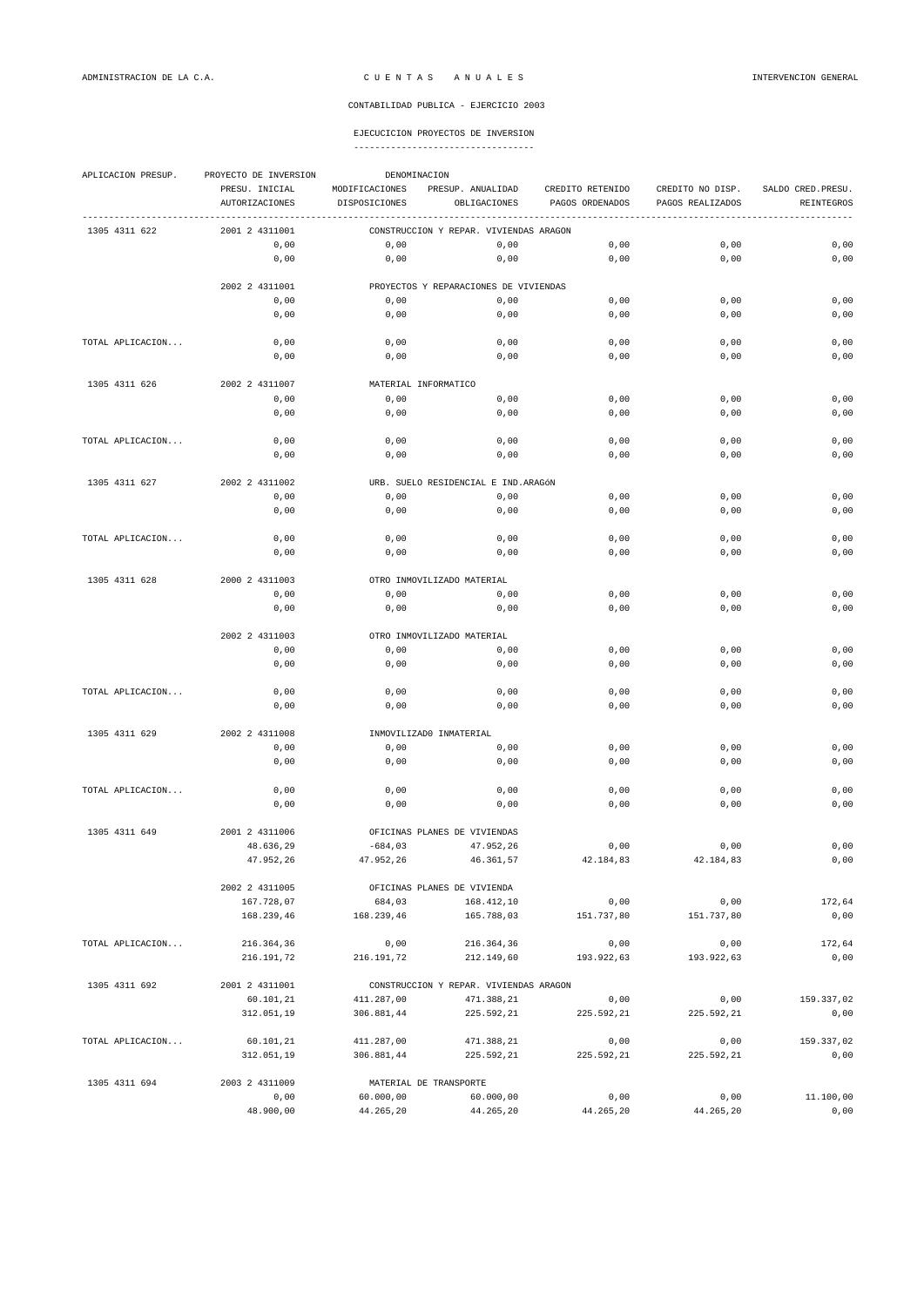| APLICACION PRESUP. | PROYECTO DE INVERSION<br>DENOMINACION             |                                      |                         |                  |                                      |                                 |
|--------------------|---------------------------------------------------|--------------------------------------|-------------------------|------------------|--------------------------------------|---------------------------------|
|                    | PRESU. INICIAL                                    | PRESUP. ANUALIDAD<br>MODIFICACIONES  |                         | CREDITO RETENIDO | CREDITO NO DISP.                     | SALDO CRED. PRESU.              |
|                    | AUTORIZACIONES                                    | DISPOSICIONES                        | OBLIGACIONES            | PAGOS ORDENADOS  | PAGOS REALIZADOS<br>---------------- | <b>REINTEGROS</b><br>---------- |
| TOTAL APLICACION   | 0,00                                              | 60.000,00                            | 60.000,00               | 0,00             | 0,00                                 | 11.100,00                       |
|                    | 48.900,00                                         | 44.265,20                            | 44.265,20               | 44.265,20        | 44.265,20                            | 0,00                            |
| 1305 4311 695      | 2002 2 4311006                                    | MOBILIARIO Y ENSERES                 |                         |                  |                                      |                                 |
|                    | 30.050,61                                         | 0,00                                 | 30.050,61               | 0,00             | 0,00                                 | 25.873,60                       |
|                    | 4.177,01                                          | 4.177,01                             | 4.177,01                | 3.561,27         | 3.561,27                             | 0,00                            |
| TOTAL APLICACION   | 30.050,61                                         | 0,00                                 | 30.050,61               | 0,00             | 0,00                                 | 25.873,60                       |
|                    | 4.177,01                                          | 4.177,01                             | 4.177,01                | 3.561,27         | 3.561,27                             | 0,00                            |
| 1305 4311 696      | 2002 2 4311007                                    | MATERIAL INFORMATICO                 |                         |                  |                                      |                                 |
|                    | 30.050,60                                         | 0,00                                 | 30.050,60               | 0,00             | 0,00                                 | 14.583,71                       |
|                    | 15.466,89                                         | 15.466,89                            | 15.466,89               | 15.466,89        | 15.466,89                            | 0,00                            |
| TOTAL APLICACION   | 30.050,60                                         | 0,00                                 | 30.050,60               | 0,00             | 0,00                                 | 14.583,71                       |
|                    | 15.466,89                                         | 15.466,89                            | 15.466,89               | 15.466,89        | 15.466,89                            | 0,00                            |
| 1305 4311 697      | 2000 2 4311002<br>URB. SUELO RESID. E IND. ARAGON |                                      |                         |                  |                                      |                                 |
|                    | 5.455.739,19                                      | 0,00                                 | 5.455.739,19            | 0,00             | 0,00                                 | 5.438.123,31                    |
|                    | 17.615,88                                         | 17.615,88                            | 0,00                    | 0,00             | 0,00                                 | 0,00                            |
|                    | 2001 2 4311002                                    | URB. SUELO RESID.E INDUSTRIAL ARAGON |                         |                  |                                      |                                 |
|                    | 108.803,91                                        | 0,00                                 | 108.803,91              | 0,00             | 0,00                                 | 22.051,63                       |
|                    | 86.752,28                                         | 86.687,60                            | 73.665,19               | 73.665,19        | 73.665,19                            | 0,00                            |
|                    | 2002 2 4311002                                    | URB. SUELO RESIDENCIAL E IND.ARAGÓN  |                         |                  |                                      |                                 |
|                    | 4.300.060,89                                      | $-126.783, 25$                       | 4.173.277,64            | 4.220,85         | 0,00                                 | 127.991,67                      |
|                    | 4.041.065,12                                      | 4.041.065,12                         | 3.948.019,08            | 2.199.183,15     | 2.199.183,15                         | 0,00                            |
| TOTAL APLICACION   | 9.864.603,99                                      | $-126.783, 25$                       | 9.737.820,74            | 4.220,85         | 0,00                                 | 5.588.166,61                    |
|                    | 4.145.433,28                                      | 4.145.368,60                         | 4.021.684,27            | 2.272.848,34     | 2.272.848,34                         | 0,00                            |
| 1305 4311 698      | 2000 2 4311003                                    | OTRO INMOVILIZADO MATERIAL           |                         |                  |                                      |                                 |
|                    | 16.035,00                                         | 0,00                                 | 16.035,00               | 0,00             | 0,00                                 | 3.965,33                        |
|                    | 12.069,67                                         | 12.069,67                            | 12.069,67               | 12.069,67        | 12.069,67                            | 0,00                            |
|                    | 2001 2 4311003                                    | OTRO INMOVILIZADO MATERIAL           |                         |                  |                                      |                                 |
|                    | 72.121,45                                         | 0,00                                 | 72.121,45               | 0,00             | 0,00                                 | 0,00                            |
|                    | 72.121,45                                         | 72.121,45                            | 72.121,45               | 72.121,45        | 72.121,45                            | 0,00                            |
|                    | 2002 2 4311003                                    | OTRO INMOVILIZADO MATERIAL           |                         |                  |                                      |                                 |
|                    | 258.435,21                                        | 47.083,63                            | 305.518,84              | 0,00             | 0,00                                 | 2.952,20                        |
|                    | 302.566,64                                        | 302.566,64                           | 283.204,94              | 240.570,49       | 240.570,49                           | 0,00                            |
| TOTAL APLICACION   | 346.591,66                                        | 47.083,63                            | 393.675,29              | 0,00             | 0,00                                 | 6.917,53                        |
|                    | 386.757,76                                        | 386.757,76                           | 367.396,06              | 324.761,61       | 324.761,61                           | 0,00                            |
| 1305 4311 699      | 2001 2 4311008                                    |                                      | INMOVILIZADO INMATERIAL |                  |                                      |                                 |
|                    | 124.347,33                                        | 0,00                                 | 124.347,33              | 0,00             | 0,00                                 | 58.343,88                       |
|                    | 66.003,45                                         | 66.003,45                            | 66.003,45               | 62.740,96        | 62.740,96                            | 0,00                            |
|                    | 2002 2 4311008                                    | INMOVILIZADO INMATERIAL              |                         |                  |                                      |                                 |
|                    | 86.006,91                                         | $-47.083,63$                         | 38.923,28               | 0,00             | 0,00                                 | 7.605,95                        |
|                    | 31.317,33                                         | 31.317,33                            | 26.115,53               | 20.438,79        | 20.438,79                            | 0,00                            |
| TOTAL APLICACION   | 210.354,24                                        | $-47.083,63$                         | 163.270,61              | 0,00             | 0,00                                 | 65.949,83                       |
|                    | 97.320,78                                         | 97.320,78                            | 92.118,98               | 83.179,75        | 83.179,75                            | 0,00                            |
| TOTAL PROGRAMA     | 10.758.116,67                                     | 344.503,75                           | 11.102.620,42           | 4.220,85         | 0,00                                 | 5.872.100,94                    |
|                    | 5.226.298,63                                      | 5.216.429,40                         | 4.982.850,22            | 3.163.597,90     | 3.163.597,90                         | 0,00                            |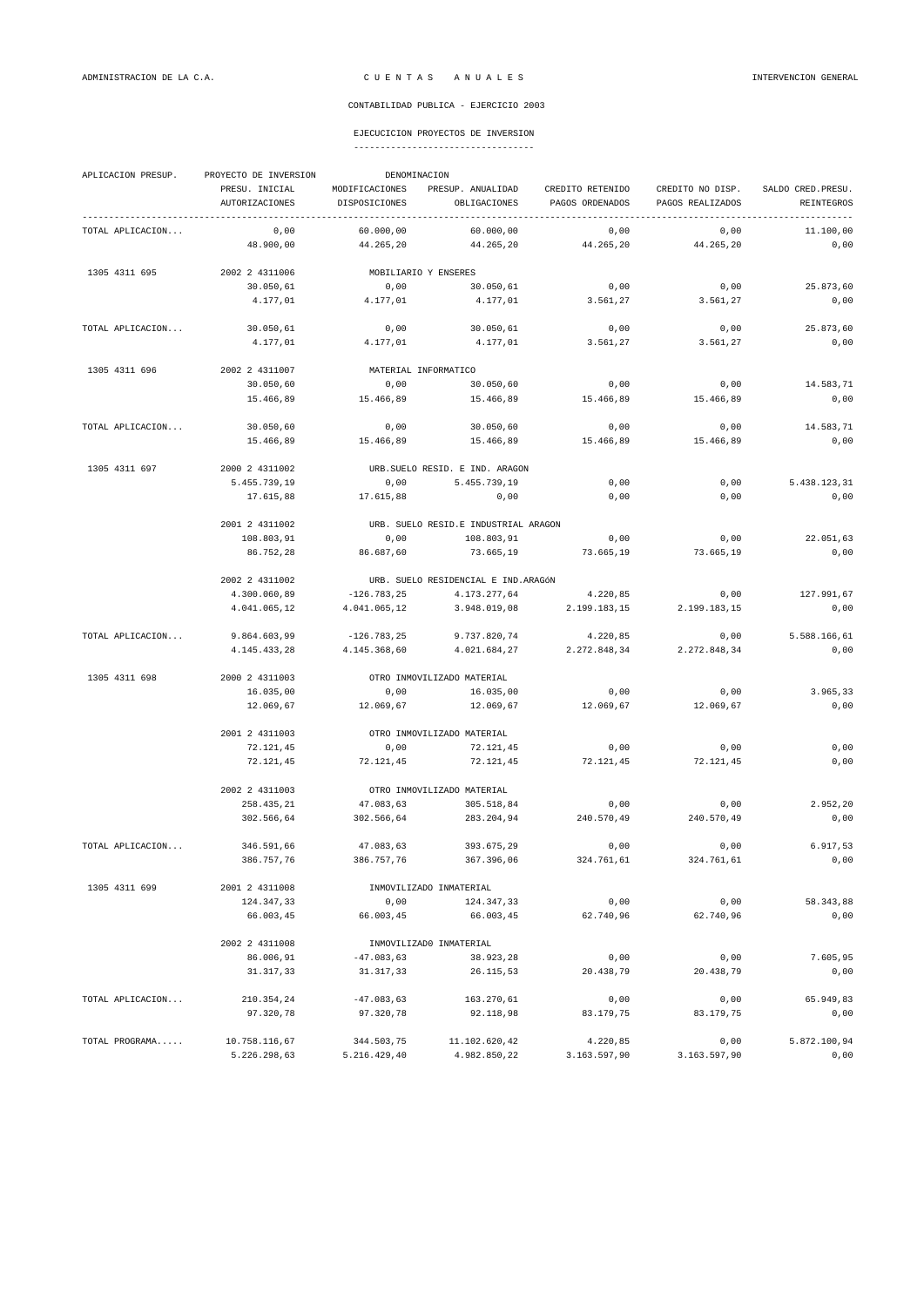| APLICACION PRESUP. | PROYECTO DE INVERSION | DENOMINACION   |                                         |                          |                    |                    |
|--------------------|-----------------------|----------------|-----------------------------------------|--------------------------|--------------------|--------------------|
|                    | PRESU. INICIAL        | MODIFICACIONES | PRESUP. ANUALIDAD                       | CREDITO RETENIDO         | CREDITO NO DISP.   | SALDO CRED. PRESU. |
|                    | <b>AUTORIZACIONES</b> | DISPOSICIONES  | OBLIGACIONES                            | PAGOS ORDENADOS          | PAGOS REALIZADOS   | <b>REINTEGROS</b>  |
| 1305 4323 622      | 2000 2 4323001        |                | PLAN REST. PATRIMONIO ARQUIT. 2000      |                          |                    |                    |
|                    | 0,00                  | 0,00           | 0,00                                    | 0,00                     | 0,00               | 0,00               |
|                    | 0,00                  | 0,00           | 0,00                                    | 0,00                     | 0,00               | 0,00               |
|                    |                       |                |                                         |                          |                    |                    |
|                    | 2001 2 4323001        |                | PLAN ARQUITECT.Y RESTAURACIÓN 2001      |                          |                    |                    |
|                    | 0,00                  | 0,00           | 0,00                                    | 0,00                     | 0,00               | 0,00               |
|                    | 0,00                  | 0,00           | 0,00                                    | 0,00                     | 0,00               | 0,00               |
|                    | 2001 2 4323008        |                | REST. ALFOLIES DE NAVAL (2ªF.MUSEO SAL) |                          |                    |                    |
|                    | 0,00                  | 0,00           | 0,00                                    | 0,00                     | 0,00               | 0,00               |
|                    | 0,00                  | 0,00           | 0,00                                    | 0,00                     | 0,00               | 0,00               |
|                    | 2002 2 4323001        |                | PLAN ARQUITECT.Y RESTAURACIÓN 2002      |                          |                    |                    |
|                    |                       |                |                                         |                          |                    |                    |
|                    | 0,00                  | 0,00           | 0,00                                    | 0,00                     | 0,00               | 0,00               |
|                    | 0,00                  | 0,00           | 0,00                                    | 0,00                     | 0,00               | 0,00               |
| TOTAL APLICACION   | 0,00                  | 0,00           | 0,00                                    | 0,00                     | 0,00               | 0,00               |
|                    | 0,00                  | 0,00           | 0,00                                    | 0,00                     | 0,00               | 0,00               |
| 1305 4323 672      | 2001 2 4323005        |                | RESTAURACION PATRIMONIO ARQUITECTONICO  |                          |                    |                    |
|                    | 1.202.024,21          | 0,00           | 1.202.024,21                            | 0,00                     | 0,00               | 1.202.024,21       |
|                    | 0,00                  | 0,00           | 0,00                                    | 0,00                     | 0,00               | 0,00               |
|                    |                       |                |                                         |                          |                    |                    |
| TOTAL APLICACION   | 1.202.024,21          | 0,00           | 1.202.024,21                            | 0,00                     | 0,00               | 1.202.024,21       |
|                    | 0,00                  | 0,00           | 0,00                                    | 0,00                     | 0,00               | 0,00               |
| 1305 4323 692      | 2000 2 4323001        |                | PLAN REST. PATRIMONIO ARQUIT. 2000      |                          |                    |                    |
|                    | 401.965,36            | $-401.965, 36$ | 0,00                                    | 0,00                     | 0,00               | 0,00               |
|                    | 0,00                  | 0,00           | 0,00                                    | 0,00                     | 0,00               | 0,00               |
|                    |                       |                |                                         |                          |                    |                    |
|                    | 2001 2 4323001        |                | PLAN ARQUITECT.Y RESTAURACIÓN 2001      |                          |                    |                    |
|                    | 2.308.420,70          | $-759.206, 52$ | 1.549.214,18                            | 0,00                     | 0,00               | 13.947,06          |
|                    | 1.535.267,12          | 1.535.267,12   | 1.324.150,95                            | 1.284.645,09             | 1.284.645,09       | 0,00               |
|                    | 2001 2 4323005        |                | RESTAURACION PATRIMONIO ARQUITECTONICO  |                          |                    |                    |
|                    | 1.202.024,21          | $-792.133,54$  | 409.890,67                              | 0,00                     | 0,00               | 409.890,67         |
|                    | 0,00                  | 0,00           | 0,00                                    | 0,00                     | 0,00               | 0,00               |
|                    |                       |                |                                         |                          |                    |                    |
|                    | 2001 2 4323008        |                | REST. ALFOLIES DE NAVAL (2ªF.MUSEO SAL) |                          |                    |                    |
|                    | 77.188,96             | $-77.188,96$   | 0,00                                    | 0,00                     | 0,00               | 0,00               |
|                    | 0,00                  | 0,00           | 0,00                                    | 0,00                     | 0,00               | 0,00               |
|                    | 2002 2 4323001        |                | PLAN ARQUITECT.Y RESTAURACIÓN 2002      |                          |                    |                    |
|                    | 2.765.776,74          | $-502.184, 87$ | 2.263.591,87                            | 0,00                     | 0,00               | 1.570.85           |
|                    | 2.262.021,02          | 2.262.021,02   | 1.306.478,21                            | 1.018.061,68             | 1.018.061,68       | 0,00               |
|                    | 2002 2 4323002        |                | EQUIP. LABOR. CALIDAD EDIFICACIÓN       |                          |                    |                    |
|                    | 0,00                  | 13.483,43      | 13.483,43                               | 0,00                     | 0,00               | 0,00               |
|                    | 13.483,43             | 13.483,43      | 13.483,43                               | 13.483,43                | 13.483,43          | 0,00               |
|                    |                       |                |                                         |                          |                    |                    |
|                    | 2003 2 4323001        |                | PLAN ARQUITECTONICO Y RESTAURACIÓN 2003 |                          |                    |                    |
|                    | 0,00<br>2.298.257,01  | 2.532.838,49   | 2.532.838,49<br>1.131.360,96            | 180.280,00<br>903.486,69 | 0,00<br>903.486,69 | 54.301,48          |
|                    |                       | 2.100.621,97   |                                         |                          |                    | 0,00               |
| TOTAL APLICACION   | 6.755.375,97          | 13.642,67      | 6.769.018,64                            | 180.280,00               | 0,00               | 479.710,06         |
|                    | 6.109.028,58          | 5.911.393,54   | 3.775.473,55                            | 3.219.676,89             | 3.219.676,89       | 0,00               |
| 1305 4323 693      | 2002 2 4323002        |                | EQUIP. LABOR. CALIDAD EDIFICACIÓN       |                          |                    |                    |
|                    | 102.172,06            | $-32.642,67$   | 69.529,39                               | 0,00                     | 0,00               | 39,75              |
|                    | 69.489,64             | 69.489,64      | 69.489,64                               | 66.789,64                | 66.789,64          | 0,00               |
|                    |                       |                |                                         |                          |                    |                    |
| TOTAL APLICACION   | 102.172,06            | $-32.642,67$   | 69.529,39                               | 0,00                     | 0,00               | 39,75              |
|                    | 69.489,64             | 69.489,64      | 69.489,64                               | 66.789,64                | 66.789,64          | 0,00               |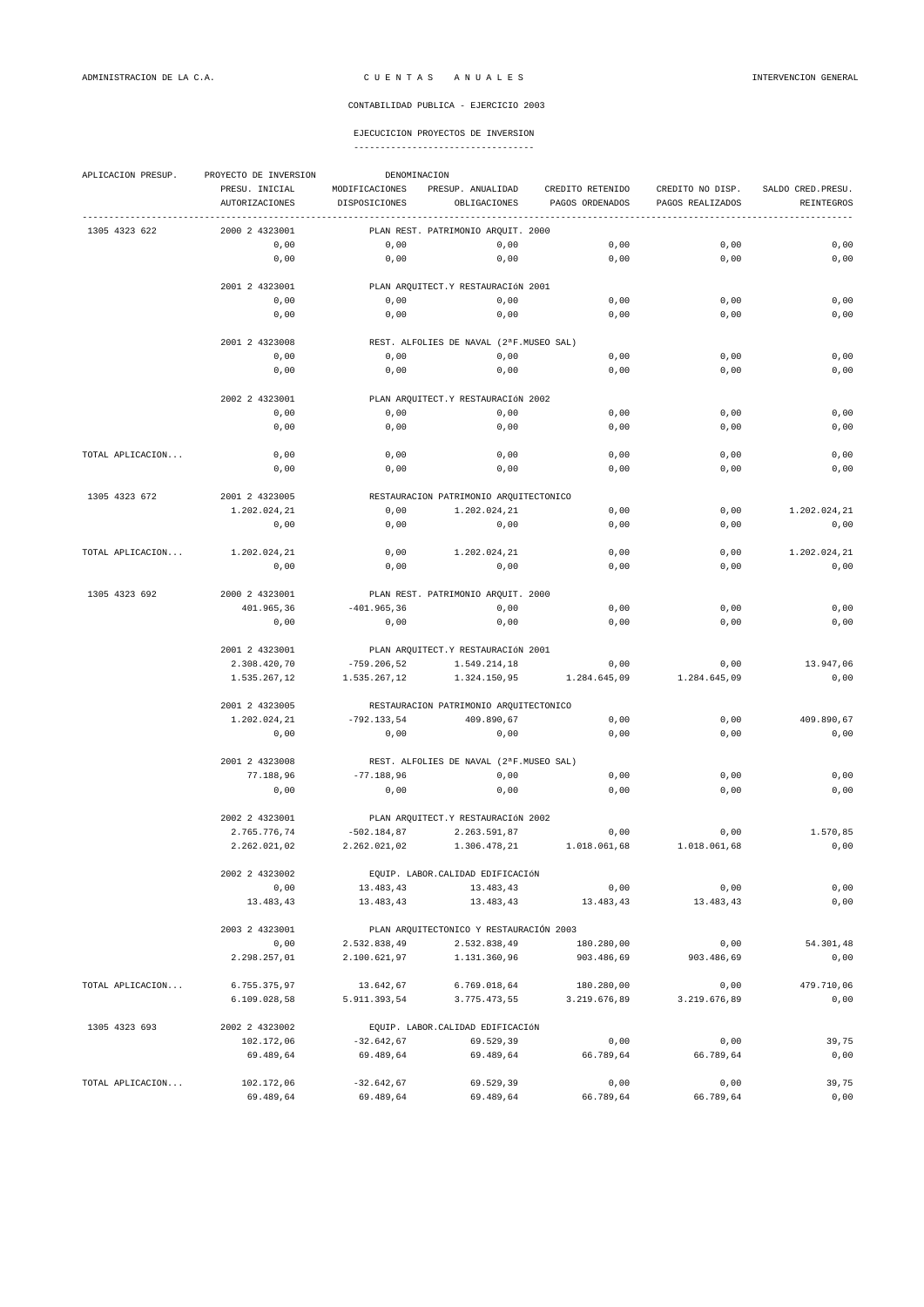### EJECUCICION PROYECTOS DE INVERSION

| APLICACION PRESUP. | PROYECTO DE INVERSION | DENOMINACION                      |                                   |                  |                  |                    |  |
|--------------------|-----------------------|-----------------------------------|-----------------------------------|------------------|------------------|--------------------|--|
|                    | PRESU. INICIAL        | MODIFICACIONES                    | PRESUP. ANUALIDAD                 | CREDITO RETENIDO | CREDITO NO DISP. | SALDO CRED. PRESU. |  |
|                    | <b>AUTORIZACIONES</b> | DISPOSICIONES                     | OBLIGACIONES                      | PAGOS ORDENADOS  | PAGOS REALIZADOS | <b>REINTEGROS</b>  |  |
| 1305 4323 694      | 2002 2 4323002        |                                   | EQUIP. LABOR. CALIDAD EDIFICACIÓN |                  |                  |                    |  |
|                    | 0,00                  | 19,000,00                         | 19.000,00                         | 0,00             | 0,00             | 0,00               |  |
|                    | 19.000,00             | 18.680,22                         | 18.680,22                         | 0,00             | 0,00             | 0,00               |  |
| TOTAL APLICACION   | 0,00                  | 19.000,00                         | 19.000,00                         | 0,00             | 0,00             | 0,00               |  |
|                    | 19.000,00             | 18.680,22                         | 18.680,22                         | 0,00             | 0,00             | 0,00               |  |
| 1305 4323 695      | 2002 2 4323003        |                                   | AMUEBLAMIENTO 2002                |                  |                  |                    |  |
|                    | 18.030,36             | 0,00                              | 18.030,36                         | 0,00             | 0,00             | 18.030,36          |  |
|                    | 0,00                  | 0,00                              | 0,00                              | 0,00             | 0,00             | 0,00               |  |
| TOTAL APLICACION   | 18.030,36             | 0,00                              | 18.030,36                         | 0,00             | 0,00             | 18.030,36          |  |
|                    | 0,00                  | 0,00                              | 0,00                              | 0,00             | 0,00             | 0,00               |  |
| 1305 4323 699      | 2001 2 4323004        | INMOVILIZADO INMATERIAL PLAN 2001 |                                   |                  |                  |                    |  |
|                    | 12.020,24             | 0,00                              | 12.020,24                         | 0,00             | 0,00             | 0,00               |  |
|                    | 12.020,24             | 12.020,24                         | 12.000,00                         | 12.000,00        | 12.000,00        | 0,00               |  |
|                    | 2002 2 4323002        |                                   | EQUIP. LABOR.CALIDAD EDIFICACIÓN  |                  |                  |                    |  |
|                    | 6.010, 12             | 0,00                              | 6.010, 12                         | 0,00             | 0,00             | 588,69             |  |
|                    | 5.421,43              | 5.421,43                          | 5.421,43                          | 4.215,03         | 4.215,03         | 0,00               |  |
|                    | 2002 2 4323004        |                                   | INMOVILIZADO INMATERIAL PLAN 2002 |                  |                  |                    |  |
|                    | 300.506,05            | 0,00                              | 300.506,05                        | 0,00             | 0,00             | 129.168,48         |  |
|                    | 171.337,57            | 171.337,57                        | 133.499,09                        | 123.929,09       | 123.929,09       | 0,00               |  |
| TOTAL APLICACION   | 318.536,41            | 0,00                              | 318.536,41                        | 0,00             | 0,00             | 129.757,17         |  |
|                    | 188.779,24            | 188.779,24                        | 150.920,52                        | 140.144,12       | 140.144,12       | 0,00               |  |
| TOTAL PROGRAMA     | 8.396.139,01          | 0,00                              | 8.396.139,01                      | 180.280,00       | 0,00             | 1.829.561,55       |  |
|                    | 6.386.297,46          | 6.188.342,64                      | 4.014.563,93                      | 3.426.610,65     | 3.426.610,65     | 0,00               |  |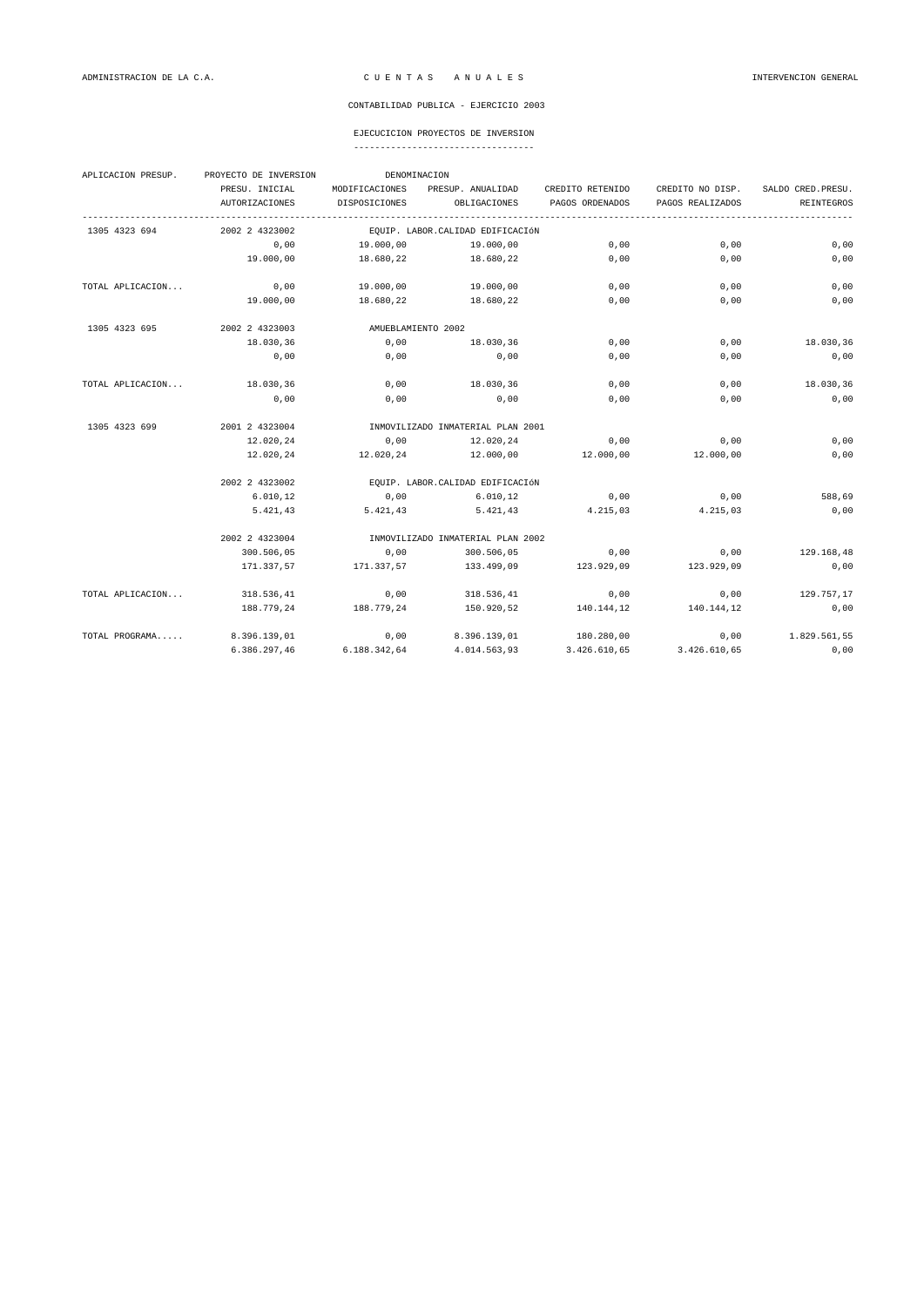| APLICACION PRESUP. | PROYECTO DE INVERSION |                | DENOMINACION                                  |                  |                  |                    |  |  |  |
|--------------------|-----------------------|----------------|-----------------------------------------------|------------------|------------------|--------------------|--|--|--|
|                    | PRESU. INICIAL        | MODIFICACIONES | PRESUP. ANUALIDAD                             | CREDITO RETENIDO | CREDITO NO DISP. | SALDO CRED. PRESU. |  |  |  |
|                    | <b>AUTORIZACIONES</b> | DISPOSICIONES  | OBLIGACIONES                                  | PAGOS ORDENADOS  | PAGOS REALIZADOS | <b>REINTEGROS</b>  |  |  |  |
| 1320 4311 622      | 2000 2 4311001        |                | .<br>CONSTRUCCION Y REPARACION VIVIENDAS EN A |                  |                  |                    |  |  |  |
|                    | 0,00                  | 0,00           | 0,00                                          | 0,00             | 0,00             | 0,00               |  |  |  |
|                    | 0,00                  | 0,00           | 0,00                                          | 0,00             | 0,00             | 0,00               |  |  |  |
|                    | 2001 2 4311001        |                | CONSTRUCCION Y REPAR. VIVIENDAS ARAGON        |                  |                  |                    |  |  |  |
|                    | 0.00                  | 0,00           | 0,00                                          | 0,00             | 0.00             | 0.00               |  |  |  |
|                    | 0,00                  | 0,00           | 0,00                                          | 0,00             | 0,00             | 0,00               |  |  |  |
|                    | 2001 2 4311010        |                | MAYOR PROMOCIÓN VIVIENDA PROTEGIDA            |                  |                  |                    |  |  |  |
|                    | 0,00                  | 0,00           | 0,00                                          | 0,00             | 0,00             | 0,00               |  |  |  |
|                    | 0,00                  | 0,00           | 0,00                                          | 0,00             | 0,00             | 0,00               |  |  |  |
|                    | 2001 2 4311012        |                | VIVIENDAS PROMOCION PUBLICA EN SARRION        |                  |                  |                    |  |  |  |
|                    | 0,00                  | 0,00           | 0,00                                          | 0,00             | 0,00             | 0,00               |  |  |  |
|                    | 0,00                  | 0,00           | 0,00                                          | 0,00             | 0,00             | 0,00               |  |  |  |
| TOTAL APLICACION   | 0,00                  | 0,00           | 0,00                                          | 0,00             | 0,00             | 0,00               |  |  |  |
|                    | 0,00                  | 0,00           | 0,00                                          | 0,00             | 0,00             | 0,00               |  |  |  |
| 1320 4311 627      | 2001 2 4311002        |                | URB. SUELO RESID.E INDUSTRIAL ARAGON          |                  |                  |                    |  |  |  |
|                    | 0,00                  | 0,00           | 0,00                                          | 0,00             | 0,00             | 0,00               |  |  |  |
|                    | 0,00                  | 0,00           | 0,00                                          | 0,00             | 0,00             | 0,00               |  |  |  |
| TOTAL APLICACION   | 0,00                  | 0,00           | 0,00                                          | 0,00             | 0,00             | 0,00               |  |  |  |
|                    | 0,00                  | 0,00           | 0,00                                          | 0,00             | 0,00             | 0,00               |  |  |  |
| 1320 4311 649      | 2001 2 4311006        |                | OFICINAS PLANES DE VIVIENDAS                  |                  |                  |                    |  |  |  |
|                    | 0,00                  | 0,00           | 0,00                                          | 0,00             | 0,00             | 0,00               |  |  |  |
|                    | 0,00                  | 0,00           | 0,00                                          | 0,00             | 0,00             | 0,00               |  |  |  |
| TOTAL APLICACION   | 0,00                  | 0,00           | 0,00                                          | 0,00             | 0,00             | 0,00               |  |  |  |
|                    | 0,00                  | 0,00           | 0,00                                          | 0,00             | 0,00             | 0,00               |  |  |  |
| 1320 4311 698      | 2001 2 4311003        |                | OTRO INMOVILIZADO MATERIAL                    |                  |                  |                    |  |  |  |
|                    | 0,00                  | 0,00           | 0,00                                          | 0,00             | 0,00             | 0,00               |  |  |  |
|                    | 0,00                  | 0,00           | 0,00                                          | 0,00             | 0,00             | 0,00               |  |  |  |
| TOTAL APLICACION   | 0,00                  | 0,00           | 0,00                                          | 0,00             | 0,00             | 0,00               |  |  |  |
|                    | 0,00                  | 0,00           | 0,00                                          | 0,00             | 0,00             | 0,00               |  |  |  |
| 1320 4311 699      | 2001 2 4311008        |                | INMOVILIZADO INMATERIAL                       |                  |                  |                    |  |  |  |
|                    | 0,00                  | 0,00           | 0,00                                          | 0,00             | 0,00             | 0,00               |  |  |  |
|                    | 0,00                  | 0,00           | 0,00                                          | 0,00             | 0,00             | 0,00               |  |  |  |
| TOTAL APLICACION   | 0,00                  | 0,00           | 0,00                                          | 0,00             | 0,00             | 0,00               |  |  |  |
|                    | 0,00                  | 0,00           | 0,00                                          | 0,00             | 0,00             | 0,00               |  |  |  |
| TOTAL PROGRAMA     | 0,00                  | 0,00           | 0,00                                          | 0,00             | 0,00             | 0,00               |  |  |  |
|                    | 0.00                  | 0,00           | 0,00                                          | 0,00             | 0,00             | 0.00               |  |  |  |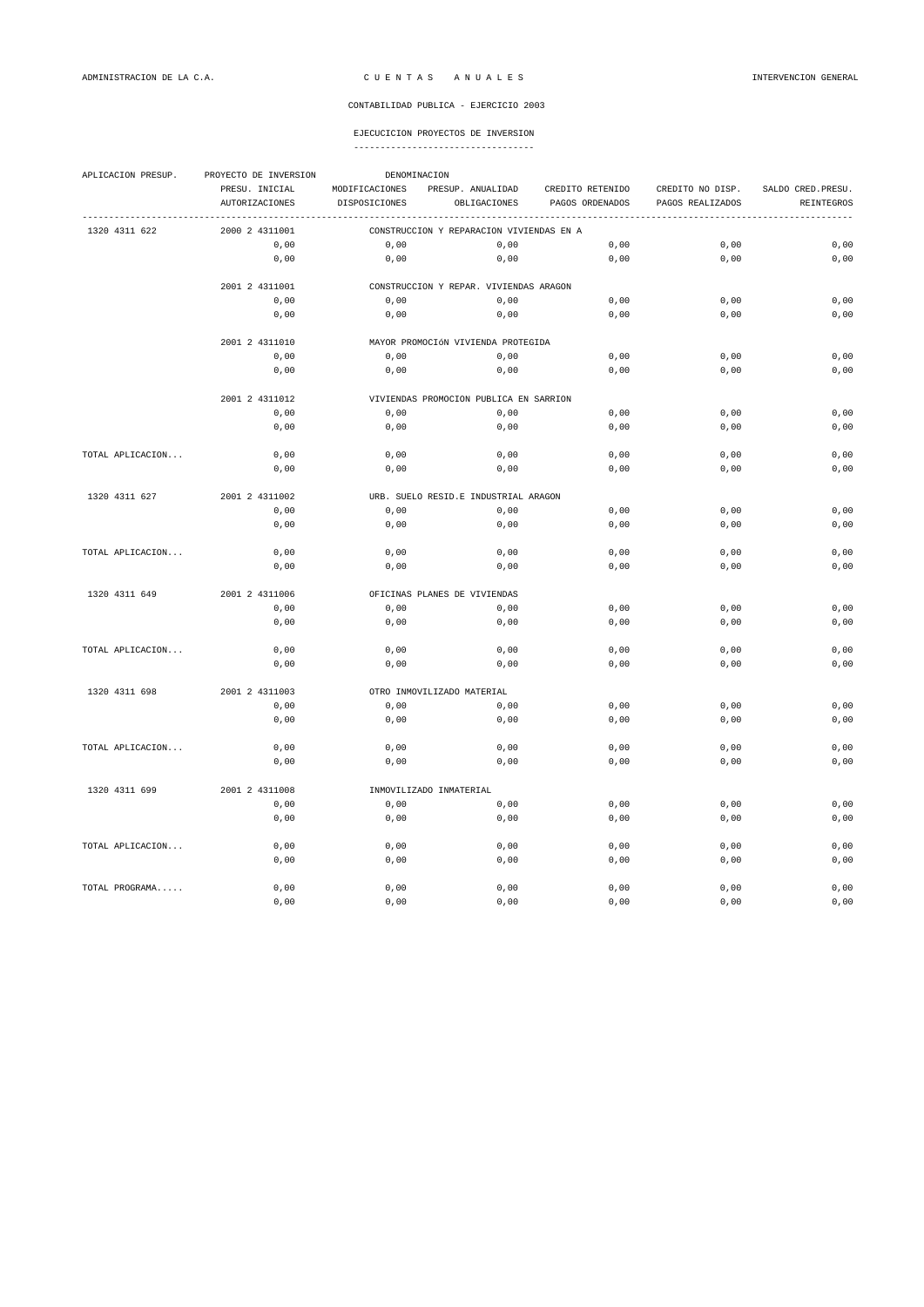| APLICACION PRESUP. | PROYECTO DE INVERSION | DENOMINACION   |                                    |                  |                  |                    |
|--------------------|-----------------------|----------------|------------------------------------|------------------|------------------|--------------------|
|                    | PRESU. INICIAL        | MODIFICACIONES | PRESUP. ANUALIDAD                  | CREDITO RETENIDO | CREDITO NO DISP. | SALDO CRED. PRESU. |
|                    | <b>AUTORIZACIONES</b> | DISPOSICIONES  | OBLIGACIONES                       | PAGOS ORDENADOS  | PAGOS REALIZADOS | REINTEGROS         |
| 1320 4323 622      | 2000 2 4323001        |                | PLAN REST. PATRIMONIO ARQUIT. 2000 |                  |                  |                    |
|                    | 0.00                  | 0.00           | 0.00                               | 0.00             | 0.00             | 0,00               |
|                    | 0.00                  | 0,00           | 0.00                               | 0.00             | 0.00             | 0,00               |
|                    | 2001 2 4323001        |                | PLAN ARQUITECT.Y RESTAURACIÓN 2001 |                  |                  |                    |
|                    | 0,00                  | 0,00           | 0,00                               | 0,00             | 0.00             | 0,00               |
|                    | 0,00                  | 0,00           | 0,00                               | 0,00             | 0.00             | 0,00               |
| TOTAL APLICACION   | 0,00                  | 0,00           | 0,00                               | 0,00             | 0,00             | 0,00               |
|                    | 0,00                  | 0,00           | 0,00                               | 0,00             | 0.00             | 0,00               |
| 1320 4323 699      | 2001 2 4323004        |                | INMOVILIZADO INMATERIAL PLAN 2001  |                  |                  |                    |
|                    | 0.00                  | 0,00           | 0,00                               | 0,00             | 0.00             | 0,00               |
|                    | 0.00                  | 0.00           | 0.00                               | 0.00             | 0.00             | 0,00               |
| TOTAL APLICACION   | 0,00                  | 0,00           | 0,00                               | 0,00             | 0,00             | 0,00               |
|                    | 0,00                  | 0,00           | 0,00                               | 0,00             | 0,00             | 0,00               |
| TOTAL PROGRAMA     | 0,00                  | 0,00           | 0,00                               | 0,00             | 0,00             | 0,00               |
|                    | 0,00                  | 0,00           | 0,00                               | 0,00             | 0,00             | 0,00               |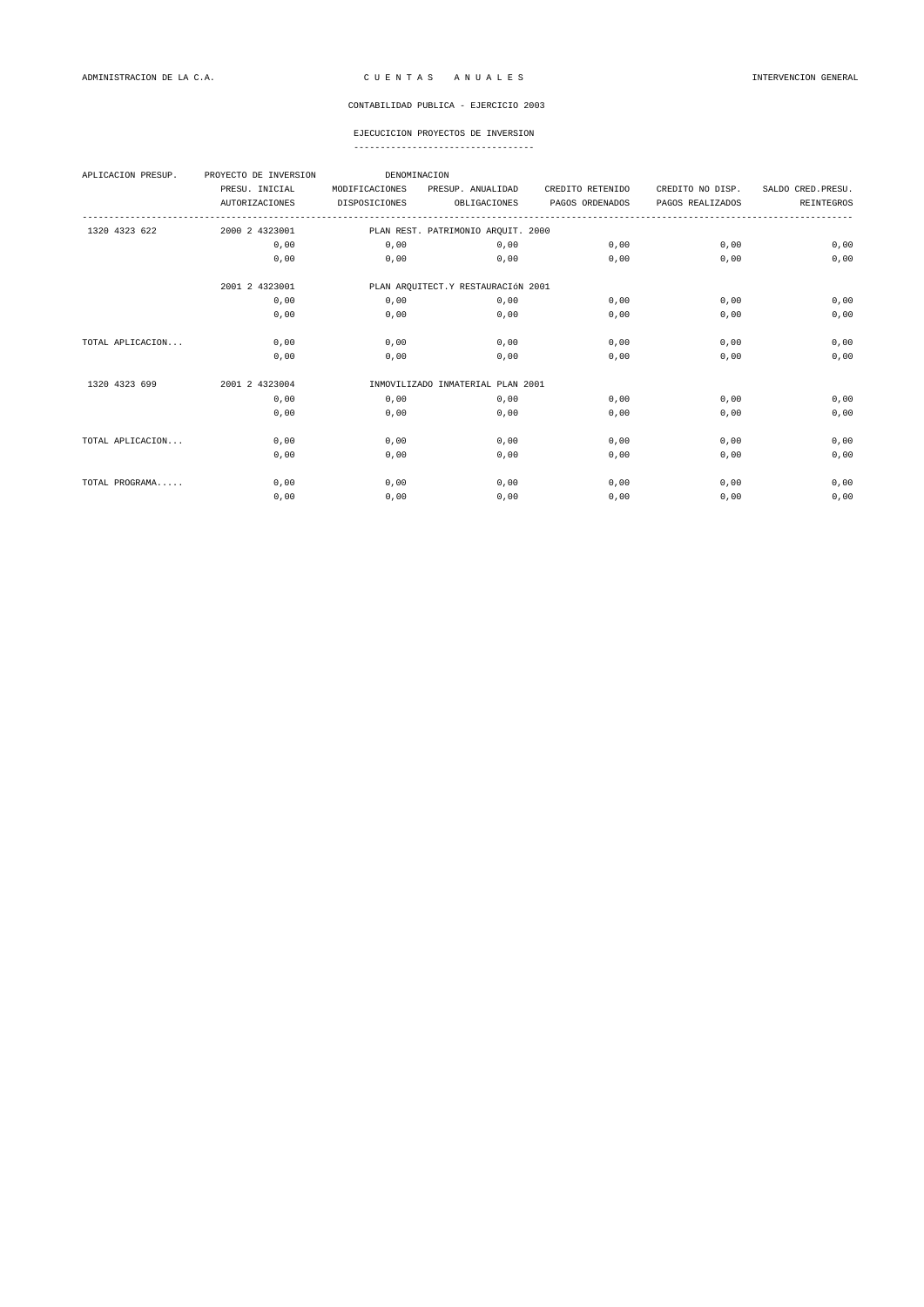| APLICACION PRESUP.  | PROYECTO DE INVERSION                   |                                 | DENOMINACION                      |                                     |                                      |                                  |
|---------------------|-----------------------------------------|---------------------------------|-----------------------------------|-------------------------------------|--------------------------------------|----------------------------------|
|                     | PRESU. INICIAL<br><b>AUTORIZACIONES</b> | MODIFICACIONES<br>DISPOSICIONES | PRESUP. ANUALIDAD<br>OBLIGACIONES | CREDITO RETENIDO<br>PAGOS ORDENADOS | CREDITO NO DISP.<br>PAGOS REALIZADOS | SALDO CRED. PRESU.<br>REINTEGROS |
| TOTAL DEPARTAMENTO. | 55.803.944.16                           | 141.827.43                      | 55.945.771.59                     | 554.378.27                          | 0.00                                 | 10.918.275.22                    |
|                     | 44.473.118.10                           | 44.094.634.08                   | 40.429.900.55                     | 28.921.418.59                       | 28.921.418.59                        | 0.00                             |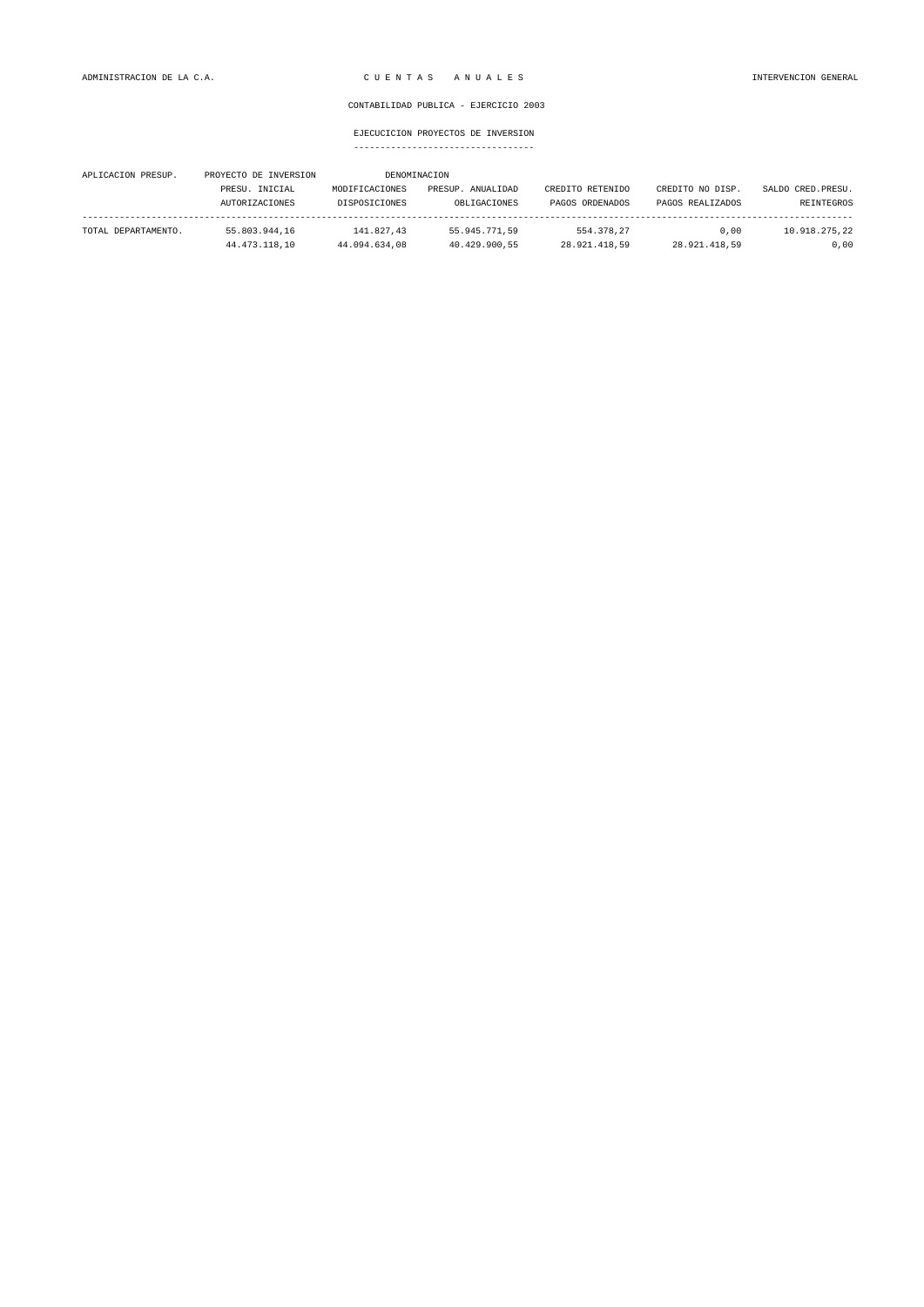|  | ----------------------------------- |  |
|--|-------------------------------------|--|

| APLICACION PRESUP. | PROYECTO DE INVERSION |                | DENOMINACION                 |                  |                  |                    |
|--------------------|-----------------------|----------------|------------------------------|------------------|------------------|--------------------|
|                    | PRESU. INICIAL        | MODIFICACIONES | PRESUP. ANUALIDAD            | CREDITO RETENIDO | CREDITO NO DISP. | SALDO CRED. PRESU. |
|                    | AUTORIZACIONES        | DISPOSICIONES  | OBLIGACIONES                 | PAGOS ORDENADOS  | PAGOS REALIZADOS | REINTEGROS         |
| 1401 7122 692      | 2001 2 7122001        |                | SERVICIOS CENTRALIZADOS      |                  |                  |                    |
|                    | 48.975,00             | 0,00           | 48.975,00                    | 0,00             | 0,00             | 25.301,14          |
|                    | 23.673,86             | 23.673,86      | 23.663,51                    | 23.663,51        | 23.663,51        | 0,00               |
|                    | 2002 2 7122001        |                | SERVICIOS CENTRALIZADOS      |                  |                  |                    |
|                    | 21.000,00             | 0,00           | 21.000,00                    | 0,00             | 0,00             | 1.382,24           |
|                    | 19.617,76             | 19.617,76      | 19.617,76                    | 0,00             | 0,00             | 0,00               |
|                    | 2002 2 7122002        |                | PREVENCIÓN RIESGOS LABORALES |                  |                  |                    |
|                    | 96.160,00             | $-12.000,00$   | 84.160,00                    | 0,00             | 0,00             | 832,22             |
|                    | 83.327,78             | 83.327,78      | 83.327,78                    | 68.956,14        | 68.956,14        | 0,00               |
|                    |                       |                |                              |                  |                  |                    |
| TOTAL APLICACION   | 166.135,00            | $-12.000,00$   | 154.135,00                   | 0,00             | 0,00             | 27.515,60          |
|                    | 126.619,40            | 126.619,40     | 126.609,05                   | 92.619,65        | 92.619,65        | 0,00               |
| 1401 7122 693      | 2002 2 7122001        |                | SERVICIOS CENTRALIZADOS      |                  |                  |                    |
|                    | 12.000,00             | 0,00           | 12.000,00                    | 0,00             | 0,00             | 5.214,52           |
|                    | 6.785,48              | 6.785,48       | 6.785,48                     | 0,00             | 0,00             | 0,00               |
|                    | 2002 2 7122002        |                | PREVENCIÓN RIESGOS LABORALES |                  |                  |                    |
|                    | 48.080,00             | $-24.000,00$   | 24.080,00                    | 0,00             | 0,00             | 2.265,49           |
|                    | 21.814,51             | 21.814,51      | 21.814,51                    | 7.419,07         | 7.419,07         | 0,00               |
|                    |                       |                |                              |                  |                  |                    |
| TOTAL APLICACION   | 60.080,00             | $-24.000,00$   | 36.080,00                    | 0,00             | 0,00             | 7.480,01           |
|                    | 28.599,99             | 28.599,99      | 28.599,99                    | 7.419,07         | 7.419,07         | 0,00               |
| 1401 7122 694      | 2001 2 7122001        |                | SERVICIOS CENTRALIZADOS      |                  |                  |                    |
|                    | 19.924,00             | 0,00           | 19.924,00                    | 0,00             | 0,00             | 0,09               |
|                    | 19.923,91             | 19.923,91      | 19.923,91                    | 18.263,83        | 18.263,83        | 0,00               |
|                    | 2002 2 7122001        |                | SERVICIOS CENTRALIZADOS      |                  |                  |                    |
|                    | 280.000,00            | 0,00           | 280.000,00                   | 10.627,50        | 0,00             | 244.000,00         |
|                    | 25.372,50             | 23.298,10      | 21.378,80                    | 0,00             | 0,00             | 0,00               |
| TOTAL APLICACION   | 299.924,00            | 0,00           | 299.924,00                   | 10.627,50        | 0,00             | 244.000,09         |
|                    | 45.296,41             | 43.222,01      | 41.302,71                    | 18.263,83        | 18.263,83        | 0,00               |
| 1401 7122 695      | 2002 2 7122001        |                | SERVICIOS CENTRALIZADOS      |                  |                  |                    |
|                    | 54.000,00             | 0,00           | 54.000,00                    | 0,00             | 0,00             | 29.772,57          |
|                    | 24.227,43             | 24.227,43      | 24.227,43                    | 20.360,93        | 20.360,93        | 0,00               |
|                    | 2002 2 7122002        |                | PREVENCIÓN RIESGOS LABORALES |                  |                  |                    |
|                    | 20.040,00             | 0,00           | 20.040,00                    | 0,00             | 0,00             | 9.063, 81          |
|                    | 10.976,19             | 10.976,19      | 10.976,19                    | 2.405,63         | 2.405,63         | 0,00               |
| TOTAL APLICACION   | 74.040,00             | 0,00           | 74.040,00                    | 0,00             | 0,00             | 38.836,38          |
|                    | 35.203,62             | 35.203,62      | 35.203,62                    | 22.766,56        | 22.766,56        | 0,00               |
|                    |                       |                |                              |                  |                  |                    |
| 1401 7122 699      | 2003 2 7122001        |                | SERVICIOS CENTRALIZADOS      |                  |                  |                    |
|                    | 0,00                  | 36.000,00      | 36.000,00                    | 0,00             | 0,00             | 3.778,23           |
|                    | 32.221,77             | 30.727,00      | 30.727,00                    | 26.337,42        | 26.337,42        | 0,00               |
| TOTAL APLICACION   | 0,00                  | 36.000,00      | 36.000,00                    | 0,00             | 0,00             | 3.778,23           |
|                    | 32.221,77             | 30.727,00      | 30.727,00                    | 26.337,42        | 26.337,42        | 0,00               |
| TOTAL PROGRAMA     | 600.179,00            | 0,00           | 600.179,00                   | 10.627,50        | 0,00             | 321.610,31         |
|                    | 267.941,19            | 264.372,02     | 262.442,37                   | 167.406,53       | 167.406,53       | 0,00               |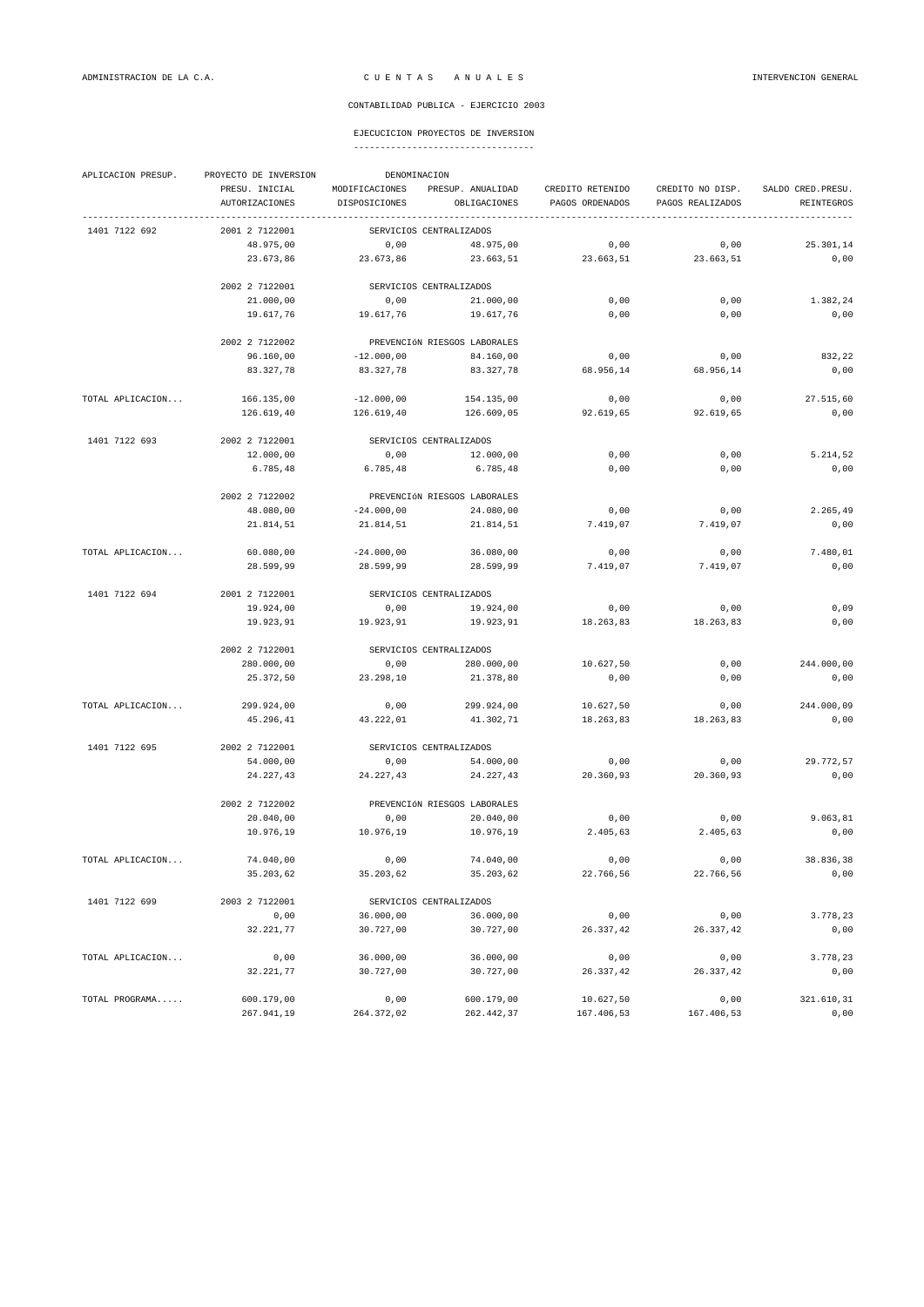### EJECUCICION PROYECTOS DE INVERSION

| APLICACION PRESUP. | PROYECTO DE INVERSION                           | DENOMINACION   |                               |                               |                  |                    |
|--------------------|-------------------------------------------------|----------------|-------------------------------|-------------------------------|------------------|--------------------|
|                    | PRESU. INICIAL                                  | MODIFICACIONES | PRESUP. ANUALIDAD             | CREDITO RETENIDO              | CREDITO NO DISP. | SALDO CRED. PRESU. |
|                    | <b>AUTORIZACIONES</b>                           | DISPOSICIONES  | OBLIGACIONES                  | PAGOS ORDENADOS               | PAGOS REALIZADOS | REINTEGROS         |
| 1401 7128 47800    | -----------------------------<br>2002 2 7128C01 |                | POLITICA AGRARIA COMUNITARIA  |                               |                  |                    |
|                    | 0,00                                            | 0,00           | 0,00                          | 0,00                          | 0,00             | 0,00               |
|                    | 0,00                                            | 0,00           | 0,00                          | 0,00                          | 0,00             | 0,00               |
|                    | 2003 2 7128C01                                  |                | POLITICA AGRARIA COMUNITARIA  |                               |                  |                    |
|                    | 439.000.000,00                                  | 0,00           | 439.000.000,00                | 0,00                          | 0,00             | $-15.715.740.45$   |
|                    | 454.715.740,45                                  | 454.715.740,45 | 454.715.740,45                | 453.948.850,63                | 453.948.850,63   | 0,00               |
| TOTAL APLICACION   | 439.000.000,00                                  | 0,00           | 439.000.000,00                | 0,00                          | 0,00             | $-15.715.740,45$   |
|                    | 454.715.740,45                                  | 454.715.740,45 | 454.715.740,45                | 453.948.850,63 453.948.850,63 |                  | 0,00               |
| 1401 7128 687      | 2002 2 7128002                                  |                | INVESTIGACIÓN ACEITE DE OLIVA |                               |                  |                    |
|                    | 49.890,00                                       | 155.967,00     | 205.857,00                    | 0,00                          | 0,00             | 7.783,40           |
|                    | 198,073,60                                      | 198.073,60     | 197.638.38                    | 146.791,82                    | 146.791,82       | 0,00               |
| TOTAL APLICACION   | 49.890,00                                       | 155.967,00     | 205.857,00                    | 0,00                          | 0,00             | 7.783,40           |
|                    | 198.073,60                                      | 198.073,60     | 197.638,38                    | 146.791,82                    | 146.791,82       | 0,00               |
| 1401 7128 689      | 2002 2 7128001                                  |                | CAMPAñA MOSCA DEL OLIVO       |                               |                  |                    |
|                    | 36.000,00                                       | 0,00           | 36.000,00                     | 0,00                          | 0,00             | 0,00               |
|                    | 36.000,00                                       | 33.069,67      | 33.069,67                     | 33.069,67                     | 33.069,67        | 0,00               |
| TOTAL APLICACION   | 36.000,00                                       | 0,00           | 36.000,00                     | 0,00                          | 0,00             | 0,00               |
|                    | 36.000,00                                       | 33.069,67      | 33.069,67                     | 33.069,67                     | 33.069,67        | 0,00               |
| TOTAL PROGRAMA     | 439.085.890,00                                  | 155.967,00     | 439.241.857,00                | 0,00                          | 0,00             | $-15.707.957,05$   |
|                    | 454.949.814.05                                  | 454.946.883,72 | 454.946.448.50                | 454.128.712,12                | 454.128.712.12   | 0,00               |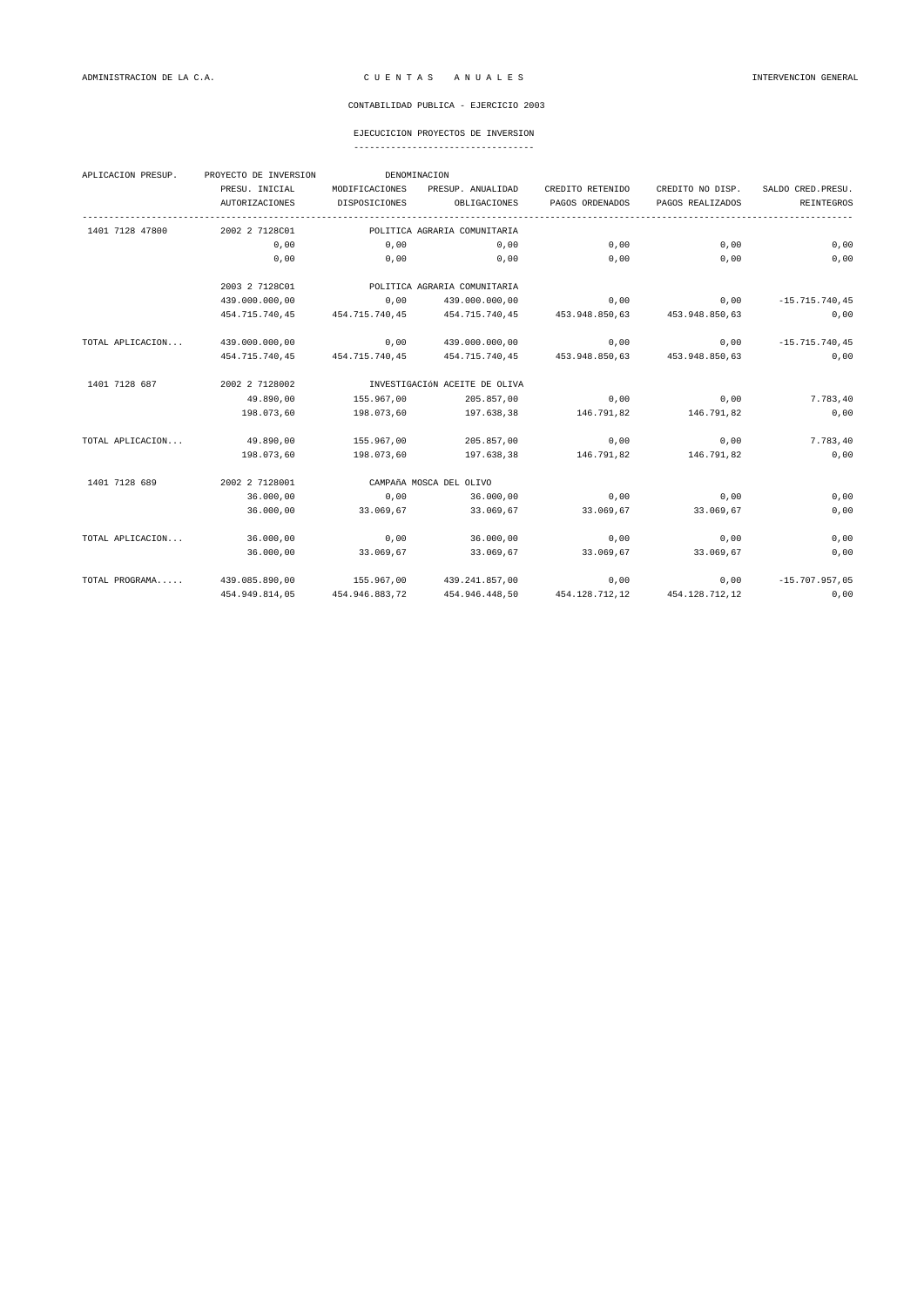| APLICACION PRESUP. | PROYECTO DE INVERSION                   | DENOMINACION                    |                                          |                                     |                                      |                                         |  |  |
|--------------------|-----------------------------------------|---------------------------------|------------------------------------------|-------------------------------------|--------------------------------------|-----------------------------------------|--|--|
|                    | PRESU. INICIAL<br><b>AUTORIZACIONES</b> | MODIFICACIONES<br>DISPOSICIONES | PRESUP. ANUALIDAD<br>OBLIGACIONES        | CREDITO RETENIDO<br>PAGOS ORDENADOS | CREDITO NO DISP.<br>PAGOS REALIZADOS | SALDO CRED. PRESU.<br><b>REINTEGROS</b> |  |  |
| 1402 7123 622      | 2000 2 7123001                          |                                 | CENTRO I + D SANIDAD ANIMAL              |                                     |                                      |                                         |  |  |
|                    |                                         |                                 |                                          |                                     |                                      |                                         |  |  |
|                    | 0,00                                    | 0,00                            | 0,00                                     | 0,00                                | 0,00                                 | 0,00                                    |  |  |
|                    | 0,00                                    | 0,00                            | 0,00                                     | 0,00                                | 0,00                                 | 0,00                                    |  |  |
| TOTAL APLICACION   | 0,00                                    | 0,00                            | 0,00                                     | 0,00                                | 0,00                                 | 0,00                                    |  |  |
|                    | 0,00                                    | 0,00                            | 0,00                                     | 0,00                                | 0,00                                 | 0,00                                    |  |  |
| 1402 7123 627      | 2002 2 7123002                          |                                 | PROGRAMAS DE SANIDAD ANIMAL              |                                     |                                      |                                         |  |  |
|                    | 0,00                                    | 0,00                            | 0,00                                     | 0,00                                | 0,00                                 | 0,00                                    |  |  |
|                    | 0,00                                    | 0,00                            | 0,00                                     | 0,00                                | 0,00                                 | 0,00                                    |  |  |
| TOTAL APLICACION   | 0,00                                    | 0,00                            | 0,00                                     | 0,00                                | 0,00                                 | 0,00                                    |  |  |
|                    | 0,00                                    | 0,00                            | 0,00                                     | 0,00                                | 0,00                                 | 0,00                                    |  |  |
|                    |                                         |                                 |                                          |                                     |                                      |                                         |  |  |
| 1402 7123 647      | 2002 2 7123001                          |                                 | PROGRAMA IDENTIFICACION ANIMAL           |                                     |                                      |                                         |  |  |
|                    | 30.051,00                               | 1.178.023,00                    | 1.208.074,00                             | 0,00                                | 0,00                                 | 1.180.107,62                            |  |  |
|                    | 27.966,38                               | 27.966,38                       | 27.966,38                                | 25.386,70                           | 25.386,70                            | 0,00                                    |  |  |
|                    | 2002 2 7123002                          |                                 | PROGRAMAS DE SANIDAD ANIMAL              |                                     |                                      |                                         |  |  |
|                    | 0,00                                    | 169.811,70                      | 169.811,70                               | 0,00                                | 0,00                                 | 0, 24                                   |  |  |
|                    | 169.811,46                              | 169.811,46                      | 169.811,46                               | 153.238,28                          | 153.238,28                           | 0,00                                    |  |  |
|                    | 2002 2 7123006                          |                                 | VERIF.SIST.INFORMACIÓN GEOGRÁFICA OL.CAA |                                     |                                      |                                         |  |  |
|                    | 0,00                                    | 222.730,94                      | 222.730,94                               | 0,00                                | 0,00                                 | 0,00                                    |  |  |
|                    | 222.730,94                              | 222.730,94                      | 201.985,80                               | 201.985,80                          | 201.985,80                           | 0,00                                    |  |  |
|                    |                                         |                                 |                                          |                                     |                                      |                                         |  |  |
|                    | 2003 2 7123001                          | CONVENIO EET                    |                                          |                                     |                                      |                                         |  |  |
|                    | 0,00                                    | 21.966,00                       | 21.966,00                                | 0,00                                | 0,00                                 | 112,71                                  |  |  |
|                    | 21.853,29                               | 21.853,29                       | 21.853,29                                | 21.853,29                           | 21.853,29                            | 0,00                                    |  |  |
|                    | 2003 2 7123002                          |                                 | CONTROL Y ERRADICACIÓN DE AUJESZKY       |                                     |                                      |                                         |  |  |
|                    | 0,00                                    | 90.153,00                       | 90.153,00                                | 0,00                                | 0,00                                 | 0,00                                    |  |  |
|                    | 90.153,00                               | 90.153,00                       | 90.153,00                                | 90.153,00                           | 90.153,00                            | 0,00                                    |  |  |
| TOTAL APLICACION   | 30.051,00                               | 1.682.684,64                    | 1.712.735,64                             | 0,00                                | 0,00                                 | 1.180.220,57                            |  |  |
|                    | 532.515,07                              | 532.515,07                      | 511.769,93                               | 492.617,07                          | 492.617,07                           | 0,00                                    |  |  |
|                    |                                         |                                 |                                          |                                     |                                      |                                         |  |  |
| 1402 7123 692      | 2000 2 7123001                          |                                 | CENTRO I + D SANIDAD ANIMAL              |                                     |                                      | 394.203,08                              |  |  |
|                    | 3.293.300,00<br>2.899.096,92            | 0,00<br>2.899.096,92            | 3.293.300,00<br>2.706.780,57             | 0,00<br>2.521.956,25                | 0,00<br>2.521.956,25                 | 0,00                                    |  |  |
|                    |                                         |                                 |                                          |                                     |                                      |                                         |  |  |
| TOTAL APLICACION   | 3.293.300,00                            | 0,00                            | 3.293.300,00                             | 0,00                                | 0,00                                 | 394.203,08                              |  |  |
|                    | 2.899.096,92                            | 2.899.096,92                    | 2.706.780,57                             | 2.521.956,25                        | 2.521.956,25                         | 0,00                                    |  |  |
| 1402 7123 695      | 2002 2 7123003                          |                                 | EQUIPAMIENTO PROGRAMA SANIDAD ANIMAL     |                                     |                                      |                                         |  |  |
|                    | 12.020,00                               | 0,00                            | 12.020,00                                | 0,00                                | 0,00                                 | 73,04                                   |  |  |
|                    | 11.946,96                               | 11.946,96                       | 11.946,96                                | 0,00                                | 0,00                                 | 0,00                                    |  |  |
|                    |                                         |                                 |                                          |                                     |                                      |                                         |  |  |
| TOTAL APLICACION   | 12.020,00                               | 0,00                            | 12.020,00                                | 0,00                                | 0,00                                 | 73,04                                   |  |  |
|                    | 11.946,96                               | 11.946,96                       | 11.946,96                                | 0,00                                | 0,00                                 | 0,00                                    |  |  |
| 1402 7123 697      | 2002 2 7123002                          |                                 | PROGRAMAS DE SANIDAD ANIMAL              |                                     |                                      |                                         |  |  |
|                    | 3.846.477,00                            | $-200.820,73$                   | 3.645.656,27                             | 0,01                                | 0,00                                 | 13,71                                   |  |  |
|                    | 3.645.642,55                            | 3.645.642,55                    | 3.645.642,54                             | 3.359.452,92                        | 3.359.452,92                         | 0,00                                    |  |  |
|                    | 2002 2 7123004                          |                                 | PLAN VIGILANCIA Y CONTROL EET            |                                     |                                      |                                         |  |  |
|                    | 1.995.360,00                            | 541.165,99                      | 2.536.525,99                             | 0,00                                | 0,00                                 | 0,01                                    |  |  |
|                    | 2.536.525,98                            | 2.536.525,98                    | 2.536.525,92                             | 2.531.420,91                        | 2.531.420,91                         | 0,00                                    |  |  |
|                    |                                         |                                 |                                          |                                     |                                      |                                         |  |  |
|                    | 2002 2 7123007                          |                                 | PROGRAMA ELABOR. Y MANTENIMIENTO S.I.G.  |                                     |                                      |                                         |  |  |
|                    | 0,00                                    | 200.820,73                      | 200.820,73                               | 0,00                                | 0,00                                 | 0,00                                    |  |  |
|                    | 200.820,73                              | 200.820,73                      | 200.820,73                               | 200.820,73                          | 200.820,73                           | 0,00                                    |  |  |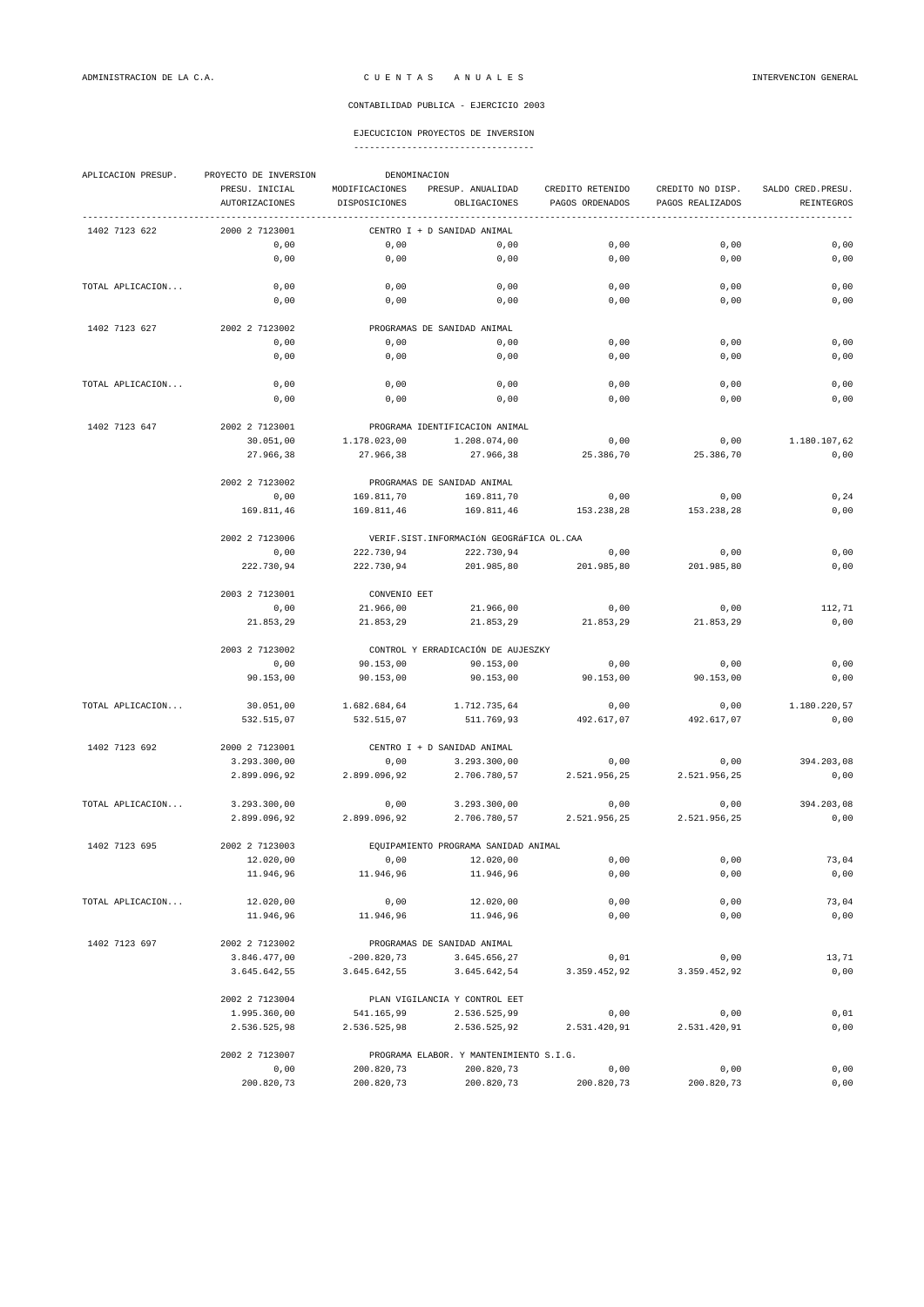### EJECUCICION PROYECTOS DE INVERSION

| APLICACION PRESUP. | PROYECTO DE INVERSION | DENOMINACION   |                             |                  |                  |                    |
|--------------------|-----------------------|----------------|-----------------------------|------------------|------------------|--------------------|
|                    | PRESU. INICIAL        | MODIFICACIONES | PRESUP. ANUALIDAD           | CREDITO RETENIDO | CREDITO NO DISP. | SALDO CRED. PRESU. |
|                    | <b>AUTORIZACIONES</b> | DISPOSICIONES  | OBLIGACIONES                | PAGOS ORDENADOS  | PAGOS REALIZADOS | <b>REINTEGROS</b>  |
| 1402 7123 697      | 2002 2 7123008        |                | PROGRAMA ELABORACIÓN SIGPAC |                  |                  |                    |
|                    | 0,00                  | 486.449,65     | 486.449,65                  | 0,00             | 0,00             | 4.183,78           |
|                    | 482.265,87            | 482.265,87     | 482.265,87                  | 474.449,65       | 474.449,65       | 0,00               |
| TOTAL APLICACION   | 5.841.837,00          | 1.027.615,64   | 6.869.452,64                | 0,01             | 0,00             | 4.197,50           |
|                    | 6.865.255,13          | 6.865.255,13   | 6.865.255,06                | 6.566.144,21     | 6.566.144,21     | 0,00               |
| 1402 7123 699      | 2002 2 7123005        |                | INMOVILIZADO INMATERIAL     |                  |                  |                    |
|                    | 156.263,00            | 0,00           | 156.263,00                  | 0,00             | 0,00             | 0,00               |
|                    | 156.263,00            | 154.240,77     | 148.321,00                  | 142.385,16       | 142.385,16       | 0,00               |
| TOTAL APLICACION   | 156.263,00            | 0,00           | 156.263,00                  | 0,00             | 0,00             | 0,00               |
|                    | 156.263,00            | 154.240,77     | 148.321,00                  | 142.385,16       | 142.385,16       | 0,00               |
| TOTAL PROGRAMA     | 9.333.471,00          | 2.710.300,28   | 12.043.771,28               | 0,01             | 0,00             | 1.578.694,19       |
|                    | 10.465.077,08         | 10.463.054,85  | 10.244.073,52               | 9.723.102,69     | 9.723.102,69     | 0,00               |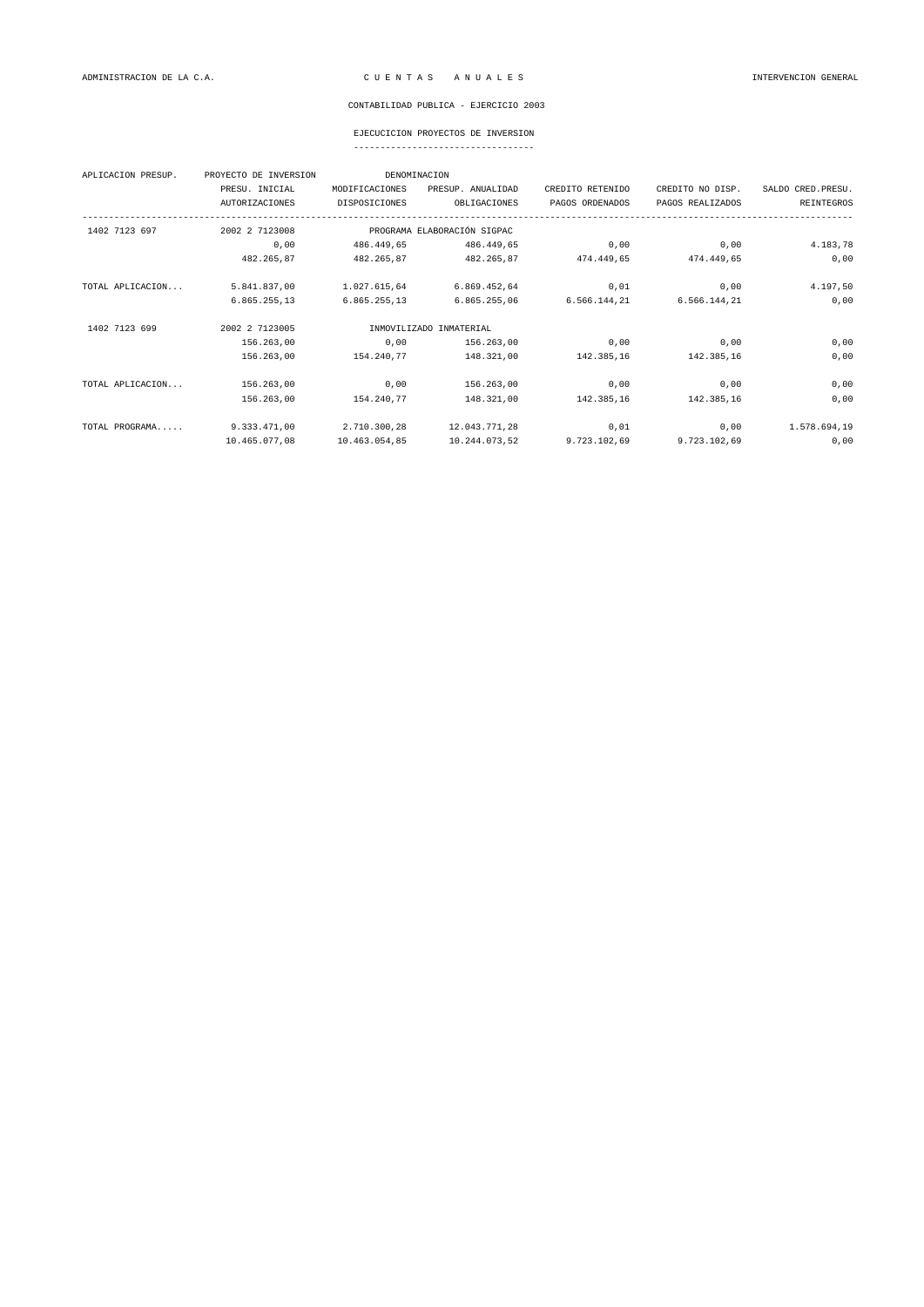| APLICACION PRESUP. | PROYECTO DE INVERSION |                                  | DENOMINACION                     |                  |                  |                    |  |
|--------------------|-----------------------|----------------------------------|----------------------------------|------------------|------------------|--------------------|--|
|                    | PRESU. INICIAL        | MODIFICACIONES                   | PRESUP. ANUALIDAD                | CREDITO RETENIDO | CREDITO NO DISP. | SALDO CRED. PRESU. |  |
|                    | <b>AUTORIZACIONES</b> | DISPOSICIONES                    | OBLIGACIONES                     | PAGOS ORDENADOS  | PAGOS REALIZADOS | REINTEGROS         |  |
| 1403 7121 689      | 2002 2 7121001        | FOMENTO CALIDAD                  |                                  |                  |                  |                    |  |
|                    | 30.051,00             | 0,00                             | 30.051,00                        | 0,00             | 0,00             | 25.312,02          |  |
|                    | 4.738,98              | 4.738,98                         | 4.738,98                         | 4.738,98         | 4.738,98         | 0,00               |  |
| TOTAL APLICACION   | 30.051,00             | 0,00                             | 30.051,00                        | 0,00             | 0,00             | 25.312,02          |  |
|                    | 4.738,98              | 4.738,98                         | 4.738,98                         | 4.738,98         | 4.738,98         | 0,00               |  |
| 1403 7121 692      | 2002 2 7121002        |                                  | MANTENIMIENTO RED DE SILOS       |                  |                  |                    |  |
|                    | 90.152,00             | $-57.152,00$                     | 33.000,00                        | 0,00             | 0,00             | 5.759,07           |  |
|                    | 27.240,93             | 27.240,93                        | 27.240,93                        | 18.910,85        | 18.910,85        | 0,00               |  |
| TOTAL APLICACION   | 90.152,00             | $-57.152,00$                     | 33.000,00                        | 0,00             | 0,00             | 5.759,07           |  |
|                    | 27.240,93             | 27.240,93                        | 27.240,93                        | 18.910,85        | 18.910,85        | 0,00               |  |
| 1403 7121 695      | 2002 2 7121004        | AGENCIA DE SEGURIDAD ALIMENTARIA |                                  |                  |                  |                    |  |
|                    | 36.061,00             | 51.000,00                        | 87.061,00                        | 0,00             | 0,00             | 61,42              |  |
|                    | 86.999,58             | 85.301,98                        | 85.301,98                        | 80.063,42        | 80.063,42        | 0,00               |  |
| TOTAL APLICACION   | 36.061,00             | 51.000,00                        | 87.061,00                        | 0,00             | 0,00             | 61,42              |  |
|                    | 86.999,58             | 85.301,98                        | 85.301,98                        | 80.063,42        | 80.063,42        | 0,00               |  |
| 1403 7121 696      | 2002 2 7121002        |                                  | MANTENIMIENTO RED DE SILOS       |                  |                  |                    |  |
|                    | 0,00                  | 0,00                             | 0,00                             | 0,00             | 0,00             | 0,00               |  |
|                    | 0,00                  | 0,00                             | 0,00                             | 0,00             | 0,00             | 0,00               |  |
|                    | 2002 2 7121004        |                                  | AGENCIA DE SEGURIDAD ALIMENTARIA |                  |                  |                    |  |
|                    | 0,00                  | 44.152,00                        | 44.152,00                        | 0,00             | 0,00             | 630,22             |  |
|                    | 43.521,78             | 43.521,78                        | 43.521,78                        | 33.607,43        | 33.607,43        | 0,00               |  |
| TOTAL APLICACION   | 0,00                  | 44.152,00                        | 44.152,00                        | 0,00             | 0,00             | 630,22             |  |
|                    | 43.521,78             | 43.521,78                        | 43.521,78                        | 33.607,43        | 33.607,43        | 0,00               |  |
| 1403 7121 699      | 2002 2 7121001        | FOMENTO CALIDAD                  |                                  |                  |                  |                    |  |
|                    | 33.658,00             | $-3.000,00$                      | 30.658,00                        | 0,00             | 0,00             | 75,09              |  |
|                    | 30.582,91             | 30.582,91                        | 30.582,89                        | 24.822,91        | 24.822,91        | 0,00               |  |
|                    | 2002 2 7121003        |                                  | CONSERV. MERCANCIAS INTERVENIDAS |                  |                  |                    |  |
|                    | 48.081,00             | $-35.000,00$                     | 13.081,00                        | 0,00             | 0,00             | 2.797,84           |  |
|                    | 10.283,16             | 10.283,16                        | 10.283,16                        | 10.283,16        | 10.283,16        | 0,00               |  |
| TOTAL APLICACION   | 81.739,00             | $-38.000,00$                     | 43.739,00                        | 0,00             | 0,00             | 2.872,93           |  |
|                    | 40.866,07             | 40.866,07                        | 40.866,05                        | 35.106,07        | 35.106,07        | 0,00               |  |
| TOTAL PROGRAMA     | 238.003,00            | 0,00                             | 238.003,00                       | 0,00             | 0,00             | 34.635,66          |  |
|                    | 203.367,34            | 201.669,74                       | 201.669,72                       | 172.426,75       | 172.426,75       | 0,00               |  |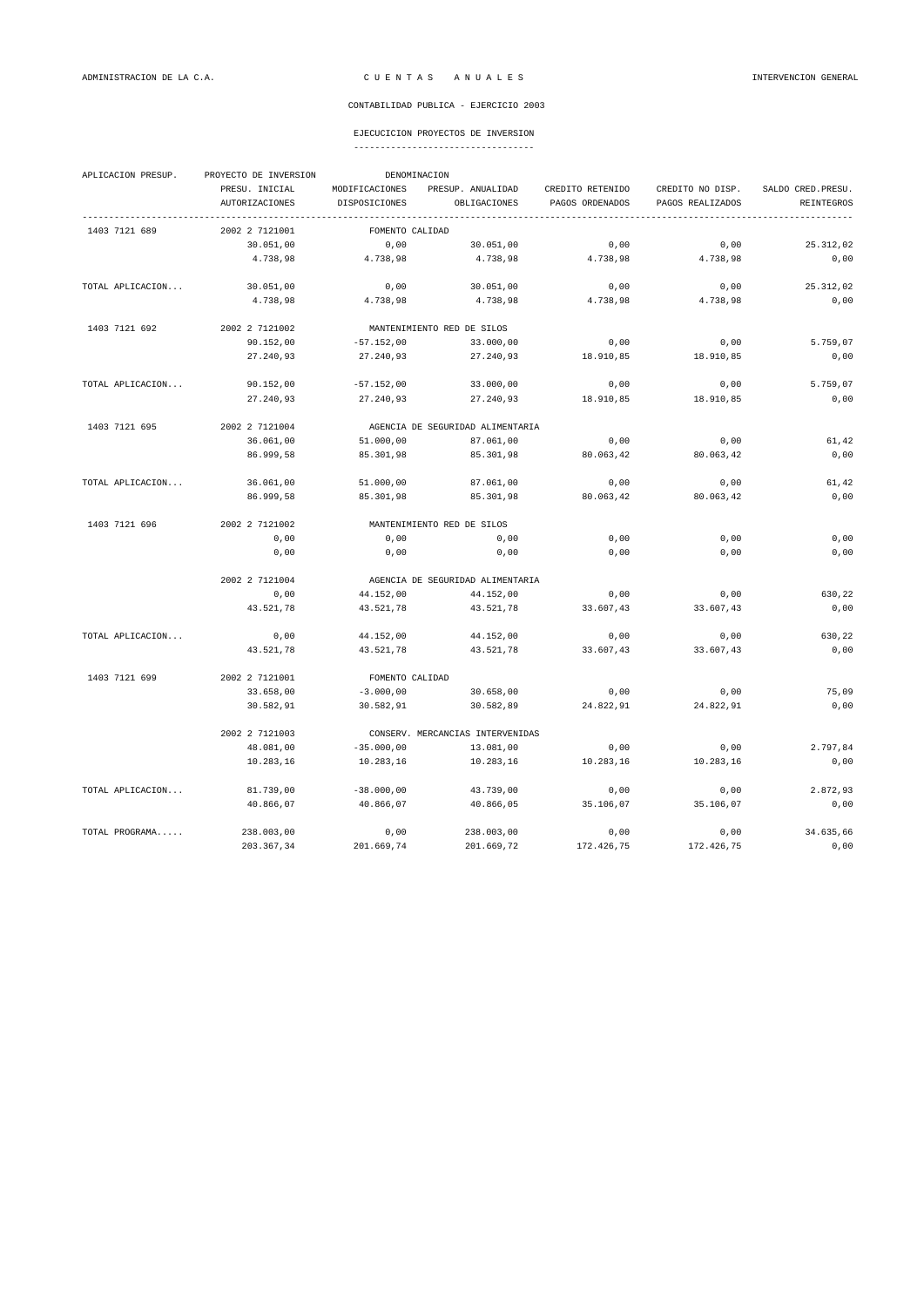| APLICACION PRESUP. | PROYECTO DE INVERSION            | DENOMINACION                    |                                         |                                     |                                      |                                         |  |  |
|--------------------|----------------------------------|---------------------------------|-----------------------------------------|-------------------------------------|--------------------------------------|-----------------------------------------|--|--|
|                    | PRESU. INICIAL<br>AUTORIZACIONES | MODIFICACIONES<br>DISPOSICIONES | PRESUP. ANUALIDAD<br>OBLIGACIONES       | CREDITO RETENIDO<br>PAGOS ORDENADOS | CREDITO NO DISP.<br>PAGOS REALIZADOS | SALDO CRED. PRESU.<br><b>REINTEGROS</b> |  |  |
| 1404 5421 647      | --------------<br>2002 2 5421001 |                                 | PROYECTOS DE INVESTIGACIÓN              |                                     |                                      |                                         |  |  |
|                    | 1.502.530,00                     | 150.000,00                      | 1.652.530,00                            | 6.321,43                            | 0,00                                 | 23.864,91                               |  |  |
|                    | 1.622.343,66                     | 1.622.343,66                    | 1.596.533,79                            | 1.498.047,44                        | 1.498.047,44                         | 0,00                                    |  |  |
|                    | 2002 2 5421002                   | I+D CALIDAD PORCINO             |                                         |                                     |                                      |                                         |  |  |
|                    | 84.142,00                        | $-11.539.44$                    | 72.602,56                               | 0,00                                | 0,00                                 | 126,28                                  |  |  |
|                    | 72.476,28                        | 72.476,28                       | 72.476,28                               | 72.112,04                           | 72.112,04                            | 0,00                                    |  |  |
|                    | 2002 2 5421003                   |                                 | I+D ALIMENTACION EN OVINO               |                                     |                                      |                                         |  |  |
|                    | 30.051,00                        | 0,00                            | 30.051,00                               | 0,00                                | 0,00                                 | 2,00                                    |  |  |
|                    | 30.049,00                        | 30.049,00                       | 30.049,00                               | 30.049,00                           | 30.049,00                            | 0,00                                    |  |  |
|                    | 2002 2 5421006                   |                                 | INCORPORACION DE DOCTORES               |                                     |                                      |                                         |  |  |
|                    | 490.426,00                       | $-150.000,00$                   | 340.426,00                              | 0,00                                | 0,00                                 | 159.988,58                              |  |  |
|                    | 180.437,42                       | 180.437,42                      | 180.271,46                              | 159.796,46                          | 159.796,46                           | 0,00                                    |  |  |
|                    | 2002 2 5421010                   |                                 | EQUIP. INFRAESTRUCTURAS INVESTIGACION   |                                     |                                      |                                         |  |  |
|                    | 280.700,00                       | 0,00                            | 280.700,00                              | 0,00                                | 0,00                                 | 62.363,11                               |  |  |
|                    | 218.336,89                       | 217.361,16                      | 130.494,55                              | 91.444,72                           | 91.444,72                            | 0,00                                    |  |  |
| TOTAL APLICACION   | 2.387.849,00                     | $-11.539,44$                    | 2.376.309,56                            | 6.321,43                            | 0,00                                 | 246.344,88                              |  |  |
|                    | 2.123.643,25                     | 2.122.667,52                    | 2.009.825,08                            | 1.851.449,66                        | 1.851.449,66                         | 0,00                                    |  |  |
| 1404 5421 687      | 2002 2 5421004                   |                                 | PROYECTOS DEMOSTRACION P.D.R.           |                                     |                                      |                                         |  |  |
|                    | 49.284,00                        | $-9.000,00$                     | 40.284,00                               | 0,00                                | 0,00                                 | 196,70                                  |  |  |
|                    | 40.087,30                        | 40.087,30                       | 40.087,30                               | 40.087,30                           | 40.087,30                            | 0,00                                    |  |  |
|                    | 2002 2 5421005                   |                                 | PROYECTO AHORRO AGUA OFICINA REGANTE    |                                     |                                      |                                         |  |  |
|                    | 91.955,00                        | 0,00                            | 91.955,00                               | 0,00                                | 0,00                                 | 1.262,68                                |  |  |
|                    | 90.692,32                        | 90.245,82                       | 88.817,97                               | 81.583,98                           | 81.583,98                            | 0,00                                    |  |  |
| TOTAL APLICACION   | 141.239,00                       | $-9.000,00$                     | 132.239,00                              | 0,00                                | 0,00                                 | 1.459,38                                |  |  |
|                    | 130.779,62                       | 130.333,12                      | 128.905,27                              | 121.671,28                          | 121.671,28                           | 0,00                                    |  |  |
| 1404 5421 692      | 2002 2 5421009                   |                                 | COLECTOR AGUAS AULA DEI                 |                                     |                                      |                                         |  |  |
|                    | 360.000,00                       | $-60.000,00$                    | 300.000,00                              | 0,00                                | 0,00                                 | 30.708,88                               |  |  |
|                    | 269.291,12                       | 266.262,64                      | 11.945,56                               | 11.945,56                           | 11.945,56                            | 0,00                                    |  |  |
| TOTAL APLICACION   | 360.000,00                       | $-60.000,00$                    | 300.000,00                              | 0,00                                | 0,00                                 | 30.708,88                               |  |  |
|                    | 269.291,12                       | 266.262,64                      | 11.945,56                               | 11.945,56                           | 11.945,56                            | 0,00                                    |  |  |
| 1404 5421 693      | 2002 2 5421008                   | MAQUINARIA                      |                                         |                                     |                                      |                                         |  |  |
|                    | 102.172,00                       | 0,00                            | 102.172,00                              | 0,00                                | 0,00                                 | 102.172,00                              |  |  |
|                    | 0,00                             | 0,00                            | 0,00                                    | 0,00                                | 0,00                                 | 0,00                                    |  |  |
| TOTAL APLICACION   | 102.172,00                       | 0,00                            | 102.172,00                              | 0,00                                | 0,00                                 | 102.172,00                              |  |  |
|                    | 0,00                             | 0,00                            | 0,00                                    | 0,00                                | 0,00                                 | 0,00                                    |  |  |
| 1404 5421 697      | 2002 2 5421004                   |                                 | PROYECTOS DEMOSTRACION P.D.R.           |                                     |                                      |                                         |  |  |
|                    | 49.284,00                        | $-9.000,00$                     | 40.284,00                               | 0,00                                | 0,00                                 | 196,20                                  |  |  |
|                    | 40.087,80                        | 40.087,80                       | 40.087,80                               | 40.087,80                           | 40.087,80                            | 0,00                                    |  |  |
|                    | 2002 2 5421005                   |                                 | PROYECTO AHORRO AGUA OFICINA REGANTE    |                                     |                                      |                                         |  |  |
|                    | 91.955,00                        | 0,00                            | 91.955,00                               | 0,00                                | 0,00                                 | 1.262, 36                               |  |  |
|                    | 90.692,64                        | 90.246,14                       | 88.818,45                               | 81.584,44                           | 81.584,44                            | 0,00                                    |  |  |
|                    | 2002 2 5421006                   |                                 | INCORPORACION DE DOCTORES               |                                     |                                      |                                         |  |  |
|                    | 260.840,00                       | $-54.000,00$                    | 206.840,00                              | 0,00                                | 0,00                                 | 86.548,39                               |  |  |
|                    | 120.291,61                       | 120.291,61                      | 120.181,38                              | 106.531,30                          | 106.531,30                           | 0,00                                    |  |  |
|                    | 2002 2 5421007                   |                                 | FINCA SOTO LEZCANO, LA GARCIPOLLERA Y M |                                     |                                      |                                         |  |  |
|                    | 516.870,00                       | 24.000,00                       | 540.870,00                              | 18.334,65                           | 0,00                                 | 2.121,95                                |  |  |
|                    | 520.413,40                       | 520.413,40                      | 514.057,75                              | 378.303,90                          | 378.303,90                           | 0,00                                    |  |  |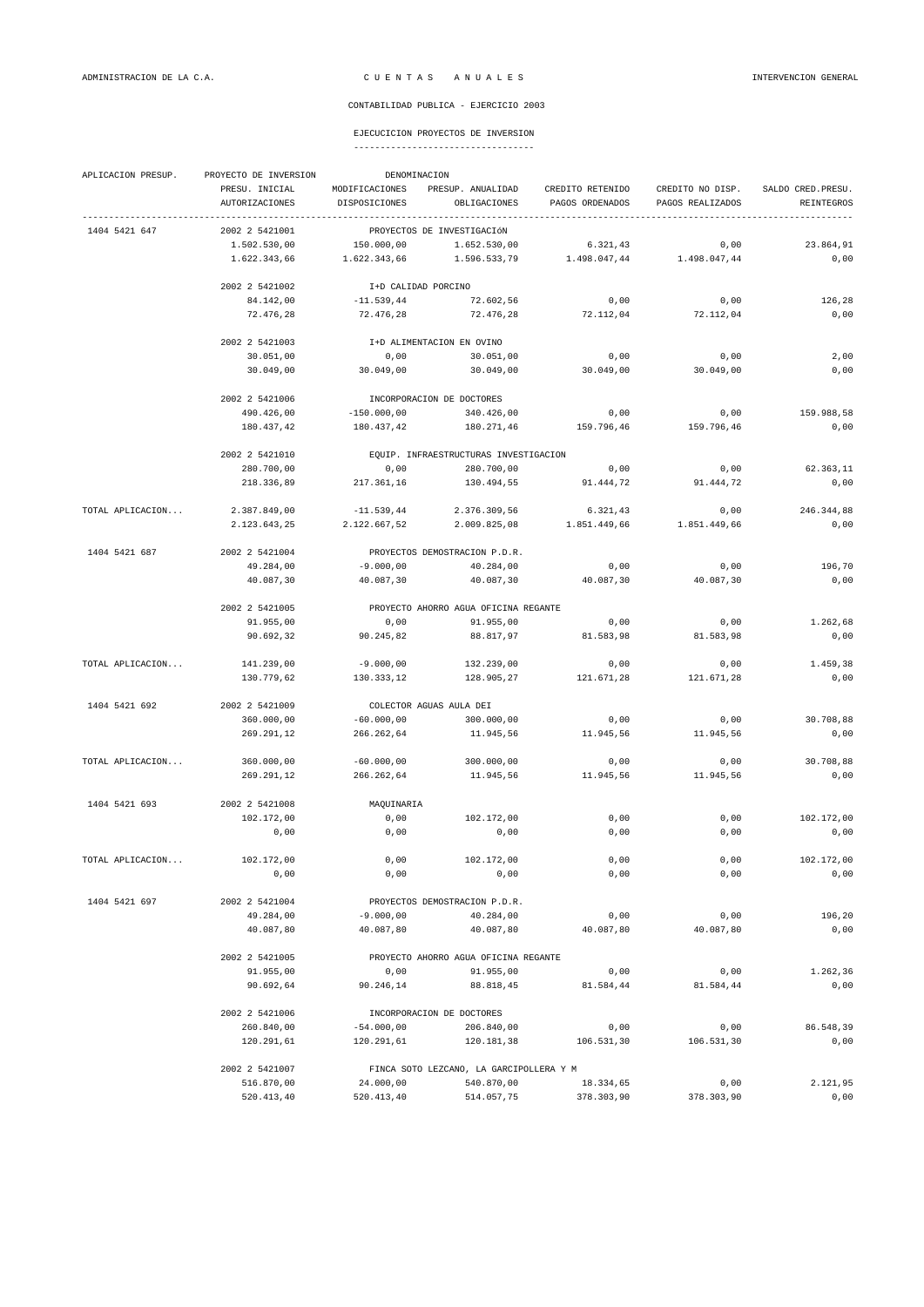| ----------------------------------- |  |  |  |  |  |  |  |  |  |  |  |  |  |  |  |  |  |
|-------------------------------------|--|--|--|--|--|--|--|--|--|--|--|--|--|--|--|--|--|
|                                     |  |  |  |  |  |  |  |  |  |  |  |  |  |  |  |  |  |

| APLICACION PRESUP. | PROYECTO DE INVERSION |                | DENOMINACION                          |                  |                  |                    |
|--------------------|-----------------------|----------------|---------------------------------------|------------------|------------------|--------------------|
|                    | PRESU. INICIAL        | MODIFICACIONES | PRESUP. ANUALIDAD                     | CREDITO RETENIDO | CREDITO NO DISP. | SALDO CRED. PRESU. |
|                    | <b>AUTORIZACIONES</b> | DISPOSICIONES  | OBLIGACIONES                          | PAGOS ORDENADOS  | PAGOS REALIZADOS | <b>REINTEGROS</b>  |
| 1404 5421 697      | 2002 2 5421010        |                | EQUIP. INFRAESTRUCTURAS INVESTIGACION |                  |                  |                    |
|                    | 120.300,00            | 0,00           | 120.300,00                            | 0,00             | 0,00             | 72.300,00          |
|                    | 48.000,00             | 48.000,00      | 0,00                                  | 0,00             | 0,00             | 0,00               |
| TOTAL APLICACION   | 1.039.249,00          | $-39.000,00$   | 1.000.249,00                          | 18.334,65        | 0,00             | 162.428,90         |
|                    | 819.485,45            | 819.038,95     | 763.145,38                            | 606.507,44       | 606.507,44       | 0,00               |
| 1404 5421 699      | 2002 2 5421014        |                | ASESORIAS CLIMATOLOGÍA ADVERSA ARAGÓN |                  |                  |                    |
|                    | 0,00                  | 60.000,00      | 60.000,00                             | 28,00            | 0,00             | 0,00               |
|                    | 59.972,00             | 59.972.00      | 59.972.00                             | 59.972.00        | 59.972.00        | 0,00               |
| TOTAL APLICACION   | 0,00                  | 60.000,00      | 60,000,00                             | 28,00            | 0,00             | 0,00               |
|                    | 59.972,00             | 59.972,00      | 59.972,00                             | 59.972,00        | 59.972,00        | 0,00               |
| TOTAL PROGRAMA     | 4.030.509,00          | $-59.539,44$   | 3.970.969,56                          | 24.684,08        | 0,00             | 543.114,04         |
|                    | 3.403.171,44          | 3.398.274,23   | 2.973.793,29                          | 2.651.545,94     | 2.651.545,94     | 0,00               |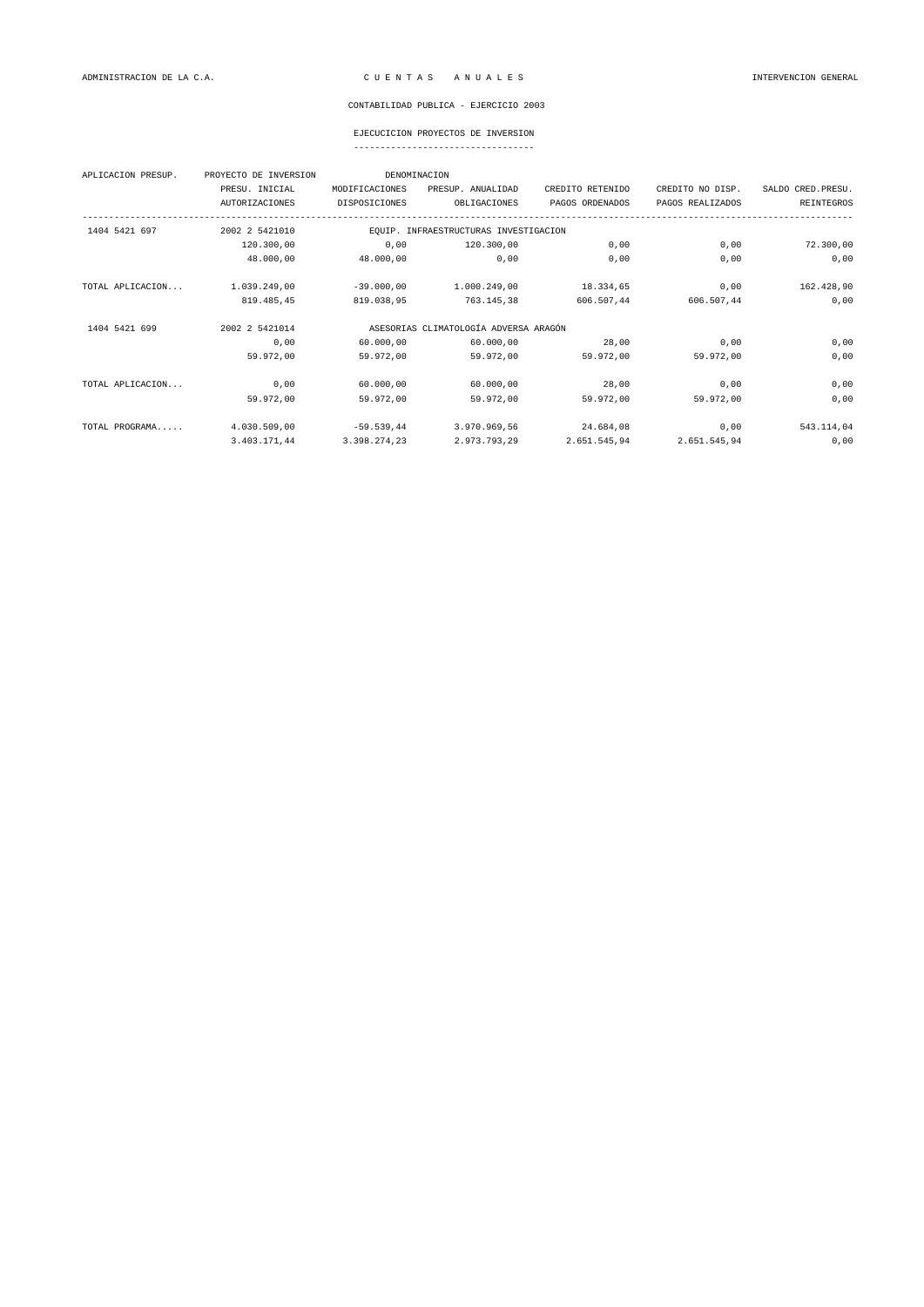| ----------------------------------- |  |  |  |  |  |  |  |  |  |  |  |  |  |
|-------------------------------------|--|--|--|--|--|--|--|--|--|--|--|--|--|
|                                     |  |  |  |  |  |  |  |  |  |  |  |  |  |

| APLICACION PRESUP. | PROYECTO DE INVERSION            | DENOMINACION                    |                                    |                                     |                                      |                                  |
|--------------------|----------------------------------|---------------------------------|------------------------------------|-------------------------------------|--------------------------------------|----------------------------------|
|                    | PRESU. INICIAL<br>AUTORIZACIONES | MODIFICACIONES<br>DISPOSICIONES | PRESUP. ANUALIDAD<br>OBLIGACIONES  | CREDITO RETENIDO<br>PAGOS ORDENADOS | CREDITO NO DISP.<br>PAGOS REALIZADOS | SALDO CRED. PRESU.<br>REINTEGROS |
| 1404 7141 647      | 2002 2 7141001                   |                                 | PROYECTO SEMILLAS Y PLANTAS VIVERO |                                     |                                      |                                  |
|                    | 60.101,00                        | 131.213,31                      | 191.314,31                         | 1.710,38                            | 0,00                                 | 79.129,72                        |
|                    | 110.474,21                       | 110.474,21                      | 110.267,89                         | 103.894,70                          | 103.894,70                           | 0,00                             |
| TOTAL APLICACION   | 60.101,00                        | 131.213,31                      | 191.314,31                         | 1.710,38                            | 0,00                                 | 79.129,72                        |
|                    | 110.474,21                       | 110.474,21                      | 110.267,89                         | 103.894,70                          | 103.894,70                           | 0,00                             |
| 1404 7141 649      | 2002 2 7141002                   | LUCHA CONTRA PLAGAS             |                                    |                                     |                                      |                                  |
|                    | 240.405,00                       | 552.823,83                      | 793.228,83                         | 0,00                                | 0,00                                 | 302.826,99                       |
|                    | 490.401,84                       | 490.401,84                      | 490.325,40                         | 488.237,40                          | 488.237,40                           | 0,00                             |
|                    | 2002 2 7141003                   | PREVENCION DE PLAGAS            |                                    |                                     |                                      |                                  |
|                    | 102.172,00                       | 63.113,79                       | 165.285,79                         | 0,00                                | 0,00                                 | 16.713,80                        |
|                    | 148.571,99                       | 148.571,99                      | 148.571,99                         | 148.571,99                          | 148.571,99                           | 0,00                             |
|                    | 2002 2 7141012                   |                                 | PROYECTO NUEVAS VARIEDADES         |                                     |                                      |                                  |
|                    | 1.503,00                         | 1.498,79                        | 3.001,79                           | 4,21                                | 0,00                                 | 2.142,89                         |
|                    | 854,69                           | 854,69                          | 854,69                             | 854,69                              | 854,69                               | 0,00                             |
| TOTAL APLICACION   | 344.080,00                       | 617.436,41                      | 961.516,41                         | 4,21                                | 0,00                                 | 321.683,68                       |
|                    | 639.828,52                       | 639.828,52                      | 639.752,08                         | 637.664,08                          | 637.664,08                           | 0,00                             |
| 1404 7141 689      | 2002 2 7141002                   | LUCHA CONTRA PLAGAS             |                                    |                                     |                                      |                                  |
|                    | 138.233,00                       | 0,00                            | 138.233,00                         | 0,00                                | 0,00                                 | 4.039,76                         |
|                    | 134.193,24                       | 134.193,24                      | 132.479,16                         | 132.479,16                          | 132.479,16                           | 0,00                             |
|                    | 2002 2 7141005                   | RED EXPERIMENTAL AGRARIA        |                                    |                                     |                                      |                                  |
|                    | 42.071,00                        | 0,00                            | 42.071,00                          | 0,00                                | 0,00                                 | 2.699,40                         |
|                    | 39.371,60                        | 39.371,60                       | 38.468,42                          | 38.273,01                           | 38.273,01                            | 0,00                             |
|                    | 2002 2 7141006                   |                                 | DISEÑO MATERIAL FORMACION          |                                     |                                      |                                  |
|                    | 12.020,00                        | 0,00                            | 12.020,00                          | 324,00                              | 0,00                                 | 7.520,00                         |
|                    | 4.176,00                         | 4.176,00                        | 4.176,00                           | 4.176,00                            | 4.176,00                             | 0,00                             |
|                    | 2002 2 7141013                   | FINCAS COLABORADORAS            |                                    |                                     |                                      |                                  |
|                    | 0,00                             | 47.795,50                       | 47.795,50                          | 0,00                                | 0,00                                 | 566,48                           |
|                    | 47.229,02                        | 47.229,02                       | 42.155,52                          | 42.155,52                           | 42.155,52                            | 0,00                             |
| TOTAL APLICACION   | 192.324,00                       | 47.795,50                       | 240.119,50                         | 324,00                              | 0,00                                 | 14.825,64                        |
|                    | 224.969,86                       | 224.969,86                      | 217.279,10                         | 217.083,69                          | 217.083,69                           | 0,00                             |
| 1404 7141 692      | 2002 2 7141007                   |                                 | ACONDICIONAMIENTO EDIFICIOS        |                                     |                                      |                                  |
|                    | 78.132,00                        | 0,00                            | 78.132,00                          | 645,60                              | 0,00                                 | 14.132,00                        |
|                    | 63.354,40                        | 63.195,27                       | 63.195,27                          | 63.195,27                           | 63.195,27                            | 0,00                             |
| TOTAL APLICACION   | 78.132,00                        | 0,00                            | 78.132,00                          | 645,60                              | 0,00                                 | 14.132,00                        |
|                    | 63.354,40                        | 63.195,27                       | 63.195,27                          | 63.195,27                           | 63.195,27                            | 0,00                             |
| 1404 7141 693      | 2002 2 7141008                   | EQUIPAMIENTO CENTROS            |                                    |                                     |                                      |                                  |
|                    | 173.753,00                       | $-116.000,00$                   | 57.753,00                          | 164,80                              | 0,00                                 | 1.344,50                         |
|                    | 56.243,70                        | 56.243,70                       | 56.243,70                          | 39.296,36                           | 39.296,36                            | 0,00                             |
| TOTAL APLICACION   |                                  | $-116.000,00$                   |                                    | 164,80                              |                                      | 1.344,50                         |
|                    | 173.753,00<br>56.243,70          | 56.243,70                       | 57.753,00<br>56.243,70             | 39.296,36                           | 0,00<br>39.296,36                    | 0,00                             |
|                    |                                  |                                 |                                    |                                     |                                      |                                  |
| 1404 7141 694      | 2002 2 7141009                   |                                 | MAQUINARIA DE TRANSPORTE           |                                     |                                      | 42.101,00                        |
|                    | 54.091,00<br>11.990,00           | 0,00<br>11.990,00               | 54.091,00<br>11.990,00             | 0,00<br>0,00                        | 0,00<br>0,00                         | 0,00                             |
|                    |                                  |                                 |                                    |                                     |                                      |                                  |
| TOTAL APLICACION   | 54.091,00<br>11.990,00           | 0,00<br>11.990,00               | 54.091,00<br>11.990,00             | 0,00<br>0,00                        | 0,00<br>0,00                         | 42.101,00<br>0,00                |
|                    |                                  |                                 |                                    |                                     |                                      |                                  |
| 1404 7141 695      | 2002 2 7141004                   | MOBILIARIO                      |                                    |                                     |                                      |                                  |
|                    | 16.828,00                        | 0,00                            | 16.828,00                          | 0,00                                | 0,00                                 | 16.828,00                        |
|                    | 0,00                             | 0,00                            | 0,00                               | 0,00                                | 0,00                                 | 0,00                             |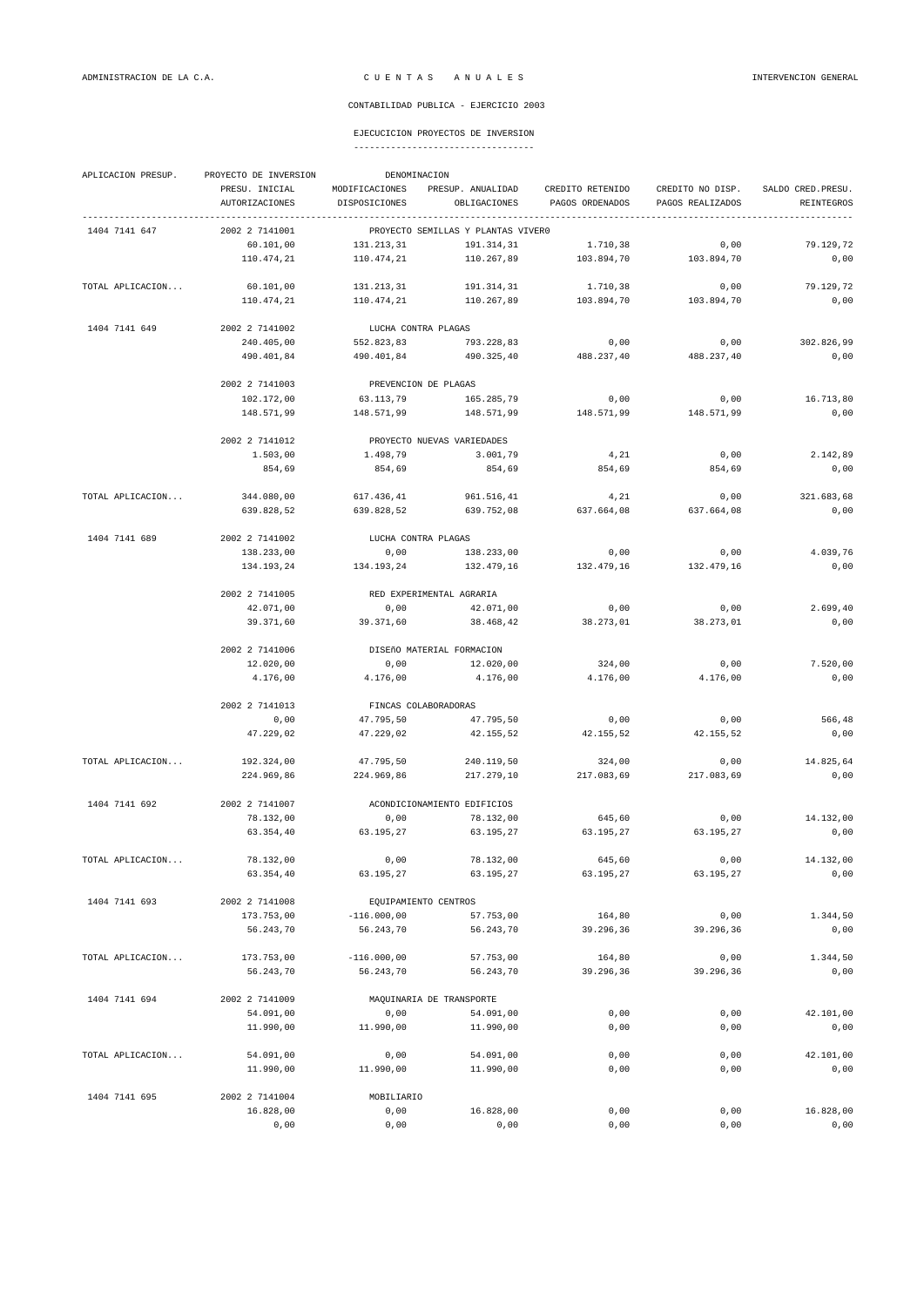|  |  |  |  |  |  |  |  |  |  |  |  |  |  |  | ----------------------------------- |  |
|--|--|--|--|--|--|--|--|--|--|--|--|--|--|--|-------------------------------------|--|
|  |  |  |  |  |  |  |  |  |  |  |  |  |  |  |                                     |  |

| APLICACION PRESUP. | PROYECTO DE INVERSION |                     | DENOMINACION                      |                  |                  |                    |
|--------------------|-----------------------|---------------------|-----------------------------------|------------------|------------------|--------------------|
|                    | PRESU. INICIAL        | MODIFICACIONES      | PRESUP. ANUALIDAD                 | CREDITO RETENIDO | CREDITO NO DISP. | SALDO CRED. PRESU. |
|                    | <b>AUTORIZACIONES</b> | DISPOSICIONES       | OBLIGACIONES                      | PAGOS ORDENADOS  | PAGOS REALIZADOS | REINTEGROS         |
| TOTAL APLICACION   | 16.828,00             | 0,00                | 16.828,00                         | 0,00             | 0,00             | 16.828,00          |
|                    | 0,00                  | 0,00                | 0,00                              | 0,00             | 0,00             | 0,00               |
| 1404 7141 699      | 2002 2 7141002        | LUCHA CONTRA PLAGAS |                                   |                  |                  |                    |
|                    | 18.030,00             | 0,00                | 18.030,00                         | 0,00             | 0,00             | 16,36              |
|                    | 18.013,64             | 18.013,64           | 16.375,99                         | 16.375,99        | 16.375,99        | 0,00               |
|                    | 2002 2 7141005        |                     | RED EXPERIMENTAL AGRARIA          |                  |                  |                    |
|                    | 42.071,00             | 0,00                | 42.071,00                         | 0,00             | 0,00             | 1.853,20           |
|                    | 40.217,80             | 40.217,80           | 39.314,70                         | 39.119,28        | 39.119,28        | 0,00               |
|                    | 2002 2 7141006        |                     | DISEÑO MATERIAL FORMACION         |                  |                  |                    |
|                    | 12.020,00             | 0,00                | 12.020,00                         | 324,00           | 0,00             | 7.520,00           |
|                    | 4.176,00              | 4.176,00            | 4.176,00                          | 4.176,00         | 4.176,00         | 0,00               |
|                    | 2002 2 7141010        |                     | CAMPAñA SANIDAD VEGETAL           |                  |                  |                    |
|                    | 24.040,00             | 116.000,00          | 140.040,00                        | 0,01             | 0,00             | 8,57               |
|                    | 140.031,42            | 140.031,42          | 140.029,42                        | 138.190,62       | 138.190,62       | 0,00               |
|                    | 2002 2 7141011        |                     | PROYECTOS AGROALIMENTARIOS Y A.T. |                  |                  |                    |
|                    | 84.142,00             | 0,00                | 84.142,00                         | 0,00             | 0.00             | 11.878,37          |
|                    | 72.263,63             | 72.263,63           | 72.263,63                         | 71.753,63        | 71.753,63        | 0,00               |
|                    | 2002 2 7141013        |                     | FINCAS COLABORADORAS              |                  |                  |                    |
|                    | 0,00                  | 47.795,50           | 47.795,50                         | 0,00             | 0,00             | 566,48             |
|                    | 47.229,02             | 47.229,02           | 42.155,52                         | 42.155,52        | 42.155,52        | 0,00               |
| TOTAL APLICACION   | 180.303,00            | 163.795,50          | 344.098,50                        | 324,01           | 0,00             | 21.842,98          |
|                    | 321.931,51            | 321.931,51          | 314.315,26                        | 311.771,04       | 311.771,04       | 0,00               |
| TOTAL PROGRAMA     | 1.099.612,00          | 844.240,72          | 1.943.852,72                      | 3.173,00         | 0,00             | 511.887,52         |
|                    | 1.428.792,20          | 1.428.633,07        | 1.413.043,30                      | 1.372.905,14     | 1.372.905,14     | 0,00               |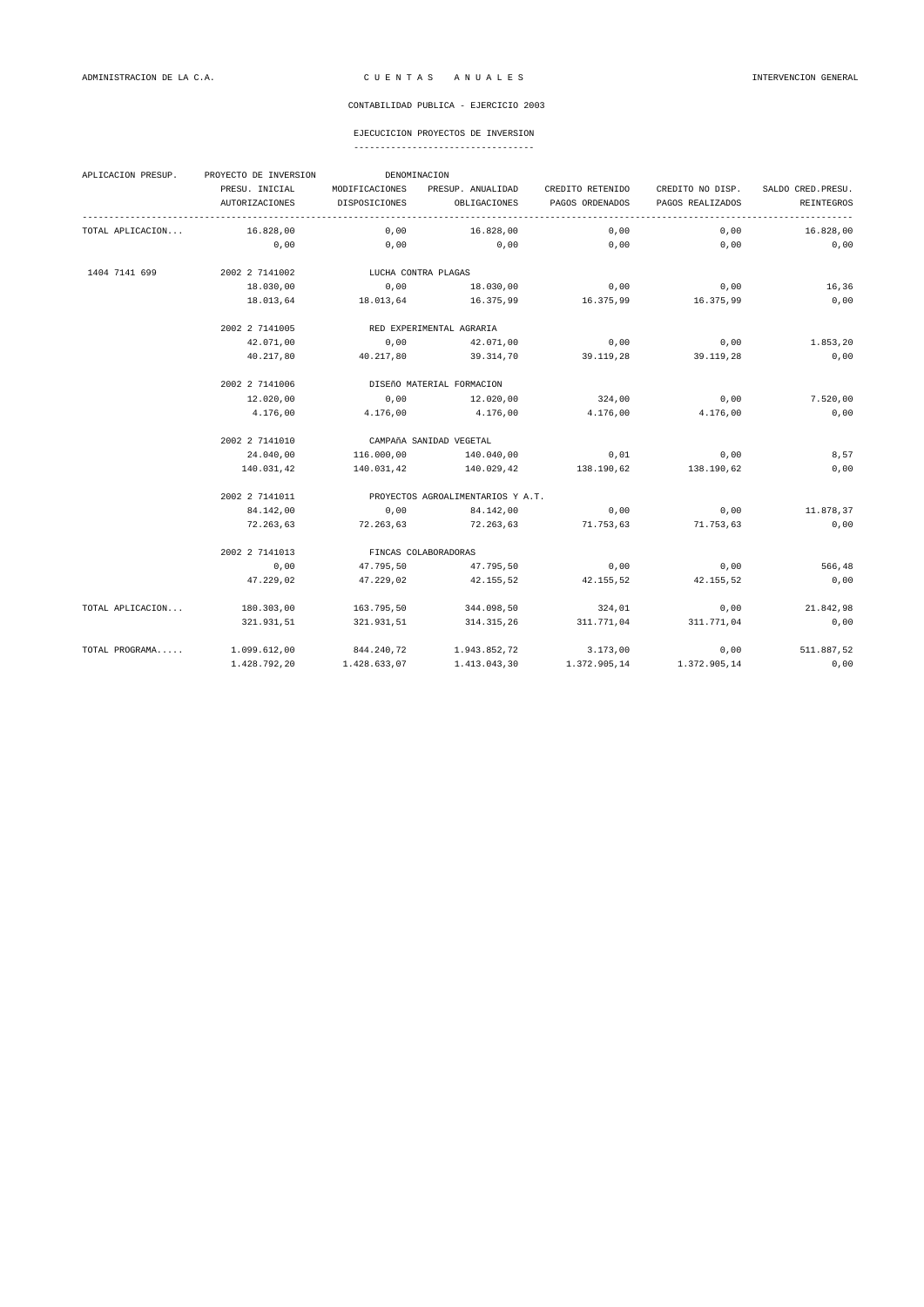| APLICACION PRESUP. | PROYECTO DE INVERSION            | DENOMINACION                    |                                            |                                     |                                      |                                  |
|--------------------|----------------------------------|---------------------------------|--------------------------------------------|-------------------------------------|--------------------------------------|----------------------------------|
|                    | PRESU. INICIAL<br>AUTORIZACIONES | MODIFICACIONES<br>DISPOSICIONES | PRESUP. ANUALIDAD<br>OBLIGACIONES          | CREDITO RETENIDO<br>PAGOS ORDENADOS | CREDITO NO DISP.<br>PAGOS REALIZADOS | SALDO CRED. PRESU.<br>REINTEGROS |
| 1405 5311 627      | 2001 2 5311001                   |                                 | CREACION DE REGADIOS                       |                                     |                                      |                                  |
|                    | 0,00                             | 0,00                            | 0,00                                       | 0,00                                | 0,00                                 | 0,00                             |
|                    | 0,00                             | 0,00                            | 0,00                                       | 0,00                                | 0,00                                 | 0,00                             |
|                    | 2001 2 5311002                   |                                 | CONCENT. PARCELARIA Y ORDEN. EXPLOTACIONES |                                     |                                      |                                  |
|                    | 0,00                             | 0,00                            | 0,00                                       | 0,00                                | 0,00                                 | 0,00                             |
|                    | 0,00                             | 0,00                            | 0,00                                       | 0,00                                | 0,00                                 | 0,00                             |
|                    | 2002 2 5311001                   | CREACION REGADIOS               |                                            |                                     |                                      |                                  |
|                    | 0,00                             | 0,00                            | 0,00                                       | 0,00                                | 0,00                                 | 0,00                             |
|                    | 0,00                             | 0,00                            | 0,00                                       | 0,00                                | 0,00                                 | 0,00                             |
|                    | 2002 2 5311002                   |                                 | CONCENTRACION PARCELARIA                   |                                     |                                      |                                  |
|                    | 0,00                             | 0,00                            | 0,00                                       | 0,00                                | 0,00                                 | 0,00                             |
|                    | 0,00                             | 0,00                            | 0,00                                       | 0,00                                | 0,00                                 | 0,00                             |
| TOTAL APLICACION   | 0,00                             | 0,00                            | 0,00                                       | 0,00                                | 0,00                                 | 0,00                             |
|                    | 0,00                             | 0,00                            | 0,00                                       | 0,00                                | 0,00                                 | 0,00                             |
| 1405 5311 687      | 1999 2 5311002                   | CREACION REGADIOS               |                                            |                                     |                                      |                                  |
|                    | 676.139,00                       | $-410.425,87$                   | 265.713,13                                 | 0,00                                | 0,00                                 | 0,00                             |
|                    | 265.713,13                       | 265.713,13                      | 232.100,68                                 | 232.100,68                          | 232.100,68                           | 0,00                             |
|                    | 2001 2 5311001                   |                                 | CREACION DE REGADIOS                       |                                     |                                      |                                  |
|                    | 2.052.027,00                     | $-264.772, 22$                  | 1.787.254,78                               | 0,00                                | 0,00                                 | 34,85                            |
|                    | 1.787.219,93                     | 1.787.219,93                    | 1.764.303,41                               | 1.440.942,54                        | 1.440.942,54                         | 0,00                             |
|                    | 2001 2 5311002                   |                                 | CONCENT. PARCELARIA Y ORDEN. EXPLOTACIONES |                                     |                                      |                                  |
|                    | 332.899,00                       | $-81.230,99$                    | 251.668,01                                 | 0,00                                | 0,00                                 | 10,60                            |
|                    | 251.657,41                       | 251.657,41                      | 239.392,15                                 | 239.392,15                          | 239.392,15                           | 0,00                             |
|                    | 2002 2 5311001                   | CREACION REGADIOS               |                                            |                                     |                                      |                                  |
|                    | 2.830.765,00                     | 392.868,69                      | 3.223.633,69                               | 0,00                                | 0,00                                 | 25.629,95                        |
|                    | 3.198.003,74                     | 3.198.003,74                    | 2.848.541,66                               | 1.938.685,31                        | 1.938.685,31                         | 0,00                             |
|                    | 2002 2 5311002                   |                                 | CONCENTRACION PARCELARIA                   |                                     |                                      |                                  |
|                    | 2.372.049,00                     | 61.451,37                       | 2.433.500,37                               | 0,00                                | 0,00                                 | 3.732,98                         |
|                    | 2.429.767,39                     | 2.429.767,39                    | 2.406.671,21                               | 2.388.210,31                        | 2.388.210,31                         | 0,00                             |
|                    | 2003 2 5311070                   |                                 | REPOSICION INFRAESTRUCTURASINUND.2003      |                                     |                                      |                                  |
|                    | 0,00                             | 502.109,02                      | 502.109,02                                 | 0,00                                | 0,00                                 | 33.497,47                        |
|                    | 468.611,55                       | 468.611,55                      | 468.611,55                                 | 0,00                                | 0,00                                 | 0,00                             |
| TOTAL APLICACION   | 8.263.879,00                     | 200.000,00                      | 8.463.879,00                               | 0,00                                | 0,00                                 | 62.905,85                        |
|                    | 8.400.973,15                     | 8.400.973,15                    | 7.959.620,66                               | 6.239.330,99                        | 6.239.330,99                         | 0,00                             |
| 1405 5311 690      | 2002 2 5311003                   |                                 | ADQUISICION DE TIERRAS                     |                                     |                                      |                                  |
|                    | 228.385,00                       | 481.968,91                      | 710.353,91                                 | 1.530,89                            | 0,00                                 | 0,00                             |
|                    | 708.823,02                       | 708.823,02                      | 708.823,02                                 | 708.823,02                          | 708.823,02                           | 0,00                             |
| TOTAL APLICACION   | 228.385,00                       | 481.968,91                      | 710.353,91                                 | 1.530,89                            | 0,00                                 | 0,00                             |
|                    | 708.823,02                       | 708.823,02                      | 708.823,02                                 | 708.823,02                          | 708.823,02                           | 0,00                             |
| 1405 5311 697      | 1999 2 5311002                   | CREACION REGADIOS               |                                            |                                     |                                      |                                  |
|                    | 676.139,00                       | $-122.106, 15$                  | 554.032,85                                 | 0,00                                | 0,00                                 | 0,00                             |
|                    | 554.032,85                       | 554.032,85                      | 520.420,40                                 | 520.420,40                          | 520.420,40                           | 0,00                             |
|                    | 2001 2 5311001                   |                                 | CREACION DE REGADIOS                       |                                     |                                      |                                  |
|                    | 2.052.027,00                     | $-255.522, 57$                  | 1.796.504,43                               | 0,00                                | 0,00                                 | 0,00                             |
|                    | 1.796.504,43                     | 1.796.504,43                    | 1.773.588,04                               | 1.450.227,16                        | 1.450.227,16                         | 0,00                             |
|                    | 2001 2 5311002                   |                                 | CONCENT. PARCELARIA Y ORDEN. EXPLOTACIONES |                                     |                                      |                                  |
|                    | 332.899,00                       | $-73.010,39$                    | 259.888,61                                 | 0,00                                | 0,00                                 | 7,15                             |
|                    | 259.881,46                       | 259.881,46                      | 247.616,20                                 | 247.616,20                          | 247.616,20                           | 0,00                             |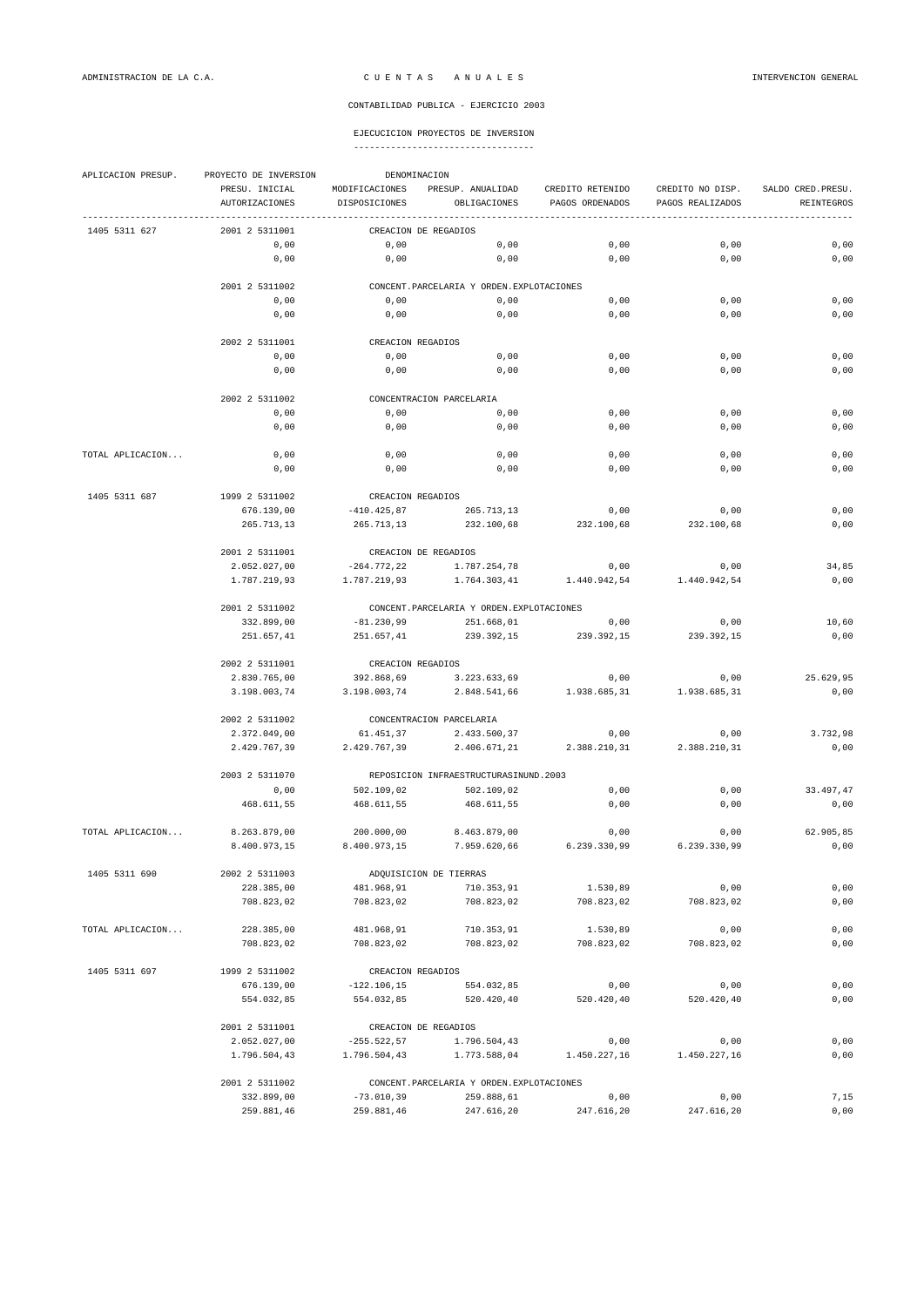| APLICACION PRESUP. | PROYECTO DE INVERSION |                   | DENOMINACION                             |                  |                  |                    |
|--------------------|-----------------------|-------------------|------------------------------------------|------------------|------------------|--------------------|
|                    | PRESU. INICIAL        | MODIFICACIONES    | PRESUP. ANUALIDAD                        | CREDITO RETENIDO | CREDITO NO DISP. | SALDO CRED. PRESU. |
|                    | <b>AUTORIZACIONES</b> | DISPOSICIONES     | OBLIGACIONES                             | PAGOS ORDENADOS  | PAGOS REALIZADOS | REINTEGROS         |
| 1405 5311 697      | 2002 2 5311001        | CREACION REGADIOS |                                          |                  |                  |                    |
|                    | 2.830.765,00          | 407.218,81        | 3.237.983,81                             | 4.569,00         | 0,00             | 689,15             |
|                    | 3.232.725,66          | 3.232.725,66      | 2.883.263,71                             | 1.971.976,32     | 1.971.976,32     | 0,00               |
|                    | 2002 2 5311002        |                   | CONCENTRACION PARCELARIA                 |                  |                  |                    |
|                    | 2.372.049,00          | $-438.548,61$     | 1.933.500,39                             | 0,00             | 0,00             | 0,00               |
|                    | 1.933.500,39          | 1.933.500,39      | 1.910.404,24                             | 1.891.943,33     | 1.891.943,33     | 0,00               |
|                    | 2003 2 5311           |                   | REPOSICION DE INFRAESTRUCTURAS INUND.03  |                  |                  |                    |
|                    | 0,00                  | 0,00              | 0,00                                     | 0,00             | 0,00             | 0,00               |
|                    | 0,00                  | 0,00              | 0,00                                     | 0.00             | 0,00             | 0,00               |
|                    | 2003 2 5311070        |                   | REPOSICION INFRAESTRUCTURASINUND.2003    |                  |                  |                    |
|                    | 0,00                  | 4.000.000,00      | 4.000.000,00                             | 31.435,59        | 0,00             | 0,00               |
|                    | 3.968.564,41          | 3.968.564,41      | 3.968.563,64                             | 3.499.952,08     | 3.499.952,08     | 0,00               |
|                    | 2003 2 5311080        |                   | DAÑOS POR INUNDACIONES Y OTROS FENOM. ME |                  |                  |                    |
|                    | 0,00                  | 1.240.903,59      | 1.240.903,59                             | 1.100.549,19     | 0,00             | 140.354,40         |
|                    | 0,00                  | 0,00              | 0,00                                     | 0,00             | 0,00             | 0,00               |
|                    | 2003 2 5331070        |                   | BIENES DE USO GENERAL                    |                  |                  |                    |
|                    | 0,00                  | 0,00              | 0,00                                     | 0,00             | 0,00             | 0,00               |
|                    | 0,00                  | 0,00              | 0,00                                     | 0,00             | 0,00             | 0,00               |
| TOTAL APLICACION   | 8.263.879,00          | 4.758.934,68      | 13.022.813,68                            | 1.136.553,78     | 0,00             | 141.050,70         |
|                    | 11.745.209,20         | 11.745.209,20     | 11.303.856,23                            | 9.582.135,49     | 9.582.135,49     | 0,00               |
| 1405 5311 699      | 2002 2 5311004        |                   | MINUTAS HONORARIOS                       |                  |                  |                    |
|                    | 60.101,00             | 0,00              | 60.101,00                                | 0,00             | 0,00             | 2,67               |
|                    | 60.098,33             | 60.098,33         | 60.098,33                                | 60.098,33        | 60.098,33        | 0,00               |
| TOTAL APLICACION   | 60.101,00             | 0,00              | 60.101,00                                | 0,00             | 0,00             | 2,67               |
|                    | 60.098,33             | 60.098,33         | 60.098,33                                | 60.098,33        | 60.098,33        | 0,00               |
| TOTAL PROGRAMA     | 16.816.244,00         | 5.440.903,59      | 22.257.147,59                            | 1.138.084,67     | 0,00             | 203.959,22         |
|                    | 20.915.103.70         | 20.915.103.70     | 20.032.398.24                            | 16.590.387,83    | 16.590.387.83    | 0.00               |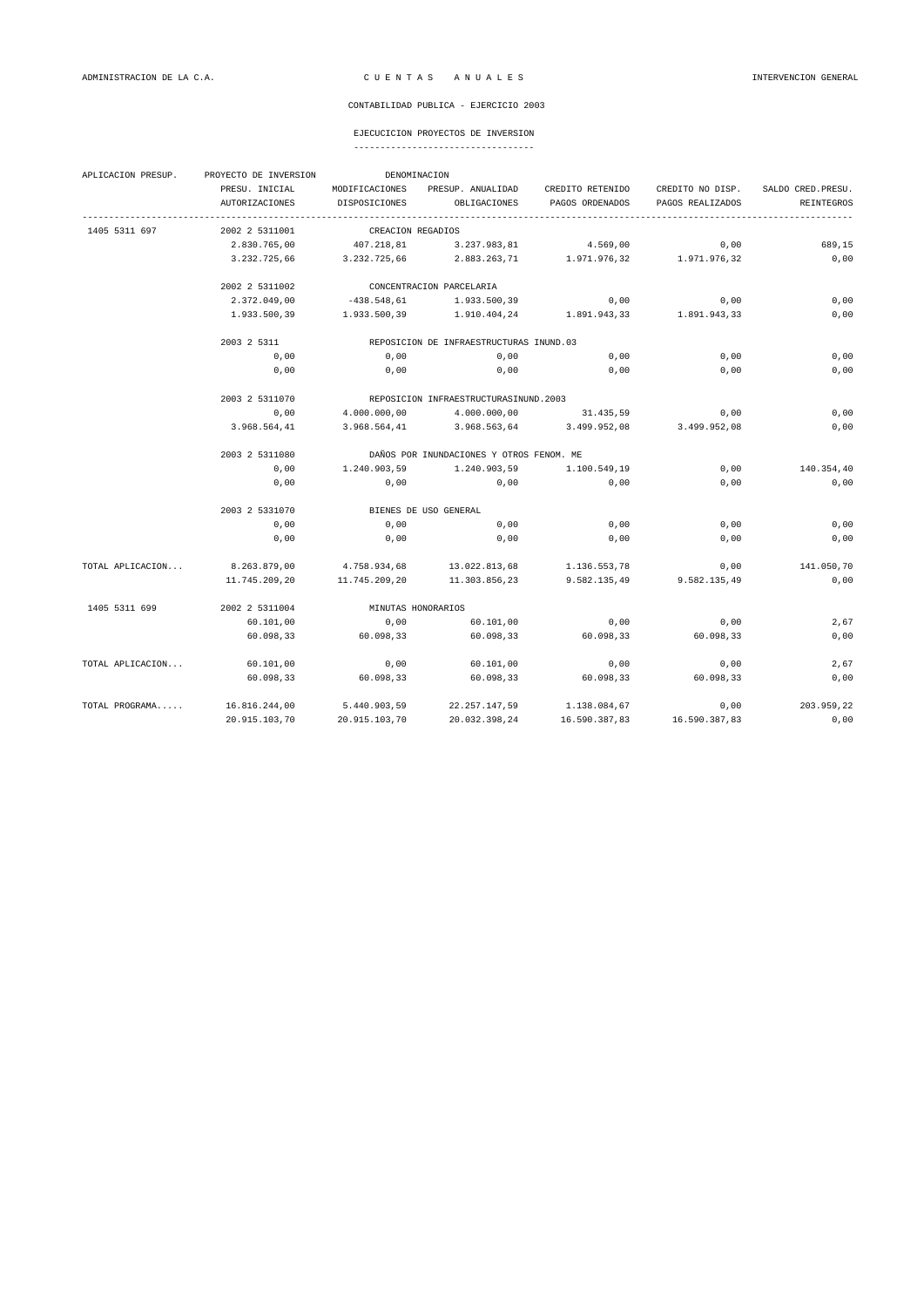| APLICACION PRESUP.  | PROYECTO DE INVERSION |                | DENOMINACION      |                  |                  |                    |
|---------------------|-----------------------|----------------|-------------------|------------------|------------------|--------------------|
|                     | PRESU. INICIAL        | MODIFICACIONES | PRESUP. ANUALIDAD | CREDITO RETENIDO | CREDITO NO DISP. | SALDO CRED. PRESU. |
|                     | <b>AUTORIZACIONES</b> | DISPOSICIONES  | OBLIGACIONES      | PAGOS ORDENADOS  | PAGOS REALIZADOS | REINTEGROS         |
| TOTAL DEPARTAMENTO. | 471.203.908.00        | 9.091.872.15   | 480.295.780.15    | 1.176.569.26     | 0.00             | $-12.514.056.11$   |
|                     | 491.633.267.00        | 491.617.991.33 | 490.073.868.94    | 484.806.487.00   | 484.806.487.00   | 0.00               |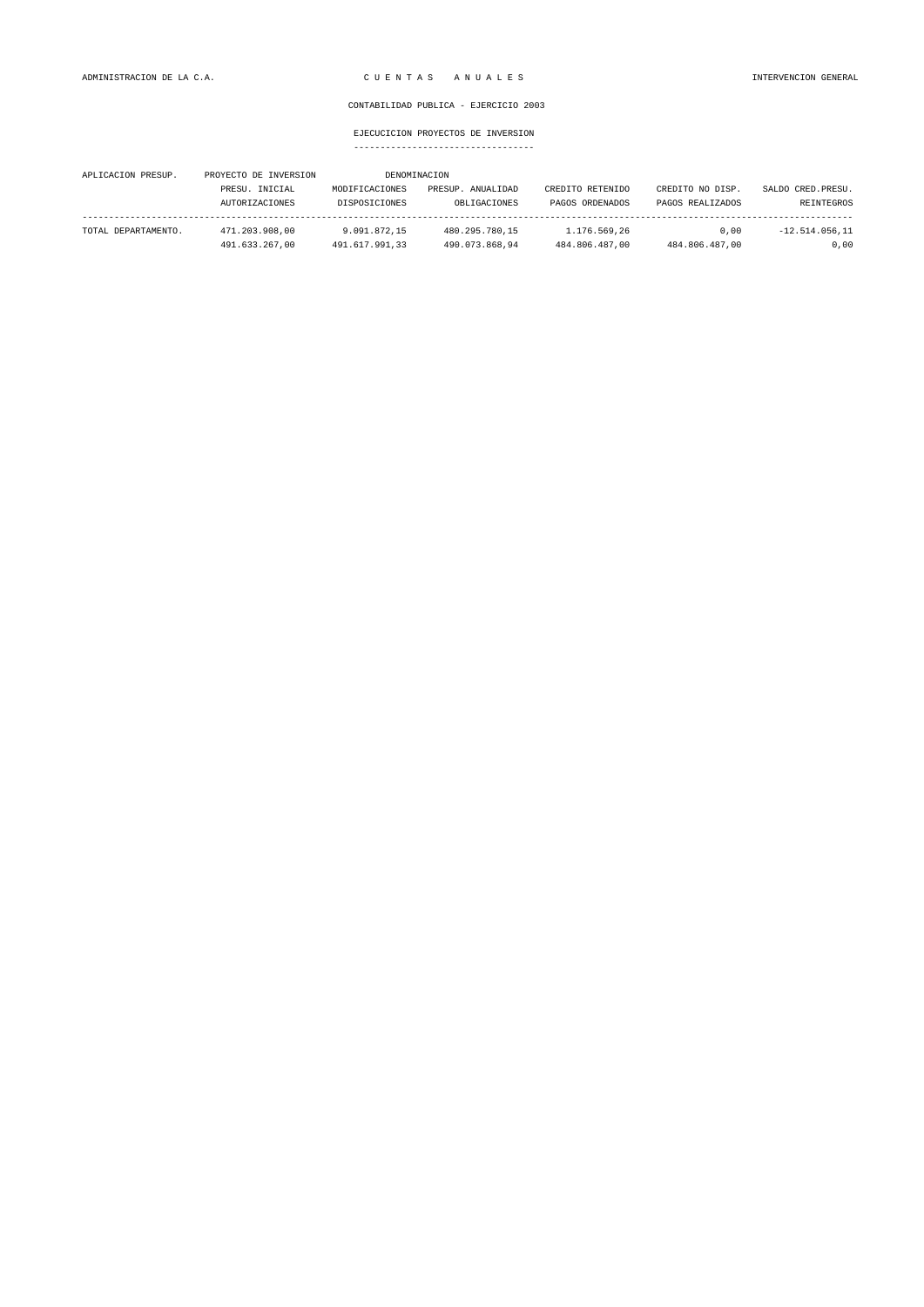### EJECUCICION PROYECTOS DE INVERSION

| APLICACION PRESUP. | PROYECTO DE INVERSION |                | DENOMINACION                             |                  |                  |                    |
|--------------------|-----------------------|----------------|------------------------------------------|------------------|------------------|--------------------|
|                    | PRESU. INICIAL        | MODIFICACIONES | PRESUP. ANUALIDAD                        | CREDITO RETENIDO | CREDITO NO DISP. | SALDO CRED. PRESU. |
|                    | <b>AUTORIZACIONES</b> | DISPOSICIONES  | OBLIGACIONES                             | PAGOS ORDENADOS  | PAGOS REALIZADOS | REINTEGROS         |
| 1501 7211 692      | 2002 2 7211001        |                | OBRAS MEJORA INSTALACIONES               |                  |                  |                    |
|                    | 78.131,00             | $-15.000,00$   | 63.131,00                                | 362,42           | 0,00             | 23.015,20          |
|                    | 39.753,38             | 39.753,38      | 39.753,38                                | 39.753,38        | 39.753,38        | 0,00               |
| TOTAL APLICACION   | 78.131,00             | $-15.000,00$   | 63.131,00                                | 362,42           | 0,00             | 23.015,20          |
|                    | 39.753,38             | 39.753,38      | 39.753,38                                | 39.753,38        | 39.753,38        | 0,00               |
| 1501 7211 693      | 2002 2 7211002        |                | EQUIPAMIENTO TECNICO VARIAS AREAS        |                  |                  |                    |
|                    | 72.121,00             | 0,00           | 72.121,00                                | 0,00             | 0.00             | 10.021,00          |
|                    | 62.100,00             | 62.100,00      | 62.100,00                                | 62.100,00        | 62.100,00        | 0,00               |
| TOTAL APLICACION   | 72.121,00             | 0,00           | 72.121,00                                | 0,00             | 0,00             | 10.021,00          |
|                    | 62.100,00             | 62.100,00      | 62.100,00                                | 62.100,00        | 62.100,00        | 0,00               |
| 1501 7211 694      | 2002 2 7211003        |                | VEHICULOS SERVICIOS ADMINISTRATIVOS      |                  |                  |                    |
|                    | 60.101,00             | $-25.000,00$   | 35.101,00                                | 0,00             | 0,00             | 35.101,00          |
|                    | 0,00                  | 0,00           | 0,00                                     | 0,00             | 0,00             | 0,00               |
| TOTAL APLICACION   | 60.101,00             | $-25.000,00$   | 35.101,00                                | 0,00             | 0,00             | 35.101,00          |
|                    | 0,00                  | 0,00           | 0,00                                     | 0,00             | 0,00             | 0,00               |
| 1501 7211 695      | 2002 2 7211004        |                | MOBILIARIO Y EQUIPAMIENTO OFICINAS       |                  |                  |                    |
|                    | 78.131,00             | 0,00           | 78.131,00                                | 0,00             | 0,00             | 33.470,07          |
|                    | 44.660,93             | 44.660,93      | 44.660,93                                | 42.501,56        | 42.501,56        | 0,00               |
| TOTAL APLICACION   | 78.131,00             | 0,00           | 78.131,00                                | 0,00             | 0,00             | 33.470,07          |
|                    | 44.660,93             | 44.660,93      | 44.660,93                                | 42.501,56        | 42.501,56        | 0,00               |
| 1501 7211 698      | 2002 2 7211005        |                | EQUIP.VARIOS Y PREVENCION RIESGOS LABORA |                  |                  |                    |
|                    | 72.121,00             | $-25.000,00$   | 47.121,00                                | 9,85             | 0,00             | 25.738,55          |
|                    | 21.372,60             | 21.372,60      | 21.372,60                                | 961,74           | 961,74           | 0,00               |
| TOTAL APLICACION   | 72.121,00             | $-25.000,00$   | 47.121,00                                | 9,85             | 0,00             | 25.738,55          |
|                    | 21.372,60             | 21.372,60      | 21.372,60                                | 961,74           | 961,74           | 0,00               |
| 1501 7211 699      | 2002 2 7211006        |                | ESTUDIOS, INFORMES Y ASIST. TéCNICAS     |                  |                  |                    |
|                    | 180.303,00            | $-70.000,00$   | 110.303,00                               | 0,00             | 0,00             | 93.418,74          |
|                    | 16.884,26             | 16.884.26      | 16.884,26                                | 2.343.20         | 2.343,20         | 0.00               |
| TOTAL APLICACION   | 180.303,00            | $-70.000,00$   | 110.303,00                               | 0,00             | 0,00             | 93.418,74          |
|                    | 16.884,26             | 16.884,26      | 16.884,26                                | 2.343,20         | 2.343,20         | 0,00               |
| TOTAL PROGRAMA     | 540.908,00            | $-135.000,00$  | 405.908,00                               | 372,27           | 0,00             | 220.764,56         |
|                    | 184.771,17            | 184.771,17     | 184.771,17                               | 147.659,88       | 147.659,88       | 0,00               |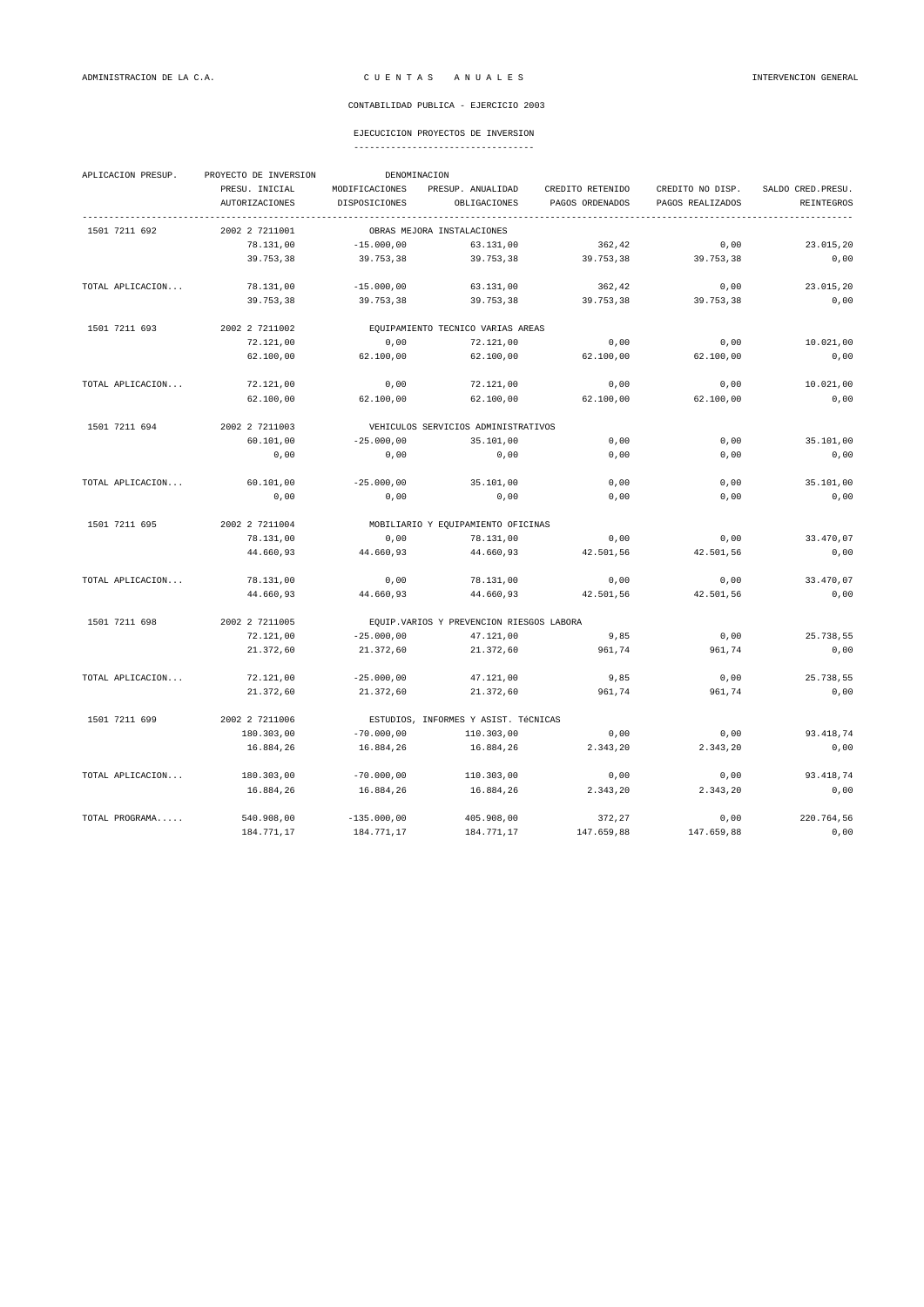| APLICACION PRESUP. | PROYECTO DE INVERSION |                | DENOMINACION                          |                  |                  |                    |
|--------------------|-----------------------|----------------|---------------------------------------|------------------|------------------|--------------------|
|                    | PRESU. INICIAL        | MODIFICACIONES | PRESUP. ANUALIDAD                     | CREDITO RETENIDO | CREDITO NO DISP. | SALDO CRED. PRESU. |
|                    | <b>AUTORIZACIONES</b> | DISPOSICIONES  | OBLIGACIONES                          | PAGOS ORDENADOS  | PAGOS REALIZADOS | REINTEGROS         |
| 1502 6221 698      | 2002 2 6221002        |                | EQUIP. E INVERSIONES CENTROS ADMTVOS. |                  |                  |                    |
|                    | 0,00                  | 0,00           | 0,00                                  | 0,00             | 0,00             | 0,00               |
|                    | 0,00                  | 0,00           | 0,00                                  | 0,00             | 0,00             | 0,00               |
| TOTAL APLICACION   | 0,00                  | 0,00           | 0,00                                  | 0,00             | 0,00             | 0,00               |
|                    | 0,00                  | 0,00           | 0,00                                  | 0,00             | 0,00             | 0,00               |
| 1502 6221 699      | 2002 2 6221001        |                | ESTUDIOS SECTOR COMERCIAL             |                  |                  |                    |
|                    | 0,00                  | 0,00           | 0,00                                  | 0,00             | 0,00             | 0,00               |
|                    | 0,00                  | 0,00           | 0,00                                  | 0,00             | 0,00             | 0,00               |
| TOTAL APLICACION   | 0,00                  | 0,00           | 0,00                                  | 0,00             | 0,00             | 0,00               |
|                    | 0,00                  | 0,00           | 0,00                                  | 0,00             | 0,00             | 0,00               |
| TOTAL PROGRAMA     | 0,00                  | 0,00           | 0,00                                  | 0,00             | 0,00             | 0,00               |
|                    | 0,00                  | 0,00           | 0,00                                  | 0,00             | 0,00             | 0,00               |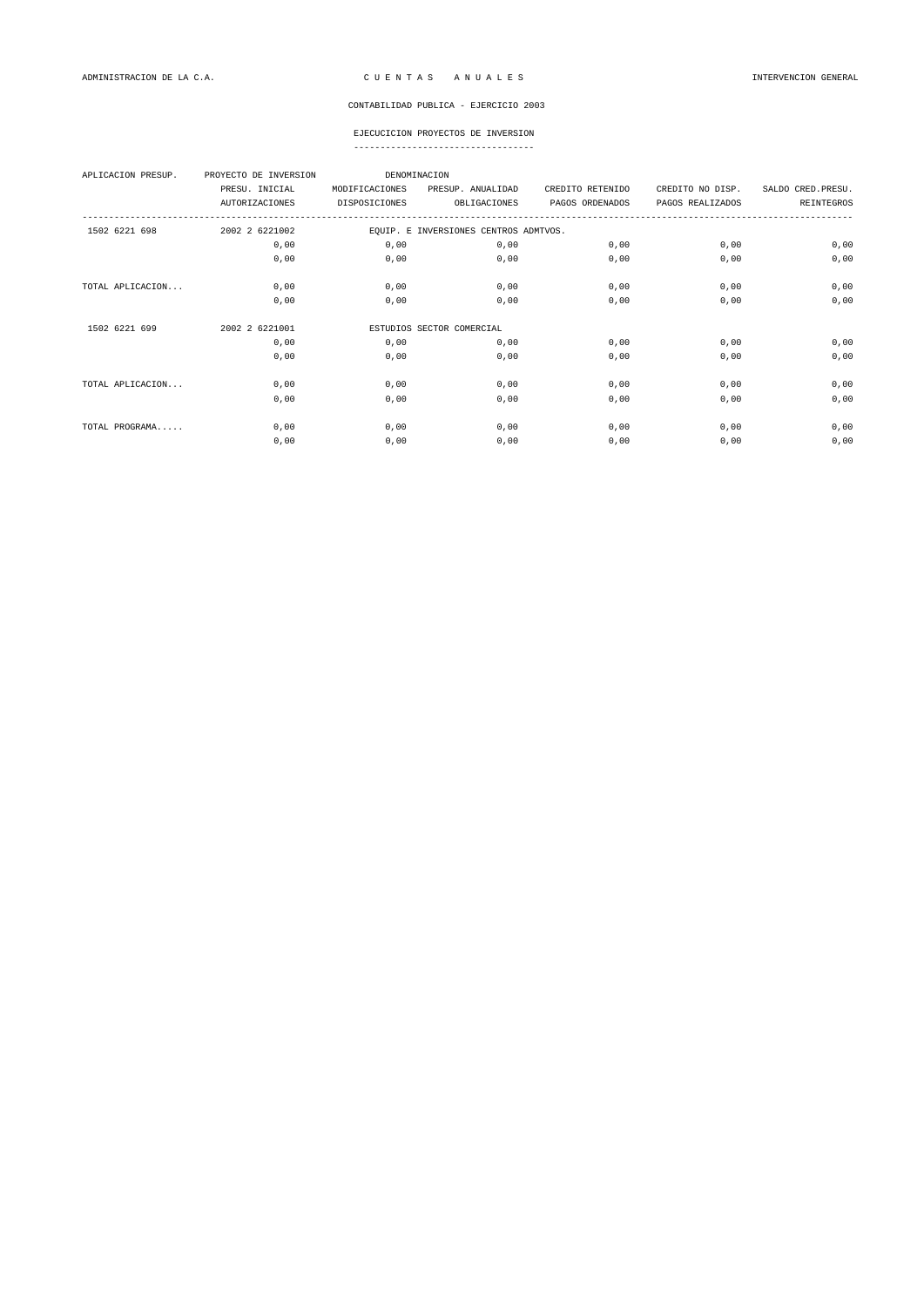| APLICACION PRESUP. | PROYECTO DE INVERSION | DENOMINACION   |                                          |                  |                  |                    |
|--------------------|-----------------------|----------------|------------------------------------------|------------------|------------------|--------------------|
|                    | PRESU. INICIAL        | MODIFICACIONES | PRESUP. ANUALIDAD                        | CREDITO RETENIDO | CREDITO NO DISP. | SALDO CRED. PRESU. |
|                    | <b>AUTORIZACIONES</b> | DISPOSICIONES  | OBLIGACIONES                             | PAGOS ORDENADOS  | PAGOS REALIZADOS | REINTEGROS         |
|                    |                       |                |                                          |                  |                  |                    |
| 1502 7221 693      | 2002 2 7221002        |                | INVERSION EN EQUIPAMIENTO TECNICO        |                  |                  |                    |
|                    | 24.040,00             | $-15.000,00$   | 9.040,00                                 | 14,58            | 0,00             | 4.210,61           |
|                    | 4.814,81              | 4.814,81       | 4.814,81                                 | 3.339.93         | 3.339,93         | 0,00               |
| TOTAL APLICACION   | 24.040,00             | $-15.000,00$   | 9.040,00                                 | 14,58            | 0,00             | 4.210,61           |
|                    | 4.814,81              | 4.814,81       | 4.814,81                                 | 3.339,93         | 3.339,93         | 0,00               |
| 1502 7221 699      | 2002 2 7221001        |                | ESTUDIOS, INFORMES Y ASISTENCIAS TéCNICA |                  |                  |                    |
|                    | 340.774,00            | 0,00           | 340.774,00                               | 0,00             | 0,00             | 0,00               |
|                    | 340.774,00            | 340.774.00     | 281.802,00                               | 255.967.00       | 255.967.00       | 0,00               |
| TOTAL APLICACION   | 340.774,00            | 0,00           | 340.774,00                               | 0,00             | 0,00             | 0,00               |
|                    | 340.774,00            | 340.774,00     | 281.802,00                               | 255.967,00       | 255.967,00       | 0,00               |
| TOTAL PROGRAMA     | 364.814,00            | $-15.000,00$   | 349.814,00                               | 14,58            | 0,00             | 4.210,61           |
|                    | 345.588,81            | 345.588,81     | 286.616,81                               | 259.306,93       | 259.306,93       | 0,00               |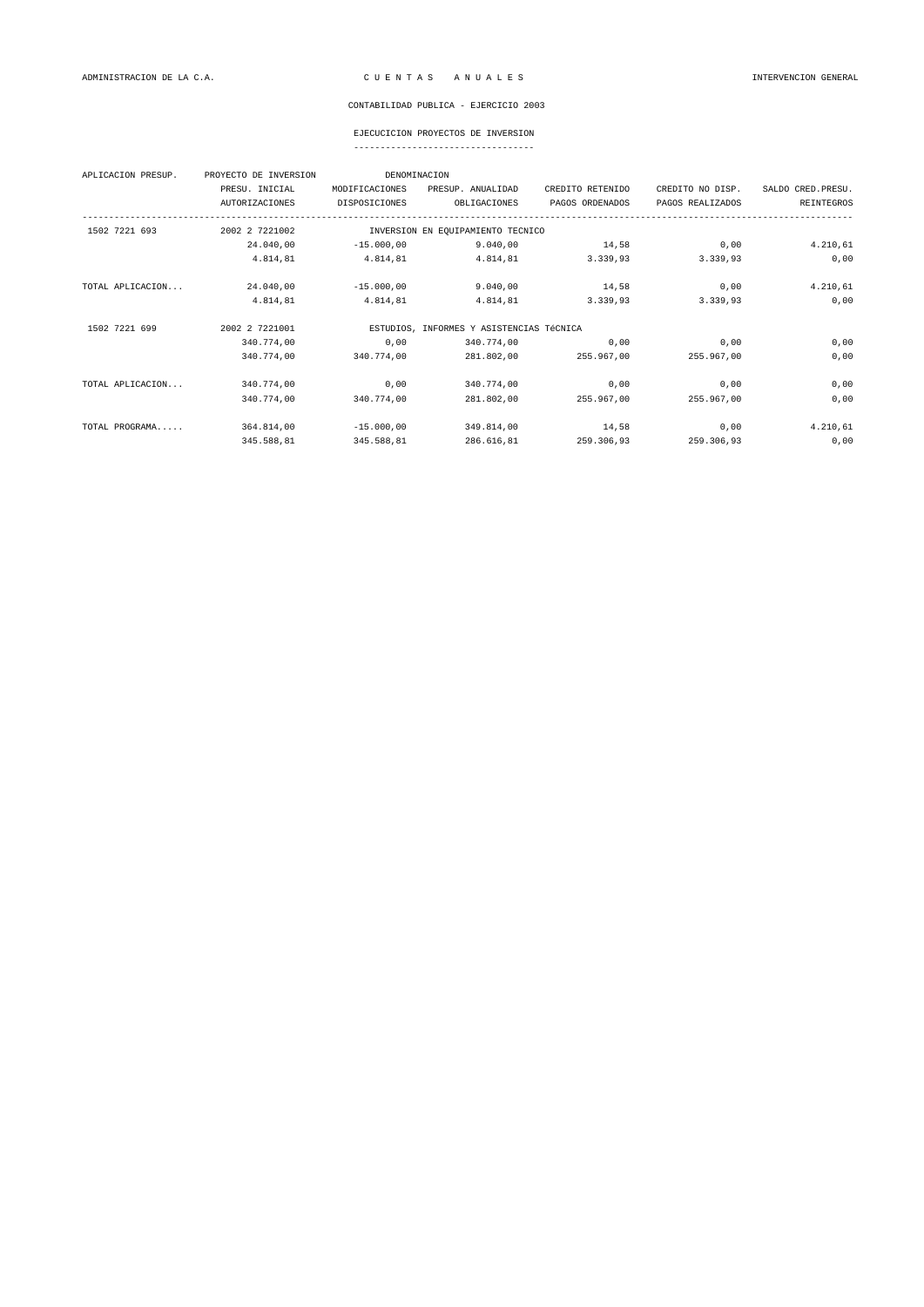| APLICACION PRESUP. | PROYECTO DE INVERSION<br>PRESU. INICIAL<br><b>AUTORIZACIONES</b> | DENOMINACION<br>MODIFICACIONES<br>DISPOSICIONES | PRESUP. ANUALIDAD<br>OBLIGACIONES | CREDITO RETENIDO<br>PAGOS ORDENADOS | CREDITO NO DISP.<br>PAGOS REALIZADOS | SALDO CRED. PRESU.<br>REINTEGROS |
|--------------------|------------------------------------------------------------------|-------------------------------------------------|-----------------------------------|-------------------------------------|--------------------------------------|----------------------------------|
| 1502 7231 699      | 2003 2 7231001                                                   |                                                 | ESTUDIOS Y ASISTENCIAS TECNICAS   |                                     |                                      |                                  |
|                    | 0,00                                                             | 8.708,23                                        | 8.708,23                          | 0,00                                | 0,00                                 | 0,00                             |
|                    | 8.708,23                                                         | 8.708,23                                        | 8.708,23                          | 0,00                                | 0,00                                 | 0,00                             |
| TOTAL APLICACION   | 0.00                                                             | 8.708.23                                        | 8.708.23                          | 0,00                                | 0,00                                 | 0,00                             |
|                    | 8.708.23                                                         | 8.708.23                                        | 8.708.23                          | 0,00                                | 0,00                                 | 0,00                             |
| TOTAL PROGRAMA     | 0,00                                                             | 8.708,23                                        | 8.708.23                          | 0,00                                | 0,00                                 | 0,00                             |
|                    | 8.708,23                                                         | 8.708,23                                        | 8.708,23                          | 0,00                                | 0,00                                 | 0,00                             |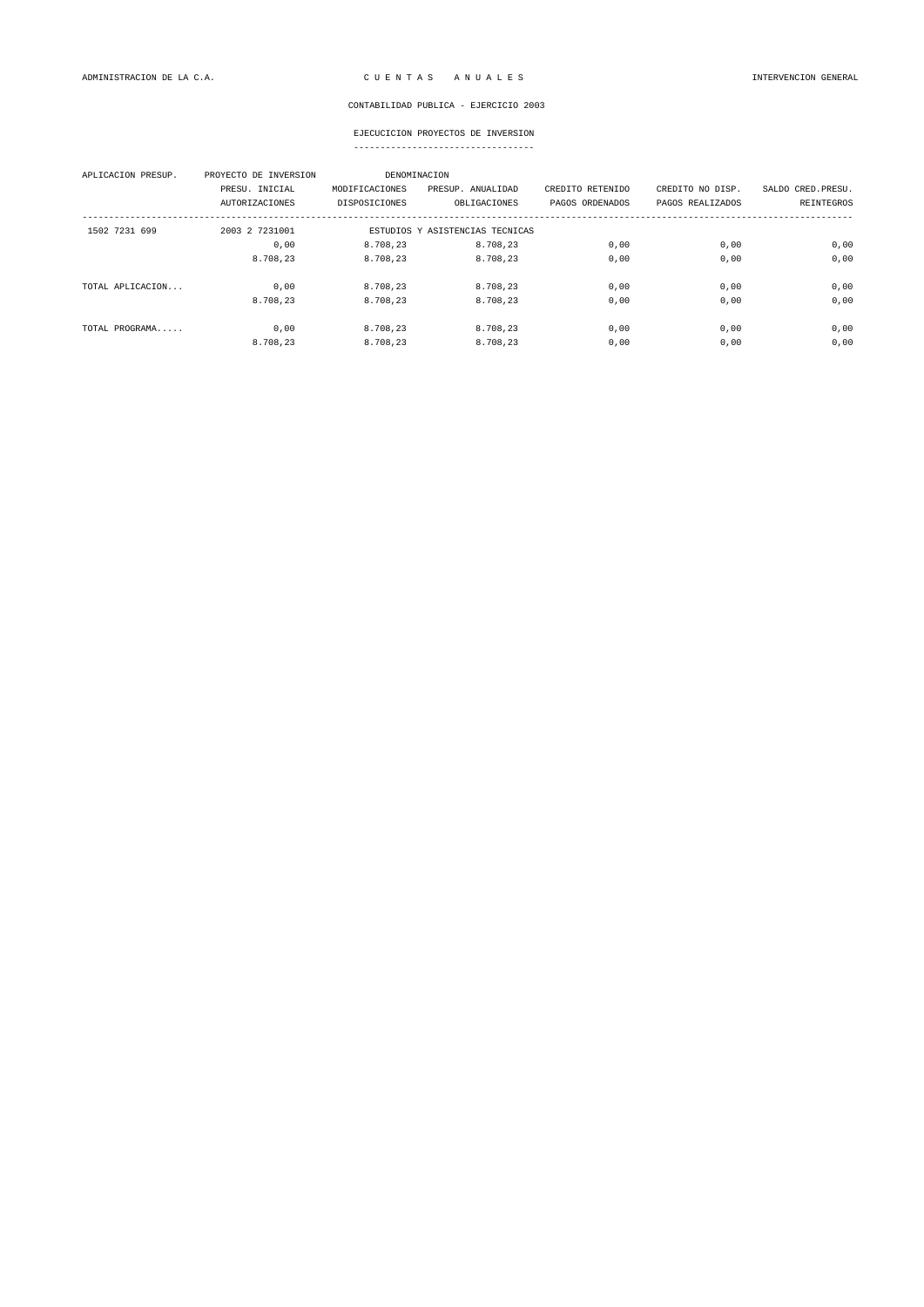## EJECUCICION PROYECTOS DE INVERSION

| APLICACION PRESUP. | PROYECTO DE INVERSION |                | DENOMINACION            |                  |                  |                    |  |
|--------------------|-----------------------|----------------|-------------------------|------------------|------------------|--------------------|--|
|                    | PRESU. INICIAL        | MODIFICACIONES | PRESUP. ANUALIDAD       | CREDITO RETENIDO | CREDITO NO DISP. | SALDO CRED. PRESU. |  |
|                    | <b>AUTORIZACIONES</b> | DISPOSICIONES  | OBLIGACIONES            | PAGOS ORDENADOS  | PAGOS REALIZADOS | <b>REINTEGROS</b>  |  |
| 1503 7311 699      | 2000 2 7311001        |                | ESTUDIOS SECTOR ENERGIA |                  |                  |                    |  |
|                    | 55.233,00             | $-27.616, 49$  | 27.616,51               | 0,00             | 0,00             | 26.073,00          |  |
|                    | 1.543,51              | 1.543,51       | 1.543,51                | 0,00             | 0,00             | 0,00               |  |
|                    | 2002 2 7311001        |                | ESTUDIOS SECTOR ENERGIA |                  |                  |                    |  |
|                    | 107.040,00            | 27.616,49      | 134.656,49              | 0,00             | 0,00             | 0,00               |  |
|                    | 134.656,49            | 134.656,49     | 134.656,49              | 65.600,00        | 65.600,00        | 0,00               |  |
| TOTAL APLICACION   | 162.273,00            | 0,00           | 162.273,00              | 0,00             | 0,00             | 26.073,00          |  |
|                    | 136.200,00            | 136.200,00     | 136.200,00              | 65.600,00        | 65.600,00        | 0,00               |  |
| TOTAL PROGRAMA     | 162.273,00            | 0,00           | 162.273,00              | 0,00             | 0,00             | 26.073,00          |  |
|                    | 136.200,00            | 136.200,00     | 136.200,00              | 65.600,00        | 65.600,00        | 0,00               |  |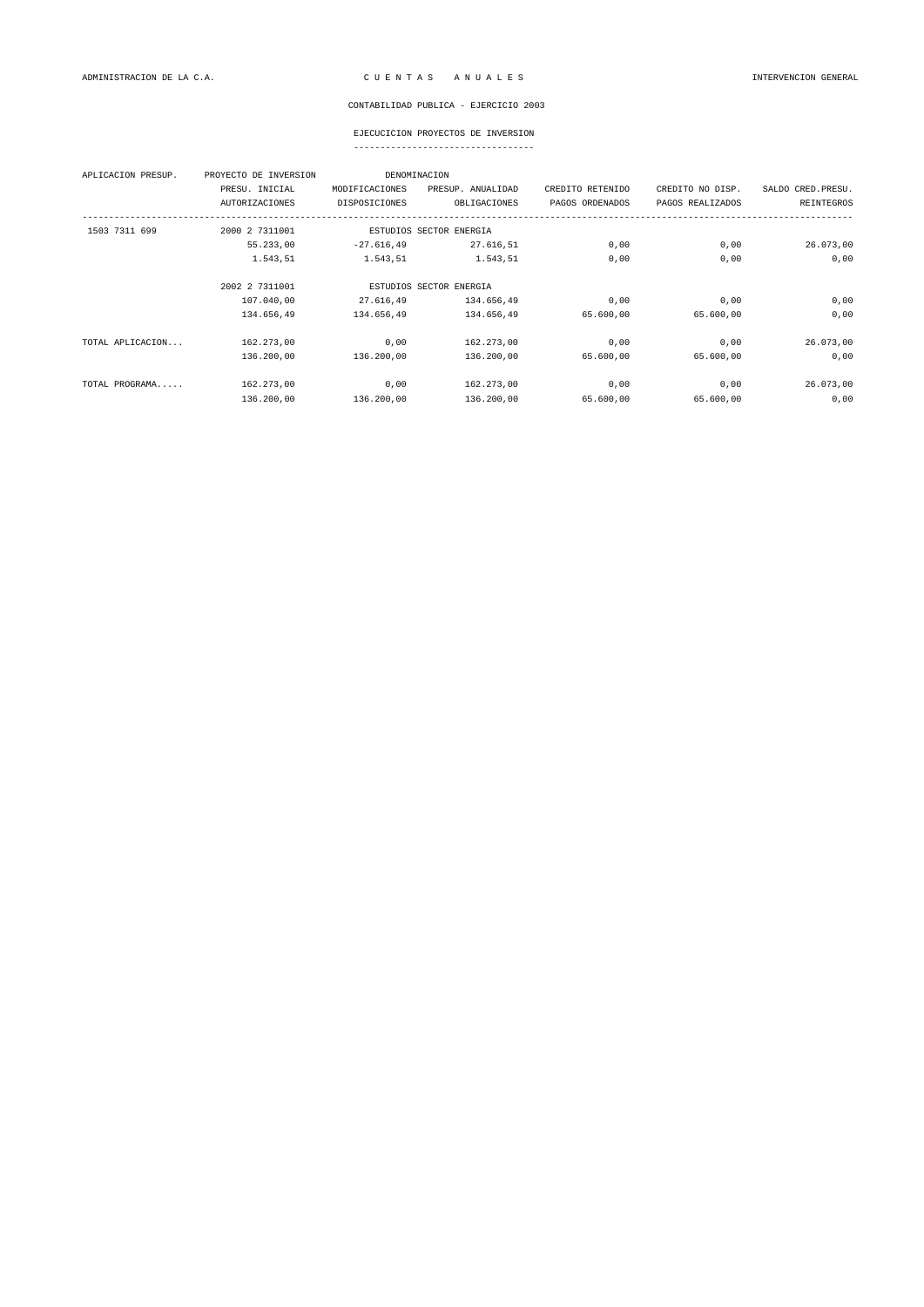## EJECUCICION PROYECTOS DE INVERSION

| APLICACION PRESUP. | PROYECTO DE INVERSION |                | DENOMINACION                      |                  |                  |                    |
|--------------------|-----------------------|----------------|-----------------------------------|------------------|------------------|--------------------|
|                    | PRESU. INICIAL        | MODIFICACIONES | PRESUP. ANUALIDAD                 | CREDITO RETENIDO | CREDITO NO DISP. | SALDO CRED. PRESU. |
|                    | <b>AUTORIZACIONES</b> | DISPOSICIONES  | OBLIGACIONES                      | PAGOS ORDENADOS  | PAGOS REALIZADOS | <b>REINTEGROS</b>  |
| 1503 7312 649      | 2002 2 7312002        |                | ESTUDIOS SEGURIDAD MINERA         |                  |                  |                    |
|                    | 60.101,00             | 0,00           | 60.101,00                         | 0,00             | 0,00             | 30.101,00          |
|                    | 30.000,00             | 30.000,00      | 30.000,00                         | 0,00             | 0,00             | 0,00               |
| TOTAL APLICACION   | 60.101,00             | 0,00           | 60.101,00                         | 0,00             | 0,00             | 30.101,00          |
|                    | 30.000,00             | 30.000,00      | 30.000,00                         | 0,00             | 0,00             | 0,00               |
| 1503 7312 699      | 2002 2 7312001        |                | ESTUDIOS SOBRE MINERIA Y GEOLOGIA |                  |                  |                    |
|                    | 66.111,00             | 0,00           | 66.111,00                         | 0,00             | 0,00             | 111,00             |
|                    | 66.000,00             | 66.000,00      | 66.000,00                         | 66.000,00        | 66.000,00        | 0,00               |
| TOTAL APLICACION   | 66.111,00             | 0,00           | 66.111,00                         | 0,00             | 0,00             | 111,00             |
|                    | 66.000,00             | 66.000,00      | 66.000,00                         | 66.000,00        | 66.000,00        | 0,00               |
| TOTAL PROGRAMA     | 126.212,00            | 0,00           | 126.212,00                        | 0,00             | 0,00             | 30.212,00          |
|                    | 96.000,00             | 96.000,00      | 96.000,00                         | 66.000,00        | 66.000,00        | 0,00               |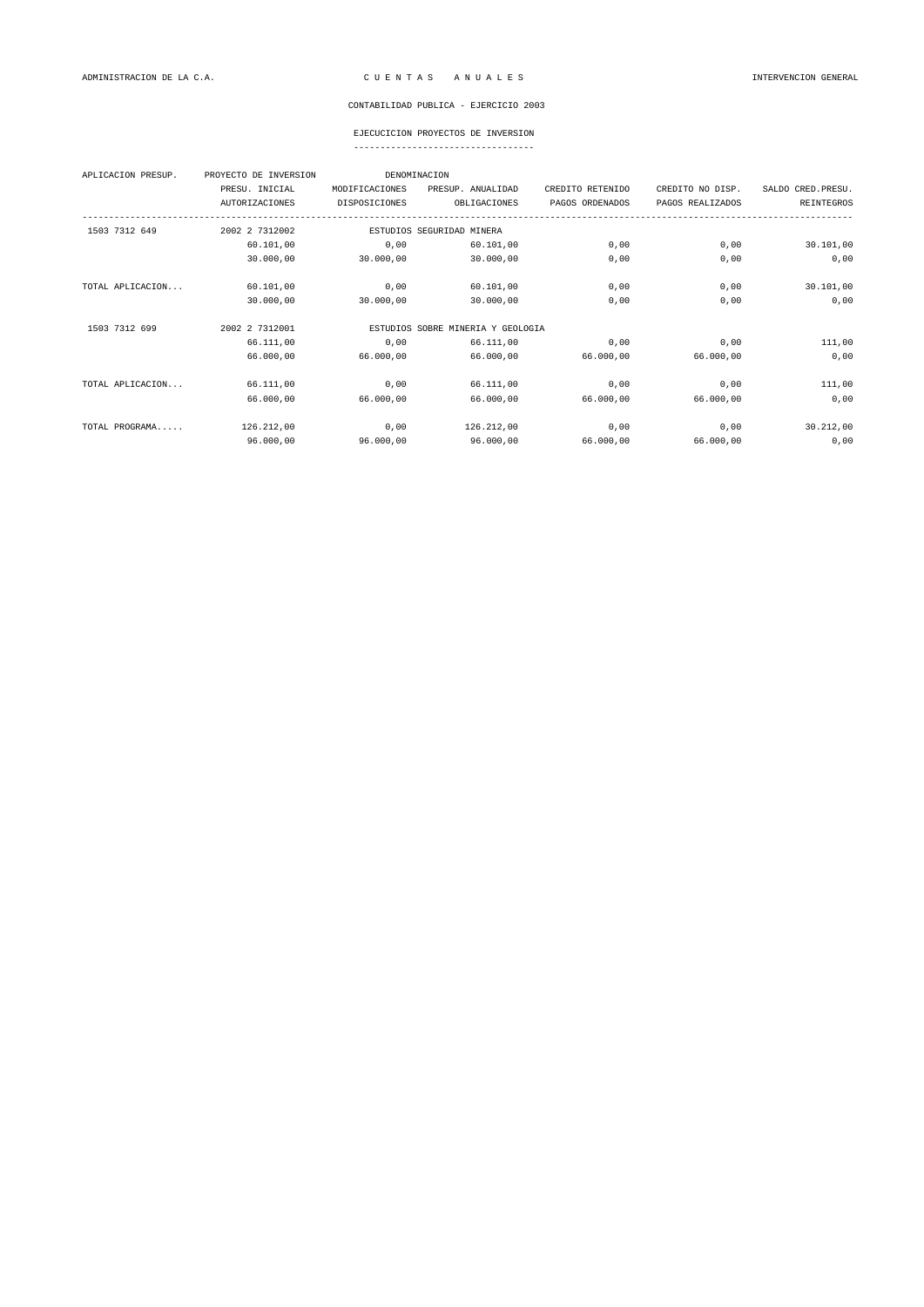|  | ------------------------------------ |  |
|--|--------------------------------------|--|

| PROYECTO DE INVERSION |                |                   |                                           |                                       |                    |
|-----------------------|----------------|-------------------|-------------------------------------------|---------------------------------------|--------------------|
| PRESU. INICIAL        | MODIFICACIONES | PRESUP. ANUALIDAD | CREDITO RETENIDO                          | CREDITO NO DISP.                      | SALDO CRED. PRESU. |
| <b>AUTORIZACIONES</b> | DISPOSICIONES  | OBLIGACIONES      | PAGOS ORDENADOS                           | PAGOS REALIZADOS                      | <b>REINTEGROS</b>  |
| 2002 2 6221002        |                |                   |                                           |                                       |                    |
| 12.020,00             | 0,00           | 12.020,00         | 0,00                                      | 0,00                                  | 3.827,85           |
| 8.192,15              | 8.192,15       | 8.192,15          | 0,00                                      | 0,00                                  | 0,00               |
| 12.020,00             | 0,00           | 12.020,00         | 0,00                                      | 0,00                                  | 3.827,85           |
| 8.192,15              | 8.192,15       | 8.192,15          | 0,00                                      | 0,00                                  | 0,00               |
| 2002 2 6221001        |                |                   |                                           |                                       |                    |
| 138.233,00            | 0,00           | 138.233,00        | 0,00                                      | 0,00                                  | 150,00             |
| 138.083,00            | 138.083,00     | 138.083,00        | 0,00                                      | 0,00                                  | 0,00               |
| 138.233,00            | 0,00           | 138.233,00        | 0,00                                      | 0,00                                  | 150,00             |
| 138.083,00            | 138.083,00     | 138.083,00        | 0,00                                      | 0,00                                  | 0,00               |
| 150.253,00            | 0,00           | 150.253,00        | 0,00                                      | 0,00                                  | 3.977,85           |
| 146.275,15            | 146.275,15     | 146.275,15        | 0,00                                      | 0,00                                  | 0,00               |
|                       |                |                   | DENOMINACION<br>ESTUDIOS SECTOR COMERCIAL | EQUIP. E INVERSIONES CENTROS ADMTVOS. |                    |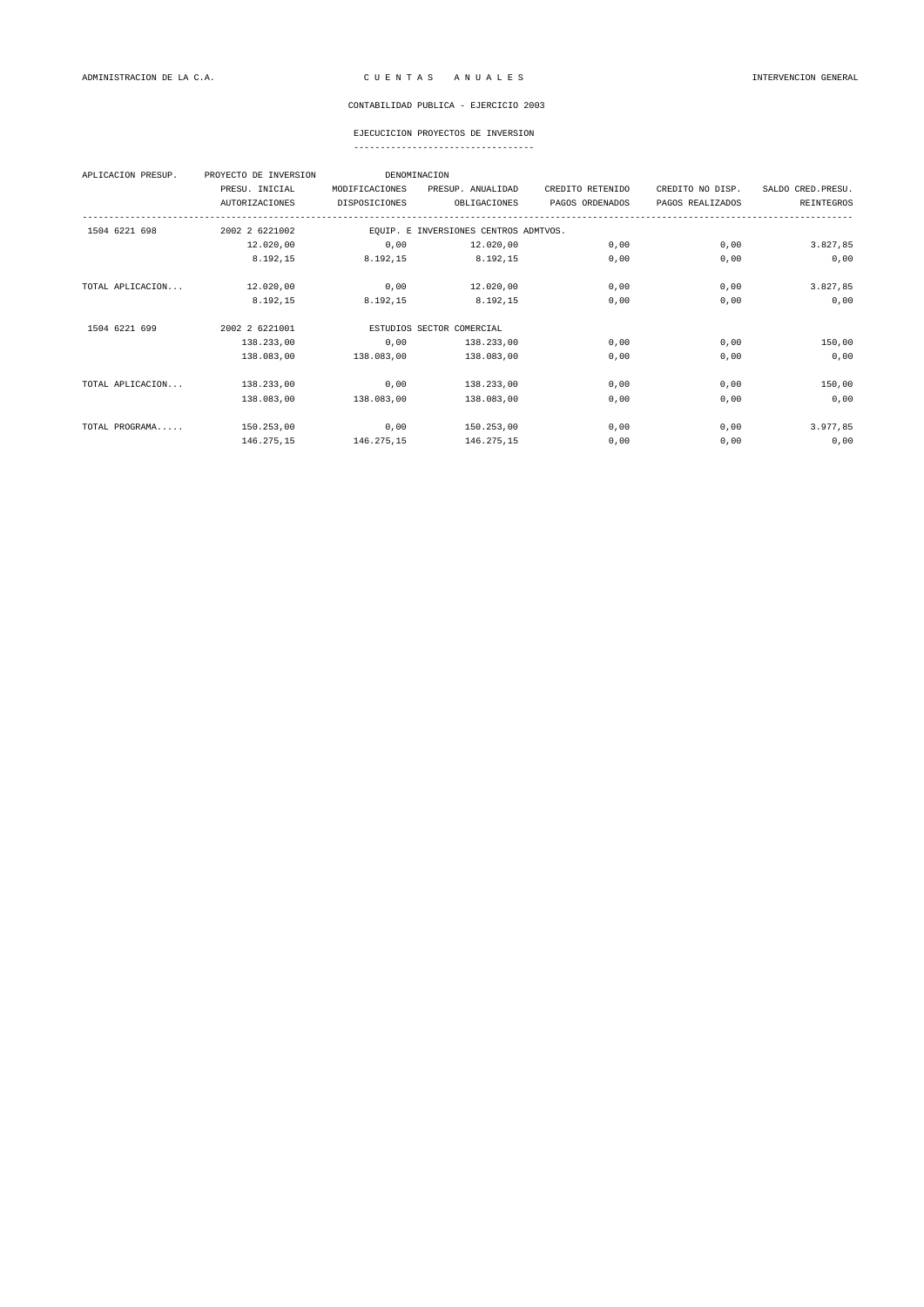| APLICACION PRESUP.  | PROYECTO DE INVERSION |                | DENOMINACION      |                  |                  |                    |
|---------------------|-----------------------|----------------|-------------------|------------------|------------------|--------------------|
|                     | PRESU. INICIAL        | MODIFICACIONES | PRESUP. ANUALIDAD | CREDITO RETENIDO | CREDITO NO DISP. | SALDO CRED. PRESU. |
|                     | <b>AUTORIZACIONES</b> | DISPOSICIONES  | OBLIGACIONES      | PAGOS ORDENADOS  | PAGOS REALIZADOS | REINTEGROS         |
| TOTAL DEPARTAMENTO. | 1.344.460.00          | $-141.291.77$  | 1.203.168.23      | 386.85           | 0.00             | 285.238.02         |
|                     | 917.543,36            | 917.543.36     | 858.571.36        | 538.566.81       | 538.566.81       | 0,00               |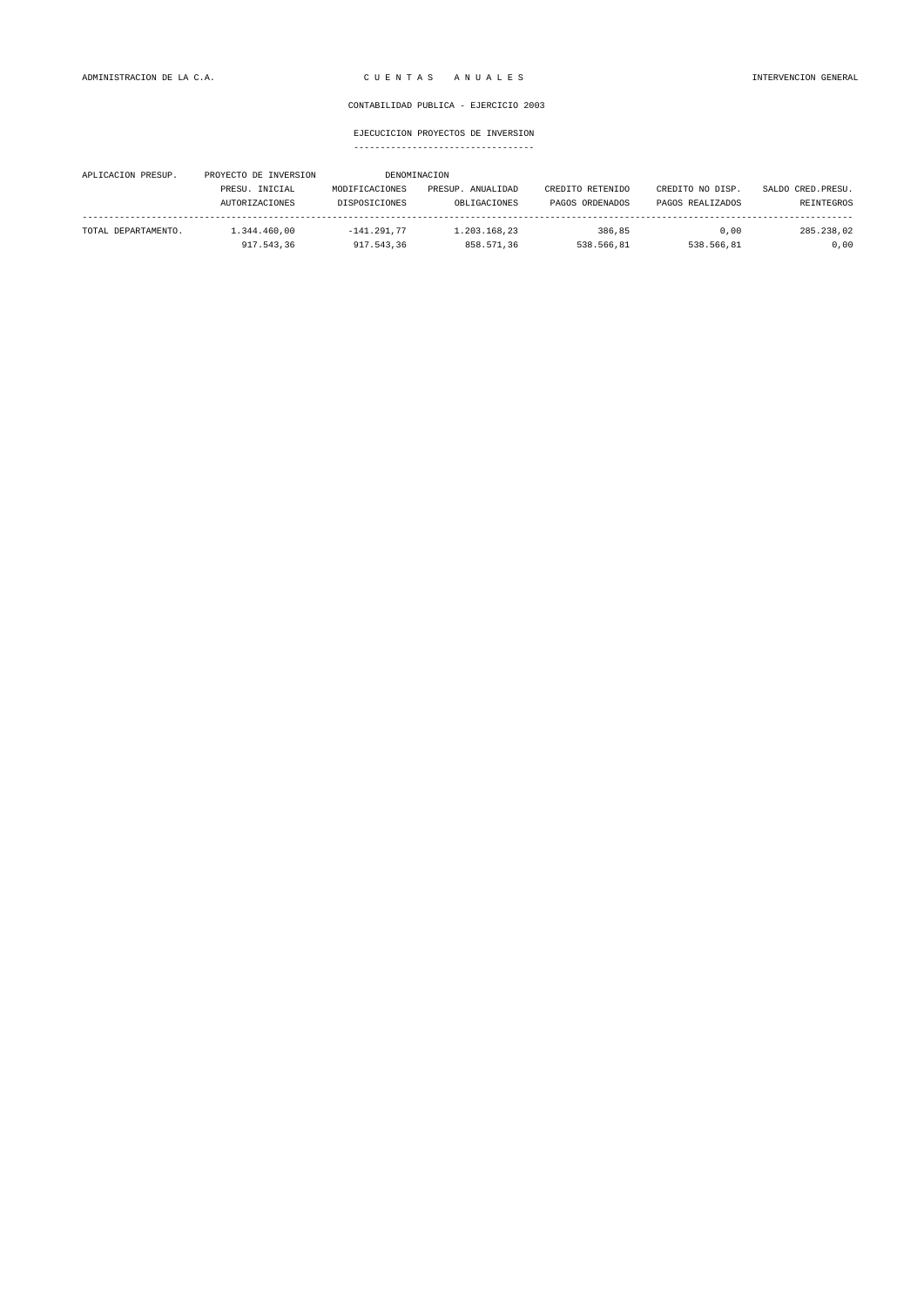### EJECUCICION PROYECTOS DE INVERSION

| APLICACION PRESUP. | PROYECTO DE INVERSION |                | DENOMINACION                    |                  |                  |                    |  |  |
|--------------------|-----------------------|----------------|---------------------------------|------------------|------------------|--------------------|--|--|
|                    | PRESU. INICIAL        | MODIFICACIONES | PRESUP. ANUALIDAD               | CREDITO RETENIDO | CREDITO NO DISP. | SALDO CRED. PRESU. |  |  |
|                    | <b>AUTORIZACIONES</b> | DISPOSICIONES  | OBLIGACIONES                    | PAGOS ORDENADOS  | PAGOS REALIZADOS | REINTEGROS         |  |  |
| 1602 4131 692      | 2002 2 4131004        |                | INVERSION EN CENTROS PROPIOS    |                  |                  |                    |  |  |
|                    | 131.648,20            | $-1.597,90$    | 130.050,30                      | 0,00             | 0,00             | 0,00               |  |  |
|                    | 130.050,30            | 130.050,30     | 130.050,30                      | 130.050,30       | 130.050,30       | 0,00               |  |  |
| TOTAL APLICACION   | 131.648,20            | $-1.597,90$    | 130.050,30                      | 0,00             | 0,00             | 0,00               |  |  |
|                    | 130.050,30            | 130.050,30     | 130.050,30                      | 130.050,30       | 130.050,30       | 0,00               |  |  |
| 1602 4131 694      | 2002 2 4131004        |                | INVERSION EN CENTROS PROPIOS    |                  |                  |                    |  |  |
|                    | 54.091,09             | 0,00           | 54.091,09                       | 612,34           | 0,00             | 0,01               |  |  |
|                    | 53.478,74             | 53.448,38      | 53.448,37                       | 18.000,00        | 18.000,00        | 0,00               |  |  |
| TOTAL APLICACION   | 54.091,09             | 0,00           | 54.091,09                       | 612,34           | 0,00             | 0,01               |  |  |
|                    | 53.478,74             | 53.448,38      | 53.448,37                       | 18.000,00        | 18.000,00        | 0,00               |  |  |
| 1602 4131 698      | 2002 2 4131001        |                | SISTEMAS DE INFORMACION         |                  |                  |                    |  |  |
|                    | 219.192,56            | 0,00           | 219.192,56                      | 0,00             | 0,00             | 37.061,55          |  |  |
|                    | 182.131.01            | 182.131,01     | 174.660,97                      | 133.092,08       | 133.092,08       | 0,00               |  |  |
|                    | 2002 2 4131002        |                | REGISTRO DIALISIS Y TRASPLANTES |                  |                  |                    |  |  |
|                    | 24.040,48             | 0,00           | 24.040,48                       | 0,00             | 0,00             | 86,48              |  |  |
|                    | 23.954,00             | 23.954,00      | 23.954,00                       | 0,00             | 0,00             | 0,00               |  |  |
|                    | 2002 2 4131003        |                | REGISTRO DE CANCER DE ARAGON    |                  |                  |                    |  |  |
|                    | 60.101,21             | 0,00           | 60.101,21                       | 0,00             | 0,00             | 101,21             |  |  |
|                    | 60.000,00             | 54.030,00      | 54.030,00                       | 0,00             | 0,00             | 0,00               |  |  |
| TOTAL APLICACION   | 303.334,25            | 0,00           | 303.334,25                      | 0,00             | 0,00             | 37.249,24          |  |  |
|                    | 266.085,01            | 260.115,01     | 252.644,97                      | 133.092,08       | 133.092,08       | 0,00               |  |  |
| TOTAL PROGRAMA     | 489.073,54            | $-1.597,90$    | 487.475,64                      | 612,34           | 0,00             | 37.249,25          |  |  |
|                    | 449.614,05            | 443.613,69     | 436.143,64                      | 281.142,38       | 281.142,38       | 0,00               |  |  |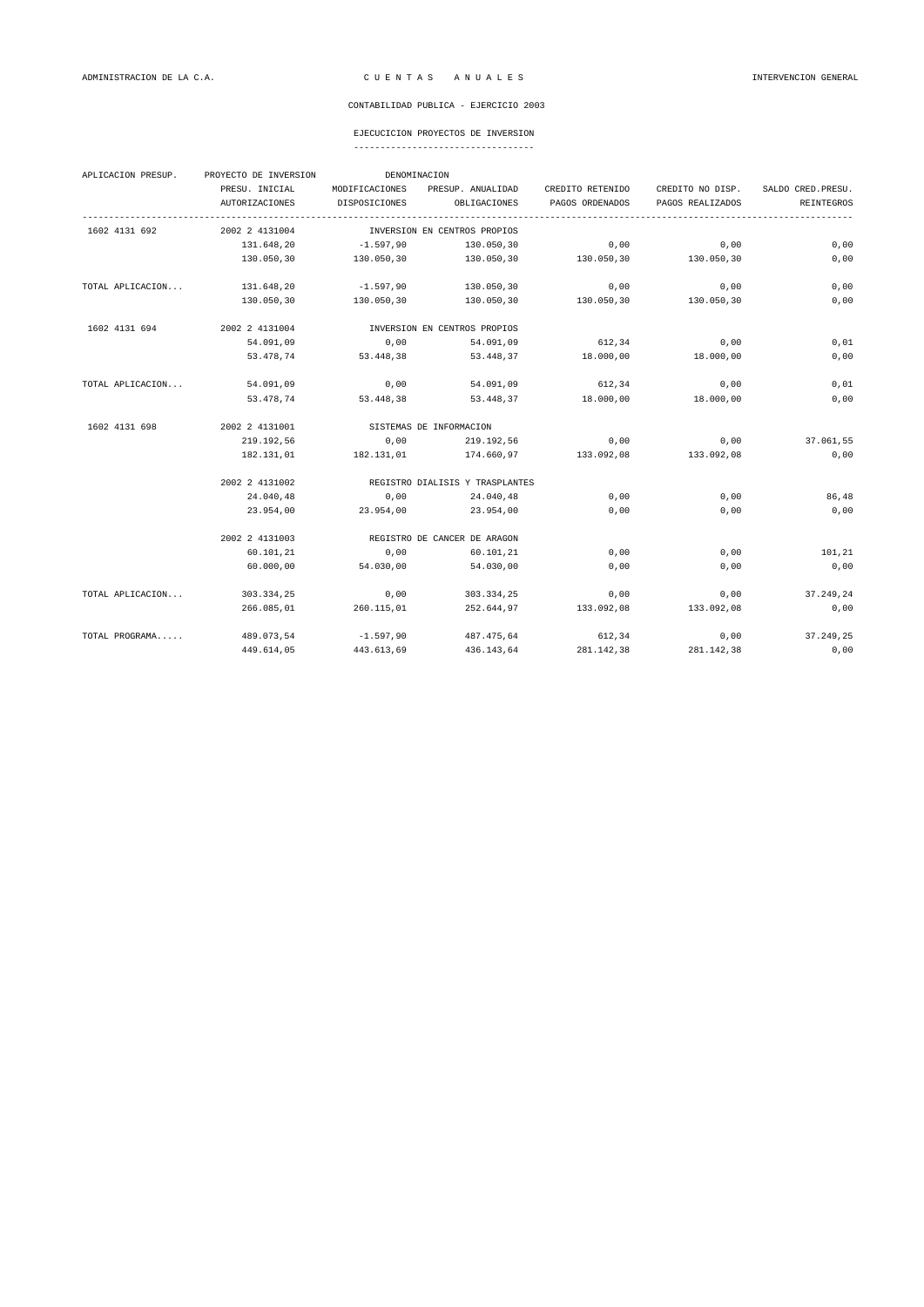|  |  |  |  |  |  |  |  |  |  |  |  |  |  |  | ----------------------------------- |  |
|--|--|--|--|--|--|--|--|--|--|--|--|--|--|--|-------------------------------------|--|
|  |  |  |  |  |  |  |  |  |  |  |  |  |  |  |                                     |  |

| APLICACION PRESUP. | PROYECTO DE INVERSION | DENOMINACION   |                                   |                  |                  |                    |
|--------------------|-----------------------|----------------|-----------------------------------|------------------|------------------|--------------------|
|                    | PRESU. INICIAL        | MODIFICACIONES | PRESUP. ANUALIDAD                 | CREDITO RETENIDO | CREDITO NO DISP. | SALDO CRED. PRESU. |
|                    | <b>AUTORIZACIONES</b> | DISPOSICIONES  | OBLIGACIONES<br>-------------     | PAGOS ORDENADOS  | PAGOS REALIZADOS | REINTEGROS         |
| 1603 4431 693      | 2002 2 4431001        |                | INVERSION CENTROS PROPIOS         |                  |                  |                    |
|                    | 6.010, 12             | $-2.347, 22$   | 3.662,90                          | 0,00             | 0,00             | 2.369,85           |
|                    | 1.293,05              | 1.293,05       | 1.293,05                          | 0,00             | 0,00             | 0,00               |
| TOTAL APLICACION   | 6.010, 12             | $-2.347, 22$   | 3.662,90                          | 0,00             | 0,00             | 2.369,85           |
|                    | 1.293,05              | 1.293,05       | 1.293,05                          | 0,00             | 0,00             | 0,00               |
| 1603 4431 695      | 2002 2 4431001        |                | INVERSION CENTROS PROPIOS         |                  |                  |                    |
|                    | 12.020,24             | 0,00           | 12.020,24                         | 0,00             | 0,00             | 106,31             |
|                    | 11.913.93             | 11.913.93      | 11,913,93                         | 6.860,75         | 6.860,75         | 0,00               |
| TOTAL APLICACION   | 12.020,24             | 0,00           | 12.020,24                         | 0,00             | 0,00             | 106,31             |
|                    | 11.913,93             | 11.913,93      | 11.913,93                         | 6.860,75         | 6.860,75         | 0,00               |
| 1603 4431 698      | 2002 2 4431002        |                | ACTUACIONES EN MATERIA DE CONSUMO |                  |                  |                    |
|                    | 84.141,69             | 0,00           | 84.141,69                         | 0,00             | 0,00             | 462,49             |
|                    | 83.679,20             | 83.679,20      | 83.679,20                         | 83.679,20        | 83.679,20        | 0,00               |
| TOTAL APLICACION   | 84.141,69             | 0,00           | 84.141,69                         | 0,00             | 0,00             | 462,49             |
|                    | 83.679.20             | 83.679,20      | 83.679,20                         | 83.679,20        | 83.679,20        | 0,00               |
| TOTAL PROGRAMA     | 102.172,05            | $-2.347,22$    | 99.824,83                         | 0,00             | 0,00             | 2.938,65           |
|                    | 96.886,18             | 96.886,18      | 96.886,18                         | 90.539,95        | 90.539,95        | 0,00               |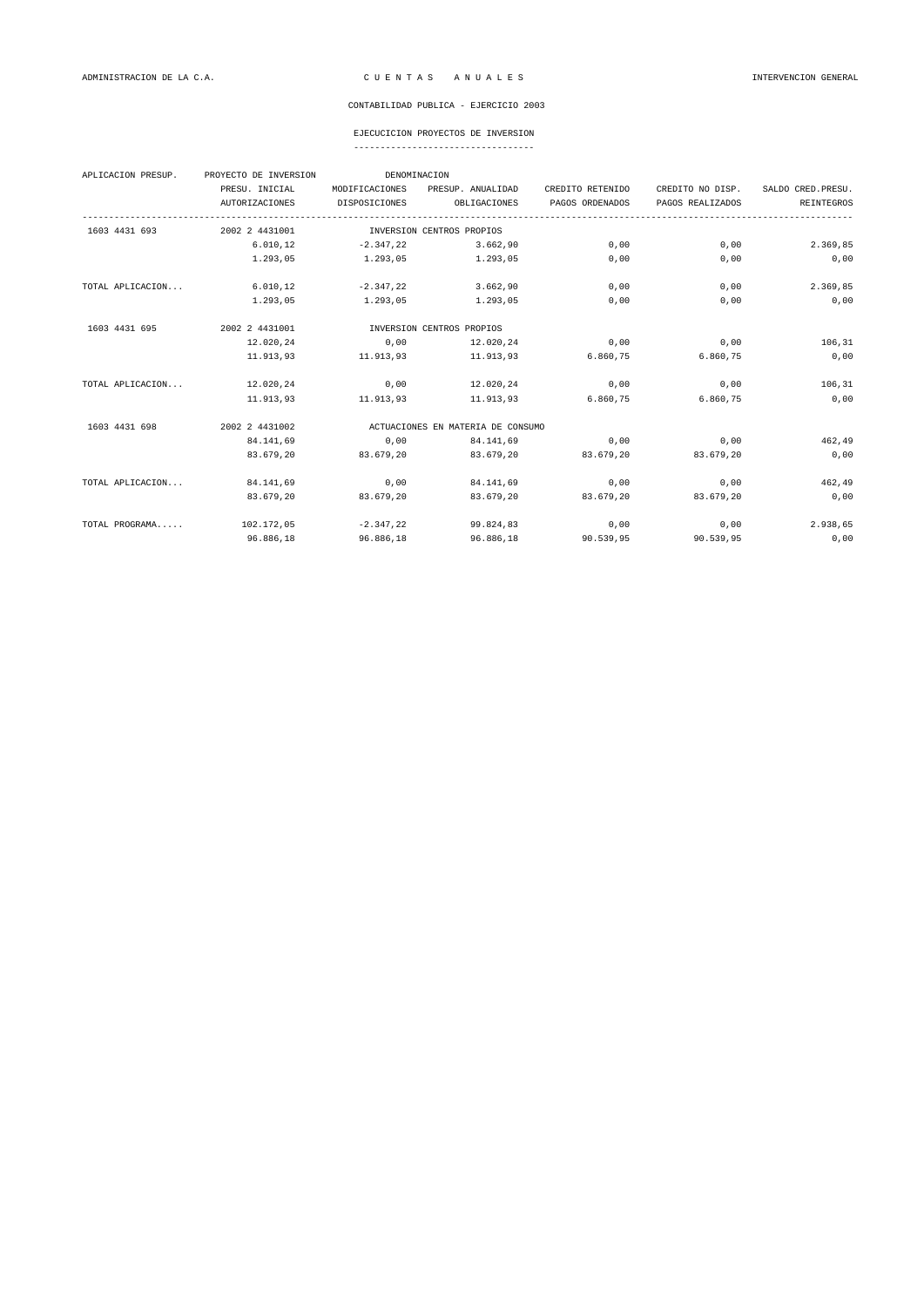| APLICACION PRESUP.  | PROYECTO DE INVERSION |                | DENOMINACION      |                  |                  |                    |
|---------------------|-----------------------|----------------|-------------------|------------------|------------------|--------------------|
|                     | PRESU. INICIAL        | MODIFICACIONES | PRESUP. ANUALIDAD | CREDITO RETENIDO | CREDITO NO DISP. | SALDO CRED. PRESU. |
|                     | <b>AUTORIZACIONES</b> | DISPOSICIONES  | OBLIGACIONES      | PAGOS ORDENADOS  | PAGOS REALIZADOS | REINTEGROS         |
| TOTAL DEPARTAMENTO. | 591.245.59            | $-3.945.12$    | 587.300.47        | 612.34           | 0.00             | 40.187,90          |
|                     | 546.500,23            | 540.499.87     | 533.029.82        | 371.682,33       | 371.682.33       | 0,00               |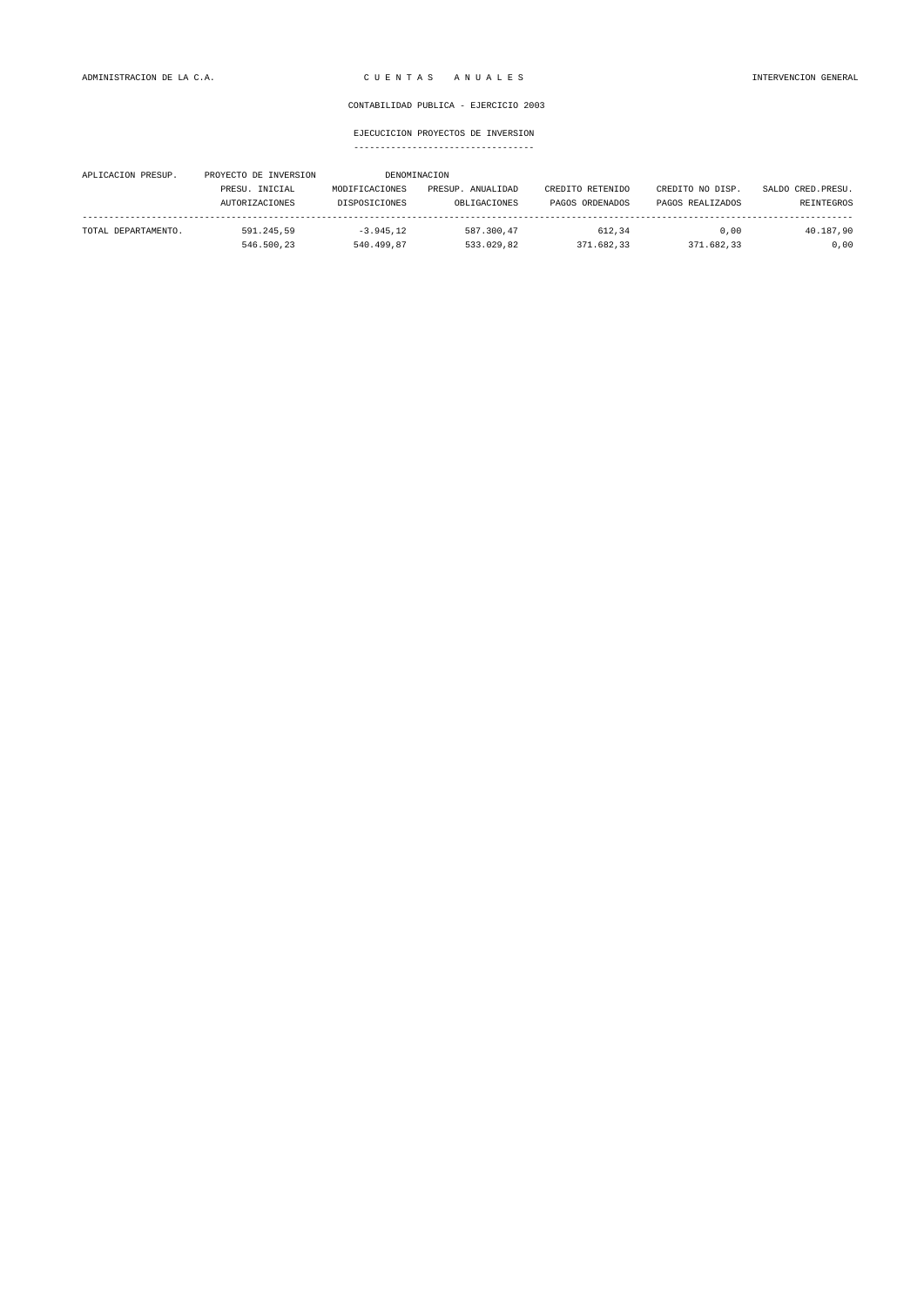| APLICACION PRESUP. | PROYECTO DE INVERSION |                | DENOMINACION                           |                  |                  |                    |
|--------------------|-----------------------|----------------|----------------------------------------|------------------|------------------|--------------------|
|                    | PRESU. INICIAL        | MODIFICACIONES | PRESUP. ANUALIDAD                      | CREDITO RETENIDO | CREDITO NO DISP. | SALDO CRED. PRESU. |
|                    | AUTORIZACIONES        | DISPOSICIONES  | OBLIGACIONES<br>---------------------- | PAGOS ORDENADOS  | PAGOS REALIZADOS | REINTEGROS         |
| 1701 4511 695      | 2002 2 4511001        |                | MOBILIARIO Y ENSERES                   |                  |                  |                    |
|                    | 12.020,24             | $-9.000,00$    | 3.020,24                               | 0,00             | 0,00             | 2.442,97           |
|                    | 577.27                | 577,27         | 577.27                                 | 577,27           | 577.27           | 0,00               |
| TOTAL APLICACION   | 12.020,24             | $-9.000,00$    | 3.020, 24                              | 0,00             | 0,00             | 2.442,97           |
|                    | 577.27                | 577,27         | 577.27                                 | 577,27           | 577,27           | 0,00               |
| 1701 4511 696      | 2002 2 4511002        |                | EQUIPOS PROCESOS INFORMACIÓN           |                  |                  |                    |
|                    | 6.010, 12             | $-6.010, 12$   | 0,00                                   | 0,00             | 0,00             | 0,00               |
|                    | 0,00                  | 0,00           | 0,00                                   | 0,00             | 0.00             | 0,00               |
| TOTAL APLICACION   | 6.010, 12             | $-6.010, 12$   | 0,00                                   | 0,00             | 0,00             | 0,00               |
|                    | 0.00                  | 0,00           | 0,00                                   | 0.00             | 0.00             | 0,00               |
| 1701 4511 698      | 2002 2 4511005        |                | ADQUISICIONES INMOVILIZADO MAT.CULTURA |                  |                  |                    |
|                    | 0,00                  | 0,00           | 0,00                                   | 0,00             | 0,00             | 0,00               |
|                    | 0,00                  | 0,00           | 0,00                                   | 0,00             | 0.00             | 0,00               |
| TOTAL APLICACION   | 0,00                  | 0,00           | 0,00                                   | 0,00             | 0,00             | 0,00               |
|                    | 0.00                  | 0,00           | 0,00                                   | 0,00             | 0.00             | 0,00               |
| 1701 4511 699      | 2002 2 4511003        |                | INMOVILIZADO INMATERIAL                |                  |                  |                    |
|                    | 12.020,24             | $-8.975.88$    | 3.044.36                               | 0,00             | 0,00             | 0.00               |
|                    | 3.044,36              | 3.044,36       | 3.044.36                               | 0,00             | 0.00             | 0,00               |
| TOTAL APLICACION   | 12.020,24             | $-8.975, 88$   | 3.044,36                               | 0,00             | 0,00             | 0,00               |
|                    | 3.044,36              | 3.044, 36      | 3.044,36                               | 0,00             | 0,00             | 0,00               |
| TOTAL PROGRAMA     | 30.050,60             | $-23.986,00$   | 6.064,60                               | 0,00             | 0,00             | 2.442,97           |
|                    | 3.621,63              | 3.621,63       | 3.621,63                               | 577,27           | 577,27           | 0,00               |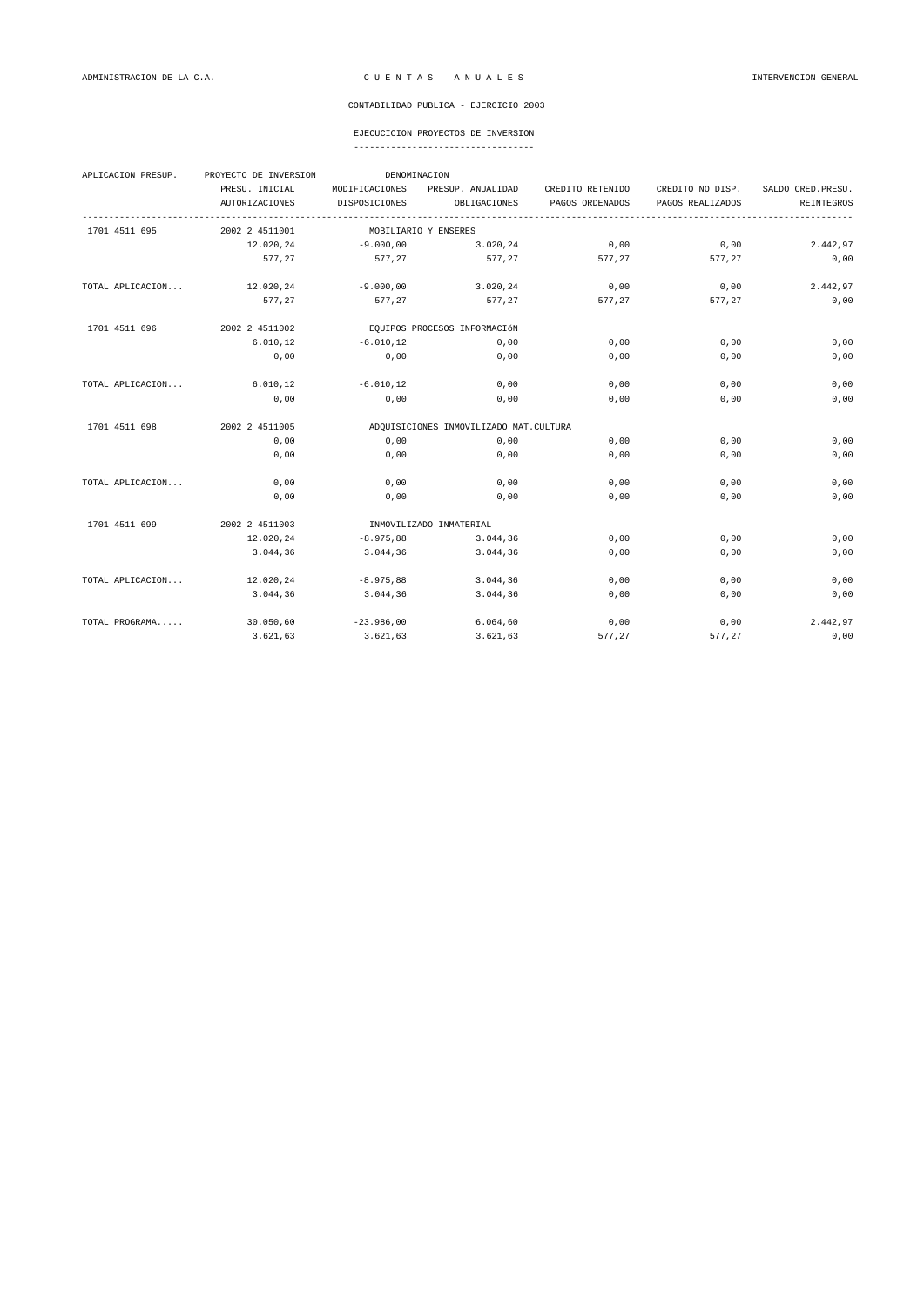|                  |                                         | DENOMINACION                    |                                          |                                     |                                      |                                         |
|------------------|-----------------------------------------|---------------------------------|------------------------------------------|-------------------------------------|--------------------------------------|-----------------------------------------|
|                  | PRESU. INICIAL<br><b>AUTORIZACIONES</b> | MODIFICACIONES<br>DISPOSICIONES | PRESUP. ANUALIDAD<br>OBLIGACIONES        | CREDITO RETENIDO<br>PAGOS ORDENADOS | CREDITO NO DISP.<br>PAGOS REALIZADOS | SALDO CRED. PRESU.<br><b>REINTEGROS</b> |
|                  |                                         |                                 |                                          |                                     |                                      |                                         |
| 1702 4521 622    | 2002 2 4521001                          |                                 | EDIF. ARCHIVOS Y MUSEOS                  |                                     |                                      |                                         |
|                  | 0,00                                    | 0,00                            | 0,00                                     | 0,00                                | 0,00                                 | 0,00                                    |
|                  | 0,00                                    | 0,00                            | 0,00                                     | 0,00                                | 0,00                                 | 0,00                                    |
| TOTAL APLICACION | 0,00                                    | 0,00                            | 0,00                                     | 0,00                                | 0,00                                 | 0,00                                    |
|                  | 0,00                                    | 0,00                            | 0,00                                     | 0,00                                | 0,00                                 | 0,00                                    |
| 1702 4521 692    | 2002 2 4521001                          | EDIF. ARCHIVOS Y MUSEOS         |                                          |                                     |                                      |                                         |
|                  | 128.230,73                              | $-37.097,86$                    | 91.132,87                                | 0,00                                | 0,00                                 | 107,44                                  |
|                  | 91.025,43                               | 91.025,43                       | 90.966,61                                | 86.174,05                           | 86.174,05                            | 0,00                                    |
| TOTAL APLICACION | 128.230,73                              | $-37.097,86$                    | 91.132,87                                | 0,00                                | 0,00                                 | 107,44                                  |
|                  | 91.025,43                               | 91.025,43                       | 90.966,61                                | 86.174,05                           | 86.174,05                            | 0,00                                    |
| 1702 4521 695    | 2001 2 4521002                          |                                 | EQUIPAMIENTO ARCHIVOS Y MUSEOS           |                                     |                                      |                                         |
|                  | 0,00                                    | 0,00                            | 0,00                                     | 0,00                                | 0,00                                 | 0,00                                    |
|                  | 0,00                                    | 0,00                            | 0,00                                     | 0,00                                | 0,00                                 | 0,00                                    |
|                  | 2002 2 4521002                          |                                 | EOUIPAMIENTO ARCHIVOS Y MUSEOS           |                                     |                                      |                                         |
|                  | 240.404,84                              | $-91.396, 47$                   | 149.008,37                               | 0,00                                | 0,00                                 | 61,94                                   |
|                  | 148.946,43                              | 148.946,43                      | 148.946,43                               | 138.578,12                          | 138.578,12                           | 0,00                                    |
| TOTAL APLICACION | 240.404,84                              | $-91.396,47$                    | 149.008,37                               | 0,00                                | 0,00                                 | 61,94                                   |
|                  | 148.946,43                              | 148.946,43                      | 148.946,43                               | 138.578,12                          | 138.578,12                           | 0,00                                    |
|                  |                                         |                                 |                                          |                                     |                                      |                                         |
| 1702 4521 696    | 2002 2 4521003                          |                                 | EQUIPOS INFORMATICOS ARCHIVOS Y MUSEOS   |                                     |                                      |                                         |
|                  | 30.050,61                               | $-21.137,00$                    | 8.913,61                                 | 0,00                                | 0,00                                 | 0,70                                    |
|                  | 8.912,91                                | 8.912,91                        | 8.912,91                                 | 7.261,49                            | 7.261,49                             | 0,00                                    |
| TOTAL APLICACION | 30.050,61                               | $-21.137,00$                    | 8.913,61                                 | 0,00                                | 0,00                                 | 0,70                                    |
|                  | 8.912,91                                | 8.912,91                        | 8.912,91                                 | 7.261,49                            | 7.261,49                             | 0,00                                    |
| 1702 4521 697    | 2002 2 4521004                          |                                 | RESTAURACIÓN ARCHIVOS Y MUSEOS           |                                     |                                      |                                         |
|                  | 120.202,42                              | $-29.101,00$                    | 91.101,42                                | 0,00                                | 0,00                                 | 0,73                                    |
|                  | 91.100,69                               | 91.100,69                       | 91.100,69                                | 91.100,69                           | 91.100,69                            | 0,00                                    |
| TOTAL APLICACION | 120.202,42                              | $-29.101,00$                    | 91.101,42                                | 0,00                                | 0,00                                 | 0,73                                    |
|                  | 91.100,69                               | 91.100,69                       | 91.100,69                                | 91.100,69                           | 91.100,69                            | 0,00                                    |
| 1702 4521 698    | 2002 2 4521005                          |                                 | TRATAMIENTO Y ADQUISICION FONDOS ARCHIVO |                                     |                                      |                                         |
|                  | 450.759,08                              | $-269.083,00$                   | 181.676,08                               | 0,00                                | 0,00                                 | 0,07                                    |
|                  | 181.676,01                              | 181.676,01                      | 181.675,81                               | 131.148,86                          | 131.148,86                           | 0,00                                    |
| TOTAL APLICACION | 450.759,08                              | $-269.083,00$                   | 181.676,08                               | 0,00                                | 0,00                                 | 0,07                                    |
|                  | 181.676,01                              | 181.676,01                      | 181.675,81                               | 131.148,86                          | 131.148,86                           | 0,00                                    |
| 1702 4521 699    | 2002 2 4521006                          |                                 | PLAN REGIONAL DE EXPOSICIONES            |                                     |                                      |                                         |
|                  | 0,00                                    | 943.343,34                      | 943.343,34                               | 0,00                                | 0,00                                 | 514.195,41                              |
|                  | 429.147,93                              | 429.147,93                      | 429.147,93                               | 213.212,00                          | 213.212,00                           | 0,00                                    |
| TOTAL APLICACION | 0,00                                    | 943.343,34                      | 943.343,34                               | 0,00                                | 0,00                                 | 514.195,41                              |
|                  | 429.147,93                              | 429.147,93                      | 429.147,93                               | 213.212,00                          | 213.212,00                           | 0,00                                    |
| TOTAL PROGRAMA   | 969.647,68                              | 495.528,01                      | 1.465.175,69                             | 0,00                                | 0,00                                 | 514.366,29                              |
|                  |                                         |                                 |                                          |                                     |                                      |                                         |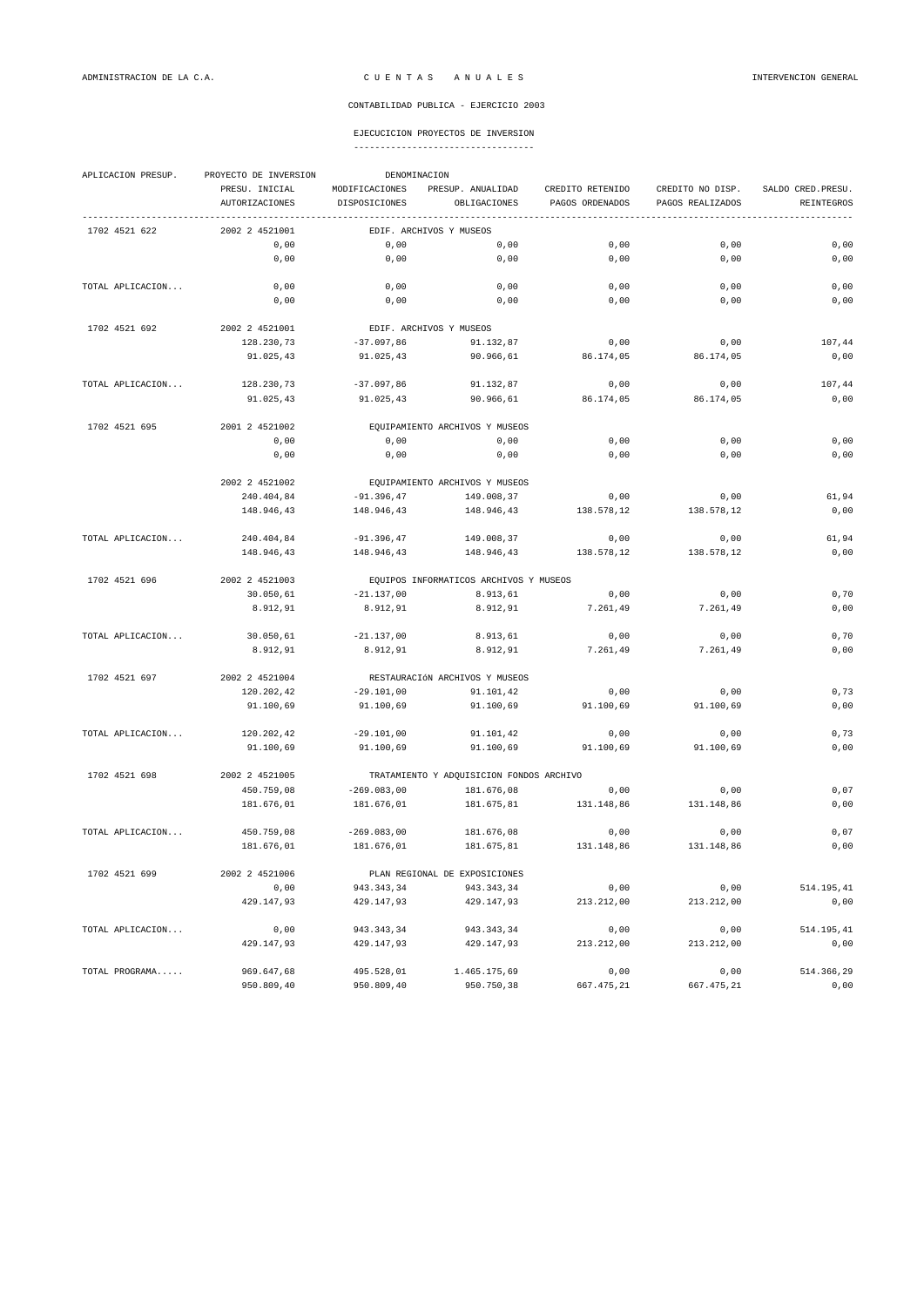## EJECUCICION PROYECTOS DE INVERSION

| APLICACION PRESUP. | PROYECTO DE INVERSION<br>DENOMINACION |                                           |                                          |                  |                  |                    |  |  |
|--------------------|---------------------------------------|-------------------------------------------|------------------------------------------|------------------|------------------|--------------------|--|--|
|                    | PRESU. INICIAL                        | MODIFICACIONES                            | PRESUP. ANUALIDAD                        | CREDITO RETENIDO | CREDITO NO DISP. | SALDO CRED. PRESU. |  |  |
|                    | AUTORIZACIONES                        | DISPOSICIONES                             | OBLIGACIONES                             | PAGOS ORDENADOS  | PAGOS REALIZADOS | <b>REINTEGROS</b>  |  |  |
| 1702 4522 692      | 2001 2 4522005                        |                                           | INSTALACION SISTEMA SEGURIDAD BIBLIOTECA |                  |                  |                    |  |  |
|                    | 42.070,85                             | $-17.905, 25$                             | 24.165,60                                | 8.900,00         | 0,00             | 4.054,20           |  |  |
|                    | 11.211,40                             | 11.211,40                                 | 11.211,40                                | 0,00             | 0,00             | 0,00               |  |  |
| TOTAL APLICACION   | 42.070,85                             | $-17.905, 25$                             | 24.165,60                                | 8.900,00         | 0,00             | 4.054,20           |  |  |
|                    | 11.211,40                             | 11.211,40                                 | 11.211,40                                | 0,00             | 0,00             | 0,00               |  |  |
| 1702 4522 695      | 2001 2 4522001                        |                                           | MOBILIARIO Y EQUIPO TÉCNICO BIBLIOTECAS  |                  |                  |                    |  |  |
|                    | 24.040,48                             | $-12.000,00$                              | 12.040,48                                | 0,00             | 0,00             | 1.381,62           |  |  |
|                    | 10.658,86                             | 10.658,86                                 | 10.658,86                                | 10.658,86        | 10.658,86        | 0,00               |  |  |
| TOTAL APLICACION   | 24.040,48                             | $-12.000,00$                              | 12.040,48                                | 0,00             | 0,00             | 1.381,62           |  |  |
|                    | 10.658,86                             | 10.658,86                                 | 10.658,86                                | 10.658,86        | 10.658,86        | 0,00               |  |  |
| 1702 4522 696      | 2001 2 4522002                        | EQUIPOS PROCESOS INFORMACION BIBLIOTECAS  |                                          |                  |                  |                    |  |  |
|                    | 12.020,24                             | 0,00                                      | 12.020,24                                | 0,00             | 0,00             | 729,64             |  |  |
|                    | 11.290,60                             | 11.290,60                                 | 11.290,60                                | 8.741,47         | 8.741,47         | 0,00               |  |  |
| TOTAL APLICACION   | 12.020,24                             | 0,00                                      | 12.020,24                                | 0,00             | 0,00             | 729,64             |  |  |
|                    | 11.290,60                             | 11.290,60                                 | 11.290,60                                | 8.741,47         | 8.741,47         | 0,00               |  |  |
| 1702 4522 698      | 2001 2 4522003                        | ADQ. FONDOS DOCUMENTALES BIBLIOTECA ARAG. |                                          |                  |                  |                    |  |  |
|                    | 845,39                                | $-845, 39$                                | 0,00                                     | 0,00             | 0,00             | 0,00               |  |  |
|                    | 0,00                                  | 0,00                                      | 0,00                                     | 0,00             | 0,00             | 0,00               |  |  |
|                    | 2001 2 4522004                        |                                           | INVENTARIO PATRIMONIO BIBLIOGRÁFICO      |                  |                  |                    |  |  |
|                    | 20.335,39                             | 30.750,64                                 | 51.086,03                                | 0,00             | 0,00             | 0,00               |  |  |
|                    | 51.086,03                             | 48.000,00                                 | 48.000,00                                | 24.000,00        | 24.000,00        | 0,00               |  |  |
| TOTAL APLICACION   | 21.180,78                             | 29.905,25                                 | 51.086,03                                | 0,00             | 0,00             | 0,00               |  |  |
|                    | 51.086,03                             | 48.000,00                                 | 48.000,00                                | 24.000,00        | 24.000,00        | 0,00               |  |  |
| TOTAL PROGRAMA     | 99.312,35                             | 0,00                                      | 99.312,35                                | 8.900,00         | 0,00             | 6.165, 46          |  |  |
|                    | 84.246,89                             | 81.160,86                                 | 81.160,86                                | 43.400,33        | 43.400,33        | 0,00               |  |  |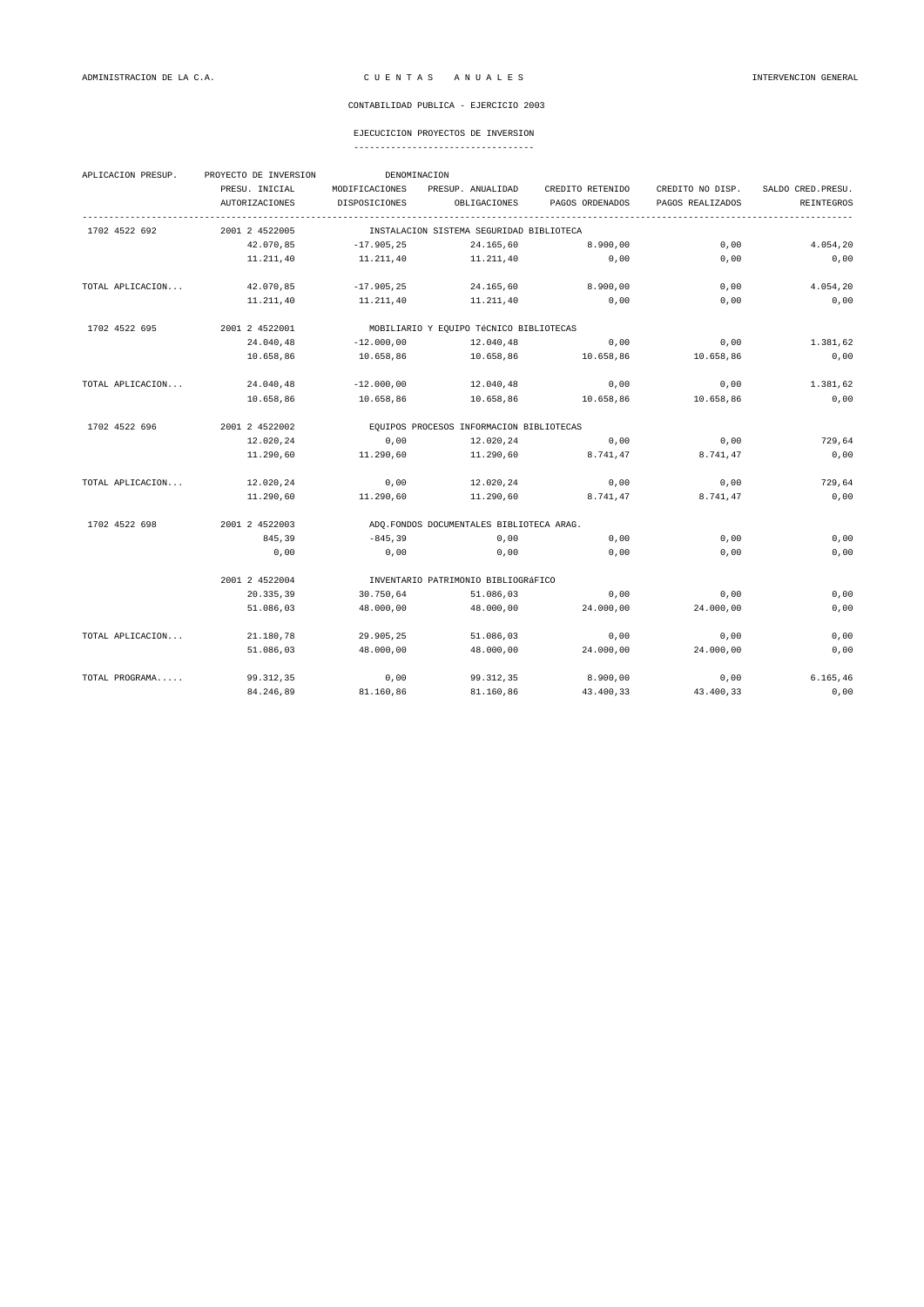|  | ----------------------------------- |  |
|--|-------------------------------------|--|

| APLICACION PRESUP. | PROYECTO DE INVERSION<br>DENOMINACION              |                                 |                                   |                                     |                                      |                                 |  |  |
|--------------------|----------------------------------------------------|---------------------------------|-----------------------------------|-------------------------------------|--------------------------------------|---------------------------------|--|--|
|                    | PRESU. INICIAL<br>AUTORIZACIONES                   | MODIFICACIONES<br>DISPOSICIONES | PRESUP. ANUALIDAD<br>OBLIGACIONES | CREDITO RETENIDO<br>PAGOS ORDENADOS | CREDITO NO DISP.<br>PAGOS REALIZADOS | SALDO CRED. PRESU<br>REINTEGROS |  |  |
| 1702 4553 622      | 2001 2 4553001                                     |                                 | EDIFICIOS Y OTRAS CONSTRUCCIONES  |                                     |                                      |                                 |  |  |
|                    | 0,00                                               | 0,00                            | 0,00                              | 0,00                                | 0,00                                 | 0,00                            |  |  |
|                    | 0,00                                               | 0,00                            | 0,00                              | 0,00                                | 0,00                                 | 0,00                            |  |  |
| TOTAL APLICACION   | 0,00                                               | 0,00                            | 0,00                              | 0,00                                | 0,00                                 | 0,00                            |  |  |
|                    | 0,00                                               | 0,00                            | 0,00                              | 0,00                                | 0,00                                 | 0,00                            |  |  |
| 1702 4553 625      | 2002 2 4553002                                     |                                 | ADQUISICION MOBILIARIO Y EQUIPOS  |                                     |                                      |                                 |  |  |
|                    | 0,00                                               | 0,00                            | 0,00                              | 0,00                                | 0,00                                 | 0,00                            |  |  |
|                    | 0,00                                               | 0,00                            | 0,00                              | 0,00                                | 0,00                                 | 0,00                            |  |  |
| TOTAL APLICACION   | 0,00                                               | 0,00                            | 0,00                              | 0,00                                | 0,00                                 | 0,00                            |  |  |
|                    | 0,00                                               | 0,00                            | 0,00                              | 0,00                                | 0,00                                 | 0,00                            |  |  |
| 1702 4553 629      | 2002 2 4553001                                     | DIFUSION CULTURAL               |                                   |                                     |                                      |                                 |  |  |
|                    | 0,00                                               | 0,00                            | 0,00                              | 0,00                                | 0,00                                 | 0,00                            |  |  |
|                    | 0,00                                               | 0,00                            | 0,00                              | 0,00                                | 0,00                                 | 0,00                            |  |  |
|                    | 2002 2 4553003                                     | ANIVERSARIOS                    |                                   |                                     |                                      |                                 |  |  |
|                    | 0,00                                               | 0,00                            | 0,00                              | 0,00                                | 0,00                                 | 0,00                            |  |  |
|                    | 0,00                                               | 0,00                            | 0,00                              | 0,00                                | 0,00                                 | 0,00                            |  |  |
| TOTAL APLICACION   | 0,00                                               | 0,00                            | 0,00                              | 0,00                                | 0,00                                 | 0,00                            |  |  |
|                    | 0,00                                               | 0,00                            | 0,00                              | 0,00                                | 0,00                                 | 0,00                            |  |  |
| 1702 4553 642      | 2001 2 4553001                                     |                                 | EDIFICIOS Y OTRAS CONSTRUCCIONES  |                                     |                                      |                                 |  |  |
|                    | 3.005.060,52                                       | 0,00                            | 3.005.060,52                      | 0,00                                | 0,00                                 | 2.131.718,97                    |  |  |
|                    | 873.341,55                                         | 873.341,55                      | 873.341,55                        | 820.604,21                          | 820.604,21                           | 0,00                            |  |  |
| TOTAL APLICACION   | 3.005.060,52                                       | 0,00                            | 3.005.060,52                      | 0,00                                | 0,00                                 | 2.131.718,97                    |  |  |
|                    | 873.341,55                                         | 873.341,55                      | 873.341,55                        | 820.604,21                          | 820.604,21                           | 0,00                            |  |  |
| 1702 4553 692      | 2001 2 4553001<br>EDIFICIOS Y OTRAS CONSTRUCCIONES |                                 |                                   |                                     |                                      |                                 |  |  |
|                    | 10.300.058,03                                      | $-5.091.931,47$                 | 5.208.126,56                      | 0,00                                | 0,00                                 | 5.003.139,96                    |  |  |
|                    | 204.986,60                                         | 204.986,60                      | 98.464,01                         | 93.364,99                           | 93.364,99                            | 0,00                            |  |  |
| TOTAL APLICACION   | 10.300.058,03                                      | $-5.091.931,47$                 | 5.208.126,56                      | 0,00                                | 0,00                                 | 5.003.139,96                    |  |  |
|                    | 204.986,60                                         | 204.986,60                      | 98.464,01                         | 93.364,99                           | 93.364,99                            | 0,00                            |  |  |
| 1702 4553 695      | 1998 2 4553002                                     |                                 | MOBILIARIO Y EQUIPAMIENTO OFICINA |                                     |                                      |                                 |  |  |
|                    | 30.050,61                                          | 0,00                            | 30.050,61                         | 0,00                                | 0,00                                 | 26.998,21                       |  |  |
|                    | 3.052, 40                                          | 3.052, 40                       | 3.052,40                          | 782,44                              | 782,44                               | 0,00                            |  |  |
| TOTAL APLICACION   | 30.050,61                                          | 0,00                            | 30.050,61                         | 0,00                                | 0,00                                 | 26.998,21                       |  |  |
|                    | 3.052, 40                                          | 3.052, 40                       | 3.052, 40                         | 782,44                              | 782,44                               | 0,00                            |  |  |
| 1702 4553 699      | 1996 2 4553003                                     | ANIVERSARIOS                    |                                   |                                     |                                      |                                 |  |  |
|                    | 240.404,84                                         | 60.303,63                       | 300.708,47                        | 0,00                                | 0,00                                 | 840,89                          |  |  |
|                    | 299.867,58                                         | 298.478,53                      | 298.478,53                        | 241.795,71                          | 241.795,71                           | 0,00                            |  |  |
|                    | 2002 2 4553001                                     | DIFUSION CULTURAL               |                                   |                                     |                                      |                                 |  |  |
|                    | 0,00                                               | 0,00                            | 0,00                              | 0,00                                | 0,00                                 | 0,00                            |  |  |
|                    | 0,00                                               | 0,00                            | 0,00                              | 0,00                                | 0,00                                 | 0,00                            |  |  |
|                    | 2003 2 4553001                                     | DIFUSION CULTURAL               |                                   |                                     |                                      |                                 |  |  |
|                    | 0,00                                               | 759.392,74                      | 759.392,74                        | 0,00                                | 0,00                                 | 32.291,44                       |  |  |
|                    | 727.101,30                                         | 726.792,04                      | 726.792,04                        | 714.523,50                          | 714.523,50                           | 0,00                            |  |  |
| TOTAL APLICACION   |                                                    |                                 |                                   |                                     |                                      | 33.132,33                       |  |  |
|                    | 240.404,84<br>1.026.968,88                         | 819.696,37<br>1.025.270,57      | 1.060.101,21<br>1.025.270,57      | 0,00<br>956.319,21                  | 0,00<br>956.319,21                   | 0,00                            |  |  |
|                    |                                                    |                                 |                                   |                                     |                                      |                                 |  |  |
| TOTAL PROGRAMA     | 13.575.574,00                                      | $-4.272.235,10$                 | 9.303.338,90                      | 0,00                                | 0,00                                 | 7.194.989,47                    |  |  |
|                    | 2.108.349,43                                       | 2.106.651,12                    | 2.000.128,53                      | 1.871.070,85                        | 1.871.070,85                         | 0,00                            |  |  |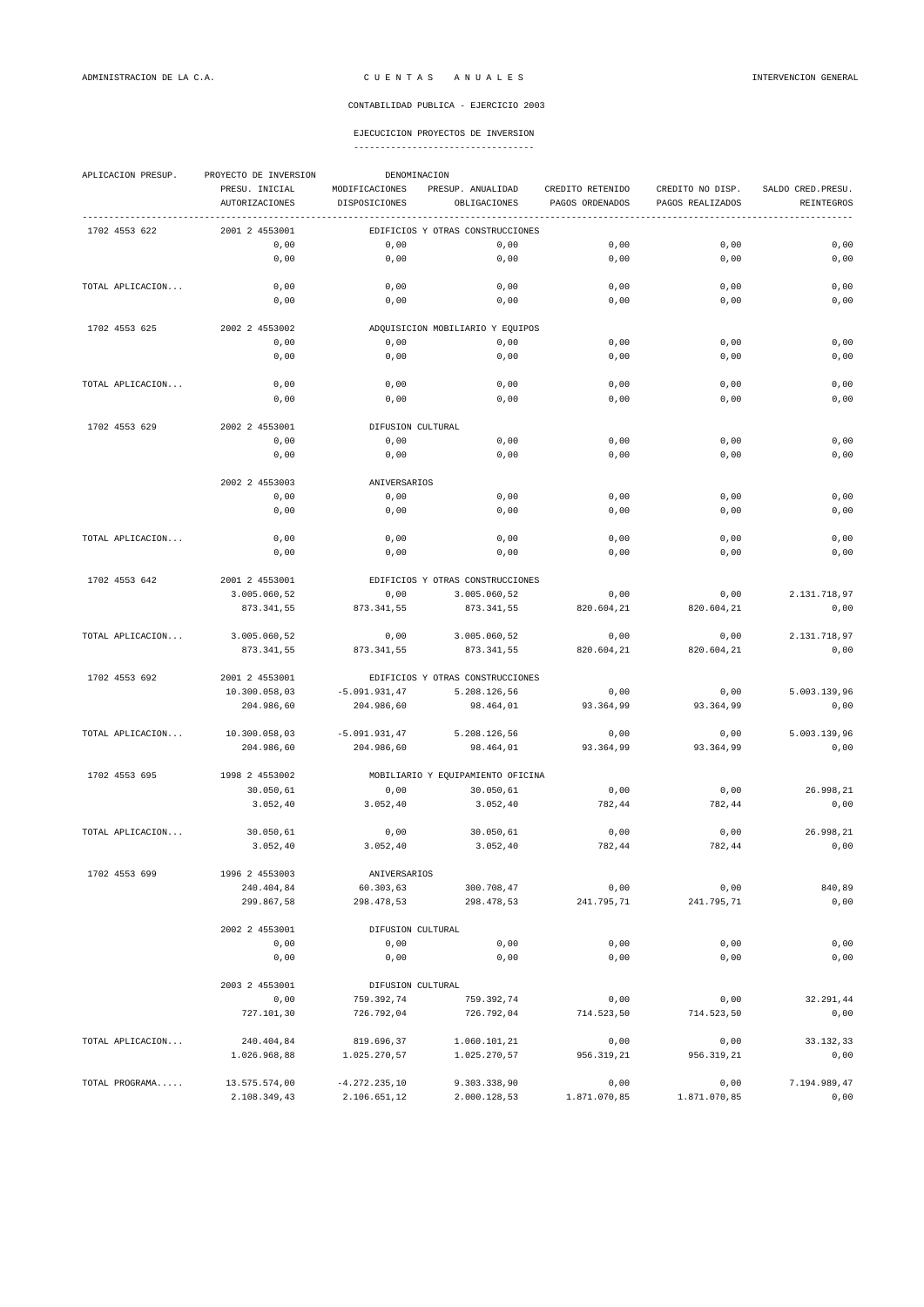|  | ----------------------------------- |  |
|--|-------------------------------------|--|

| APLICACION PRESUP. | PROYECTO DE INVERSION<br>DENOMINACION |                                         |                                        |                  |                  |                    |  |  |
|--------------------|---------------------------------------|-----------------------------------------|----------------------------------------|------------------|------------------|--------------------|--|--|
|                    | PRESU. INICIAL                        | MODIFICACIONES                          | PRESUP. ANUALIDAD                      | CREDITO RETENIDO | CREDITO NO DISP. | SALDO CRED. PRESU. |  |  |
|                    | <b>AUTORIZACIONES</b>                 | DISPOSICIONES                           | OBLIGACIONES                           | PAGOS ORDENADOS  | PAGOS REALIZADOS | REINTEGROS         |  |  |
| 1703 3222 692      | 2001 2 3222006                        |                                         | RESTAURACION OTROS EDIFICIOS           |                  |                  |                    |  |  |
|                    | 3.066,03                              | 0,00                                    | 3.066,03                               | 0,00             | 0,00             | 3.066,03           |  |  |
|                    | 0,00                                  | 0,00                                    | 0,00                                   | 0,00             | 0,00             | 0,00               |  |  |
|                    | 2002 2 3222001                        |                                         | REST. Y REHABILITACIÓN PATRIMONIO      |                  |                  |                    |  |  |
|                    | 423.652,57                            | 0.00                                    | 423.652,57                             | 0.00             | 0.00             | 323.712,52         |  |  |
|                    | 99.940,05                             | 99.940,05                               | 99.925,23                              | 99.925,23        | 99.925,23        | 0,00               |  |  |
| TOTAL APLICACION   | 426.718,60                            | 0,00                                    | 426.718.60                             | 0,00             | 0,00             | 326.778,55         |  |  |
|                    | 99.940,05                             | 99.940,05                               | 99.925,23                              | 99.925,23        | 99.925,23        | 0,00               |  |  |
| 1703 3222 693      | 2002 2 3222002                        |                                         | HERRAMIENTA Y MAQ. REST. Y LABORATORIO |                  |                  |                    |  |  |
|                    | 168.283,39                            | 0,00                                    | 168.283,39                             | 0,00             | 0,00             | 56.419,35          |  |  |
|                    | 111.864,04                            | 111.864,04                              | 111.864,04                             | 29.615,34        | 29.615,34        | 0,00               |  |  |
| TOTAL APLICACION   | 168.283,39                            | 0,00                                    | 168.283,39                             | 0,00             | 0.00             | 56.419.35          |  |  |
|                    | 111.864.04                            | 111.864,04                              | 111.864,04                             | 29.615,34        | 29.615,34        | 0,00               |  |  |
| 1703 3222 695      | 2002 2 3222003                        |                                         | MOBILIARIO Y ENSERES                   |                  |                  |                    |  |  |
|                    | 6.010, 12                             | 0,00                                    | 6.010, 12                              | 0,00             | 0,00             | 6.010, 12          |  |  |
|                    | 0,00                                  | 0,00                                    | 0,00                                   | 0,00             | 0,00             | 0,00               |  |  |
| TOTAL APLICACION   | 6.010, 12                             | 0,00                                    | 6.010, 12                              | 0,00             | 0,00             | 6.010, 12          |  |  |
|                    | 0,00                                  | 0,00                                    | 0,00                                   | 0,00             | 0,00             | 0,00               |  |  |
| 1703 3222 696      | 2002 2 3222004                        |                                         | EOUIPOS PROCESOS INFORMACIÓN           |                  |                  |                    |  |  |
|                    | 6.010, 12                             | 0,00                                    | 6.010, 12                              | 0,00             | 0,00             | 6.010, 12          |  |  |
|                    | 0,00                                  | 0,00                                    | 0,00                                   | 0,00             | 0,00             | 0,00               |  |  |
| TOTAL APLICACION   | 6.010, 12                             | 0,00                                    | 6.010, 12                              | 0,00             | 0,00             | 6.010, 12          |  |  |
|                    | 0,00                                  | 0,00                                    | 0,00                                   | 0,00             | 0,00             | 0,00               |  |  |
| 1703 3222 698      | 2002 2 3222005                        | GASTOS DE DIRECCIÓN DE OBRAS E INFORMES |                                        |                  |                  |                    |  |  |
|                    | 30.050,61                             | 0.00                                    | 30.050,61                              | 0,00             | 0.00             | 30.050,61          |  |  |
|                    | 0,00                                  | 0,00                                    | 0,00                                   | 0,00             | 0,00             | 0,00               |  |  |
| TOTAL APLICACION   | 30.050,61                             | 0,00                                    | 30.050,61                              | 0,00             | 0,00             | 30.050,61          |  |  |
|                    | 0,00                                  | 0,00                                    | 0,00                                   | 0,00             | 0.00             | 0,00               |  |  |
| TOTAL PROGRAMA     | 637.072,84                            | 0,00                                    | 637.072,84                             | 0,00             | 0,00             | 425.268,75         |  |  |
|                    | 211.804,09                            | 211.804,09                              | 211.789,27                             | 129.540,57       | 129.540,57       | 0,00               |  |  |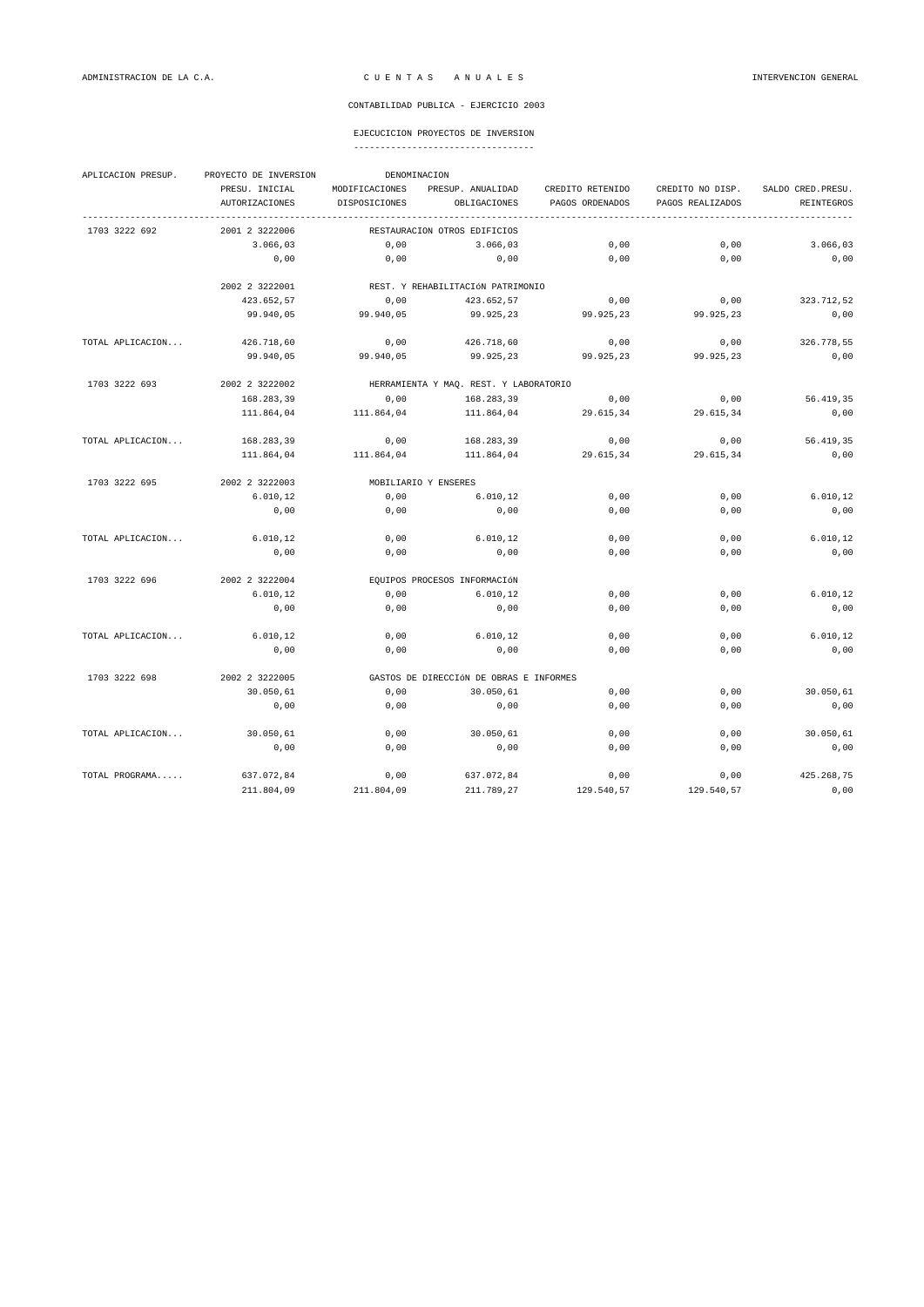| APLICACION PRESUP. | PROYECTO DE INVERSION  | DENOMINACION                        |                                                              |                  |                  |                    |  |  |  |
|--------------------|------------------------|-------------------------------------|--------------------------------------------------------------|------------------|------------------|--------------------|--|--|--|
|                    | PRESU. INICIAL         | MODIFICACIONES<br>PRESUP. ANUALIDAD |                                                              | CREDITO RETENIDO | CREDITO NO DISP. | SALDO CRED. PRESU. |  |  |  |
|                    | <b>AUTORIZACIONES</b>  | DISPOSICIONES                       | OBLIGACIONES                                                 | PAGOS ORDENADOS  | PAGOS REALIZADOS | REINTEGROS         |  |  |  |
| 1703 4581 622      | 1985 2 0000012         |                                     | -----------------------------<br>CATEDRAL DE LA SEO ZARAGOZA |                  |                  |                    |  |  |  |
|                    | 0,00                   | 0,00                                | 0,00                                                         | 0,00             | 0,00             | 0,00               |  |  |  |
|                    | 0,00                   | 0,00                                | 0,00                                                         | 0,00             | 0,00             | 0,00               |  |  |  |
|                    | 1996 2 4581001         |                                     | PLANES DIRECT. CATEDRALES (C. M.)                            |                  |                  |                    |  |  |  |
|                    | 0,00                   | 0,00                                | 0,00                                                         | 0,00             | 0,00             | 0,00               |  |  |  |
|                    | 0,00                   | 0,00                                | 0,00                                                         | 0,00             | 0,00             | 0,00               |  |  |  |
|                    | 1996 2 4581002         |                                     | PLAN RESTAURACION GENERAL                                    |                  |                  |                    |  |  |  |
|                    | 0,00                   | 0,00                                | 0,00                                                         | 0,00             | 0,00             | 0,00               |  |  |  |
|                    | 0,00                   | 0,00                                | 0,00                                                         | 0,00             | 0,00             | 0,00               |  |  |  |
|                    | 1996 2 4581003         |                                     | CONVENIO MINISTERIO-CAI                                      |                  |                  |                    |  |  |  |
|                    | 0,00                   | 0,00                                | 0,00                                                         | 0,00             | 0,00             | 0,00               |  |  |  |
|                    | 0,00                   | 0,00                                | 0,00                                                         | 0,00             | 0,00             | 0,00               |  |  |  |
|                    |                        |                                     |                                                              |                  |                  |                    |  |  |  |
|                    | 1998 2 4581001         |                                     | PLAN RESTAURACION DE CATEDRALES                              |                  |                  |                    |  |  |  |
|                    | 0,00                   | 0,00                                | 0,00                                                         | 0,00             | 0,00             | 0,00               |  |  |  |
|                    | 0,00                   | 0,00                                | 0,00                                                         | 0,00             | 0,00             | 0,00               |  |  |  |
|                    | 1998 2 4581002         |                                     | PLAN REST. Y PROTEC. CONJUNTOS HISTORICO                     |                  |                  |                    |  |  |  |
|                    | 0,00                   | 0,00                                | 0,00                                                         | 0,00             | 0,00             | 0,00               |  |  |  |
|                    | 0,00                   | 0,00                                | 0,00                                                         | 0,00             | 0,00             | 0,00               |  |  |  |
|                    | 1998 2 4581003         |                                     | URGENCIAS Y LIQUIDACIONES                                    |                  |                  |                    |  |  |  |
|                    | 0,00                   | 0,00                                | 0,00                                                         | 0,00             | 0,00             | 0,00               |  |  |  |
|                    | 0,00                   | 0,00                                | 0,00                                                         | 0,00             | 0,00             | 0,00               |  |  |  |
|                    |                        |                                     |                                                              |                  |                  |                    |  |  |  |
|                    | 1998 2 4581004<br>0,00 | 0,00                                | PLAN RESTAURACION DE CASTILLOS<br>0,00                       | 0,00             | 0,00             | 0,00               |  |  |  |
|                    | 0,00                   | 0,00                                | 0,00                                                         | 0,00             | 0,00             | 0,00               |  |  |  |
|                    |                        |                                     |                                                              |                  |                  |                    |  |  |  |
|                    | 1998 2 4581005         |                                     | PLAN RESTAURACION DE MONASTERIOS                             |                  |                  |                    |  |  |  |
|                    | 0,00                   | 0,00                                | 0,00                                                         | 0,00             | 0,00             | 0,00               |  |  |  |
|                    | 0,00                   | 0,00                                | 0,00                                                         | 0,00             | 0,00             | 0,00               |  |  |  |
|                    | 2000 2 4581001         |                                     | RESTAURACIONES MUDEJAR ARAGONES                              |                  |                  |                    |  |  |  |
|                    | 0,00                   | 0,00                                | 0,00                                                         | 0,00             | 0,00             | 0,00               |  |  |  |
|                    | 0,00                   | 0,00                                | 0,00                                                         | 0,00             | 0,00             | 0,00               |  |  |  |
|                    | 2000 2 4581002         |                                     | PLAN RECUPERACION Y VALOR. CAMINOS HIST.                     |                  |                  |                    |  |  |  |
|                    | 0,00                   | 0,00                                | 0,00                                                         | 0,00             | 0,00             | 0,00               |  |  |  |
|                    | 0,00                   | 0,00                                | 0,00                                                         | 0,00             | 0,00             | 0,00               |  |  |  |
|                    | 2000 2 4581007         | REST. ERMITA SAN ADRIAN DE SASABE   |                                                              |                  |                  |                    |  |  |  |
|                    | 0,00                   | 0,00                                | 0,00                                                         | 0,00             | 0,00             | 0,00               |  |  |  |
|                    | 0,00                   | 0,00                                | 0,00                                                         | 0,00             | 0,00             | 0,00               |  |  |  |
|                    | 2001 2 4581001         |                                     | PLAN REST. PATRIM. ARQUEOLÓG. Y PALEONT.                     |                  |                  |                    |  |  |  |
|                    | 0,00                   | 0,00                                | 0,00                                                         | 0,00             | 0,00             | 0,00               |  |  |  |
|                    | 0,00                   | 0,00                                | 0,00                                                         | 0,00             | 0,00             | 0,00               |  |  |  |
|                    |                        |                                     | PLAN REST. PATRIM. ETNOL. E INDUST.                          |                  |                  |                    |  |  |  |
|                    | 2001 2 4581002<br>0,00 | 0,00                                | 0,00                                                         | 0,00             |                  | 0,00               |  |  |  |
|                    | 0,00                   | 0,00                                | 0,00                                                         | 0,00             | 0,00<br>0,00     | 0,00               |  |  |  |
|                    |                        |                                     |                                                              |                  |                  |                    |  |  |  |
|                    | 2001 2 4581003<br>0,00 | 0,00                                | REST. IGLESIA DE MONTALBAN (TERUEL)<br>0,00                  | 0,00             | 0,00             | 0,00               |  |  |  |
|                    | 0,00                   | 0,00                                | 0,00                                                         | 0,00             | 0,00             | 0,00               |  |  |  |
|                    |                        |                                     |                                                              |                  |                  |                    |  |  |  |
|                    | 2001 2 4581004         |                                     | RESTAURACION PALACIO CONDES MORATA (1ªF)                     |                  |                  |                    |  |  |  |
|                    | 0,00                   | 0,00                                | 0,00                                                         | 0,00             | 0,00             | 0,00               |  |  |  |
|                    | 0,00                   | 0,00                                | 0,00                                                         | 0,00             | 0,00             | $0$ , $0$ $0$      |  |  |  |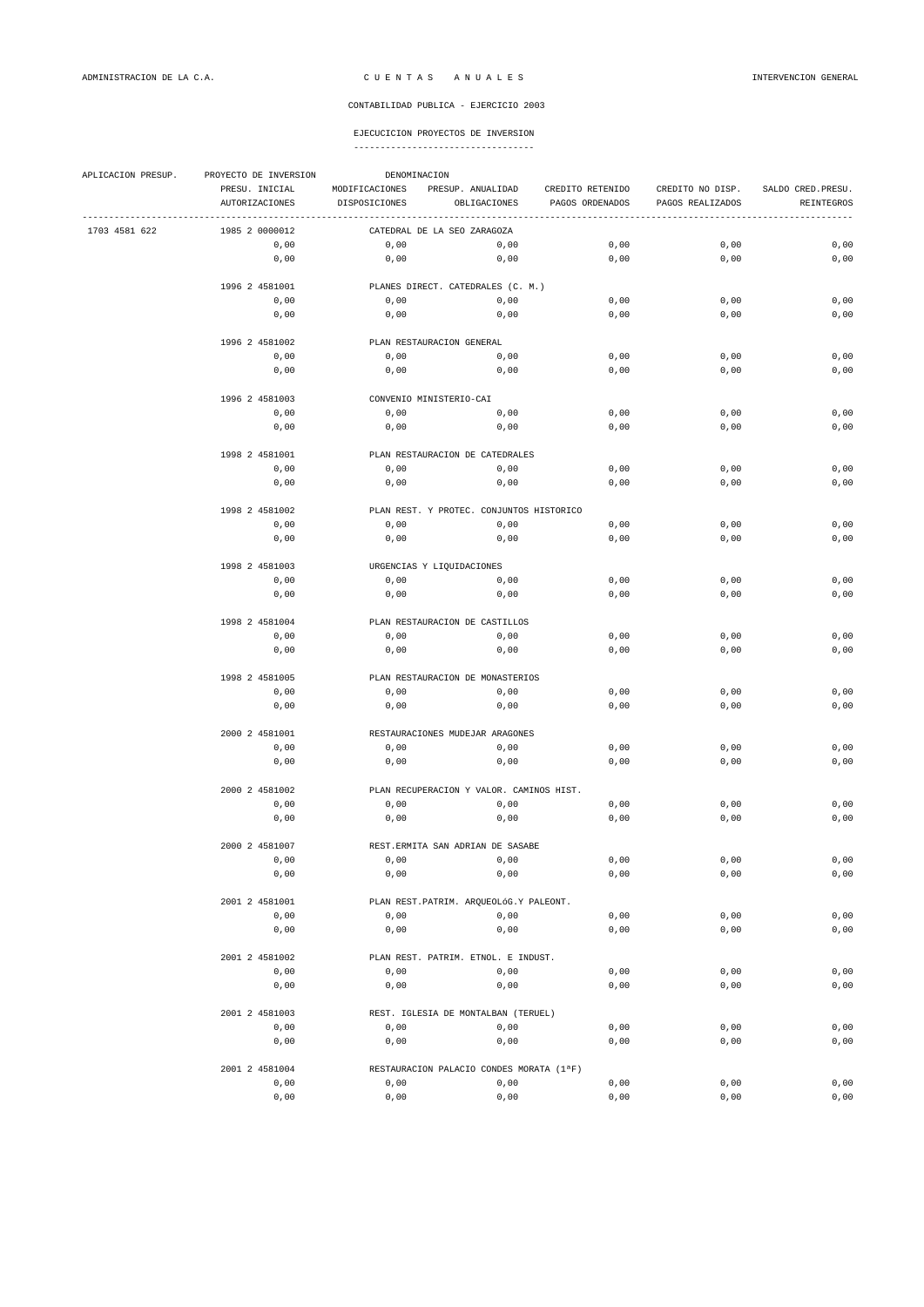| APLICACION PRESUP. | PROYECTO DE INVERSION       |                             | DENOMINACION                              |                   |                   |                    |  |  |
|--------------------|-----------------------------|-----------------------------|-------------------------------------------|-------------------|-------------------|--------------------|--|--|
|                    | PRESU. INICIAL              | MODIFICACIONES              | PRESUP. ANUALIDAD                         | CREDITO RETENIDO  | CREDITO NO DISP.  | SALDO CRED. PRESU. |  |  |
|                    | <b>AUTORIZACIONES</b>       | DISPOSICIONES               | OBLIGACIONES                              | PAGOS ORDENADOS   | PAGOS REALIZADOS  | REINTEGROS         |  |  |
| 1703 4581 622      | 2001 2 4581005              |                             | REST. PINT. MUDEJARES IGL. CERVERA CAñADA |                   |                   |                    |  |  |
|                    | 0,00                        | 0,00                        | 0,00                                      | 0,00              | 0,00              | 0,00               |  |  |
|                    | 0,00                        | 0,00                        | 0,00                                      | 0,00              | 0,00              | 0,00               |  |  |
|                    |                             |                             |                                           |                   |                   |                    |  |  |
|                    | 2001 2 4581006              |                             | REST.REST.IG.SAN MIGUEL DE ALFAJARÍN      |                   |                   |                    |  |  |
|                    | 0,00                        | 0,00                        | 0,00                                      | 0,00              | 0,00              | 0,00               |  |  |
|                    | 0,00                        | 0,00                        | 0,00                                      | 0,00              | 0,00              | 0,00               |  |  |
|                    |                             |                             |                                           |                   |                   |                    |  |  |
|                    | 2002 2 4581001              |                             | REST. IGLESIA MANTERIA                    |                   |                   |                    |  |  |
|                    | 0,00                        | 0,00                        | 0,00                                      | 0,00              | 0,00              | 0,00               |  |  |
|                    | 0,00                        | 0,00                        | 0,00                                      | 0,00              | 0,00              | 0,00               |  |  |
|                    | 2002 2 4581004              |                             | ADEC.EQUIP. CENTRO PATRIMONIO_MUNDIAL     |                   |                   |                    |  |  |
|                    | 0,00                        | 0,00                        | 0,00                                      | 0,00              | 0,00              | 0,00               |  |  |
|                    | 0,00                        | 0,00                        | 0,00                                      | 0,00              | 0,00              | 0,00               |  |  |
|                    |                             |                             |                                           |                   |                   |                    |  |  |
| TOTAL APLICACION   | 0,00                        | 0,00                        | 0,00                                      | 0,00              | 0,00              | 0,00               |  |  |
|                    | 0,00                        | 0,00                        | 0,00                                      | 0,00              | 0,00              | 0,00               |  |  |
|                    |                             |                             |                                           |                   |                   |                    |  |  |
| 1703 4581 627      | 2002 2 4581005              |                             | EXCAVACIONES ARQ. CASA AISA. HUESCA       |                   |                   |                    |  |  |
|                    | 0,00                        | 0,00                        | 0,00                                      | 0,00              | 0,00              | 0,00               |  |  |
|                    | 0,00                        | 0,00                        | 0,00                                      | 0,00              | 0,00              | 0,00               |  |  |
|                    |                             |                             |                                           |                   |                   |                    |  |  |
| TOTAL APLICACION   | 0,00                        | 0,00                        | 0,00                                      | 0,00              | 0,00              | 0,00               |  |  |
|                    | 0,00                        | 0,00                        | 0,00                                      | 0,00              | 0,00              | 0,00               |  |  |
|                    |                             |                             | EXPROPIACIONES RESTOS ARQUEOLOGICOS       |                   |                   |                    |  |  |
| 1703 4581 690      | 1994 4 0000244<br>24.040,48 | $-24.040, 48$               | 0,00                                      | 0,00              | 0,00              | 0,00               |  |  |
|                    | 0,00                        | 0,00                        | 0,00                                      | 0,00              | 0,00              | 0,00               |  |  |
|                    |                             |                             |                                           |                   |                   |                    |  |  |
| TOTAL APLICACION   | 24.040,48                   | $-24.040, 48$               | 0,00                                      | 0,00              | 0,00              | 0,00               |  |  |
|                    | 0,00                        | 0,00                        | 0,00                                      | 0,00              | 0,00              | 0,00               |  |  |
|                    |                             |                             |                                           |                   |                   |                    |  |  |
| 1703 4581 692      | 1985 2 0000012              | CATEDRAL DE LA SEO ZARAGOZA |                                           |                   |                   |                    |  |  |
|                    | 51.086,03                   | 153.258,17                  | 204.344,20                                | 1.095,32          | 0,00              | 4.903,88           |  |  |
|                    | 198.345,00                  | 198.345,00                  | 198.344,99                                | 193.332,20        | 193.332,20        | 0,00               |  |  |
|                    |                             |                             |                                           |                   |                   |                    |  |  |
|                    | 1996 2 4581001              |                             | PLANES DIRECT. CATEDRALES (C. M.)         |                   |                   |                    |  |  |
|                    | 60.101,21<br>0,00           | $-60.101, 21$<br>0,00       | 0,00                                      | 0,00              | 0,00<br>0,00      | 0,00<br>0,00       |  |  |
|                    |                             |                             | 0,00                                      | 0,00              |                   |                    |  |  |
|                    | 1996 2 4581002              |                             | PLAN RESTAURACION GENERAL                 |                   |                   |                    |  |  |
|                    | 742.009,56                  | 235.379,29                  | 977.388,85                                | 16.000,57         | 0,00              | 58.074,85          |  |  |
|                    | 903.313,43                  | 897.313,43                  | 889.055,19                                | 682.892.05        | 682.892.05        | 0,00               |  |  |
|                    |                             |                             |                                           |                   |                   |                    |  |  |
|                    | 1996 2 4581003              |                             | CONVENIO MINISTERIO-CAI                   |                   |                   |                    |  |  |
|                    | 150.253,03                  | 174.293,50                  | 324.546,53                                | 0,00              | 0,00              | 0,00               |  |  |
|                    | 324.546,53                  | 324.546,53                  | 324.546,53                                | 0,00              | 0,00              | 0,00               |  |  |
|                    |                             |                             |                                           |                   |                   |                    |  |  |
|                    | 1998 2 4581001              |                             | PLAN RESTAURACION DE CATEDRALES           |                   |                   |                    |  |  |
|                    | 588.991,87                  | $-174.881,95$               | 414.109,92                                | 0,00              | 0,00              | 292.689,10         |  |  |
|                    | 121.420,82                  | 121.420,82                  | 121.420,52                                | 57.647,58         | 57.647,58         | 0,00               |  |  |
|                    |                             |                             |                                           |                   |                   |                    |  |  |
|                    | 1998 2 4581002              |                             | PLAN REST. Y PROTEC. CONJUNTOS HISTORICO  |                   |                   |                    |  |  |
|                    | 661.113,31<br>676.087,23    | 210.933,70<br>676.087,23    | 872.047,01<br>676.087,23                  | 0,00<br>28.143,07 | 0,00<br>28.143,07 | 195.959,78<br>0,00 |  |  |
|                    |                             |                             |                                           |                   |                   |                    |  |  |
|                    | 1998 2 4581003              |                             | URGENCIAS Y LIQUIDACIONES                 |                   |                   |                    |  |  |
|                    | 123.637,26                  | $-123.637, 26$              | 0,00                                      | 0,00              | 0,00              | 0,00               |  |  |
|                    | 0,00                        | 0,00                        | 0,00                                      | 0,00              | 0,00              | 0,00               |  |  |
|                    |                             |                             |                                           |                   |                   |                    |  |  |
|                    | 1998 2 4581004              |                             | PLAN RESTAURACION DE CASTILLOS            |                   |                   |                    |  |  |
|                    | 330.556,66                  | $-38.111, 30$               | 292.445,36                                | 4.501,79          | 0,00              | 0,00               |  |  |
|                    | 287.943,57                  | 287.943,57                  | 287.943,57                                | 196.882,47        | 196.882,47        | 0,00               |  |  |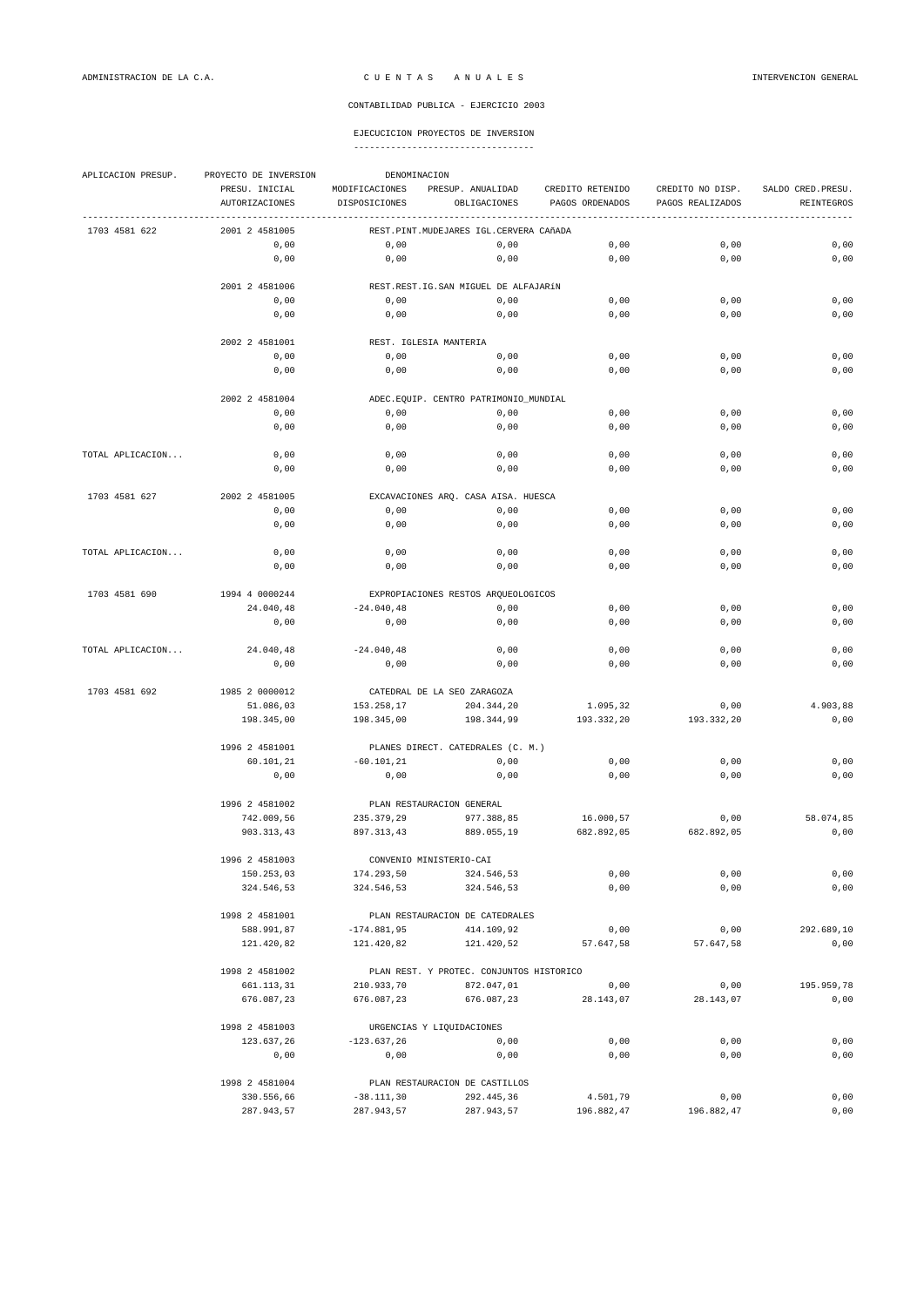## EJECUCICION PROYECTOS DE INVERSION

| APLICACION PRESUP. | PROYECTO DE INVERSION | DENOMINACION                             |                                           |                  |                  |                    |  |  |  |  |
|--------------------|-----------------------|------------------------------------------|-------------------------------------------|------------------|------------------|--------------------|--|--|--|--|
|                    | PRESU. INICIAL        | MODIFICACIONES                           | PRESUP. ANUALIDAD                         | CREDITO RETENIDO | CREDITO NO DISP. | SALDO CRED. PRESU. |  |  |  |  |
|                    | <b>AUTORIZACIONES</b> | DISPOSICIONES                            | OBLIGACIONES                              | PAGOS ORDENADOS  | PAGOS REALIZADOS | REINTEGROS         |  |  |  |  |
| 1703 4581 692      | 1998 2 4581005        | -----------------                        | PLAN RESTAURACION DE MONASTERIOS          |                  |                  |                    |  |  |  |  |
|                    | 1.995.961,20          | $-124.680,69$                            | 1.871.280,51                              | 132,49           | 0,00             | 157.587,11         |  |  |  |  |
|                    | 1.713.560.91          | 1.710.560,91                             | 1.709.016,86                              | 1.680.231,57     | 1.680.231,57     | 0,00               |  |  |  |  |
|                    | 2000 2 4581001        |                                          | RESTAURACIONES MUDEJAR ARAGONES           |                  |                  |                    |  |  |  |  |
|                    | 1.638.659,51          | 358.240,28                               | 1.996.899,79                              | 0,00             | 0,00             | 23.038,27          |  |  |  |  |
|                    | 1.973.861,52          | 1.973.861,52                             | 1.551.703,09                              | 1.367.127,13     | 1.367.127,13     | 0,00               |  |  |  |  |
|                    | 2000 2 4581002        | PLAN RECUPERACION Y VALOR. CAMINOS HIST. |                                           |                  |                  |                    |  |  |  |  |
|                    | 57.096,15             | $-57.096, 15$                            | 0,00                                      | 0,00             | 0,00             | 0,00               |  |  |  |  |
|                    | 0,00                  | 0,00                                     | 0,00                                      | 0,00             | 0,00             | 0,00               |  |  |  |  |
|                    | 2001 2 4581001        |                                          | PLAN REST. PATRIM. ARQUEOLÓG. Y PALEONT.  |                  |                  |                    |  |  |  |  |
|                    | 182.439,57            | $-142.020, 24$                           | 40.419,33                                 | 4,61             | 0,00             | 9.877,52           |  |  |  |  |
|                    | 30.537,20             | 30.537,20                                | 30.537,20                                 | 25.688,79        | 25.688,79        | 0,00               |  |  |  |  |
|                    | 2001 2 4581003        |                                          | REST. IGLESIA DE MONTALBAN (TERUEL)       |                  |                  |                    |  |  |  |  |
|                    | 522.880,53            | $-299.248,92$                            | 223.631,61                                | 0,00             | 0,00             | 4.822,14           |  |  |  |  |
|                    | 218.809,47            | 218.809,47                               | 217.192,78                                | 132.918,19       | 132.918,19       | 0,00               |  |  |  |  |
|                    | 2001 2 4581005        | REST.PINT.MUDEJARES IGL.CERVERA CAñADA   |                                           |                  |                  |                    |  |  |  |  |
|                    | 270.455,45            | 16.046,26                                | 286.501,71                                | 0,00             | 0,00             | 0,00               |  |  |  |  |
|                    | 286.501,71            | 286.501,71                               | 286.501,33                                | 284.948,98       | 284.948,98       | 0,00               |  |  |  |  |
|                    | 2002 2 4581001        | REST. IGLESIA MANTERIA                   |                                           |                  |                  |                    |  |  |  |  |
|                    | 180.303,63            | 358.623,46                               | 538.927,09                                | 8,24             | 0,00             | 67.055,48          |  |  |  |  |
|                    | 471.863,37            | 471.863,37                               | 471.863,37                                | 471.863,37       | 471.863,37       | 0,00               |  |  |  |  |
|                    | 2002 2 4581002        |                                          | RECUPERACION VALORACIÓN CAMINOS HISTÓRIC  |                  |                  |                    |  |  |  |  |
|                    | 123.207,48            | $-123.207,48$                            | 0,00                                      | 0,00             | 0,00             | 0,00               |  |  |  |  |
|                    | 0,00                  | 0,00                                     | 0,00                                      | 0,00             | 0,00             | 0,00               |  |  |  |  |
|                    | 2002 2 4581004        | ADEC.EQUIP. CENTRO PATRIMONIO_MUNDIAL    |                                           |                  |                  |                    |  |  |  |  |
|                    | 228.384,60            | $-191.146,29$                            | 37.238,31                                 | 0,00             | 0,00             | 3.081,20           |  |  |  |  |
|                    | 34.157,11             | 34.157,11                                | 34.157,11                                 | 34.157,11        | 34.157,11        | 0,00               |  |  |  |  |
| TOTAL APLICACION   | 7.907.137,05          | 172.643,17                               | 8.079.780,22                              | 21.743,02        | 0,00             | 817.089,33         |  |  |  |  |
|                    | 7.240.947,87          | 7.231.947,87                             | 6.798.369,77                              | 5.155.832,51     | 5.155.832,51     | 0,00               |  |  |  |  |
| 1703 4581 695      | 2000 2 4581012        | EQUIPAMIENTO GENERAL                     |                                           |                  |                  |                    |  |  |  |  |
|                    | 24.040,48             | $-24.040, 48$                            | 0,00                                      | 0,00             | 0,00             | 0,00               |  |  |  |  |
|                    | 0,00                  | 0,00                                     | 0,00                                      | 0,00             | 0,00             | 0,00               |  |  |  |  |
| TOTAL APLICACION   | 24.040,48             | $-24.040, 48$                            | 0,00                                      | 0,00             | 0,00             | 0,00               |  |  |  |  |
|                    | 0,00                  | 0,00                                     | 0,00                                      | 0,00             | 0,00             | 0,00               |  |  |  |  |
| 1703 4581 696      | 2002 2 4581006        |                                          | EQUIPOS PARA PROCESOS DE INFORMACION      |                  |                  |                    |  |  |  |  |
|                    | 0,00                  | 0,00                                     | 0,00                                      | 0,00             | 0,00             | 0,00               |  |  |  |  |
|                    | 0,00                  | 0,00                                     | 0,00                                      | 0,00             | 0,00             | 0,00               |  |  |  |  |
| TOTAL APLICACION   | 0,00                  | 0,00                                     | 0,00                                      | 0,00             | 0,00             | 0,00               |  |  |  |  |
|                    | 0,00                  | 0,00                                     | 0,00                                      | 0,00             | 0,00             | 0,00               |  |  |  |  |
| 1703 4581 697      | 1994 4 0000248        |                                          | RESTAURACION BIENES MUEBLES               |                  |                  |                    |  |  |  |  |
|                    | 468.789,44            | $-143.517,75$                            | 325.271,69                                | 0,00             | 0,00             | 0,88               |  |  |  |  |
|                    | 325.270,81            | 325.270,81                               | 325.270,80                                | 306.728,83       | 306.728,83       | 0,00               |  |  |  |  |
|                    | 1998 2 4581006        |                                          | PLAN GENERAL DE ARQUEOLOGIA Y PALENONT.   |                  |                  |                    |  |  |  |  |
|                    | 312.526,29            | $-264.384,60$                            | 48.141,69                                 | 6.052, 31        | 0,00             | 4.119,01           |  |  |  |  |
|                    | 37.970,37             | 37.970,37                                | 36.980,38                                 | 22.793,72        | 22.793,72        | 0,00               |  |  |  |  |
|                    | 2000 2 4581004        |                                          | PLAN ARQUEOLOG. Y PALEONTOLOG. PREVENTIVA |                  |                  |                    |  |  |  |  |
|                    | 60.101, 21            | $-30.000,00$                             | 30.101,21                                 | 0,00             | 0,00             | 288,32             |  |  |  |  |
|                    | 29.812,89             | 29.812,89                                | 29.812,89                                 | 29.812,89        | 29.812,89        | 0,00               |  |  |  |  |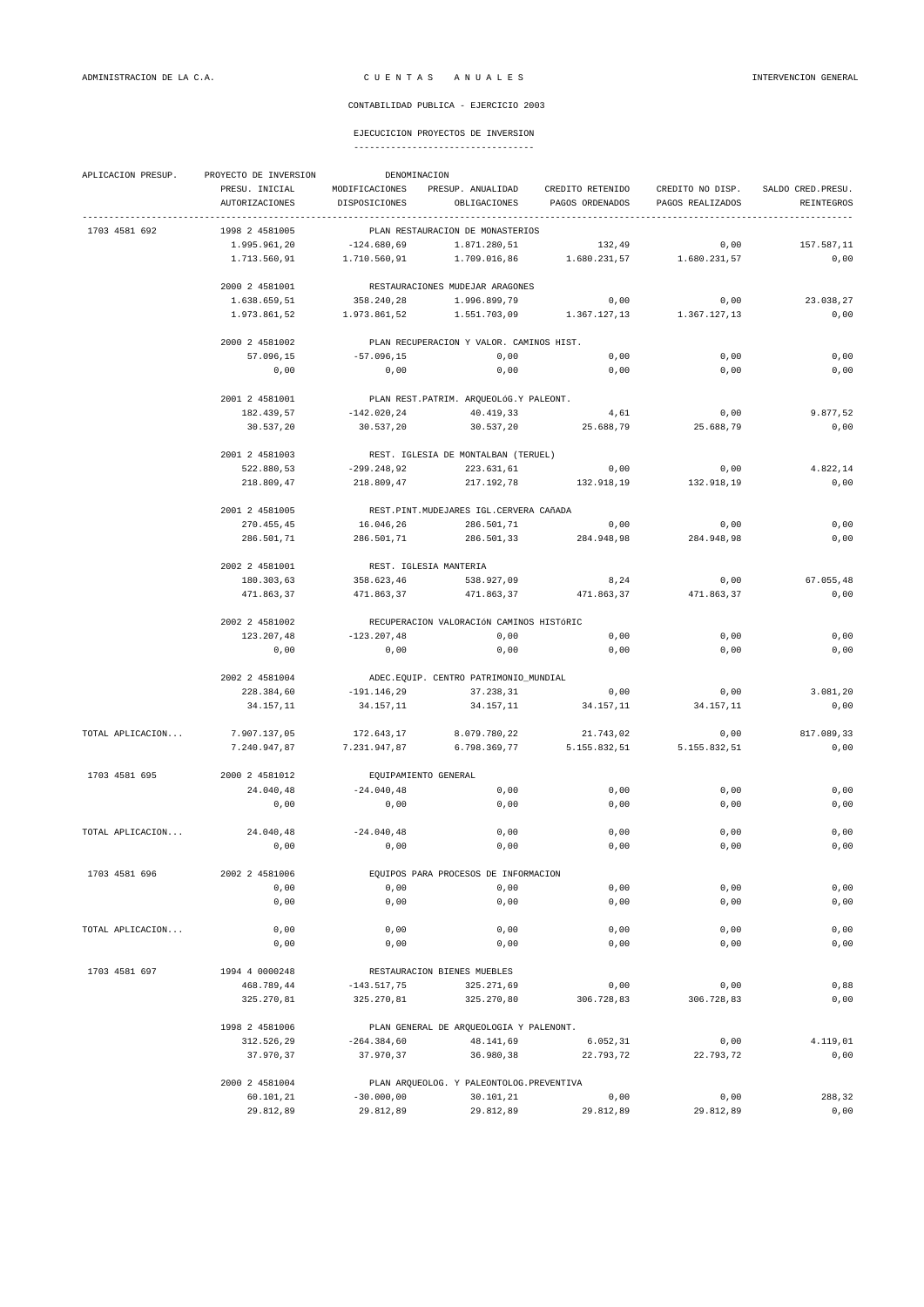# EJECUCICION PROYECTOS DE INVERSION

|  | ----------------------------------- |
|--|-------------------------------------|

| APLICACION PRESUP. | PROYECTO DE INVERSION | DENOMINACION       |                                          |                  |                  |                    |  |  |  |
|--------------------|-----------------------|--------------------|------------------------------------------|------------------|------------------|--------------------|--|--|--|
|                    | PRESU. INICIAL        | MODIFICACIONES     | PRESUP. ANUALIDAD                        | CREDITO RETENIDO | CREDITO NO DISP. | SALDO CRED. PRESU. |  |  |  |
|                    | AUTORIZACIONES        | DISPOSICIONES      | OBLIGACIONES                             | PAGOS ORDENADOS  | PAGOS REALIZADOS | REINTEGROS         |  |  |  |
| 1703 4581 697      | 2002 2 4581003        |                    | PLAN RECUP.MISION ESPAñOLA ARGENTINA     |                  |                  |                    |  |  |  |
|                    | 60.101,21             | $-60.101, 21$      | 0,00                                     | 0,00             | 0,00             | 0,00               |  |  |  |
|                    | 0,00                  | 0,00               | 0,00                                     | 0,00             | 0,00             | 0,00               |  |  |  |
| TOTAL APLICACION   | 901.518,15            | $-498.003,56$      | 403.514,59                               | 6.052, 31        | 0,00             | 4.408,21           |  |  |  |
|                    | 393.054,07            | 393.054,07         | 392.064,07                               | 359.335,44       | 359.335,44       | 0,00               |  |  |  |
| 1703 4581 698      | 1994 4 0000241        |                    | INVENTARIOS (ARQUITECTONICO, PINTURA MUR |                  |                  |                    |  |  |  |
|                    | 123.384,97            | -58.324,24         | 65.060,73                                | 0,00             | 0,00             | 20,73              |  |  |  |
|                    | 65.040,00             | 65.040,00          | 65.040,00                                | 54.760,00        | 54.760,00        | 0,00               |  |  |  |
|                    | 1998 2 4581008        |                    | CENTRO DOCUMENT. PATRIMONIO ARAGONES     |                  |                  |                    |  |  |  |
|                    | 372.627,50            | $-2.162, 61$       | 370.464,89                               | 0,00             | 0,00             | 76,69              |  |  |  |
|                    | 370.388,20            | 370.388,20         | 370.388,04                               | 329.980,80       | 329.980,80       | 0,00               |  |  |  |
|                    | 2000 2 4581005        | PARQUES CULTURALES |                                          |                  |                  |                    |  |  |  |
|                    | 90.228,75             | 0,00               | 90.228,75                                | 21.497,84        | 0,00             | 21.669,33          |  |  |  |
|                    | 47.061,58             | 47.061,58          | 35.061,58                                | 32.023,33        | 32.023,33        | 0,00               |  |  |  |
| TOTAL APLICACION   | 586.241,22            | $-60.486,85$       | 525.754,37                               | 21.497,84        | 0,00             | 21.766,75          |  |  |  |
|                    | 482.489,78            | 482.489,78         | 470.489,62                               | 416.764,13       | 416.764,13       | 0,00               |  |  |  |
| 1703 4581 699      | 1998 2 4581007        |                    | DIFUSION DEL PATRIMONIO                  |                  |                  |                    |  |  |  |
|                    | 40.528,81             | 0,00               | 40.528,81                                | 0,00             | 0,00             | 5.579,86           |  |  |  |
|                    | 34.948,95             | 34.948,95          | 34.948,95                                | 20.821,31        | 20.821,31        | 0,00               |  |  |  |
|                    | 2000 2 4581006        |                    | PLAN RECUPERACION PATRIMONIO INMATERIAL  |                  |                  |                    |  |  |  |
|                    | 150.253,03            | $-90.152,03$       | 60.101,00                                | 0,00             | 0,00             | 2.234,36           |  |  |  |
|                    | 57.866,64             | 57.866,64          | 57.866,64                                | 29.677,64        | 29.677,64        | 0,00               |  |  |  |
| TOTAL APLICACION   | 190.781,84            | $-90.152,03$       | 100.629,81                               | 0,00             | 0,00             | 7.814,22           |  |  |  |
|                    | 92.815.59             | 92.815,59          | 92.815.59                                | 50.498,95        | 50.498,95        | 0,00               |  |  |  |
| TOTAL PROGRAMA     | 9.633.759,22          | $-524.080,23$      | 9.109.678,99                             | 49.293,17        | 0,00             | 851.078,51         |  |  |  |
|                    | 8.209.307,31          | 8.200.307,31       | 7.753.739,05                             | 5.982.431,03     | 5.982.431,03     | 0,00               |  |  |  |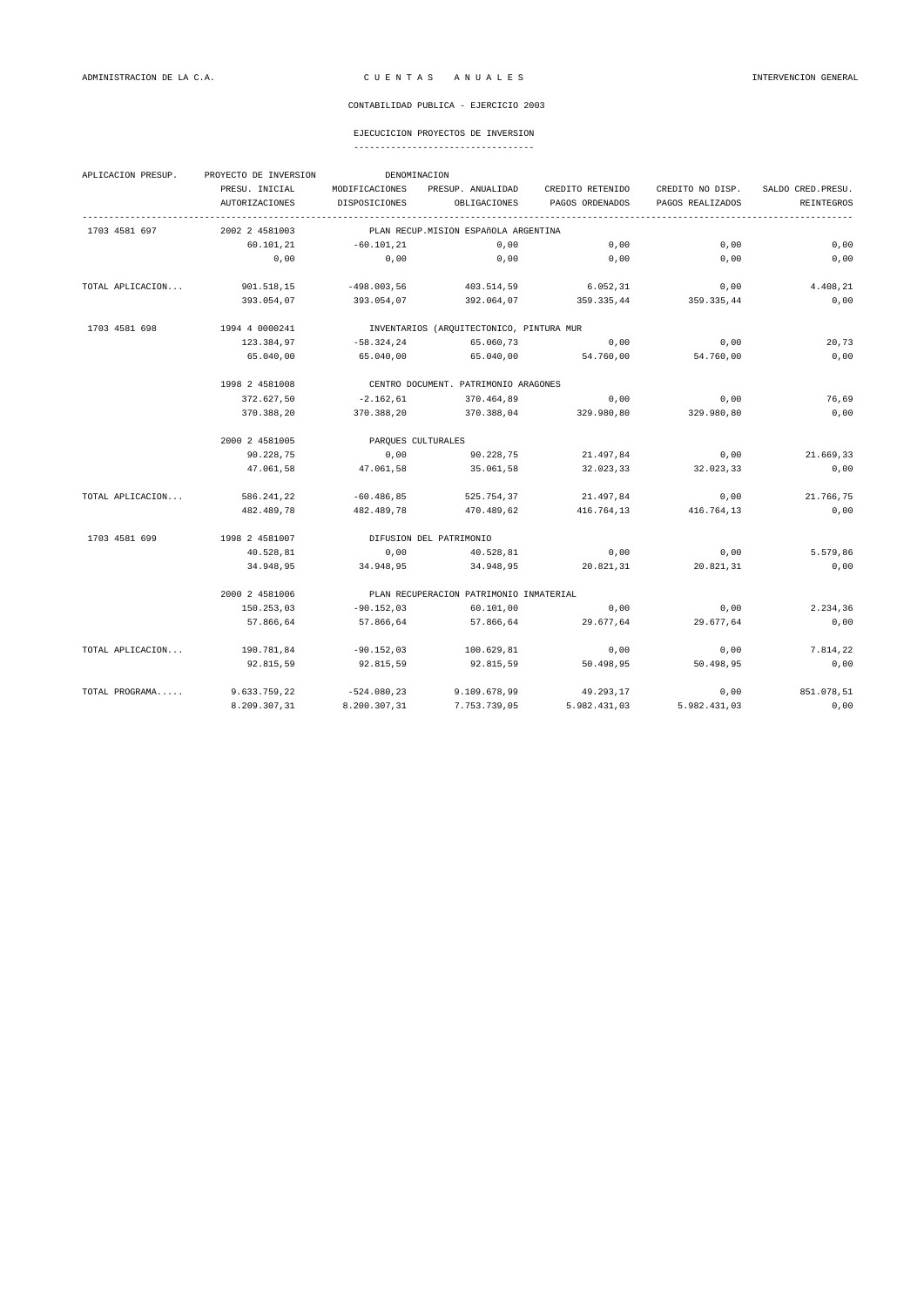# EJECUCICION PROYECTOS DE INVERSION

| APLICACION PRESUP. | PROYECTO DE INVERSION<br>DENOMINACION |                |                                            |                  |                  |                    |  |  |
|--------------------|---------------------------------------|----------------|--------------------------------------------|------------------|------------------|--------------------|--|--|
|                    | PRESU. INICIAL                        | MODIFICACIONES | PRESUP. ANUALIDAD                          | CREDITO RETENIDO | CREDITO NO DISP. | SALDO CRED. PRESU. |  |  |
|                    | <b>AUTORIZACIONES</b>                 | DISPOSICIONES  | OBLIGACIONES                               | PAGOS ORDENADOS  | PAGOS REALIZADOS | <b>REINTEGROS</b>  |  |  |
| 1704 3231 622      | 2001 2 3231001                        |                | EDIFICIOS Y OTRAS CONSTRUCCIONES           |                  |                  |                    |  |  |
|                    | 0,00                                  | 0,00           | 0,00                                       | 0,00             | 0,00             | 0,00               |  |  |
|                    | 0,00                                  | 0,00           | 0,00                                       | 0,00             | 0,00             | 0,00               |  |  |
|                    | 2002 2 3231001                        |                | 2ª FASE OBRAS INST. ARAGONÉS JUVENTUD AT   |                  |                  |                    |  |  |
|                    | 0,00                                  | 0,00           | 0,00                                       | 0.00             | 0,00             | 0,00               |  |  |
|                    | 0,00                                  | 0,00           | 0,00                                       | 0,00             | 0,00             | 0,00               |  |  |
|                    | 2002 2 3231003                        |                | REMODELACION RESIDENCIA LUIS BUÑUEL (TE)   |                  |                  |                    |  |  |
|                    | 0,00                                  | 0,00           | 0,00                                       | 0,00             | 0,00             | 0,00               |  |  |
|                    | 0,00                                  | 0,00           | 0,00                                       | 0,00             | 0,00             | 0,00               |  |  |
|                    | 2002 2 3231004                        |                | REM. ALB. JUVENIL DE CANFRANC-ESTACION     |                  |                  |                    |  |  |
|                    | 0,00                                  | 0,00           | 0,00                                       | 0,00             | 0,00             | 0,00               |  |  |
|                    | 0,00                                  | 0,00           | 0,00                                       | 0,00             | 0,00             | 0,00               |  |  |
| TOTAL APLICACION   | 0,00                                  | 0,00           | 0,00                                       | 0,00             | 0,00             | 0,00               |  |  |
|                    | 0,00                                  | 0,00           | 0,00                                       | 0,00             | 0,00             | 0,00               |  |  |
| 1704 3231 625      | 2002 2 3231008                        |                | EQUIPAMIENTO INSTALACIONES JUVENILES       |                  |                  |                    |  |  |
|                    | 0,00                                  | 0,00           | 0,00                                       | 0,00             | 0,00             | 0,00               |  |  |
|                    | 0,00                                  | 0,00           | 0,00                                       | 0,00             | 0,00             | 0,00               |  |  |
| TOTAL APLICACION   | 0,00                                  | 0,00           | 0,00                                       | 0,00             | 0,00             | 0,00               |  |  |
|                    | 0,00                                  | 0,00           | 0,00                                       | 0,00             | 0,00             | 0,00               |  |  |
| 1704 3231 693      | 2002 2 3231002                        |                | OBRAS ADEC. CONTRA INCEN. BALTASAR GRACIAN |                  |                  |                    |  |  |
|                    | 0,00                                  | 0,00           | 0,00                                       | 0,00             | 0,00             | 0,00               |  |  |
|                    | 0,00                                  | 0,00           | 0,00                                       | 0,00             | 0,00             | 0,00               |  |  |
| TOTAL APLICACION   | 0,00                                  | 0,00           | 0,00                                       | 0,00             | 0,00             | 0,00               |  |  |
|                    | 0,00                                  | 0,00           | 0,00                                       | 0,00             | 0,00             | 0,00               |  |  |
| TOTAL PROGRAMA     | 0,00                                  | 0,00           | 0,00                                       | 0,00             | 0,00             | 0,00               |  |  |
|                    | 0,00                                  | 0,00           | 0,00                                       | 0,00             | 0,00             | 0,00               |  |  |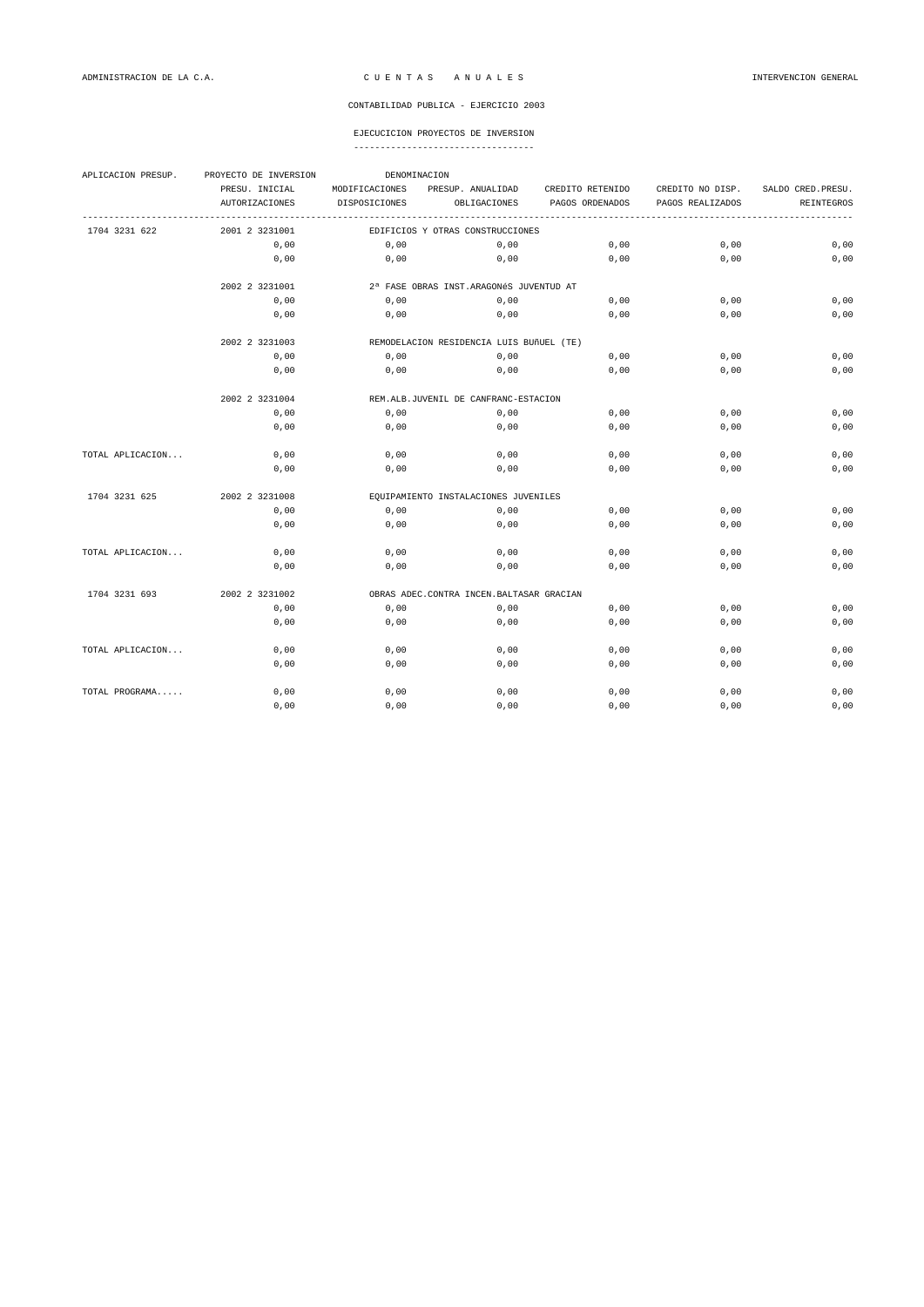### EJECUCICION PROYECTOS DE INVERSION ----------------------------------

| APLICACION PRESUP. | PROYECTO DE INVERSION            | DENOMINACION                    |                                            |                                     |                                      |                                  |
|--------------------|----------------------------------|---------------------------------|--------------------------------------------|-------------------------------------|--------------------------------------|----------------------------------|
|                    | PRESU. INICIAL<br>AUTORIZACIONES | MODIFICACIONES<br>DISPOSICIONES | PRESUP. ANUALIDAD<br>OBLIGACIONES          | CREDITO RETENIDO<br>PAGOS ORDENADOS | CREDITO NO DISP.<br>PAGOS REALIZADOS | SALDO CRED. PRESU.<br>REINTEGROS |
| 1704 4571 622      | 2001 2 4571001                   |                                 | PABELLON MULTIDISCIPLINAR C.A.DEPORTE      |                                     |                                      |                                  |
|                    | 0,00                             | 0,00                            | 0,00                                       | 0,00                                | 0,00                                 | 0,00                             |
|                    | 0,00                             | 0,00                            | 0,00                                       | 0,00                                | 0,00                                 | 0,00                             |
| TOTAL APLICACION   | 0,00                             | 0,00                            | 0,00                                       | 0,00                                | 0,00                                 | 0,00                             |
|                    | 0,00                             | 0,00                            | 0,00                                       | 0,00                                | 0,00                                 | 0,00                             |
| 1704 4571 642      | 2002 2 4571005                   |                                 | CENTRO ESPECIAL.Y TECNIFICAC.DE BENASQUE   |                                     |                                      |                                  |
|                    | 0,00                             | 58.927,52                       | 58.927,52                                  | 0,00                                | 0,00                                 | 0,00                             |
|                    | 58.927,52                        | 58.927,52                       | 58.927,52                                  | 36.976,20                           | 36.976,20                            | 0,00                             |
| TOTAL APLICACION   | 0,00                             | 58.927,52                       | 58.927,52                                  | 0,00                                | 0,00                                 | 0,00                             |
|                    | 58.927,52                        | 58.927,52                       | 58.927,52                                  | 36.976,20                           | 36.976,20                            | 0,00                             |
| 1704 4571 643      | 2002 2 4571005                   |                                 | CENTRO ESPECIAL. Y TECNIFICAC. DE BENASQUE |                                     |                                      |                                  |
|                    | 0,00                             | 20.103,36                       | 20.103,36                                  | 0,00                                | 0,00                                 | 0,00                             |
|                    | 20.103,36                        | 20.103,36                       | 20.103,36                                  | 20.103,36                           | 20.103,36                            | 0,00                             |
| TOTAL APLICACION   | 0,00                             | 20.103,36                       | 20.103,36                                  | 0,00                                | 0,00                                 | 0,00                             |
|                    | 20.103,36                        | 20.103,36                       | 20.103,36                                  | 20.103,36                           | 20.103,36                            | 0,00                             |
| 1704 4571 644      | 2002 2 4571005                   |                                 | CENTRO ESPECIAL.Y TECNIFICAC.DE BENASQUE   |                                     |                                      |                                  |
|                    | 0,00                             | 0,00                            | 0,00                                       | 0,00                                | 0,00                                 | 0,00                             |
|                    | 0,00                             | 0,00                            | 0,00                                       | 0,00                                | 0,00                                 | 0,00                             |
| TOTAL APLICACION   | 0,00                             | 0,00                            | 0,00                                       | 0,00                                | 0,00                                 | 0,00                             |
|                    | 0,00                             | 0,00                            | 0,00                                       | 0,00                                | 0,00                                 | 0,00                             |
| 1704 4571 645      | 2002 2 4571005                   |                                 | CENTRO ESPECIAL.Y TECNIFICAC.DE BENASQUE   |                                     |                                      |                                  |
|                    | 0,00                             | 6.010, 12                       | 6.010, 12                                  | 0,00                                | 0,00                                 | 0,00                             |
|                    | 6.010, 12                        | 6.010, 12                       | 6.010, 12                                  | 5.315,12                            | 5.315,12                             | 0,00                             |
| TOTAL APLICACION   | 0,00                             | 6.010, 12                       | 6.010, 12                                  | 0,00                                | 0,00                                 | 0,00                             |
|                    | 6.010, 12                        | 6.010, 12                       | 6.010, 12                                  | 5.315,12                            | 5.315,12                             | 0,00                             |
| 1704 4571 646      | 2002 2 4571005                   |                                 | CENTRO ESPECIAL.Y TECNIFICAC.DE BENASQUE   |                                     |                                      |                                  |
|                    | 0,00                             | 0,00                            | 0,00                                       | 0,00                                | 0,00                                 | 0,00                             |
|                    | 0,00                             | 0,00                            | 0,00                                       | 0,00                                | 0,00                                 | 0,00                             |
| TOTAL APLICACION   | 0,00                             | 0,00                            | 0,00                                       | 0,00                                | 0,00                                 | 0,00                             |
|                    | 0,00                             | 0,00                            | 0,00                                       | 0,00                                | 0,00                                 | 0,00                             |
| 1704 4571 692      | 2000 2 4571001                   |                                 | INSTALACIONES DEPORTIVAS                   |                                     |                                      |                                  |
|                    | 1.893.769,92                     | 626.686,97                      | 2.520.456,89                               | 0,00                                | 0,00                                 | 0,00                             |
|                    | 2.520.456,89                     | 2.520.456,89                    | 1.922.966,64                               | 1.384.371,19                        | 1.384.371,19                         | 0,00                             |
|                    | 2001 2 4571001                   |                                 | PABELLON MULTIDISCIPLINAR C.A.DEPORTE      |                                     |                                      |                                  |
|                    | 2.207.837,73                     | $-2.057.642,99$                 | 150.194.74                                 | 0,00                                | 0,00                                 | 4.204,98                         |
|                    | 145.989,76                       | 145.989,76                      | 145.989,76                                 | 16.432,76                           | 16.432,76                            | 0,00                             |
|                    | 2002 2 4571001                   |                                 | REFUGIO RESPOMUSO 1º FASE PROT. ALUDES     |                                     |                                      |                                  |
|                    | 180.303,63                       | 0,00                            | 180.303.63                                 | 0,00                                | 0,00                                 | 180.303,63                       |
|                    | 0,00                             | 0,00                            | 0,00                                       | 0,00                                | 0,00                                 | 0,00                             |
|                    | 2002 2 4571002                   |                                 | CENTRO MEDICINA DEL DEPORTE                |                                     |                                      |                                  |
|                    | 3.005,06                         | 0,00                            | 3.005,06                                   | 0,00                                | 0,00                                 | 3.005,06                         |
|                    | 0,00                             | 0,00                            | 0,00                                       | 0,00                                | 0,00                                 | 0,00                             |
|                    | 2002 2 4571003                   | PARQUE DEPORTIVO EBRO           |                                            |                                     |                                      |                                  |
|                    | 120.202,42                       | 302.000,00                      | 422.202,42                                 | 0,00                                | 0,00                                 | 44.370,13                        |
|                    | 377.832,29                       | 377.832,29                      | 377.832,29                                 | 266.567,42                          | 266.567,42                           | 0,00                             |
| TOTAL APLICACION   | 4.405.118,76                     | $-1.128.956,02$                 | 3.276.162,74                               | 0,00                                | 0,00                                 | 231.883,80                       |

3.044.278,94 3.044.278,94 2.446.788,69 1.667.371,37 1.667.371,37 0,00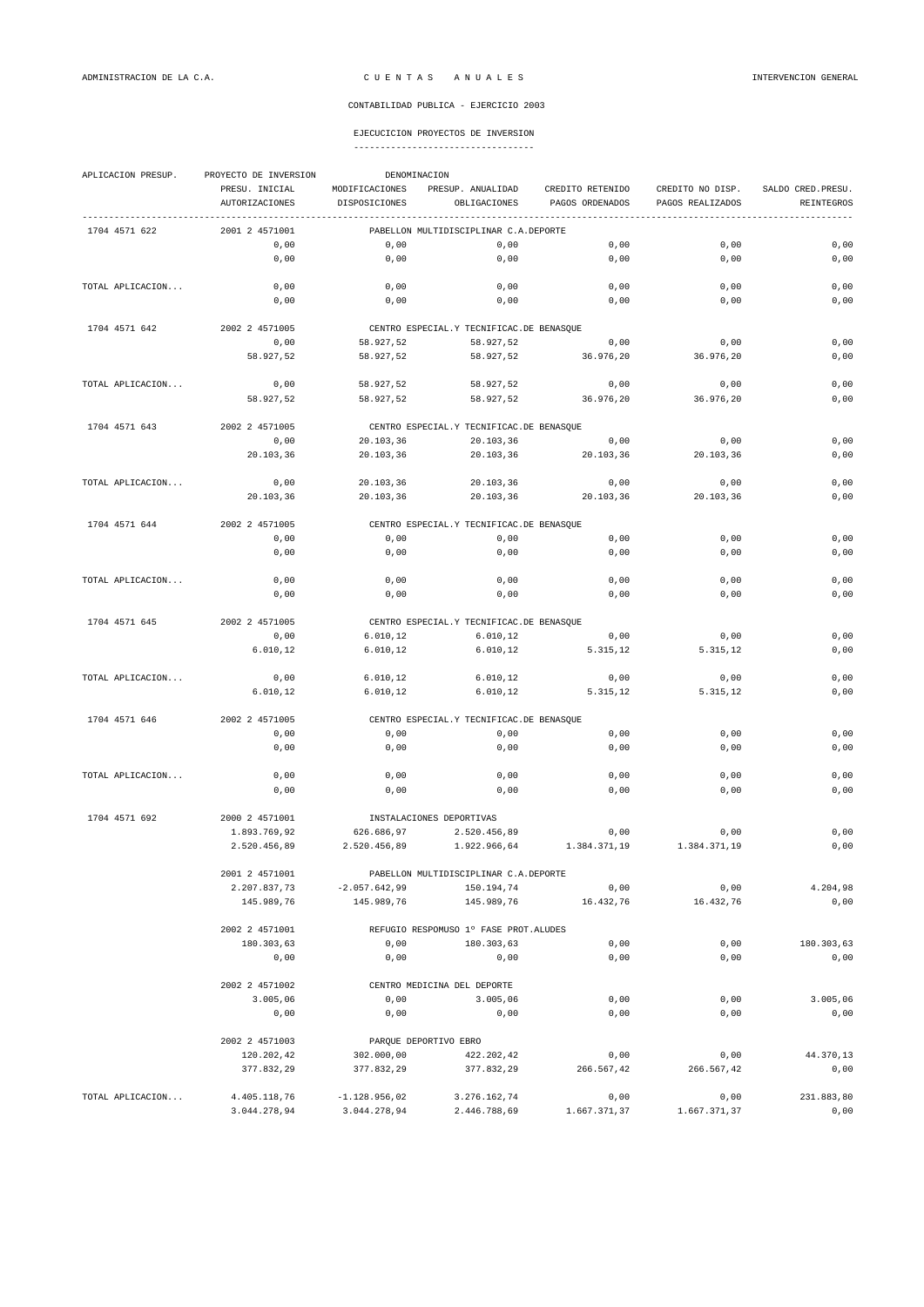## EJECUCICION PROYECTOS DE INVERSION

| APLICACION PRESUP. | PROYECTO DE INVERSION |                   | DENOMINACION                          |                   |                   |                    |
|--------------------|-----------------------|-------------------|---------------------------------------|-------------------|-------------------|--------------------|
|                    | PRESU. INICIAL        | MODIFICACIONES    | PRESUP. ANUALIDAD                     | CREDITO RETENIDO  | CREDITO NO DISP.  | SALDO CRED. PRESU. |
|                    | <b>AUTORIZACIONES</b> | DISPOSICIONES     | OBLIGACIONES                          | PAGOS ORDENADOS   | PAGOS REALIZADOS  | REINTEGROS         |
| 1704 4571 693      | 2000 2 4571001        |                   | INSTALACIONES DEPORTIVAS              |                   |                   |                    |
|                    | 0,00                  | 0,00              | 0,00                                  | 0,00              | 0,00              | 0,00               |
|                    | 0,00                  | 0,00              | 0,00                                  | 0,00              | 0,00              | 0,00               |
|                    | 2002 2 4571002        |                   | CENTRO MEDICINA DEL DEPORTE           |                   |                   |                    |
|                    | 36.060,73             | 0,00              | 36.060,73                             | 0,00              | 0,00              | 4.834,26           |
|                    | 31.226,47             | 6.526,47          | 6.526,47                              | 1.404,90          | 1.404,90          | 0,00               |
|                    | 2002 2 4571003        |                   | PARQUE DEPORTIVO EBRO                 |                   |                   |                    |
|                    | 30.050,61             |                   | 30.050,61                             |                   |                   | 130,74             |
|                    | 29.919,87             | 0,00<br>29.919,87 | 29.919.87                             | 0,00<br>29.380,39 | 0,00<br>29.380,39 | 0,00               |
|                    |                       |                   |                                       |                   |                   |                    |
| TOTAL APLICACION   | 66.111,34             | 0,00              | 66.111,34                             | 0,00              | 0,00              | 4.965,00           |
|                    | 61.146,34             | 36.446,34         | 36.446,34                             | 30.785,29         | 30.785,29         | 0,00               |
| 1704 4571 694      | 2002 2 4571003        |                   | PARQUE DEPORTIVO EBRO                 |                   |                   |                    |
|                    | 0,00                  | 0,00              | 0,00                                  | 0,00              | 0,00              | 0,00               |
|                    | 0,00                  | 0,00              | 0,00                                  | 0,00              | 0,00              | 0,00               |
| TOTAL APLICACION   | 0,00                  | 0,00              | 0,00                                  | 0,00              | 0,00              | 0,00               |
|                    | 0,00                  | 0,00              | 0,00                                  | 0,00              | 0,00              | 0,00               |
|                    |                       |                   |                                       |                   |                   |                    |
| 1704 4571 695      | 2000 2 4571001        |                   | INSTALACIONES DEPORTIVAS              |                   |                   |                    |
|                    | 0,00                  | 0,00              | 0,00                                  | 0,00              | 0,00              | 0,00               |
|                    | 0,00                  | 0,00              | 0,00                                  | 0,00              | 0,00              | 0,00               |
|                    | 2002 2 4571002        |                   | CENTRO MEDICINA DEL DEPORTE           |                   |                   |                    |
|                    | 6.010, 12             | 0,00              | 6.010, 12                             | 0,00              | 0,00              | 3.625, 14          |
|                    | 2.384,98              | 2.384,98          | 2.384,98                              | 2.384,98          | 2.384,98          | 0,00               |
|                    | 2002 2 4571003        |                   | PARQUE DEPORTIVO EBRO                 |                   |                   |                    |
|                    | 30.050,61             | 0,00              | 30.050,61                             | 0,00              | 0,00              | 2.286,73           |
|                    | 27.763,88             | 27.763,88         | 27.763,88                             | 22.969,00         | 22.969,00         | 0,00               |
| TOTAL APLICACION   | 36.060,73             | 0,00              | 36.060,73                             | 0,00              | 0,00              | 5.911,87           |
|                    | 30.148,86             | 30.148,86         | 30.148,86                             | 25.353,98         | 25.353,98         | 0,00               |
| 1704 4571 696      | 2000 2 4571001        |                   | INSTALACIONES DEPORTIVAS              |                   |                   |                    |
|                    | 0,00                  | 0,00              | 0,00                                  | 0,00              | 0,00              | 0,00               |
|                    | 0,00                  | 0,00              | 0,00                                  | 0,00              | 0,00              | 0,00               |
|                    |                       |                   |                                       |                   |                   |                    |
|                    | 2002 2 4571006        |                   | BIENES INFORMATICOS D.GRAL. Y CENTROS |                   |                   |                    |
|                    | 0,00<br>0,00          | 0,00<br>0,00      | 0,00<br>0,00                          | 0,00<br>0,00      | 0,00<br>0,00      | 0,00<br>0,00       |
|                    |                       |                   |                                       |                   |                   |                    |
| TOTAL APLICACION   | 0,00                  | 0,00              | 0,00                                  | 0,00              | $0$ , $00$        | 0,00               |
|                    | 0,00                  | 0,00              | 0,00                                  | 0,00              | 0,00              | 0,00               |
| 1704 4571 699      | 2002 2 4571004        |                   | POTENCIAR DIFUSION DEPORTE ARAGONES   |                   |                   |                    |
|                    | 300.506,05            | 0,00              | 300.506,05                            | 0,00              | 0,00              | 146.995,84         |
|                    | 153.510,21            | 153.510,21        | 153.510,21                            | 85.818,60         | 85.818,60         | 0,00               |
| TOTAL APLICACION   | 300.506,05            | 0,00              | 300.506,05                            | 0,00              | 0,00              | 146.995,84         |
|                    | 153.510,21            | 153.510,21        | 153.510,21                            | 85.818,60         | 85.818,60         | 0,00               |
|                    |                       |                   |                                       |                   |                   |                    |
| TOTAL PROGRAMA     | 4.807.796,88          | $-1.043.915,02$   | 3.763.881,86                          | 0,00              | 0,00              | 389.756,51         |
|                    | 3.374.125,35          | 3.349.425,35      | 2.751.935,10                          | 1.871.723,92      | 1.871.723,92      | 0,00               |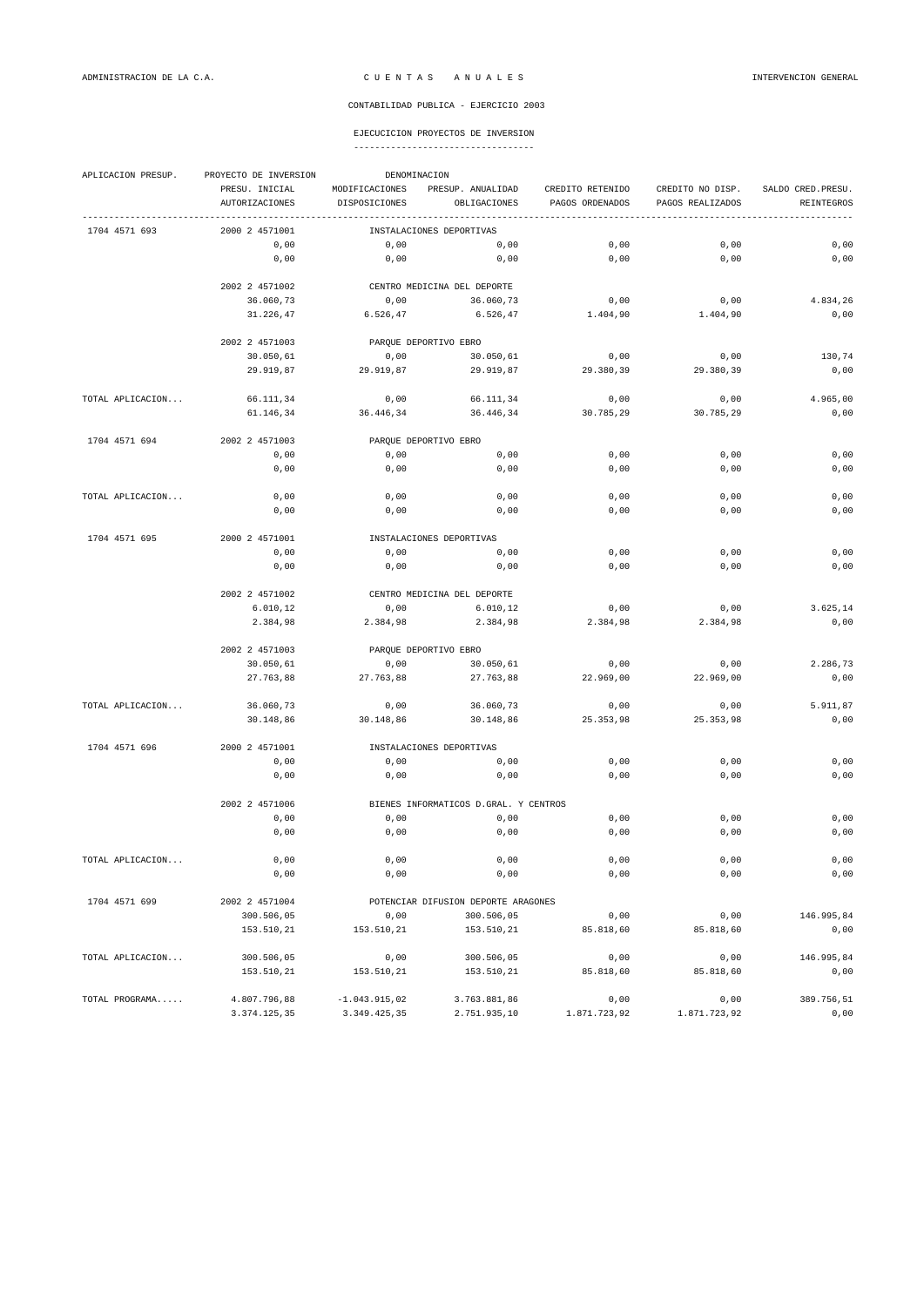| APLICACION PRESUP. | PROYECTO DE INVERSION | DENOMINACION   |                                          |                  |                  |                    |
|--------------------|-----------------------|----------------|------------------------------------------|------------------|------------------|--------------------|
|                    | PRESU. INICIAL        | MODIFICACIONES | PRESUP. ANUALIDAD                        | CREDITO RETENIDO | CREDITO NO DISP. | SALDO CRED. PRESU. |
|                    | <b>AUTORIZACIONES</b> | DISPOSICIONES  | OBLIGACIONES                             | PAGOS ORDENADOS  | PAGOS REALIZADOS | REINTEGROS         |
| 1705 7511 622      | 2001 2 7511001        |                | OBRAS REH. HOSPEDERIA SAN JUAN PEñA      |                  |                  |                    |
|                    | 0,00                  | 0,00           | 0,00                                     | 0,00             | 0,00             | 0,00               |
|                    | 0,00                  | 0,00           | 0,00                                     | 0,00             | 0,00             | 0,00               |
|                    |                       |                |                                          |                  |                  |                    |
|                    | 2002 2 7511011        |                | ILUMINACIÓN TORRE BELMONTE SAN JOSé      |                  |                  |                    |
|                    | 0,00                  | 0,00           | 0,00                                     | 0,00             | 0,00             | 0,00               |
|                    | 0,00                  | 0,00           | 0,00                                     | 0,00             | 0,00             | 0,00               |
|                    | 2002 2 7511012        |                | OBRAS HOSPEDERÍA MONASTERIO DE RUEDA     |                  |                  |                    |
|                    | 0,00                  | 0,00           | 0,00                                     | 0,00             | 0,00             | 0,00               |
|                    | 0,00                  | 0,00           | 0,00                                     | 0,00             | 0,00             | 0,00               |
|                    |                       |                |                                          |                  |                  |                    |
| TOTAL APLICACION   | 0,00<br>0,00          | 0,00<br>0,00   | 0,00<br>0,00                             | 0,00<br>0,00     | 0,00<br>0,00     | 0,00<br>0,00       |
|                    |                       |                |                                          |                  |                  |                    |
| 1705 7511 627      | 2002 2 7511001        |                | ACOND. Y EQUIPAMIENTO HOSPEDERÍA         |                  |                  |                    |
|                    | 0,00                  | 0,00           | 0,00                                     | 0,00             | 0,00             | 0,00               |
|                    | 0,00                  | 0,00           | 0,00                                     | 0,00             | 0,00             | 0,00               |
|                    | 2002 2 7511002        |                | EQUIPAMIENTO HOSPEDERIA SAN JUAN PEÑA    |                  |                  |                    |
|                    | 0,00                  | 0,00           | 0,00                                     | 0,00             | 0,00             | 0,00               |
|                    | 0,00                  | 0,00           | 0,00                                     | 0,00             | 0,00             | 0,00               |
|                    |                       |                |                                          |                  |                  |                    |
| TOTAL APLICACION   | 0,00<br>0,00          | 0,00<br>0,00   | 0,00<br>0,00                             | 0,00<br>0,00     | 0,00<br>0,00     | 0,00<br>0,00       |
|                    |                       |                |                                          |                  |                  |                    |
| 1705 7511 690      | 2002 2 7511003        |                | CREACION MANTENIMIENTO SENDEROS          |                  |                  |                    |
|                    | 90.151,82             | $-90.151,82$   | 0,00                                     | 0,00             | 0,00             | 0,00               |
|                    | 0,00                  | 0,00           | 0,00                                     | 0,00             | 0,00             | 0,00               |
| TOTAL APLICACION   | 90.151,82             | $-90.151,82$   | 0,00                                     | 0,00             | 0,00             | 0,00               |
|                    | 0,00                  | 0,00           | 0,00                                     | 0,00             | 0,00             | 0,00               |
|                    |                       |                |                                          |                  |                  |                    |
| 1705 7511 692      | 2001 2 7511001        |                | OBRAS REH. HOSPEDERIA SAN JUAN PEÑA      |                  |                  |                    |
|                    | 1.652.783,29          | $-285.923, 22$ | 1.366.860,07                             | 0,00             | 0,00             | 707.482,16         |
|                    | 659.377,91            | 659.377,91     | 659.377,91                               | 601.067,75       | 601.067,75       | 0,00               |
|                    | 2001 2 7511011        |                | ACTUACIONES CASTILLO DE LOARRE Y ENTORNO |                  |                  |                    |
|                    | 480.809,68            | $-480.809,68$  | 0,00                                     | 0,00             | 0,00             | 0,00               |
|                    | 0,00                  | 0,00           | 0,00                                     | 0,00             | 0,00             | 0,00               |
|                    | 2001 2 7511012        |                | OBRAS ALMACENES Y EDIF. D.G.TURISMO      |                  |                  |                    |
|                    | 198.334,00            | $-22.052,60$   | 176.281,40                               | 0,00             | 0,00             | 791,05             |
|                    | 175.490,35            | 175.490,35     | 175.490,35                               | 61.041,16        | 61.041,16        | 0,00               |
|                    |                       |                |                                          |                  |                  |                    |
|                    | 2002 2 7511002        |                | EQUIPAMIENTO HOSPEDERIA SAN JUAN PEñA    |                  |                  |                    |
|                    | 0,00                  | 0,00           | 0,00                                     | 0,00             | 0,00             | 0,00               |
|                    | 0,00                  | 0,00           | 0,00                                     | 0,00             | 0,00             | 0,00               |
|                    | 2002 2 7511011        |                | ILUMINACIÓN TORRE BELMONTE SAN JOSé      |                  |                  |                    |
|                    | 12.020,24             | 0,00           | 12.020,24                                | 0,00             | 0,00             | 12.020,24          |
|                    | 0,00                  | 0,00           | 0,00                                     | 0,00             | 0,00             | 0,00               |
|                    | 2002 2 7511012        |                | OBRAS HOSPEDERÍA MONASTERIO DE RUEDA     |                  |                  |                    |
|                    | 0,00                  | 267.241,26     | 267.241,26                               | 0,00             | 0,00             | 3.043, 40          |
|                    | 264.197,86            | 264.197,86     | 264.197,86                               | 213.844,32       | 213.844,32       | 0,00               |
|                    |                       |                |                                          |                  |                  |                    |
| TOTAL APLICACION   | 2.343.947,21          | $-521.544, 24$ | 1.822.402,97                             | 0,00             | 0,00             | 723.336,85         |
|                    | 1.099.066,12          | 1.099.066,12   | 1.099.066,12                             | 875.953,23       | 875.953,23       | 0,00               |
| 1705 7511 694      | 2002 2 7511004        |                | MATERIAL DE TRANSPORTE                   |                  |                  |                    |
|                    | 12.020,24             | $-12.020, 24$  | 0,00                                     | 0,00             | 0,00             | 0,00               |
|                    | 0,00                  | 0,00           | 0,00                                     | 0,00             | 0,00             | 0,00               |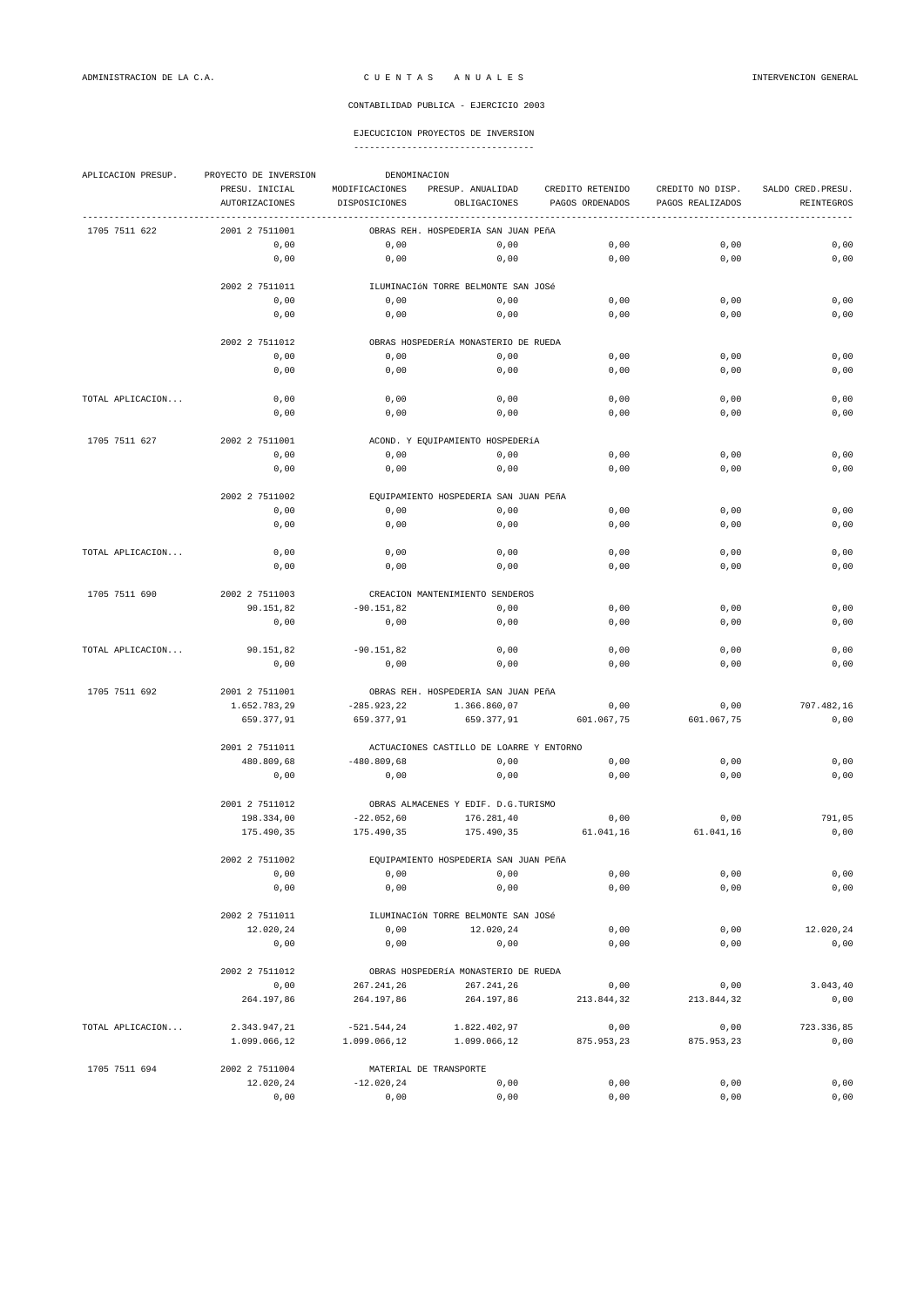| APLICACION PRESUP. | PROYECTO DE INVERSION<br>DENOMINACION |                                 |                                         |                                     |                                      |                                  |  |  |
|--------------------|---------------------------------------|---------------------------------|-----------------------------------------|-------------------------------------|--------------------------------------|----------------------------------|--|--|
|                    | PRESU. INICIAL<br>AUTORIZACIONES      | MODIFICACIONES<br>DISPOSICIONES | PRESUP. ANUALIDAD<br>OBLIGACIONES       | CREDITO RETENIDO<br>PAGOS ORDENADOS | CREDITO NO DISP.<br>PAGOS REALIZADOS | SALDO CRED. PRESU.<br>REINTEGROS |  |  |
| TOTAL APLICACION   | 12.020.24                             | ---------<br>$-12.020.24$       | 0,00                                    | 0,00                                | 0,00                                 | 0,00                             |  |  |
|                    | 0,00                                  | 0,00                            | 0,00                                    | 0,00                                | 0,00                                 | 0,00                             |  |  |
| 1705 7511 695      | 2002 2 7511005                        | MOBILIARIO Y ENSERES            |                                         |                                     |                                      |                                  |  |  |
|                    | 18.030,36                             | 0,00                            | 18.030,36                               | 0,00                                | 0,00                                 | 15.260,06                        |  |  |
|                    | 2.770,30                              | 2.770,30                        | 2.770,30                                | 0,00                                | 0,00                                 | 0,00                             |  |  |
| TOTAL APLICACION   | 18.030,36                             | 0,00                            | 18.030,36                               | 0,00                                | 0,00                                 | 15.260,06                        |  |  |
|                    | 2.770,30                              | 2.770,30                        | 2.770,30                                | 0,00                                | 0,00                                 | 0,00                             |  |  |
| 1705 7511 696      | 2002 2 7511006                        | MATERIAL INFORMATICO            |                                         |                                     |                                      |                                  |  |  |
|                    | 12.020,24                             | $-12.020, 24$                   | 0,00                                    | 0,00                                | 0,00                                 | 0,00                             |  |  |
|                    | 0,00                                  | 0,00                            | 0,00                                    | 0,00                                | 0,00                                 | 0,00                             |  |  |
| TOTAL APLICACION   | 12.020,24                             | $-12.020, 24$                   | 0,00                                    | 0,00                                | 0,00                                 | 0,00                             |  |  |
|                    | 0,00                                  | 0,00                            | 0,00                                    | 0,00                                | 0,00                                 | 0,00                             |  |  |
| 1705 7511 697      | 2001 2 7511006                        | STANDS FERIAS                   |                                         |                                     |                                      |                                  |  |  |
|                    | 168.283,39                            | 0,00                            | 168.283,39                              | 0,00                                | 0,00                                 | 9,36                             |  |  |
|                    | 168.274,03                            | 156.274,03                      | 156.274,03                              | 156.274,03                          | 156.274,03                           | 0,00                             |  |  |
|                    | 2002 2 7511001                        |                                 | ACOND. Y EQUIPAMIENTO HOSPEDERÍA        |                                     |                                      |                                  |  |  |
|                    | 601.012,10                            | $-501.012,10$                   | 100.000,00                              | 0,00                                | 0,00                                 | 0,00                             |  |  |
|                    | 100.000,00                            | 100.000,00                      | 100.000,00                              | 100.000,00                          | 100.000,00                           | 0,00                             |  |  |
|                    | 2002 2 7511002                        |                                 | EQUIPAMIENTO HOSPEDERIA SAN JUAN PEÑA   |                                     |                                      |                                  |  |  |
|                    | 450.759,08                            | 82.740,92                       | 533.500,00                              | 0,00                                | 0,00                                 | 0,00                             |  |  |
|                    | 533.500,00                            | 533.500,00                      | 452.005,22                              | 333.007,78                          | 333.007,78                           | 0,00                             |  |  |
|                    | 2002 2 7511007                        |                                 | SEñALIZACIÓN Y ADEC. ENTORNOS           |                                     |                                      |                                  |  |  |
|                    | 150.253,03                            | $-150.253,03$                   | 0,00                                    | 0,00                                | 0,00                                 | 0,00                             |  |  |
|                    | 0,00                                  | 0,00                            | 0,00                                    | 0,00                                | 0,00                                 | 0,00                             |  |  |
| TOTAL APLICACION   | 1.370.307,60                          | $-568.524, 21$                  | 801.783,39                              | 0,00                                | 0,00                                 | 9,36                             |  |  |
|                    | 801.774,03                            | 789.774,03                      | 708.279,25                              | 589.281,81                          | 589.281,81                           | 0,00                             |  |  |
| 1705 7511 699      | 2002 2 7511008                        | EDICION FOLLETOS                |                                         |                                     |                                      |                                  |  |  |
|                    | 150.253,03                            | $-75.000,00$                    | 75.253,03                               | 0,00                                | 0,00                                 | 7.028,91                         |  |  |
|                    | 68.224,12                             | 68.224,12                       | 68.224,12                               | 0,00                                | 0,00                                 | 0,00                             |  |  |
|                    | 2002 2 7511009                        |                                 | CAMPAñAS DE PUBLICIDAD                  |                                     |                                      |                                  |  |  |
|                    | 150.253,03                            | 0,00                            | 150.253,03                              | 62.232,62                           | 0,00                                 | 12.263,69                        |  |  |
|                    | 75.756,72                             | 75.756,72                       | 75.756,72                               | 33.462,43                           | 33.462,43                            | 0,00                             |  |  |
|                    | 2002 2 7511010                        |                                 | ESTUDIOS, PROYECTOS Y TRABAJOS TÉCNICOS |                                     |                                      |                                  |  |  |
|                    | 180.303,63                            | $-124.181,67$                   | 56.121,96                               | 0,01                                | 0,00                                 | 0,00                             |  |  |
|                    | 56.121,95                             | 56.121,95                       | 56.121,95                               | 35.715,00                           | 35.715,00                            | 0,00                             |  |  |
| TOTAL APLICACION   | 480.809,69                            | $-199.181,67$                   | 281.628,02                              | 62.232,63                           | 0,00                                 | 19.292,60                        |  |  |
|                    | 200.102,79                            | 200.102,79                      | 200.102,79                              | 69.177,43                           | 69.177,43                            | 0,00                             |  |  |
| TOTAL PROGRAMA     | 4.327.287,16                          | $-1.403.442,42$                 | 2.923.844,74                            | 62.232,63                           | 0,00                                 | 757.898,87                       |  |  |
|                    | 2.103.713,24                          | 2.091.713,24                    | 2.010.218,46                            | 1.534.412,47                        | 1.534.412,47                         | 0,00                             |  |  |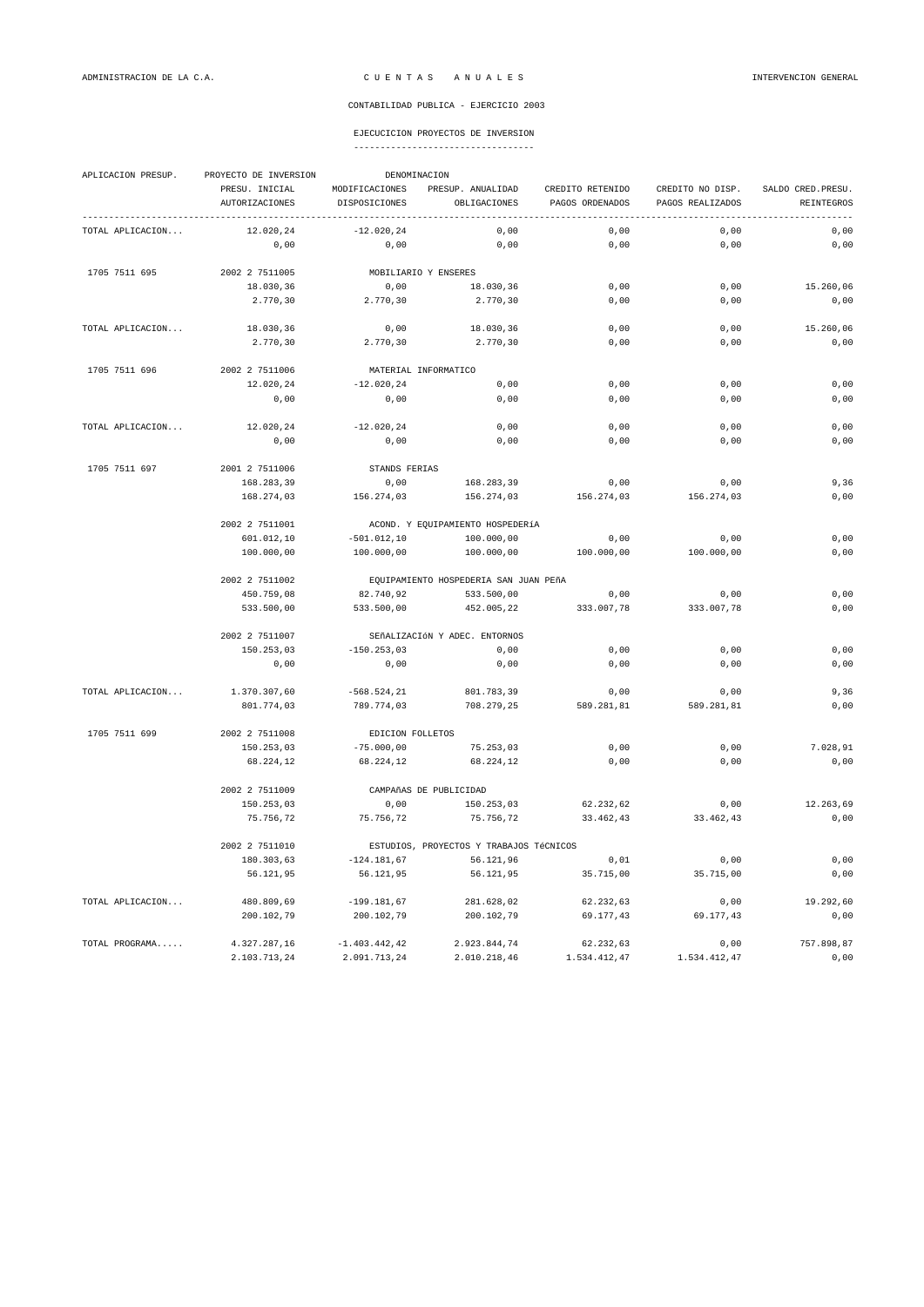| APLICACION PRESUP.  | PROYECTO DE INVERSION |                 | DENOMINACION      |                  |                  |                    |
|---------------------|-----------------------|-----------------|-------------------|------------------|------------------|--------------------|
|                     | PRESU. INICIAL        | MODIFICACIONES  | PRESUP. ANUALIDAD | CREDITO RETENIDO | CREDITO NO DISP. | SALDO CRED. PRESU. |
|                     | <b>AUTORIZACIONES</b> | DISPOSICIONES   | OBLIGACIONES      | PAGOS ORDENADOS  | PAGOS REALIZADOS | REINTEGROS         |
|                     |                       |                 |                   |                  |                  |                    |
| TOTAL DEPARTAMENTO. | 34.080.500.73         | $-6.772.130.76$ | 27.308.369.97     | 120.425.80       | 0.00             | 10.141.966,83      |
|                     | 17.045.977,34         | 16.995.493.00   | 15.763.343.28     | 12.100.631,65    | 12.100.631,65    | 0,00               |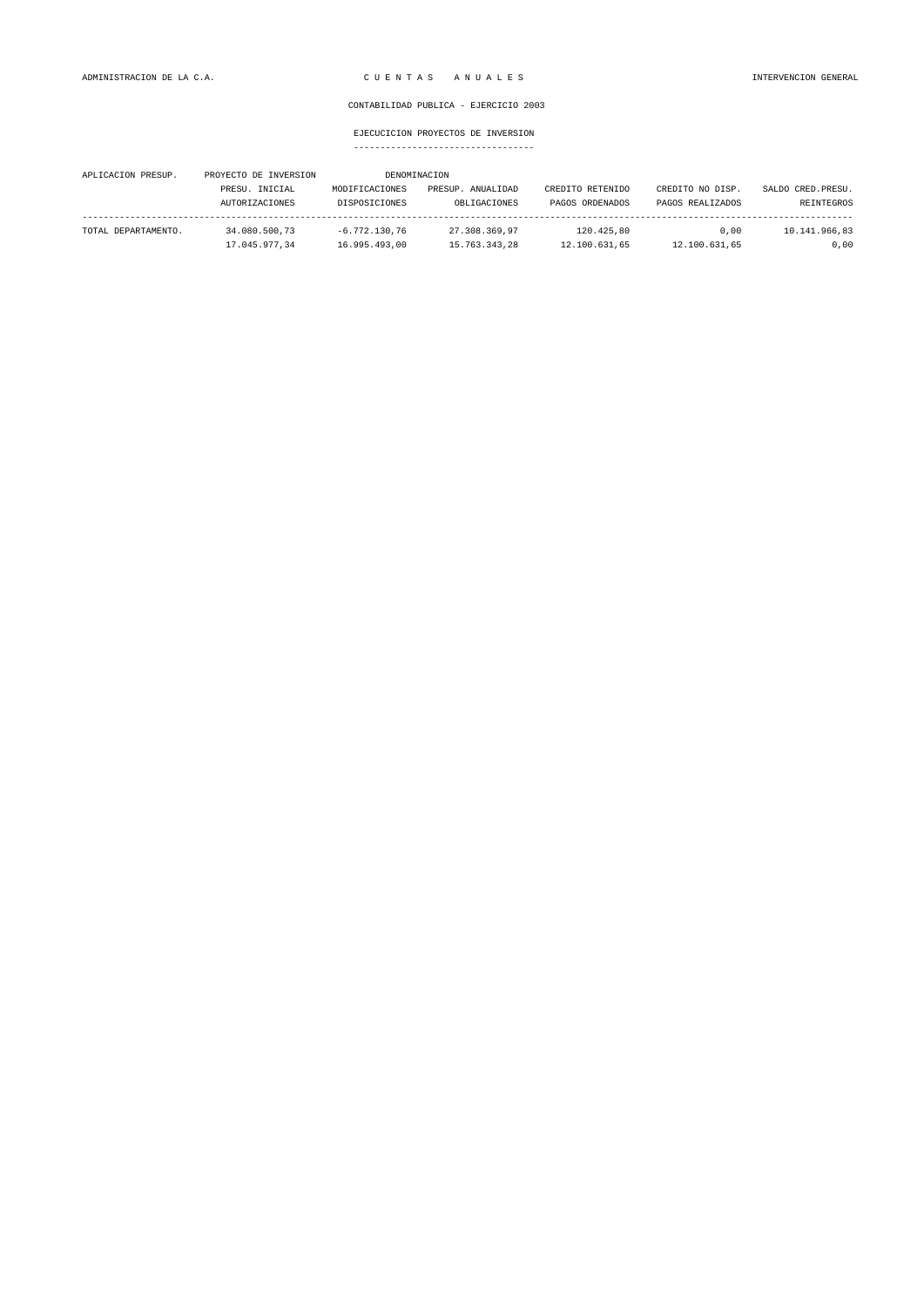# EJECUCICION PROYECTOS DE INVERSION

| ----------------------------------- |  |
|-------------------------------------|--|
|-------------------------------------|--|

| APLICACION PRESUP. | PROYECTO DE INVERSION        | DENOMINACION    |                                                        |                  |                  |                    |
|--------------------|------------------------------|-----------------|--------------------------------------------------------|------------------|------------------|--------------------|
|                    | PRESU. INICIAL               | MODIFICACIONES  | PRESUP. ANUALIDAD                                      | CREDITO RETENIDO | CREDITO NO DISP. | SALDO CRED. PRESU. |
|                    | <b>AUTORIZACIONES</b>        | DISPOSICIONES   | OBLIGACIONES                                           | PAGOS ORDENADOS  | PAGOS REALIZADOS | <b>REINTEGROS</b>  |
| 1801 4211 622      | 2000 2 4211001               |                 | INFRAESTRUCTURAS GENERALES                             |                  |                  |                    |
|                    | 0,00                         | 0,00            | 0,00                                                   | 0,00             | 0,00             | 0,00               |
|                    | 0,00                         | 0,00            | 0,00                                                   | 0,00             | 0,00             | 0,00               |
| TOTAL APLICACION   | 0,00                         | 0,00            | 0,00                                                   | 0,00             | 0,00             | 0,00               |
|                    | 0,00                         | 0,00            | 0,00                                                   | 0,00             | 0,00             | 0,00               |
|                    |                              |                 |                                                        |                  |                  |                    |
| 1801 4211 692      | 2000 2 4211001               |                 | INFRAESTRUCTURAS GENERALES                             |                  |                  |                    |
|                    | 925.560,00                   | 3.856.231,32    | 4.781.791,32                                           | 0,00             | 0,00             | 0,00               |
|                    | 4.781.791.32                 | 4.781.791,32    | 4.779.264,47                                           | 4.743.098.24     | 4.743.098,24     | 0,00               |
|                    | 2000 2 4221001               |                 | INFRAESTRUCT. Y EQUIP. EDUC. INFANTIL Y P              |                  |                  |                    |
|                    | 10.676.077,00                | $-116.440, 11$  | 10.559.636,89                                          | 151.176,59       | 0,00             | 11.815,42          |
|                    | 10.396.644,88                | 10.396.644,88   | 9.994.472,23                                           | 8.837.272,62     | 8.837.272,62     | 0,00               |
|                    | 2000 2 4222001               |                 | INFRAEST. Y EQUIP. EDUC. SECUND. Y FORM.               |                  |                  |                    |
|                    | 6.672.100,00                 | $-3.089.941,32$ | 3.582.158,68                                           | 51.741,87        | 0,00             | 495.999,76         |
|                    | 3.034.417,05                 | 3.034.417,05    | 3.034.417,05                                           | 2.525.554,09     | 2.525.554,09     | 0,00               |
|                    |                              |                 |                                                        |                  |                  |                    |
|                    | 2000 2 4223001               |                 | INFRAEST. Y EOUIPAMIENTO EDUCACION ESPEC               |                  |                  |                    |
|                    | 270.457,00                   | 0,00            | 270.457,00                                             | 0,00             | 0,00             | 234.842,28         |
|                    | 35.614,72                    | 35.614,72       | 35.614,72                                              | 5.634,28         | 5.634,28         | 0,00               |
|                    | 2000 2 4224001               |                 | INFRAEST. Y EQUIPAMIENTO ENSE¤. ARTISTIC               |                  |                  |                    |
|                    | 766.290,00                   | $-766.290,00$   | 0,00                                                   | 0,00             | 0,00             | 0,00               |
|                    | 0,00                         | 0,00            | 0,00                                                   | 0,00             | 0,00             | 0,00               |
|                    | 2000 2 4225001               |                 | INFRAEST. Y EQUIPAM. EDUCACION PERMANENT               |                  |                  |                    |
|                    | 601.013,00                   | 0,00            | 601.013,00                                             | 0,00             | 0,00             | 601.013,00         |
|                    | 0,00                         | 0,00            | 0,00                                                   | 0,00             | 0,00             | 0,00               |
|                    |                              |                 |                                                        |                  |                  |                    |
|                    | 2001 2 4211001<br>969.170,00 | $-519.277,99$   | SUP.BARRER.ARQUIT.CENT.ED.INFANTIL Y PRM<br>449.892,01 | 0,00             | 0,00             | 449.892,01         |
|                    | 0,00                         | 0,00            | 0,00                                                   | 0,00             | 0,00             | 0,00               |
|                    |                              |                 |                                                        |                  |                  |                    |
|                    | 2001 2 4211002               |                 | SUP. BARRERAS ARQ. CENT. ED. SECUNDARIA                |                  |                  |                    |
|                    | 601.013,00                   | 519.277,99      | 1.120.290,99                                           | 0,00             | 0,00             | 0,00               |
|                    | 1.120.290,99                 | 1.120.290,99    | 1.120.290,99                                           | 1.120.290,99     | 1.120.290,99     | 0,00               |
|                    | 2001 2 4211006               |                 | PREVENCION RIESGOS LABORALES                           |                  |                  |                    |
|                    | 0,00                         | 246.043,85      | 246.043,85                                             | 5.634,88         | 0,00             | 7.817,61           |
|                    | 232.591,36                   | 232.591,36      | 230.095,06                                             | 175.410,79       | 175.410,79       | 0,00               |
|                    | 2003 2 4211080               |                 | DAÑOS POR INUNDACIONES Y OTROS FENOM.MET               |                  |                  |                    |
|                    | 0,00                         | 465.140,74      | 465.140,74                                             | 0,00             | 0,00             | 79.327,71          |
|                    | 385.813,03                   | 385.813,03      | 385.813.03                                             | 0,00             | 0,00             | 0,00               |
|                    |                              |                 |                                                        |                  |                  |                    |
| TOTAL APLICACION   | 21.481.680,00                | 594.744,48      | 22.076.424,48                                          | 208.553,34       | 0,00             | 1.880.707,79       |
|                    | 19.987.163,35                | 19.987.163,35   | 19.579.967,55                                          | 17.407.261,01    | 17.407.261,01    | 0,00               |
| 1801 4211 694      | 2002 2 4211001               |                 | VEHICULOS DE REPRESENTACION                            |                  |                  |                    |
|                    | 0,00                         | 28.100,00       | 28.100,00                                              | 0,00             | 0,00             | 0,00               |
|                    | 28.100,00                    | 28.100,00       | 28.100,00                                              | 28.100,00        | 28.100,00        | 0,00               |
| TOTAL APLICACION   | 0,00                         | 28.100,00       | 28.100,00                                              | 0,00             | 0,00             | 0,00               |
|                    | 28.100,00                    | 28.100,00       | 28.100,00                                              | 28.100,00        | 28.100,00        | 0,00               |
|                    |                              |                 |                                                        |                  |                  |                    |
| 1801 4211 695      | 2000 2 4211001               |                 | INFRAESTRUCTURAS GENERALES                             |                  |                  |                    |
|                    | 0,00<br>183.332,37           | 183.801,49      | 183.801,49                                             | 64,55            | 0,00             | 404,57             |
|                    |                              | 183.332,37      | 183.332,37                                             | 159.918,35       | 159.918,35       | 0,00               |
|                    | 2000 2 4221001               |                 | INFRAESTRUCT. Y EQUIP. EDUC. INFANTIL Y P              |                  |                  |                    |
|                    | 1.232.081,00                 | $-211.901,49$   | 1.020.179,51                                           | 23.646,65        | 0,00             | 232,36             |
|                    | 996.300,50                   | 931.828,46      | 925.579,52                                             | 782.356,47       | 782.356,47       | 0,00               |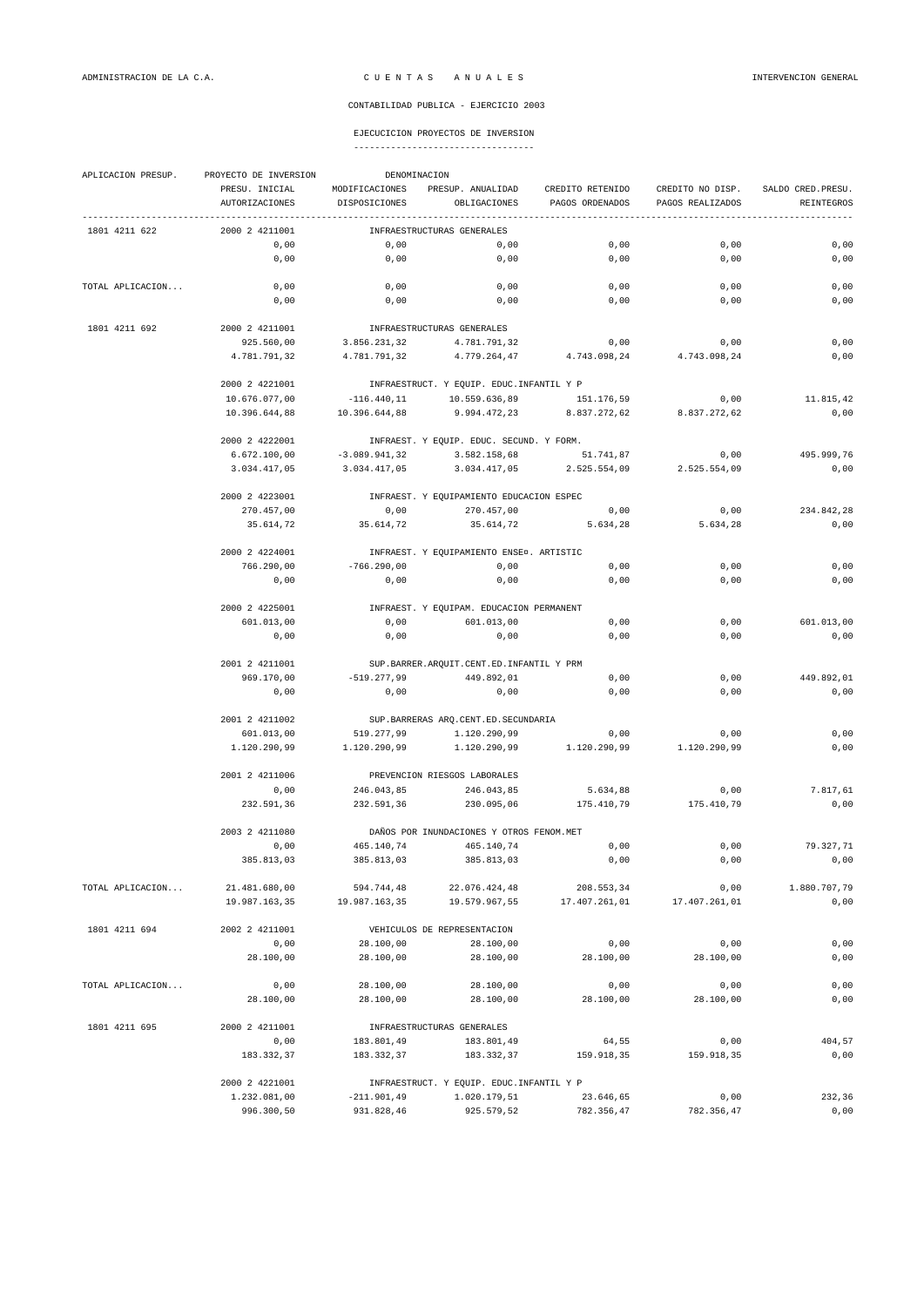| APLICACION PRESUP. | PROYECTO DE INVERSION | DENOMINACION   |                                          |                  |                  |                    |  |  |  |
|--------------------|-----------------------|----------------|------------------------------------------|------------------|------------------|--------------------|--|--|--|
|                    | PRESU. INICIAL        | MODIFICACIONES | PRESUP. ANUALIDAD                        | CREDITO RETENIDO | CREDITO NO DISP. | SALDO CRED. PRESU. |  |  |  |
|                    | AUTORIZACIONES        | DISPOSICIONES  | OBLIGACIONES                             | PAGOS ORDENADOS  | PAGOS REALIZADOS | REINTEGROS         |  |  |  |
| 1801 4211 695      | 2000 2 4222001        |                | INFRAEST. Y EQUIP. EDUC. SECUND. Y FORM. |                  |                  |                    |  |  |  |
|                    | 1.168.967,00          | $-198.012,07$  | 970.954,93                               | 53.401,42        | 0,00             | 134.068,07         |  |  |  |
|                    | 783.485,44            | 735.435,62     | 735.435,59                               | 389.989,11       | 389.989,11       | 0,00               |  |  |  |
|                    | 2000 2 4223001        |                | INFRAEST. Y EQUIPAMIENTO EDUCACION ESPEC |                  |                  |                    |  |  |  |
|                    | 36.060,00             | 0,00           | 36.060,00                                | 0,00             | 0,00             | 31.253,10          |  |  |  |
|                    | 4.806,90              | 4.806,90       | 4.806,90                                 | 0,00             | 0,00             | 0,00               |  |  |  |
|                    | 2000 2 4224001        |                | INFRAEST. Y EQUIPAMIENTO ENSE¤. ARTISTIC |                  |                  |                    |  |  |  |
|                    | 180.300,00            | 0,00           | 180.300,00                               | 0,00             | 0,00             | 168.460,53         |  |  |  |
|                    |                       |                |                                          |                  |                  |                    |  |  |  |
|                    | 11.839,47             | 11.839,47      | 11.839,47                                | 0,00             | 0,00             | 0,00               |  |  |  |
|                    | 2000 2 4225001        |                | INFRAEST. Y EQUIPAM. EDUCACION PERMANENT |                  |                  |                    |  |  |  |
|                    | 150.253,00            | 0,00           | 150.253,00                               | 0,00             | 0,00             | 150.253,00         |  |  |  |
|                    | 0,00                  | 0,00           | 0,00                                     | 0,00             | 0,00             | 0,00               |  |  |  |
| TOTAL APLICACION   | 2.767.661,00          | $-226.112,07$  | 2.541.548,93                             | 77.112,62        | 0,00             | 484.671,63         |  |  |  |
|                    | 1.979.764,68          | 1.867.242,82   | 1.860.993,85                             | 1.332.263,93     | 1.332.263,93     | 0,00               |  |  |  |
| 1801 4211 696      | 2000 2 4211001        |                | INFRAESTRUCTURAS GENERALES               |                  |                  |                    |  |  |  |
|                    | 0,00                  | 0,00           | 0,00                                     | 0,00             | 0,00             | 0,00               |  |  |  |
|                    | 0,00                  | 0,00           | 0,00                                     | 0,00             | 0,00             | 0,00               |  |  |  |
|                    | 2000 2 4211002        |                | NUEVAS TECNOLOGIAS EDUCACION             |                  |                  |                    |  |  |  |
|                    | 1.232.075,00          | $-24.049,61$   | 1.208.025,39                             | 0,00             | 0,00             | 12.034,91          |  |  |  |
|                    | 1.195.990,48          | 1.195.990,48   | 1.195.990,00                             | 854.626,83       | 854.626,83       | 0,00               |  |  |  |
| TOTAL APLICACION   | 1.232.075,00          | $-24.049,61$   | 1.208.025,39                             | 0,00             | 0,00             | 12.034,91          |  |  |  |
|                    | 1.195.990,48          | 1.195.990,48   | 1.195.990,00                             | 854.626,83       | 854.626,83       | 0,00               |  |  |  |
|                    |                       |                |                                          |                  |                  |                    |  |  |  |
| 1801 4211 697      | 2003 2 4211070        |                | INUNDACIONES EN COLEGIOS PUBLICOS D.E.C. |                  |                  |                    |  |  |  |
|                    | 0,00                  | 218.129,00     | 218.129,00                               | 6.633,01         | 0,00             | 0,00               |  |  |  |
|                    | 211.495,99            | 211.495,99     | 211.495,99                               | 211.495,99       | 211.495,99       | 0,00               |  |  |  |
| TOTAL APLICACION   | 0,00                  | 218.129,00     | 218.129,00                               | 6.633,01         | 0,00             | 0,00               |  |  |  |
|                    | 211.495,99            | 211.495,99     | 211.495,99                               | 211.495,99       | 211.495,99       | 0,00               |  |  |  |
| 1801 4211 699      | 2002 2 4211002        |                | CONVENIO CAI.ACTIVIDADES EDUCATIVAS      |                  |                  |                    |  |  |  |
|                    | 0,00                  | 390.667,00     | 390.667,00                               | 0,00             | 0,00             | 0,00               |  |  |  |
|                    | 390.667,00            | 390.667,00     | 390.657,84                               | 390.657,84       | 390.657,84       | 0,00               |  |  |  |
| TOTAL APLICACION   | 0,00                  | 390.667,00     | 390.667,00                               | 0,00             | 0,00             | 0,00               |  |  |  |
|                    | 390.667,00            | 390.667,00     | 390.657,84                               | 390.657,84       | 390.657,84       | 0,00               |  |  |  |
| TOTAL PROGRAMA     | 25.481.416,00         | 981.478,80     | 26.462.894,80                            | 292.298,97       | 0.00             | 2.377.414,33       |  |  |  |
|                    | 23.793.181,50         | 23.680.659,64  | 23.267.205,23                            | 20.224.405,60    | 20.224.405,60    | 0.00               |  |  |  |
|                    |                       |                |                                          |                  |                  |                    |  |  |  |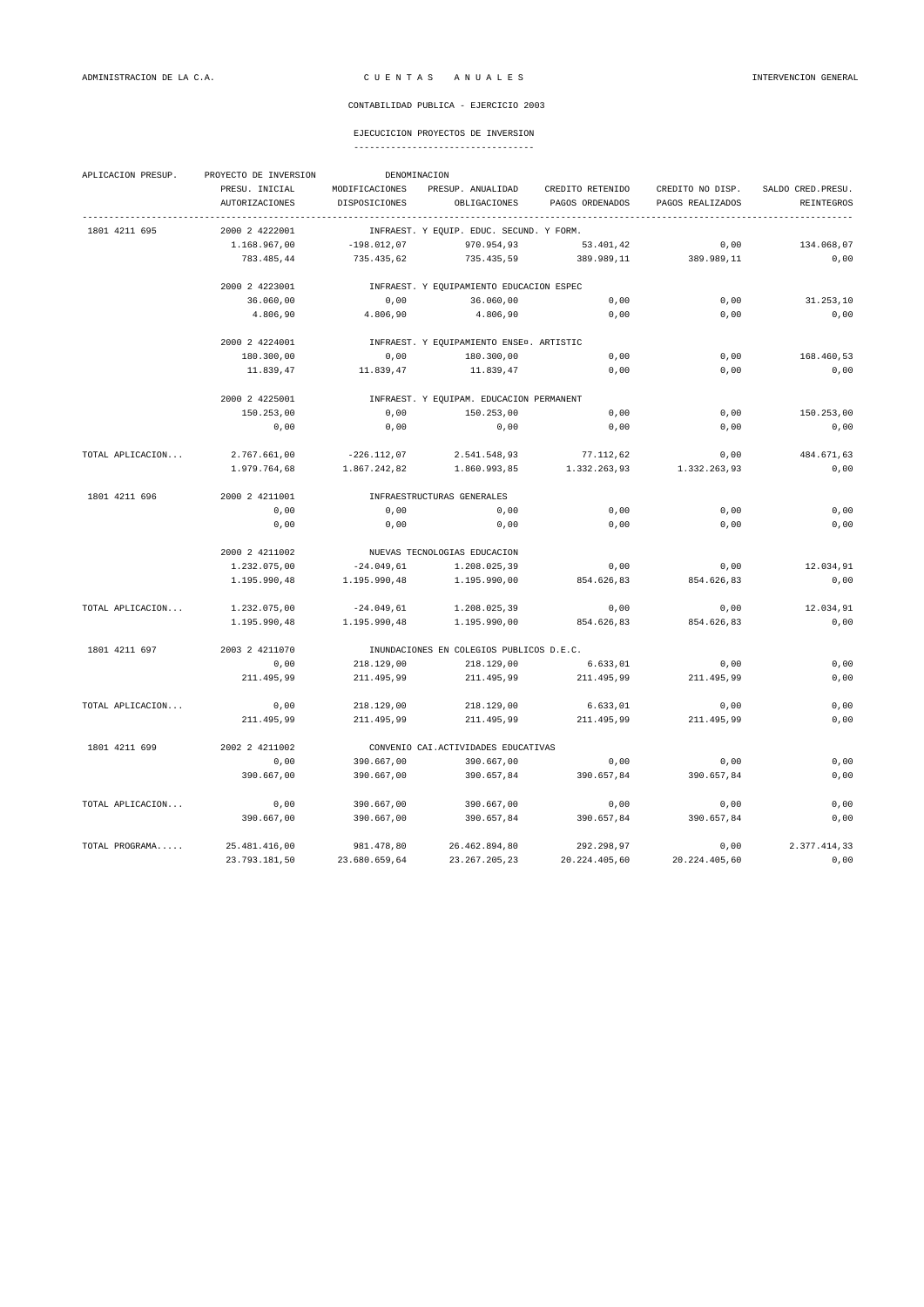| APLICACION PRESUP. | PROYECTO DE INVERSION<br>PRESU. INICIAL<br><b>AUTORIZACIONES</b> | DENOMINACION<br>MODIFICACIONES<br>DISPOSICIONES | PRESUP. ANUALIDAD<br>OBLIGACIONES        | CREDITO RETENIDO<br>PAGOS ORDENADOS | CREDITO NO DISP.<br>PAGOS REALIZADOS | SALDO CRED. PRESU.<br>REINTEGROS |
|--------------------|------------------------------------------------------------------|-------------------------------------------------|------------------------------------------|-------------------------------------|--------------------------------------|----------------------------------|
| 1803 4222 622      | 2000 2 4222001                                                   |                                                 | INFRAEST. Y EQUIP. EDUC. SECUND. Y FORM. |                                     |                                      |                                  |
|                    | 0,00                                                             | 0,00                                            | 0,00                                     | 0,00                                | 0,00                                 | 0,00                             |
|                    | 0,00                                                             | 0,00                                            | 0,00                                     | 0,00                                | 0,00                                 | 0,00                             |
| TOTAL APLICACION   | 0,00                                                             | 0,00                                            | 0,00                                     | 0,00                                | 0,00                                 | 0,00                             |
|                    | 0,00                                                             | 0,00                                            | 0,00                                     | 0,00                                | 0,00                                 | 0,00                             |
| TOTAL PROGRAMA     | 0.00                                                             | 0.00                                            | 0,00                                     | 0,00                                | 0,00                                 | 0,00                             |
|                    | 0,00                                                             | 0,00                                            | 0,00                                     | 0,00                                | 0,00                                 | 0,00                             |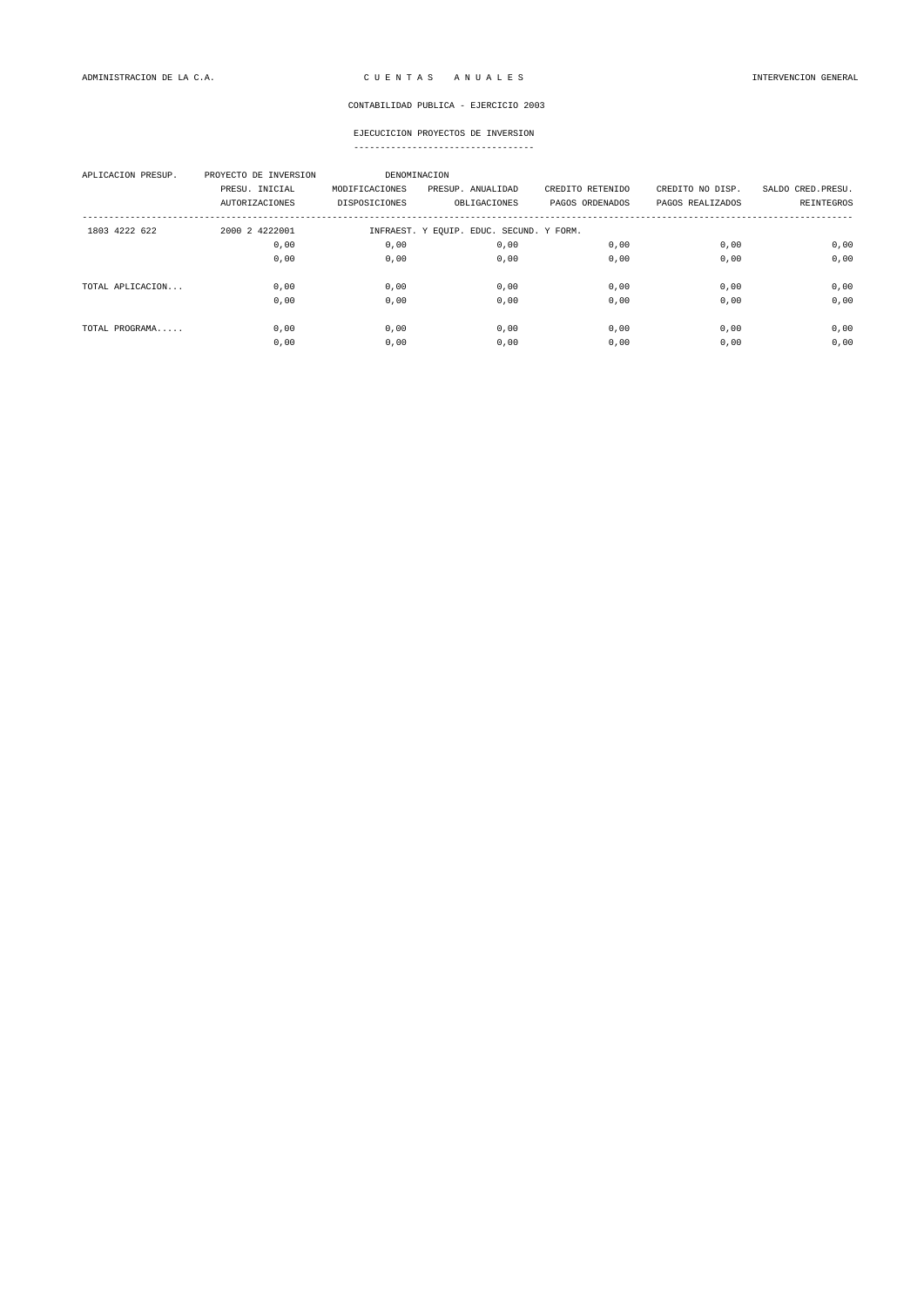### EJECUCICION PROYECTOS DE INVERSION

| APLICACION PRESUP. | PROYECTO DE INVERSION | DENOMINACION   |                                         |                  |                  |                    |  |
|--------------------|-----------------------|----------------|-----------------------------------------|------------------|------------------|--------------------|--|
|                    | PRESU. INICIAL        | MODIFICACIONES | PRESUP. ANUALIDAD                       | CREDITO RETENIDO | CREDITO NO DISP. | SALDO CRED. PRESU. |  |
|                    | AUTORIZACIONES        | DISPOSICIONES  | OBLIGACIONES                            | PAGOS ORDENADOS  | PAGOS REALIZADOS | <b>REINTEGROS</b>  |  |
| 1805 4228 690      | 2003 2 4228007        |                | PLAN UNIVERSIDAD 2002/2006              |                  |                  |                    |  |
|                    | 0,00                  | 152.500,00     | 152.500,00                              | 0,00             | 0,00             | 0,00               |  |
|                    | 152.500,00            | 152.500,00     | 152.500,00                              | 152.500,00       | 152.500,00       | 0,00               |  |
|                    | 2003 2 448007         |                | PLAN UNIVERSIDAD                        |                  |                  |                    |  |
|                    | 0,00                  | 371.500,00     | 371.500,00                              | 0,00             | 0,00             | 3.169, 43          |  |
|                    | 368.330,57            | 368,330.57     | 368, 330, 57                            | 0.00             | 0.00             | 0,00               |  |
| TOTAL APLICACION   | 0,00                  | 524.000,00     | 524.000,00                              | 0,00             | 0,00             | 3.169,43           |  |
|                    | 520.830,57            | 520.830,57     | 520.830,57                              | 152.500,00       | 152.500,00       | 0,00               |  |
| 1805 4228 692      | 1996 2 4221007        |                | OBRAS Y EQUIP. UNIVERSIT. PROG.UNIVERS. |                  |                  |                    |  |
|                    | 2.163.644,00          | $-152.500,00$  | 2.011.144,00                            | 0,00             | 0,00             | 2.011.144,00       |  |
|                    | 0,00                  | 0,00           | 0,00                                    | 0,00             | 0,00             | 0,00               |  |
| TOTAL APLICACION   | 2.163.644,00          | $-152.500.00$  | 2.011.144.00                            | 0,00             | 0,00             | 2.011.144,00       |  |
|                    | 0,00                  | 0,00           | 0,00                                    | 0,00             | 0,00             | 0,00               |  |
| TOTAL PROGRAMA     | 2.163.644.00          | 371.500,00     | 2.535.144.00                            | 0,00             | 0,00             | 2.014.313,43       |  |
|                    | 520.830,57            | 520.830,57     | 520.830,57                              | 152.500,00       | 152.500,00       | 0,00               |  |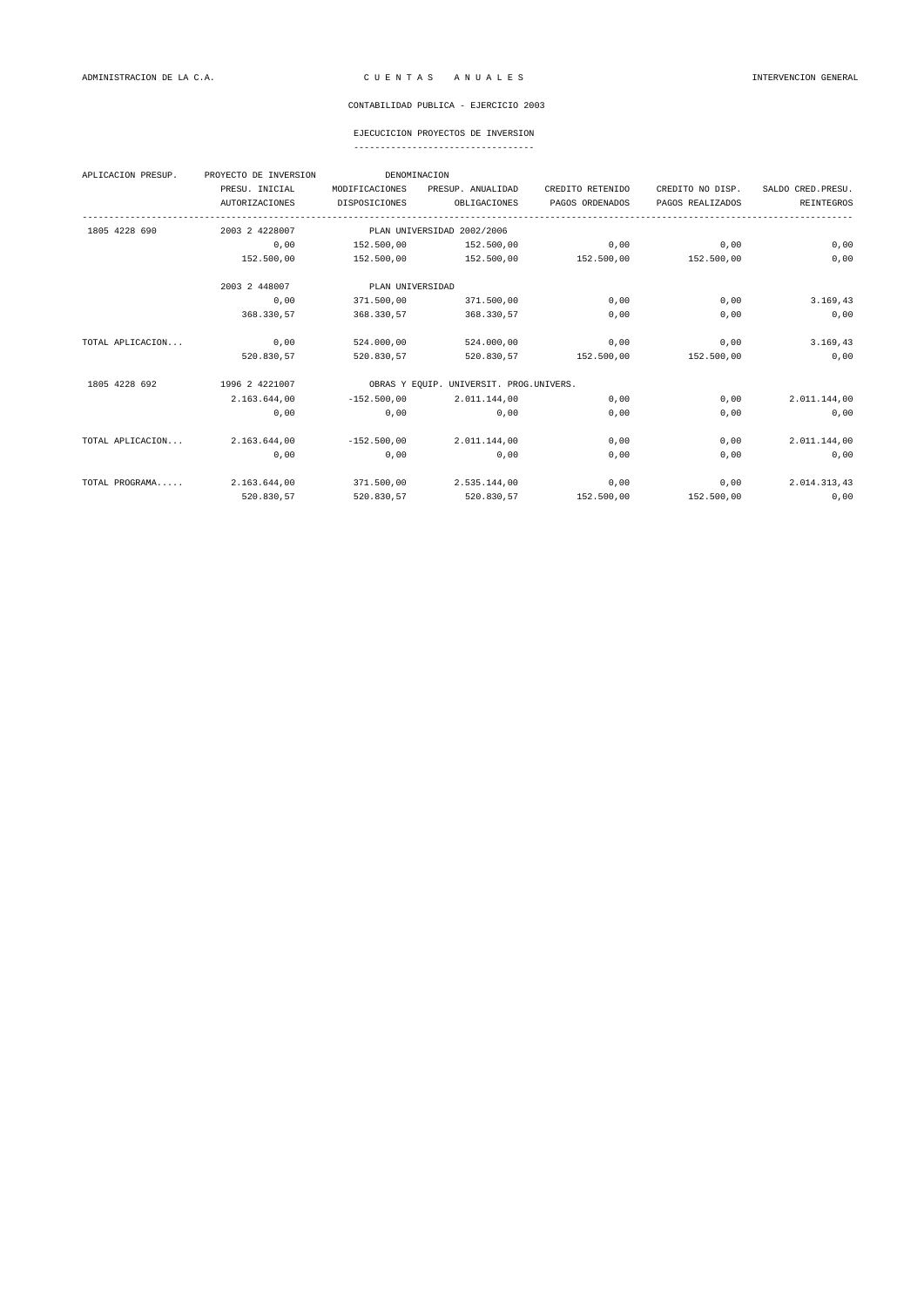| APLICACION PRESUP.  | PROYECTO DE INVERSION |                | DENOMINACION      |                  |                  |                    |
|---------------------|-----------------------|----------------|-------------------|------------------|------------------|--------------------|
|                     | PRESU. INICIAL        | MODIFICACIONES | PRESUP. ANUALIDAD | CREDITO RETENIDO | CREDITO NO DISP. | SALDO CRED. PRESU. |
|                     | <b>AUTORIZACIONES</b> | DISPOSICIONES  | OBLIGACIONES      | PAGOS ORDENADOS  | PAGOS REALIZADOS | REINTEGROS         |
|                     |                       |                |                   |                  |                  |                    |
| TOTAL DEPARTAMENTO. | 27.645.060.00         | 1.352.978.80   | 28.998.038.80     | 292.298.97       | 0.00             | 4.391.727.76       |
|                     | 24.314.012.07         | 24.201.490.21  | 23.788.035.80     | 20.376.905.60    | 20.376.905,60    | 0,00               |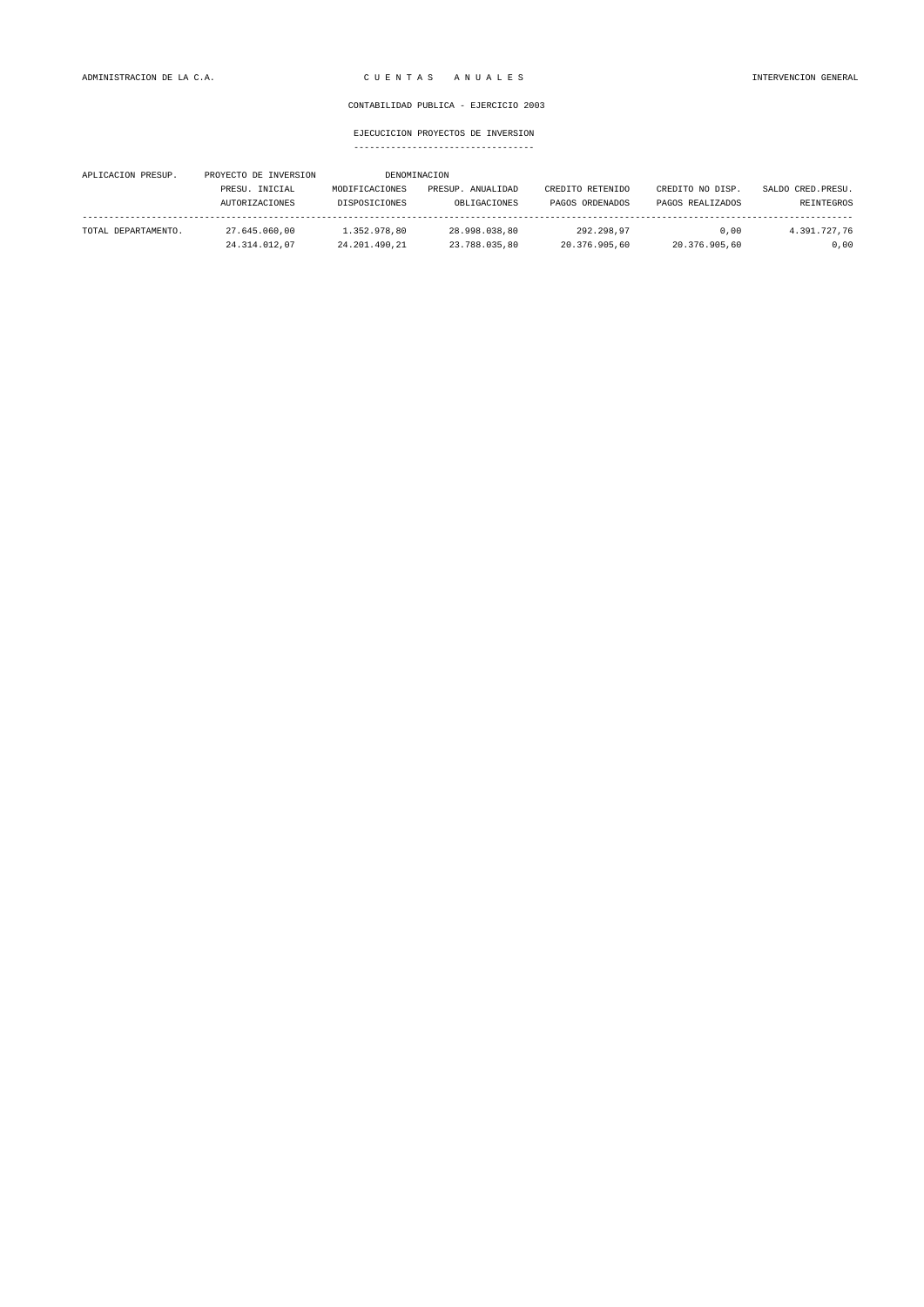### EJECUCICION PROYECTOS DE INVERSION

| APLICACION PRESUP. | PROYECTO DE INVERSION |                | DENOMINACION                             |                  |                  |                    |  |  |
|--------------------|-----------------------|----------------|------------------------------------------|------------------|------------------|--------------------|--|--|
|                    | PRESU. INICIAL        | MODIFICACIONES | PRESUP. ANUALIDAD                        | CREDITO RETENIDO | CREDITO NO DISP. | SALDO CRED. PRESU. |  |  |
|                    | AUTORIZACIONES        | DISPOSICIONES  | OBLIGACIONES                             | PAGOS ORDENADOS  | PAGOS REALIZADOS | REINTEGROS         |  |  |
| 1901 4421 692      | 2002 2 4421001        |                | ACONDICIONAMIENTO EDIFICIOS              |                  |                  |                    |  |  |
|                    | 180.303,63            | $-107.202,74$  | 73.100,89                                | 0,00             | 0,00             | 1.498,00           |  |  |
|                    | 71.602,89             | 71.602,89      | 71.602,89                                | 57.841,39        | 57.841,39        | 0,00               |  |  |
|                    | 2002 2 4421002        |                | CONSERVACION PATRIMONIO FORESTAL         |                  |                  |                    |  |  |
|                    | 60.101,21             | $-54.597, 26$  | 5.503,95                                 | 0,00             | 0,00             | 0,00               |  |  |
|                    | 5.503,95              | 5.503,95       | 5.503,95                                 | 5.503,95         | 5.503,95         | 0,00               |  |  |
| TOTAL APLICACION   | 240.404,84            | $-161.800,00$  | 78.604,84                                | 0,00             | 0,00             | 1.498,00           |  |  |
|                    | 77.106,84             | 77.106,84      | 77.106,84                                | 63.345,34        | 63.345,34        | 0,00               |  |  |
| 1901 4421 694      | 2002 2 4421003        |                | GESTION CENTRALIZADA VEHICULOS DEPARTAME |                  |                  |                    |  |  |
|                    | 510.860,29            | 51.300,00      | 562.160,29                               | 20.629,20        | 0,00             | 12.764,76          |  |  |
|                    | 528.766,33            | 528.766,33     | 528.766,33                               | 459.723,23       | 459.723,23       | 0,00               |  |  |
| TOTAL APLICACION   | 510.860,29            | 51.300,00      | 562.160,29                               | 20.629,20        | 0,00             | 12.764,76          |  |  |
|                    | 528.766,33            | 528.766,33     | 528.766,33                               | 459.723,23       | 459.723,23       | 0,00               |  |  |
| 1901 4421 695      | 2002 2 4421004        |                | EQUIPAMIENTO CENTRALIZADO                |                  |                  |                    |  |  |
|                    | 30.050,61             | 10.500,00      | 40.550,61                                | 0,00             | 0,00             | 6.634,98           |  |  |
|                    | 33.915,63             | 33.915,63      | 33.496,42                                | 33.496,42        | 33.496,42        | 0,00               |  |  |
| TOTAL APLICACION   | 30.050,61             | 10.500,00      | 40.550,61                                | 0,00             | 0,00             | 6.634,98           |  |  |
|                    | 33.915,63             | 33.915,63      | 33.496,42                                | 33.496,42        | 33.496,42        | 0,00               |  |  |
| TOTAL PROGRAMA     | 781.315,74            | $-100.000,00$  | 681.315,74                               | 20.629,20        | 0,00             | 20.897,74          |  |  |
|                    | 639.788,80            | 639.788,80     | 639.369,59                               | 556.564,99       | 556.564,99       | 0,00               |  |  |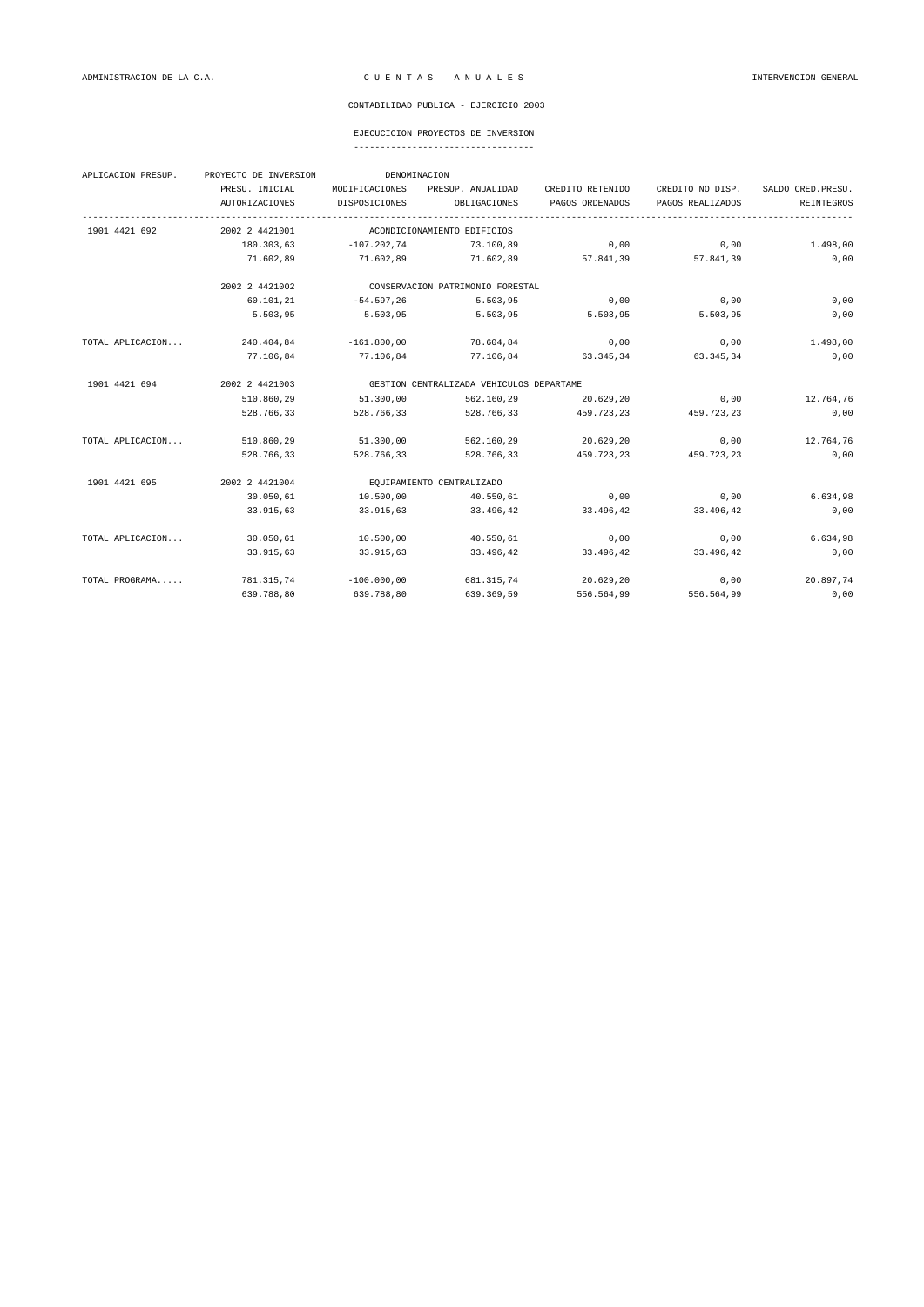| APLICACION PRESUP. | PROYECTO DE INVERSION<br>DENOMINACION |                      |                                                     |                  |                  |                    |
|--------------------|---------------------------------------|----------------------|-----------------------------------------------------|------------------|------------------|--------------------|
|                    | PRESU. INICIAL                        | MODIFICACIONES       | PRESUP. ANUALIDAD                                   | CREDITO RETENIDO | CREDITO NO DISP. | SALDO CRED. PRESU. |
|                    | <b>AUTORIZACIONES</b>                 | DISPOSICIONES        | OBLIGACIONES                                        | PAGOS ORDENADOS  | PAGOS REALIZADOS | <b>REINTEGROS</b>  |
| 1902 5331 607<br>M | 2003 2 5331006                        |                      | CONSERV. BIODIVERSIDAD (PLANIF.Y G.RENPA)           |                  |                  |                    |
|                    | 0,00                                  | 0,00                 | 0,00                                                | 0,00             | 0,00             | 0,00               |
|                    | 0,00                                  | 0,00                 | 0,00                                                | 0,00             | 0,00             | 0,00               |
| TOTAL APLICACION   | 0,00                                  | 0,00                 | 0,00                                                | 0,00             | 0,00             | 0,00               |
|                    | 0,00                                  | 0,00                 | 0,00                                                | 0,00             | 0,00             | 0,00               |
| 1902 5331 627      | 2000 2 5331004                        |                      | PROTEC. SUELO Y CUBIERTA VEGETAL                    |                  |                  |                    |
|                    | 0,00                                  | 0,00                 | 0,00                                                | 0,00             | 0,00             | 0,00               |
|                    | 0,00                                  | 0,00                 | $0$ , $00$                                          | 0,00             | 0,00             | 0,00               |
|                    | 2000 2 5331006                        |                      | CONSERVACION BIODIVERSSIDAD (P.YG.RENPA)            |                  |                  |                    |
|                    | 0,00                                  | 0,00                 | 0,00                                                | 0,00             | 0,00             | 0,00               |
|                    | 0,00                                  | 0,00                 | 0,00                                                | 0,00             | 0,00             | 0,00               |
|                    |                                       |                      |                                                     |                  |                  |                    |
|                    | 2000 2 5331007                        |                      | CONSERV. BIODIVERSIDAD (VIDA SILVESTRE)             |                  |                  |                    |
|                    | 0,00                                  | 0,00                 | 0,00                                                | 0,00             | 0,00             | 0,00               |
|                    | 0,00                                  | 0,00                 | 0,00                                                | 0,00             | 0,00             | 0,00               |
|                    | 2001 2 5331004                        |                      | PROTECCION SUELO Y SU CUBIERTA VEGETAL              |                  |                  |                    |
|                    | 0,00                                  | 0,00                 | 0,00                                                | 0,00             | 0,00             | 0,00               |
|                    | 0,00                                  | 0,00                 | 0,00                                                | 0,00             | 0,00             | 0,00               |
|                    | 2001 2 5331005                        |                      | APROV. RACIONAL PATRIMONIO NATURAL                  |                  |                  |                    |
|                    | 0,00                                  | 0,00                 | $0$ , $00$                                          | 0,00             | 0,00             | 0,00               |
|                    | 0,00                                  | 0,00                 | 0,00                                                | 0,00             | 0,00             | 0,00               |
|                    | 2001 2 5331006                        |                      | CONSERV. BIODIV. (PLANIF.Y GEST.RENPA)              |                  |                  |                    |
|                    | 0,00                                  | 0,00                 | 0,00                                                | 0,00             | 0,00             | 0,00               |
|                    | 0,00                                  | 0,00                 | 0,00                                                | 0,00             | 0,00             | 0,00               |
|                    |                                       |                      |                                                     |                  |                  |                    |
|                    | 2001 2 5331007<br>0,00                | 0,00                 | CONSERV.BIODIVERSIDAD (VíA SILVESTRE)<br>0,00       | 0,00             | 0,00             | 0,00               |
|                    | 0,00                                  | 0,00                 | 0,00                                                | 0,00             | 0,00             | 0,00               |
|                    |                                       |                      |                                                     |                  |                  |                    |
|                    | 2002 2 5331002                        |                      | ORDENACION Y MEJORA PATRIMONIO FORESTAL             |                  |                  |                    |
|                    | 0,00                                  | 0,00                 | 0,00                                                | 0,00             | 0,00             | 0,00               |
|                    | 0,00                                  | 0,00                 | 0,00                                                | 0,00             | 0,00             | 0,00               |
|                    | 2002 2 5331004                        |                      | PROTECCION SUELO CUBIERTA VEGETAL                   |                  |                  |                    |
|                    | 0,00                                  | 0,00                 | 0,00                                                | 0,00             | 0,00             | 0,00               |
|                    | 0,00                                  | 0,00                 | 0,00                                                | 0,00             | 0,00             | 0,00               |
|                    | 2002 2 5331006                        |                      | CONSERV. BIODIVERSIDAD (P.Y G. RENPA)               |                  |                  |                    |
|                    | 0,00                                  | 0,00                 | 0,00                                                | 0,00             | 0,00             | 0,00               |
|                    | 0,00                                  | 0,00                 | 0,00                                                | 0,00             | 0,00             | 0,00               |
| TOTAL APLICACION   | 0,00                                  | 0,00                 | $0,00$                                              | 0,00             | 0,00             | 0,00               |
|                    | 0,00                                  | 0,00                 | 0,00                                                | 0,00             | 0,00             | 0,00               |
| 1902 5331 647      | 2001 2 5331002                        |                      | ORDENACION Y MEJORA PATRIMONIO FORESTAL             |                  |                  |                    |
|                    | 140.276,89                            | $-139.795,30$        | 481,59                                              | 0,00             | 0,00             | 0,00               |
|                    | 481,59                                | 481,59               | 0,00                                                | 0,00             | 0,00             | 0,00               |
|                    |                                       |                      |                                                     |                  |                  |                    |
|                    | 2001 2 5331003                        |                      | PREV, LUCHA INCEND. FORESTALES Y AG.NOC.            |                  |                  |                    |
|                    | 10.111,79<br>0,00                     | $-10.111,79$<br>0,00 | 0,00<br>0,00                                        | 0,00<br>0,00     | 0,00<br>0,00     | 0,00<br>0,00       |
|                    |                                       |                      |                                                     |                  |                  |                    |
|                    | 2001 2 5331006<br>0,00                | 2.419,16             | CONSERV. BIODIV. (PLANIF.Y GEST. RENPA)<br>2.419,16 | 0,00             | 0,00             | 0,00               |
|                    | 2.419,16                              | 2.419,16             | 2.419,16                                            | 0,00             | 0,00             | 0,00               |
|                    |                                       |                      |                                                     |                  |                  |                    |
|                    | 2002 2 5331002                        |                      | ORDENACION Y MEJORA PATRIMONIO FORESTAL             |                  |                  |                    |
|                    | 671.089,45                            | $-194.521,84$        | 476.567,61                                          | 0,00             | 0,00             | 294.387,34         |
|                    | 182.180,27                            | 182.180,27           | 181.763,29                                          | 167.274,60       | 167.274,60       | 0,00               |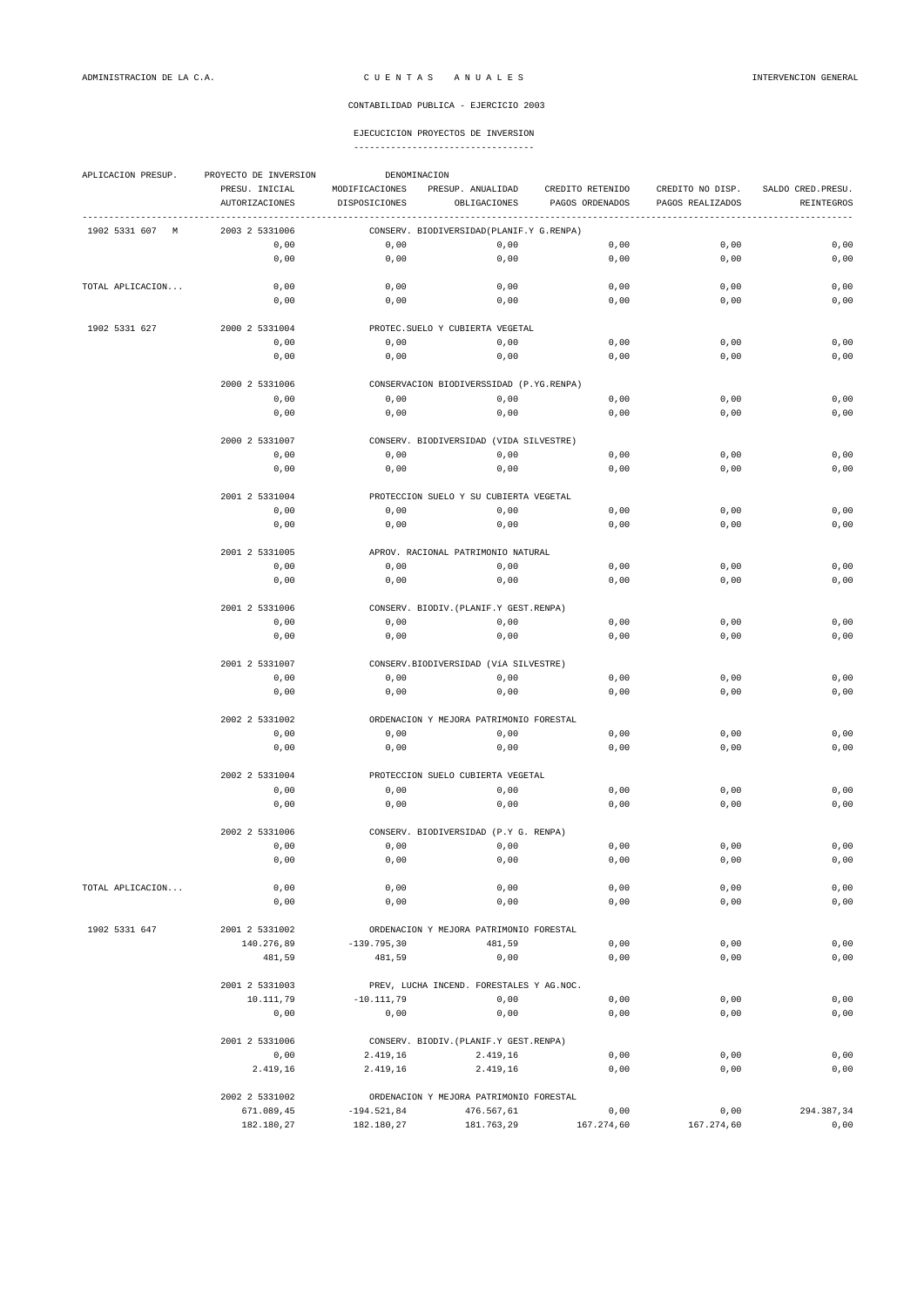| APLICACION PRESUP. | PROYECTO DE INVERSION<br>DENOMINACION     |                                          |                                                     |                       |                   |                    |  |  |  |
|--------------------|-------------------------------------------|------------------------------------------|-----------------------------------------------------|-----------------------|-------------------|--------------------|--|--|--|
|                    | PRESU. INICIAL                            |                                          | MODIFICACIONES PRESUP. ANUALIDAD                    | CREDITO RETENIDO      | CREDITO NO DISP.  | SALDO CRED. PRESU. |  |  |  |
|                    | AUTORIZACIONES                            | DISPOSICIONES                            | OBLIGACIONES                                        | PAGOS ORDENADOS       | PAGOS REALIZADOS  | <b>REINTEGROS</b>  |  |  |  |
|                    |                                           |                                          |                                                     |                       |                   |                    |  |  |  |
| 1902 5331 647      | 2002 2 5331003<br>723.122,98              | $-649.151,31$                            | PREVENCION INCENDIOS FORESTALES Y A.N.<br>73.971,67 | 0,00                  | 0,00              | 73.971,67          |  |  |  |
|                    | 0,00                                      | 0,00                                     | 0,00                                                | 0,00                  | 0,00              | 0,00               |  |  |  |
|                    |                                           |                                          |                                                     |                       |                   |                    |  |  |  |
|                    | 2002 2 5331005                            |                                          | APROVECH.RACIONAL PATRIMONIO NATURAL                |                       |                   |                    |  |  |  |
|                    | 60.101,21                                 | $-23.000, 11$                            | 37.101,10                                           | 0,00                  | 0,00              | 32.245,21          |  |  |  |
|                    | 4.855,89                                  | 4.855,89                                 | 4.855,89                                            | 4.855,89              | 4.855,89          | 0,00               |  |  |  |
|                    | 2002 2 5331006                            |                                          | CONSERV. BIODIVERSIDAD (P.Y G. RENPA)               |                       |                   |                    |  |  |  |
|                    | 360.607,26                                | $-222.420,50$                            | 138.186,76                                          | 0,00                  | 0,00              | 107.549,26         |  |  |  |
|                    | 30.637,50                                 | 30.637,50                                | 26.588,46                                           | 26.588,46             | 26.588,46         | 0,00               |  |  |  |
|                    |                                           |                                          |                                                     |                       |                   |                    |  |  |  |
|                    | 2002 2 5331007                            |                                          | CONSERV. BIODIVERSIDAD (VIDA SILVESTRE)             |                       |                   |                    |  |  |  |
|                    | 180.303,63                                | $-4.500, 20$                             | 175.803,43                                          | 0,00                  | 0,00              | 174.977,63         |  |  |  |
|                    | 825,80                                    | 825,80                                   | 825,80                                              | 825,80                | 825,80            | 0,00               |  |  |  |
|                    | 2003 2 5331002                            | ORDENQACION Y MEJORQ DEL PATRIMONIO FORE |                                                     |                       |                   |                    |  |  |  |
|                    | 0,00                                      | 275.832,14                               | 275.832,14                                          | 0,00                  | 0,00              | 5.248,75           |  |  |  |
|                    | 270.583,39                                | 270.583,39                               |                                                     | 266.803,11 196.226,75 | 196.226.75        | 0,00               |  |  |  |
|                    | 2003 2 5331003                            |                                          | PREV. Y LUCHA INCEND. FOREST. Y AGENT.NO            |                       |                   |                    |  |  |  |
|                    | 0,00                                      | 717.342,10                               | 717.342,10                                          | 0, 00                 | 0,00              | 0, 39              |  |  |  |
|                    | 717.341.71                                | 717.341,71                               | 717.164,63                                          | 623.167,04            | 623.167.04        | 0,00               |  |  |  |
|                    |                                           |                                          |                                                     |                       |                   |                    |  |  |  |
|                    | 2003 2 5331005                            |                                          | APROV. RACIONAL PATRIMONIO NATURAL                  |                       |                   |                    |  |  |  |
|                    | 0,00                                      | 23.000,11                                | 23.000,11                                           | 0,00<br>15,322.67     | 0,00              | 77,50              |  |  |  |
|                    | 22.922,61                                 | 22.922,61                                | 22.922,61                                           |                       | 15.322,67         | 0,00               |  |  |  |
|                    | 2003 2 5331006                            |                                          | CONSERV. BIODIVERSIDAD (PLANIF.Y G.RENPA)           |                       |                   |                    |  |  |  |
|                    | 0,00                                      | 220.407,34                               | 220.407,34                                          | 0,00                  | 0,00              | 680,28             |  |  |  |
|                    | 219.727,06                                | 219.727,06                               | 195.020,03                                          | 171.386,59            | 171.386,59        | 0,00               |  |  |  |
|                    | 2003 2 5331007                            |                                          | CONSERV. BIODIVERSIDAD (VIDA SILVESTRE)             |                       |                   |                    |  |  |  |
|                    | 0,00                                      | 4.500,20                                 | 4.500,20                                            | 0,00                  | 0,00              | 51,60              |  |  |  |
|                    | 4.448,60                                  | 4.448,60                                 | 4.448,60                                            | 4.448,60              | 4.448,60          | 0,00               |  |  |  |
|                    |                                           |                                          |                                                     |                       |                   |                    |  |  |  |
| TOTAL APLICACION   | 2.145.613,21<br>1.456.423,58 1.456.423,58 | 0,00                                     | 2.145.613,21                                        | 0,00                  | 0,00              | 689.189,63<br>0,00 |  |  |  |
|                    |                                           |                                          |                                                     |                       |                   |                    |  |  |  |
| 1902 5331 683      | 2002 2 5331003                            | PREVENCION INCENDIOS FORESTALES Y A.N.   |                                                     |                       |                   |                    |  |  |  |
|                    | 120.202,00                                | $-64.000, 20$                            | 56.201,80                                           | 0,00                  | 0,00              | 56.022,00          |  |  |  |
|                    | 179,80                                    | 179,80                                   | 179,80                                              | 179,80                | 179,80            | 0,00               |  |  |  |
|                    | 2003 2 5331003                            | PREV. Y LUCHA INCEND. FOREST. Y AGENT.NO |                                                     |                       |                   |                    |  |  |  |
|                    | 0,00                                      | 64.000,20                                | 64.000,20                                           | 0,00                  | 0,00              | 31.725,60          |  |  |  |
|                    | 32.274,60                                 | 32.274,60                                | 32.273,35                                           | 32.273,35             | 32.273,35         | 0,00               |  |  |  |
|                    |                                           |                                          |                                                     |                       |                   |                    |  |  |  |
| TOTAL APLICACION   | 120.202,00<br>32.454,40                   | 0,00<br>32.454,40                        | 120.202,00<br>32.453,15                             | 0,00<br>32.453,15     | 0,00<br>32.453,15 | 87.747,60<br>0,00  |  |  |  |
|                    |                                           |                                          |                                                     |                       |                   |                    |  |  |  |
| 1902 5331 687      | 2000 2 5331004                            |                                          | PROTEC. SUELO Y CUBIERTA VEGETAL                    |                       |                   |                    |  |  |  |
|                    | 0,00                                      | 18.265,32                                | 18.265,32                                           | 0,00                  | 0,00              | 0,00               |  |  |  |
|                    | 18.265,32                                 | 18.265,32                                | 18.265,32                                           | 0,00                  | 0,00              | 0,00               |  |  |  |
|                    | 2001 2 5331001                            |                                          | PLANIF., ESTUD. E INVEST. MEDIO NATURAL             |                       |                   |                    |  |  |  |
|                    | 10.373,75                                 | 165,31                                   | 10.539,06                                           | 0,00                  | 0,00              | 0,00               |  |  |  |
|                    | 10.539,06                                 | 10.539,06                                | 0,00                                                | 0,00                  | 0,00              | 0,00               |  |  |  |
|                    |                                           |                                          |                                                     |                       |                   |                    |  |  |  |
|                    | 2001 2 5331002<br>140.276,89              | $-139.795,30$                            | ORDENACION Y MEJORA PATRIMONIO FORESTAL<br>481,59   | 0,00                  | 0,00              | 0,00               |  |  |  |
|                    | 481,59                                    | 481,59                                   | 0,00                                                | 0,00                  | 0,00              | 0,00               |  |  |  |
|                    |                                           |                                          |                                                     |                       |                   |                    |  |  |  |
|                    | 2001 2 5331003                            |                                          | PREV, LUCHA INCEND. FORESTALES Y AG.NOC.            |                       |                   |                    |  |  |  |
|                    | 10.111,79                                 | $-10.111,79$                             | 0,00                                                | 0,00                  | 0,00              | 0,00               |  |  |  |
|                    | 0,00                                      | 0,00                                     | 0,00                                                | 0,00                  | 0,00              | 0,00               |  |  |  |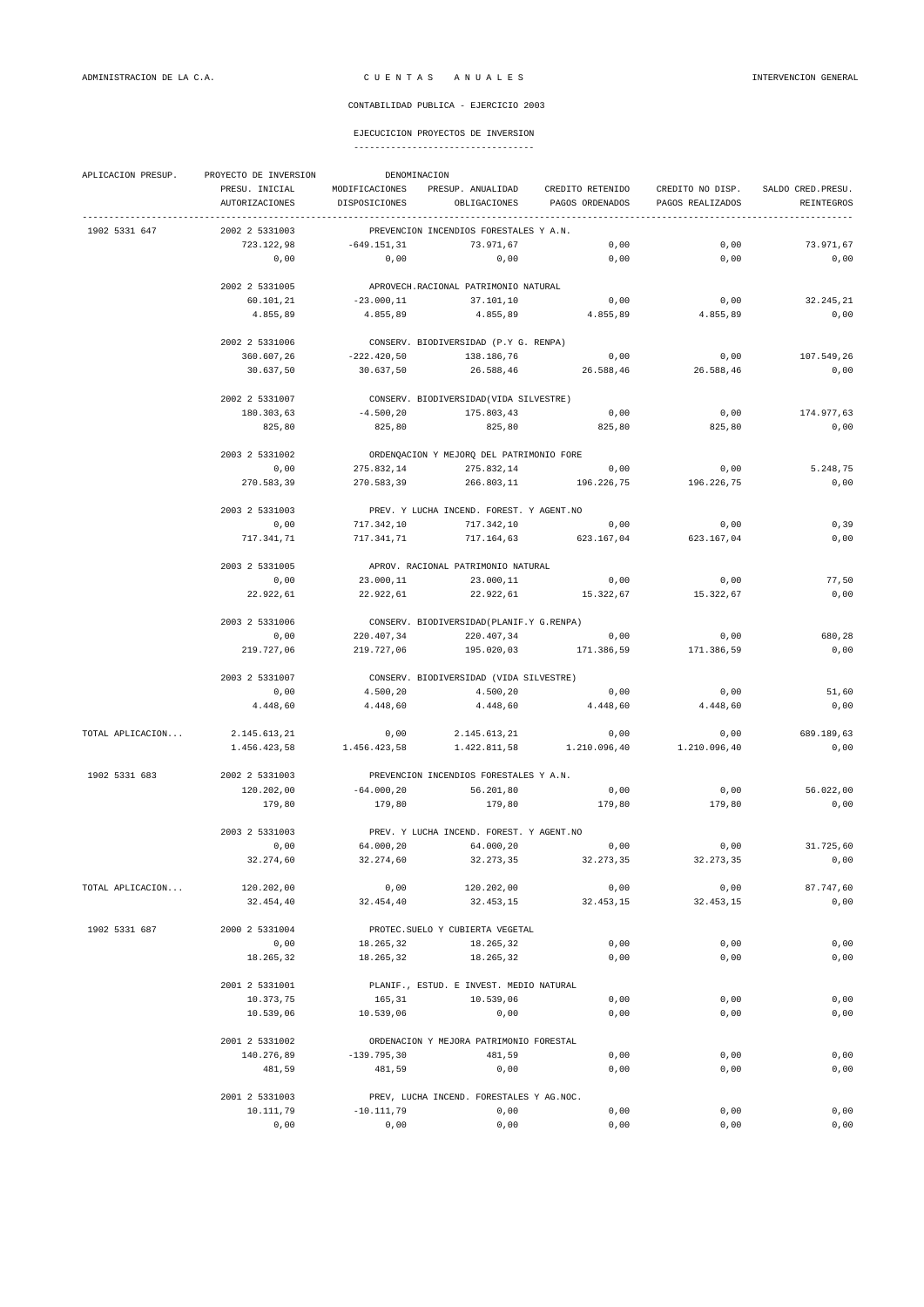| APLICACION PRESUP. | PROYECTO DE INVERSION |                                         |                                          |                                    |                      |                    |  |  |  |
|--------------------|-----------------------|-----------------------------------------|------------------------------------------|------------------------------------|----------------------|--------------------|--|--|--|
|                    | PRESU. INICIAL        | MODIFICACIONES                          |                                          | PRESUP. ANUALIDAD CREDITO RETENIDO | CREDITO NO DISP.     | SALDO CRED. PRESU. |  |  |  |
|                    | AUTORIZACIONES        | DISPOSICIONES                           |                                          | OBLIGACIONES PAGOS ORDENADOS       | PAGOS REALIZADOS     | REINTEGROS         |  |  |  |
| 1902 5331 687      | 2001 2 5331004        |                                         | PROTECCION SUELO Y SU CUBIERTA VEGETAL   |                                    |                      |                    |  |  |  |
|                    | 296.094,15            | $-169.806,74$                           | 126.287,41                               | 0,00                               | 0,00                 | 95.514,04          |  |  |  |
|                    | 30.773,37             | 30.773,37                               | 30.773,37                                | 0,00                               | 0,00                 | 0,00               |  |  |  |
|                    | 2001 2 5331005        |                                         | APROV. RACIONAL PATRIMONIO NATURAL       |                                    |                      |                    |  |  |  |
|                    | 0,00                  | 1.703,95                                | 1.703,95                                 | 0,00                               | 0,00                 | 0,00               |  |  |  |
|                    | 1.703,95              | 1.703,95                                | 1.703,95                                 | 0,00                               | 0,00                 | 0,00               |  |  |  |
|                    |                       |                                         |                                          |                                    |                      |                    |  |  |  |
|                    | 2001 2 5331006        |                                         | CONSERV. BIODIV. (PLANIF.Y GEST.RENPA)   |                                    |                      |                    |  |  |  |
|                    | 0,00                  | 147.798,48                              | 147.798,48                               | 0,00                               | 0,00                 | 0,00               |  |  |  |
|                    | 147.798,48            | 147.798,48                              |                                          | 146.736,12 116.551,98              | 116.551,98           | 0,00               |  |  |  |
|                    | 2001 2 5331007        |                                         | CONSERV.BIODIVERSIDAD (VÍA SILVESTRE)    |                                    |                      |                    |  |  |  |
|                    | 0,00                  | 36.312,25                               | 36.312,25                                | 0,00                               | 0,00                 | 0,00               |  |  |  |
|                    | 36.312,25             | 36.312,25                               | 36.312,23                                | 27.096,26                          | 27.096,26            | 0,00               |  |  |  |
|                    |                       |                                         |                                          |                                    |                      |                    |  |  |  |
|                    | 2002 2 5331001        |                                         | PLANIF., EST. E INVEST.MEDIO NATURAL     |                                    |                      |                    |  |  |  |
|                    | 169.929,88            | $-38.149,62$                            | 131.780,26                               | 0,00                               | 0,00                 | 128.829,63         |  |  |  |
|                    | 2.950,63              | 2.950,63                                | 2.950,63                                 | 1.513,24                           | 1.513,24             | 0,00               |  |  |  |
|                    | 2002 2 5331002        | ORDENACION Y MEJORA PATRIMONIO FORESTAL |                                          |                                    |                      |                    |  |  |  |
|                    | 1.512.506,40          | $-194.521,87$                           | 1.317.984,53                             | 0,00                               | 0,00                 | 977.658,29         |  |  |  |
|                    | 340.326,24            | 340.326,24                              | 339.909,28                               | 322.943,66                         | 322.943,66           | 0,00               |  |  |  |
|                    | 2002 2 5331003        |                                         | PREVENCION INCENDIOS FORESTALES Y A.N.   |                                    |                      |                    |  |  |  |
|                    |                       |                                         |                                          |                                    |                      | 8.854.79           |  |  |  |
|                    | 3.157.222,00          | $-3.141.042,13$                         | 16.179,87                                | 0,00                               | 0,00                 |                    |  |  |  |
|                    | 7.325,08              | 7.325,08                                | 7.325,08                                 | 7.325,08                           | 7.325,08             | 0,00               |  |  |  |
|                    | 2002 2 5331004        |                                         | PROTECCION SUELO CUBIERTA VEGETAL        |                                    |                      |                    |  |  |  |
|                    | 1.567.043,38          | $-900.991,61$                           | 666.051,77                               | 0,00                               | 0,00                 | 92.843,65          |  |  |  |
|                    | 573.208,12            | 573.208,12                              | 555.309,38                               | 460.105,83                         | 460.105,83           | 0,00               |  |  |  |
|                    | 2002 2 5331005        |                                         | APROVECH.RACIONAL PATRIMONIO NATURAL     |                                    |                      |                    |  |  |  |
|                    | 510.860,29            | -187.952,03                             | 322.908,26                               | 0,00                               | 0,00                 | 309.959,29         |  |  |  |
|                    | 12.948,97             | 12.948,97                               | 12.948,97                                | 12.948,97                          | 12.948,97            | 0,00               |  |  |  |
|                    |                       |                                         |                                          |                                    |                      |                    |  |  |  |
|                    | 2002 2 5331006        |                                         | CONSERV. BIODIVERSIDAD (P.Y G. RENPA)    |                                    |                      |                    |  |  |  |
|                    | 1.682.833,89          | $-802.908, 11$                          | 879.925,78                               | 0,00                               | 0,00                 | 628.382,52         |  |  |  |
|                    | 251.543,26            | 251.543,26                              | 235.570,62                               | 235.570,62                         | 235.570,62           | 0,00               |  |  |  |
|                    | 2002 2 5331007        | CONSERV. BIODIVERSIDAD(VIDA SILVESTRE)  |                                          |                                    |                      |                    |  |  |  |
|                    | 1.111.872,39          | -662.499,17                             | 449.373,22                               | 0,00                               | 0,00                 | 239.921,39         |  |  |  |
|                    | 209.451,83            | 209.451,83                              |                                          | 200.129,31 174.573,82              | 174.573,82           | 0,00               |  |  |  |
|                    |                       |                                         |                                          |                                    |                      |                    |  |  |  |
|                    | 2003 2 5331001        |                                         | PLANIF.ESTUDIOS E INVEST.DELMEDIO NATURA |                                    |                      |                    |  |  |  |
|                    | 0,00                  | 41.724.34                               | 41.724,34                                | 0,00                               | 0,00                 | 0,00               |  |  |  |
|                    | 41.724,34             | 41.724,34                               | 41.724,34                                | 41.724,34                          | 41.724,34            | 0,00               |  |  |  |
|                    | 2003 2 5331002        |                                         | ORDENQACION Y MEJORQ DEL PATRIMONIO FORE |                                    |                      |                    |  |  |  |
|                    | 0,00                  | 334.317,17                              | 334.317,17                               | 0,00                               | 0,00                 | 13.736,01          |  |  |  |
|                    | 320.581,16            | 320.581,16                              |                                          | 316.800,85 240.809,27              | 240.809,27           | 0,00               |  |  |  |
|                    | 2003 2 5331003        |                                         | PREV. Y LUCHA INCEND. FOREST. Y AGENT.NO |                                    |                      |                    |  |  |  |
|                    |                       |                                         |                                          |                                    |                      | 66.445,98          |  |  |  |
|                    | 0,00<br>3.116.599,94  | 3.183.045,92<br>3.086.710,07            | 3.183.045,92                             | 0,00<br>3.029.506,65 2.962.391,07  | 0,00<br>2.962.391,07 | 0,00               |  |  |  |
|                    |                       |                                         |                                          |                                    |                      |                    |  |  |  |
|                    | 2003 2 5331004        |                                         | PROTECCIÓN SUELO Y CUBIERTA VEGETAL      |                                    |                      |                    |  |  |  |
|                    | 0,00                  | 0,00                                    | 0,00                                     | 0,00                               | 0,00                 | 0,00               |  |  |  |
|                    | 0,00                  | 0,00                                    | 0,00                                     | 0,00                               | 0,00                 | 0,00               |  |  |  |
|                    | 2003 2 5331005        |                                         | APROV. RACIONAL PATRIMONIO NATURAL       |                                    |                      |                    |  |  |  |
|                    | 0,00                  | 186.248,08                              | 186.248,08                               | 0,00                               | 0,00                 | 7.911,75           |  |  |  |
|                    | 178.336,33            | 178.336,33                              | 178.107,04                               | 164.278,62                         | 164.278,62           | 0,00               |  |  |  |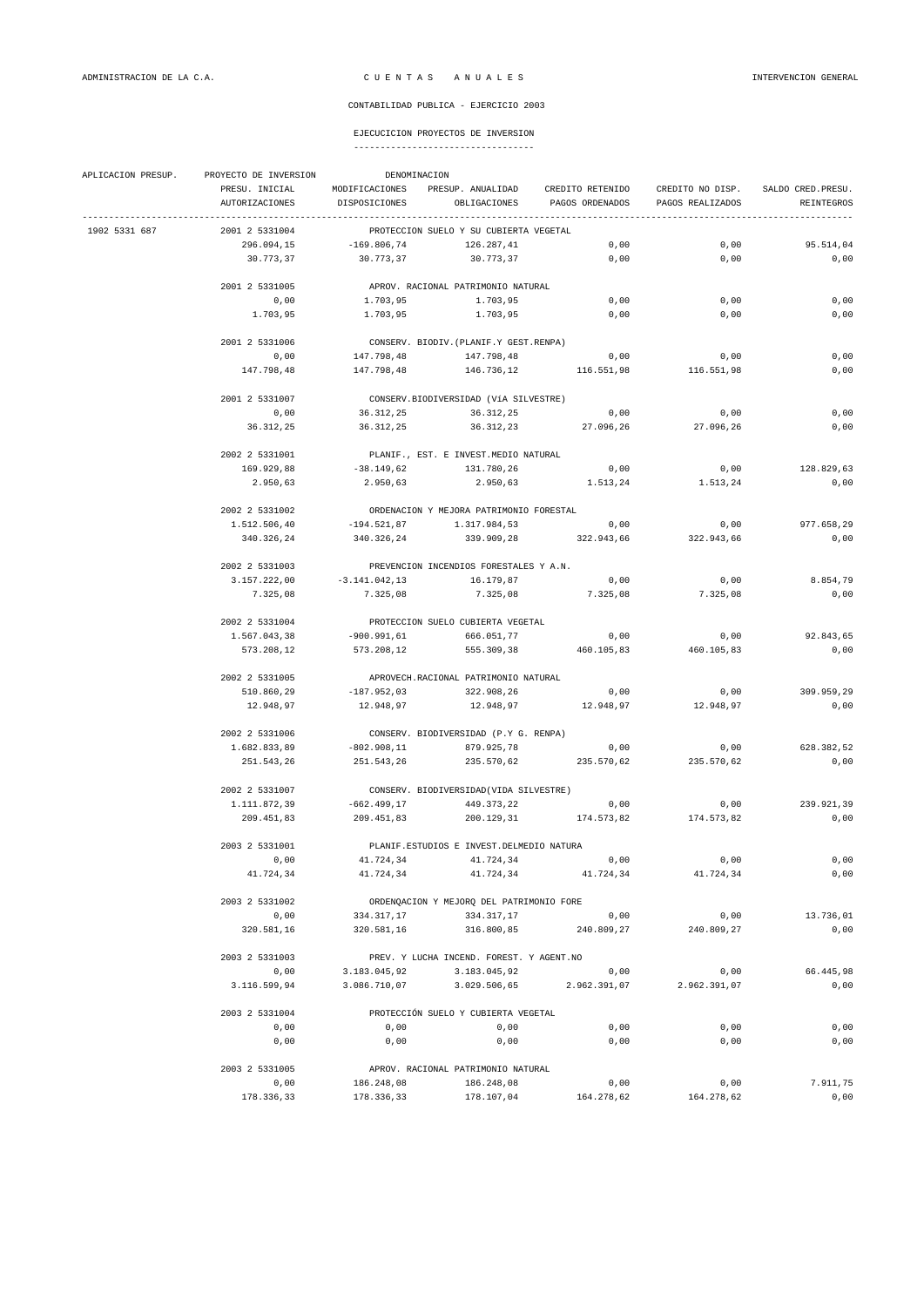| APLICACION PRESUP. | DENOMINACION<br>PROYECTO DE INVERSION |                                      |                                                   |                 |                           |                    |  |  |
|--------------------|---------------------------------------|--------------------------------------|---------------------------------------------------|-----------------|---------------------------|--------------------|--|--|
|                    | PRESU. INICIAL                        |                                      | MODIFICACIONES PRESUP. ANUALIDAD CREDITO RETENIDO |                 | CREDITO NO DISP.          | SALDO CRED. PRESU. |  |  |
|                    | AUTORIZACIONES                        | DISPOSICIONES                        | OBLIGACIONES                                      | PAGOS ORDENADOS | PAGOS REALIZADOS          | REINTEGROS         |  |  |
| 1902 5331 687      | 2003 2 5331006                        |                                      | CONSERV. BIODIVERSIDAD (PLANIF.Y G.RENPA)         |                 |                           |                    |  |  |
|                    | 0,00                                  | 672.010,63                           | 672.010,63                                        | 0,00            | 0,00                      | 120.512,71         |  |  |
|                    | 551.497,92                            | 551.497,92                           | 491.980,36                                        | 406.622,51      | 406.622,51                | 0,00               |  |  |
|                    |                                       |                                      |                                                   |                 |                           |                    |  |  |
|                    | 2003 2 5331007                        |                                      | CONSERV. BIODIVERSIDAD (VIDA SILVESTRE)           |                 |                           |                    |  |  |
|                    | 0,00                                  | 626.186,92                           | 626.186,92                                        | 0,00            | 0,00                      | 51.455,76          |  |  |
|                    | 574.731,16                            | 574.731,16                           | 546.626,14                                        | 445.467,63      | 445.467,63                | 0,00               |  |  |
|                    | 2003 2 5331072                        |                                      | REPARACION INFRAESTRUCTURAS INUNDACIONES          |                 |                           |                    |  |  |
|                    | 0,00                                  | 1.000.000,00                         | 1.000.000,00                                      | 0,00            | 0,00                      | 3.850,34           |  |  |
|                    | 996.149,66                            | 996.149,66                           | 886.625,23                                        | 571.772,08      | 571.772,08                | 0,00               |  |  |
| TOTAL APLICACION   | 10.169.124,81                         | 0,00                                 | 10.169.124,81                                     | 0,00            | 0,00                      | 2.745.876,15       |  |  |
|                    | 7.423.248,66                          | 7.393.358,79                         | 7.079.304,87                                      |                 | 6.191.694,98 6.191.694,98 | 0,00               |  |  |
| 1902 5331 689      | 2000 2 5331006                        |                                      | CONSERVACION BIODIVERSSIDAD (P.YG.RENPA)          |                 |                           |                    |  |  |
|                    | 0,00                                  | 0,00                                 | 0,00                                              | 0,00            | 0,00                      | 0,00               |  |  |
|                    | 0,00                                  | 0,00                                 | 0,00                                              | 0,00            | 0,00                      | 0,00               |  |  |
|                    |                                       |                                      |                                                   |                 |                           |                    |  |  |
|                    | 2001 2 5331001                        |                                      | PLANIF., ESTUD. E INVEST. MEDIO NATURAL           |                 |                           |                    |  |  |
|                    | 13.157,47                             | $-13.157,47$                         | 0,00                                              | 0,00            | 0,00                      | 0,00               |  |  |
|                    | 0,00                                  | 0,00                                 | 0,00                                              | 0,00            | 0,00                      | 0,00               |  |  |
|                    | 2001 2 5331005                        |                                      | APROV. RACIONAL PATRIMONIO NATURAL                |                 |                           |                    |  |  |
|                    | 24.340,99                             | 1.803,03                             | 26.144,02                                         | 0,00            | 0,00                      | 0,00               |  |  |
|                    | 26.144,02                             | 26.144,02                            | 26.144,02                                         | 12.020,24       | 12.020,24                 | 0,00               |  |  |
|                    | 2001 2 5331007                        |                                      | CONSERV.BIODIVERSIDAD (VÍA SILVESTRE)             |                 |                           |                    |  |  |
|                    | 0,00                                  | 712,95                               | 712,95                                            | 0,00            | 0,00                      | 0,00               |  |  |
|                    | 712,95                                | 712,95                               | 712,95                                            | 712,95          | 712,95                    | 0,00               |  |  |
|                    | 2002 2 5331001                        |                                      | PLANIF., EST. E INVEST.MEDIO NATURAL              |                 |                           |                    |  |  |
|                    | 167.146,53                            | $-31.843,04$                         | 135.303,49                                        | 0,00            | 0,00                      | 127.574,00         |  |  |
|                    | 7.729,49                              | 7.729,49                             | 4.994,68                                          | 4.994,68        | 4.994,68                  | 0,00               |  |  |
|                    | 2002 2 5331005                        | APROVECH.RACIONAL PATRIMONIO NATURAL |                                                   |                 |                           |                    |  |  |
|                    | 170.987,94                            | $-160.304,78$                        | 10.683,16                                         | 0,00            | 0,00                      | 9.913,93           |  |  |
|                    | 769,23                                | 769,23                               | 769,23                                            | 769,23          | 769,23                    | 0,00               |  |  |
|                    |                                       |                                      |                                                   |                 |                           |                    |  |  |
|                    | 2002 2 5331006                        |                                      | CONSERV. BIODIVERSIDAD (P.Y G. RENPA)             |                 |                           |                    |  |  |
|                    | 180.304,00                            | $-158.924,93$                        | 21.379,07                                         | 0,00            | 0,00                      | 0,00               |  |  |
|                    | 21.379,07                             | 21.379,07                            | 21.379,07                                         | 11.850,37       | 11.850,37                 | 0,00               |  |  |
|                    | 2002 2 5331007                        |                                      | CONSERV. BIODIVERSIDAD (VIDA SILVESTRE)           |                 |                           |                    |  |  |
|                    | 240.405,00                            | $-82.240,05$                         | 158.164,95                                        | 0,00            | 0,00                      | 112.342,00         |  |  |
|                    | 45.822,95                             | 45.822,95                            | 45.822,95                                         | 24.349,78       | 24.349,78                 | 0,00               |  |  |
|                    | 2003 2 5331001                        |                                      | PLANIF.ESTUDIOS E INVEST.DELMEDIO NATURA          |                 |                           |                    |  |  |
|                    | 0,00                                  | 45.000,51                            | 45.000,51                                         | 0,00            | 0,00                      | 39.591,43          |  |  |
|                    | 5.409,08                              | 5.409,08                             | 5.409,08                                          | 5.409,08        | 5.409,08                  | 0,00               |  |  |
|                    | 2003 2 5331005                        |                                      | APROV. RACIONAL PATRIMONIO NATURAL                |                 |                           |                    |  |  |
|                    | 0,00                                  | 158.501,75                           | 158.501,75                                        | 501,38          | 0,00                      | 7.201,32           |  |  |
|                    | 150.799,05                            | 150.799,05                           | 100.621,82                                        | 89.144,20       | 89.144,20                 | 0,00               |  |  |
|                    | 2003 2 5331006                        |                                      | CONSERV. BIODIVERSIDAD (PLANIF.Y G.RENPA)         |                 |                           |                    |  |  |
|                    | 0,00                                  | 160.000,93                           | 160.000,93                                        | 4.750,00        | 0,00                      | 8.727,52           |  |  |
|                    | 146.523,41                            | 146.523,41                           | 146.523,41                                        | 101.317,94      | 101.317,94                | 0,00               |  |  |
|                    |                                       |                                      |                                                   |                 |                           |                    |  |  |
|                    | 2003 2 5331007                        |                                      | CONSERV. BIODIVERSIDAD (VIDA SILVESTRE)           |                 |                           |                    |  |  |
|                    | 0,00                                  | 80.451,10                            | 80.451,10                                         | 128,93          | 0,00                      | 2.620,04           |  |  |
|                    | 77.702,13                             | 77.702,13                            | 66.883,94                                         | 53.338,07       | 53.338,07                 | 0,00               |  |  |
| TOTAL APLICACION   | 796.341,93                            | 0,00                                 | 796.341,93                                        | 5.380,31        | 0,00                      | 307.970,24         |  |  |
|                    | 482.991,38                            | 482.991,38                           | 419.261,15                                        | 303.906,54      | 303.906,54                | 0,00               |  |  |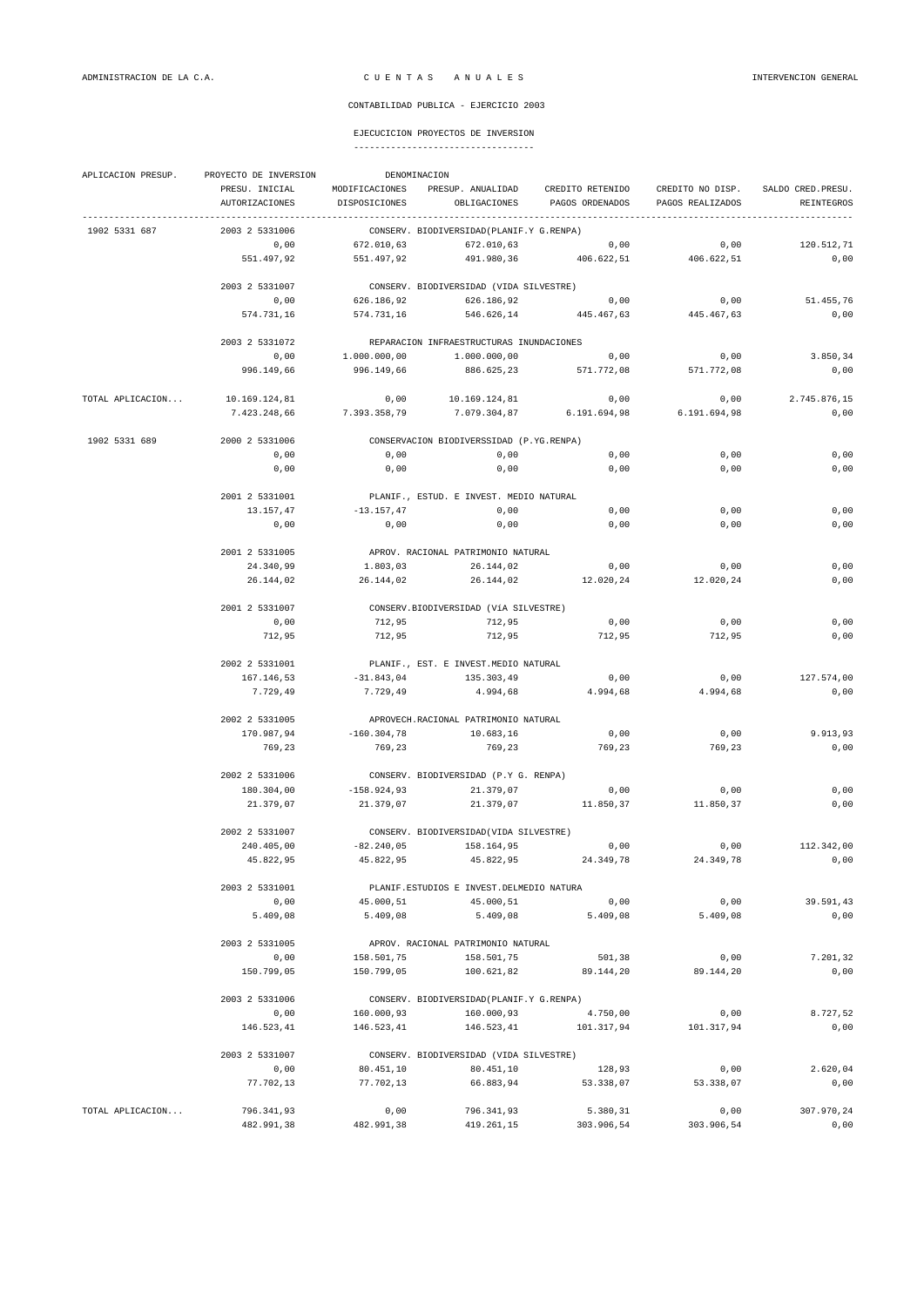| APLICACION PRESUP. | PROYECTO DE INVERSION<br>DENOMINACION |                         |                                             |                  |                                                         |                    |  |  |
|--------------------|---------------------------------------|-------------------------|---------------------------------------------|------------------|---------------------------------------------------------|--------------------|--|--|
|                    | PRESU. INICIAL                        | MODIFICACIONES          | PRESUP. ANUALIDAD                           | CREDITO RETENIDO | CREDITO NO DISP.                                        | SALDO CRED. PRESU. |  |  |
|                    | AUTORIZACIONES                        | DISPOSICIONES           | OBLIGACIONES<br>-------------------------   | PAGOS ORDENADOS  | PAGOS REALIZADOS<br>----------------------------------- | REINTEGROS         |  |  |
| 1902 5331 690      | 2002 2 5331006                        |                         | CONSERV. BIODIVERSIDAD (P.Y G. RENPA)       |                  |                                                         |                    |  |  |
|                    | 30.050,61                             | 0,00                    | 30.050,61                                   | 0,00             | 0,00                                                    | 30.050,61          |  |  |
|                    | 0,00                                  | 0,00                    | 0,00                                        | 0,00             | 0,00                                                    | 0,00               |  |  |
| TOTAL APLICACION   | 30.050,61                             | 0,00                    | 30.050,61                                   | 0,00             | 0,00                                                    | 30.050,61          |  |  |
|                    | 0,00                                  | 0,00                    | 0,00                                        | 0,00             | 0,00                                                    | 0,00               |  |  |
|                    |                                       |                         |                                             |                  |                                                         |                    |  |  |
| 1902 5331 692      | 2002 2 5331001                        |                         | PLANIF., EST. E INVEST.MEDIO NATURAL        |                  |                                                         |                    |  |  |
|                    | 6.010, 12                             | 0,00                    | 6.010, 12                                   | 0,00             | 0,00                                                    | 6.010, 12          |  |  |
|                    | 0,00                                  | 0,00                    | 0,00                                        | 0,00             | 0,00                                                    | 0,00               |  |  |
| TOTAL APLICACION   | 6.010, 12                             | 0,00                    | 6.010, 12                                   | 0,00             | 0,00                                                    | 6.010, 12          |  |  |
|                    | 0,00                                  | 0,00                    | 0,00                                        | 0,00             | 0,00                                                    | 0,00               |  |  |
|                    |                                       |                         |                                             |                  |                                                         |                    |  |  |
| 1902 5331 693      | 2002 2 5331003                        |                         | PREVENCION INCENDIOS FORESTALES Y A.N.      |                  |                                                         |                    |  |  |
|                    | 120.202,84<br>179,80                  | $-64.000, 20$<br>179,80 | 56.202,64<br>179,80                         | 0,00<br>179,80   | 0,00<br>179,80                                          | 56.022,84<br>0,00  |  |  |
|                    |                                       |                         |                                             |                  |                                                         |                    |  |  |
|                    | 2003 2 5331003                        |                         | PREV. Y LUCHA INCEND. FOREST. Y AGENT. NO   |                  |                                                         |                    |  |  |
|                    | 0,00                                  | 64.000,20               | 64.000,20                                   | 0,77             | 0,00                                                    | 0,00               |  |  |
|                    | 63.999,43                             | 63.999,43               | 62.852,96                                   | 61.867,14        | 61.867,14                                               | 0,00               |  |  |
| TOTAL APLICACION   | 120.202,84                            | 0,00                    | 120.202,84                                  | 0,77             | 0,00                                                    | 56.022,84          |  |  |
|                    | 64.179,23                             | 64.179,23               | 63.032,76                                   | 62.046,94        | 62.046,94                                               | 0,00               |  |  |
| 1902 5331 694      | 2000 2 5331003                        |                         | PREV. Y LUCHA INCEND. FOREST. Y AGEN. NOCIV |                  |                                                         |                    |  |  |
|                    | 956.811,27                            | 400.050,61              | 1.356.861,88                                | 0,00             | 0,00                                                    | 0,00               |  |  |
|                    | 1.356.861,88                          | 1.356.861,88            | 1.356.861,87                                | 1.356.861,87     | 1.356.861,87                                            | 0,00               |  |  |
|                    |                                       |                         |                                             |                  |                                                         |                    |  |  |
|                    | 2002 2 5331003                        |                         | PREVENCION INCENDIOS FORESTALES Y A.N.      |                  |                                                         |                    |  |  |
|                    | 2.048.249,25                          | $-1.570.050, 73$        | 478.198,52                                  | 0,00             | 0,00                                                    | 478.198,52         |  |  |
|                    | 0,00                                  | 0,00                    | 0,00                                        | 0,00             | 0,00                                                    | 0,00               |  |  |
|                    | 2003 2 5331003                        |                         | PREV. Y LUCHA INCEND. FOREST. Y AGENT. NO   |                  |                                                         |                    |  |  |
|                    | 0,00                                  | 1.170.000,12            | 1.170.000,12                                | 0,00             | 0,00                                                    | 5.982,80           |  |  |
|                    | 1.164.017,32                          | 1.164.017,32            | 1.149.832,51                                | 1.097.330,80     | 1.097.330,80                                            | 0,00               |  |  |
| TOTAL APLICACION   | 3.005.060,52                          | 0,00                    | 3.005.060,52                                | 0,00             | 0,00                                                    | 484.181,32         |  |  |
|                    | 2.520.879,20                          | 2.520.879,20            | 2.506.694,38                                | 2.454.192,67     | 2.454.192,67                                            | 0,00               |  |  |
|                    |                                       |                         |                                             |                  |                                                         |                    |  |  |
| 1902 5331 695      | 2002 2 5331001                        |                         | PLANIF., EST. E INVEST.MEDIO NATURAL        |                  |                                                         |                    |  |  |
|                    | 12.020,24                             | 0,00                    | 12.020,24                                   | 0,00             | 0,00                                                    | 12.020,24          |  |  |
|                    | 0,00                                  | 0,00                    | 0,00                                        | 0,00             | 0,00                                                    | 0,00               |  |  |
| TOTAL APLICACION   | 12.020,24                             | 0,00                    | 12.020,24                                   | 0,00             | 0,00                                                    | 12.020,24          |  |  |
|                    | 0,00                                  | 0,00                    | 0,00                                        | 0,00             | 0,00                                                    | 0,00               |  |  |
| 1902 5331 697      | 1999 2 5331006                        |                         | CONSER.BIODIVERSIDAD (PLAN. Y G.RENPA)      |                  |                                                         |                    |  |  |
|                    | 9.872,01                              | 321.445,53              | 331.317,54                                  | 0,00             | 0,00                                                    | 0,00               |  |  |
|                    | 331.317,54                            | 331.317,54              | 313.561,90                                  | 9.872,01         | 9.872,01                                                | 0,00               |  |  |
|                    |                                       |                         |                                             |                  |                                                         |                    |  |  |
|                    | 2000 2 5331003                        |                         | PREV. Y LUCHA INCEND. FOREST. Y AGEN. NOCIV |                  |                                                         |                    |  |  |
|                    | 77.130,53                             | 2.786,70                | 79.917,23                                   | 0,00             | 0,00                                                    | 0,00               |  |  |
|                    | 79.917,23                             | 79.917,23               | 79.917,22                                   | 79.917,22        | 79.917,22                                               | 0,00               |  |  |
|                    | 2000 2 5331004                        |                         | PROTEC. SUELO Y CUBIERTA VEGETAL            |                  |                                                         |                    |  |  |
|                    | 0,00                                  | 18.265,33               | 18.265,33                                   | 0,00             | 0,00                                                    | 0,00               |  |  |
|                    | 18.265,33                             | 18.265,33               | 18.265,33                                   | 0,00             | 0,00                                                    | 0,00               |  |  |
|                    | 2000 2 5331007                        |                         | CONSERV. BIODIVERSIDAD (VIDA SILVESTRE)     |                  |                                                         |                    |  |  |
|                    | 0,00                                  | 41.339,93               | 41.339,93                                   | 0,00             | 0,00                                                    | 0,00               |  |  |
|                    | 41.339,93                             | 41.339,93               | 41.339,93                                   | 21.807,03        | 21.807,03                                               | 0,00               |  |  |
|                    |                                       |                         |                                             |                  |                                                         |                    |  |  |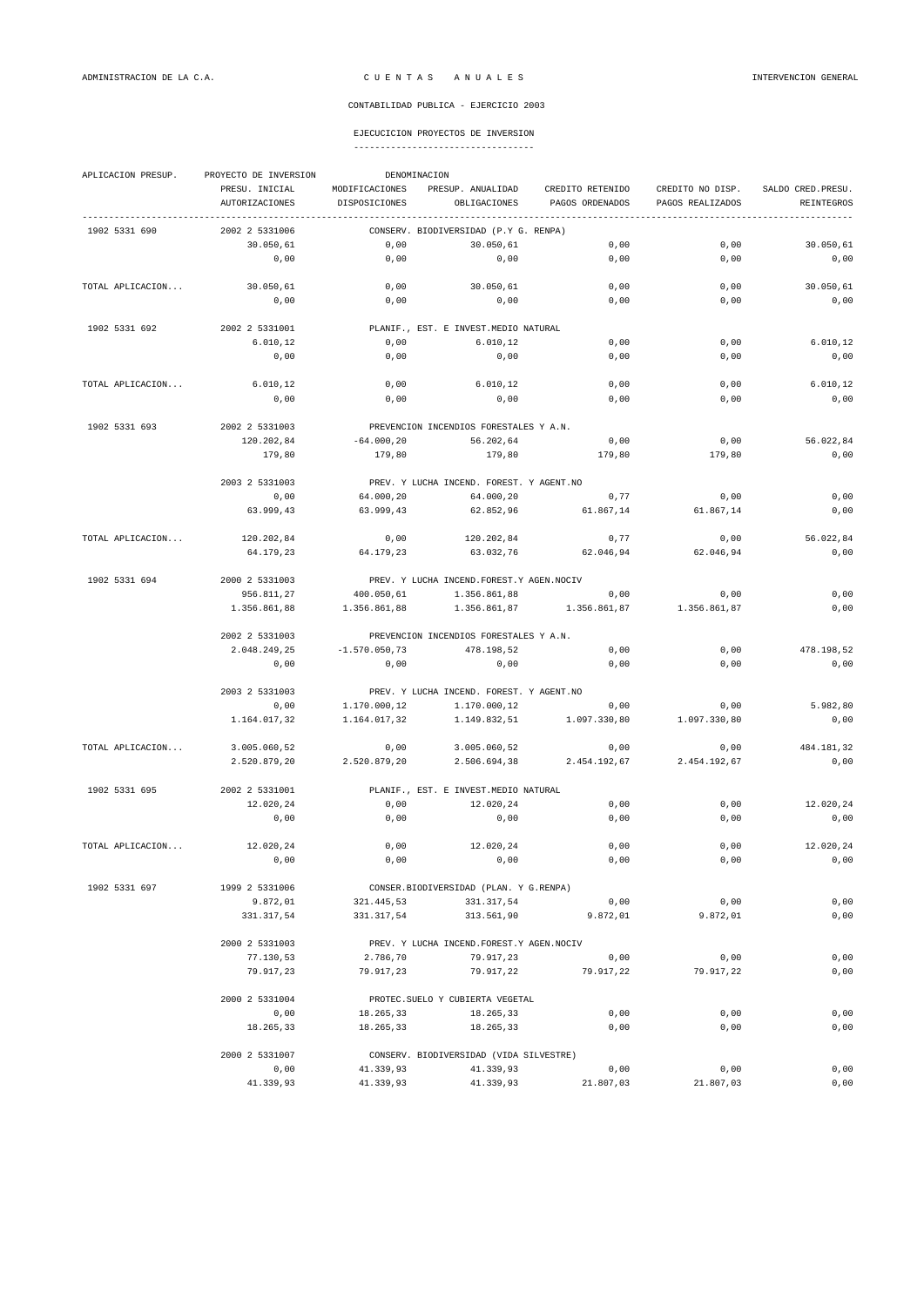| APLICACION PRESUP. | DENOMINACION<br>PROYECTO DE INVERSION |                                      |                                                           |                  |                  |                    |  |  |  |
|--------------------|---------------------------------------|--------------------------------------|-----------------------------------------------------------|------------------|------------------|--------------------|--|--|--|
|                    | PRESU. INICIAL                        | MODIFICACIONES                       | PRESUP. ANUALIDAD                                         | CREDITO RETENIDO | CREDITO NO DISP. | SALDO CRED. PRESU. |  |  |  |
|                    | AUTORIZACIONES                        | DISPOSICIONES                        | OBLIGACIONES                                              | PAGOS ORDENADOS  | PAGOS REALIZADOS | <b>REINTEGROS</b>  |  |  |  |
| 1902 5331 697      | 2001 2 5331001                        |                                      | PLANIF., ESTUD. E INVEST. MEDIO NATURAL                   |                  |                  |                    |  |  |  |
|                    | 10.373,75                             | 165,32                               | 10.539,07                                                 | 0,00             | 0,00             | 0,00               |  |  |  |
|                    | 10.539,07                             | 10.539,07                            | 0,00                                                      | 0,00             | 0,00             | 0,00               |  |  |  |
|                    |                                       |                                      |                                                           |                  |                  |                    |  |  |  |
|                    | 2001 2 5331003                        |                                      | PREV, LUCHA INCEND. FORESTALES Y AG.NOC.                  |                  |                  |                    |  |  |  |
|                    | 61.429,91                             | $-61.429, 91$                        | 0,00                                                      | 0,00             | 0,00             | 0,00               |  |  |  |
|                    | 0,00                                  | 0,00                                 | 0,00                                                      | 0,00             | 0,00             | 0,00               |  |  |  |
|                    | 2001 2 5331004                        |                                      | PROTECCION SUELO Y SU CUBIERTA VEGETAL                    |                  |                  |                    |  |  |  |
|                    | 275.078,68                            | $-159.298,35$                        | 115.780,33                                                | 0,00             | 0,00             | 85.006,95          |  |  |  |
|                    | 30.773,38                             | 30.773,38                            | 30.773,38                                                 | 0,00             | 0,00             | 0,00               |  |  |  |
|                    | 2001 2 5331005                        |                                      | APROV. RACIONAL PATRIMONIO NATURAL                        |                  |                  |                    |  |  |  |
|                    | 0,00                                  | 19.418,61                            | 19.418,61                                                 | 0,00             | 0,00             | 0,00               |  |  |  |
|                    | 19.418,61                             | 19.418,61                            | 19.418,61                                                 | 17.714,65        | 17.714,65        | 0,00               |  |  |  |
|                    | 2001 2 5331006                        |                                      | CONSERV. BIODIV. (PLANIF.Y GEST.RENPA)                    |                  |                  |                    |  |  |  |
|                    | 0,00                                  | 145.379,35                           | 145.379,35                                                | 0,00             | 0,00             | 0,00               |  |  |  |
|                    | 145.379,35                            | 145.379,35                           | 144.317,01                                                | 116.552,01       | 116.552.01       | 0,00               |  |  |  |
|                    |                                       |                                      |                                                           |                  |                  |                    |  |  |  |
|                    | 2001 2 5331007                        |                                      | CONSERV.BIODIVERSIDAD (VÍA SILVESTRE)                     |                  |                  |                    |  |  |  |
|                    | 0,00                                  | 41.456,10                            | 41.456,10                                                 | 0,00             | 0,00             | 0,00               |  |  |  |
|                    | 41.456,10                             | 41.456,10                            | 36.312,28                                                 | 27.096,30        | 27.096,30        | 0,00               |  |  |  |
|                    | 2002 2 5331001                        | PLANIF., EST. E INVEST.MEDIO NATURAL |                                                           |                  |                  |                    |  |  |  |
|                    | 260.081,70                            | $-68.149,61$                         | 191.932,09                                                | 0,00             | 0,00             | 188.981,45         |  |  |  |
|                    | 2.950,64                              | 2.950,64                             | 2.950,64                                                  | 1.513,25         | 1.513,25         | 0,00               |  |  |  |
|                    | 2002 2 5331002                        |                                      | ORDENACION Y MEJORA PATRIMONIO FORESTAL                   |                  |                  |                    |  |  |  |
|                    | 2.133.592,97                          | $-630.865,65$                        | 1.502.727,32                                              | 0,00             | 0,00             | 1.229.567,79       |  |  |  |
|                    | 273.159,53                            | 273.159,53                           | 273.159,53                                                | 270.682,61       | 270.682,61       | 0,00               |  |  |  |
|                    | 2002 2 5331003                        |                                      | PREVENCION INCENDIOS FORESTALES Y A.N.                    |                  |                  |                    |  |  |  |
|                    | 6.057.874,35                          | $-5.888.333,70$                      | 169.540,65                                                | 0,00             | 0,00             | 80.569,08          |  |  |  |
|                    | 88.971,57                             | 88.971,57                            | 88.971,57                                                 | 88.971,57        | 88.971,57        | 0,00               |  |  |  |
|                    | 2002 2 5331004                        |                                      | PROTECCION SUELO CUBIERTA VEGETAL                         |                  |                  |                    |  |  |  |
|                    | 1.768.362,47                          | 88.500,63                            | 1.856.863,10                                              | 0,00             | 0,00             | 1.250.540,20       |  |  |  |
|                    | 606.322,90                            | 606.322,90                           | 588.424,20                                                | 493.220,68       | 493.220,68       | 0,00               |  |  |  |
|                    |                                       |                                      |                                                           |                  |                  |                    |  |  |  |
|                    | 2002 2 5331005                        |                                      | APROVECH.RACIONAL PATRIMONIO NATURAL                      |                  |                  |                    |  |  |  |
|                    | 501.845,11                            | $-178.172,47$                        | 323.672,64                                                | 0,00             | 0,00             | 305.819,11         |  |  |  |
|                    | 17.853,53                             | 17.853,53                            | 17.853,52                                                 | 17.853,52        | 17.853,52        | 0,00               |  |  |  |
|                    | 2002 2 5331006                        |                                      | CONSERV. BIODIVERSIDAD (P.Y G. RENPA)                     |                  |                  |                    |  |  |  |
|                    | 2.995.188,51                          | $-1.801.935,59$                      | 1.193.252,92                                              | 0,00             | 0,00             | 940.157,15         |  |  |  |
|                    | 253.095,77                            | 253.095,77                           | 241.172,15                                                | 241.172,15       | 241.172,15       | 0,00               |  |  |  |
|                    | 2002 2 5331007                        |                                      | CONSERV. BIODIVERSIDAD (VIDA SILVESTRE)                   |                  |                  |                    |  |  |  |
|                    | 1.634.752,93                          | $-1.210.946,97$                      | 423.805,96                                                | 0,00             | 0,00             | 140.394,93         |  |  |  |
|                    | 283.411,03                            | 283.411,03                           | 274.088,52                                                | 248.533,05       | 248.533,05       | 0,00               |  |  |  |
|                    | 2003 2 5331001                        |                                      | PLANIF. ESTUDIOS E INVEST. DELMEDIO NATURA                |                  |                  |                    |  |  |  |
|                    | 0,00                                  | 121.220,56                           | 121.220,56                                                | 0,00             | 0,00             | 0,02               |  |  |  |
|                    | 121.220,54                            | 121.220,54                           | 121.220,54                                                | 114.392,78       | 114.392,78       | 0,00               |  |  |  |
|                    | 2003 2 5331002                        |                                      | ORDENQACION Y MEJORQ DEL PATRIMONIO FORE                  |                  |                  |                    |  |  |  |
|                    | 0,00                                  | 666.935,93                           | 666.935,93                                                | 0,00             | 0,00             | 168,62             |  |  |  |
|                    | 666.767,31                            | 666.767,31                           | 661.537,27                                                | 436.639,44       | 436.639,44       | 0,00               |  |  |  |
|                    | 2003 2 5331003                        |                                      |                                                           |                  |                  |                    |  |  |  |
|                    | 0,00                                  | 5.892.025,35                         | PREV. Y LUCHA INCEND. FOREST. Y AGENT. NO<br>5.892.025,35 | 0,00             | 0,00             | 3.354,94           |  |  |  |
|                    | 5.888.670,41                          | 5.858.780,53                         | 5.800.520,97                                              | 5.648.813,27     | 5.648.813,27     | 0,00               |  |  |  |
|                    |                                       |                                      |                                                           |                  |                  |                    |  |  |  |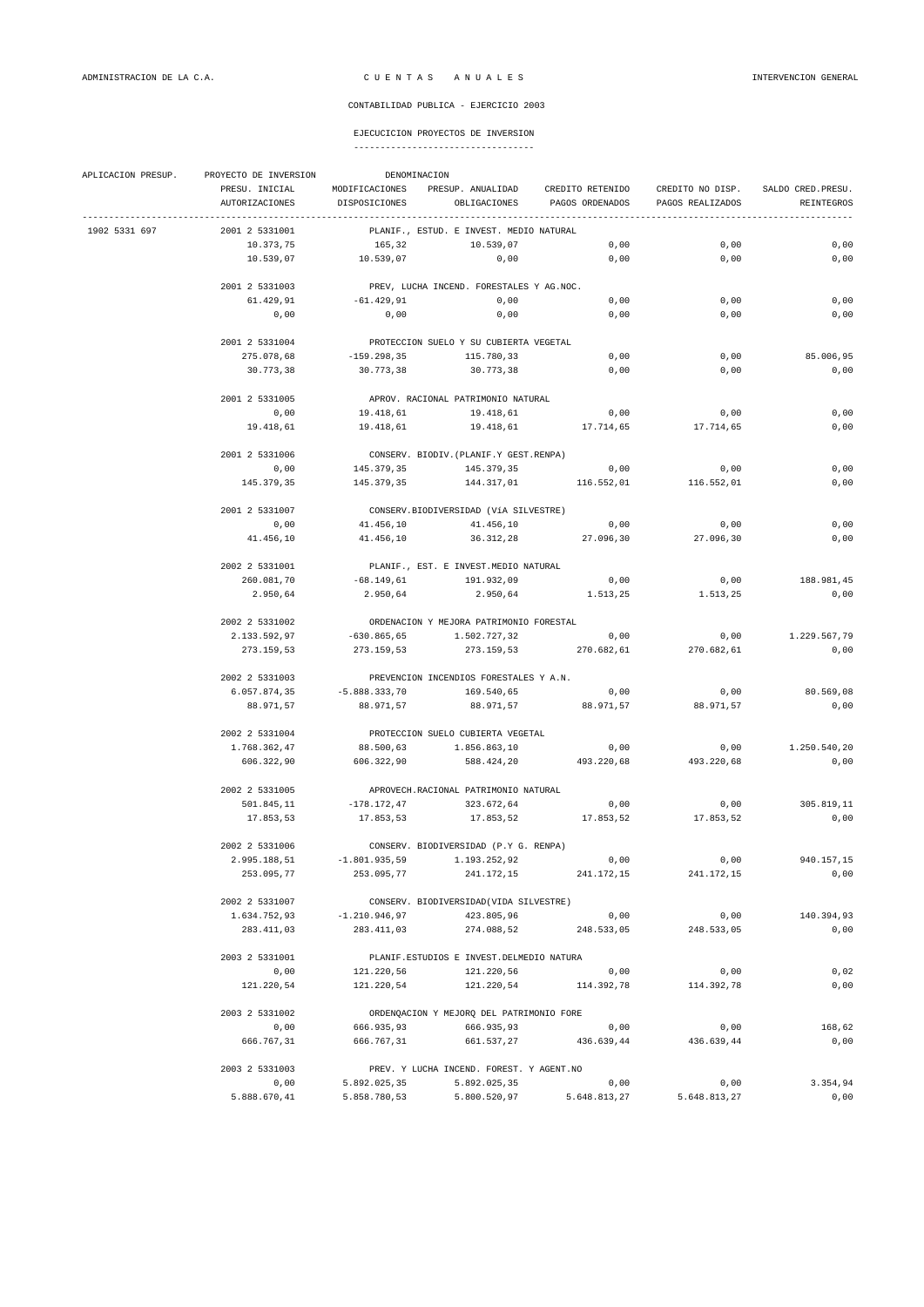| APLICACION PRESUP. | PROYECTO DE INVERSION<br>DENOMINACION |                |                                           |                  |                  |                    |  |  |
|--------------------|---------------------------------------|----------------|-------------------------------------------|------------------|------------------|--------------------|--|--|
|                    | PRESU. INICIAL                        | MODIFICACIONES | PRESUP. ANUALIDAD                         | CREDITO RETENIDO | CREDITO NO DISP. | SALDO CRED. PRESU. |  |  |
|                    | <b>AUTORIZACIONES</b>                 | DISPOSICIONES  | OBLIGACIONES                              | PAGOS ORDENADOS  | PAGOS REALIZADOS | <b>REINTEGROS</b>  |  |  |
| 1902 5331 697      | 2003 2 5331004                        |                | PROTECCIÓN SUELO Y CUBIERTA VEGETAL       |                  |                  |                    |  |  |
|                    | 0,00                                  | 0,00           | 0,00                                      | 0,00             | 0,00             | 0,00               |  |  |
|                    | 0,00                                  | 0,00           | 0,00                                      | 0,00             | 0,00             | 0,00               |  |  |
|                    | 2003 2 5331005                        |                | APROV. RACIONAL PATRIMONIO NATURAL        |                  |                  |                    |  |  |
|                    | 0,00                                  | 160.437,83     | 160.437,83                                | 0,00             | 0,00             | 0,00               |  |  |
|                    | 160.437,83                            | 160.437,83     | 160.208,53                                | 153.840,02       | 153.840,02       | 0,00               |  |  |
|                    | 2003 2 5331006                        |                | CONSERV. BIODIVERSIDAD (PLANIF.Y G.RENPA) |                  |                  |                    |  |  |
|                    | 0,00                                  | 1.231.604,14   | 1.231.604,14                              | 0,00             | 0,00             | 2.608,67           |  |  |
|                    | 1.228.995.47                          | 1.228.995,47   | 1.186.847,44                              | 1.043.715,43     | 1.043.715.43     | 0,00               |  |  |
|                    | 2003 2 5331007                        |                | CONSERV. BIODIVERSIDAD (VIDA SILVESTRE)   |                  |                  |                    |  |  |
|                    | 0,00                                  | 1.008.150,94   | 1.008.150,94                              | 0,00             | 0,00             | 528,29             |  |  |
|                    | 1.007.622,65                          | 1.007.622,65   | 882.167,59                                | 775.111,82       | 775.111,82       | 0,00               |  |  |
|                    | 2003 2 5331070                        |                | BIENES DE USO GENERAL                     |                  |                  |                    |  |  |
|                    | 0,00                                  | 240.000,00     | 240.000,00                                | 0,00             | 0,00             | 51,59              |  |  |
|                    | 239.948,41                            | 239.948,41     | 236.426,26                                | 97.693,48        | 97.693,48        | 0,00               |  |  |
|                    |                                       |                |                                           |                  |                  |                    |  |  |
|                    | 2003 2 5331071                        |                | BIENES DE USO GENERAL                     |                  |                  |                    |  |  |
|                    | 0,00                                  | 360.000,00     | 360.000,00                                | 0,00             | 0,00             | 3,73               |  |  |
|                    | 359.996,27                            | 359.996,27     | 21.377,94                                 | 21.377,94        | 21.377,94        | 0,00               |  |  |
|                    | 2003 2 5331072                        |                | REPARACION INFRAESTRUCTURAS INUNDACIONES  |                  |                  |                    |  |  |
|                    | 0,00                                  | 2.006.372,00   | 2.006.372,00                              | 0,00             | 0,00             | 1.030,37           |  |  |
|                    | 2.005.341,63                          | 2.005.341,63   | 1.809.298,43                              | 1.205.322,85     | 1.205.322,85     | 0,00               |  |  |
|                    | 2003 2 5331080                        |                | DAÑOS POR INUNDACIONES Y OTROS FENOM.MET  |                  |                  |                    |  |  |
|                    | 0,00                                  | 497.799,13     | 497.799,13                                | 0,00             | 0,00             | 497.799,13         |  |  |
|                    | 0,00                                  | 0,00           | 0,00                                      | 0,00             | 0,00             | 0,00               |  |  |
| TOTAL APLICACION   | 15.785.582,92                         | 2.864.171,13   | 18.649.754,05                             | 0,00             | 0,00             | 4.726.582,02       |  |  |
|                    | 13.923.172,03                         | 13.893.282,15  | 13.050.130,76                             | 11.131.813,08    | 11.131.813,08    | 0,00               |  |  |
| 1902 5331 698      | 2002 2 5331001                        |                | PLANIF., EST. E INVEST. MEDIO NATURAL     |                  |                  |                    |  |  |
|                    | 18.030,36                             | 0,00           | 18.030,36                                 | 0,00             | 0,00             | 18.030,36          |  |  |
|                    | 0,00                                  | 0,00           | 0,00                                      | 0,00             | 0,00             | 0,00               |  |  |
|                    |                                       |                |                                           |                  |                  |                    |  |  |
| TOTAL APLICACION   | 18.030,36<br>0,00                     | 0,00<br>0,00   | 18.030,36<br>0,00                         | 0,00<br>0,00     | 0,00<br>0,00     | 18.030,36<br>0,00  |  |  |
|                    |                                       |                |                                           |                  |                  |                    |  |  |
| 1902 5331 699      | 2000 2 5331006                        |                | CONSERVACION BIODIVERSSIDAD (P.YG.RENPA)  |                  |                  |                    |  |  |
|                    | 0,00                                  | 0,00           | 0,00                                      | 0,00             | 0,00             | 0,00               |  |  |
|                    | 0,00                                  | 0,00           | 0,00                                      | 0,00             | 0,00             | 0,00               |  |  |
|                    | 2001 2 5331001                        |                | PLANIF., ESTUD. E INVEST. MEDIO NATURAL   |                  |                  |                    |  |  |
|                    | 13.157,47                             | $-13.157, 47$  | 0,00                                      | 0,00             | 0,00             | 0,00               |  |  |
|                    | 0,00                                  | 0,00           | 0,00                                      | 0,00             | 0,00             | 0,00               |  |  |
|                    | 2001 2 5331005                        |                | APROV. RACIONAL PATRIMONIO NATURAL        |                  |                  |                    |  |  |
|                    | 24.340,99                             | 1.803,03       | 26.144,02                                 | 0,00             | 0,00             | 0,00               |  |  |
|                    | 26.144,02                             | 26.144,02      | 26.144,02                                 | 12.020,24        | 12.020,24        | 0,00               |  |  |
|                    | 2001 2 5331007                        |                | CONSERV.BIODIVERSIDAD (VÍA SILVESTRE)     |                  |                  |                    |  |  |
|                    | 0,00                                  | 712,95         | 712,95                                    | 0,00             | 0,00             | 0,00               |  |  |
|                    | 712,95                                | 712,95         | 712,95                                    | 712,95           | 712,95           | 0,00               |  |  |
|                    | 2002 2 5331001                        |                | PLANIF., EST. E INVEST. MEDIO NATURAL     |                  |                  |                    |  |  |
|                    | 948.461,53                            | $-581.159,77$  | 367.301,76                                | 0,00             | 0,00             | 268.229,00         |  |  |
|                    | 99.072,76                             | 99.072,76      | 96.291,33                                 | 84.367,11        | 84.367,11        | 0,00               |  |  |
|                    | 2002 2 5331005                        |                | APROVECH.RACIONAL PATRIMONIO NATURAL      |                  |                  |                    |  |  |
|                    | 240.104,34                            | $-160.304,04$  | 79.800,30                                 | 0,00             | 0,00             | 79.009,33          |  |  |
|                    | 790,97                                | 790,97         | 790,97                                    | 790,97           | 790,97           | 0,00               |  |  |
|                    |                                       |                |                                           |                  |                  |                    |  |  |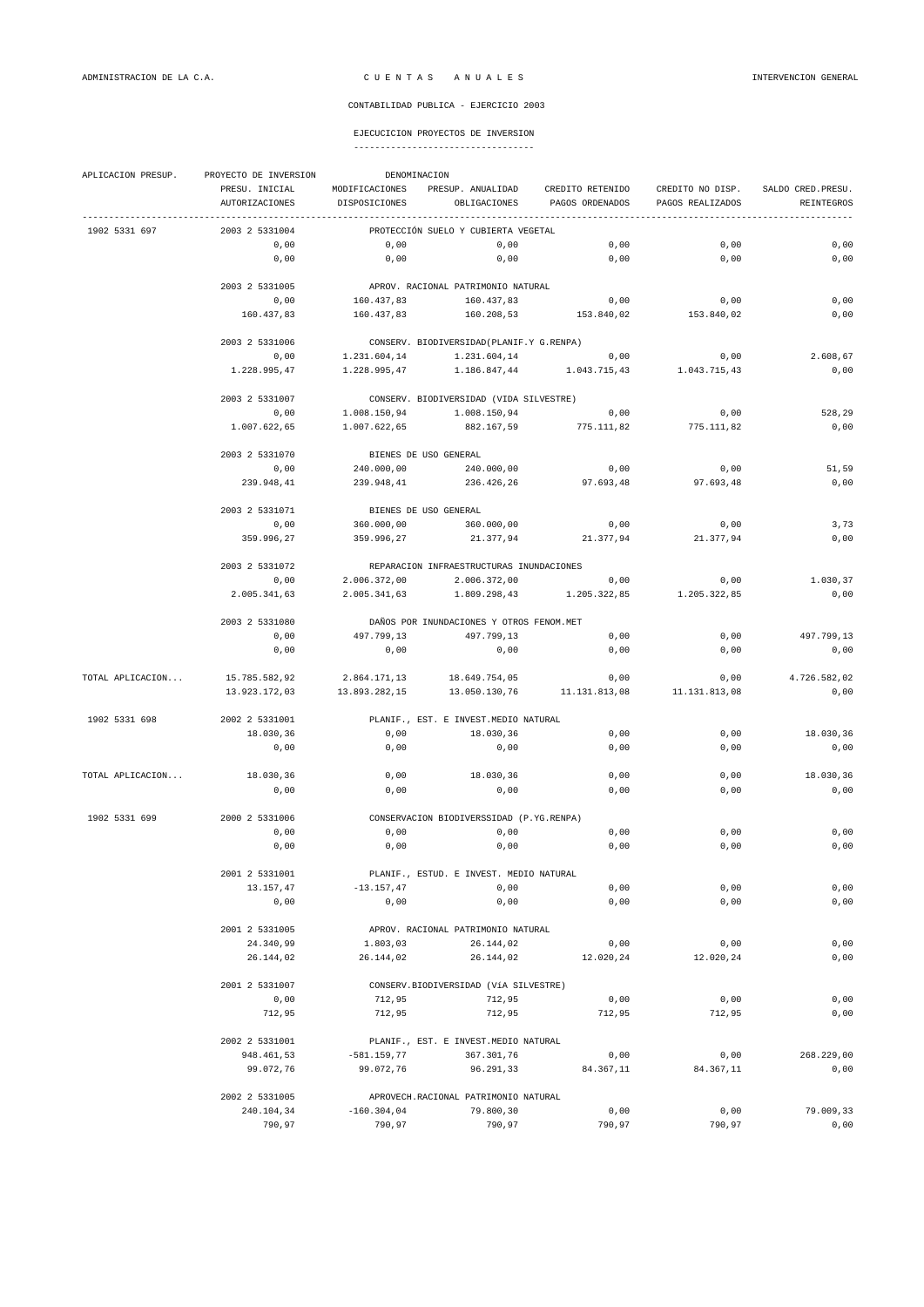| APLICACION PRESUP. | PROYECTO DE INVERSION                      |                                            | DENOMINACION                                                                   |                                    |                            |                    |  |  |  |
|--------------------|--------------------------------------------|--------------------------------------------|--------------------------------------------------------------------------------|------------------------------------|----------------------------|--------------------|--|--|--|
|                    | PRESU. INICIAL                             | MODIFICACIONES                             |                                                                                | PRESUP. ANUALIDAD CREDITO RETENIDO | CREDITO NO DISP.           | SALDO CRED. PRESU. |  |  |  |
|                    | AUTORIZACIONES                             | DISPOSICIONES                              | OBLIGACIONES                                                                   | PAGOS ORDENADOS                    | PAGOS REALIZADOS           | <b>REINTEGROS</b>  |  |  |  |
| 1902 5331 699      | 2002 2 5331006                             |                                            | CONSERV. BIODIVERSIDAD (P.Y G. RENPA)                                          |                                    |                            |                    |  |  |  |
|                    |                                            |                                            | $480.809.00$ $-200.000.26$ $280.808.74$ $0.00$ $0.00$ $0.00$ $258.002.00$      |                                    |                            |                    |  |  |  |
|                    | 22.806,74                                  |                                            | $22.806,74$ $22.806,09$ $13.277,39$ $13.277,39$                                |                                    |                            | 0,00               |  |  |  |
|                    | 2002 2 5331007                             |                                            | CONSERV. BIODIVERSIDAD (VIDA SILVESTRE)                                        |                                    |                            |                    |  |  |  |
|                    | 468.789,00                                 |                                            | $-81.164, 31$ 387.624,69                                                       |                                    | $0,00$ $0,00$ $157.534,00$ |                    |  |  |  |
|                    | 230.090,69                                 |                                            | $230.090,69$ $230.090,68$ $208.617,52$ $208.617,52$                            |                                    |                            | 0,00               |  |  |  |
|                    | 2003 2 5331001                             | PLANIF. ESTUDIOS E INVEST. DELMEDIO NATURA |                                                                                |                                    |                            |                    |  |  |  |
|                    | 0,00                                       |                                            | 534.317,24 0,00                                                                |                                    | 0,00                       | 10.390,21          |  |  |  |
|                    | 523.927,03                                 |                                            | $483.927,03$ $429.433,89$ $337.500,80$ $337.500,80$                            |                                    |                            | 0,00               |  |  |  |
|                    | 2003 2 5331005                             |                                            | APROV. RACIONAL PATRIMONIO NATURAL                                             |                                    |                            |                    |  |  |  |
|                    | 0,00                                       |                                            | 158.501,01    158.501,01                                                       | 501,36                             | 0,00                       | 4.230,95           |  |  |  |
|                    | 153.768,70                                 |                                            | 153.768,70 103.591,46 89.144,26 89.144,26                                      |                                    |                            | 0,00               |  |  |  |
|                    | 2003 2 5331006                             | CONSERV. BIODIVERSIDAD (PLANIF.Y G.RENPA)  |                                                                                |                                    |                            |                    |  |  |  |
|                    | 0,00                                       |                                            | $200.000, 26$ $200.000, 26$ $4.750, 00$                                        |                                    | 0,00                       | 3.090,41           |  |  |  |
|                    | 192.159,85                                 |                                            | 192.159,85 192.159,85 127.250,54 127.250,54                                    |                                    |                            | 0,00               |  |  |  |
|                    | 2003 2 5331007                             |                                            | CONSERV. BIODIVERSIDAD (VIDA SILVESTRE)                                        |                                    |                            |                    |  |  |  |
|                    | 0,00                                       |                                            | $80.451,36$ $80.451,36$ $128,92$ 0,00                                          |                                    |                            | 1.250,70           |  |  |  |
|                    | 79.071,74                                  |                                            | 79.071,74 68.253,55                                                            | 54.707,68 54.707,68                |                            | 0,00               |  |  |  |
| TOTAL APLICACION   | $2.175.662,33$ $-60.000,00$ $2.115.662,33$ |                                            |                                                                                | 5.380,28                           | 0,00                       | 781.736,60         |  |  |  |
|                    | 1.328.545,45                               | 1.288.545,45                               | 1.170.274,79                                                                   | 928.389,46 928.389,46              |                            | 0,00               |  |  |  |
| TOTAL PROGRAMA     |                                            |                                            | $34.383.901.89$ $2.804.171.13$ $37.188.073.02$ $10.761.36$ 0.00 $9.945.417.73$ |                                    |                            |                    |  |  |  |
|                    | 27.231.893,93                              | 27.132.114,18                              | 25.743.963,44                                                                  | 22.314.593,22                      | 22.314.593,22              | 0,00               |  |  |  |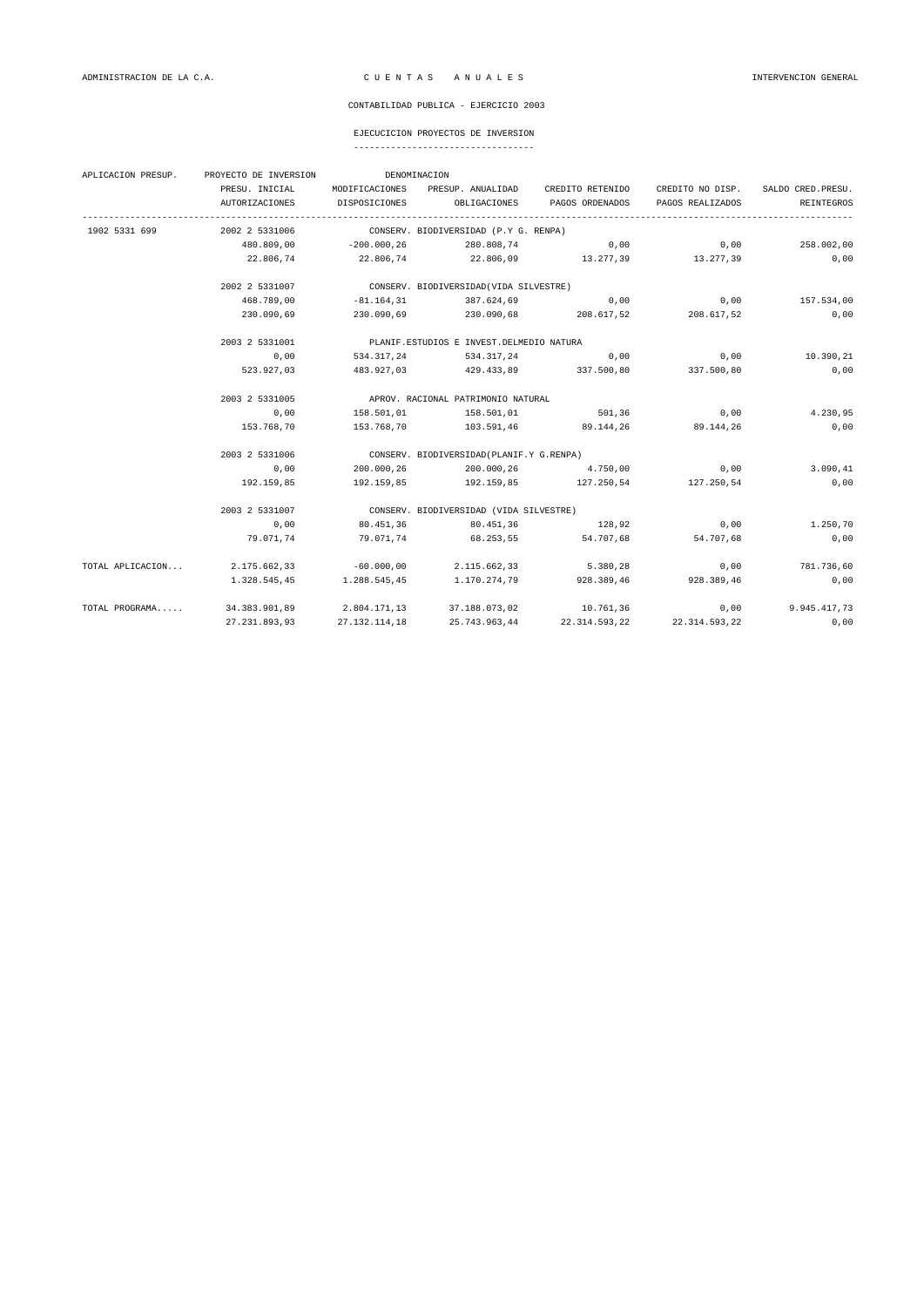| APLICACION PRESUP. | PROYECTO DE INVERSION<br>DENOMINACION |                           |                                                  |                   |                   |                    |  |  |  |
|--------------------|---------------------------------------|---------------------------|--------------------------------------------------|-------------------|-------------------|--------------------|--|--|--|
|                    | PRESU. INICIAL                        | MODIFICACIONES            | PRESUP. ANUALIDAD                                | CREDITO RETENIDO  | CREDITO NO DISP.  | SALDO CRED. PRESU. |  |  |  |
|                    | <b>AUTORIZACIONES</b>                 | DISPOSICIONES             | OBLIGACIONES                                     | PAGOS ORDENADOS   | PAGOS REALIZADOS  | REINTEGROS         |  |  |  |
|                    | 2001 2 4422001                        |                           |                                                  |                   |                   |                    |  |  |  |
| 1903 4422 623      | 0,00                                  | 0,00                      | CONTAMINACION ATMOSFERICA<br>0,00                | 0,00              | 0,00              | 0,00               |  |  |  |
|                    | 0,00                                  | 0,00                      | 0,00                                             | 0,00              | 0,00              | 0,00               |  |  |  |
|                    |                                       |                           |                                                  |                   |                   |                    |  |  |  |
| TOTAL APLICACION   | 0,00                                  | 0,00                      | 0,00                                             | 0,00              | 0,00              | 0,00               |  |  |  |
|                    | 0,00                                  | 0,00                      | 0,00                                             | 0,00              | 0,00              | 0,00               |  |  |  |
| 1903 4422 627      | 1997 2 4422001                        |                           |                                                  |                   |                   |                    |  |  |  |
|                    | 0,00                                  | 0,00                      | GESTION Y RECICLADO RESIDUOS SOL. URBAN.<br>0,00 | 0,00              | 0,00              | 0,00               |  |  |  |
|                    | 0,00                                  | 0,00                      | 0,00                                             | 0,00              | 0,00              | 0,00               |  |  |  |
|                    |                                       |                           |                                                  |                   |                   |                    |  |  |  |
|                    | 2002 2 4422001                        |                           | REHABILITACION ESPACIOS DEGRADADOS               |                   |                   |                    |  |  |  |
|                    | 0,00                                  | 0,00                      | 0,00                                             | 0,00              | 0,00              | 0,00               |  |  |  |
|                    | 0,00                                  | 0,00                      | 0,00                                             | 0,00              | 0,00              | 0,00               |  |  |  |
|                    |                                       |                           |                                                  |                   |                   |                    |  |  |  |
| TOTAL APLICACION   | 0,00<br>0,00                          | 0,00<br>0,00              | 0,00<br>0,00                                     | 0,00<br>0,00      | 0,00<br>0,00      | 0,00<br>0,00       |  |  |  |
|                    |                                       |                           |                                                  |                   |                   |                    |  |  |  |
| 1903 4422 629      | 1997 2 4422002                        |                           | SENSIBILIZACION AMBIENTAL                        |                   |                   |                    |  |  |  |
|                    | 0,00                                  | 0,00                      | 0,00                                             | 0,00              | 0,00              | 0,00               |  |  |  |
|                    | 0,00                                  | 0,00                      | 0,00                                             | 0,00              | 0,00              | 0,00               |  |  |  |
|                    |                                       |                           |                                                  |                   |                   |                    |  |  |  |
|                    | 2001 2 4422002                        |                           | ESTUDIOS AMBIENTALES                             |                   |                   |                    |  |  |  |
|                    | 0,00<br>0,00                          | 0,00<br>0,00              | 0,00<br>0,00                                     | 0,00<br>0,00      | 0,00<br>0,00      | 0,00<br>0,00       |  |  |  |
|                    |                                       |                           |                                                  |                   |                   |                    |  |  |  |
| TOTAL APLICACION   | 0,00                                  | 0,00                      | 0,00                                             | 0,00              | 0,00              | 0,00               |  |  |  |
|                    | 0,00                                  | 0,00                      | 0,00                                             | 0,00              | 0,00              | 0,00               |  |  |  |
|                    |                                       |                           |                                                  |                   |                   |                    |  |  |  |
| 1903 4422 647      | 2002 2 4422001                        |                           | REHABILITACION ESPACIOS DEGRADADOS               |                   |                   |                    |  |  |  |
|                    | 300.506,05                            | 0,00                      | 300.506,05                                       | 0,00              | 0,00              | 240.614,51         |  |  |  |
|                    | 59.891,54                             | 59.820,61                 | 59.820,61                                        | 0,00              | 0,00              | 0,00               |  |  |  |
| TOTAL APLICACION   | 300.506,05                            | 0,00                      | 300.506,05                                       | 0,00              | 0,00              | 240.614,51         |  |  |  |
|                    | 59.891,54                             | 59.820,61                 | 59.820,61                                        | 0,00              | 0,00              | 0,00               |  |  |  |
|                    |                                       |                           |                                                  |                   |                   |                    |  |  |  |
| 1903 4422 649      | 2001 2 4422002                        | ESTUDIOS AMBIENTALES      |                                                  |                   |                   |                    |  |  |  |
|                    | 0,00                                  | 51.155,84                 | 51.155,84                                        | 0,00              | 0,00              | 0,00               |  |  |  |
|                    | 51.155,84                             | 51.155,84                 | 51.155,84                                        | 51.155,84         | 51.155,84         | 0,00               |  |  |  |
| TOTAL APLICACION   | 0,00                                  | 51.155,84                 | 51.155,84                                        | 0,00              | 0,00              | 0,00               |  |  |  |
|                    | 51.155,84                             | 51.155,84                 | 51.155,84                                        | 51.155,84         | 51.155,84         | 0,00               |  |  |  |
|                    |                                       |                           |                                                  |                   |                   |                    |  |  |  |
| 1903 4422 693      | 2001 2 4422001                        |                           | CONTAMINACION ATMOSFERICA                        |                   |                   |                    |  |  |  |
|                    | 60.101,21                             | $-60.101, 21$             | 0,00                                             | 0,00              | 0,00              | 0,00               |  |  |  |
|                    | 0,00                                  | 0,00                      | 0,00                                             | 0,00              | $0$ , $0$ $0$     | 0,00               |  |  |  |
|                    |                                       | $-60.101, 21$             | 0,00                                             |                   |                   |                    |  |  |  |
| TOTAL APLICACION   | 60.101,21<br>0,00                     | 0,00                      | 0,00                                             | 0,00<br>0,00      | 0,00<br>0,00      | 0,00<br>0,00       |  |  |  |
|                    |                                       |                           |                                                  |                   |                   |                    |  |  |  |
| 1903 4422 697      | 1997 2 4422001                        |                           | GESTION Y RECICLADO RESIDUOS SOL. URBAN.         |                   |                   |                    |  |  |  |
|                    | 4.687.894,41                          | $-2.950.308, 21$          | 1.737.586,20                                     | 22.588,95         | 0,00              | 369.018,10         |  |  |  |
|                    | 1.345.979,15                          | 1.345.979,15              | 997.659,13                                       | 963.180,24        | 963.180,24        | 0,00               |  |  |  |
|                    |                                       |                           |                                                  |                   |                   |                    |  |  |  |
|                    | 2002 2 4422001<br>100.506,05          |                           | REHABILITACION ESPACIOS DEGRADADOS               |                   |                   |                    |  |  |  |
|                    | 78.719,90                             | $-17.000,00$<br>78.719,90 | 83.506,05<br>71.441,76                           | 0,00<br>65.751,50 | 0,00<br>65.751,50 | 4.786,15<br>0,00   |  |  |  |
|                    |                                       |                           |                                                  |                   |                   |                    |  |  |  |
| TOTAL APLICACION   | 4.788.400,46                          | $-2.967.308, 21$          | 1.821.092,25                                     | 22.588,95         | 0,00              | 373.804,25         |  |  |  |
|                    | 1.424.699,05                          | 1.424.699,05              | 1.069.100,89                                     | 1.028.931,74      | 1.028.931,74      | 0,00               |  |  |  |
|                    |                                       |                           |                                                  |                   |                   |                    |  |  |  |
| 1903 4422 699      | 1994 4 0000212                        |                           | RECOGIDA, TRANSP.Y ALMAC. PILAS USADAS           |                   |                   |                    |  |  |  |
|                    | 150.253,03                            | 0,00                      | 150.253,03                                       | 0,00              | 0,00              | 0,00               |  |  |  |
|                    | 150.253,03                            | 150.253,03                | 150.253,03                                       | 112.689,78        | 112.689,78        | 0,00               |  |  |  |
|                    |                                       |                           |                                                  |                   |                   |                    |  |  |  |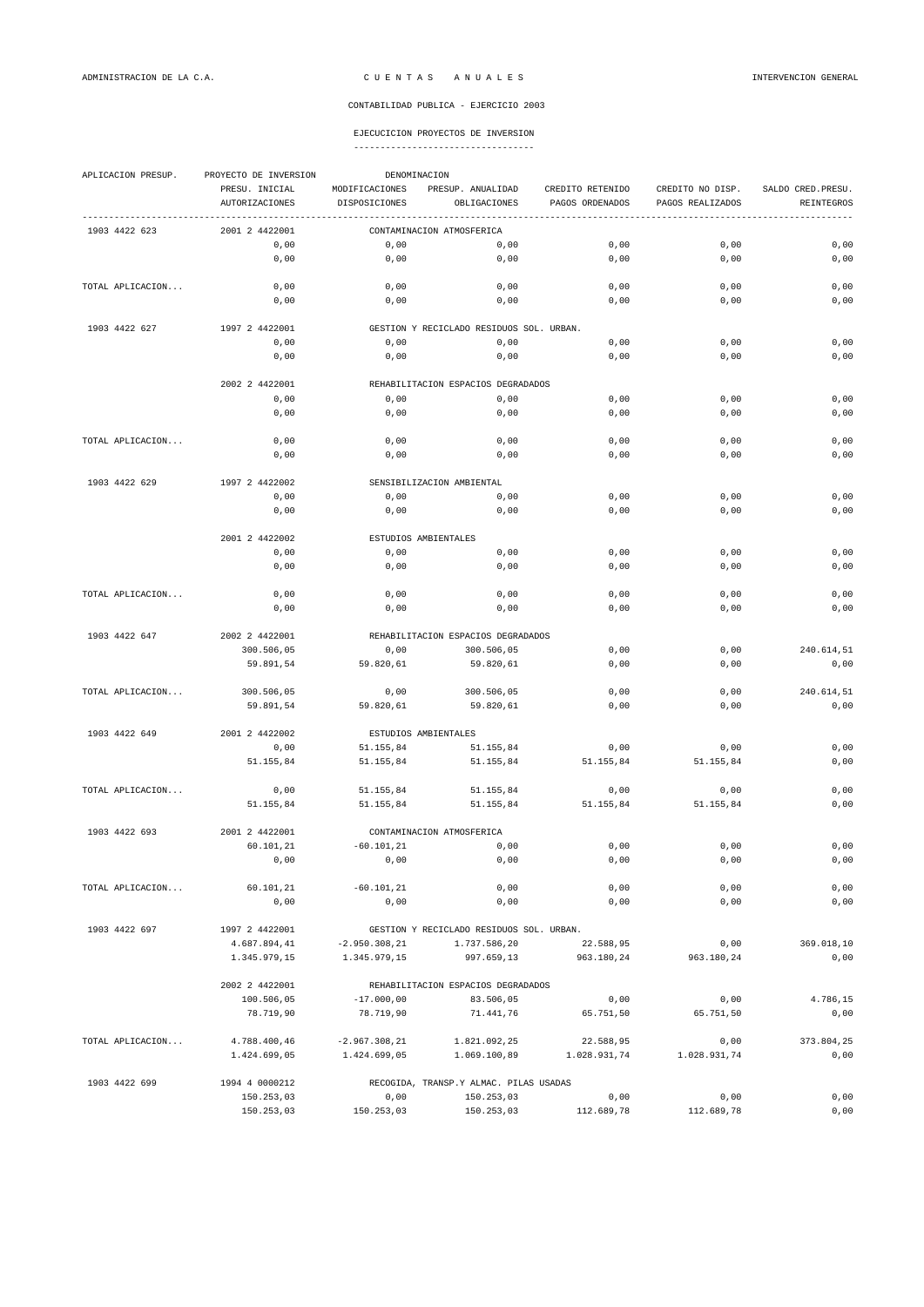### EJECUCICION PROYECTOS DE INVERSION

| APLICACION PRESUP. | PROYECTO DE INVERSION | DENOMINACION         |                           |                  |                       |                    |
|--------------------|-----------------------|----------------------|---------------------------|------------------|-----------------------|--------------------|
|                    | PRESU. INICIAL        | MODIFICACIONES       | PRESUP. ANUALIDAD         | CREDITO RETENIDO | CREDITO NO DISP.      | SALDO CRED. PRESU. |
|                    | <b>AUTORIZACIONES</b> | DISPOSICIONES        | OBLIGACIONES              | PAGOS ORDENADOS  | PAGOS REALIZADOS      | <b>REINTEGROS</b>  |
| 1903 4422 699      | 1997 2 4422002        |                      | SENSIBILIZACION AMBIENTAL |                  |                       |                    |
|                    | 363.791,42            | 15.000,00            | 378.791,42                | 0,00             | 0,00                  | 12,67              |
|                    | 378.778.75            |                      | 378.778.75 378.677.65     |                  | 378.677,65 378.677,65 | 0,00               |
|                    | 2001 2 4422002        | ESTUDIOS AMBIENTALES |                           |                  |                       |                    |
|                    | 60.354,24             | $-15.000,00$         | 45.354,24                 | 0,00             | 0,00                  | 53,91              |
|                    | 45.300,33             | 45.300,33            | 41.313,32                 | 32.921,78        | 32.921,78             | 0,00               |
|                    | 2002 2 4422002        |                      | ESTUDIOS Y PROYECTOS I+D  |                  |                       |                    |
|                    | 180.303,63            | $-180.303.63$        | 0,00                      | 0,00             | 0,00                  | 0,00               |
|                    | 0,00                  | 0,00                 | 0,00                      | 0,00             | 0,00                  | 0,00               |
| TOTAL APLICACION   | 754.702,32            | $-180.303,63$        | 574.398,69                | 0,00             | 0,00                  | 66,58              |
|                    | 574.332,11            | 574.332,11           | 570.244.00                | 524.289,21       | 524.289,21            | 0,00               |
| TOTAL PROGRAMA     | 5.903.710,04          | $-3.156.557,21$      | 2.747.152,83              | 22.588,95        | 0,00                  | 614.485,34         |
|                    | 2.110.078,54          | 2.110.007,61         | 1.750.321,34              | 1.604.376,79     | 1.604.376,79          | 0,00               |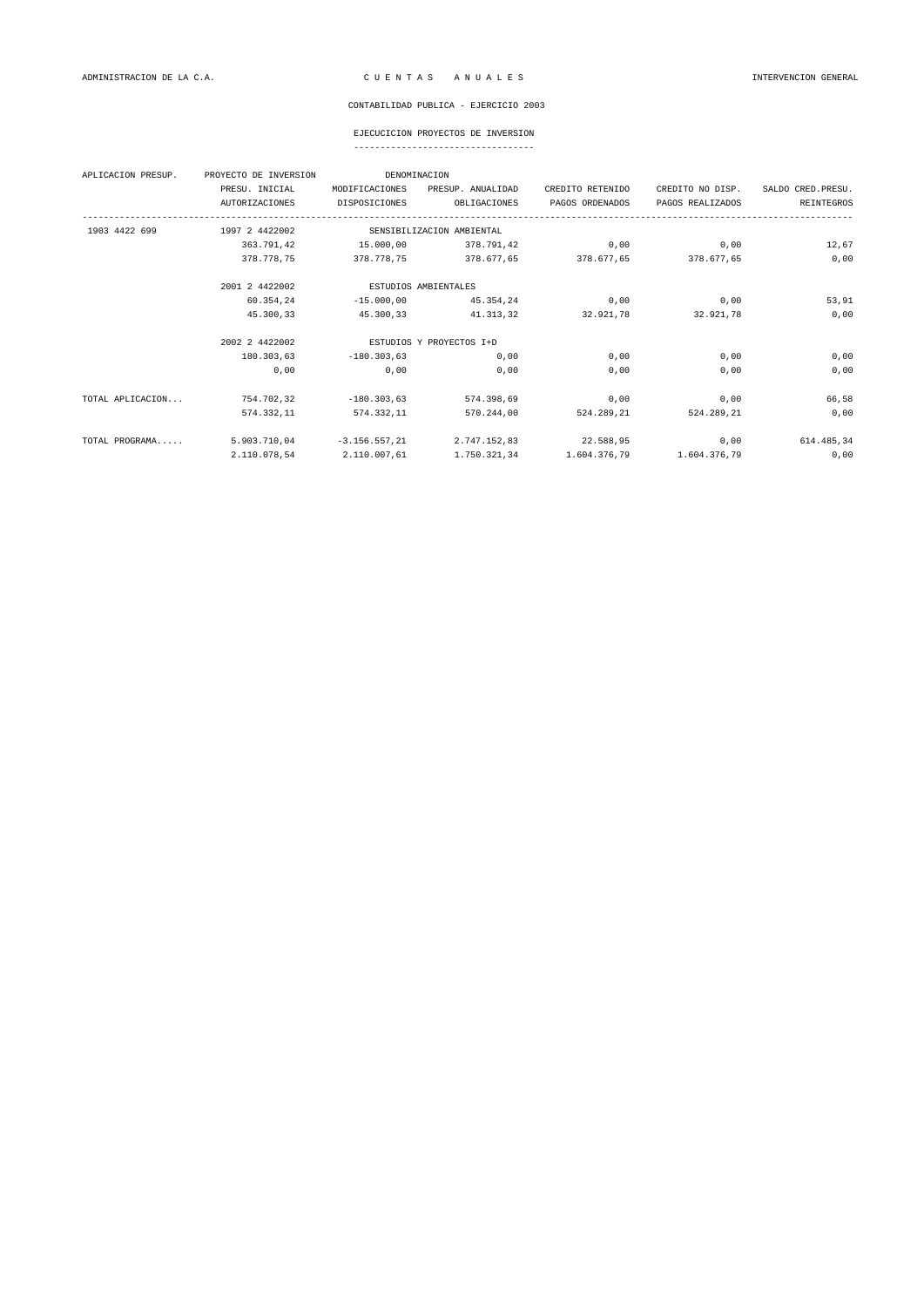| APLICACION PRESUP. | PROYECTO DE INVERSION<br>PRESU. INICIAL<br>AUTORIZACIONES | DENOMINACION<br>MODIFICACIONES<br>DISPOSICIONES | PRESUP. ANUALIDAD<br>OBLIGACIONES | CREDITO RETENIDO<br>PAGOS ORDENADOS | CREDITO NO DISP.<br>PAGOS REALIZADOS | SALDO CRED. PRESU.<br>REINTEGROS |  |
|--------------------|-----------------------------------------------------------|-------------------------------------------------|-----------------------------------|-------------------------------------|--------------------------------------|----------------------------------|--|
| 1904 5121 627      | 2001 2 5121001                                            | OBRAS ABASTECIMIENTO Y SANEAMIENTO 2001         |                                   |                                     |                                      |                                  |  |
|                    | 0,00                                                      | 0,00                                            | 0,00                              | 0,00                                | 0,00                                 | 0,00                             |  |
|                    | 0,00                                                      | 0,00                                            | 0,00                              | 0,00                                | 0,00                                 | 0,00                             |  |
| TOTAL APLICACION   | 0,00                                                      | 0,00                                            | 0,00                              | 0,00                                | 0,00                                 | 0,00                             |  |
|                    | 0,00                                                      | 0,00                                            | 0,00                              | 0,00                                | 0,00                                 | 0,00                             |  |
| TOTAL PROGRAMA     | 0,00                                                      | 0,00                                            | 0,00                              | 0,00                                | 0,00                                 | 0,00                             |  |
|                    | 0,00                                                      | 0,00                                            | 0,00                              | 0,00                                | 0,00                                 | 0,00                             |  |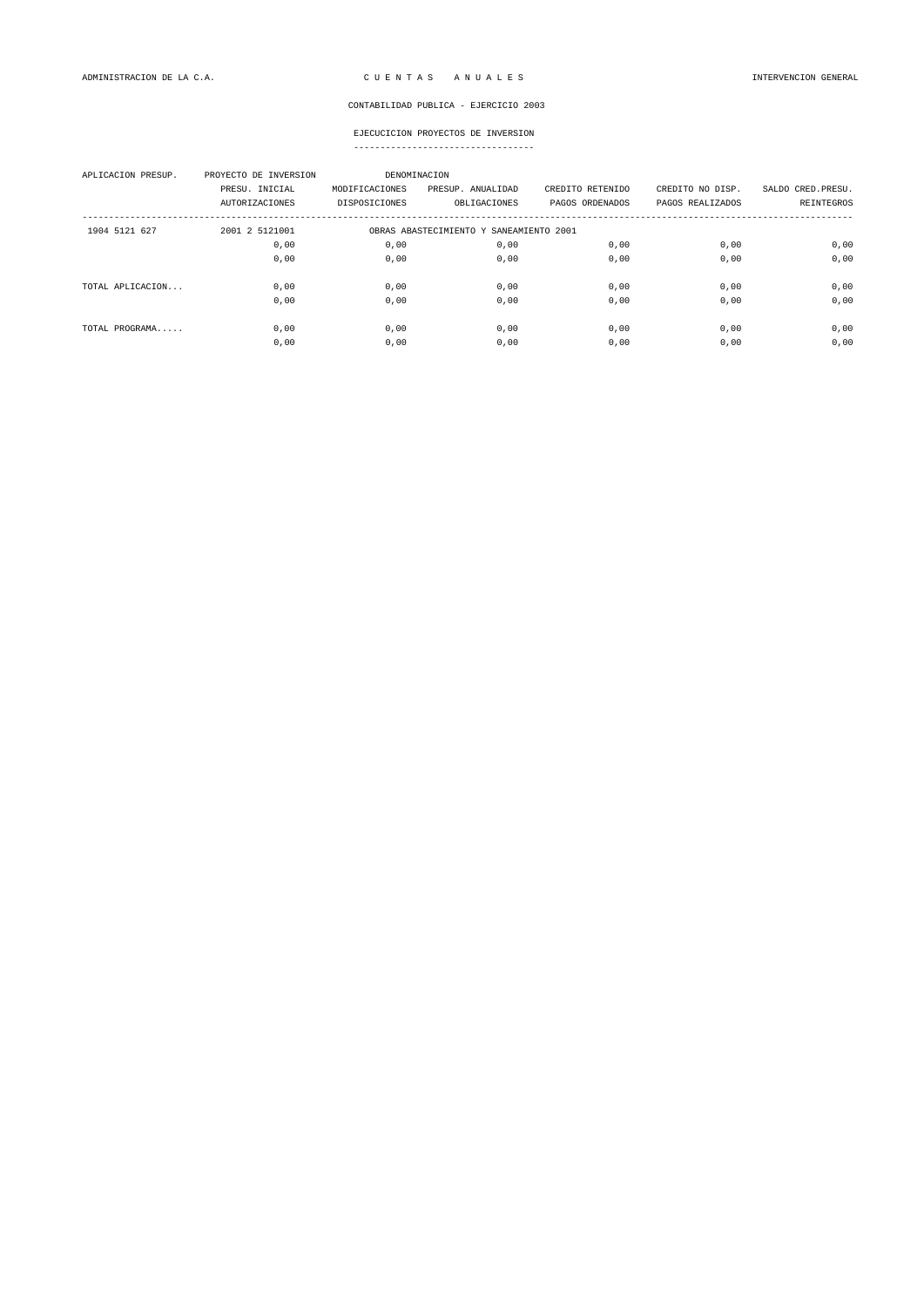| APLICACION PRESUP.  | PROYECTO DE INVERSION |                | DENOMINACION      |                  |                  |                    |
|---------------------|-----------------------|----------------|-------------------|------------------|------------------|--------------------|
|                     | PRESU. INICIAL        | MODIFICACIONES | PRESUP. ANUALIDAD | CREDITO RETENIDO | CREDITO NO DISP. | SALDO CRED. PRESU. |
|                     | <b>AUTORIZACIONES</b> | DISPOSICIONES  | OBLIGACIONES      | PAGOS ORDENADOS  | PAGOS REALIZADOS | REINTEGROS         |
|                     |                       |                |                   |                  |                  |                    |
| TOTAL DEPARTAMENTO. | 41.068.927.67         | $-452.386.08$  | 40.616.541.59     | 53.979.51        | 0.00             | 10.580.800.81      |
|                     | 29.981.761.27         | 29.881.910.59  | 28.133.654.37     | 24.475.535.00    | 24.475.535,00    | 0,00               |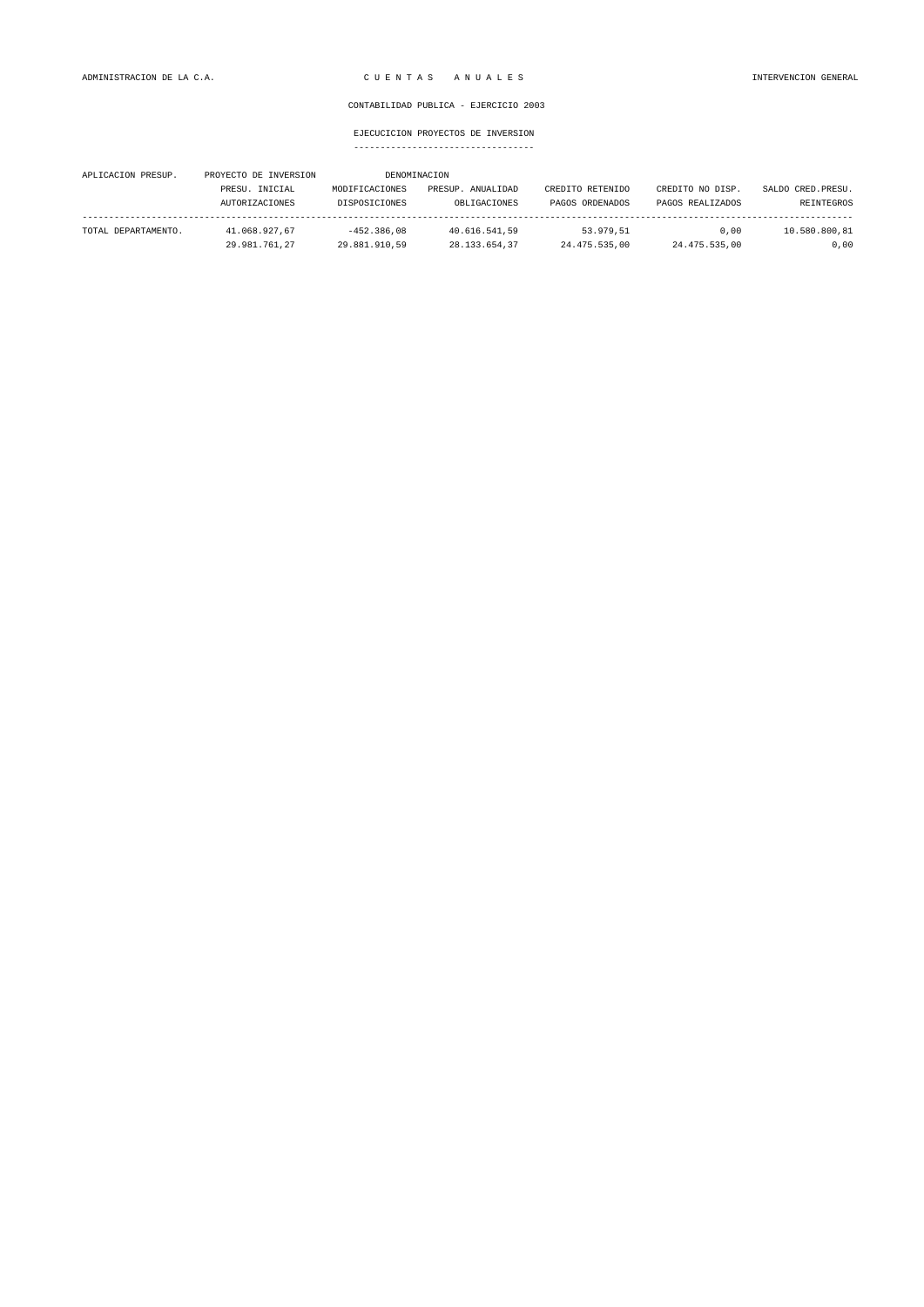| APLICACION PRESUP. | PROYECTO DE INVERSION | DENOMINACION                      |                                         |                  |                  |                    |  |
|--------------------|-----------------------|-----------------------------------|-----------------------------------------|------------------|------------------|--------------------|--|
|                    | PRESU. INICIAL        | MODIFICACIONES                    | PRESUP. ANUALIDAD                       | CREDITO RETENIDO | CREDITO NO DISP. | SALDO CRED. PRESU. |  |
|                    | <b>AUTORIZACIONES</b> | DISPOSICIONES                     | OBLIGACIONES                            | PAGOS ORDENADOS  | PAGOS REALIZADOS | REINTEGROS         |  |
| 2001 6123 647      | 2001 2 6123061        |                                   | GASODUCTO CUENCAS MINERAS TERUEL        |                  |                  |                    |  |
|                    | 0,00                  | 15.647.966,18                     | 15.647.966,18                           | 0,00             | 0,00             | 0,00               |  |
|                    | 15.647.966,18         | 15.647.966,18                     | 15.633.626,30                           | 15.633.626,30    | 15.633.626,30    | 0,00               |  |
|                    |                       |                                   |                                         |                  |                  |                    |  |
|                    | 2002 2 6123001        |                                   | BIENES DESTINADOS USO GENERAL (A.C.)    |                  |                  |                    |  |
|                    | 29.984.273,00         | $-26.079.871,74$                  | 3.904.401,26                            | 0,00             | 0,00             | 3.904.401,26       |  |
|                    | 0,00                  | 0,00                              | 0,00                                    | 0,00             | 0,00             | 0,00               |  |
| TOTAL APLICACION   | 29.984.273,00         | $-10.431.905,56$                  | 19.552.367,44                           | 0,00             | 0,00             | 3.904.401.26       |  |
|                    | 15.647.966,18         | 15.647.966,18                     | 15.633.626,30                           | 15.633.626,30    | 15.633.626,30    | 0,00               |  |
| 2001 6123 76400    | 1998 2 6123145        |                                   | AY. ESCUCHA CONSTRUC. POLIG. INDUST SUR |                  |                  |                    |  |
|                    | 0,00                  | 375.632,57                        | 375.632,57                              | 0,00             | 0,00             | 0,01               |  |
|                    | 375.632,56            | 375.632,56                        | 375.632,56                              | 375.632,56       | 375.632,56       | 0,00               |  |
|                    |                       |                                   |                                         |                  |                  |                    |  |
|                    | 2001 2 6123062        |                                   | MEJORA CTRA. PANTANO SANTOLEA JAGANTA   |                  |                  |                    |  |
|                    | 0,00                  | 0,00                              | 0,00                                    | 0,00             | 0,00             | 0,00               |  |
|                    | 0,00                  | 0,00                              | 0,00                                    | 0,00             | 0,00             | 0,00               |  |
|                    | 2001 2 6123063        |                                   | CTRA. TE-V-1146 DE LA TE-1145 A ALCAINE |                  |                  |                    |  |
|                    | 191.314,66            | 0,00                              | 191.314,66                              | 0,00             | 0,00             | $-191.314,66$      |  |
|                    | 382.629,32            | 382.629,32                        | 382.629,32                              | 382.629,32       | 382.629,32       | 0,00               |  |
|                    | 2001 2 6123064        | CTRA. ALIAGA A PITARQUE           |                                         |                  |                  |                    |  |
|                    | 0,00                  | 0,00                              | 0,00                                    | 0,00             | 0,00             | $-654.294,61$      |  |
|                    | 654.294,61            | 654.294,61                        | 654.294,61                              | 0,00             | 0,00             | 0,00               |  |
|                    | 2001 2 6123065        |                                   | CTRA. TE-1145 DE OBON A CORTES POR JOSA |                  |                  |                    |  |
|                    | 0,00                  | 778.044,22                        | 778.044,22                              | 0,00             | 0,00             | 0,00               |  |
|                    | 778.044,22            | 778.044,22                        | 0,00                                    | 0,00             | 0,00             | 0,00               |  |
|                    | 2001 2 6123066        |                                   | MEJORA CTRA. FOZ DE CALANDA A LA A-226  |                  |                  |                    |  |
|                    | 108.341,00            | 1.797.482,48                      | 1.905.823,48                            | 0,00             | 0,00             | 1.624.136,98       |  |
|                    | 281.686,50            | 281.686,50                        | 281.686,50                              | 108.341,00       | 108.341,00       | 0,00               |  |
|                    |                       |                                   |                                         |                  |                  |                    |  |
|                    | 2001 2 6123067        |                                   | MEJORA CTRA. HINOJOSA DE JARQUE A GALVE |                  |                  |                    |  |
|                    | 26.816,47             | 0,00                              | 26.816,47                               | 0,00             | 0,00             | 0,00               |  |
|                    | 26.816,47             | 26.816,47                         | 26.816,47                               | 26.816,47        | 26.816,47        | 0,00               |  |
|                    | 2001 2 6123068        | URB.POLÍG.IND. ALBALATE ARZOBISPO |                                         |                  |                  |                    |  |
|                    | 0,00                  | 0,00                              | 0,00                                    | 0,00             | 0,00             | 0,00               |  |
|                    | 0,00                  | 0,00                              | 0,00                                    | 0,00             | 0,00             | 0,00               |  |
|                    | 2001 2 6123069        |                                   | POLIGONO INDUSTRIAL LA ESTACION         |                  |                  |                    |  |
|                    | 564.206,98            | 0,00                              | 564.206,98                              | 0,00             | 0,00             | 0,00               |  |
|                    | 564.206,98            | 564.206,98                        | 564.206,98                              | 564.206,98       | 564.206,98       | $0$ , $00$         |  |
|                    | 2001 2 6123073        |                                   | VIVIENDAS ASISTIDAS LUIS BUÑUEL         |                  |                  |                    |  |
|                    | 297.500,99            | 0,00                              | 297.500,99                              | 0,00             | 0,00             | 0,00               |  |
|                    | 297.500,99            | 297.500,99                        | 297.500,99                              | 0,00             | 0,00             | $0,00$             |  |
|                    |                       |                                   |                                         |                  |                  |                    |  |
|                    | 2002 2 6123050        |                                   | CONSTRUCCION PROYECTO PORCINO ESCUCHA   |                  |                  |                    |  |
|                    | 0,00                  | 225.379,54                        | 225.379,54                              | 0,00             | 0,00             | 0,00               |  |
|                    | 225.379,54            | 225.379,54                        | 0,00                                    | 0,00             | 0,00             | $0,00$             |  |
|                    | 2002 2 6123051        |                                   | CARRETERA A TORRE DE LAS ARCAS          |                  |                  |                    |  |
|                    | 72.120,75             | 120.201,25                        | 192.322,00                              | 0,00             | 0,00             | 0,00               |  |
|                    | 192.322,00            | 192.322,00                        | 192.322,00                              | 192.322,00       | 192.322,00       | $0,00$             |  |
|                    | 2002 2 6123052        |                                   | CARRETERA CONVENIO-CAñIZAR DEL OLIVAR   |                  |                  |                    |  |
|                    | 0,00                  | 86.320,50                         | 86.320,50                               | 0,00             | 0,00             | 0,00               |  |
|                    | 86.320,50             | 86.320,50                         | 86.320,50                               | 0,00             | 0,00             | 0,00               |  |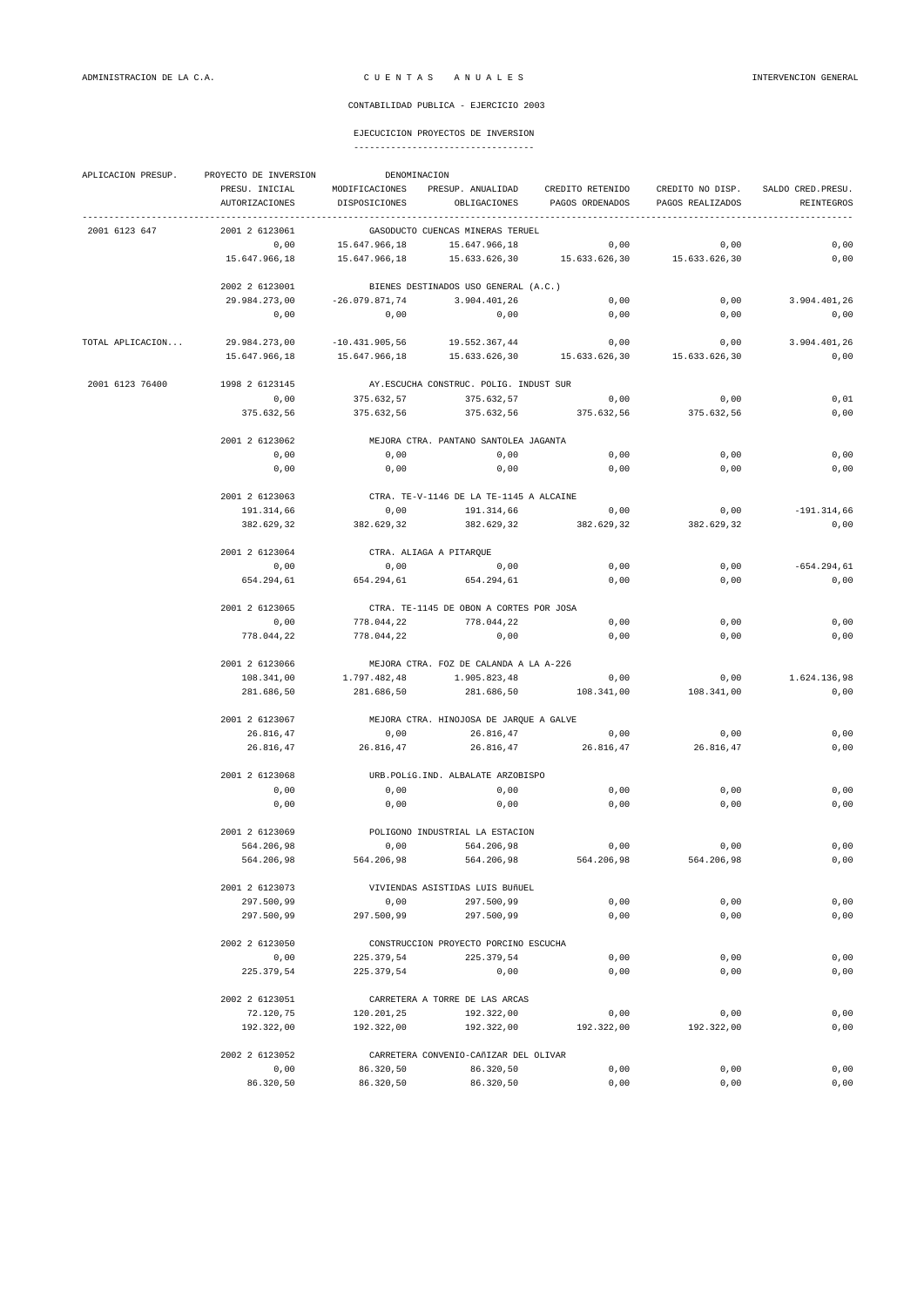| APLICACION PRESUP. | DENOMINACION<br>PROYECTO DE INVERSION |                                     |                                           |                                                                    |                  |                    |  |  |
|--------------------|---------------------------------------|-------------------------------------|-------------------------------------------|--------------------------------------------------------------------|------------------|--------------------|--|--|
|                    | PRESU. INICIAL                        |                                     |                                           | MODIFICACIONES PRESUP. ANUALIDAD CREDITO RETENIDO CREDITO NO DISP. |                  | SALDO CRED. PRESU. |  |  |
|                    | AUTORIZACIONES                        | DISPOSICIONES                       |                                           | OBLIGACIONES PAGOS ORDENADOS                                       | PAGOS REALIZADOS | REINTEGROS         |  |  |
| 2001 6123 76400    | 2002 2 6123053                        |                                     | CARRETERA ESTERCUEL-GARGALLO FASE II      |                                                                    |                  |                    |  |  |
|                    | 93.911,60                             | 58.694,75                           | 152.606,35                                | 0,00                                                               | 0,00             | 0, 35              |  |  |
|                    | 152.606,00                            | 152.606,00                          | 152.606,00                                | 152.606,00 152.606,00                                              |                  | 0,00               |  |  |
|                    | 2002 2 6123054                        |                                     | ACOND.CTRA.TE-V-1333 DE N-240 A CAÑIZAR   |                                                                    |                  |                    |  |  |
|                    | 0,00                                  | 88.312,25                           | 88.312,25                                 | 0,00                                                               | 0,00             | 0,00               |  |  |
|                    | 88.312,25                             | 88.312,25                           |                                           | 88.312,25 88.312,25                                                | 88.312,25        | 0,00               |  |  |
|                    |                                       |                                     |                                           |                                                                    |                  |                    |  |  |
|                    | 2002 2 6123055                        |                                     | EJE CORTES ARAGON-ESTERCUEL A OBON        |                                                                    |                  |                    |  |  |
|                    | 0,00                                  | 474.825,75                          | 474.825,75                                | 0,00                                                               | 0,00             | 0,00               |  |  |
|                    | 474.825,75                            | 474.825,75                          | 0,00                                      | 0,00                                                               | 0,00             | 0,00               |  |  |
|                    | 2002 2 6123056                        |                                     | POTABILIZADORA ABAST.AGUA LAV.UTRILLAS    |                                                                    |                  |                    |  |  |
|                    | 0,00                                  | 166.781,00                          | 166.781,00                                | 0,00                                                               | 0,00             | 0,00               |  |  |
|                    | 166.781,00                            | 166.781,00                          |                                           | 166.781,00 100.068,60                                              | 100.068,60       | 0,00               |  |  |
|                    | 2002 2 6123057                        |                                     | NUEVO DEP.REGULADOR ESTERCUEL Y CAÑIZAR   |                                                                    |                  |                    |  |  |
|                    |                                       |                                     |                                           |                                                                    |                  | 0,00               |  |  |
|                    | 0,00                                  | 188.833,00                          | 188.833,00                                | 0,00                                                               | 0,00             |                    |  |  |
|                    | 188.833,00                            | 188.833,00                          | 188.833,00                                | 0,00                                                               | 0,00             | 0,00               |  |  |
|                    | 2002 2 6123058                        |                                     | POLIG. INDUSTRIAL PEñA NEGRA EN ARIñO II  |                                                                    |                  |                    |  |  |
|                    | 0,00                                  | 195.557,50                          | 195.557,50                                | 0,00                                                               | 0,00             | 0,00               |  |  |
|                    | 195.557,50                            | 195.557,50                          | 0,00                                      | 0,00                                                               | 0,00             | 0,00               |  |  |
|                    | 2002 2 6123059                        |                                     | ACTUAC.POLÍGONO INDUST. ALCORISA I        |                                                                    |                  |                    |  |  |
|                    | 0,00                                  | 165.278,50                          | 165.278,50                                | 0,00                                                               | 0,00             | 0,00               |  |  |
|                    | 165.278,50                            | 165.278,50                          |                                           | 165.278,50 165.278,50                                              | 165.278,50       | 0,00               |  |  |
|                    | 2002 2 6123060                        |                                     | CARRETERA ACCESO POLÍGONO IND.ESTERCUEL   |                                                                    |                  |                    |  |  |
|                    | 123.686,75                            | 123.686,75                          | 247.373,50                                | 0,00                                                               | 0,00             | 0,00               |  |  |
|                    | 247.373,50                            | 247.373,50                          |                                           | 247.373,50 247.373,50                                              | 247.373,50       | 0,00               |  |  |
|                    |                                       |                                     |                                           |                                                                    |                  |                    |  |  |
|                    | 2002 2 6123061                        |                                     | ACT.POLÍGONO IND. ALCORISA II FASE        |                                                                    |                  |                    |  |  |
|                    | 0,00                                  | 373.866,50                          | 373.866,50                                | 0,00                                                               | 0,00             | 0,00               |  |  |
|                    | 373.866,50                            | 373.866,50                          | 373.866,50                                | 373.866,50                                                         | 373.866,50       | 0,00               |  |  |
|                    | 2002 2 6123062                        |                                     | URBANIZACIÓN POL. INDUST. REGATILLO       |                                                                    |                  |                    |  |  |
|                    | 300.506,50                            | 150.253,25                          | 450.759,75                                | 0,00                                                               | 0,00             | 0,00               |  |  |
|                    | 450.759,75                            | 450.759,75                          | 450.759,75                                | 450.759,75                                                         | 450.759,75       | 0,00               |  |  |
|                    | 2002 2 6123063                        | POLÍGONO INDUST. EN CALANDA II FASE |                                           |                                                                    |                  |                    |  |  |
|                    | 0,00                                  | 569.930,00                          | 569.930,00                                | 0,00                                                               | 0,00             | 0,00               |  |  |
|                    | 569.930,00                            | 569.930,00                          | 569.930,00                                | 569.930,00                                                         | 569.930,00       | 0,00               |  |  |
|                    | 2002 2 6123064                        |                                     | URB.POLÍGONO EMPRES. Y GEN. MARTIN RIO    |                                                                    |                  |                    |  |  |
|                    | 0,00                                  | 123.583,25                          | 123.583,25                                | 0,00                                                               | 0,00             | 0,00               |  |  |
|                    | 123.583,25                            | 123.583,25                          | 0,00                                      | 0,00                                                               | 0,00             | 0,00               |  |  |
|                    |                                       |                                     |                                           |                                                                    |                  |                    |  |  |
|                    | 2002 2 6123065                        |                                     | ABAST. AGUA, DEP. Y DEP. PANCRUDO         |                                                                    |                  |                    |  |  |
|                    | 200.148,00                            | 76.980,00                           | 277.128,00                                | 0,00                                                               | 0,00             | 0,00               |  |  |
|                    | 277.128,00                            | 277.128,00                          | 277.128,00                                | 277.128,00                                                         | 277.128,00       | 0,00               |  |  |
|                    | 2002 2 6123066                        |                                     | APRIV. MINERO FTE. VENTAS AGUA MINERAL NA |                                                                    |                  |                    |  |  |
|                    | 0,00                                  | 79.634,25                           | 79.634,25                                 | 0,00                                                               | 0,00             | 0,00               |  |  |
|                    | 79.634,25                             | 79.634,25                           | 0,00                                      | 0,00                                                               | 0,00             | 0,00               |  |  |
|                    | 2002 2 6123067                        |                                     | CREACIÓN POL. IND. JARQUE DE LA VAL       |                                                                    |                  |                    |  |  |
|                    | 75.126,75                             | 75.126,75                           | 150.253,50                                | 0,00                                                               | 0,00             | 0,00               |  |  |
|                    | 150.253,50                            | 150.253,50                          | 150.253,50                                | 150.253,50                                                         | 150.253,50       | 0,00               |  |  |
|                    | 2002 2 6123068                        |                                     | URB. AREA INDUSTRIAL CASTELLOTE           |                                                                    |                  |                    |  |  |
|                    | 36.883,75                             | 36.883,75                           | 73.767,50                                 |                                                                    | 0,00             | 0,00               |  |  |
|                    |                                       |                                     |                                           | 0,00                                                               |                  |                    |  |  |
|                    | 73.767,50                             | 73.767,50                           | 73.767,50                                 | 73.767,50                                                          | 73.767,50        | 0,00               |  |  |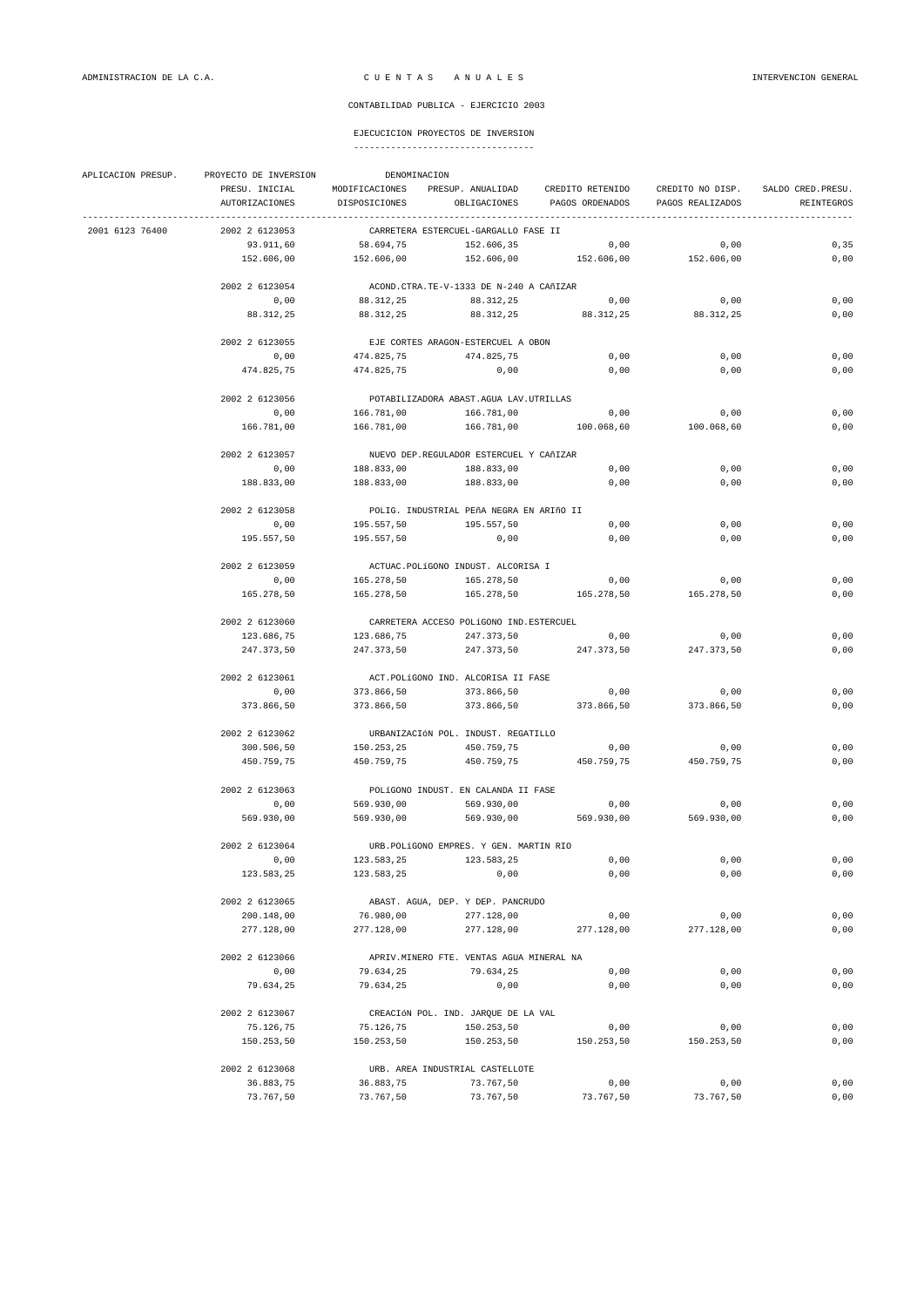| APLICACION PRESUP. | PROYECTO DE INVERSION  | DENOMINACION                            |                                          |                               |                  |                    |  |  |
|--------------------|------------------------|-----------------------------------------|------------------------------------------|-------------------------------|------------------|--------------------|--|--|
|                    | PRESU. INICIAL         | MODIFICACIONES                          | PRESUP. ANUALIDAD                        | CREDITO RETENIDO              | CREDITO NO DISP. | SALDO CRED. PRESU. |  |  |
|                    | AUTORIZACIONES         | DISPOSICIONES                           | OBLIGACIONES                             | PAGOS ORDENADOS               | PAGOS REALIZADOS | REINTEGROS         |  |  |
| 2001 6123 76400    | 2002 2 6123069         |                                         | URBANIZACIÓN AREA INDUST. ALIAGA         |                               |                  |                    |  |  |
|                    | 0,00                   | 109.309,50                              | 109.309,50                               | 0,00                          | 0,00             | 0,00               |  |  |
|                    | 109.309,50             | 109.309,50                              | 109.309,50                               | 36.436,50                     | 36.436,50        | 0,00               |  |  |
|                    |                        |                                         |                                          |                               |                  |                    |  |  |
|                    | 2002 2 6123070         |                                         | INFRAEST. PROYECTOS INDUST. GARGALLO     |                               |                  |                    |  |  |
|                    | 0,00                   | 131.189,00                              | 131.189,00                               | 0,00                          | 0,00             | 0,00               |  |  |
|                    | 131.189,00             | 131.189,00                              | 131.189,00                               | 131.189,00                    | 131.189,00       | 0,00               |  |  |
|                    | 2002 2 6123071         |                                         | POL. INDUST. ALBALATE ARZOBISPO          |                               |                  |                    |  |  |
|                    | 0,00                   | 142.740,50                              | 142.740,50                               | 0,00                          | 0,00             | 0,00               |  |  |
|                    | 142.740,50             | 142.740,50                              | 139.948,95                               | 85.644,30                     | 85.644,30        | 0,00               |  |  |
|                    | 2002 2 6123072         |                                         | URBANIZACION SUELO INDUST. LAS VENTAS    |                               |                  |                    |  |  |
|                    | 310.547,40             | 517.579,00                              | 828.126,40                               |                               | 0,00             | 0,00               |  |  |
|                    | 828.126,40             | 828.126,40                              |                                          | 0,00<br>828.126,40 828.126,40 | 828.126,40       | 0,00               |  |  |
|                    |                        |                                         |                                          |                               |                  |                    |  |  |
|                    | 2002 2 6123073         |                                         | POLIG. INDUSTRIAL ALBALATE ARZOBISPO     |                               |                  |                    |  |  |
|                    | 0,00                   | 225.980,80                              | 225.980,80                               | 0,00                          | 0,00             | 0,00               |  |  |
|                    | 225.980,80             | 225.980,80                              |                                          | 225.980,80 141.238,00         | 141.238,00       | 0,00               |  |  |
|                    |                        |                                         |                                          |                               |                  |                    |  |  |
|                    | 2002 2 6123074         |                                         | PROYECTO PORCINO EN ESCUCHA 3ª FASE      |                               |                  |                    |  |  |
|                    | 0,00                   | 468.014,75                              | 468.014,75                               | 0,00                          | 0,00             | 0,00               |  |  |
|                    | 468.014,75             | 468.014,75                              | 0,00                                     | 0,00                          | 0,00             | 0,00               |  |  |
|                    | 2002 2 6123075         |                                         | CREAC. INFRAEST. IMPLANT. GANAD. ANDORRA |                               |                  |                    |  |  |
|                    | 0,00                   | 283.101,25                              | 283.101,25                               | 0,00                          | 0,00             | 0,00               |  |  |
|                    | 283.101,25             | 283.101,25                              | 283.101,25                               | 283.101,25                    | 283.101,25       | 0,00               |  |  |
|                    | 2002 2 6123076         |                                         | AREA EXPANSION GANADERA ALCORISA         |                               |                  |                    |  |  |
|                    | 0,00                   | 164.016,25                              | 164.016,25                               | 0,00                          | 0,00             | 0,00               |  |  |
|                    | 164.016,25             | 164.016,25                              | 164.016,25                               | 164.016,25                    | 164.016,25       | 0,00               |  |  |
|                    |                        |                                         |                                          |                               |                  |                    |  |  |
|                    | 2002 2 6123077         |                                         | DEPURADORA POLIG. INDUST. MONTALBAN      |                               |                  |                    |  |  |
|                    | 0,00                   | 150.253,25                              | 150.253,25                               | 0,00                          | 0,00             | 0,00               |  |  |
|                    | 150.253,25             | 150.253,25                              | 150.253,25                               | 150.253,25                    | 150.253,25       | 0,00               |  |  |
|                    | 2002 2 6123078         | URBANIZACION POLIG. INDUSTRIAL SAU3     |                                          |                               |                  |                    |  |  |
|                    | 0,00                   | 467.664,60                              | 467.664,60                               | 0,00                          | 0,00             | 0,00               |  |  |
|                    | 467.664,60             | 467.664,60                              | 467.664,60                               | 179.871,00                    | 179.871,00       | 0,00               |  |  |
|                    | 2002 2 6123079         | AREA EXPANSION GANADERA EN ALACON (2°F) |                                          |                               |                  |                    |  |  |
|                    | 77.519,00              | 124.030,40                              | 201.549,40                               | 0,00                          | 0,00             | $-77.519,00$       |  |  |
|                    | 279,068,40             | 279.068,40                              | 279.068,40                               | 232.557,00                    | 232.557,00       | 0,00               |  |  |
|                    |                        |                                         |                                          |                               |                  |                    |  |  |
|                    | 2002 2 6123080         |                                         | INFRAEST. ORDEN.GANADERA LOS OLMOS       |                               |                  |                    |  |  |
|                    | 0,00                   | 296.386.00                              | 296.386,00                               | 0,00                          | 0,00             | $-148.193.00$      |  |  |
|                    | 444.579,00             | 444.579,00                              | 444.579,00                               | 148.193,00                    | 148.193,00       | 0,00               |  |  |
|                    | 2002 2 6123081         |                                         | INFRAEST. ORDENACION GANADERA ALIAGA     |                               |                  |                    |  |  |
|                    | 0,00                   | 136.872,25                              | 136.872,25                               | 0,00                          | 0,00             | 0,00               |  |  |
|                    | 136.872,25             | 136.872,25                              | 0,00                                     | 0,00                          | 0,00             | 0,00               |  |  |
|                    | 2003 2 6123001         |                                         | MEQUINENZA POLIGONO INDUSTRIAL           |                               |                  |                    |  |  |
|                    | 0,00                   | 1.307.202,00                            | 1.307.202,00                             | 0,00                          | 0,00             | 0,00               |  |  |
|                    | 1.307.202,00           | 1.307.202,00                            | 0,00                                     | 0,00                          | 0,00             | 0,00               |  |  |
|                    |                        |                                         | PANCRUDO ACTUACIONES POLIGONO INDUSTRIAL |                               |                  |                    |  |  |
|                    | 2003 2 6123002<br>0,00 | 360.607,50                              | 360.607,50                               | 0,00                          | 0,00             | 0,00               |  |  |
|                    | 360.607,50             | 360.607,50                              | 0,00                                     | 0,00                          | 0,00             | 0,00               |  |  |
|                    |                        |                                         |                                          |                               |                  |                    |  |  |
|                    | 2003 2 6123003         |                                         | UTRILLAS POLIGONO "LOS LLANOS"           |                               |                  |                    |  |  |
|                    | 0,00                   | 1.419.891,75                            | 1.419.891,75                             | 0,00                          | 0,00             | 0,00               |  |  |
|                    | 1.419.891,75           | 1.419.891,75                            | 277.506,17                               | 277.506,17                    | 277.506,17       | 0,00               |  |  |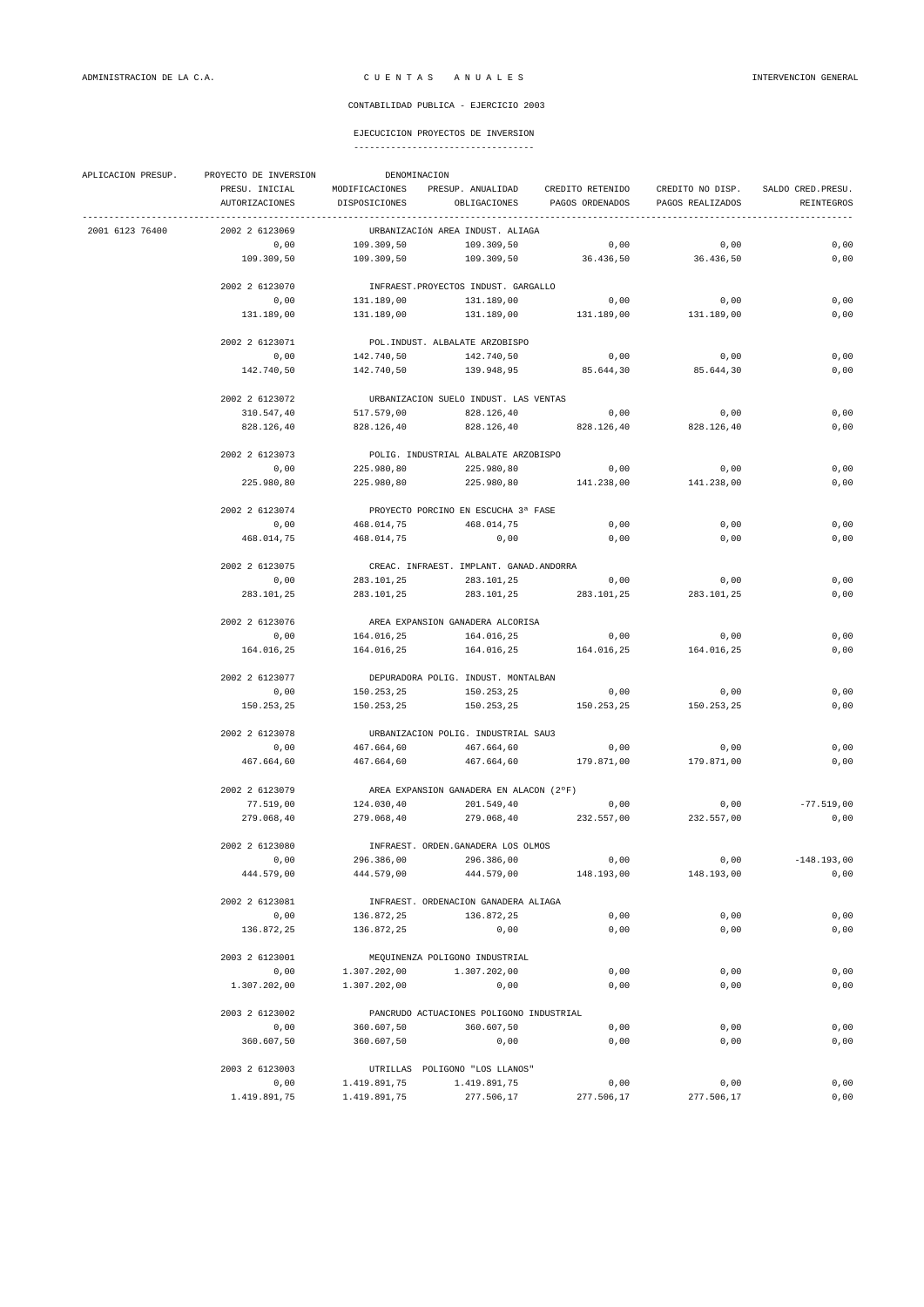|                 | APLICACION PRESUP. PROYECTO DE INVERSION | DENOMINACION                             |                                            |                                    |                  |                    |  |  |  |
|-----------------|------------------------------------------|------------------------------------------|--------------------------------------------|------------------------------------|------------------|--------------------|--|--|--|
|                 | PRESU. INICIAL                           | MODIFICACIONES                           |                                            | PRESUP. ANUALIDAD CREDITO RETENIDO | CREDITO NO DISP. | SALDO CRED. PRESU. |  |  |  |
|                 | AUTORIZACIONES                           | DISPOSICIONES                            | OBLIGACIONES                               | PAGOS ORDENADOS                    | PAGOS REALIZADOS | <b>REINTEGROS</b>  |  |  |  |
| 2001 6123 76400 | 2003 2 6123004                           |                                          | VARIOS- RESTAURACION ESCOMBRERA LAVADERO   |                                    |                  |                    |  |  |  |
|                 | 0,00                                     | 256.932,75                               | 256.932,75                                 | 0,00                               | 0,00             | 0,00               |  |  |  |
|                 | 256.932,75                               | 256.932,75                               |                                            | 85.644,25 85.644,25                | 85.644,25        | 0,00               |  |  |  |
|                 | 2003 2 6123005                           |                                          | ANDORRA AMPLIACION P.I. "LA ESTACION"      |                                    |                  |                    |  |  |  |
|                 | 2.632.433,25                             | 0, 00                                    | 2.632.433,25                               | 0,00                               | 0,00             | 0,00               |  |  |  |
|                 |                                          |                                          |                                            |                                    |                  |                    |  |  |  |
|                 | 2.632.433,25                             | 2.632.433,25                             | 0,00                                       | 0,00                               | 0,00             | 0,00               |  |  |  |
|                 | 2003 2 6123006                           |                                          | CALANDA INFRAESTRUCTURA MUNICIPAL IND.GA   |                                    |                  |                    |  |  |  |
|                 | 0,00                                     | 1.803.036,75                             | 1.803.036,75                               | 0,00                               | 0,00             | 0,00               |  |  |  |
|                 | 1.803.036,75                             | 1.803.036,75                             | 0,00                                       | 0,00                               | 0,00             | 0,00               |  |  |  |
|                 | 2003 2 6123007                           |                                          | ALCORISA ABASTECIMIENTO AGUAS POLIGONOS    |                                    |                  |                    |  |  |  |
|                 | 0,00                                     | 945.130,50                               | 945.130,50                                 | 0,00                               | 0,00             | 0,00               |  |  |  |
|                 | 945.130,50                               | 945.130,50                               | 630.087,00                                 | 315.043,50                         | 315.043,50       | 0,00               |  |  |  |
|                 | 2003 2 6123008                           |                                          | FOZ-CALANDA IND. CREADORAS EMPLEO          |                                    |                  |                    |  |  |  |
|                 | 0,00                                     | 292.993,50                               | 292.993,50                                 | 0,00                               | 0,00             | 0,00               |  |  |  |
|                 | 292.993,50                               | 292.993,50                               | 97.664,50                                  | 0,00                               | 0,00             | 0,00               |  |  |  |
|                 | 2003 2 6123009                           | ANDORRA NUEVO POLIG.AMBITO COMARCAL      |                                            |                                    |                  |                    |  |  |  |
|                 | 0,00                                     | 2.704.554,75                             | 2.704.554,75                               | 0,00                               | 0,00             | 0,00               |  |  |  |
|                 | 2.704.554.75                             | 2.704.554,75                             | 0,00                                       | 0,00                               | 0,00             | 0,00               |  |  |  |
|                 | 2003 2 6123010                           |                                          | MTE VARIOS A.E. ELEVACION AGUAS ANDORRA    |                                    |                  |                    |  |  |  |
|                 |                                          |                                          | 901.518,75                                 |                                    |                  |                    |  |  |  |
|                 | 0,00                                     | 901.518,75                               |                                            | 0,00                               | 0,00             | 0,00               |  |  |  |
|                 | 901.518,75                               | 901.518,75                               | 0,00                                       | 0,00                               | 0,00             | 0,00               |  |  |  |
|                 | 2003 2 6123011                           |                                          | MONTALBAN ACOND.2 TRAMO CNO PEÑARROYAS     |                                    |                  |                    |  |  |  |
|                 | 0,00                                     | 603.894,75                               | 603.894,75                                 | 0,00                               | 0,00             | 0,00               |  |  |  |
|                 | 603.894,75                               | 603.894,75                               | 0,00                                       | 0,00                               | 0,00             | 0,00               |  |  |  |
|                 | 2003 2 6123012                           |                                          | RILLO ACONDICIONAMIENTO VIAS Y ACCESOS     |                                    |                  |                    |  |  |  |
|                 | 0,00                                     | 89.634,00                                | 89.634,00                                  | 0,00                               | 0,00             | 0,00               |  |  |  |
|                 | 89.634,00                                | 89.634,00                                | 29.878,00                                  | 29.878,00                          | 29.878,00        | 0,00               |  |  |  |
|                 | 2003 2 6123013                           |                                          | ALBALATE AREA EXPASION GANADERA 1 FASE     |                                    |                  |                    |  |  |  |
|                 | 0,00                                     | 414.408,00                               | 414.408,00                                 | 0,00                               | 0,00             | 0,00               |  |  |  |
|                 | 414.408,00                               | 414.408,00                               | 0,00                                       | 0,00                               | 0,00             | 0,00               |  |  |  |
|                 | 2003 2 6123014                           | CUEVAS DE CAÑART DEPURADORA AGUAS RESID. |                                            |                                    |                  |                    |  |  |  |
|                 | 0,00                                     | 135.228,00                               | 135.228,00                                 | 0,00                               | 0,00             | 0,00               |  |  |  |
|                 | 135.228,00                               | 135.228,00                               | 0,00                                       | 0,00                               | 0,00             | 0,00               |  |  |  |
|                 | 2003 2 6123015                           |                                          | SEGURA BAÑOS MEJORA DISTRIBUCION AGUA      |                                    |                  |                    |  |  |  |
|                 | 0,00                                     | 338.070,00                               | 338.070,00                                 | 0,00                               | 0,00             | 0,00               |  |  |  |
|                 | 338.070,00                               | 338.070,00                               | 225.380,00                                 | 0,00                               | 0,00             | 0,00               |  |  |  |
|                 |                                          |                                          |                                            |                                    |                  |                    |  |  |  |
|                 | 2003 2 6123016                           |                                          | CASTELLOTE MEJORA ACEQUIAS BARRIOS         |                                    |                  |                    |  |  |  |
|                 | 0,00                                     | 643.410,00                               | 643.410,00                                 | 0,00                               | 0,00             | 0,00               |  |  |  |
|                 | 643.410,00                               | 643.410,00                               | 0,00                                       | 0,00                               | 0,00             | 0,00               |  |  |  |
|                 | 2003 2 6123017                           |                                          | ALACON RENOV. REDES ABAST. AGUA Y DEPURADO |                                    |                  |                    |  |  |  |
|                 | 0,00                                     | 569.228,25                               | 569.228,25                                 | 0,00                               | 0,00             | 0,00               |  |  |  |
|                 | 569.228,25                               | 569.228,25                               | 189.742,75                                 | 189.742,75                         | 189.742,75       | 0,00               |  |  |  |
|                 | 2003 2 6123018                           |                                          | ALIAGA RENOV.REDES ABASTECIMIENTO AGUA     |                                    |                  |                    |  |  |  |
|                 | 0,00                                     | 191.779,50                               | 191.779,50                                 | 0,00                               | 0,00             | 0,00               |  |  |  |
|                 | 191.779,50                               | 191.779,50                               | 0,00                                       | 0,00                               | 0,00             | 0,00               |  |  |  |
|                 | 2003 2 6123019                           |                                          | ALLOZA MEJORA REDES AGUA Y DESAGUE 3 FAS   |                                    |                  |                    |  |  |  |
|                 | 0,00                                     | 450.759,75                               | 450.759,75                                 | 0,00                               | 0,00             | 0,00               |  |  |  |
|                 | 450.759,75                               | 450.759,75                               | 0,00                                       | 0,00                               | 0,00             | 0,00               |  |  |  |
|                 |                                          |                                          |                                            |                                    |                  |                    |  |  |  |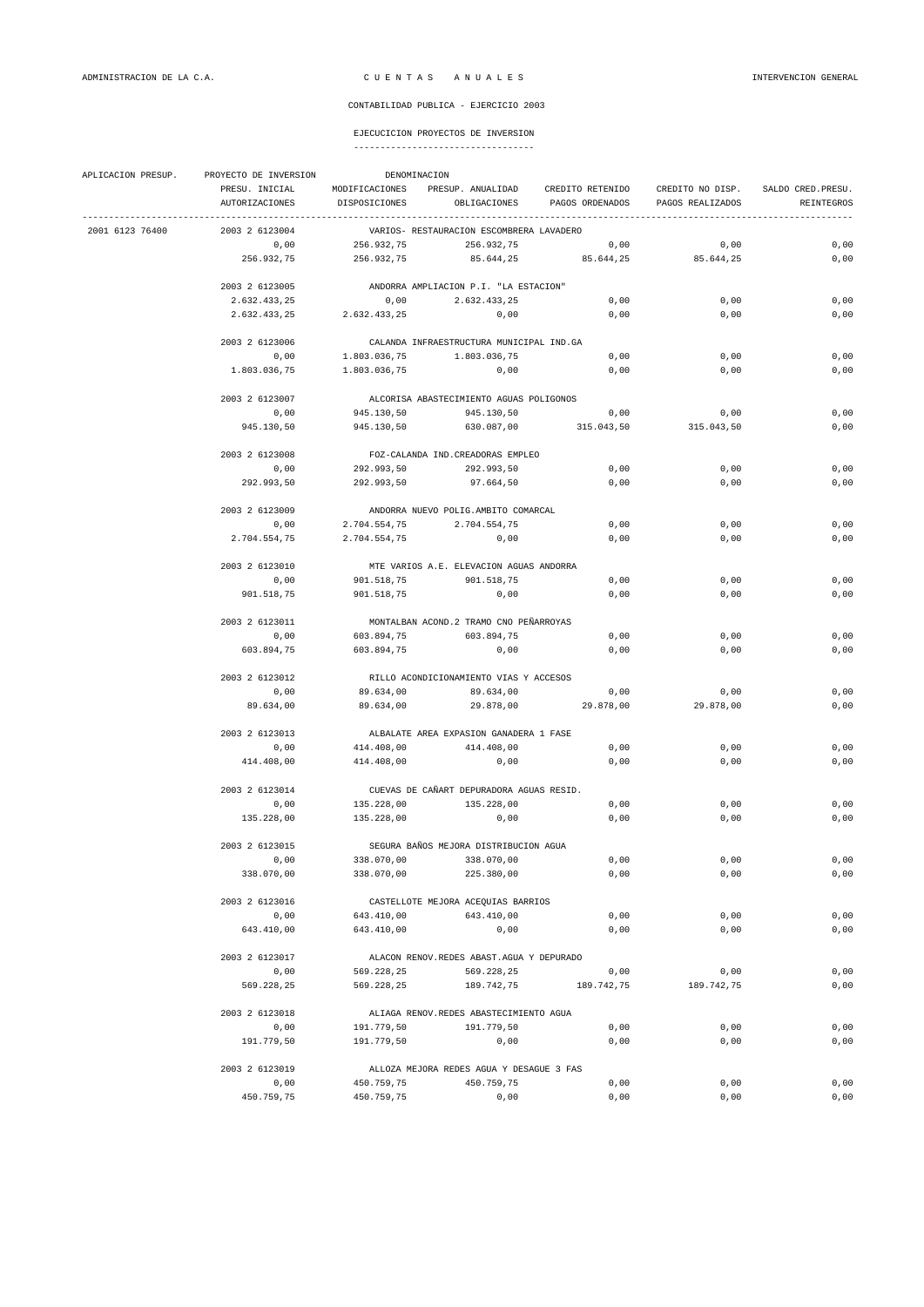| APLICACION PRESUP. | PROYECTO DE INVERSION            | DENOMINACION                             |                                           |                                                                                                                     |                    |                                  |  |  |  |
|--------------------|----------------------------------|------------------------------------------|-------------------------------------------|---------------------------------------------------------------------------------------------------------------------|--------------------|----------------------------------|--|--|--|
|                    | PRESU. INICIAL<br>AUTORIZACIONES | DISPOSICIONES                            |                                           | MODIFICACIONES PRESUP. ANUALIDAD CREDITO RETENIDO CREDITO NO DISP.<br>OBLIGACIONES PAGOS ORDENADOS PAGOS REALIZADOS |                    | SALDO CRED. PRESU.<br>REINTEGROS |  |  |  |
|                    | -----------------                |                                          |                                           |                                                                                                                     |                    |                                  |  |  |  |
| 2001 6123 76400    | 2003 2 6123020                   |                                          | ARIÑO APROV AGUAS MINERALES 1 FASE        |                                                                                                                     |                    |                                  |  |  |  |
|                    | 0,00                             | 568.677,75                               | 568.677,75                                | 0,00                                                                                                                | 0,00               | 0,00                             |  |  |  |
|                    | 568.677,75                       | 568.677,75                               | 189.559,25                                | 189.559,25 189.559,25                                                                                               |                    | 0,00                             |  |  |  |
|                    | 2003 2 6123021                   |                                          | BELMONTE S.JOSE MEJORA COND. AGUA Y DESAG |                                                                                                                     |                    |                                  |  |  |  |
|                    | 0,00                             | 370.101,75                               | 370.101,75                                | 0,00                                                                                                                | 0,00               | 0,00                             |  |  |  |
|                    | 370.101,75                       | 370.101,75                               | 0,00                                      | 0,00                                                                                                                | 0,00               | 0,00                             |  |  |  |
|                    | 2003 2 6123022                   |                                          | CAÑADA VELLIDA DEPURADORA Y CNO ACCESO    |                                                                                                                     |                    |                                  |  |  |  |
|                    | 0,00                             | 90.152,25                                | 90.152,25                                 | 0,00                                                                                                                | 0,00               | 0,00                             |  |  |  |
|                    | 90.152,25                        | 90.152,25                                |                                           | 90.152,25 90.152,25 90.152,25                                                                                       |                    | 0,00                             |  |  |  |
|                    |                                  | CASTEL CABRA ORD. HIDRAULICA RIO HURON 1 |                                           |                                                                                                                     |                    |                                  |  |  |  |
|                    | 2003 2 6123023                   |                                          |                                           |                                                                                                                     |                    |                                  |  |  |  |
|                    | 0,00                             | 180.303,75                               | 180.303,75                                | 0,00                                                                                                                | 0,00               | 0,00                             |  |  |  |
|                    | 180.303,75                       | 180.303,75                               | 60.101,25                                 | 0,00                                                                                                                | 0,00               | 0,00                             |  |  |  |
|                    | 2003 2 6123024                   | CRIVILLEN CONSTRUCCION DEPURADORA        |                                           |                                                                                                                     |                    |                                  |  |  |  |
|                    | 0,00                             | 164.527,50                               | 164.527,50                                | 0,00                                                                                                                | 0,00               | 0,00                             |  |  |  |
|                    | 164.527,50                       | 164.527,50                               |                                           | 164.527,50 54.842,50 54.842,50                                                                                      |                    | 0,00                             |  |  |  |
|                    | 2003 2 6123025                   | EJULVE MEJORA REDES AGUAS Y VIAS URBANAS |                                           |                                                                                                                     |                    |                                  |  |  |  |
|                    | 0,00                             | 528.777,00                               | 528.777,00                                | 0,00                                                                                                                | 0,00               | 0,00                             |  |  |  |
|                    | 528.777,00                       | 528.777,00                               | 0,00                                      | 0,00                                                                                                                | 0,00               | 0,00                             |  |  |  |
|                    | 2003 2 6123026                   |                                          |                                           |                                                                                                                     |                    |                                  |  |  |  |
|                    |                                  |                                          | ESCUCHA RENOV RED DISTRIB AGUA POTABLE    |                                                                                                                     |                    |                                  |  |  |  |
|                    | 0,00                             | 1.174.185,75                             | 1.174.185,75                              | 0,00<br>344.344,72 344.344,72 344.344,72                                                                            | 0,00               | 0,00                             |  |  |  |
|                    | 1.174.185,75                     | 1.174.185,75                             |                                           |                                                                                                                     |                    | 0,00                             |  |  |  |
|                    | 2003 2 6123027                   |                                          | ESTERCUEL PROTEC FRENTE AVDAS EDAR        |                                                                                                                     |                    |                                  |  |  |  |
|                    | 0,00                             | 70.494,00                                | 70.494,00                                 | 0,00                                                                                                                | 0,00               | 0,00                             |  |  |  |
|                    | 70.494,00                        | 70.494,00                                | 0,00                                      | 0,00                                                                                                                | 0,00               | 0,00                             |  |  |  |
|                    | 2003 2 6123028                   |                                          | GARGALLO MEJORA ABAST Y TRATAMIENTO AGUA  |                                                                                                                     |                    |                                  |  |  |  |
|                    | 0,00                             | 361.437,75                               | 361.437,75                                | 0,00                                                                                                                | 0,00               | 0,00                             |  |  |  |
|                    | 361.437,75                       | 361.437,75                               | 0,00                                      | 0,00                                                                                                                | 0,00               | 0,00                             |  |  |  |
|                    | 2003 2 6123029                   |                                          | HINOJOSA JARQUE REP RED AGUA Y SANEAMIEN  |                                                                                                                     |                    |                                  |  |  |  |
|                    | 0,00                             | 270.456,00                               | 270.456,00                                | 0,00                                                                                                                | 0,00               | 0,00                             |  |  |  |
|                    | 270.456,00                       | 270.456,00                               | 270.456,00                                | 270.456,00                                                                                                          | 270.456,00         | 0,00                             |  |  |  |
|                    | 2003 2 6123030                   | JARQUE DE LA VAL MEJORA ABAST AGUA       |                                           |                                                                                                                     |                    |                                  |  |  |  |
|                    | 0,00                             | 163.262,25                               | 163.262,25                                | 0,00                                                                                                                | 0,00               | 0,00                             |  |  |  |
|                    | 163.262,25                       | 163.262,25                               | 0,00                                      | 0,00                                                                                                                | 0,00               | 0,00                             |  |  |  |
|                    |                                  |                                          |                                           |                                                                                                                     |                    |                                  |  |  |  |
|                    | 2003 2 6123031                   |                                          | LA CEROLLERA ACOMETIDA AGUA DESAG Y URB   |                                                                                                                     |                    |                                  |  |  |  |
|                    | 0,00                             | 90.152,25                                | 90.152,25                                 | 0,00                                                                                                                | 0,00               | 0,00                             |  |  |  |
|                    | 90.152,25                        | 90.152,25                                | 0,00                                      | 0,00                                                                                                                | 0,00               | 0,00                             |  |  |  |
|                    | 2003 2 6123032                   |                                          | PALOMAR ARROYOS INFRAEST ABAST AGUAS      |                                                                                                                     |                    |                                  |  |  |  |
|                    | 0,00                             | 128.121,75                               | 128.121,75                                | 0,00                                                                                                                | 0,00               | 0,00                             |  |  |  |
|                    | 128.121,75                       | 128.121,75                               | 0,00                                      | 0,00                                                                                                                | 0,00               | 0,00                             |  |  |  |
|                    | 2003 2 6123033                   |                                          | SENO CONST DEPOSITO AGUA Y RENOV VIAS     |                                                                                                                     |                    |                                  |  |  |  |
|                    | 0,00                             | 176.490,00                               | 176.490,00                                | 0,00                                                                                                                | 0,00               | 0,00                             |  |  |  |
|                    | 176.490,00                       | 176.490,00                               | 0,00                                      | 0,00                                                                                                                | 0,00               | 0,00                             |  |  |  |
|                    | 2003 2 6123034                   |                                          | TORRE LAS ARCAS RENOVACION RED AGUAS      |                                                                                                                     |                    |                                  |  |  |  |
|                    | 0,00                             | 315.966,75                               | 315.966,75                                | 0,00                                                                                                                | 0,00               | 0,00                             |  |  |  |
|                    | 315.966,75                       | 315.966,75                               |                                           | 105.322,25 105.322,25                                                                                               | 105.322,25         | 0,00                             |  |  |  |
|                    |                                  |                                          |                                           |                                                                                                                     |                    |                                  |  |  |  |
|                    | 2003 2 6123035                   |                                          | UTRILLAS RENOV RED AGUA POTABLE 1 FASE    |                                                                                                                     |                    | 0,00                             |  |  |  |
|                    | 0,00<br>450.759,75               | 450.759,75<br>450.759,75                 | 450.759,75                                | 0,00<br>150.253,25 150.253,25                                                                                       | 0,00<br>150.253,25 | 0,00                             |  |  |  |
|                    |                                  |                                          |                                           |                                                                                                                     |                    |                                  |  |  |  |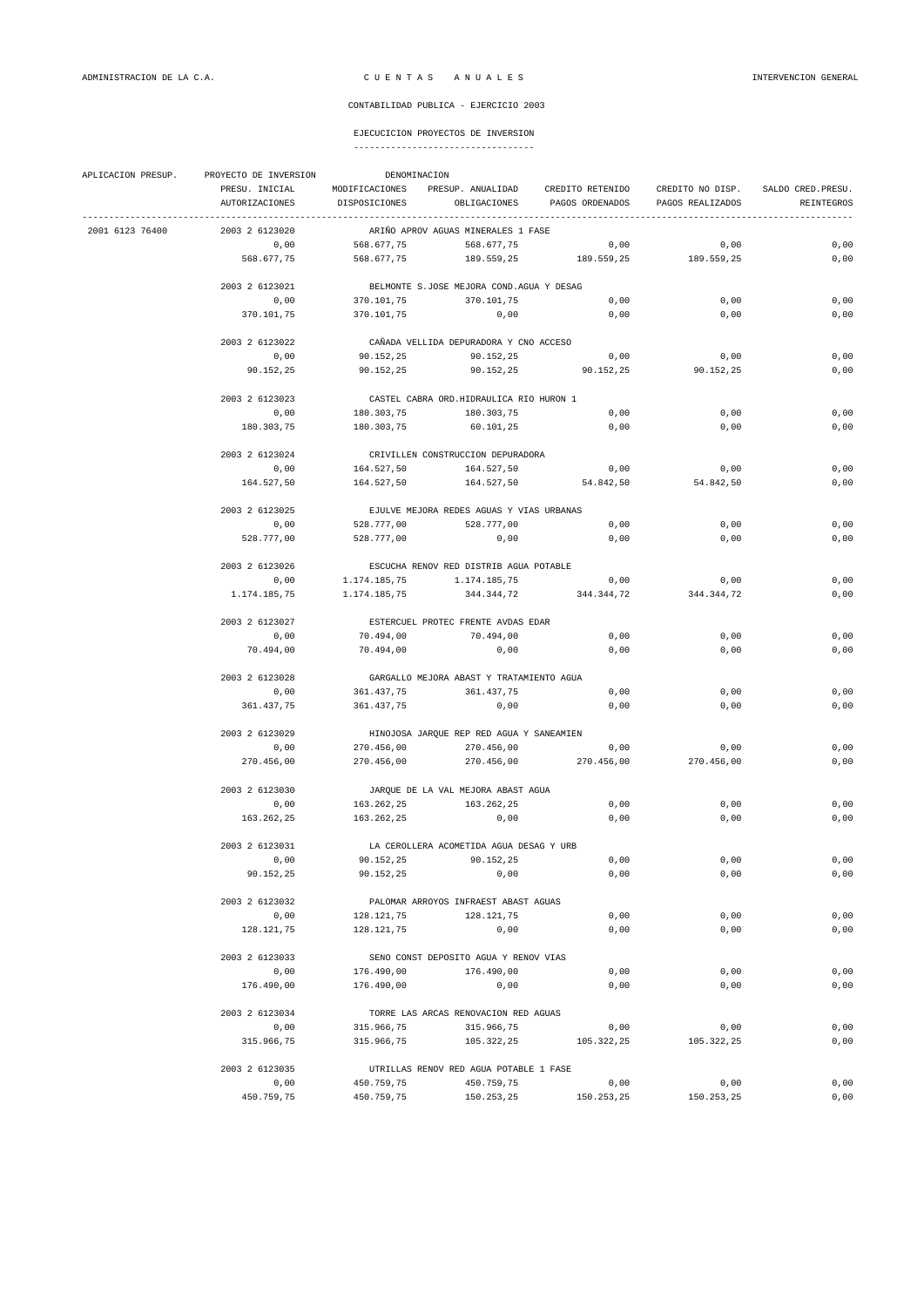### EJECUCICION PROYECTOS DE INVERSION

| APLICACION PRESUP. | PROYECTO DE INVERSION | DENOMINACION   |                                              |                  |                  |                    |  |  |  |
|--------------------|-----------------------|----------------|----------------------------------------------|------------------|------------------|--------------------|--|--|--|
|                    | PRESU. INICIAL        | MODIFICACIONES | PRESUP. ANUALIDAD                            | CREDITO RETENIDO | CREDITO NO DISP. | SALDO CRED. PRESU. |  |  |  |
|                    | <b>AUTORIZACIONES</b> | DISPOSICIONES  | OBLIGACIONES                                 | PAGOS ORDENADOS  | PAGOS REALIZADOS | REINTEGROS         |  |  |  |
| 2001 6123 76400    | 2003 2 6123036        |                | MARTIN DEL RIO RIEGO ACEOUIA MAYOR           |                  |                  |                    |  |  |  |
|                    | 0,00                  | 370.749,75     | 370.749,75                                   | 0,00             | 0,00             | 0,00               |  |  |  |
|                    | 370.749,75            | 370.749,75     | 370.749,75                                   | 370.749,75       | 370.749,75       | 0,00               |  |  |  |
|                    | 2003 2 6123037        |                | PROYECTO ITACA 1 FASE                        |                  |                  |                    |  |  |  |
|                    | 0,00                  | 2.817.244,50   | 2.817.244,50                                 | 0,00             | 0,00             | 0,00               |  |  |  |
|                    | 2.817.244,50          | 2.817.244,50   | 224.628,29                                   | 0,00             | 0,00             | 0,00               |  |  |  |
|                    | 2003 2 6123038        |                | PRESA DE SANTOLEA-PA Y ACTUAC PREVIAS        |                  |                  |                    |  |  |  |
|                    | 901.518,75            | $-180.795.60$  | 720.723,15                                   | 0.00             | 0.00             | 720.723,15         |  |  |  |
|                    | 0,00                  | 0,00           | 0,00                                         | 0,00             | 0,00             | 0,00               |  |  |  |
| TOTAL APLICACION   | 6.012.582,60          | 31.087.770,76  | 37.100.353,36                                | 0,00             | 0,00             | 1.273.539,22       |  |  |  |
|                    | 35.826.814,14         | 35.826.814,14  | 12.495.534,01                                | 9.153.413,02     | 9.153.413,02     | 0,00               |  |  |  |
| 2001 6123 76499    | 1998 2 6123183        |                | AY. MANCOM. C.M. C. RESTAURAC. RIO GUADALOPE |                  |                  |                    |  |  |  |
|                    | 0,00                  | 0,00           | 0,00                                         | 0,00             | 0,00             | 0,00               |  |  |  |
|                    | 0,00                  | 0,00           | 0,00                                         | 0.00             | 0.00             | 0,00               |  |  |  |
|                    | 1998 2 6123186        |                | AY-M.P.M.CASTELLOTE R.GUADALOPE F.I          |                  |                  |                    |  |  |  |
|                    | 0,00                  | 0,00           | 0,00                                         | 0,00             | 0.00             | 0,00               |  |  |  |
|                    | 0,00                  | 0,00           | 0,00                                         | 0,00             | 0.00             | 0,00               |  |  |  |
|                    | 1998 2 6123189        |                | AY-M.S.TUR.BERGE R.GUADALOPILLO (FASE I)     |                  |                  |                    |  |  |  |
|                    | 0,00                  | 0,00           | 0,00                                         | 0,00             | 0,00             | 0,00               |  |  |  |
|                    | 0.00                  | 0,00           | 0.00                                         | 0.00             | 0.00             | 0,00               |  |  |  |
|                    | 1998 2 6123194        |                | DPT CA\IZAR OLIVAR CTERA TE-V-1333           |                  |                  |                    |  |  |  |
|                    | 0,00                  | 0,00           | 0,00                                         | 0,00             | 0,00             | 0,00               |  |  |  |
|                    | 0,00                  | 0,00           | 0,00                                         | 0,00             | 0,00             | 0,00               |  |  |  |
| TOTAL APLICACION   | 0,00                  | 0,00           | 0,00                                         | 0,00             | 0,00             | 0,00               |  |  |  |
|                    | 0,00                  | 0,00           | 0,00                                         | 0,00             | 0,00             | 0,00               |  |  |  |
| TOTAL PROGRAMA     | 35.996.855,60         | 20.655.865,20  | 56.652.720,80                                | 0,00             | 0.00             | 5.177.940.48       |  |  |  |
|                    | 51.474.780,32         | 51.474.780,32  | 28.129.160,31                                | 24.787.039,32    | 24.787.039,32    | 0,00               |  |  |  |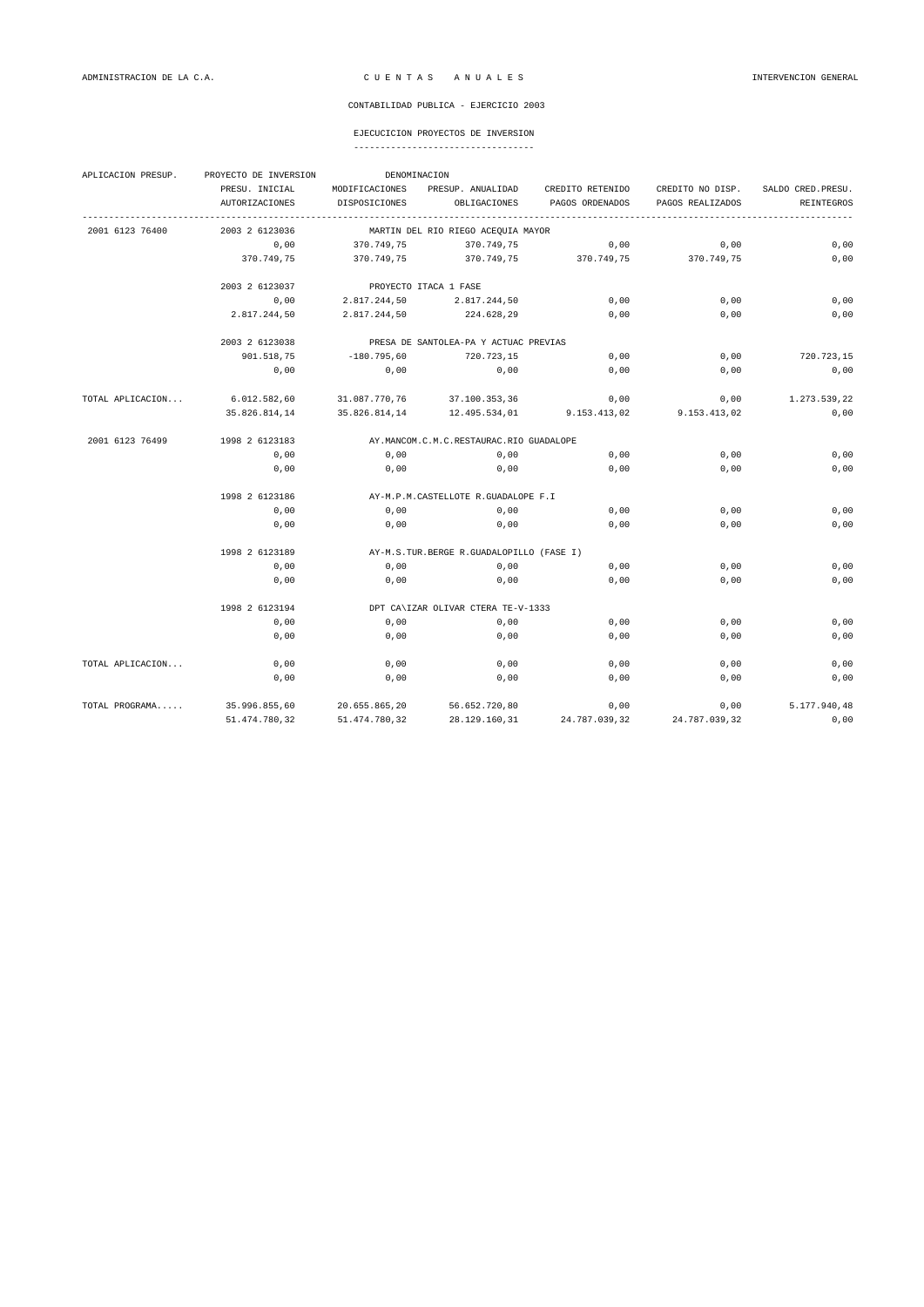### EJECUCICION PROYECTOS DE INVERSION

| APLICACION PRESUP. | PROYECTO DE INVERSION | DENOMINACION    |                                        |                  |                  |                    |
|--------------------|-----------------------|-----------------|----------------------------------------|------------------|------------------|--------------------|
|                    | PRESU. INICIAL        | MODIFICACIONES  | PRESUP. ANUALIDAD                      | CREDITO RETENIDO | CREDITO NO DISP. | SALDO CRED. PRESU. |
|                    | AUTORIZACIONES        | DISPOSICIONES   | OBLIGACIONES                           | PAGOS ORDENADOS  | PAGOS REALIZADOS | REINTEGROS         |
| 2002 6129 692      | 2002 2 6129001        |                 | PREVENCION RIESGOS LABORALES           |                  |                  |                    |
|                    | 1.442.429,00          | $-346.043,85$   | 1.096.385,15                           | 0,00             | 0,00             | 1.096.385,15       |
|                    | 0,00                  | 0,00            | 0,00                                   | 0,00             | 0,00             | 0,00               |
| TOTAL APLICACION   | 1.442.429,00          | $-346.043.85$   | 1.096.385.15                           | 0,00             | 0,00             | 1.096.385,15       |
|                    | 0,00                  | 0,00            | 0,00                                   | 0,00             | 0,00             | 0,00               |
| 2002 6129 697      | 2002 2 6129002        |                 | REMODELACION EDIFICIOS ADMINISTRATIVOS |                  |                  |                    |
|                    | 3.005.060,00          | $-2.772.631.47$ | 232.428.53                             | 0,00             | 0,00             | 232.428,53         |
|                    | 0,00                  | 0,00            | 0,00                                   | 0.00             | 0,00             | 0,00               |
| TOTAL APLICACION   | 3.005.060,00          | $-2.772.631.47$ | 232.428.53                             | 0,00             | 0,00             | 232.428,53         |
|                    | 0,00                  | 0,00            | 0,00                                   | 0.00             | 0,00             | 0,00               |
| TOTAL PROGRAMA     | 4.447.489,00          | $-3.118.675,32$ | 1.328.813,68                           | 0,00             | 0,00             | 1.328.813,68       |
|                    | 0,00                  | 0,00            | 0,00                                   | 0,00             | 0,00             | 0,00               |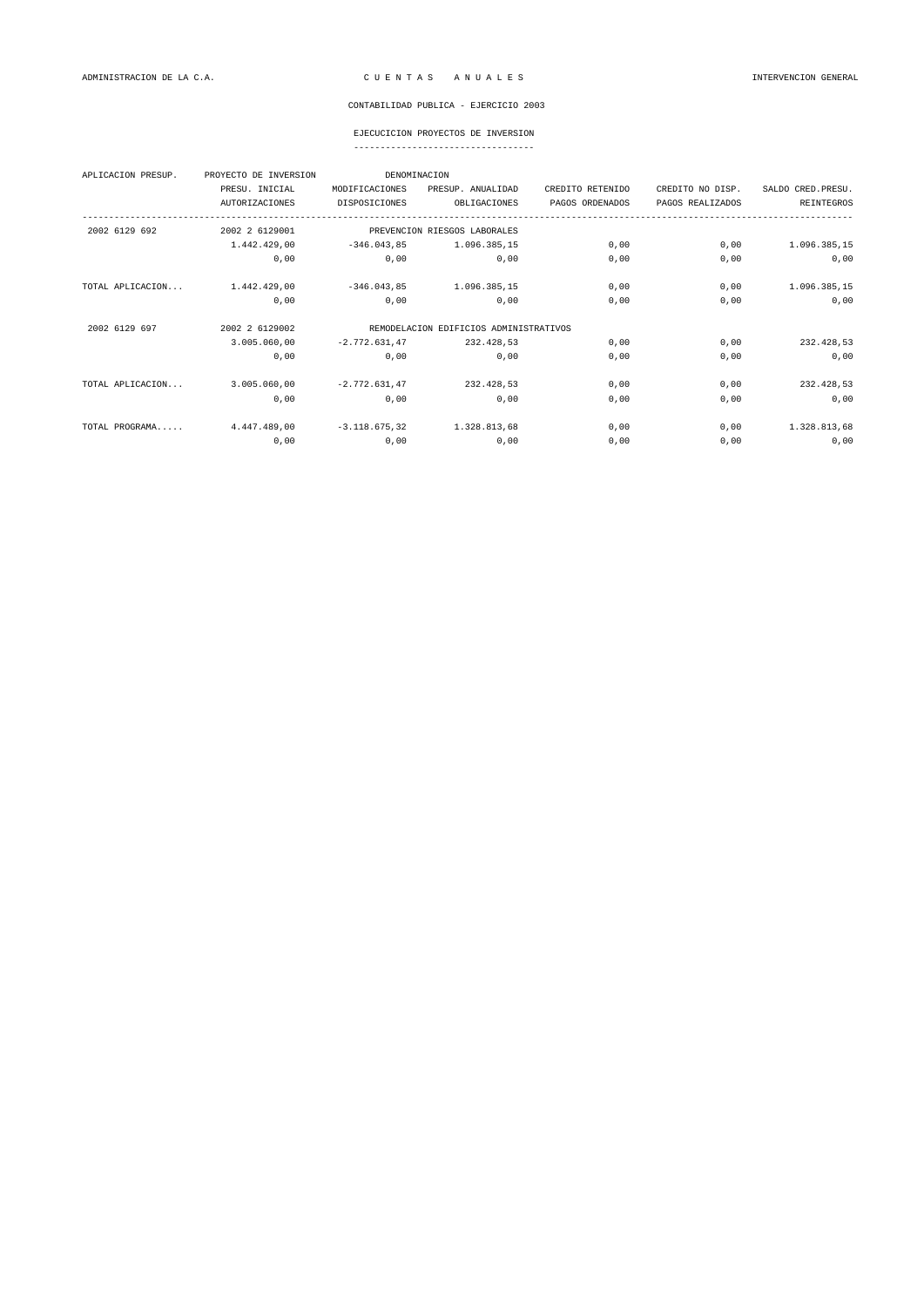### EJECUCICION PROYECTOS DE INVERSION

| APLICACION PRESUP. | PROYECTO DE INVERSION | DENOMINACION                             |                   |                  |                  |                    |
|--------------------|-----------------------|------------------------------------------|-------------------|------------------|------------------|--------------------|
|                    | PRESU. INICIAL        | MODIFICACIONES                           | PRESUP. ANUALIDAD | CREDITO RETENIDO | CREDITO NO DISP. | SALDO CRED. PRESU. |
|                    | <b>AUTORIZACIONES</b> | DISPOSICIONES                            | OBLIGACIONES      | PAGOS ORDENADOS  | PAGOS REALIZADOS | <b>REINTEGROS</b>  |
| 2011 1265 647      | 2003 2 1265001        | INSFRAESTRUCTURA DE TRANSMISION POR CABL |                   |                  |                  |                    |
|                    | 0.00                  | 2.544.085.00                             | 2.544.085.00      | 0.00             | 0,00             | 0,00               |
|                    | 2.544.085,00          | 2.544.085.00                             | 0.00              | 0.00             | 0,00             | 0,00               |
| TOTAL APLICACION   | 0,00                  | 2.544.085,00                             | 2.544.085,00      | 0,00             | 0,00             | 0,00               |
|                    | 2.544.085.00          | 2.544.085.00                             | 0.00              | 0.00             | 0.00             | 0,00               |
| TOTAL PROGRAMA     | 0,00                  | 2.544.085.00                             | 2.544.085.00      | 0,00             | 0,00             | 0,00               |
|                    | 2.544.085.00          | 2.544.085.00                             | 0.00              | 0.00             | 0,00             | 0,00               |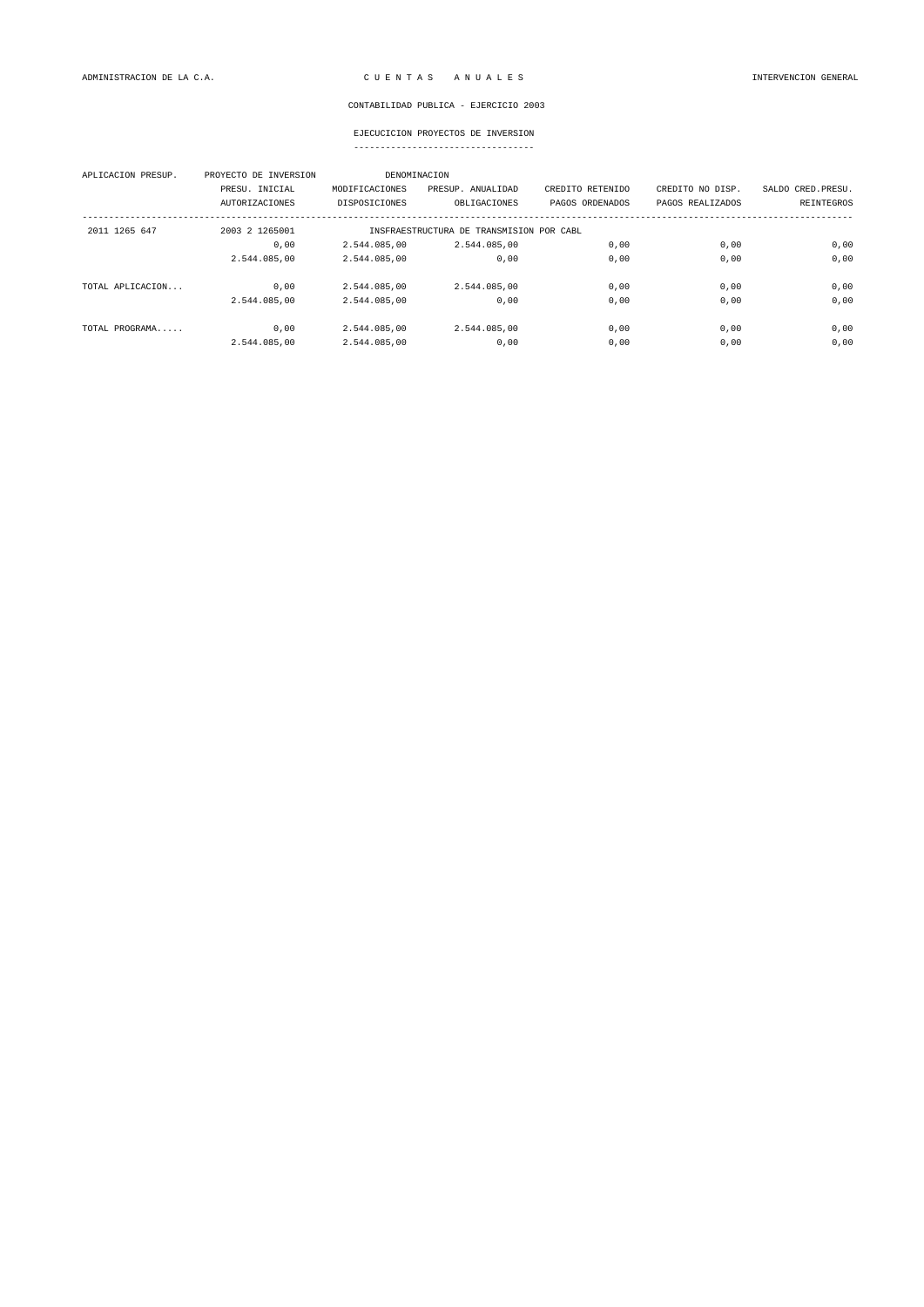|                  | APLICACION PRESUP. PROYECTO DE INVERSION DENOMINACION |                                          |                                           |                                                                                      |              |            |  |  |  |
|------------------|-------------------------------------------------------|------------------------------------------|-------------------------------------------|--------------------------------------------------------------------------------------|--------------|------------|--|--|--|
|                  | PRESU. INICIAL                                        |                                          |                                           | MODIFICACIONES PRESUP. ANUALIDAD CREDITO RETENIDO CREDITO NO DISP. SALDO CRED.PRESU. |              |            |  |  |  |
|                  | AUTORIZACIONES                                        |                                          |                                           | DISPOSICIONES OBLIGACIONES PAGOS ORDENADOS PAGOS REALIZADOS                          |              | REINTEGROS |  |  |  |
| 2013 5131 647    | 1998 2 5131057                                        |                                          | CTRA.A-221 CASPE-CHIPRANA E.MEQUINENZA    |                                                                                      |              |            |  |  |  |
|                  | 0,00                                                  | 0,00                                     | 0,00                                      | 0,00                                                                                 | 0,00         | 0,00       |  |  |  |
|                  | 0,00                                                  | 0,00                                     | 0,00                                      | 0,00                                                                                 | 0,00         | 0,00       |  |  |  |
|                  | 1998 2 5131063                                        |                                          | A. VAR. HOZ VIEJA EJE NS (MONTALBAN) T2   |                                                                                      |              |            |  |  |  |
|                  | 0,00                                                  | 0,00                                     | 0,00                                      | 0,00                                                                                 | 0.00         | 0.00       |  |  |  |
|                  | 0,00                                                  | 0,00                                     | 0,00                                      | 0,00                                                                                 | 0,00         | 0,00       |  |  |  |
|                  | 2001 2 5131061                                        |                                          | EJE N-S PRINCIPAL BELCHITE-LECERA         |                                                                                      |              |            |  |  |  |
|                  | 2.141.106,00                                          | $-2.104.162,15$                          | 36.943,85                                 | 17.388,16                                                                            | 0,00         | 0,00       |  |  |  |
|                  | 19.555,69                                             | 19.555,69                                | 19.555,69                                 | 19.555,69                                                                            | 19.555,69    | 0,00       |  |  |  |
|                  | 2001 2 5131062                                        |                                          | EJE N-S PRINCIPAL LECERA-VENTAS MUNIESA   |                                                                                      |              |            |  |  |  |
|                  | 2.764.656,00                                          | $-1.066.086,30$                          |                                           | $1.698.569,70$ 0,00                                                                  | 0,00         | 0,00       |  |  |  |
|                  | 1.698.569,70                                          |                                          |                                           | $1.698.569,70$ $1.698.569,70$ $1.689.454,70$ $1.689.454,70$                          |              | 0,00       |  |  |  |
|                  | 2001 2 5131063                                        | EJE N-S PRPAL. VENTAS MUNIESA-CORTES A   |                                           |                                                                                      |              |            |  |  |  |
|                  | 1.757.960,00                                          | $-1.080.663, 91$                         | 677.296,09                                | 91.309,29                                                                            | 0,00         | 0,00       |  |  |  |
|                  | 585.986,80                                            | 585.986,80                               | 371.620,55                                | 371.620,55                                                                           | 371.620,55   | 0,00       |  |  |  |
|                  | 2001 2 5131064                                        |                                          | EJE N-S SECUND. VARIANTE ALBALATE ARZOBIS |                                                                                      |              |            |  |  |  |
|                  | 1.807.544,00                                          | 0,00                                     | 1.807.544,00                              | 0,00                                                                                 | 0, 00        | $0$ , $00$ |  |  |  |
|                  | 1.807.544,00                                          | 1.807.544,00                             |                                           |                                                                                      | 1.807.544,00 | 0,00       |  |  |  |
|                  | 2001 2 5131065                                        |                                          | EJE E-O POR MUNIESA, ALBALATE-ARIÑO (3F)  |                                                                                      |              |            |  |  |  |
|                  | 1.193.229,00                                          |                                          | $-441.851,59$ $751.377,41$                | 0,00                                                                                 | 0,00         | 0,00       |  |  |  |
|                  | 751.377,41                                            | 751.377,41                               |                                           | 751.377,41 751.377,41                                                                | 751.377,41   | 0,00       |  |  |  |
|                  | 2001 2 5131066                                        | SALIDAS MEQUINENZA S Y E VAR.CASTELSERAS |                                           |                                                                                      |              |            |  |  |  |
|                  | 919.549,00                                            | 0,00                                     | 919.549,00                                | 32.984,06                                                                            | 0,00         | 0,00       |  |  |  |
|                  | 886.564,94                                            | 886.564,94                               |                                           | 886.564,94 880.832,50                                                                | 880.832,50   | 0,00       |  |  |  |
|                  | 2002 2 5131050                                        | SALIDAS MEQUINENZA SUR Y ESTE PTE.SEGRE  |                                           |                                                                                      |              |            |  |  |  |
|                  | 0,00                                                  | 988.868,00                               | 988.868,00                                | 0,00                                                                                 | 0,00         | 0,00       |  |  |  |
|                  | 988.868,00                                            | 988.868,00                               | 34.831,01                                 | 18.630,55                                                                            | 18.630,55    | 0,00       |  |  |  |
|                  | 2002 2 5131051                                        |                                          | EJE N-SUR PPTAL. VARIANTE HOZ VIEJA T III |                                                                                      |              |            |  |  |  |
|                  | 0,00                                                  |                                          |                                           | 2.366.817,95 2.366.817,95 0,00                                                       | 0,00         | 0,00       |  |  |  |
|                  | 2.366.817,95                                          | 2.366.817,95                             |                                           | 2.313.518,69 2.313.518,69                                                            | 2.313.518,69 | 0,00       |  |  |  |
|                  | 2002 2 5131052                                        |                                          | EJE N-S COMP. LAS PLANAS-LIM. CASTELLON   |                                                                                      |              |            |  |  |  |
|                  | 0,00                                                  | 1.084.623,00                             | 1.084.623,00                              | 0,00                                                                                 | 0,00         | 0,00       |  |  |  |
|                  | 1.084.623,00                                          | 1.084.623,00                             | 0,00                                      | 0,00                                                                                 | 0,00         | 0,00       |  |  |  |
|                  | 2002 2 5131053                                        |                                          | ACONDICIONAMIENTO ANDORRA-ALBALATE        |                                                                                      |              |            |  |  |  |
|                  | 0,00                                                  | 252.455,00                               | 252.455,00                                | 0,00                                                                                 | 0,00         | 0,00       |  |  |  |
|                  | 252.455,00                                            | 252.455,00                               | 0,00                                      | 0,00                                                                                 | 0,00         | 0,00       |  |  |  |
| TOTAL APLICACION | 10.584.044,00                                         | 0,00                                     | 10.584.044,00                             | 141.681,51                                                                           | 0,00         | 0,00       |  |  |  |
|                  | 10.442.362,49                                         | 10.442.362,49                            | 7.883.581,99                              | 7.852.534,09 7.852.534,09                                                            |              | 0,00       |  |  |  |
| TOTAL PROGRAMA   | 10.584.044,00                                         | 0,00                                     | 10.584.044,00                             | 141.681,51                                                                           | 0,00         | 0,00       |  |  |  |
|                  | 10.442.362,49                                         | 10.442.362,49                            | 7.883.581,99                              | 7.852.534,09                                                                         | 7.852.534,09 | 0,00       |  |  |  |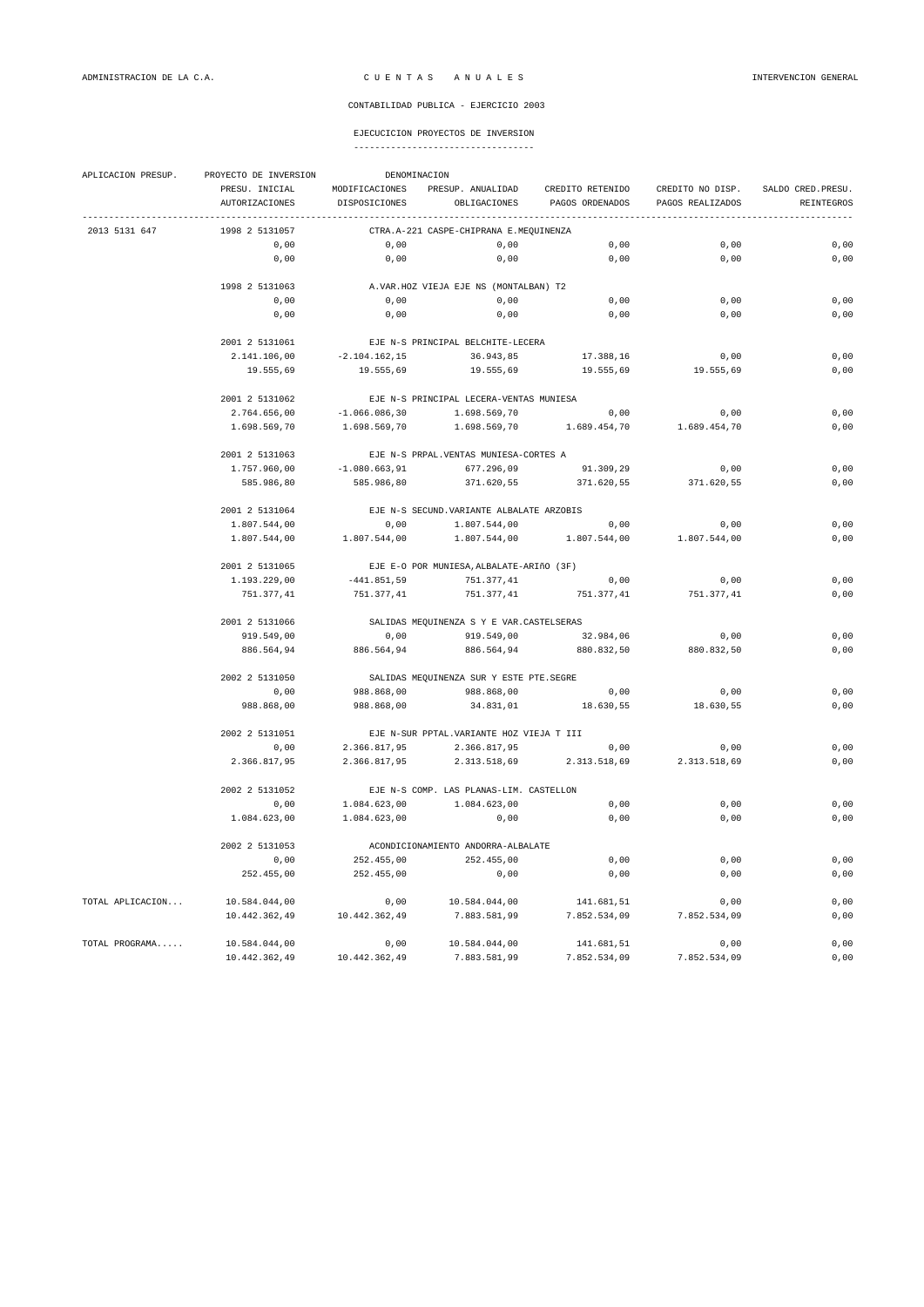| APLICACION PRESUP. | PROYECTO DE INVERSION |                                          |                                     |                  |                  |                    |  |  |  |
|--------------------|-----------------------|------------------------------------------|-------------------------------------|------------------|------------------|--------------------|--|--|--|
|                    | PRESU. INICIAL        | MODIFICACIONES                           | PRESUP. ANUALIDAD                   | CREDITO RETENIDO | CREDITO NO DISP. | SALDO CRED. PRESU. |  |  |  |
|                    | <b>AUTORIZACIONES</b> | DISPOSICIONES                            | OBLIGACIONES                        | PAGOS ORDENADOS  | PAGOS REALIZADOS | REINTEGROS         |  |  |  |
| 2013 5136 697      | 2001 2 5136001        | CTRA.A-226 PTO.CUARTO PELADO-CANTAVIEJA  |                                     |                  |                  |                    |  |  |  |
|                    | 0,00                  | 484.308,27                               | 484.308,27                          | 0,00             | 0,00             | 484.308,27         |  |  |  |
|                    | 0,00                  | 0,00                                     | 0,00                                | 0,00             | 0,00             | 0,00               |  |  |  |
|                    | 2001 2 5136003        |                                          | CTRA. A-226 FORTANETE-CUARTO PELADO |                  |                  |                    |  |  |  |
|                    | 0,00                  | 91.938,14                                | 91.938,14                           | 0,00             | 0,00             | 91.938,14          |  |  |  |
|                    | 0,00                  | 0,00                                     | 0,00                                | 0,00             | 0,00             | 0,00               |  |  |  |
|                    | 2002 2 5136001        |                                          | REFUERZO FORTANETE-CANTAVIEJA       |                  |                  |                    |  |  |  |
|                    | 0,00                  | 214.009,34                               | 214.009,34                          | 0,00             | 0,00             | 0,00               |  |  |  |
|                    | 214.009,34            | 214.009,34                               | 214.009,34                          | 0,00             | 0,00             | 0,00               |  |  |  |
|                    | 2002 2 5136002        | REFUERZO ALCORISA-ANDORRA                |                                     |                  |                  |                    |  |  |  |
|                    | 0,00                  | 167.110,00                               | 167.110,00                          | 0,00             | 0,00             | 0,00               |  |  |  |
|                    | 167.110,00            | 167.110,00                               | 167.110,00                          | 0,00             | 0,00             | 0,00               |  |  |  |
|                    | 2002 2 5136003        | REFUERZO VENTAS VALDEALGORFA-VALDERROBRE |                                     |                  |                  |                    |  |  |  |
|                    | 0,00                  | 0,00                                     | 0,00                                | 0,00             | 0,00             | 0,00               |  |  |  |
|                    | 0,00                  | 0,00                                     | 0,00                                | 0,00             | 0,00             | 0,00               |  |  |  |
|                    | 2002 2 5136004        | ACOND. LINARES-MOSQUERUELA               |                                     |                  |                  |                    |  |  |  |
|                    | 0,00                  | 1.722.515,69                             | 1.722.515,69                        | 0,00             | 0,00             | 263.872,39         |  |  |  |
|                    | 1.458.643,30          | 1.458.643,30                             | 1.458.643,30                        | 0,00             | 0,00             | 0,00               |  |  |  |
|                    | 2003 2 5136001        | CARRETERA FUENTESPALDA VALDERROBRES      |                                     |                  |                  |                    |  |  |  |
|                    | 0,00                  | 310.904,44                               | 310.904,44                          | 0,00             | 0,00             | 310.904,44         |  |  |  |
|                    | 0,00                  | 0,00                                     | 0,00                                | 0,00             | 0,00             | 0,00               |  |  |  |
|                    | 2003 2 5136002        | CARRETERA ROYUELA MOSCARDON              |                                     |                  |                  |                    |  |  |  |
|                    | 0,00                  | 509.160,00                               | 509.160,00                          | 0,00             | 0,00             | 509.160,00         |  |  |  |
|                    | 0,00                  | 0,00                                     | 0,00                                | 0,00             | 0,00             | 0,00               |  |  |  |
|                    | 2003 2 5136003        | CARRETERA TORNOS BELLO                   |                                     |                  |                  |                    |  |  |  |
|                    | 0,00                  | 493.690,12                               | 493.690,12                          | 0,00             | 0,00             | 493.690,12         |  |  |  |
|                    | 0,00                  | 0,00                                     | 0,00                                | 0,00             | 0,00             | 0,00               |  |  |  |
|                    | 2003 2 5136004        | TRAVESIA ALCALA DE LA SELVA              |                                     |                  |                  |                    |  |  |  |
|                    | 0,00                  | 216.364,00                               | 216.364,00                          | 0,00             | 0,00             | 216.364,00         |  |  |  |
|                    | 0.00                  | 0,00                                     | 0,00                                | 0,00             | 0.00             | 0.00               |  |  |  |
| TOTAL APLICACION   | 0,00                  | 4.210.000,00                             | 4.210.000,00                        | 0,00             | 0,00             | 2.370.237,36       |  |  |  |
|                    | 1.839.762,64          | 1.839.762,64                             | 1.839.762,64                        | 0,00             | 0,00             | 0,00               |  |  |  |
| TOTAL PROGRAMA     | 0,00                  | 4.210.000,00                             | 4.210.000,00                        | 0,00             | 0,00             | 2.370.237,36       |  |  |  |
|                    | 1.839.762,64          | 1.839.762,64                             | 1.839.762,64                        | 0,00             | 0,00             | 0,00               |  |  |  |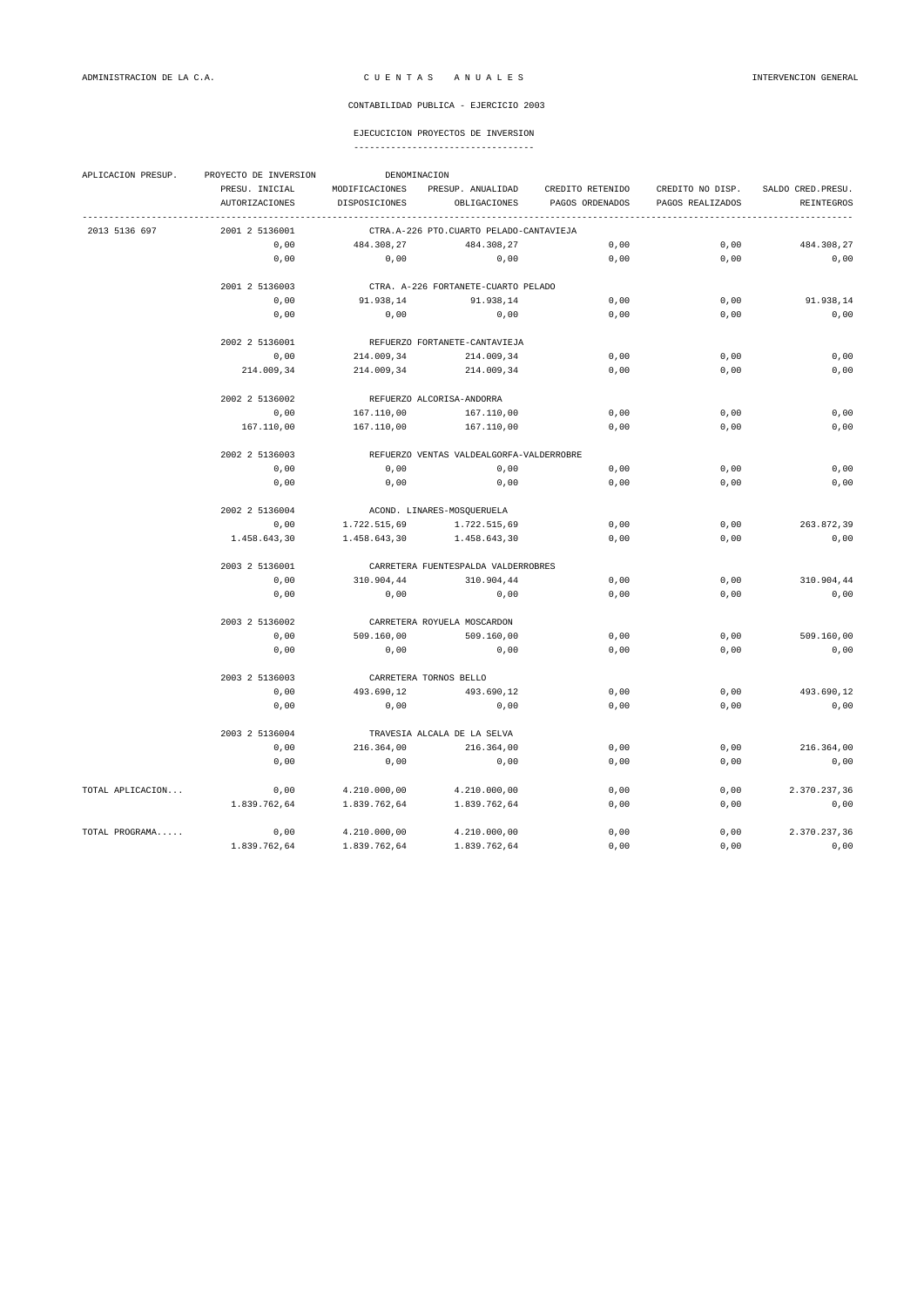### EJECUCICION PROYECTOS DE INVERSION

| APLICACION PRESUP. | PROYECTO DE INVERSION | DENOMINACION                    |                   |                  |                  |                    |
|--------------------|-----------------------|---------------------------------|-------------------|------------------|------------------|--------------------|
|                    | PRESU. INICIAL        | MODIFICACIONES                  | PRESUP. ANUALIDAD | CREDITO RETENIDO | CREDITO NO DISP. | SALDO CRED. PRESU. |
|                    | <b>AUTORIZACIONES</b> | DISPOSICIONES                   | OBLIGACIONES      | PAGOS ORDENADOS  | PAGOS REALIZADOS | REINTEGROS         |
| 2014 5311 647      | 2003 2 5311001        | MODERNIZACION DE REGADIO 1 FASE |                   |                  |                  |                    |
|                    | 0,00                  | 330.226,50                      | 330.226,50        | 0,00             | 0,00             | 0,00               |
|                    | 330.226,50            | 330.226.50                      | 330.226.50        | 330.226.50       | 330.226.50       | 0,00               |
| TOTAL APLICACION   | 0.00                  | 330.226.50                      | 330.226.50        | 0,00             | 0,00             | 0,00               |
|                    | 330.226,50            | 330.226,50                      | 330.226,50        | 330.226,50       | 330.226,50       | 0,00               |
| TOTAL PROGRAMA     | 0.00                  | 330.226.50                      | 330.226.50        | 0.00             | 0,00             | 0,00               |
|                    | 330.226,50            | 330.226.50                      | 330.226.50        | 330.226.50       | 330.226.50       | 0,00               |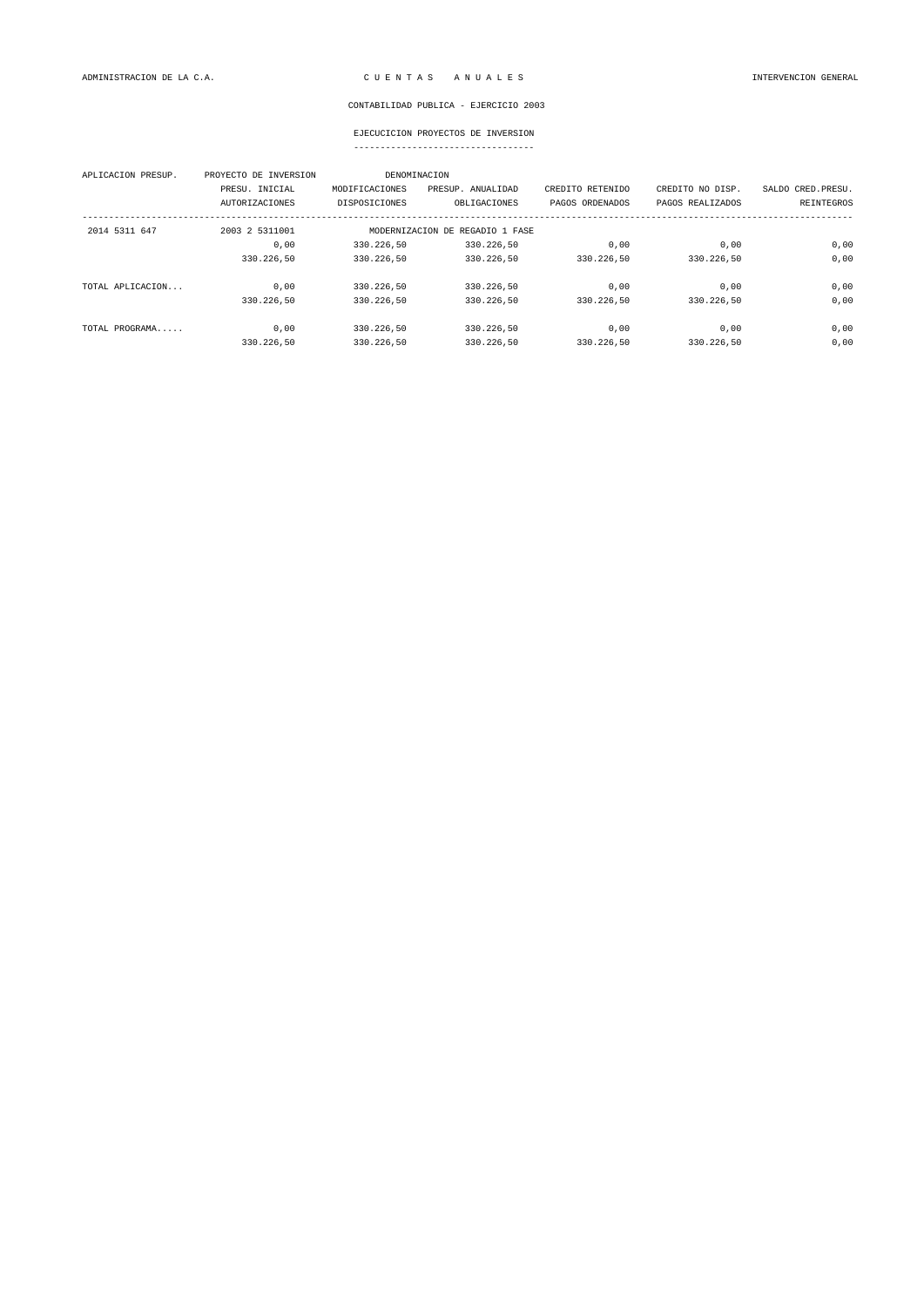| APLICACION PRESUP. | PROYECTO DE INVERSION<br>PRESU. INICIAL<br><b>AUTORIZACIONES</b> | DENOMINACION<br>MODIFICACIONES<br>DISPOSICIONES | PRESUP. ANUALIDAD<br>OBLIGACIONES | CREDITO RETENIDO<br>PAGOS ORDENADOS | CREDITO NO DISP.<br>PAGOS REALIZADOS | SALDO CRED. PRESU.<br>REINTEGROS |  |  |
|--------------------|------------------------------------------------------------------|-------------------------------------------------|-----------------------------------|-------------------------------------|--------------------------------------|----------------------------------|--|--|
| 2015 6123 76400    | 1998 2 6123195                                                   | DPT CUEVAS CA\ART CR.TE-V-8101 DE TE-833        |                                   |                                     |                                      |                                  |  |  |
|                    | 0,00                                                             | 0,00                                            | 0,00                              | 0,00                                | 0,00                                 | 0,00                             |  |  |
|                    | 0,00                                                             | 0,00                                            | 0,00                              | 0,00                                | 0,00                                 | 0,00                             |  |  |
| TOTAL APLICACION   | 0.00                                                             | 0,00                                            | 0,00                              | 0.00                                | 0,00                                 | 0,00                             |  |  |
|                    | 0,00                                                             | 0,00                                            | 0,00                              | 0,00                                | 0,00                                 | 0,00                             |  |  |
| TOTAL PROGRAMA     | 0,00                                                             | 0,00                                            | 0,00                              | 0,00                                | 0,00                                 | 0,00                             |  |  |
|                    | 0,00                                                             | 0,00                                            | 0,00                              | 0,00                                | 0,00                                 | 0,00                             |  |  |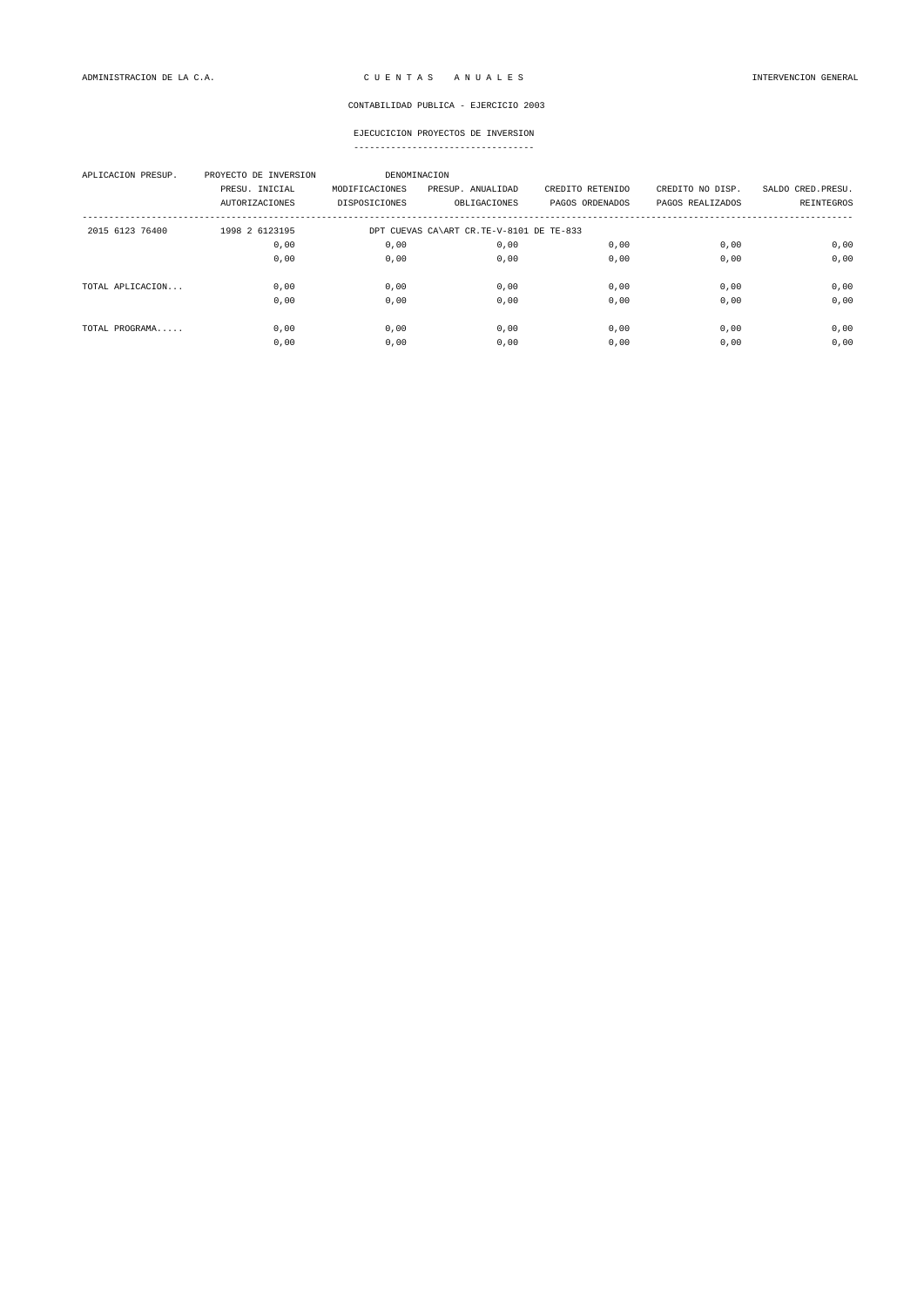| APLICACION PRESUP.  | PROYECTO DE INVERSION |                | DENOMINACION      |                  |                  |                    |
|---------------------|-----------------------|----------------|-------------------|------------------|------------------|--------------------|
|                     | PRESU. INICIAL        | MODIFICACIONES | PRESUP. ANUALIDAD | CREDITO RETENIDO | CREDITO NO DISP. | SALDO CRED. PRESU. |
|                     | AUTORIZACIONES        | DISPOSICIONES  | OBLIGACIONES      | PAGOS ORDENADOS  | PAGOS REALIZADOS | REINTEGROS         |
|                     |                       |                |                   |                  |                  |                    |
| TOTAL DEPARTAMENTO. | 51.028.388.60         | 24.621.501.38  | 75.649.889.98     | 141.681.51       | 0.00             | 8.876.991.52       |
|                     | 66.631.216.95         | 66.631.216.95  | 38.182.731,44     | 32.969.799.91    | 32.969.799,91    | 0,00               |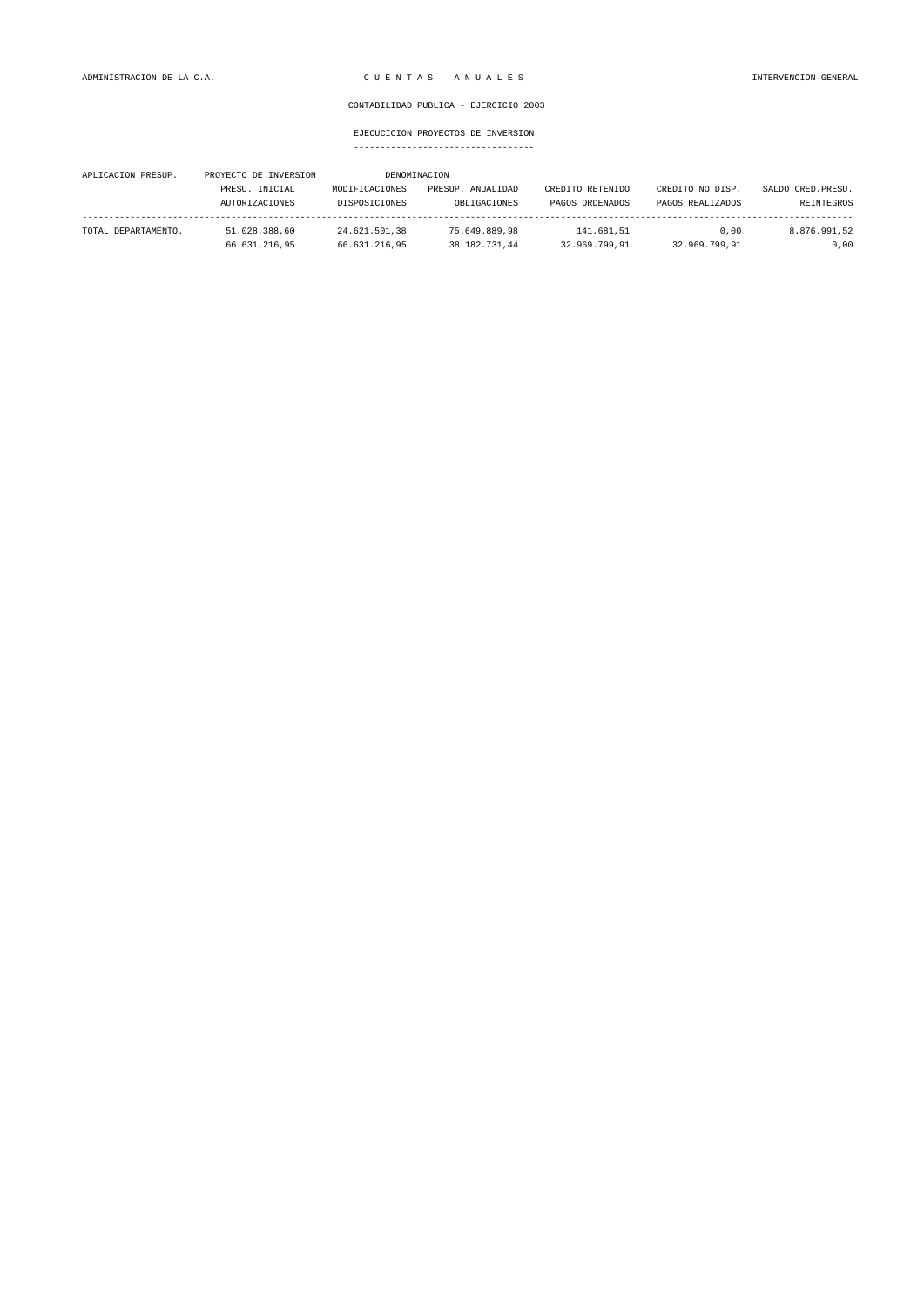| APLICACION PRESUP. | PROYECTO DE INVERSION<br>PRESU. INICIAL<br><b>AUTORIZACIONES</b> | MODIFICACIONES<br>DISPOSICIONES      | DENOMINACION<br>PRESUP. ANUALIDAD<br>OBLIGACIONES | CREDITO RETENIDO<br>PAGOS ORDENADOS | CREDITO NO DISP.<br>PAGOS REALIZADOS | SALDO CRED. PRESU.<br>REINTEGROS |  |
|--------------------|------------------------------------------------------------------|--------------------------------------|---------------------------------------------------|-------------------------------------|--------------------------------------|----------------------------------|--|
| 3001 6123 76000 L  | 2003 2 6123032                                                   | PALOMAR ARROYOS INFRAEST ABAST AGUAS |                                                   |                                     |                                      |                                  |  |
|                    | 0,00                                                             | 0,00                                 | 0,00                                              | 0,00                                | 0,00                                 | 0,00                             |  |
|                    | 0,00                                                             | 0,00                                 | 0,00                                              | 0,00                                | 0,00                                 | 0,00                             |  |
| TOTAL APLICACION   | 0,00                                                             | 0,00                                 | 0,00                                              | 0,00                                | 0,00                                 | 0,00                             |  |
|                    | 0,00                                                             | 0,00                                 | 0,00                                              | 0,00                                | 0,00                                 | 0,00                             |  |
| TOTAL PROGRAMA     | 0,00                                                             | 0,00                                 | 0,00                                              | 0,00                                | 0,00                                 | 0,00                             |  |
|                    | 0,00                                                             | 0,00                                 | 0,00                                              | 0,00                                | 0,00                                 | 0,00                             |  |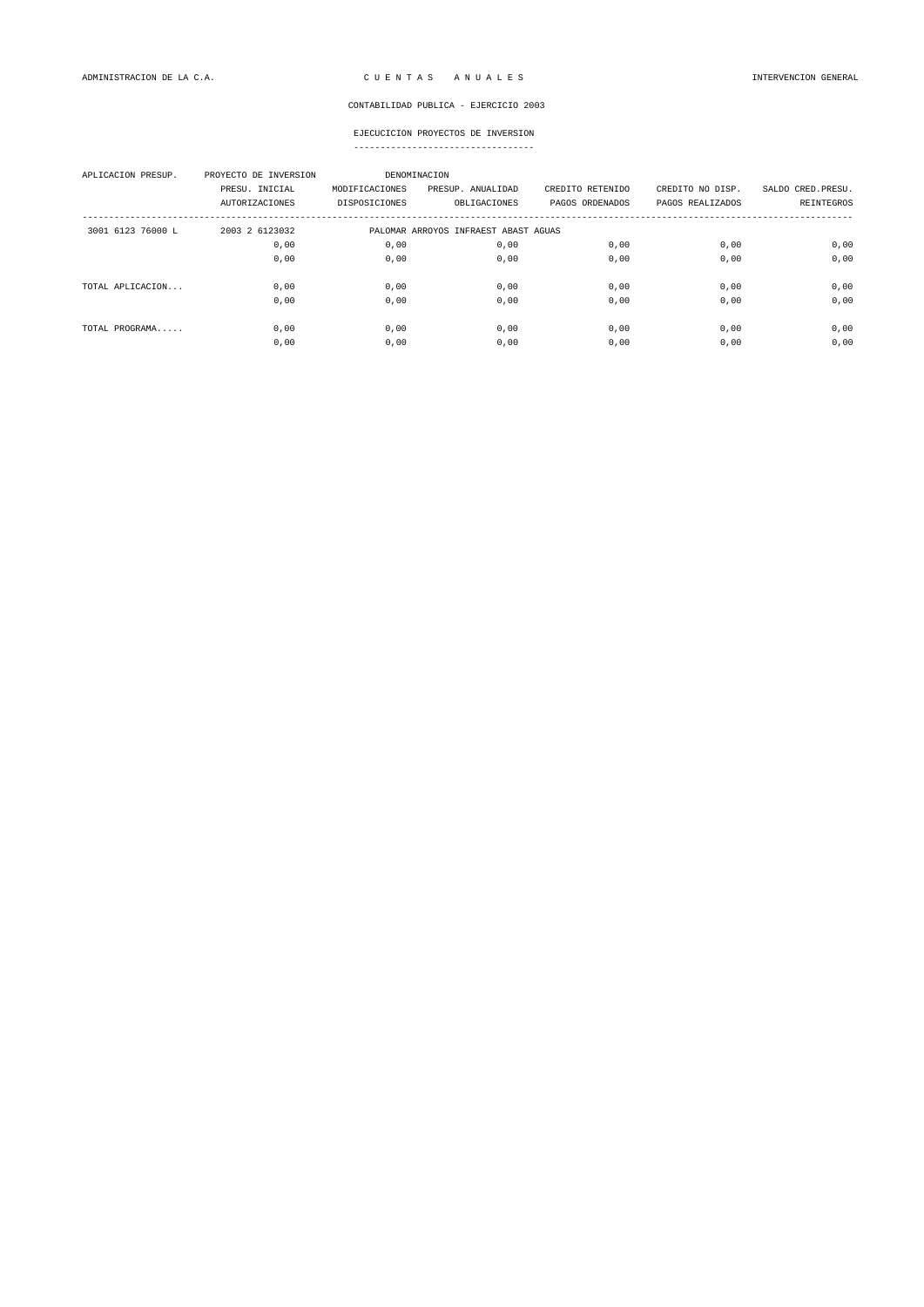| APLICACION PRESUP.  | PROYECTO DE INVERSION |                | DENOMINACION      |                  |                  |                    |
|---------------------|-----------------------|----------------|-------------------|------------------|------------------|--------------------|
|                     | PRESU. INICIAL        | MODIFICACIONES | PRESUP. ANUALIDAD | CREDITO RETENIDO | CREDITO NO DISP. | SALDO CRED. PRESU. |
|                     | AUTORIZACIONES        | DISPOSICIONES  | OBLIGACIONES      | PAGOS ORDENADOS  | PAGOS REALIZADOS | REINTEGROS         |
| TOTAL DEPARTAMENTO. | 0.00                  | 0.00           | 0.00              | 0.00             | 0.00             | 0,00               |
|                     | 0.00                  | 0.00           | 0,00              | 0.00             | 0.00             | 0,00               |